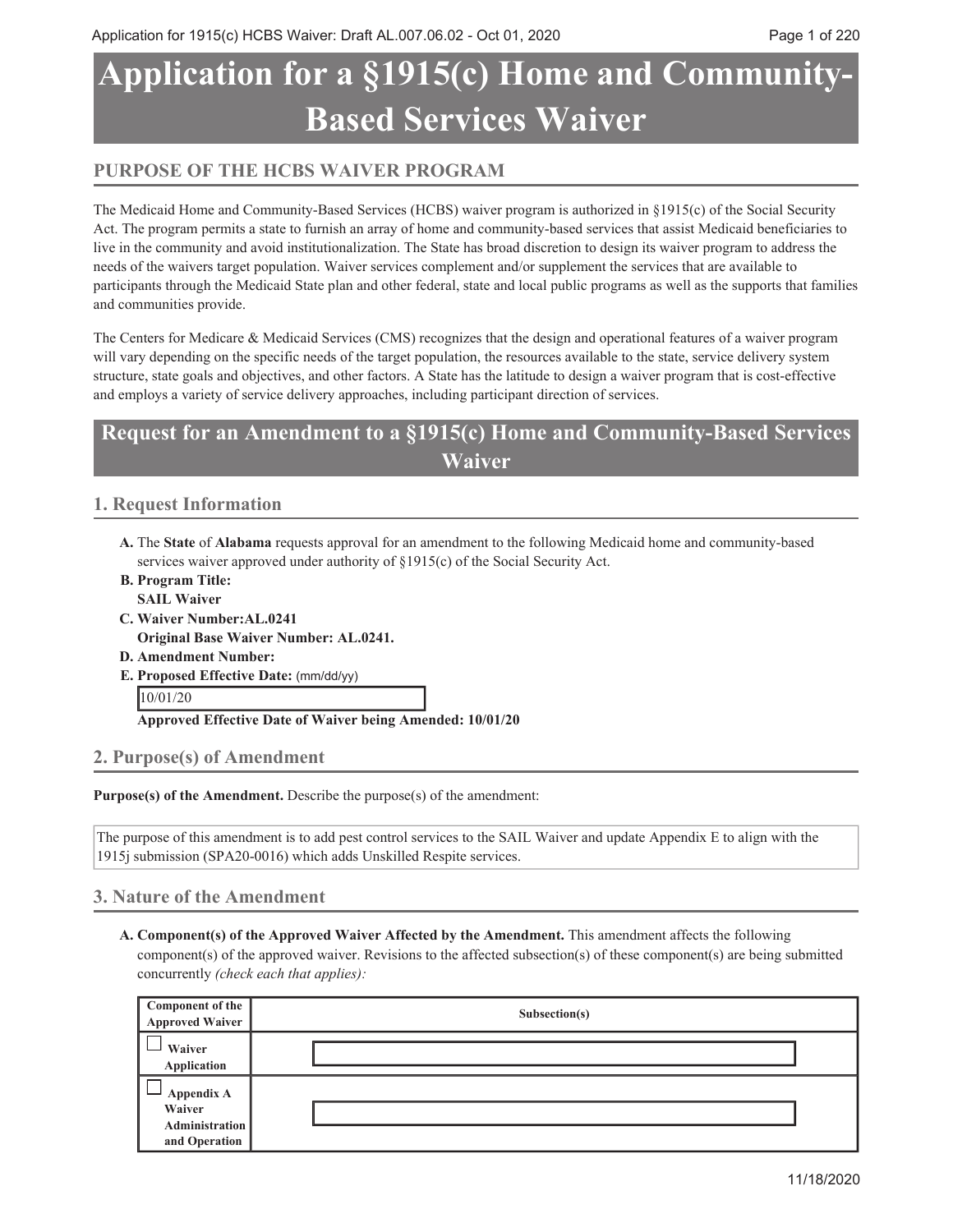| <b>Component of the</b><br><b>Approved Waiver</b>                                                               | Subsection(s) |
|-----------------------------------------------------------------------------------------------------------------|---------------|
| <b>Appendix B</b><br>Participant<br><b>Access and</b><br>Eligibility                                            |               |
| $\mathsf{X}% _{0}$<br>Appendix C<br>Participant<br><b>Services</b>                                              | C1/C3         |
| <b>Appendix D</b><br>Participant<br><b>Centered</b><br><b>Service</b><br><b>Planning and</b><br><b>Delivery</b> |               |
| $\mathsf{X}% _{0}$<br><b>Appendix E</b><br>Participant<br>Direction of<br><b>Services</b>                       | E1            |
| <b>Appendix F</b><br>Participant<br><b>Rights</b>                                                               |               |
| <b>Appendix G</b><br>Participant<br><b>Safeguards</b>                                                           |               |
| <b>Appendix H</b>                                                                                               |               |
| <b>Appendix I</b><br>Financial<br>Accountability                                                                |               |
| 区<br><b>Appendix J</b><br><b>Cost-Neutrality</b><br>Demonstration                                               | J2            |

**Nature of the Amendment.** Indicate the nature of the changes to the waiver that are proposed in the amendment *(check* **B.** *each that applies):*

**Modify target group(s)**

**Modify Medicaid eligibility**

**Add/delete services**

**Revise service specifications**

**Revise provider qualifications**

- **Increase/decrease number of participants**
- **Revise cost neutrality demonstration**
- **Add participant-direction of services**
- **Other**

Specify:

## **Application for a §1915(c) Home and Community-Based Services Waiver**

## **1. Request Information (1 of 3)**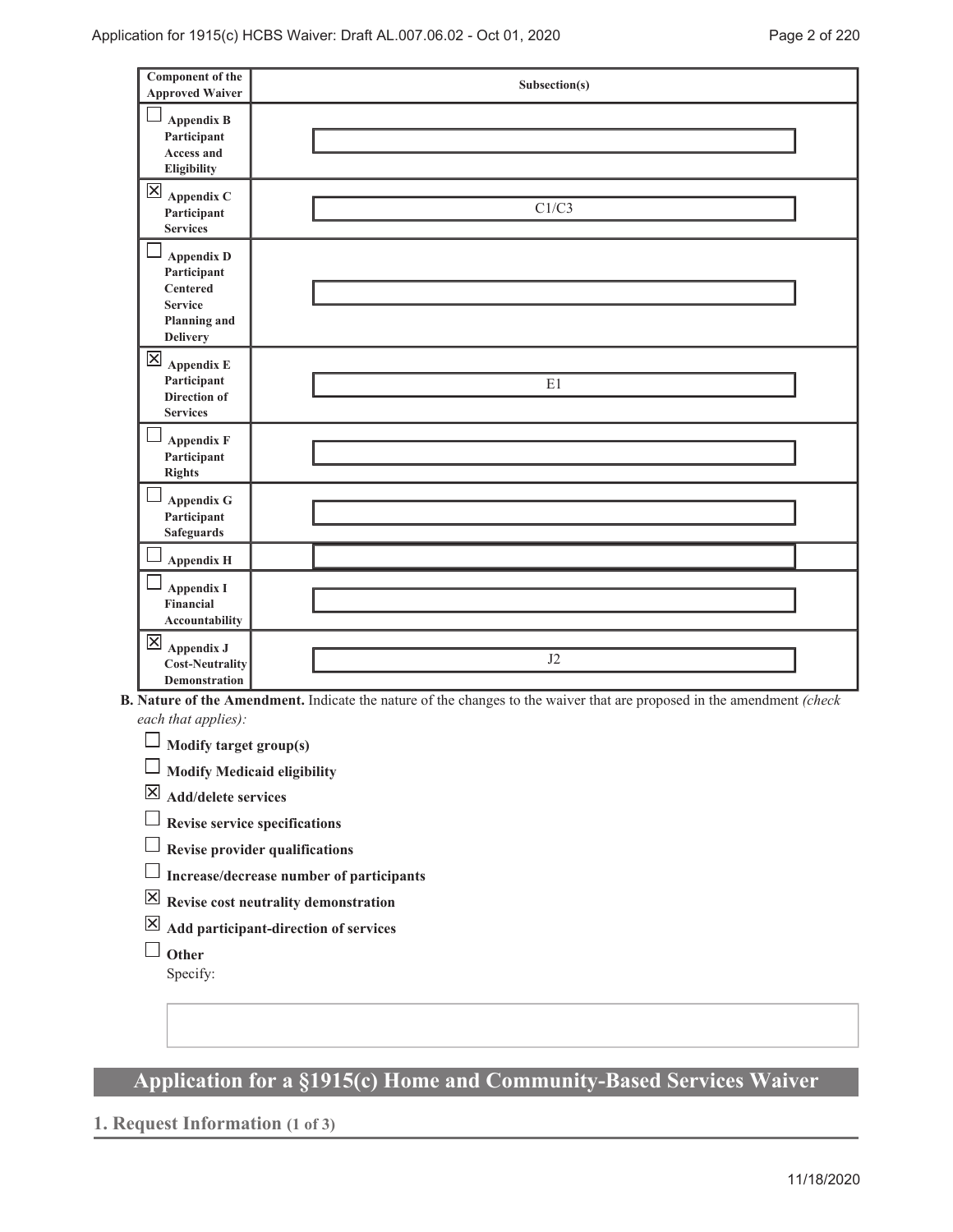- A. The State of Alabama requests approval for a Medicaid home and community-based services (HCBS) waiver under the authority of §1915(c) of the Social Security Act (the Act).
- **Program Title** (*optional this title will be used to locate this waiver in the finder*): **B.**

#### SAIL Waiver

**Type of Request: amendment C.**

**Requested Approval Period:***(For new waivers requesting five year approval periods, the waiver must serve individuals who are dually eligible for Medicaid and Medicare.)*

 **3 years 5 years**

**Original Base Waiver Number: AL.0241 Draft ID: AL.007.06.02**

**Type of Waiver** *(select only one):* **D.** Regular Waiver

**Proposed Effective Date of Waiver being Amended: 10/01/20 E. Approved Effective Date of Waiver being Amended: 10/01/20**

- **1. Request Information (2 of 3)**
	- **Level(s) of Care**. This waiver is requested in order to provide home and community-based waiver services to individuals **F.** who, but for the provision of such services, would require the following level(s) of care, the costs of which would be reimbursed under the approved Medicaid state plan (*check each that applies*):

#### $\Box$ **Hospital**

Select applicable level of care

```
 Hospital as defined in 42 CFR §440.10
```
If applicable, specify whether the state additionally limits the waiver to subcategories of the hospital level of care:

 **Inpatient psychiatric facility for individuals age 21 and under as provided in42 CFR §440.160**

## **Nursing Facility**

Select applicable level of care

 **Nursing Facility as defined in 42 CFR ??440.40 and 42 CFR ??440.155**

If applicable, specify whether the state additionally limits the waiver to subcategories of the nursing facility level of care:

The State does not limit the waiver to subcategories of the nursing facility level of care.

- **Institution for Mental Disease for persons with mental illnesses aged 65 and older as provided in 42 CFR §440.140**
- **Intermediate Care Facility for Individuals with Intellectual Disabilities (ICF/IID) (as defined in 42 CFR §440.150)**

If applicable, specify whether the state additionally limits the waiver to subcategories of the ICF/IID level of care:

## **1. Request Information (3 of 3)**

**Concurrent Operation with Other Programs.** This waiver operates concurrently with another program (or programs) **G.** approved under the following authorities Select one: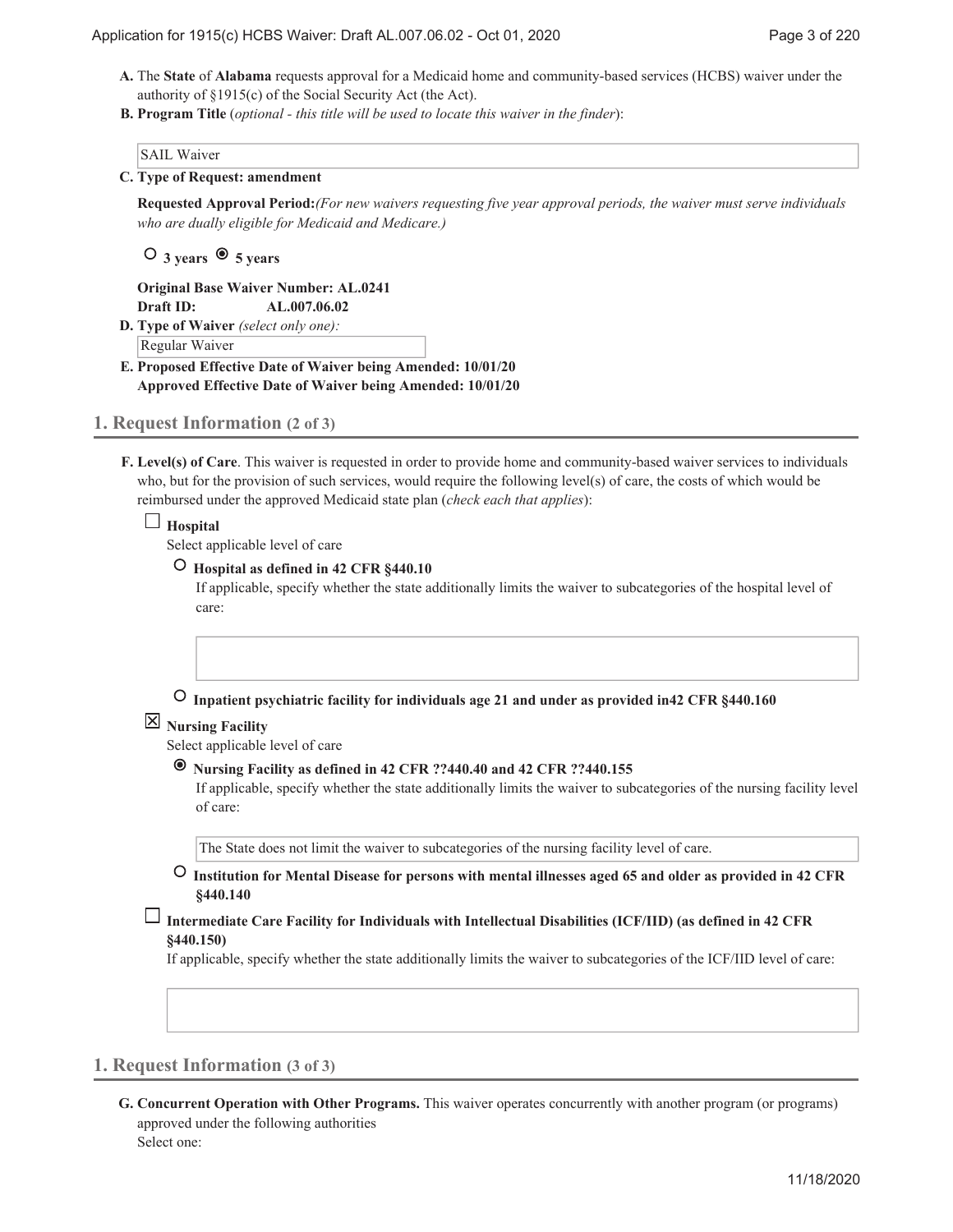## **Not applicable**

## **Applicable**

Check the applicable authority or authorities:

**Services furnished under the provisions of §1915(a)(1)(a) of the Act and described in Appendix I**

## **Waiver(s) authorized under §1915(b) of the Act.**

Specify the §1915(b) waiver program and indicate whether a §1915(b) waiver application has been submitted or previously approved:

**Specify the §1915(b) authorities under which this program operates** *(check each that applies):*

**§1915(b)(1) (mandated enrollment to managed care)**

**§1915(b)(2) (central broker)**

**§1915(b)(3) (employ cost savings to furnish additional services)**

**§1915(b)(4) (selective contracting/limit number of providers)**

## **A program operated under §1932(a) of the Act.**

Specify the nature of the state plan benefit and indicate whether the state plan amendment has been submitted or previously approved:

**A program authorized under §1915(i) of the Act.**

**A program authorized under §1915(j) of the Act.**

**A program authorized under §1115 of the Act.** *Specify the program:*

#### **Dual Eligiblity for Medicaid and Medicare. H.**

Check if applicable:

**This waiver provides services for individuals who are eligible for both Medicare and Medicaid.**

## **2. Brief Waiver Description**

**Brief Waiver Description.** *In one page or less*, briefly describe the purpose of the waiver, including its goals, objectives, organizational structure (e.g., the roles of state, local and other entities), and service delivery methods.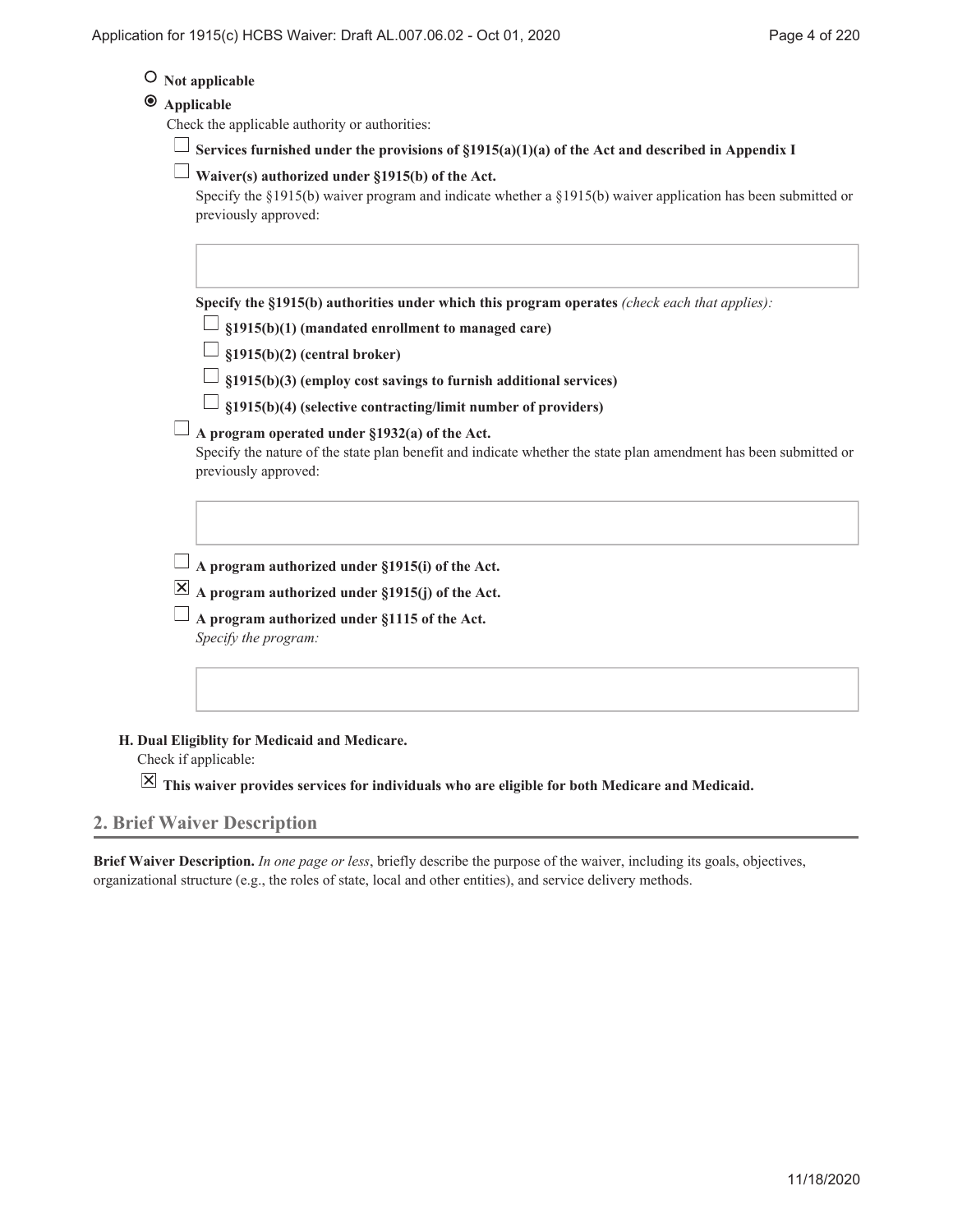The State of Alabama Independent Living Waiver (SAIL) provides individuals with specific diagnoses and related illnesses home and community-based services in the community who would otherwise require nursing facility care. This waiver aims at providing quality and cost effective services to individuals at risk of institutional care. The Alabama Medicaid Agency (AMA) is the Administering Agency for this program and the Alabama Department of Rehabilitation Services (ADRS) serves at the Operating Agency.

This waiver specifically provides services to individuals with physical disabilities not associated with the process of aging and with onset prior to age 63. The disease(s) or condition(s) are: quadriplegia, traumatic brain injury, amyotrophic lateral sclerosis, multiple sclerosis, muscular dystrophy, spinal muscular atrophy, severe cerebral palsy, stroke, and other substantial neurological impairments, severely debilitating diseases or rare genetic diseases, e.g. Lesch-Nehon Syndrome.

The following services are provided in the SAIL Waiver program: Case Management, Personal Care, Personal Assistance Service, Environmental Accessibility Adaptions, Personal Emergency Response System (initial and monthly), Medical Supplies, Minor Assistive Technology, Assistive Technology (evaluation and repairs), Unskilled Respite and Pest Control. SAIL also provides Transitional Services from an institution to the community through Case Management, Environmental Accessibility Adaptions and Assistive Technology.

This waiver includes a self directed care option called Personal Choices. Personal Choices is a state plan option available under the 1915(j) authority. Personal Choices provide individuals the opportunity to have control and choice in identifying, accessing, and managing their long term services and community supports. This option allows self-direction for Personal Care, Personal Assistance, and Unskilled Respite Services. All participants are given the opportunity to choose between the Personal Choices Program and traditional waiver services through the SAIL waiver.

## **3. Components of the Waiver Request**

**The waiver application consists of the following components.** *Note: Item 3-E must be completed.*

- **Waiver Administration and Operation. Appendix A** specifies the administrative and operational structure of this **A.** waiver.
- **Participant Access and Eligibility. Appendix B** specifies the target group(s) of individuals who are served in this waiver, **B.** the number of participants that the state expects to serve during each year that the waiver is in effect, applicable Medicaid eligibility and post-eligibility (if applicable) requirements, and procedures for the evaluation and reevaluation of level of care.
- **Participant Services. Appendix C** specifies the home and community-based waiver services that are furnished through **C.** the waiver, including applicable limitations on such services.
- **Participant-Centered Service Planning and Delivery. Appendix D** specifies the procedures and methods that the state **D.** uses to develop, implement and monitor the participant-centered service plan (of care).
- **Participant-Direction of Services.** When the state provides for participant direction of services, **Appendix E** specifies the **E.** participant direction opportunities that are offered in the waiver and the supports that are available to participants who direct their services. (*Select one*):

 **Yes. This waiver provides participant direction opportunities.** *Appendix E is required.*

 **No. This waiver does not provide participant direction opportunities.** *Appendix E is not required.*

- **Participant Rights. Appendix F** specifies how the state informs participants of their Medicaid Fair Hearing rights and **F.** other procedures to address participant grievances and complaints.
- **Participant Safeguards. Appendix G** describes the safeguards that the state has established to assure the health and **G.** welfare of waiver participants in specified areas.
- **H. Quality Improvement Strategy. Appendix H** contains the Quality Improvement Strategy for this waiver.
- **Financial Accountability. Appendix I** describes the methods by which the state makes payments for waiver services, **I.** ensures the integrity of these payments, and complies with applicable federal requirements concerning payments and federal financial participation.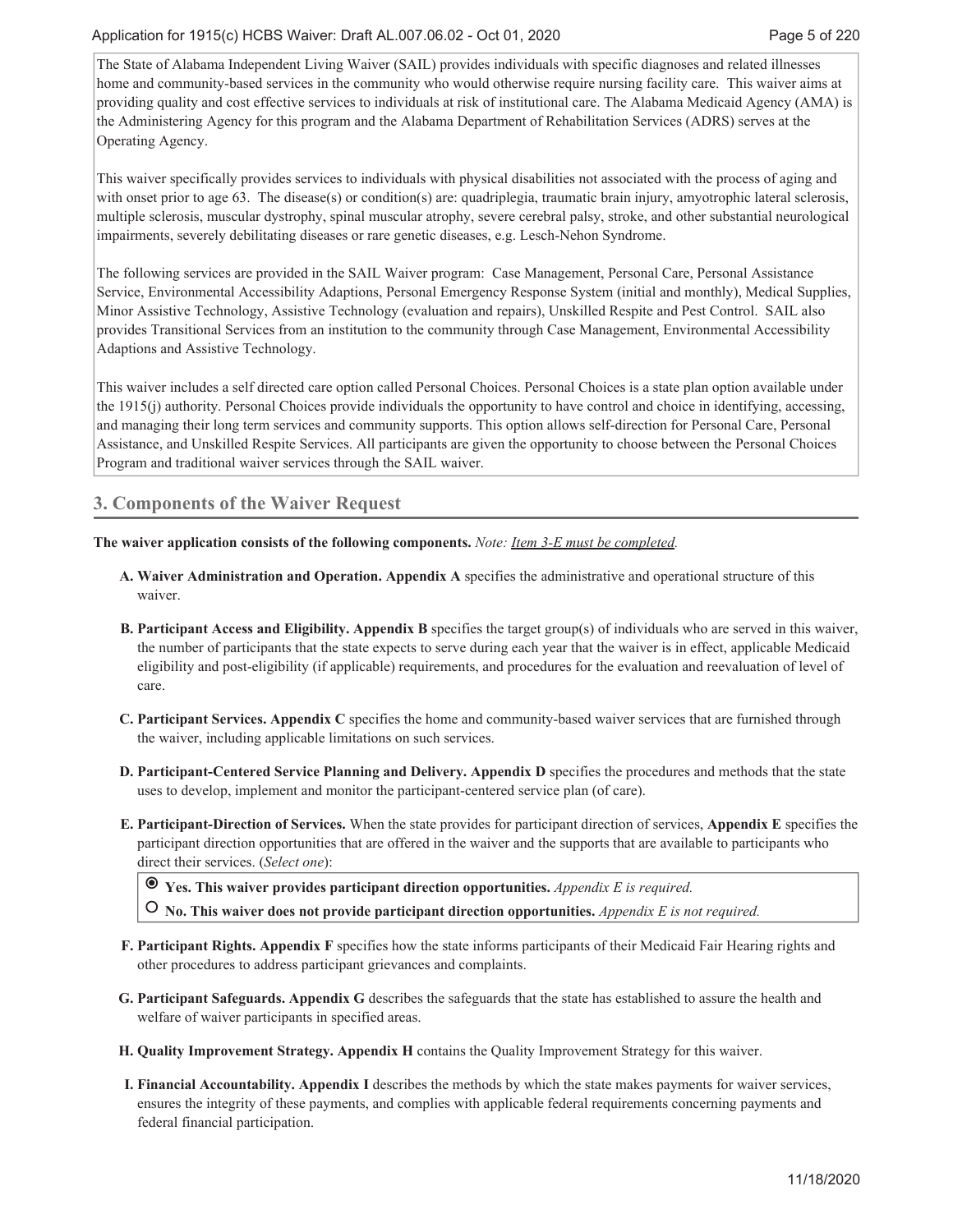**J. Cost-Neutrality Demonstration. Appendix J** contains the state's demonstration that the waiver is cost-neutral.

#### **4. Waiver(s) Requested**

- **Comparability.** The state requests a waiver of the requirements contained in §1902(a)(10)(B) of the Act in order to **A.** provide the services specified in **Appendix C** that are not otherwise available under the approved Medicaid state plan to individuals who: (a) require the level(s) of care specified in Item 1.F and (b) meet the target group criteria specified in **Appendix B**.
- **B.** Income and Resources for the Medically Needy. Indicate whether the state requests a waiver of  $\S 1902(a)(10)(C)(i)(III)$ of the Act in order to use institutional income and resource rules for the medically needy *(select one)*:

 **Not Applicable**

 $\bullet$ <sub>No</sub>

 $O$ <sub>Yes</sub>

**C.** Statewideness. Indicate whether the state requests a waiver of the statewideness requirements in  $\S 1902(a)(1)$  of the Act *(select one)*:

 $\bullet$ <sub>No</sub>

 $O$ <sub>Yes</sub>

If yes, specify the waiver of statewideness that is requested *(check each that applies)*:

**Geographic Limitation.** A waiver of statewideness is requested in order to furnish services under this waiver only to individuals who reside in the following geographic areas or political subdivisions of the state. *Specify the areas to which this waiver applies and, as applicable, the phase-in schedule of the waiver by geographic area:*



**Limited Implementation of Participant-Direction.** A waiver of statewideness is requested in order to make *participant-direction of services* as specified in **Appendix E** available only to individuals who reside in the following geographic areas or political subdivisions of the state. Participants who reside in these areas may elect to direct their services as provided by the state or receive comparable services through the service delivery methods that are in effect elsewhere in the state.

*Specify the areas of the state affected by this waiver and, as applicable, the phase-in schedule of the waiver by geographic area:*

#### **5. Assurances**

**In accordance with 42 CFR §441.302, the state provides the following assurances to CMS:**

- **Health & Welfare:** The state assures that necessary safeguards have been taken to protect the health and welfare of **A.** persons receiving services under this waiver. These safeguards include:
	- **1.** As specified in **Appendix C**, adequate standards for all types of providers that provide services under this waiver;
	- Assurance that the standards of any state licensure or certification requirements specified in **Appendix C** are met **2.** for services or for individuals furnishing services that are provided under the waiver. The state assures that these requirements are met on the date that the services are furnished; and,
	- Assurance that all facilities subject to §1616(e) of the Act where home and community-based waiver services are **3.** provided comply with the applicable state standards for board and care facilities as specified in **Appendix C**.
- **Financial Accountability.** The state assures financial accountability for funds expended for home and community-based **B.** services and maintains and makes available to the Department of Health and Human Services (including the Office of the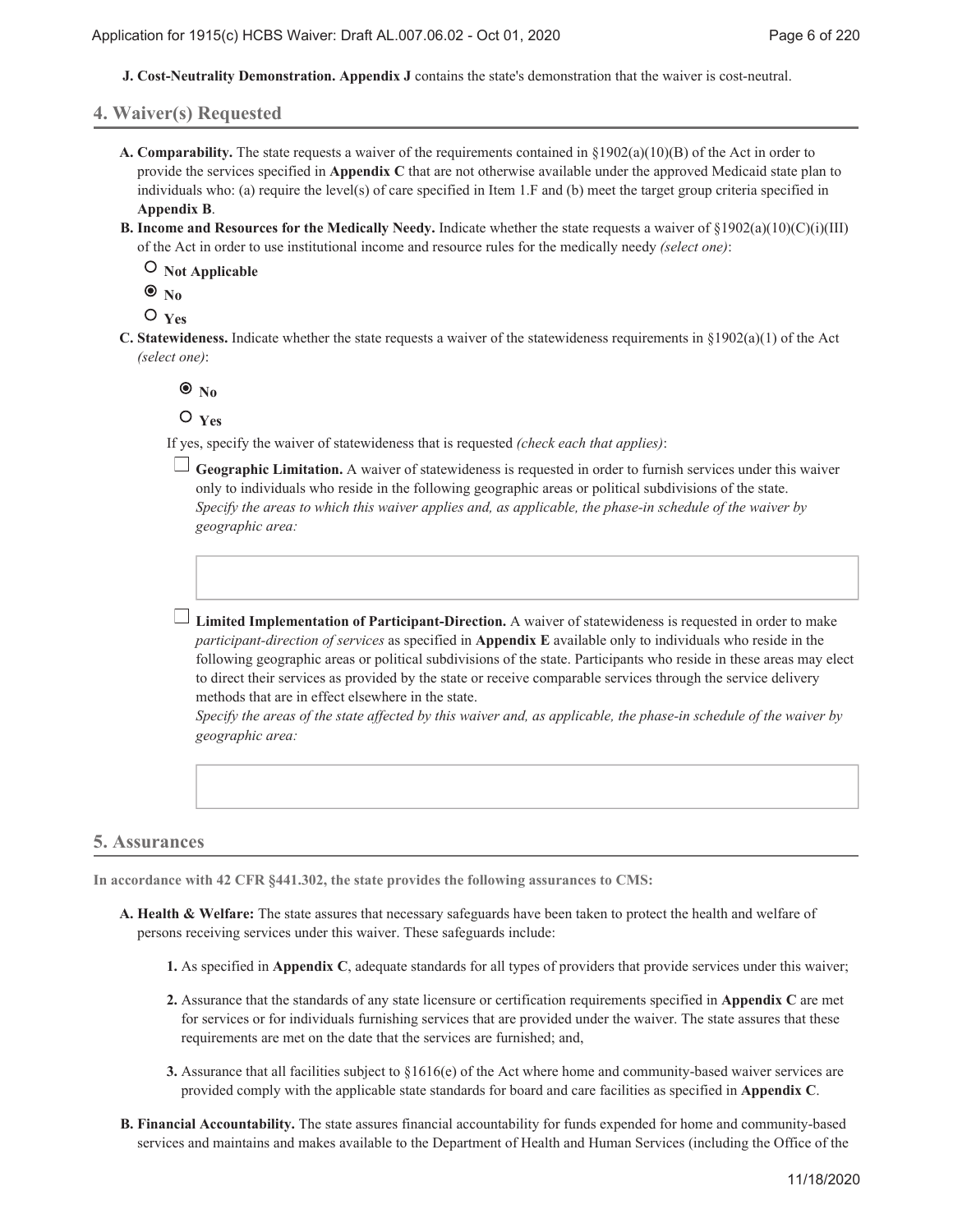Inspector General), the Comptroller General, or other designees, appropriate financial records documenting the cost of services provided under the waiver. Methods of financial accountability are specified in **Appendix I**.

- **Evaluation of Need:** The state assures that it provides for an initial evaluation (and periodic reevaluations, at least **C.** annually) of the need for a level of care specified for this waiver, when there is a reasonable indication that an individual might need such services in the near future (one month or less) but for the receipt of home and community-based services under this waiver. The procedures for evaluation and reevaluation of level of care are specified in **Appendix B**.
- **Choice of Alternatives:** The state assures that when an individual is determined to be likely to require the level of care **D.** specified for this waiver and is in a target group specified in **Appendix B**, the individual (or, legal representative, if applicable) is:
	- **1.** Informed of any feasible alternatives under the waiver; and,
	- Given the choice of either institutional or home and community-based waiver services. **Appendix B** specifies the **2.** procedures that the state employs to ensure that individuals are informed of feasible alternatives under the waiver and given the choice of institutional or home and community-based waiver services.
- **Average Per Capita Expenditures:** The state assures that, for any year that the waiver is in effect, the average per capita **E.** expenditures under the waiver will not exceed 100 percent of the average per capita expenditures that would have been made under the Medicaid state plan for the level(s) of care specified for this waiver had the waiver not been granted. Costneutrality is demonstrated in **Appendix J**.
- **Actual Total Expenditures:** The state assures that the actual total expenditures for home and community-based waiver **F.** and other Medicaid services and its claim for FFP in expenditures for the services provided to individuals under the waiver will not, in any year of the waiver period, exceed 100 percent of the amount that would be incurred in the absence of the waiver by the state's Medicaid program for these individuals in the institutional setting(s) specified for this waiver.
- **Institutionalization Absent Waiver:** The state assures that, absent the waiver, individuals served in the waiver would **G.** receive the appropriate type of Medicaid-funded institutional care for the level of care specified for this waiver.
- **Reporting:** The state assures that annually it will provide CMS with information concerning the impact of the waiver on **H.** the type, amount and cost of services provided under the Medicaid state plan and on the health and welfare of waiver participants. This information will be consistent with a data collection plan designed by CMS.
- **Habilitation Services.** The state assures that prevocational, educational, or supported employment services, or a **I.** combination of these services, if provided as habilitation services under the waiver are: (1) not otherwise available to the individual through a local educational agency under the Individuals with Disabilities Education Act (IDEA) or the Rehabilitation Act of 1973; and, (2) furnished as part of expanded habilitation services.
- **Services for Individuals with Chronic Mental Illness.** The state assures that federal financial participation (FFP) will **J.** not be claimed in expenditures for waiver services including, but not limited to, day treatment or partial hospitalization, psychosocial rehabilitation services, and clinic services provided as home and community-based services to individuals with chronic mental illnesses if these individuals, in the absence of a waiver, would be placed in an IMD and are: (1) age 22 to 64; (2) age 65 and older and the state has not included the optional Medicaid benefit cited in 42 CFR §440.140; or (3) age 21 and under and the state has not included the optional Medicaid benefit cited in 42 CFR § 440.160.

## **6. Additional Requirements**

#### *Note: Item 6-I must be completed.*

**Service Plan**. In accordance with 42 CFR §441.301(b)(1)(i), a participant-centered service plan (of care) is developed for **A.** each participant employing the procedures specified in **Appendix D**. All waiver services are furnished pursuant to the service plan. The service plan describes: (a) the waiver services that are furnished to the participant, their projected frequency and the type of provider that furnishes each service and (b) the other services (regardless of funding source, including state plan services) and informal supports that complement waiver services in meeting the needs of the participant. The service plan is subject to the approval of the Medicaid agency. Federal financial participation (FFP) is not claimed for waiver services furnished prior to the development of the service plan or for services that are not included in the service plan.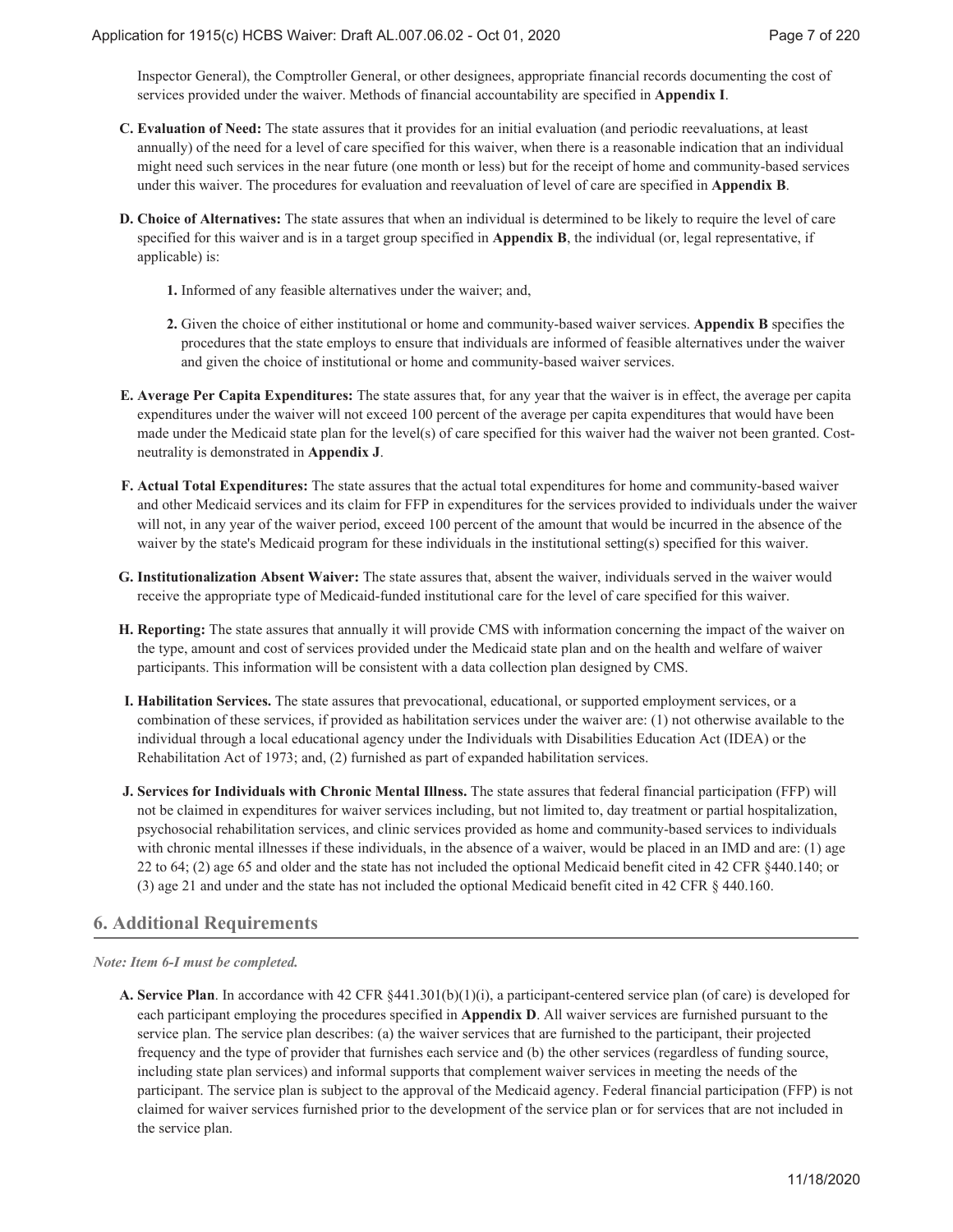- **B.** Inpatients. In accordance with 42 CFR §441.301(b)(1)(ii), waiver services are not furnished to individuals who are inpatients of a hospital, nursing facility or ICF/IID.
- **Room and Board**. In accordance with 42 CFR §441.310(a)(2), FFP is not claimed for the cost of room and board except **C.** when: (a) provided as part of respite services in a facility approved by the state that is not a private residence or (b) claimed as a portion of the rent and food that may be reasonably attributed to an unrelated caregiver who resides in the same household as the participant, as provided in **Appendix I**.
- **Access to Services**. The state does not limit or restrict participant access to waiver services except as provided in **D. Appendix C**.
- **Free Choice of Provider**. In accordance with 42 CFR §431.151, a participant may select any willing and qualified **E.** provider to furnish waiver services included in the service plan unless the state has received approval to limit the number of providers under the provisions of §1915(b) or another provision of the Act.
- **FFP Limitation**. In accordance with 42 CFR §433 Subpart D, FFP is not claimed for services when another third-party **F.** (e.g., another third party health insurer or other federal or state program) is legally liable and responsible for the provision and payment of the service. FFP also may not be claimed for services that are available without charge, or as free care to the community. Services will not be considered to be without charge, or free care, when (1) the provider establishes a fee schedule for each service available and (2) collects insurance information from all those served (Medicaid, and non-Medicaid), and bills other legally liable third party insurers. Alternatively, if a provider certifies that a particular legally liable third party insurer does not pay for the service(s), the provider may not generate further bills for that insurer for that annual period.
- **Fair Hearing:** The state provides the opportunity to request a Fair Hearing under 42 CFR §431 Subpart E, to individuals: **G.** (a) who are not given the choice of home and community-based waiver services as an alternative to institutional level of care specified for this waiver; (b) who are denied the service(s) of their choice or the provider(s) of their choice; or (c) whose services are denied, suspended, reduced or terminated. **Appendix F** specifies the state's procedures to provide individuals the opportunity to request a Fair Hearing, including providing notice of action as required in 42 CFR §431.210.
- **Quality Improvement**. The state operates a formal, comprehensive system to ensure that the waiver meets the assurances **H.** and other requirements contained in this application. Through an ongoing process of discovery, remediation and improvement, the state assures the health and welfare of participants by monitoring: (a) level of care determinations; (b) individual plans and services delivery; (c) provider qualifications; (d) participant health and welfare; (e) financial oversight and (f) administrative oversight of the waiver. The state further assures that all problems identified through its discovery processes are addressed in an appropriate and timely manner, consistent with the severity and nature of the problem. During the period that the waiver is in effect, the state will implement the Quality Improvement Strategy specified in **Appendix H**.
- **I. Public Input.** Describe how the state secures public input into the development of the waiver: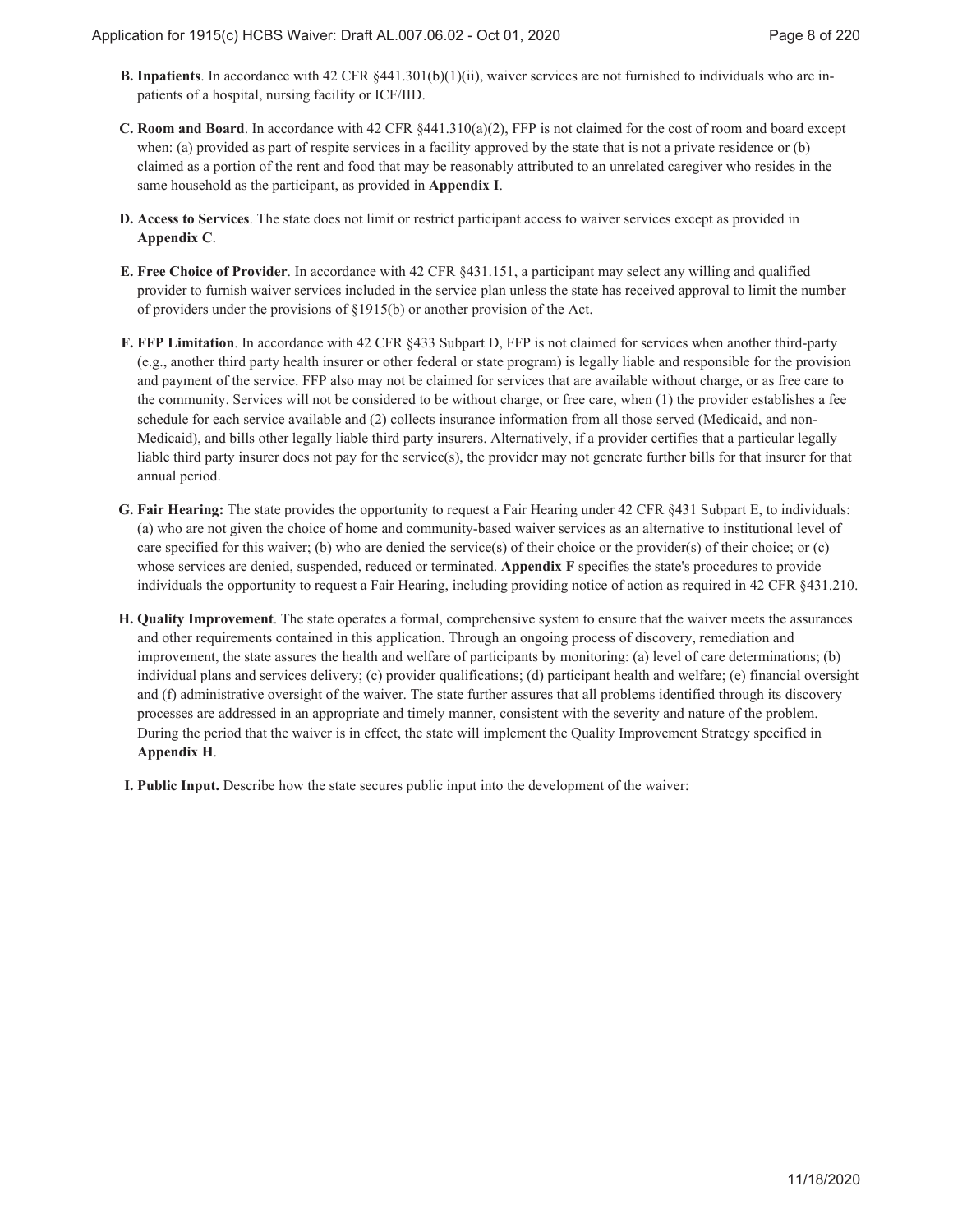Alabama's public input process was completed in accordance with 42 CFR 441.304(f). The State used the following 3 methods to petition for public comments:

1. 12/10/2019 Public notice and the renewal application was uploaded to the Alabama Medicaid Website

2. 12/10/2019 A physical copy of the renewal application was posted in each Alabama Medicaid District Office

3. 12/10/2019 An electronic copy of the renewal application was sent to varies Agencies, Organizations, and Councils to include:

UAB Medical Center AL Respite Organization AARP Independent Living Council Governor's Office on Disabilities Independent Living Council Nursing Home Association AL Disabilities Advocacy Program State Legislator Primary Health Care Assn (FQHCs) Legislative Fiscal Office Mercy Medical - Pace AL Dept of Rehab LRCOG State Medical Association The Arc of Alabama Alabama Community Care Glenwood, Inc. Jackson Thornton WellCare Health Plans, Inc. Leavitt Partners, LLC Alabama Department of Senior Services Quality Outcomes AmeriHealth Caritas Family of Companies Volunteers of America Southeast, Inc. AL Dept of Rehab UnitedHealthcare Oxford HealthCare Optum Healthcare MHC of North Central Al, Inc Terrace Manor Nursing and Rehab AseraCare Hospice & Prime by AseraCare AmeriHealth Caritas Family of Companies West Alabama Regional Commission Cosby Development & Service Adv. Cleburne County Nursing Home Health Management Associates Perry County Nursing Home Walker Rehabilitation Center Alabama Hospital Association Qualis Health UAB Health System and USA gilpin givhan,pc Manatt Community Hospital, Inc Russell Medical Marion Regional Nursing Home SeniorSelect Partners, LLC Alabama Wheelchair Specialists Inc WellCare Health Plans, Inc. Kindred at Home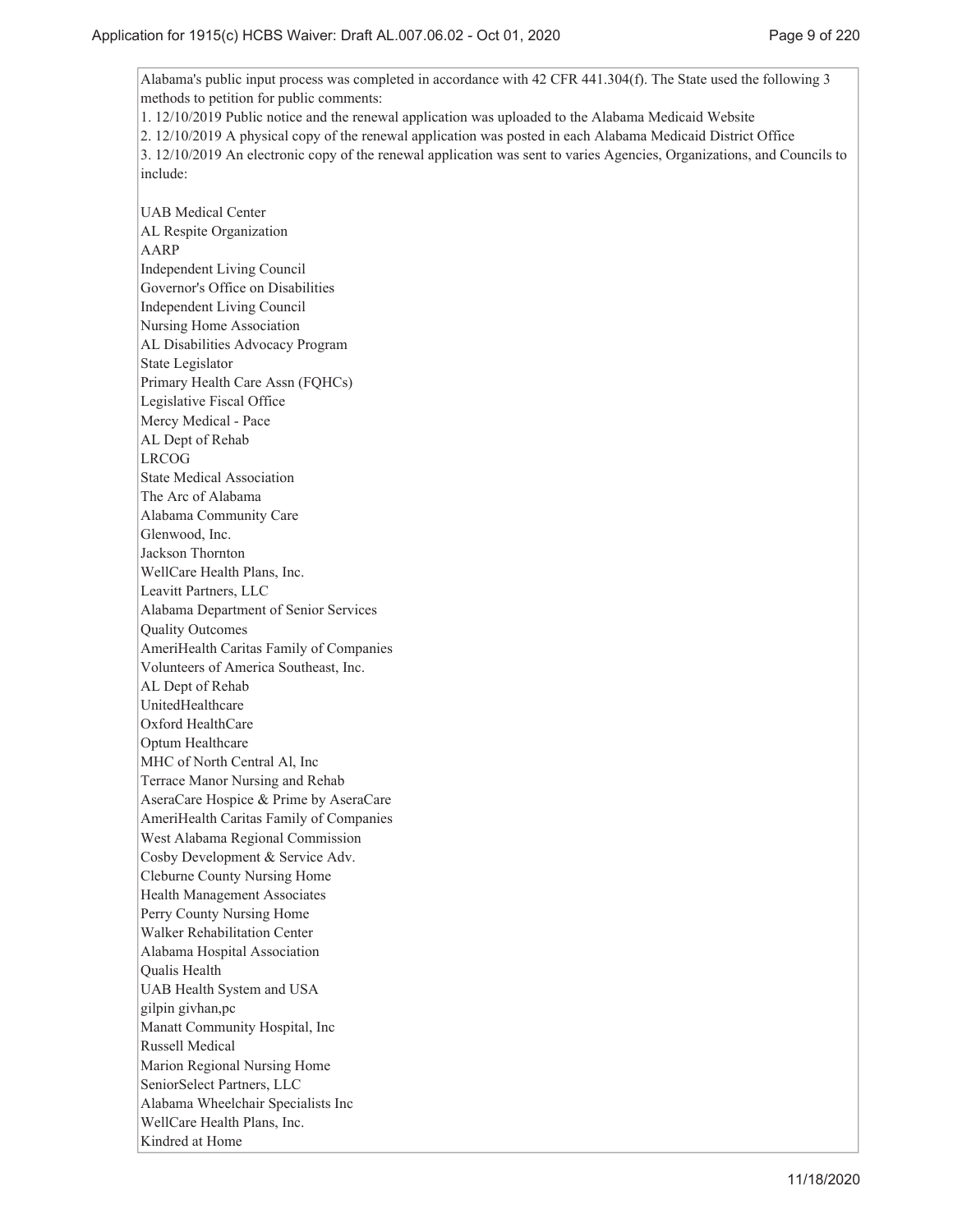Southern Strategy Group LHC Hospice Shared Health BlueCross and Blue Shield of Alabama Washington County Nursing Home Coosa Valley Medical Center VITAS Healthcare Pharmacy Care Associates CRI Hospice of the Valley, Inc. Marion Regional Nursing Home Panhandle Rural Health, Inc. d/b/a Jay Medical Clinic My Care Alabama Hospice of Montgomery Turenne and Associates Noland Health Services AHC **CCA** VIVA Health, Inc. Diversicare Dayspring Hospice UAB Diversicare of Pell City Health Management Associates Genesis HealthCare Traylor Porter HealthCare UAB Health System **HHC** AHA UnitedHealthcare ADT LLC AmeriHealth Caritas Millennium Health LLC Middle AL Area Agenc on Aging AL Medicaid Business Analytics ADCS Health Management Associates Genesis HealthCare Shelton Consulting Services East Alabama Mental Health Center Addus HomeCare Pharmacy Care Associates Terrace Manor Poarch Creek Indians Marion Regional Nursing Home Amerigroup **HMA** 

Comments were received from the following:

December 12, 2019-Madison Hetzner, Senior Regulatory Associate. Stateside. Arlington, Virginia. Question: Would the proposed application impact individuals with HIV or impact vision coverage. Response: The proposed renewal application will not have an impact on individuals with HIV or impact vision coverage.

January 8, 2020- Candace Williams, State Director AARP Alabama. Montgomery, Alabama.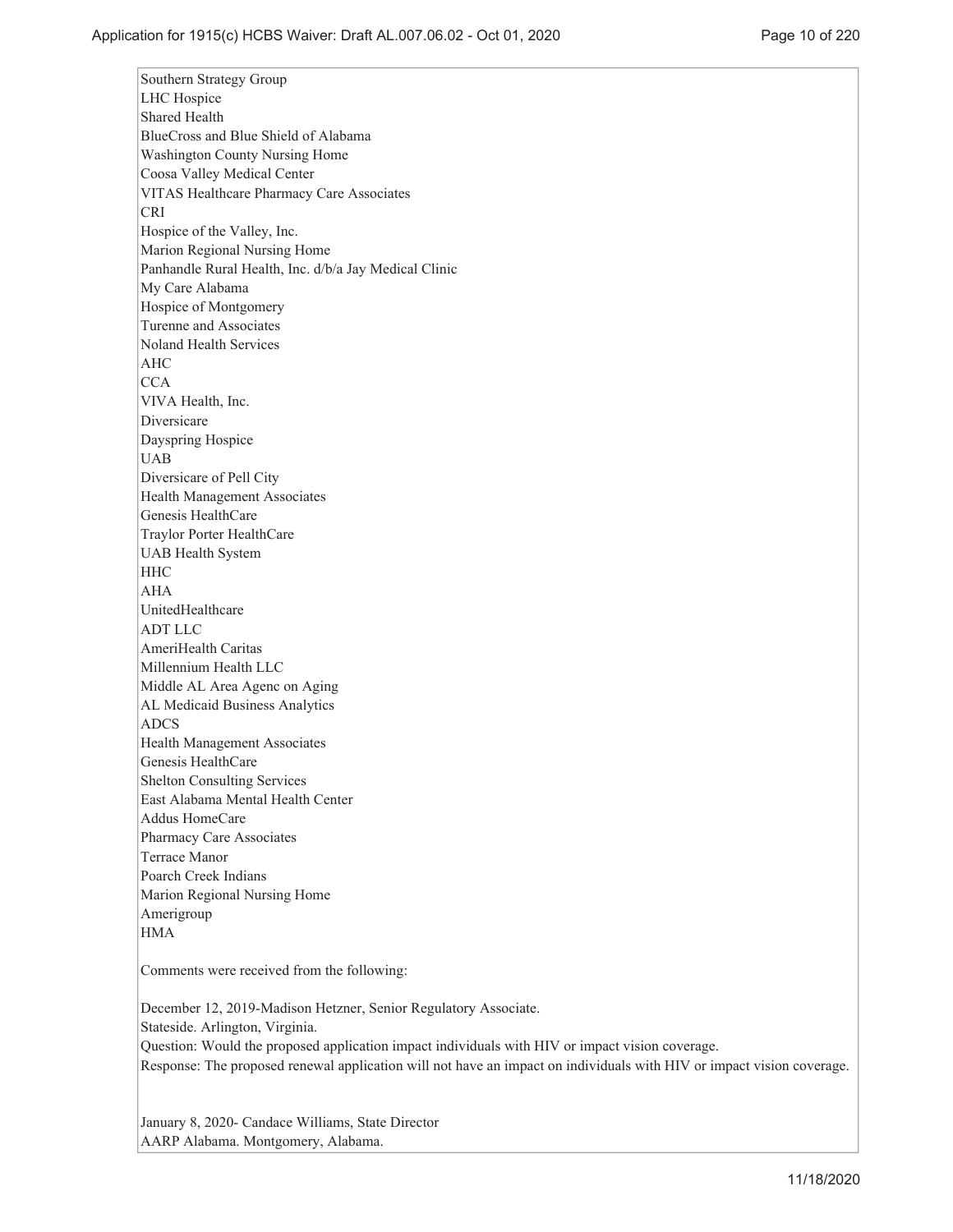Questions:

While the waiver changes above represent notable improvements, AARP Alabama suggests the following changes to provide greater impact to SAIL Waiver participations:

#1) The SAIL Waiver application states that nurses employed by Alabama Department of Rehabilitation Services (ADRS) must be licensed by the State of Alabama (Appendix B-2-c). However, in April 2019, Senate Bill 38 was enacted to allow for Alabama's participation in the Nurse Licensure Compact (NLC). Effective January 1, 2020, Alabama will begin recognizing multistate licenses issued by other party states for practice in Alabama. Response: The State will revise the language in the waiver to include the NLC.

#2) While the application considers the involvement of family caregivers in the development of an individual's service development plan (Section D-1-c), the application could be improved by assuring that family caregivers are identified, and involved, in their loved ones' waiver-supported care if the waiver participant desires to involve them. However, subsequent monthly meetings to evaluate the participant and the services provided contains no mention of involvement by a participant's family caregiver. It is imperative that waiver participants be given the opportunity to include family caregivers in all aspects of their care, not just the development of their initial care plan. While the waiver application contemplates the involvement of family caregivers elsewhere in the waiver (i.e., page 138), AARP Alabama urges the Department to include the opportunity for the involvement of a participant's family caregiver(s) throughout the waiver renewal application.

Response: The State assures AARP Alabama that we currently include family caregivers and any other designated individuals in all aspects of the participant care; not just with the care plan development. Involvement of everyone who is important and essential to the participant contribute and participate in all meetings on a minimum monthly basis. This element is key to the overall health and welfare of our waiver participants.

#3) AARP also urges the ADRS to ensure that its administration of the SAIL waiver does not deny eligibility to persons age 50 and over who meet the eligibility criteria for admission onto the waiver but also have co-occurring aging-related conditions.

Response: The State would like to assure AARP Alabama that we do not deny any applicants admission to the waiver due to co-occurring aging-related conditions. Every applicant must meet the medical and financial criteria of the SAIL Waiver to qualify for participation.

- **Notice to Tribal Governments**. The state assures that it has notified in writing all federally-recognized Tribal **J.** Governments that maintain a primary office and/or majority population within the State of the State's intent to submit a Medicaid waiver request or renewal request to CMS at least 60 days before the anticipated submission date is provided by Presidential Executive Order 13175 of November 6, 2000. Evidence of the applicable notice is available through the Medicaid Agency.
- **Limited English Proficient Persons**. The state assures that it provides meaningful access to waiver services by Limited **K.** English Proficient persons in accordance with: (a) Presidential Executive Order 13166 of August 11, 2000 (65 FR 50121) and (b) Department of Health and Human Services "Guidance to Federal Financial Assistance Recipients Regarding Title VI Prohibition Against National Origin Discrimination Affecting Limited English Proficient Persons" (68 FR 47311 - August 8, 2003). **Appendix B** describes how the state assures meaningful access to waiver services by Limited English Proficient persons.

## **7. Contact Person(s)**

**A.** The Medicaid agency representative with whom CMS should communicate regarding the waiver is:

| <b>Last Name:</b>  | Hardy                   |
|--------------------|-------------------------|
| <b>First Name:</b> |                         |
|                    | Antoinette              |
| Title:             |                         |
|                    | Medicaid Administrator  |
| Agency:            |                         |
|                    | Alabama Medicaid Agency |
| <b>Address:</b>    |                         |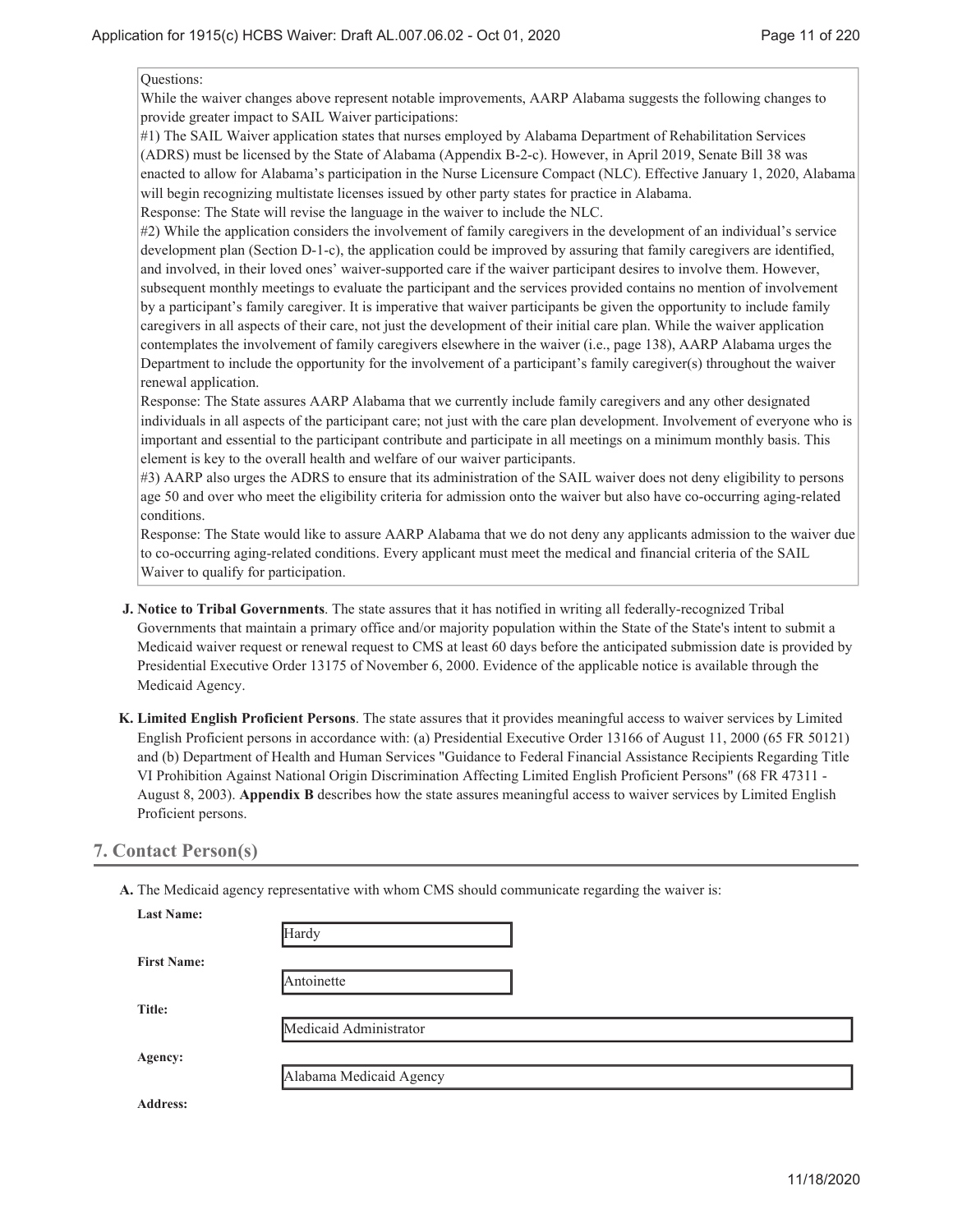|                   | 501 Dexter Avenue                     |
|-------------------|---------------------------------------|
| <b>Address 2:</b> |                                       |
|                   | $P$ O Box 5624                        |
| City:             |                                       |
|                   | Montgomery                            |
| State:            | Alabama                               |
| Zip:              |                                       |
|                   | 36103-5624                            |
| <b>Phone:</b>     |                                       |
|                   | <b>TTY</b><br>(334) 242-5584<br>Ext:  |
|                   |                                       |
| Fax:              |                                       |
|                   | $(334)$ 353-4182                      |
| E-mail:           |                                       |
|                   | antoinette.hardy@medicaid.alabama.gov |
|                   |                                       |

**B.** If applicable, the state operating agency representative with whom CMS should communicate regarding the waiver is: **Last Name:**

| <b>First Name:</b> |                                                  |
|--------------------|--------------------------------------------------|
|                    | Lisa                                             |
| Title:             |                                                  |
|                    | <b>SAIL Division Director</b>                    |
| Agency:            |                                                  |
|                    | Alabama Department of Rehabilitation Services    |
| Address:           |                                                  |
|                    | 560 South Lawrence                               |
| Address 2:         |                                                  |
|                    |                                                  |
| City:              | Montgomery                                       |
| State:             | Alabama                                          |
| Zip:               |                                                  |
|                    | 36104                                            |
|                    |                                                  |
| Phone:             |                                                  |
|                    | <b>TTY</b><br>$(334)$ 293-7040<br>$\Box$<br>Ext: |
| Fax:               |                                                  |
|                    | $(334) 293 - 7377$                               |
|                    |                                                  |
| E-mail:            |                                                  |
|                    | lisa.alford@rehab.alabama.gov                    |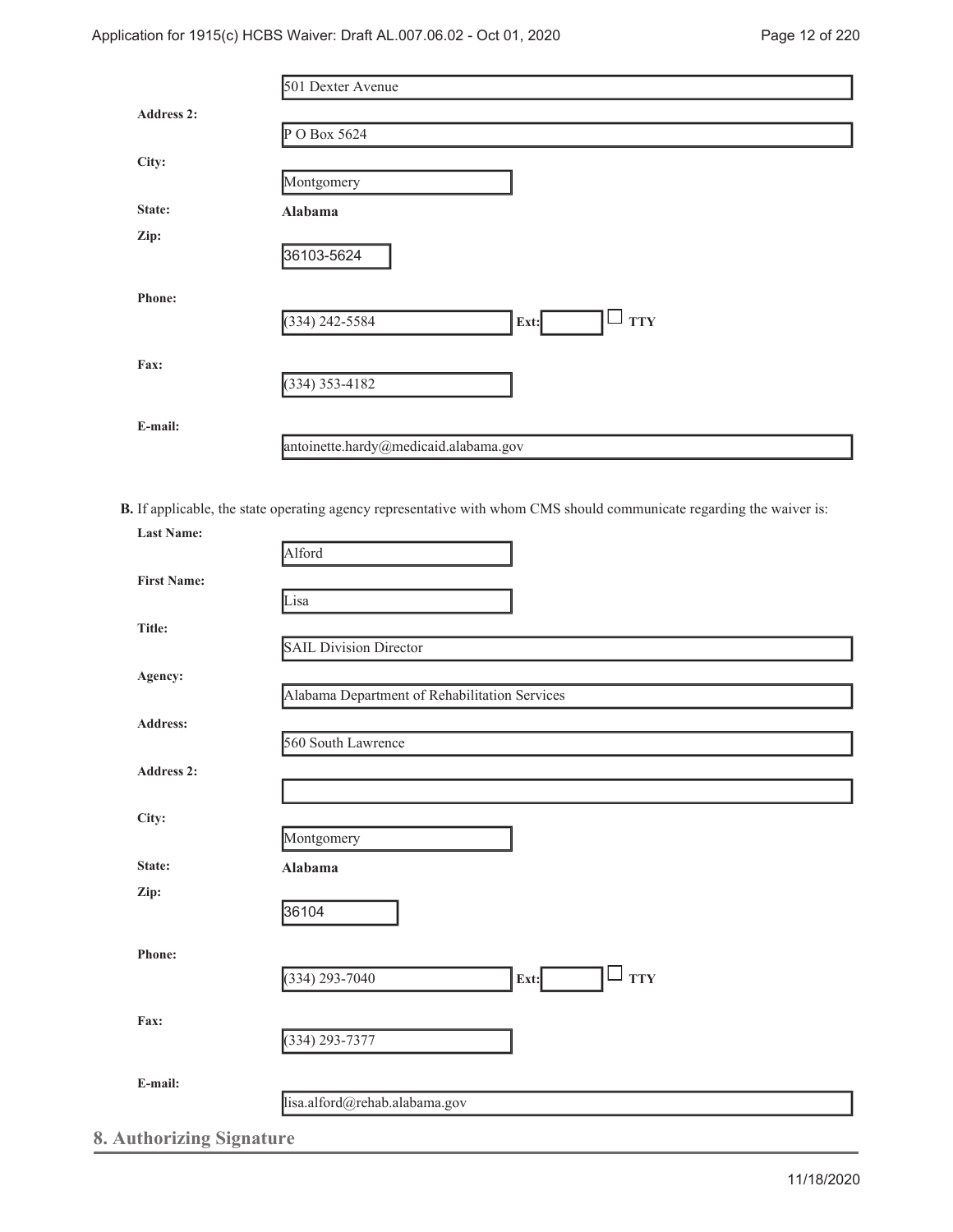#### Application for 1915(c) HCBS Waiver: Draft AL.007.06.02 - Oct 01, 2020 Page 13 of 220

This document, together with the attached revisions to the affected components of the waiver, constitutes the state's request to amend its approved waiver under §1915(c) of the Social Security Act. The state affirms that it will abide by all provisions of the waiver, including the provisions of this amendment when approved by CMS. The state further attests that it will continuously operate the waiver in accordance with the assurances specified in Section V and the additional requirements specified in Section VI of the approved waiver. The state certifies that additional proposed revisions to the waiver request will be submitted by the Medicaid agency in the form of additional waiver amendments.

| Signature:              |                                                                                                                                             |
|-------------------------|---------------------------------------------------------------------------------------------------------------------------------------------|
|                         | State Medicaid Director or Designee                                                                                                         |
| <b>Submission Date:</b> |                                                                                                                                             |
|                         | Note: The Signature and Submission Date fields will be automatically completed when the State<br>Medicaid Director submits the application. |
| <b>Last Name:</b>       |                                                                                                                                             |
| <b>First Name:</b>      |                                                                                                                                             |
| Title:                  |                                                                                                                                             |
| Agency:                 |                                                                                                                                             |
| Address:                |                                                                                                                                             |
| Address 2:              |                                                                                                                                             |
|                         |                                                                                                                                             |
| City:                   |                                                                                                                                             |
| State:                  | Alabama                                                                                                                                     |
| Zip:                    |                                                                                                                                             |
|                         |                                                                                                                                             |
| Phone:                  | <b>TTY</b><br>$\left  \text{Ext:} \right $                                                                                                  |
|                         |                                                                                                                                             |
| Fax:                    |                                                                                                                                             |
| E-mail:                 |                                                                                                                                             |
| <b>Attachments</b>      |                                                                                                                                             |

## **Attachment #1: Transition Plan**

| Check the box next to any of the following changes from the current approved waiver. Check all boxes that apply. |
|------------------------------------------------------------------------------------------------------------------|
| $\Box$ Replacing an approved waiver with this waiver.                                                            |
| $\Box$ Combining waivers.                                                                                        |
| $\Box$ Splitting one waiver into two waivers.                                                                    |
| $\Box$ Eliminating a service.                                                                                    |
| $\Box$ Adding or decreasing an individual cost limit pertaining to eligibility.                                  |
| $\Box$ Adding or decreasing limits to a service or a set of services, as specified in Appendix C.                |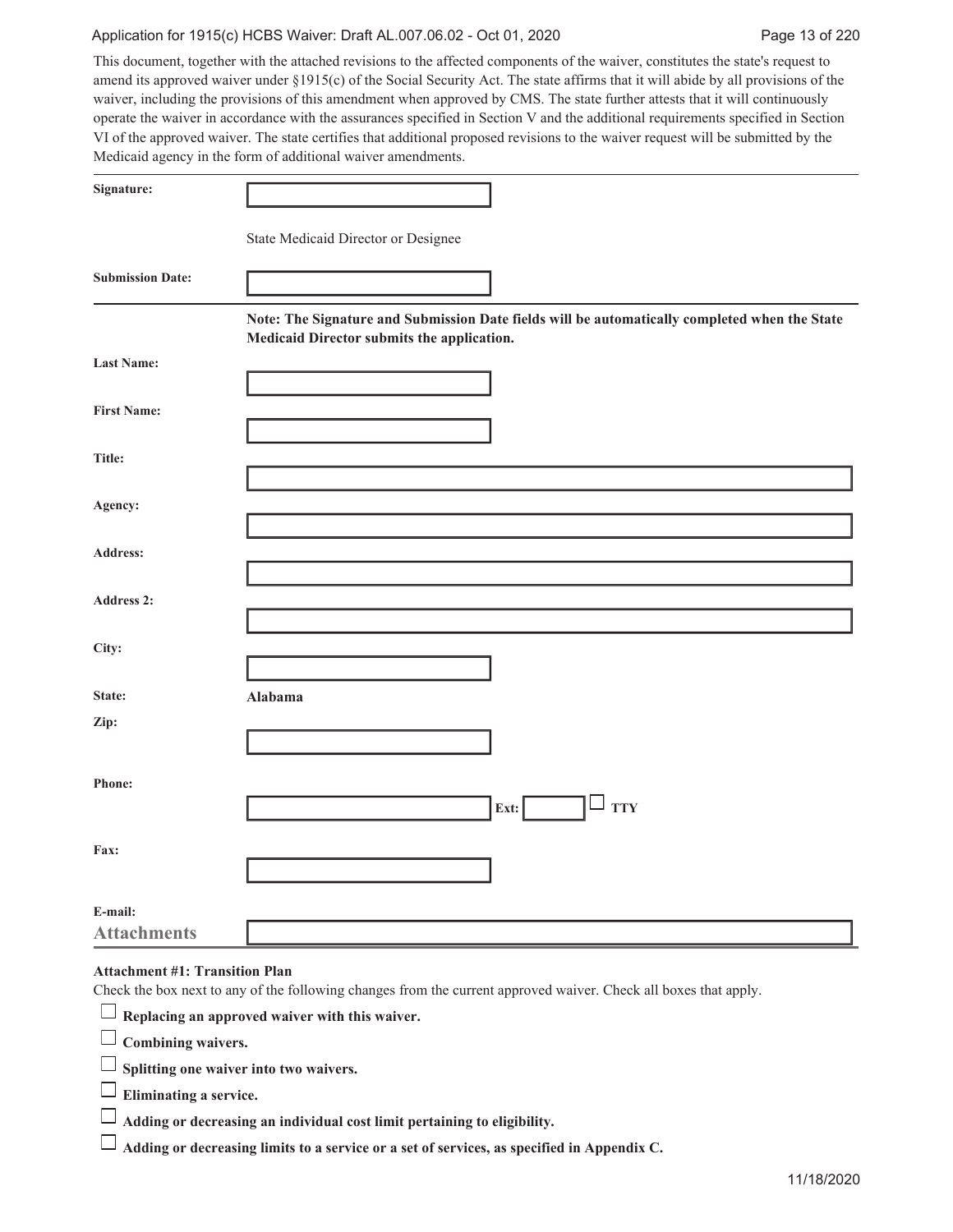**Reducing the unduplicated count of participants (Factor C).**

**Adding new, or decreasing, a limitation on the number of participants served at any point in time.**

**Making any changes that could result in some participants losing eligibility or being transferred to another waiver under 1915(c) or another Medicaid authority.**

**Making any changes that could result in reduced services to participants.**

Specify the transition plan for the waiver:

#### **Attachment #2: Home and Community-Based Settings Waiver Transition Plan**

Specify the state's process to bring this waiver into compliance with federal home and community-based (HCB) settings requirements at 42 CFR 441.301(c)(4)-(5), and associated CMS guidance.

*Consult with CMS for instructions before completing this item. This field describes the status of a transition process at the point in time of submission. Relevant information in the planning phase will differ from information required to describe attainment of milestones.*

*To the extent that the state has submitted a statewide HCB settings transition plan to CMS, the description in this field may reference that statewide plan. The narrative in this field must include enough information to demonstrate that this waiver complies with federal HCB settings requirements, including the compliance and transition requirements at 42 CFR 441.301(c)(6), and that this submission is consistent with the portions of the statewide HCB settings transition plan that are germane to this waiver. Quote or summarize germane portions of the statewide HCB settings transition plan as required.*

*Note that Appendix C-5 HCB Settings describes settings that do not require transition; the settings listed there meet federal HCB setting requirements as of the date of submission. Do not duplicate that information here.*

*Update this field and Appendix C-5 when submitting a renewal or amendment to this waiver for other purposes. It is not necessary for the state to amend the waiver solely for the purpose of updating this field and Appendix C-5. At the end of the state's HCB settings transition process for this waiver, when all waiver settings meet federal HCB setting requirements, enter "Completed" in this field, and include in Section C-5 the information on all HCB settings in the waiver.*

The state assures that this waiver amendment or renewal will be subject to any provisions or requirements included in the state's most recent and/or approved home and community-based settings Statewide Transition Plan. The state will implement any CMCS required changes by the end of the transition period as outlined in the home and community-based settings Statewide Transition Plan.

#### **Additional Needed Information (Optional)**

Provide additional needed information for the waiver (optional):

## **Appendix A: Waiver Administration and Operation**

#### **State Line of Authority for Waiver Operation.** Specify the state line of authority for the operation of the waiver (*select* **1.** *one*):

## **The waiver is operated by the state Medicaid agency.**

Specify the Medicaid agency division/unit that has line authority for the operation of the waiver program *(select one)*:

#### **The Medical Assistance Unit.**

Specify the unit name: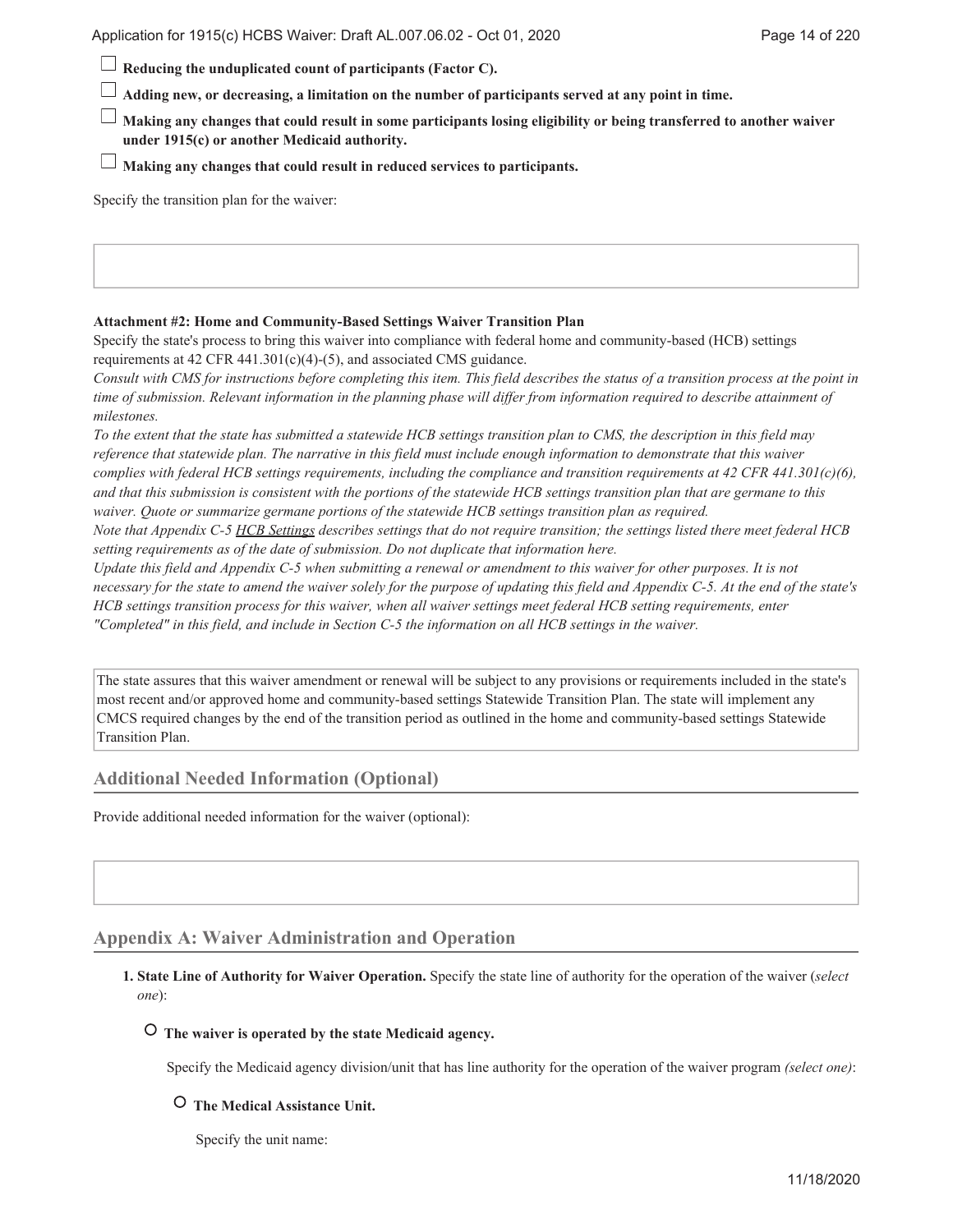*(Do not complete item A-2)*

## **Another division/unit within the state Medicaid agency that is separate from the Medical Assistance Unit.**

Specify the division/unit name. This includes administrations/divisions under the umbrella agency that has been identified as the Single State Medicaid Agency.

*(Complete item A-2-a).*

## **The waiver is operated by a separate agency of the state that is not a division/unit of the Medicaid agency.**

Specify the division/unit name:

Alabama Department of Rehabilitation Services/SAIL Services

In accordance with 42 CFR §431.10, the Medicaid agency exercises administrative discretion in the administration and supervision of the waiver and issues policies, rules and regulations related to the waiver. The interagency agreement or memorandum of understanding that sets forth the authority and arrangements for this policy is available through the Medicaid agency to CMS upon request. *(Complete item A-2-b).*

#### **Appendix A: Waiver Administration and Operation**

#### **Oversight of Performance. 2.**

**Medicaid Director Oversight of Performance When the Waiver is Operated by another Division/Unit within a. the State Medicaid Agency.** When the waiver is operated by another division/administration within the umbrella agency designated as the Single State Medicaid Agency. Specify (a) the functions performed by that division/administration (i.e., the Developmental Disabilities Administration within the Single State Medicaid Agency), (b) the document utilized to outline the roles and responsibilities related to waiver operation, and (c) the methods that are employed by the designated State Medicaid Director (in some instances, the head of umbrella agency) in the oversight of these activities:

**As indicated in section 1 of this appendix, the waiver is not operated by another division/unit within the State Medicaid agency. Thus this section does not need to be completed.**

**Medicaid Agency Oversight of Operating Agency Performance.** When the waiver is not operated by the **b.** Medicaid agency, specify the functions that are expressly delegated through a memorandum of understanding (MOU) or other written document, and indicate the frequency of review and update for that document. Specify the methods that the Medicaid agency uses to ensure that the operating agency performs its assigned waiver operational and administrative functions in accordance with waiver requirements. Also specify the frequency of Medicaid agency assessment of operating agency performance: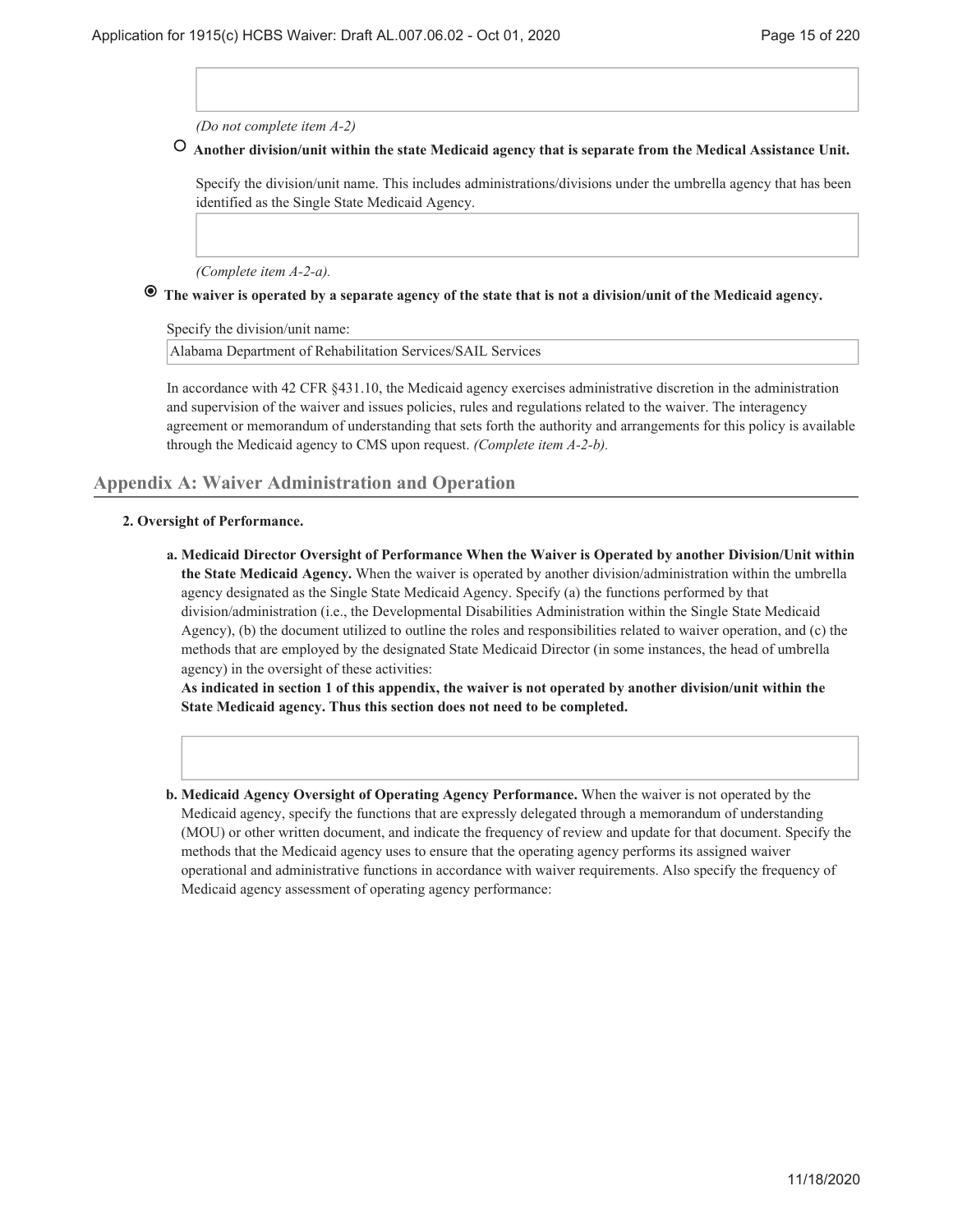The SAIL Waiver is administered by the Long Term Care Division of the AMA and operated by ADRS. The AMA exercises administrative discretion in the management and supervision of the waiver and issues policies, rules and regulations related to the waiver. The Medicaid Agency provides ongoing oversight of this waiver program by assuring level of care determinations, plans of care, and other necessary documentation is correctly submitted and reviewed. This is accomplished by a review of a random sampling of level of care applications, POC, and other applicable documents on a monthly basis. The MOU between the AMA and ADRS is reviewed and updated every five years upon the renewal of the waiver.

The MOU between the Alabama Medicaid Agency (AMA) and the Alabama Department of Rehabilitation Services states the Operating Agency (ADRS) should:

Perform the activities related to the Personal Choices Program as approved and described under 1915 (j) of the Alabama State Plan for Self-Directed Personal Assistance Services Plan.

Be responsible for admission, evaluation, and re-evaluation of applicants and participants.

Be responsible for arranging and ongoing monitoring of all waiver services provided to participants.

Make sure all subcontractors and service providers meet the qualified provider requirements initially and annually.

Medicaid designates ADRS as its agent to be responsible for activities and functions specified in the approved SAIL waiver document.

The AMA assumes the responsibility of:

 -Conducting joint trainings with direct service providers enrolled to provide services through the SAIL waiver program.

 - Providing periodic training to discuss policies and procedures in an effort to consistently interpret and apply policies related to the SAIL Waiver program.

 -Making sure that the Direct Service Providers meet the qualifications as outlined in the approved waiver document; and signs all subcontracts of qualified direct service providers enrolled with the operating agency.

- Health and safety of the client is protected

- Client has been given freedom of choice between institutional care and community care

- Conducting quarterly surveys of satisfaction for a sample of SAIL Waiver participants.

 - Performing annual reviews conducted by AMA to assure the provisions of the interagency agreements are executed and all the assurances in the waiver are being met. The reviews include, but are not limited to providers records, plans of care, staff qualifications and training, and case management services and monitoring. AMA reviews the contracts between ADRS and their providers of services on an annual basis. The MOU between the AMA and ADRS is reviewed and updated every 5 years upon the renewal of the waiver.

## **Appendix A: Waiver Administration and Operation**

**Use of Contracted Entities.** Specify whether contracted entities perform waiver operational and administrative functions **3.** on behalf of the Medicaid agency and/or the operating agency (if applicable) (*select one*):

 **Yes. Contracted entities perform waiver operational and administrative functions on behalf of the Medicaid agency and/or operating agency (if applicable).**

Specify the types of contracted entities and briefly describe the functions that they perform. *Complete Items A-5 and A-6.:*

 **No. Contracted entities do not perform waiver operational and administrative functions on behalf of the Medicaid agency and/or the operating agency (if applicable).**

#### **Appendix A: Waiver Administration and Operation**

**Role of Local/Regional Non-State Entities.** Indicate whether local or regional non-state entities perform waiver **4.** operational and administrative functions and, if so, specify the type of entity (*Select One*):

 **Not applicable**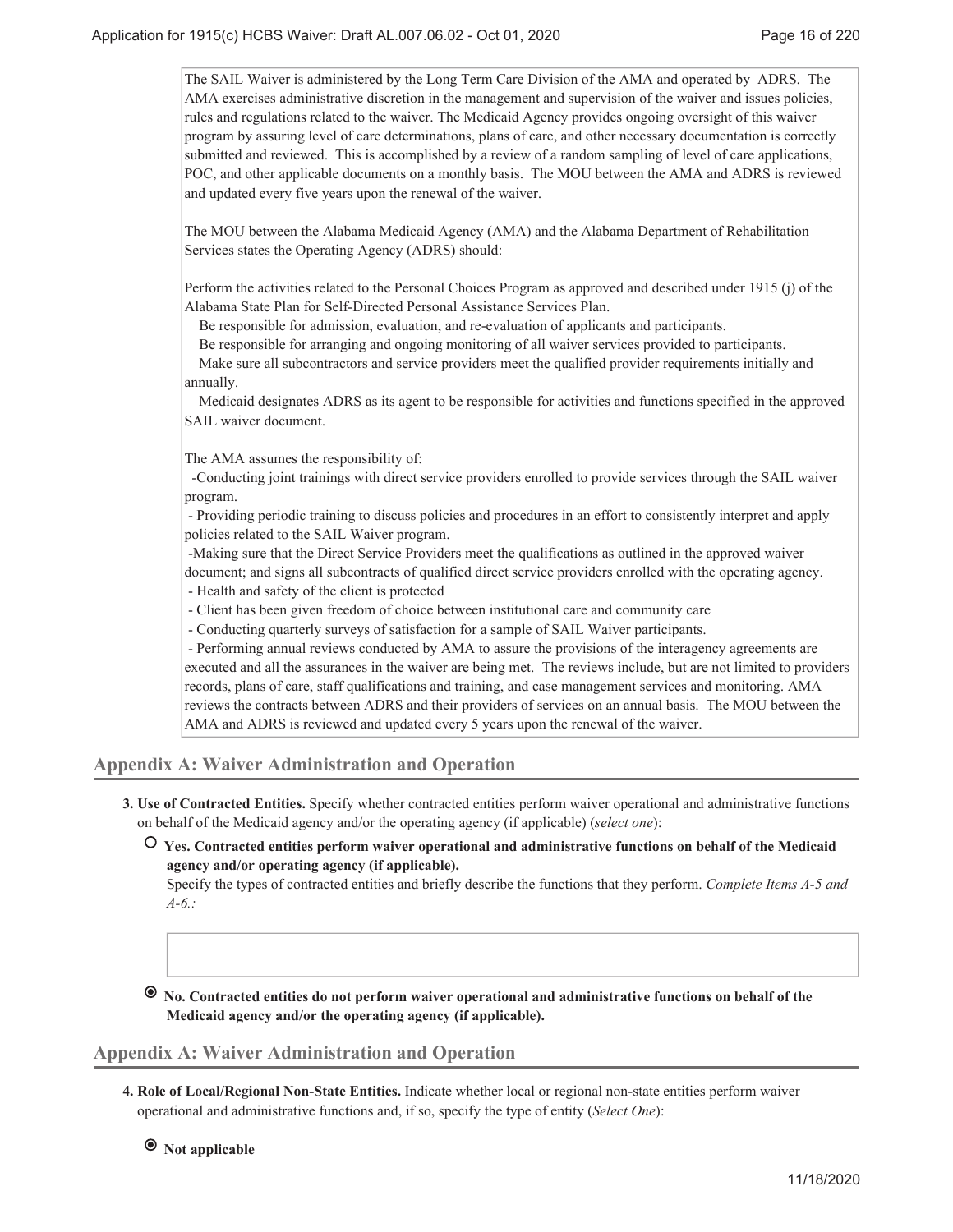- **Applicable** Local/regional non-state agencies perform waiver operational and administrative functions. Check each that applies:
	- **Local/Regional non-state public agencies** perform waiver operational and administrative functions at the local or regional level. There is an **interagency agreement or memorandum of understanding** between the State and these agencies that sets forth responsibilities and performance requirements for these agencies that is available through the Medicaid agency.

*Specify the nature of these agencies and complete items A-5 and A-6:*

**Local/Regional non-governmental non-state entities** conduct waiver operational and administrative functions at the local or regional level. There is a contract between the Medicaid agency and/or the operating agency (when authorized by the Medicaid agency) and each local/regional non-state entity that sets forth the responsibilities and performance requirements of the local/regional entity. The **contract(s)** under which private entities conduct waiver operational functions are available to CMS upon request through the Medicaid agency or the operating agency (if applicable).

*Specify the nature of these entities and complete items A-5 and A-6:*

## **Appendix A: Waiver Administration and Operation**

**Responsibility for Assessment of Performance of Contracted and/or Local/Regional Non-State Entities.** Specify the **5.** state agency or agencies responsible for assessing the performance of contracted and/or local/regional non-state entities in conducting waiver operational and administrative functions:

## **Appendix A: Waiver Administration and Operation**

**Assessment Methods and Frequency.** Describe the methods that are used to assess the performance of contracted and/or **6.** local/regional non-state entities to ensure that they perform assigned waiver operational and administrative functions in accordance with waiver requirements. Also specify how frequently the performance of contracted and/or local/regional non-state entities is assessed:

## **Appendix A: Waiver Administration and Operation**

**Distribution of Waiver Operational and Administrative Functions.** In the following table, specify the entity or entities **7.** that have responsibility for conducting each of the waiver operational and administrative functions listed (*check each that applies*):

In accordance with 42 CFR §431.10, when the Medicaid agency does not directly conduct a function, it supervises the performance of the function and establishes and/or approves policies that affect the function. All functions not performed directly by the Medicaid agency must be delegated in writing and monitored by the Medicaid Agency. *Note: More than one box may be checked per item. Ensure that Medicaid is checked when the Single State Medicaid Agency (1) conducts the function directly; (2) supervises the delegated function; and/or (3) establishes and/or approves policies related to the function.*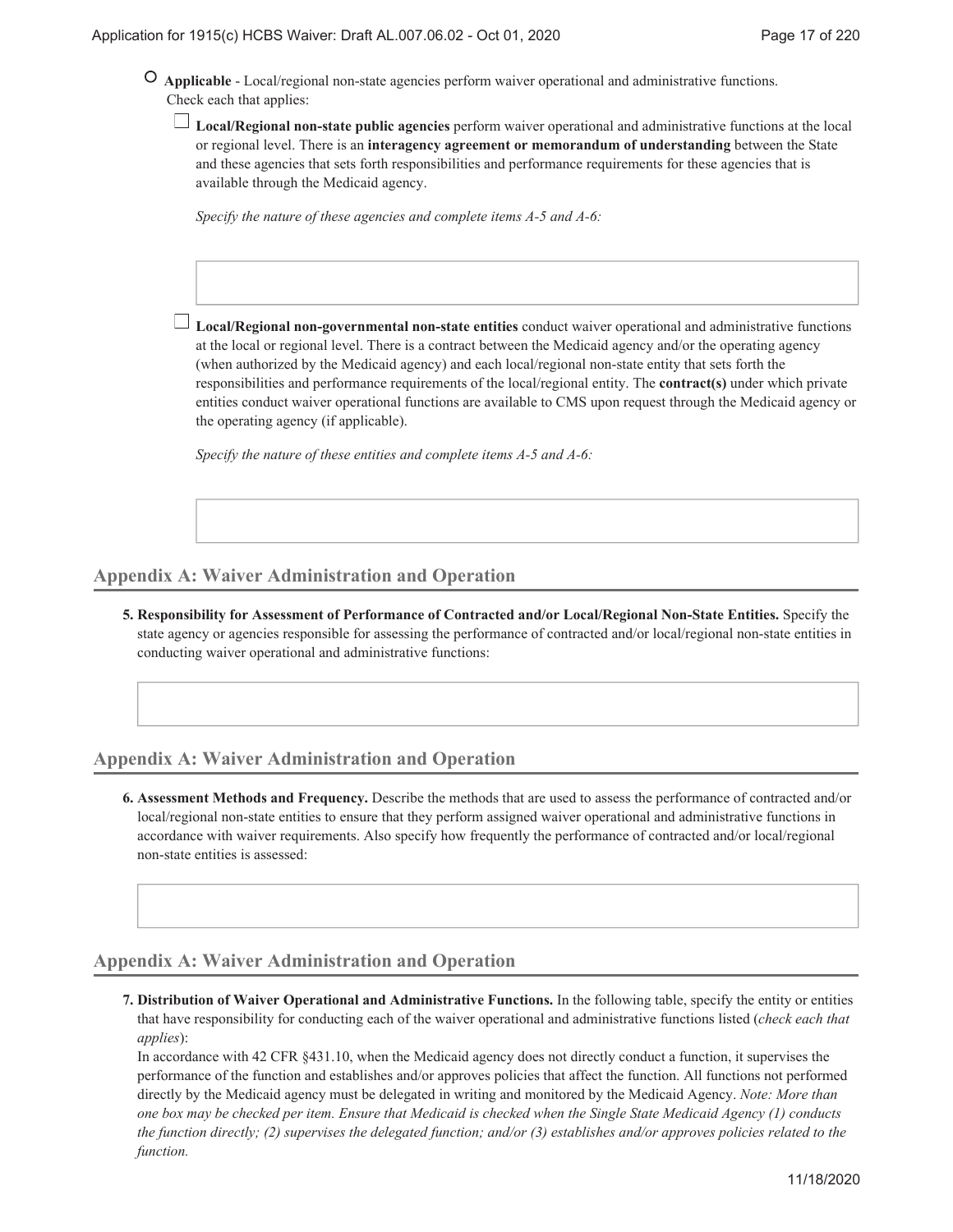| <b>Function</b>                                                                         | Medicaid<br>Agency      | <b>Other State Operating</b><br>Agency |
|-----------------------------------------------------------------------------------------|-------------------------|----------------------------------------|
| Participant waiver enrollment                                                           | $\overline{\mathsf{x}}$ | $\overline{\times}$                    |
| Waiver enrollment managed against approved limits                                       | $\overline{\times}$     | $\overline{\mathsf{x}}$                |
| Waiver expenditures managed against approved levels                                     | $\overline{\times}$     | $\overline{\times}$                    |
| Level of care evaluation                                                                | $\overline{\times}$     | $\overline{\times}$                    |
| <b>Review of Participant service plans</b>                                              | $\overline{\times}$     | $\overline{\mathsf{x}}$                |
| Prior authorization of waiver services                                                  | $\overline{\times}$     | $\overline{\times}$                    |
| <b>Utilization management</b>                                                           | $\overline{\mathsf{x}}$ | $\overline{\bm{\times}}$               |
| Qualified provider enrollment                                                           | $\overline{\times}$     | $ \mathsf{x} $                         |
| <b>Execution of Medicaid provider agreements</b>                                        | $\mathsf{\times}$       | $\vert \times \vert$                   |
| <b>Establishment of a statewide rate methodology</b>                                    | $\overline{\mathsf{x}}$ | $\overline{\times}$                    |
| Rules, policies, procedures and information development governing the waiver<br>program | $\overline{\mathsf{x}}$ | $\overline{\times}$                    |
| Quality assurance and quality improvement activities                                    | $\overline{\times}$     | $\overline{\times}$                    |

## **Appendix A: Waiver Administration and Operation**

**Quality Improvement: Administrative Authority of the Single State Medicaid Agency**

*As a distinct component of the States quality improvement strategy, provide information in the following fields to detail the States methods for discovery and remediation.*

#### **Methods for Discovery: Administrative Authority a.**

*The Medicaid Agency retains ultimate administrative authority and responsibility for the operation of the waiver program by exercising oversight of the performance of waiver functions by other state and local/regional non-state agencies (if appropriate) and contracted entities.*

#### **Performance Measures i.**

*For each performance measure the State will use to assess compliance with the statutory assurance, complete the following. Performance measures for administrative authority should not duplicate measures found in other appendices of the waiver application. As necessary and applicable, performance measures should focus on:*

- Uniformity of development/execution of provider agreements throughout all geographic areas covered by ৢ the waiver
- ৢ Equitable distribution of waiver openings in all geographic areas covered by the waiver
- Compliance with HCB settings requirements and other new regulatory components (for waiver actions ৢ submitted on or after March 17, 2014)

#### *Where possible, include numerator/denominator.*

*For each performance measure, provide information on the aggregated data that will enable the State to analyze and assess progress toward the performance measure. In this section provide information on the method by which each source of data is analyzed statistically/deductively or inductively, how themes are identified or conclusions drawn, and how recommendations are formulated, where appropriate.*

#### **Performance Measure:**

**Percent of data reports specified in the agreements, policies and procedures with the Medicaid Agency that were submitted on time and in the correct format. NUMERATOR: Number of data reports provided on time and in the correct format. DENOMINATOR:**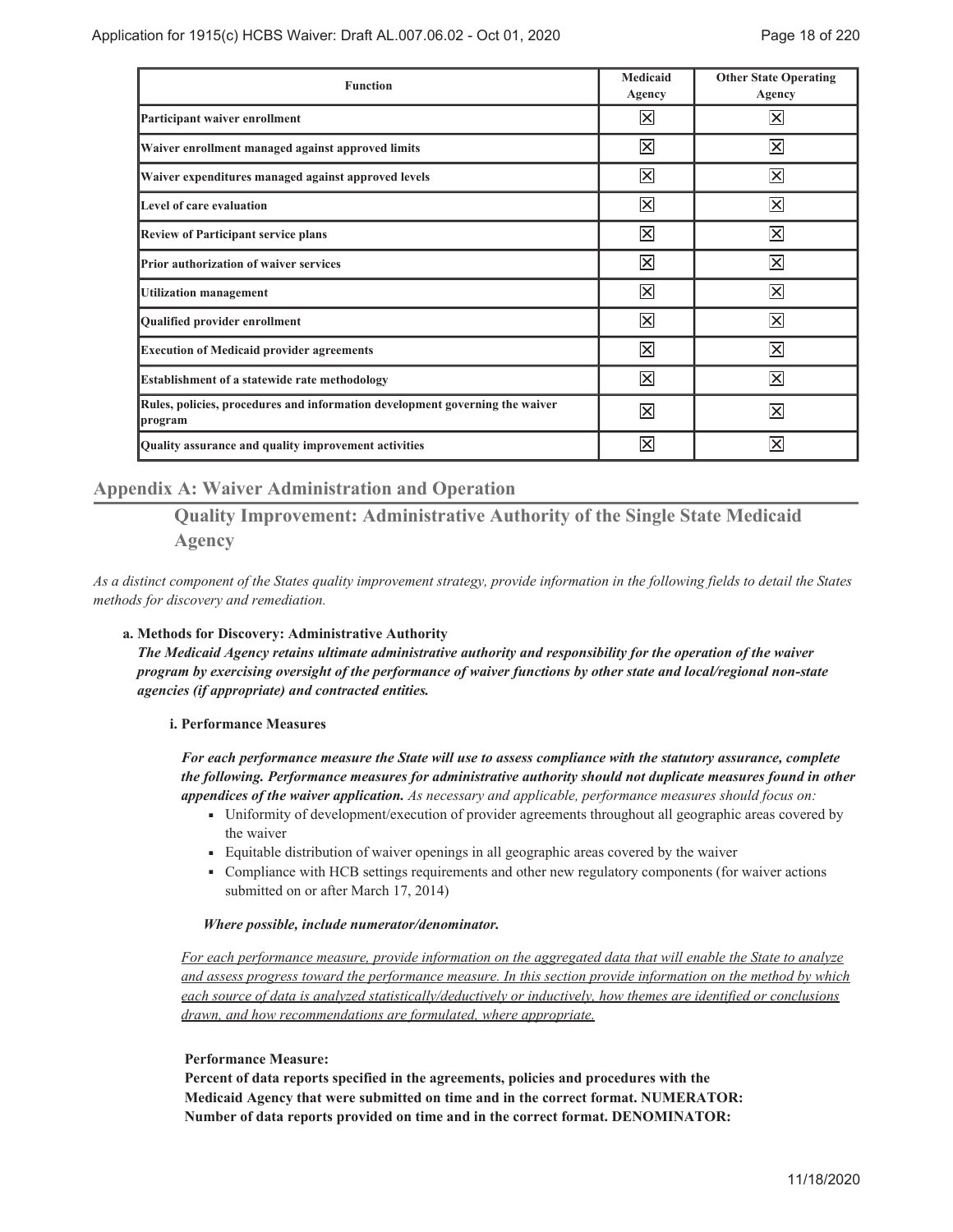#### **Number of data reports due.**

## **Data Source** (Select one): **Reports to State Medicaid Agency on delegated Administrative functions** If 'Other' is selected, specify:

| <b>Responsible Party for data</b><br>collection/generation(check<br>each that applies): | <b>Frequency of data</b><br>collection/generation(check<br>each that applies): | <b>Sampling Approach</b> (check<br>each that applies):        |
|-----------------------------------------------------------------------------------------|--------------------------------------------------------------------------------|---------------------------------------------------------------|
| <b>State Medicaid</b><br><b>Agency</b>                                                  | Weekly                                                                         | $\overline{\times}$ 100% Review                               |
| $\vert \mathsf{X} \vert$ Operating Agency                                               | $\overline{\phantom{a}}$ Monthly                                               | Less than 100%<br><b>Review</b>                               |
| <b>Sub-State Entity</b>                                                                 | $\boxtimes$ Quarterly                                                          | Representative<br><b>Sample</b><br>Confidence<br>$Interval =$ |
| Other<br>Specify:                                                                       | Annually                                                                       | $\Box$ Stratified<br>Describe Group:                          |
|                                                                                         | $\Box$ Continuously and<br>Ongoing                                             | $\square$ Other<br>Specify:                                   |
|                                                                                         | Other<br>Specify:                                                              |                                                               |

#### **Data Aggregation and Analysis:**

| <b>Responsible Party for data aggregation</b><br>and analysis (check each that applies): | Frequency of data aggregation and<br>analysis(check each that applies): |  |
|------------------------------------------------------------------------------------------|-------------------------------------------------------------------------|--|
| <b>State Medicaid Agency</b>                                                             | Weekly                                                                  |  |
| <b>Operating Agency</b>                                                                  | <b>Monthly</b>                                                          |  |
| <b>Sub-State Entity</b>                                                                  | <b>Quarterly</b>                                                        |  |
|                                                                                          |                                                                         |  |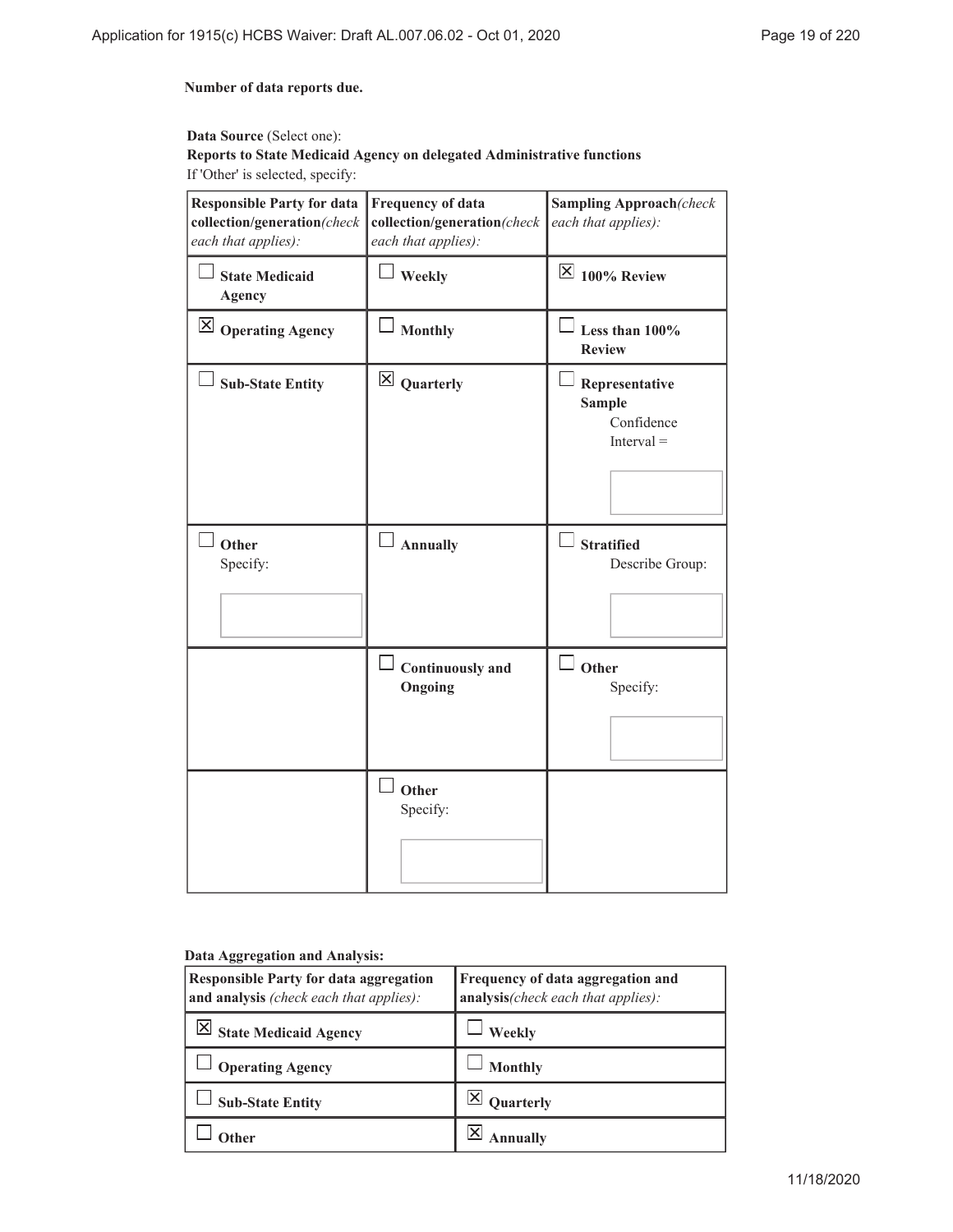| <b>Responsible Party for data aggregation</b><br>and analysis (check each that applies): | Frequency of data aggregation and<br>analysis(check each that applies): |
|------------------------------------------------------------------------------------------|-------------------------------------------------------------------------|
| Specify:                                                                                 |                                                                         |
|                                                                                          | <b>Continuously and Ongoing</b>                                         |
|                                                                                          | Other<br>Specify:                                                       |

#### **Performance Measure:**

**Number and percent of monthly records reviewed by AMA that does not meet compliance and require a CAP. Numerator: Number of monthly records that did not meet waiver assurances and required a CAP. Denominator: Total number of monthly records reviewed.**

**Data Source** (Select one): **Record reviews, off-site** If 'Other' is selected, specify:

| <b>Responsible Party for data</b><br>collection/generation(check<br>each that applies): | <b>Frequency of data</b><br>collection/generation(check<br>each that applies): | <b>Sampling Approach</b> (check<br>each that applies):                                                                                                                                                                 |
|-----------------------------------------------------------------------------------------|--------------------------------------------------------------------------------|------------------------------------------------------------------------------------------------------------------------------------------------------------------------------------------------------------------------|
| $\vert \times \vert$<br><b>State Medicaid</b><br>Agency                                 | Weekly                                                                         | 100% Review                                                                                                                                                                                                            |
| <b>Operating Agency</b>                                                                 | $\boxtimes$ Monthly                                                            | $\overline{\boxtimes}$ Less than 100%<br><b>Review</b>                                                                                                                                                                 |
| <b>Sub-State Entity</b>                                                                 | Quarterly                                                                      | $\mathbf{\overline{X}}$<br>Representative<br><b>Sample</b><br>Confidence<br>$Interval =$<br>random sampling<br>conducted at a<br>confidence level<br>of plus or minus<br>five and a<br>confidence level<br>of $90\%$ . |
| Other<br>Specify:                                                                       | <b>Annually</b>                                                                | <b>Stratified</b><br>Describe Group:                                                                                                                                                                                   |
|                                                                                         | <b>Continuously and</b>                                                        | Other                                                                                                                                                                                                                  |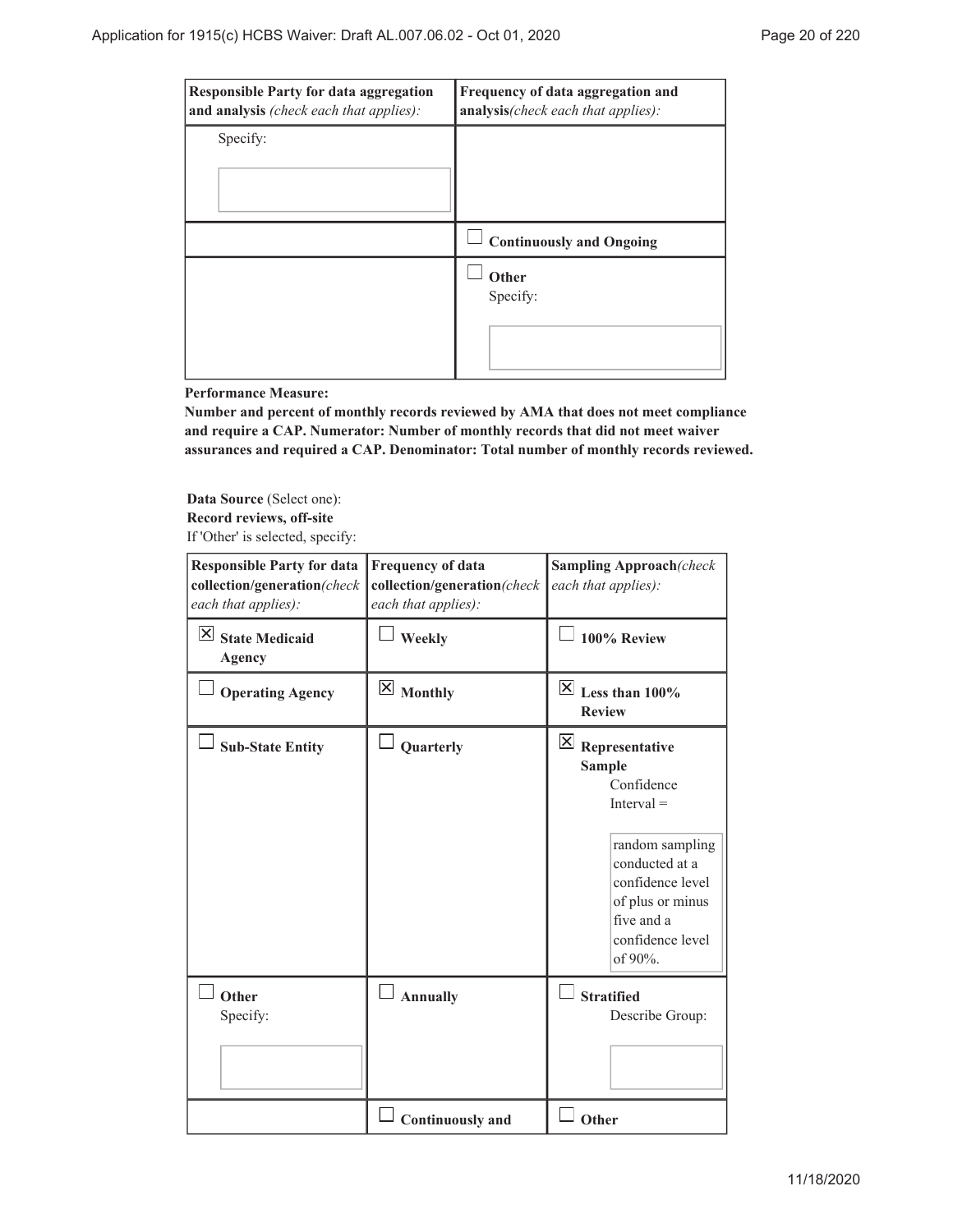| Ongoing                     | Specify: |
|-----------------------------|----------|
|                             |          |
| $\bigcup$ Other<br>Specify: |          |

#### **Data Aggregation and Analysis:**

| <b>Responsible Party for data aggregation</b><br>and analysis (check each that applies): | Frequency of data aggregation and<br>analysis(check each that applies): |  |
|------------------------------------------------------------------------------------------|-------------------------------------------------------------------------|--|
| $\boxtimes$ State Medicaid Agency                                                        | Weekly                                                                  |  |
| <b>Operating Agency</b>                                                                  | $\boxtimes$ Monthly                                                     |  |
| <b>Sub-State Entity</b>                                                                  | Quarterly                                                               |  |
| Other<br>Specify:                                                                        | $\overline{\mathsf{x}}$<br><b>Annually</b>                              |  |
|                                                                                          | $\Box$ Continuously and Ongoing                                         |  |
|                                                                                          | Other<br>Specify:                                                       |  |

ii. If applicable, in the textbox below provide any necessary additional information on the strategies employed by the State to discover/identify problems/issues within the waiver program, including frequency and parties responsible.

The Alabama Medicaid Agency (AMA) exercises administrative authority and responsibility of all waiver related policies and the OA's adherence to rules and regulations governing the SAIL Waiver. AMA conducts meetings to disseminate policies, rules and regulations in an effort to ensure consistent application of the policies related to the SAIL Waiver program.

AMA reviews participant files, personnel files and performs home visits as a method to monitor compliance of the level of care determination process; the appropriateness of the Person Centered Care Plan (PCCP); and the monitoring of service providers contracted with ADRS.

#### **Methods for Remediation/Fixing Individual Problems b.**

Describe the States method for addressing individual problems as they are discovered. Include information **i.** regarding responsible parties and GENERAL methods for problem correction. In addition, provide information on the methods used by the state to document these items.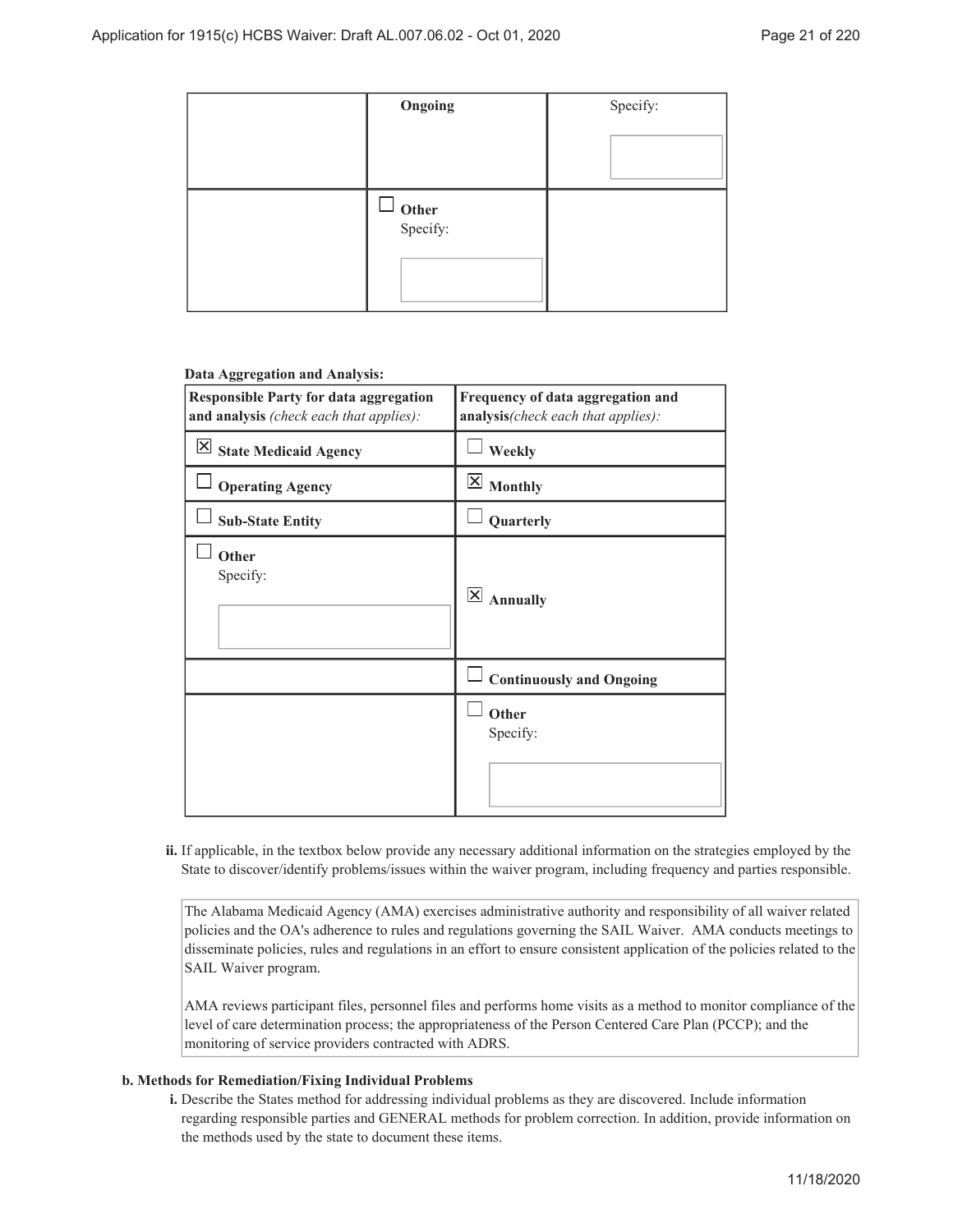The SAIL Waiver is administered by the Alabama Medicaid Agency (AMA) and operated by ADRS. The AMA exercises administrative discretion in the management and supervision of the waiver and issues policies, rules and regulations related to the waiver. The AMA assumes the responsibility of: (1) Conducting joint trainings as needed with direct service providers enrolled to provide services through the SAIL waiver program; (2) Providing periodic training to discuss policies and procedures in an effort to consistently interpret and apply policies related to the SAIL Waiver program, which are outlined in the SAIL Waiver manual, (3) Conducts quarterly meetings to disseminate policies, rules and regulations regarding the home and community-based waiver programs and, (4) signs all qualified direct service providers contracts enrolled with ADRS to provide waiver services.

The AMA has developed a Quality Management Strategy for the SAIL Waiver Program. The following activities are components of the Quality Assurance Strategy: (1) Collect ongoing monthly data to monitor appropriateness of level of care determinations; (2) Collect quarterly data from registered nurses by any of the following sources; reviewing a sample of waiver case management records, direct service provider records, conducting on-site visits to participant homes, conduct consumer satisfactions surveys and tracking complaints and grievances; (3) Identify remediation for non-compliance issues and complaints identified during data collection are handled by requesting the entity involved to submit a plan of correction with 15 days of notification. If non-compliance is not resolved, the entity will be monitored every three months until compliance is achieved.

#### **Remediation Data Aggregation ii.**

**Remediation-related Data Aggregation and Analysis (including trend identification)**

| Responsible Party(check each that applies):   | Frequency of data aggregation and analysis<br>(check each that applies): |  |  |
|-----------------------------------------------|--------------------------------------------------------------------------|--|--|
| $\overline{\mathsf{X}}$ State Medicaid Agency | Weekly                                                                   |  |  |
| <b>Operating Agency</b>                       | <b>Monthly</b>                                                           |  |  |
| <b>Sub-State Entity</b>                       | $\mathsf{\times}$<br>Quarterly                                           |  |  |
| Other<br>Specify:                             | $\overline{\mathsf{x}}$<br><b>Annually</b>                               |  |  |
|                                               | <b>Continuously and Ongoing</b>                                          |  |  |
|                                               | Other<br>Specify:                                                        |  |  |

#### **Timelines c.**

When the State does not have all elements of the Quality Improvement Strategy in place, provide timelines to design methods for discovery and remediation related to the assurance of Administrative Authority that are currently nonoperational.

## $\bullet$ <sub>No</sub>

#### $O_{Yes}$

Please provide a detailed strategy for assuring Administrative Authority, the specific timeline for implementing identified strategies, and the parties responsible for its operation.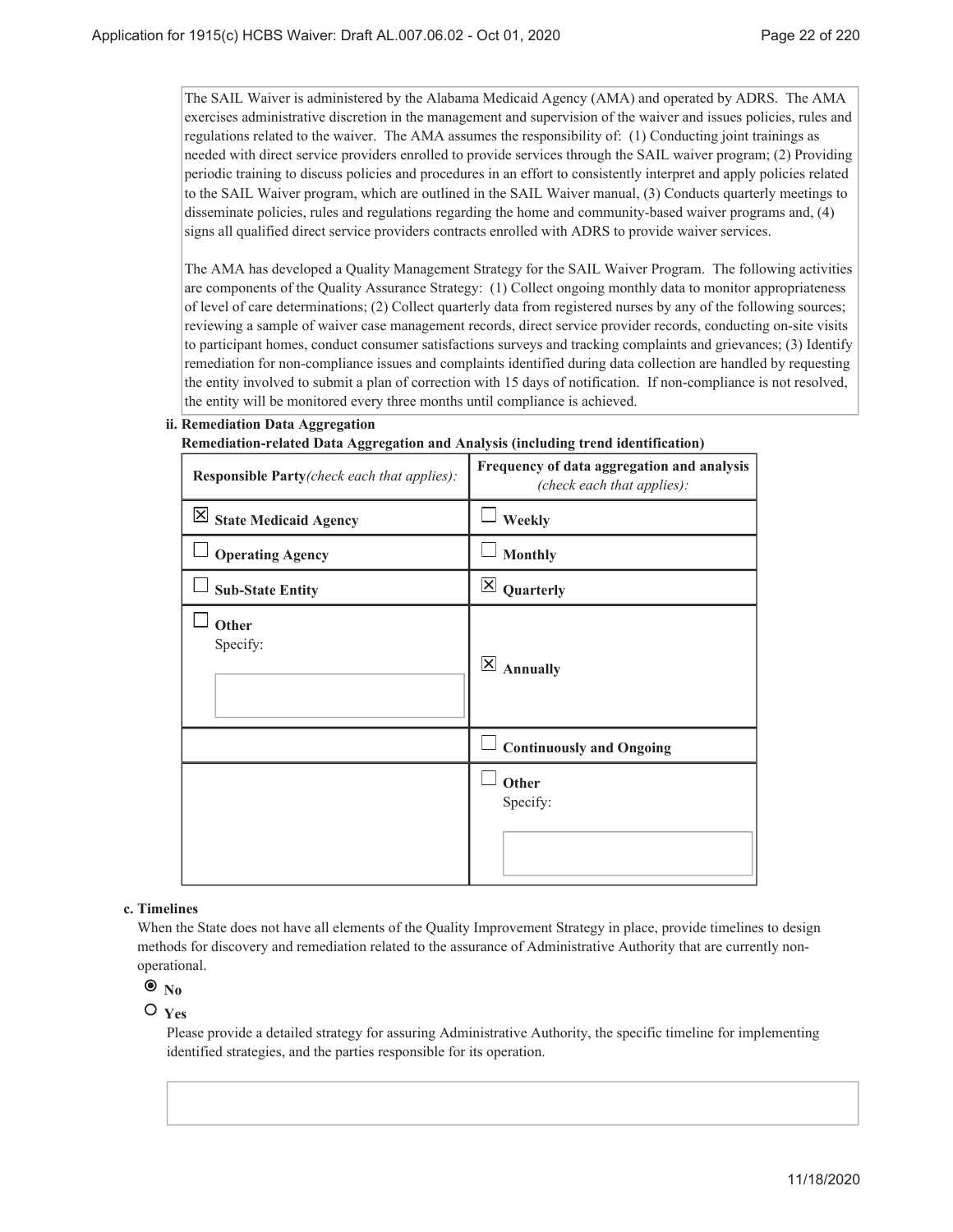## **Appendix B: Participant Access and Eligibility**

**B-1: Specification of the Waiver Target Group(s)**

**Target Group(s).** Under the waiver of Section 1902(a)(10)(B) of the Act, the state limits waiver services to one or more **a.** groups or subgroups of individuals. Please see the instruction manual for specifics regarding age limits. *In accordance with 42 CFR §441.301(b)(6), select one or more waiver target groups, check each of the subgroups in the selected target group(s) that may receive services under the waiver, and specify the minimum and maximum (if any) age of individuals served in each subgroup:*

|                                                              |                                     |                                 |  | <b>Minimum Age</b> |       |                    | <b>Maximum Age</b> |       |                |  |
|--------------------------------------------------------------|-------------------------------------|---------------------------------|--|--------------------|-------|--------------------|--------------------|-------|----------------|--|
| <b>Target Group</b>                                          | <b>Included</b>                     | <b>Target SubGroup</b>          |  |                    |       | <b>Maximum Age</b> |                    |       | No Maximum Age |  |
|                                                              |                                     |                                 |  |                    | Limit |                    |                    | Limit |                |  |
| 区                                                            | Aged or Disabled, or Both - General |                                 |  |                    |       |                    |                    |       |                |  |
|                                                              |                                     | Aged                            |  |                    |       |                    |                    |       |                |  |
|                                                              | $\overline{\mathsf{x}}$             | Disabled (Physical)             |  | 18                 |       |                    | 63                 |       |                |  |
|                                                              |                                     | Disabled (Other)                |  |                    |       |                    |                    |       |                |  |
| Aged or Disabled, or Both - Specific Recognized Subgroups    |                                     |                                 |  |                    |       |                    |                    |       |                |  |
|                                                              |                                     | Brain Injury                    |  |                    |       |                    |                    |       |                |  |
|                                                              |                                     | <b>HIV/AIDS</b>                 |  |                    |       |                    |                    |       |                |  |
|                                                              |                                     | Medically Fragile               |  |                    |       |                    |                    |       |                |  |
|                                                              |                                     | <b>Technology Dependent</b>     |  |                    |       |                    |                    |       |                |  |
| Intellectual Disability or Developmental Disability, or Both |                                     |                                 |  |                    |       |                    |                    |       |                |  |
|                                                              |                                     | Autism                          |  |                    |       |                    |                    |       |                |  |
|                                                              |                                     | <b>Developmental Disability</b> |  |                    |       |                    |                    |       |                |  |
|                                                              |                                     | <b>Intellectual Disability</b>  |  |                    |       |                    |                    |       |                |  |
| <b>Mental Illness</b>                                        |                                     |                                 |  |                    |       |                    |                    |       |                |  |
|                                                              |                                     | <b>Mental Illness</b>           |  |                    |       |                    |                    |       |                |  |
|                                                              |                                     | Serious Emotional Disturbance   |  |                    |       |                    |                    |       |                |  |

**Additional Criteria.** The state further specifies its target group(s) as follows: **b.**

This waiver specifically provides services to individuals with physical disabilities not associated with the process of aging and with onset prior to age 63. The disease(s) or condition(s) are: quadraplegia, traumatic brain injury, amyotrophic lateral sclerosis, multiple sclerosis, muscular dystrophy, spinal muscular atrophy, severe cerebral palsy, stroke, and other substantial neurological impairments, severely debilitating diseases or rare genetic diseases, e.g. Lesch-Nyhan Syndrome.

- **Transition of Individuals Affected by Maximum Age Limitation.** When there is a maximum age limit that applies to **c.** individuals who may be served in the waiver, describe the transition planning procedures that are undertaken on behalf of participants affected by the age limit *(select one):*
	- **Not applicable. There is no maximum age limit**
	- **The following transition planning procedures are employed for participants who will reach the waiver's maximum age limit.**

*Specify:*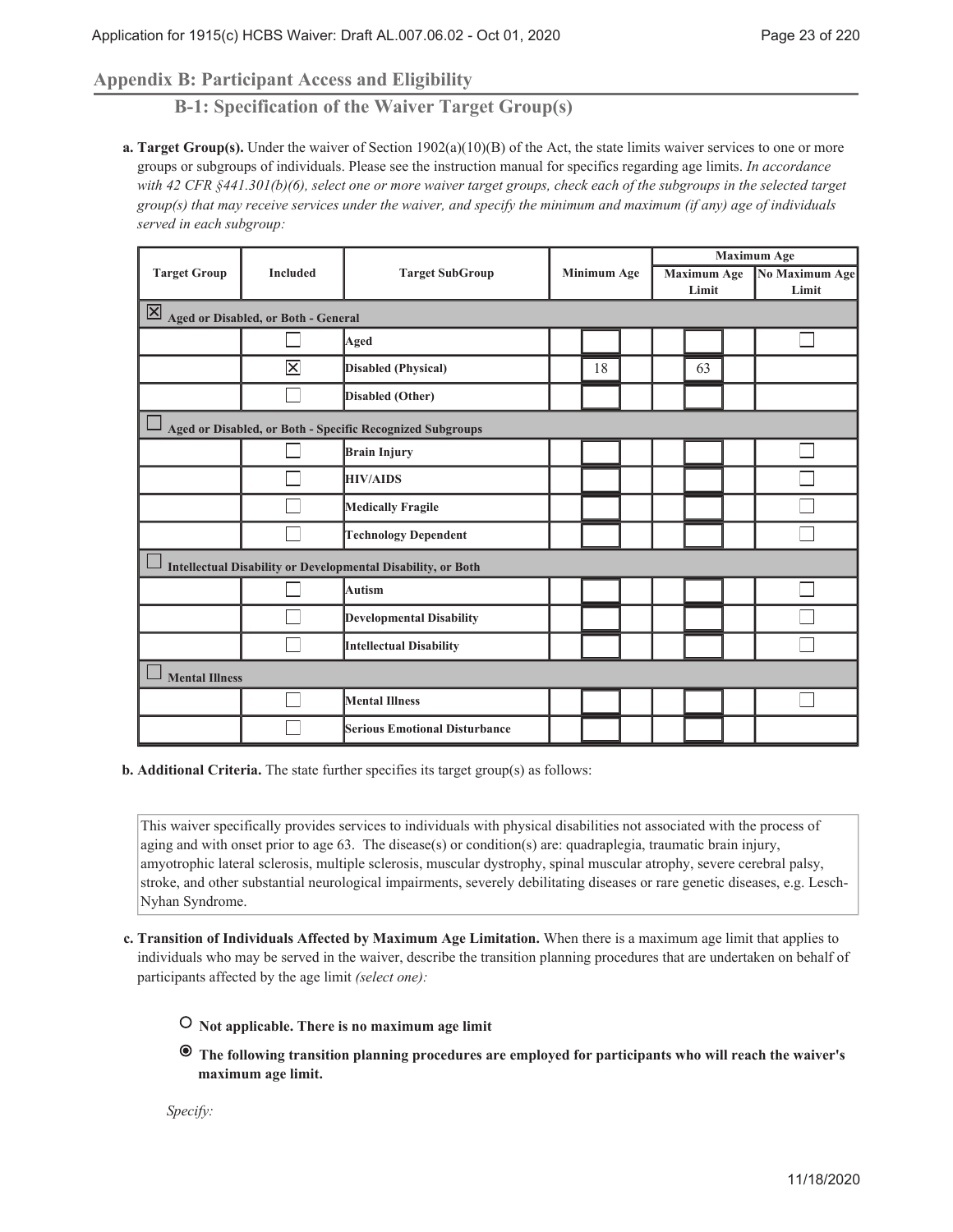Waiver participants entering the program prior to age 63 will remain on the program after reaching the age of 63 as long as the LOC criteria is met annually. For those persons who are age 63 or older who received a diagnosis prior to reaching the age of 63 and medical documentation obtained states the person met the LOC criteria for admission to the waiver at the time of receiving the diagnosis, an application can be process for admittance onto the waiver. Those persons receiving a diagnosis after turning age 63 are not eligible for the SAIL Waiver and referrals are made to other more appropriate waiver programs. A referral will also be made to an Independent Living Specialist who will work with the individual to provide information on other resources to help meet the individual needs within the community.

### **Appendix B: Participant Access and Eligibility**

**B-2: Individual Cost Limit (1 of 2)**

- **Individual Cost Limit.** The following individual cost limit applies when determining whether to deny home and **a.** community-based services or entrance to the waiver to an otherwise eligible individual *(select one)*. Please note that a state may have only ONE individual cost limit for the purposes of determining eligibility for the waiver:
	- **No Cost Limit.** The state does not apply an individual cost limit. *Do not complete Item B-2-b or item B-2-c*.
	- **Cost Limit in Excess of Institutional Costs.** The state refuses entrance to the waiver to any otherwise eligible individual when the state reasonably expects that the cost of the home and community-based services furnished to that individual would exceed the cost of a level of care specified for the waiver up to an amount specified by the state. *Complete Items B-2-b and B-2-c*.

**The limit specified by the state is** *(select one)*

 **A level higher than 100% of the institutional average.**

 **Other**

*Specify:*

- **O** Institutional Cost Limit. Pursuant to 42 CFR 441.301(a)(3), the state refuses entrance to the waiver to any otherwise eligible individual when the state reasonably expects that the cost of the home and community-based services furnished to that individual would exceed 100% of the cost of the level of care specified for the waiver. *Complete Items B-2-b and B-2-c.*
- **Cost Limit Lower Than Institutional Costs.** The state refuses entrance to the waiver to any otherwise qualified individual when the state reasonably expects that the cost of home and community-based services furnished to that individual would exceed the following amount specified by the state that is less than the cost of a level of care specified for the waiver.

*Specify the basis of the limit, including evidence that the limit is sufficient to assure the health and welfare of waiver participants. Complete Items B-2-b and B-2-c.*

**The cost limit specified by the state is** *(select one)*:

 **The following dollar amount:**

Specify dollar amount: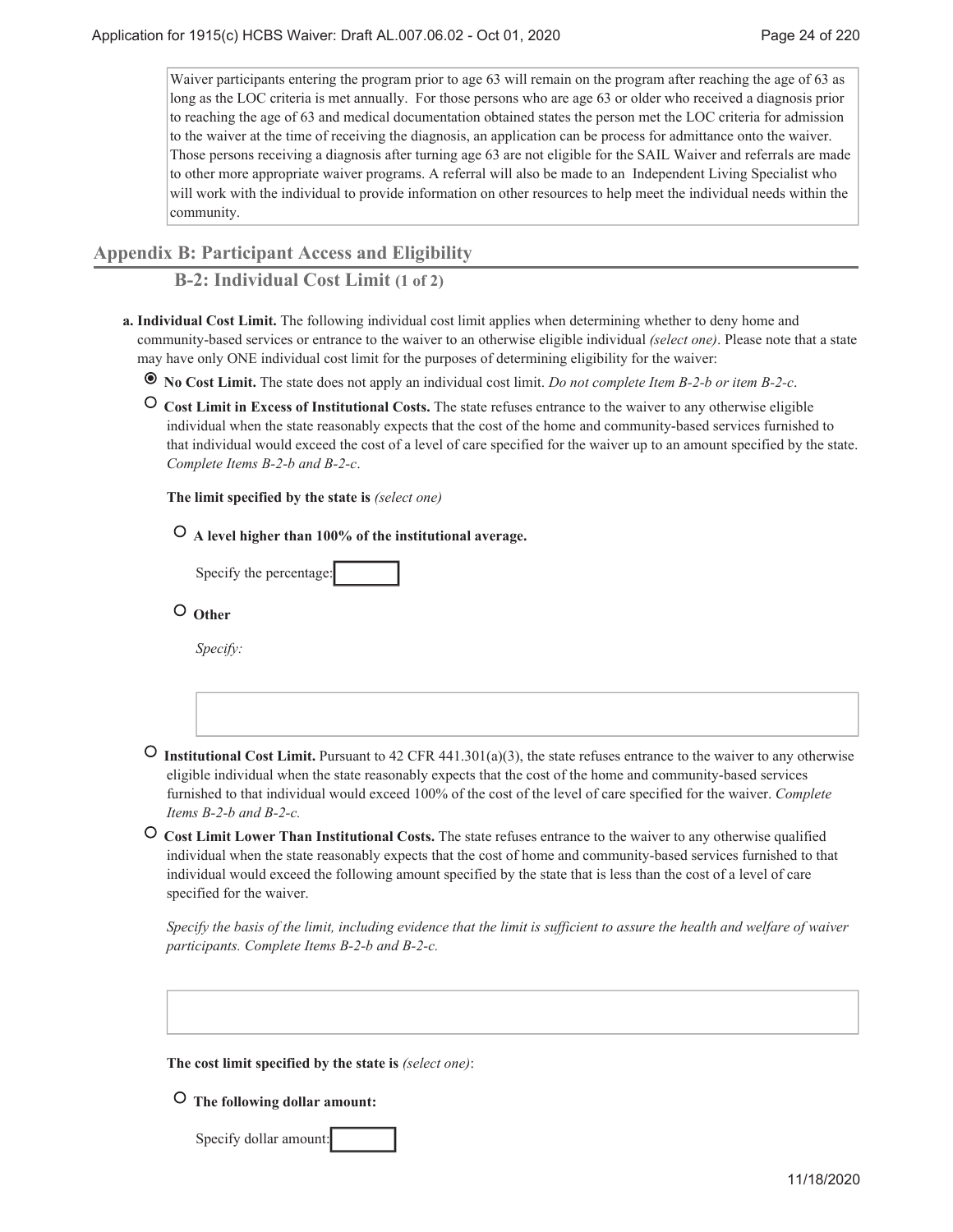**The dollar amount** *(select one)*

 **Is adjusted each year that the waiver is in effect by applying the following formula:**

Specify the formula:

 **May be adjusted during the period the waiver is in effect. The state will submit a waiver amendment to CMS to adjust the dollar amount.**

 **The following percentage that is less than 100% of the institutional average:**

| Specify percent: |  |
|------------------|--|
|                  |  |

 **Other:**

*Specify:*

**Appendix B: Participant Access and Eligibility**

**B-2: Individual Cost Limit (2 of 2)**

**Answers provided in Appendix B-2-a indicate that you do not need to complete this section.**

**Method of Implementation of the Individual Cost Limit.** When an individual cost limit is specified in Item B-2-a, **b.** specify the procedures that are followed to determine in advance of waiver entrance that the individual's health and welfare can be assured within the cost limit:

**Participant Safeguards.** When the state specifies an individual cost limit in Item B-2-a and there is a change in the **c.** participant's condition or circumstances post-entrance to the waiver that requires the provision of services in an amount that exceeds the cost limit in order to assure the participant's health and welfare, the state has established the following safeguards to avoid an adverse impact on the participant *(check each that applies)*:

**The participant is referred to another waiver that can accommodate the individual's needs.**

Specify the procedures for authorizing additional services, including the amount that may be authorized:

**Other safeguard(s)**

Specify: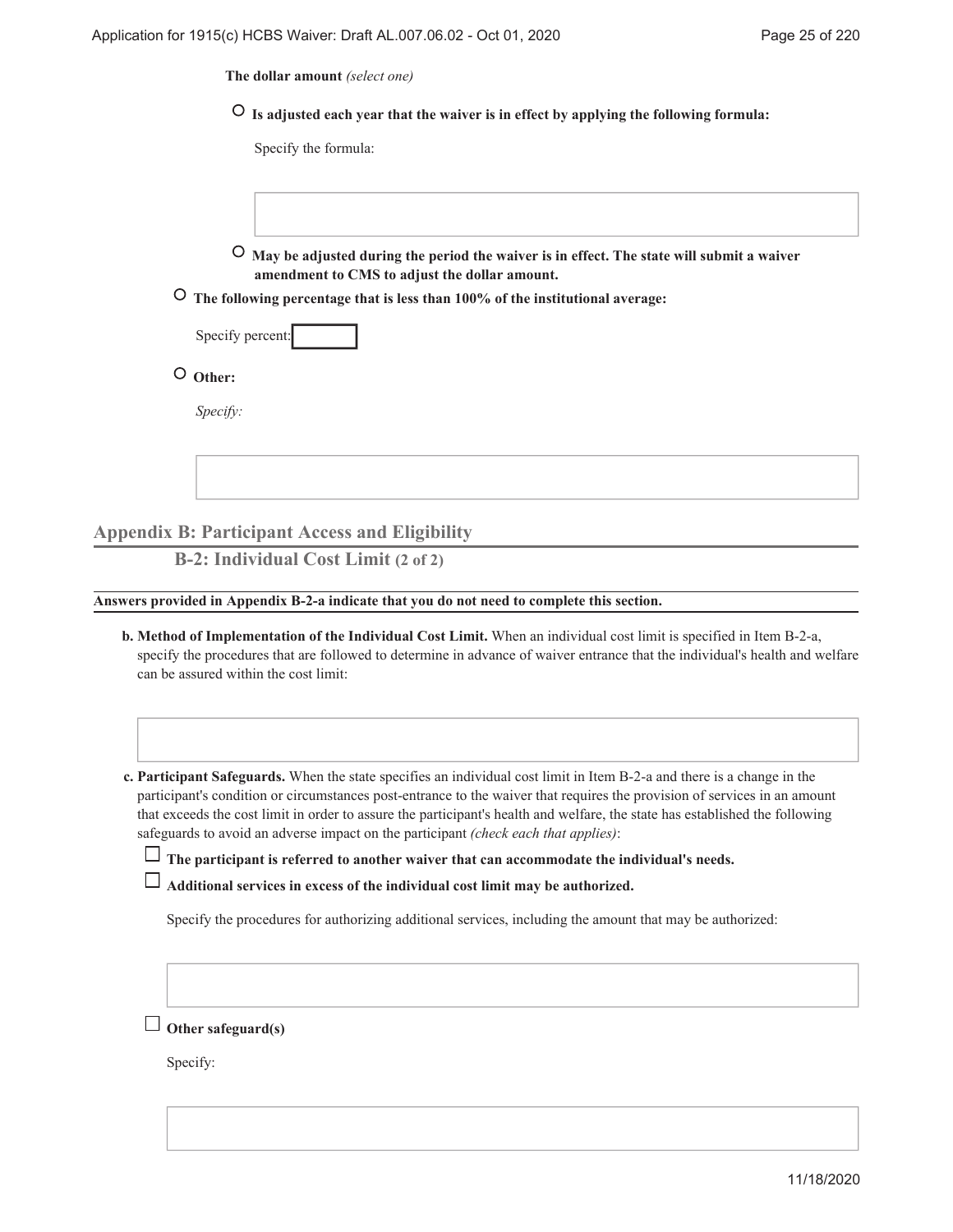## **Appendix B: Participant Access and Eligibility**

**B-3: Number of Individuals Served (1 of 4)**

**Unduplicated Number of Participants.** The following table specifies the maximum number of unduplicated participants **a.** who are served in each year that the waiver is in effect. The state will submit a waiver amendment to CMS to modify the number of participants specified for any year(s), including when a modification is necessary due to legislative appropriation or another reason. The number of unduplicated participants specified in this table is basis for the costneutrality calculations in Appendix J:

| Table: B-3-a       |                                            |
|--------------------|--------------------------------------------|
| <b>Waiver Year</b> | <b>Unduplicated Number of Participants</b> |
| Year 1             | 800                                        |
| Year 2             | 800                                        |
| Year 3             | 800                                        |
| Year 4             | 800                                        |
| Year 5             | 800                                        |

- **Limitation on the Number of Participants Served at Any Point in Time.** Consistent with the unduplicated number of **b.** participants specified in Item B-3-a, the state may limit to a lesser number the number of participants who will be served at any point in time during a waiver year. Indicate whether the state limits the number of participants in this way: *(select one)* :
	- **The state does not limit the number of participants that it serves at any point in time during a waiver year.**
	- **The state limits the number of participants that it serves at any point in time during a waiver year.**

The limit that applies to each year of the waiver period is specified in the following table:

| Table: B-3-b       |                                                                              |  |
|--------------------|------------------------------------------------------------------------------|--|
| <b>Waiver Year</b> | <b>Maximum Number of Participants Served</b><br>At Any Point During the Year |  |
| Year 1             |                                                                              |  |
| <b>Year 2</b>      |                                                                              |  |
| Year 3             |                                                                              |  |
| Year 4             |                                                                              |  |
| Year 5             |                                                                              |  |

**Appendix B: Participant Access and Eligibility**

**B-3: Number of Individuals Served (2 of 4)**

 **Not applicable. The state does not reserve capacity.**

 **The state reserves capacity for the following purpose(s).**

**Reserved Waiver Capacity.** The state may reserve a portion of the participant capacity of the waiver for specified **c.** purposes (e.g., provide for the community transition of institutionalized persons or furnish waiver services to individuals experiencing a crisis) subject to CMS review and approval. The State *(select one)*: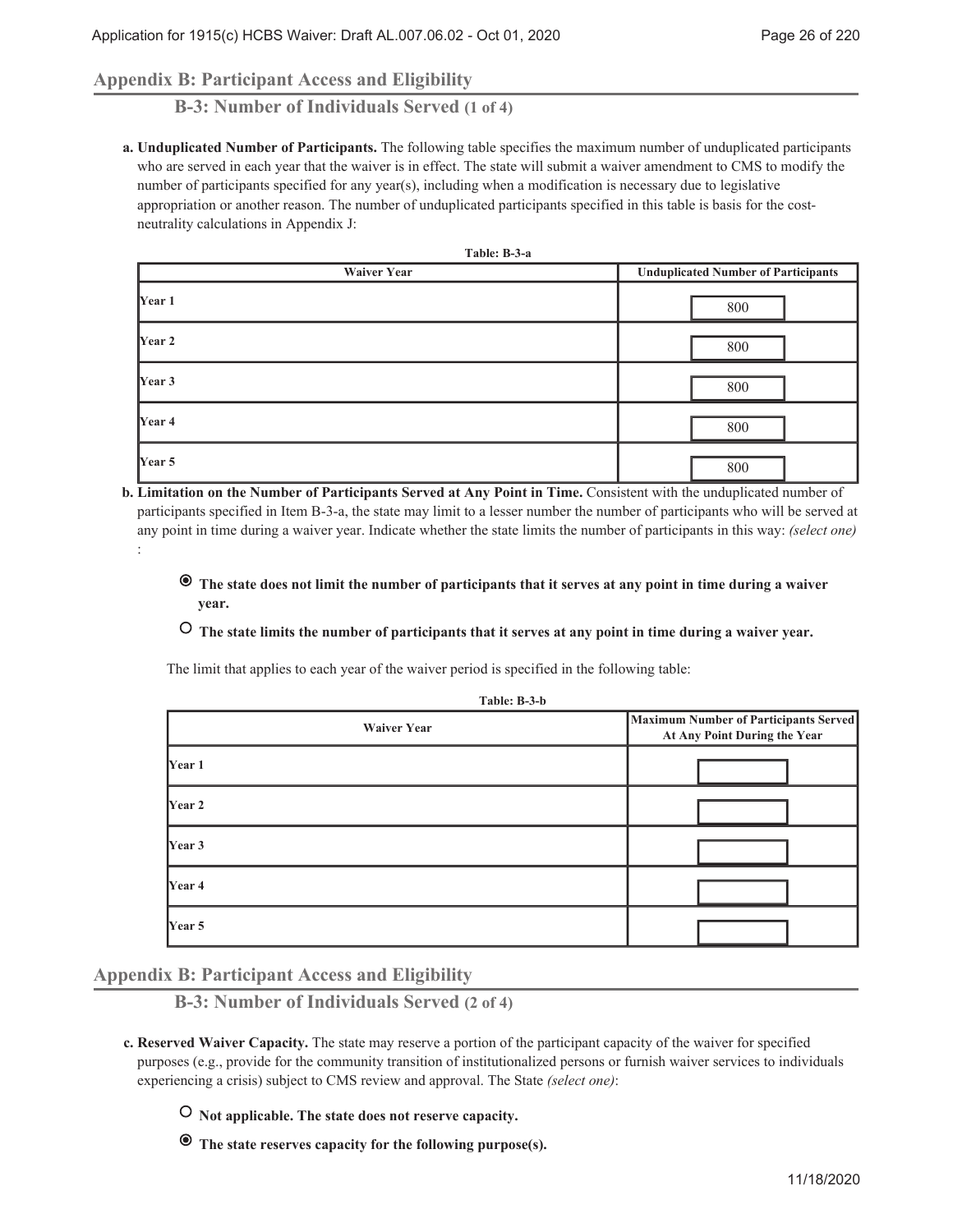Purpose(s) the state reserves capacity for:

**Purposes**

**Individuals who transfer from nursing facilities back into the community.**

**Appendix B: Participant Access and Eligibility**

**B-3: Number of Individuals Served (2 of 4)**

**Purpose** *(provide a title or short description to use for lookup):*

Individuals who transfer from nursing facilities back into the community.

**Purpose** *(describe):*

The purpose of reserving these slots is to assist Alabama Medicaid eligible recipients who desire to transition from nursing facilities back into the community. The reservation of these slots will allow those individuals who are able to transition to be placed in a reserved waiver slot during the current waiver year.

**Describe how the amount of reserved capacity was determined:**

The Operating Agency has estimated that 10 slots would be the amount needed to place in reserve for individuals transitioning from the nursing facility to the waiver.

**The capacity that the State reserves in each waiver year is specified in the following table:**

| <b>Waiver Year</b> | <b>Capacity Reserved</b> |    |  |
|--------------------|--------------------------|----|--|
| Year 1             | 10                       |    |  |
| Year 2             |                          | 10 |  |
| Year 3             |                          | 10 |  |
| Year 4             |                          | 10 |  |
| Year 5             |                          | 10 |  |

### **Appendix B: Participant Access and Eligibility**

**B-3: Number of Individuals Served (3 of 4)**

- **Scheduled Phase-In or Phase-Out.** Within a waiver year, the state may make the number of participants who are served **d.** subject to a phase-in or phase-out schedule *(select one)*:
	- **The waiver is not subject to a phase-in or a phase-out schedule.**
	- **The waiver is subject to a phase-in or phase-out schedule that is included in Attachment #1 to Appendix B-3. This schedule constitutes an intra-year limitation on the number of participants who are served in the waiver.**
- **Allocation of Waiver Capacity. e.**

*Select one*:

 **Waiver capacity is allocated/managed on a statewide basis.**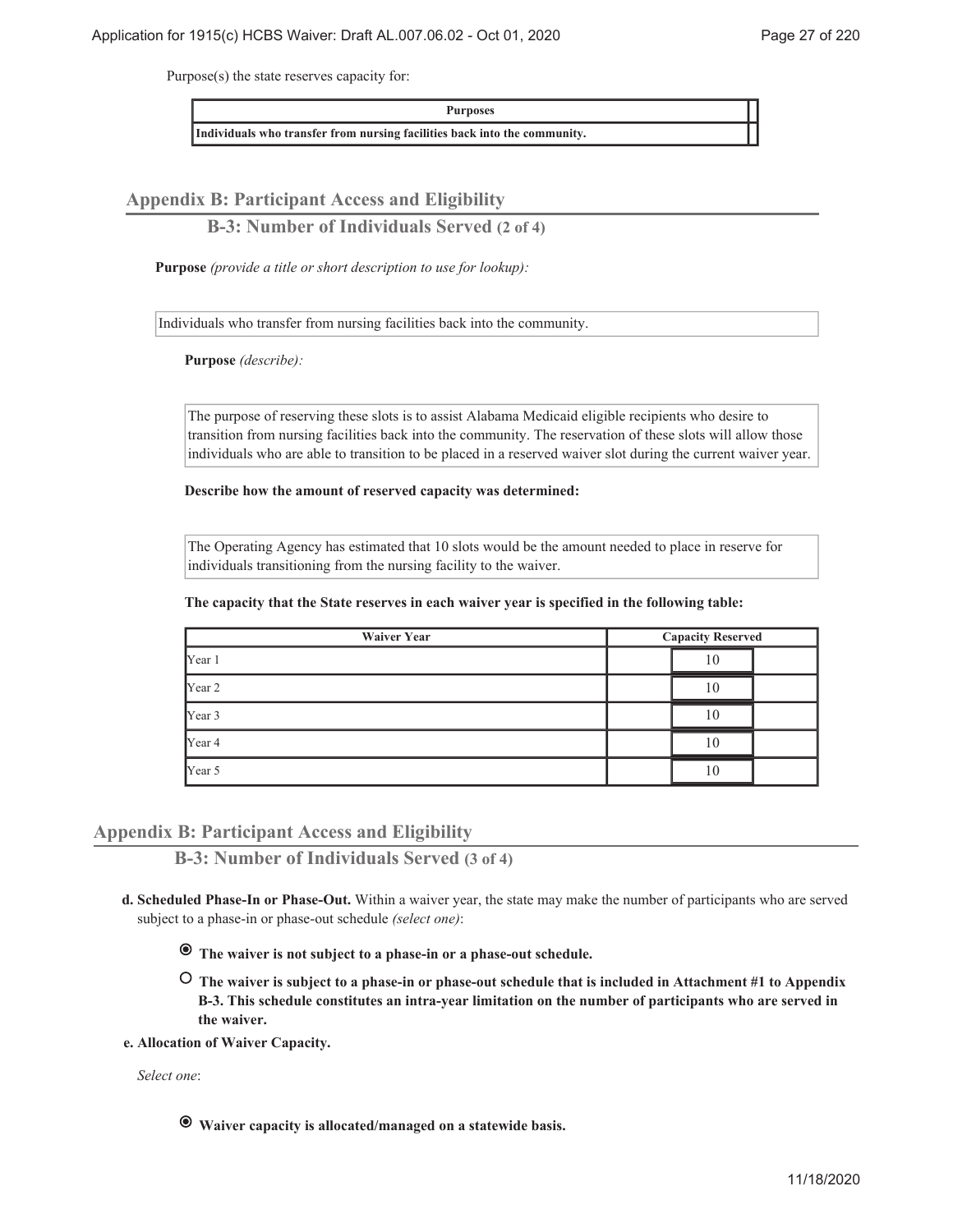## **Waiver capacity is allocated to local/regional non-state entities.**

Specify: (a) the entities to which waiver capacity is allocated; (b) the methodology that is used to allocate capacity and how often the methodology is reevaluated; and, (c) policies for the reallocation of unused capacity among local/regional non-state entities:

**Selection of Entrants to the Waiver.** Specify the policies that apply to the selection of individuals for entrance to the **f.** waiver:

ADRS utilizes a screening tool referred to as the SAIL Referral Form. This referral form is completed for all persons seeking entry onto the waiver. If a waiver slot is available the Case Manager will began the application process by scheduling a home visit and completing the HCBS-1 application. If a waiver slot is not available the individual is placed on the referral list in order of the referral date and time.

**Appendix B: Participant Access and Eligibility**

**B-3: Number of Individuals Served - Attachment #1 (4 of 4)**

**Answers provided in Appendix B-3-d indicate that you do not need to complete this section.**

### **Appendix B: Participant Access and Eligibility**

**B-4: Eligibility Groups Served in the Waiver**

- **State Classification.** The state is a *(select one)*: **1. a.**
	- **§1634 State**
	- **SSI Criteria State**
	- **209(b) State**
	- **Miller Trust State. 2.**

Indicate whether the state is a Miller Trust State *(select one)*:

- $O_{No}$
- **Yes**
- **Medicaid Eligibility Groups Served in the Waiver.** Individuals who receive services under this waiver are eligible under **b.** the following eligibility groups contained in the state plan. The state applies all applicable federal financial participation limits under the plan. *Check all that apply*:

*Eligibility Groups Served in the Waiver (excluding the special home and community-based waiver group under 42 CFR §435.217)*

**Low income families with children as provided in §1931 of the Act**

**SSI recipients**

- **Aged, blind or disabled in 209(b) states who are eligible under 42 CFR §435.121**
- **Optional state supplement recipients**
- **Optional categorically needy aged and/or disabled individuals who have income at:**

*Select one*:

- **100% of the Federal poverty level (FPL)**
- **% of FPL, which is lower than 100% of FPL.**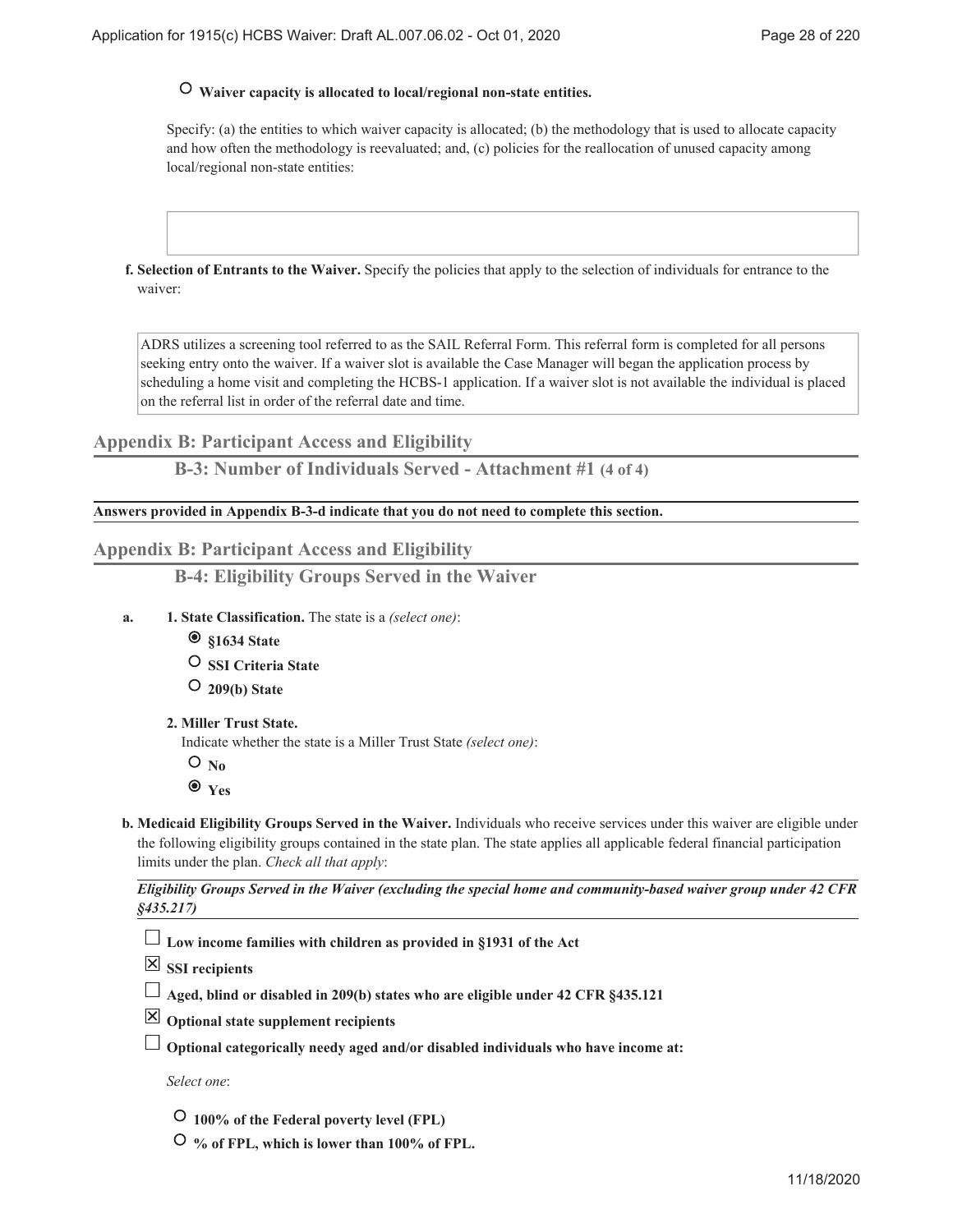Specify percentage:

- **Working individuals with disabilities who buy into Medicaid (BBA working disabled group as provided in §1902(a)(10)(A)(ii)(XIII)) of the Act)**
- **Working individuals with disabilities who buy into Medicaid (TWWIIA Basic Coverage Group as provided in §1902(a)(10)(A)(ii)(XV) of the Act)**
- **Working individuals with disabilities who buy into Medicaid (TWWIIA Medical Improvement Coverage Group as provided in §1902(a)(10)(A)(ii)(XVI) of the Act)**
- **Disabled individuals age 18 or younger who would require an institutional level of care (TEFRA 134 eligibility group as provided in §1902(e)(3) of the Act)**
- **Medically needy in 209(b) States (42 CFR §435.330)**
- **Medically needy in 1634 States and SSI Criteria States (42 CFR §435.320, §435.322 and §435.324)**
- **Other specified groups (include only statutory/regulatory reference to reflect the additional groups in the state plan that may receive services under this waiver)**

*Specify:*

Individuals deemed eligible for SSI under 42 CFR 435.122, 435.134, 435.137, 435.138, Section 6 of Public Law 99- 643, individuals eligible under 42 CFR 435.145, 435.227, 435.115, 435.116, 435.117 and 435.118.

*Special home and community-based waiver group under 42 CFR §435.217) Note: When the special home and community-based waiver group under 42 CFR §435.217 is included, Appendix B-5 must be completed*

- **No. The state does not furnish waiver services to individuals in the special home and community-based waiver group under 42 CFR §435.217.** *Appendix B-5 is not submitted.*
- **Yes. The state furnishes waiver services to individuals in the special home and community-based waiver group under 42 CFR §435.217.**

*Select one and complete Appendix B-5.*

- **All individuals in the special home and community-based waiver group under 42 CFR §435.217**
- **Only the following groups of individuals in the special home and community-based waiver group under 42 CFR §435.217**

*Check each that applies*:

**A special income level equal to:**

*Select one*:

- **300% of the SSI Federal Benefit Rate (FBR)**
- **A percentage of FBR, which is lower than 300% (42 CFR §435.236)**

Specify percentage:

 **A dollar amount which is lower than 300%.**

Specify dollar amount:

**Aged, blind and disabled individuals who meet requirements that are more restrictive than the SSI program (42 CFR §435.121)**

 $\Box$  Medically needy without spend down in states which also provide Medicaid to recipients of SSI (42) **CFR §435.320, §435.322 and §435.324)**

**Medically needy without spend down in 209(b) States (42 CFR §435.330)**

**Aged and disabled individuals who have income at:**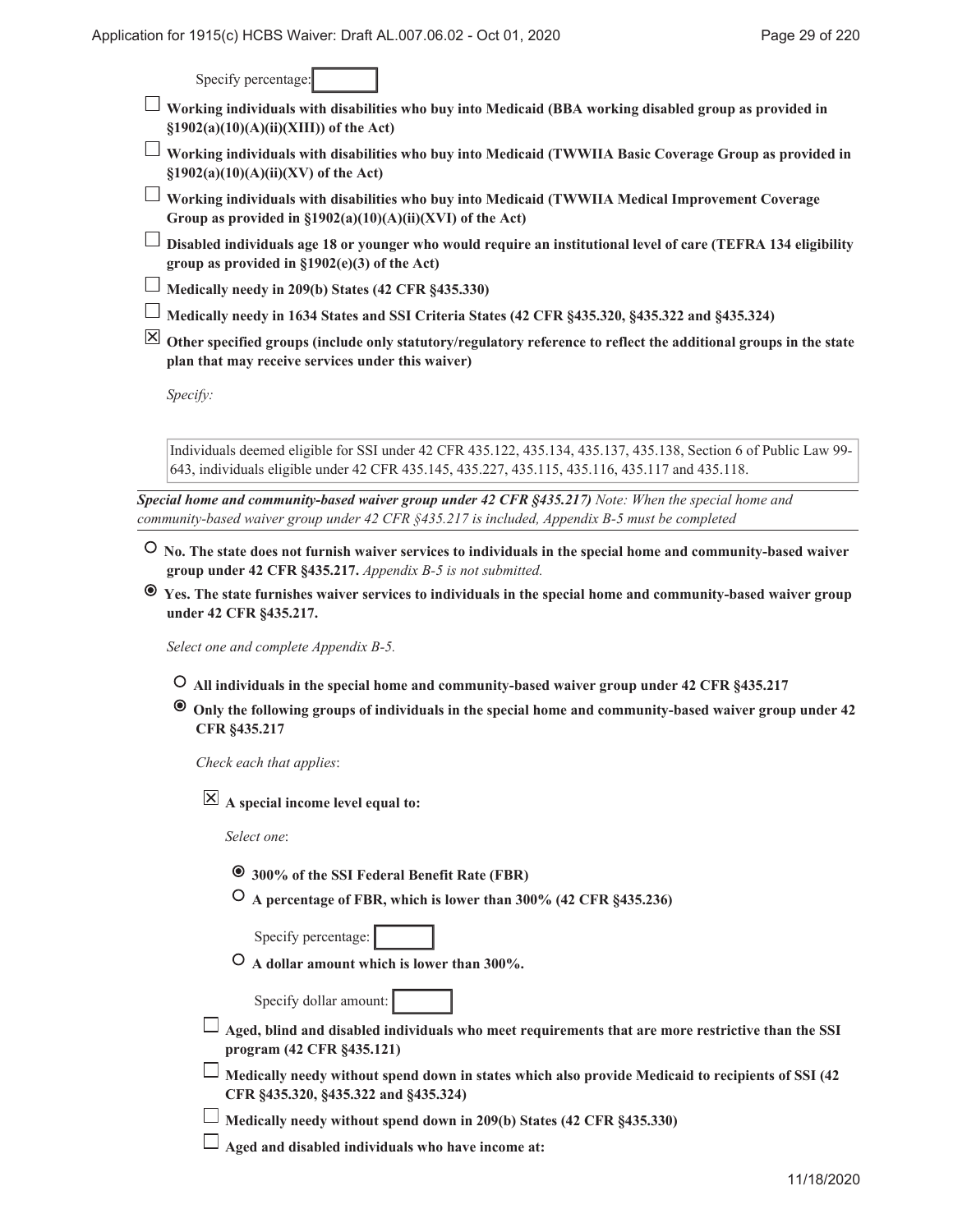*Select one*:

 **100% of FPL**

 **% of FPL, which is lower than 100%.**

Specify percentage amount:

**Other specified groups (include only statutory/regulatory reference to reflect the additional groups in the state plan that may receive services under this waiver)**

*Specify:*

## **Appendix B: Participant Access and Eligibility**

**B-5: Post-Eligibility Treatment of Income (1 of 7)**

*In accordance with 42 CFR §441.303(e), Appendix B-5 must be completed when the state furnishes waiver services to individuals in the special home and community-based waiver group under 42 CFR §435.217, as indicated in Appendix B-4. Post-eligibility applies only to the 42 CFR §435.217 group.*

**Use of Spousal Impoverishment Rules.** Indicate whether spousal impoverishment rules are used to determine eligibility **a.** for the special home and community-based waiver group under 42 CFR §435.217:

*Note: For the period beginning January 1, 2014 and extending through September 30, 2019 (or other date as required by law), the following instructions are mandatory. The following box should be checked for all waivers that furnish waiver services to the 42 CFR §435.217 group effective at any point during this time period.*

**Spousal impoverishment rules under §1924 of the Act are used to determine the eligibility of individuals with a community spouse for the special home and community-based waiver group. In the case of a participant with a community spouse, the state uses** *spousal* **post-eligibility rules under §1924 of the Act.**

*Complete Items B-5-e (if the selection for B-4-a-i is SSI State or §1634) or B-5-f (if the selection for B-4-a-i is 209b State) and Item B-5-g unless the state indicates that it also uses spousal post-eligibility rules for the time periods before January 1, 2014 or after September 30, 2019 (or other date as required by law).*

*Note: The following selections apply for the time periods before January 1, 2014 or after September 30, 2019 (or other date as required by law) (select one).*

 **Spousal impoverishment rules under §1924 of the Act are used to determine the eligibility of individuals with a community spouse for the special home and community-based waiver group.**

In the case of a participant with a community spouse, the state elects to (*select one*):

- **Use spousal post-eligibility rules under §1924 of the Act.** *(Complete Item B-5-b (SSI State) and Item B-5-d)*
- **Use regular post-eligibility rules under 42 CFR §435.726 (SSI State) or under §435.735 (209b State)** *(Complete Item B-5-b (SSI State). Do not complete Item B-5-d)*
- $\bullet$  **Spousal impoverishment rules under §1924 of the Act are not used to determine eligibility of individuals with a community spouse for the special home and community-based waiver group. The state uses regular posteligibility rules for individuals with a community spouse.**

*(Complete Item B-5-b (SSI State). Do not complete Item B-5-d)*

**Appendix B: Participant Access and Eligibility**

**B-5: Post-Eligibility Treatment of Income (2 of 7)**

*Note: The following selections apply for the time periods before January 1, 2014 or after December 31, 2018.*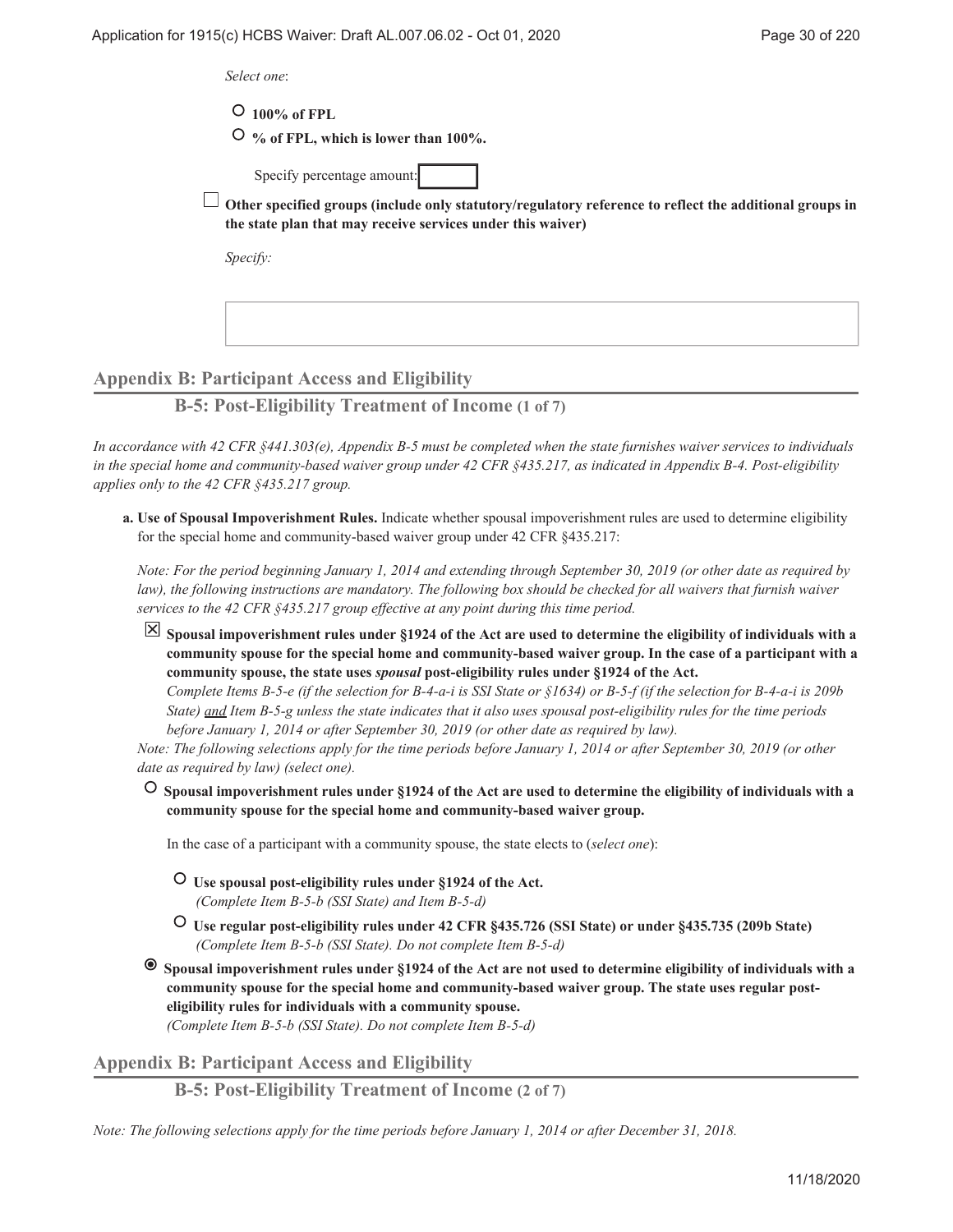#### **Regular Post-Eligibility Treatment of Income: SSI State. b.**

The state uses the post-eligibility rules at 42 CFR 435.726. Payment for home and community-based waiver services is reduced by the amount remaining after deducting the following allowances and expenses from the waiver participant's income:

| i. Allowance for the needs of the waiver participant (select one):                                                                                                                    |
|---------------------------------------------------------------------------------------------------------------------------------------------------------------------------------------|
| The following standard included under the state plan<br>$\bullet$                                                                                                                     |
| Select one:                                                                                                                                                                           |
| $\circ$ SSI standard<br>O Optional state supplement standard                                                                                                                          |
| Medically needy income standard<br>$\circ$                                                                                                                                            |
| The special income level for institutionalized persons                                                                                                                                |
| (select one):                                                                                                                                                                         |
| O 300% of the SSI Federal Benefit Rate (FBR)                                                                                                                                          |
| O A percentage of the FBR, which is less than 300%                                                                                                                                    |
| Specify the percentage:                                                                                                                                                               |
| $\circ$ A dollar amount which is less than 300%.                                                                                                                                      |
| Specify dollar amount:                                                                                                                                                                |
| O A percentage of the Federal poverty level                                                                                                                                           |
| Specify percentage:                                                                                                                                                                   |
| Other standard included under the state Plan<br>$\bullet$                                                                                                                             |
|                                                                                                                                                                                       |
| Specify:                                                                                                                                                                              |
| The maintenance needs allowance is equal to the individual's total income as determined under the<br>post-eligibility process which includes income that is placed in a miller trust. |
| The following dollar amount<br>O                                                                                                                                                      |
| If this amount changes, this item will be revised.<br>Specify dollar amount:                                                                                                          |
| O The following formula is used to determine the needs allowance:                                                                                                                     |
| Specify:                                                                                                                                                                              |
|                                                                                                                                                                                       |
|                                                                                                                                                                                       |
|                                                                                                                                                                                       |
| $\circ$ Other                                                                                                                                                                         |
| Specify:                                                                                                                                                                              |
|                                                                                                                                                                                       |
|                                                                                                                                                                                       |

**ii. Allowance for the spouse only** (*select one*):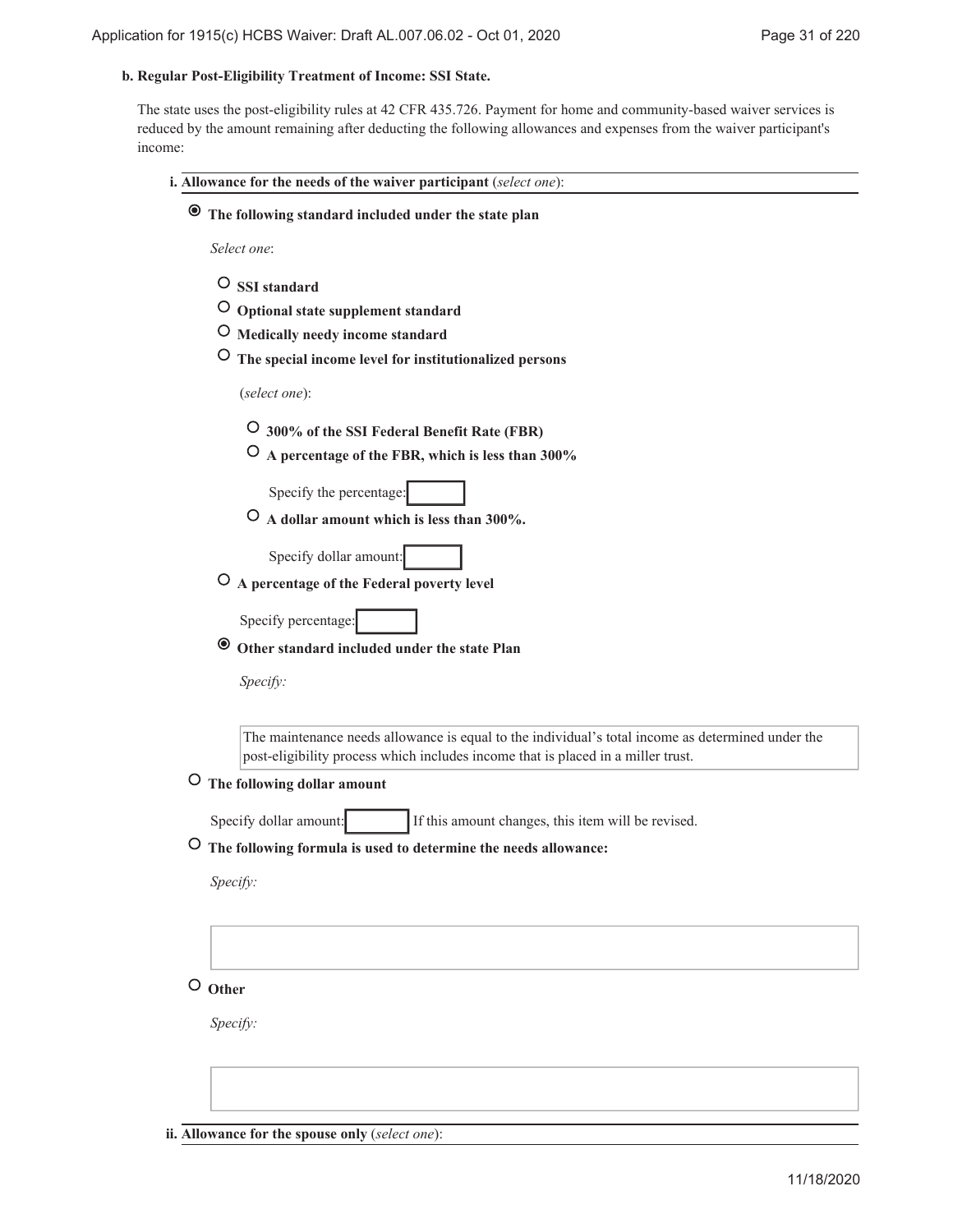- **Not Applicable (see instructions)**
- **SSI standard**
- **Optional state supplement standard**
- **Medically needy income standard**
- **The following dollar amount:**

Specify dollar amount: If this amount changes, this item will be revised.

 **The amount is determined using the following formula:**

*Specify:*

The state uses post-eligibility rules for the period between January 1, 2014 and December 31, 2018 as per section 2404 of the ACA.

#### **Allowance for the family** (*select one*): **iii.**

- **Not Applicable (see instructions)**
- **AFDC need standard**
- **Medically needy income standard**
- **The following dollar amount:**

Specify dollar amount: The amount specified cannot exceed the higher of the need standard for a family of the same size used to determine eligibility under the state's approved AFDC plan or the medically needy income standard established under 42 CFR §435.811 for a family of the same size. If this amount changes, this item will be revised.

## **The amount is determined using the following formula:**

*Specify:*

 **Other**

*Specify:*

**Amounts for incurred medical or remedial care expenses not subject to payment by a third party, specified iv. in 42 §CFR 435.726:**

- a. Health insurance premiums, deductibles and co-insurance charges
- b. Necessary medical or remedial care expenses recognized under state law but not covered under the state's Medicaid plan, subject to reasonable limits that the state may establish on the amounts of these expenses.

Select one:

- **Not Applicable (see instructions)***Note: If the state protects the maximum amount for the waiver participant, not applicable must be selected.*
- **The state does not establish reasonable limits.**
- **The state establishes the following reasonable limits**

*Specify:*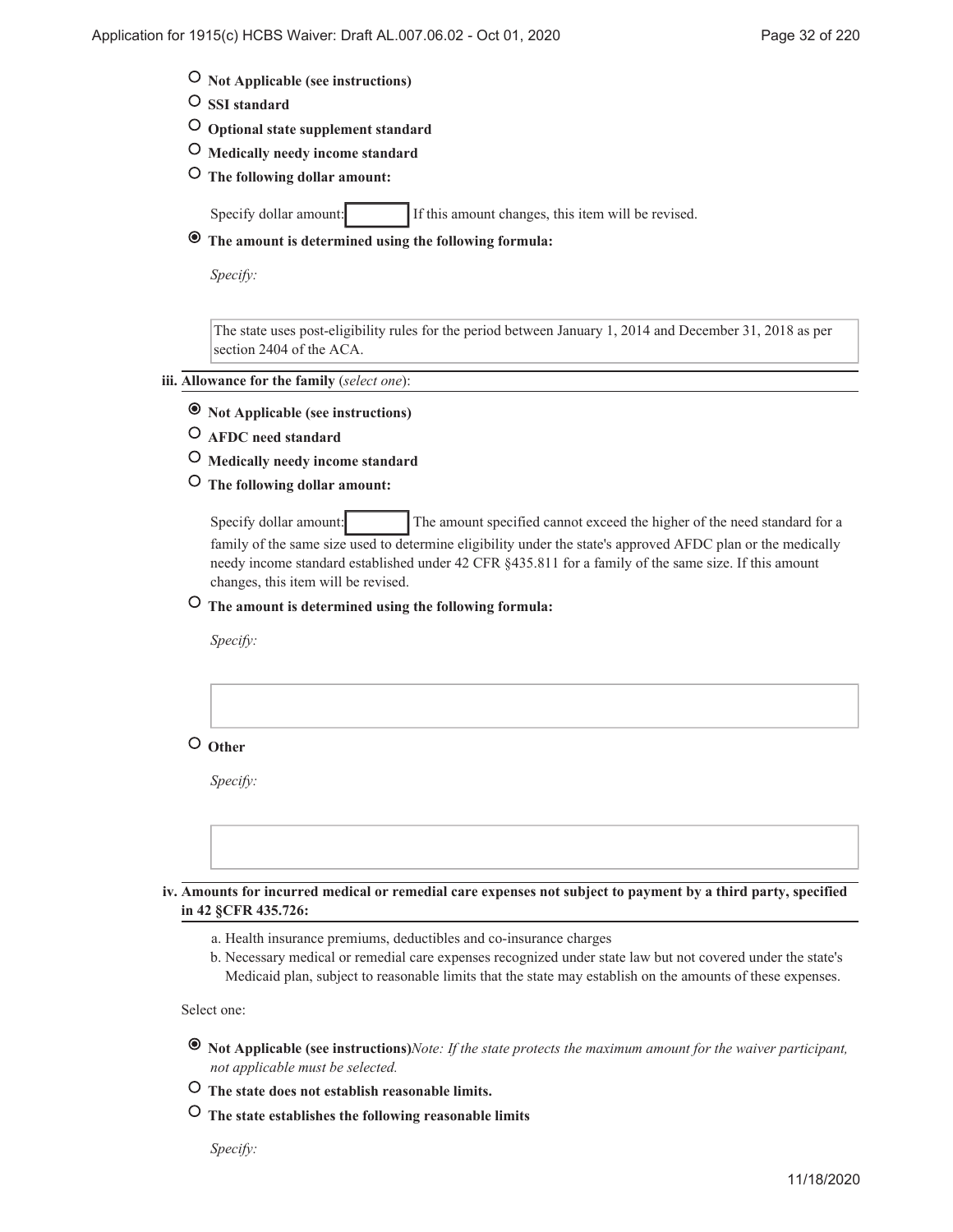## **Appendix B: Participant Access and Eligibility**

## **B-5: Post-Eligibility Treatment of Income (3 of 7)**

*Note: The following selections apply for the time periods before January 1, 2014 or after December 31, 2018.*

#### **Regular Post-Eligibility Treatment of Income: 209(B) State. c.**

**Answers provided in Appendix B-4 indicate that you do not need to complete this section and therefore this section is not visible.**

#### **Appendix B: Participant Access and Eligibility**

## **B-5: Post-Eligibility Treatment of Income (4 of 7)**

*Note: The following selections apply for the time periods before January 1, 2014 or after December 31, 2018.*

#### **Post-Eligibility Treatment of Income Using Spousal Impoverishment Rules d.**

The state uses the post-eligibility rules of §1924(d) of the Act (spousal impoverishment protection) to determine the contribution of a participant with a community spouse toward the cost of home and community-based care if it determines the individual's eligibility under §1924 of the Act. There is deducted from the participant's monthly income a personal needs allowance (as specified below), a community spouse's allowance and a family allowance as specified in the state Medicaid Plan. The state must also protect amounts for incurred expenses for medical or remedial care (as specified below).

#### **Answers provided in Appendix B-5-a indicate that you do not need to complete this section and therefore this section is not visible.**

## **Appendix B: Participant Access and Eligibility**

**B-5: Post-Eligibility Treatment of Income (5 of 7)**

*Note: The following selections apply for the five-year period beginning January 1, 2014.*

#### **Regular Post-Eligibility Treatment of Income: §1634 State - 2014 through 2018. e.**

The state uses the post-eligibility rules at 42 CFR §435.726 for individuals who do not have a spouse or have a spouse who is not a community spouse as specified in §1924 of the Act. Payment for home and community-based waiver services is reduced by the amount remaining after deducting the following allowances and expenses from the waiver participant's income:

#### **Allowance for the needs of the waiver participant** (*select one*): **i.**

### **The following standard included under the state plan**

*Select one*:

- **SSI standard**
- **Optional state supplement standard**
- **Medically needy income standard**
- **The special income level for institutionalized persons**

(*select one*):

 **300% of the SSI Federal Benefit Rate (FBR)**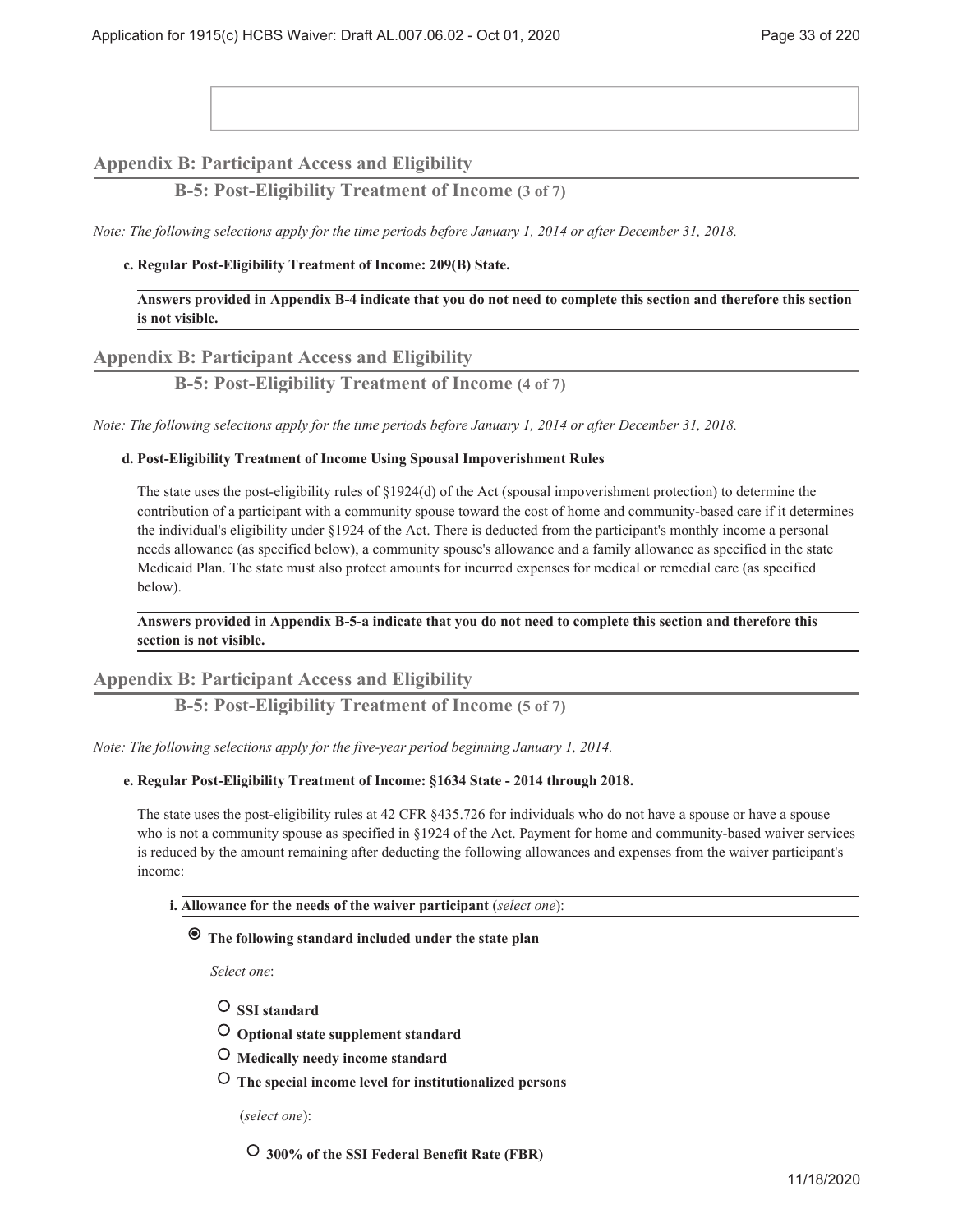| O A percentage of the FBR, which is less than 300%                                                                                                                                             |
|------------------------------------------------------------------------------------------------------------------------------------------------------------------------------------------------|
| Specify the percentage:                                                                                                                                                                        |
| $\circ$ A dollar amount which is less than 300%.                                                                                                                                               |
| Specify dollar amount:                                                                                                                                                                         |
| $\overline{O}$ A percentage of the Federal poverty level                                                                                                                                       |
| Specify percentage:                                                                                                                                                                            |
| Other standard included under the state Plan<br>◉                                                                                                                                              |
| Specify:                                                                                                                                                                                       |
| The maintenance needs allowance is equal to the individual's total income as determined under the post                                                                                         |
| eligibility process which included income placed in a Miller Trust.                                                                                                                            |
| O The following dollar amount                                                                                                                                                                  |
| If this amount changes, this item will be revised.<br>Specify dollar amount:                                                                                                                   |
| The following formula is used to determine the needs allowance:                                                                                                                                |
| Specify:                                                                                                                                                                                       |
|                                                                                                                                                                                                |
|                                                                                                                                                                                                |
| $\circ$ Other                                                                                                                                                                                  |
| Specify:                                                                                                                                                                                       |
|                                                                                                                                                                                                |
|                                                                                                                                                                                                |
|                                                                                                                                                                                                |
| ii. Allowance for the spouse only (select one):                                                                                                                                                |
| $\circ$ Not Applicable                                                                                                                                                                         |
| The state provides an allowance for a spouse who does not meet the definition of a community spouse in<br>§1924 of the Act. Describe the circumstances under which this allowance is provided: |
|                                                                                                                                                                                                |

*Specify:*

The State is using post-eligibility rules for the period January 1, 2014 through December 31, 2018 as per part 2404 of the ACA. Alabama is using the same allowance for waiver participants and amounts for medical and remedial care under spousal impoverishment post eligibility rules as it uses under regular post eligibility rules.

**Specify the amount of the allowance** (*select one*):

- **O** SSI standard
- **Optional state supplement standard**
- **Medically needy income standard**
- **The following dollar amount:**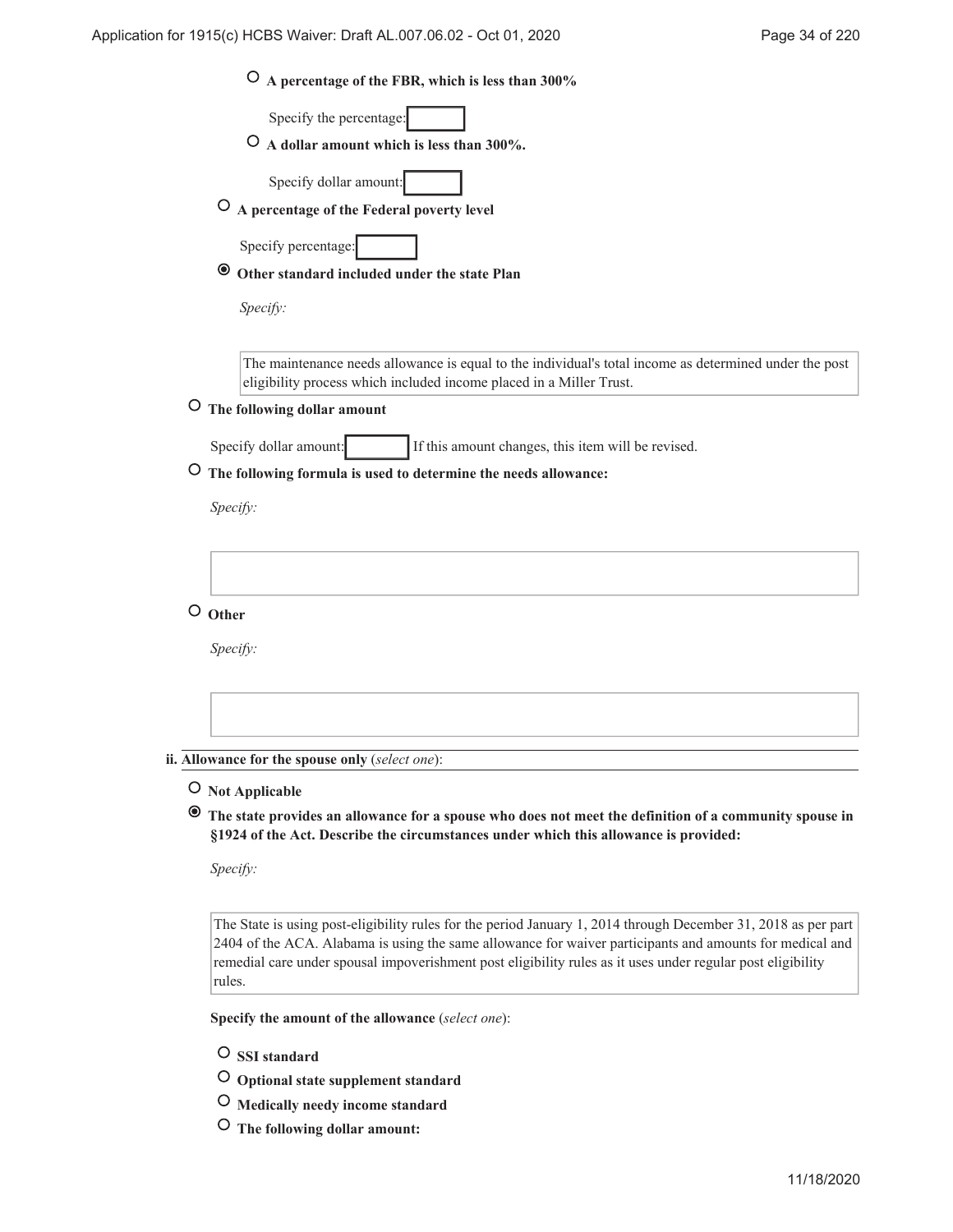Specify dollar amount: If this amount changes, this item will be revised.

## **The amount is determined using the following formula:**

*Specify:*

The State is using post-eligibility rules for the period January 1, 2014 through December 31, 2018 as per part 2404 of the ACA. Alabama is using the same allowance for waiver participants and amounts for medical and remedial care under spousal impoverishment post eligibility rules as it uses under regular post eligibility rules.

- **Allowance for the family** (*select one*): **iii.**
	- **Not Applicable (see instructions)**
	- **AFDC need standard**
	- **Medically needy income standard**
	- **The following dollar amount:**

Specify dollar amount: The amount specified cannot exceed the higher of the need standard for a family of the same size used to determine eligibility under the State's approved AFDC plan or the medically needy income standard established under 42 CFR §435.811 for a family of the same size. If this amount changes, this item will be revised.

## **The amount is determined using the following formula:**

*Specify:*

 **Other**

*Specify:*

#### **Amounts for incurred medical or remedial care expenses not subject to payment by a third party, specified iv. in 42 §CFR 435.726:**

- a. Health insurance premiums, deductibles and co-insurance charges
- b. Necessary medical or remedial care expenses recognized under state law but not covered under the state's Medicaid plan, subject to reasonable limits that the state may establish on the amounts of these expenses.

Select one:

- **Not Applicable (see instructions)***Note: If the state protects the maximum amount for the waiver participant, not applicable must be selected.*
- **The state does not establish reasonable limits.**
- **The state establishes the following reasonable limits**

*Specify:*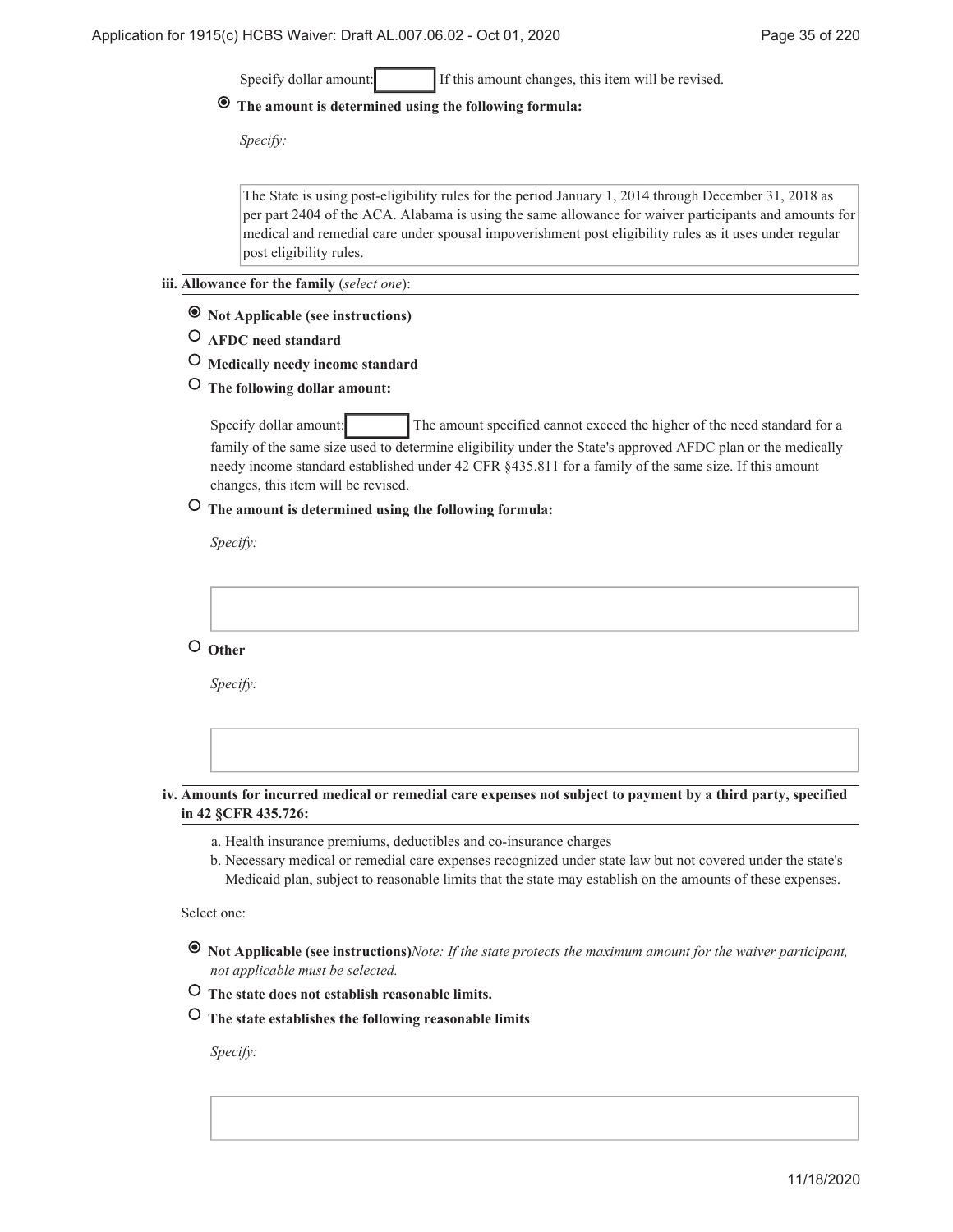## **Appendix B: Participant Access and Eligibility**

**B-5: Post-Eligibility Treatment of Income (6 of 7)**

*Note: The following selections apply for the five-year period beginning January 1, 2014.*

#### **Regular Post-Eligibility Treatment of Income: 209(B) State - 2014 through 2018. f.**

## **Answers provided in Appendix B-4 indicate that you do not need to complete this section and therefore this section is not visible.**

## **Appendix B: Participant Access and Eligibility**

**B-5: Post-Eligibility Treatment of Income (7 of 7)**

*Note: The following selections apply for the five-year period beginning January 1, 2014.*

#### **Post-Eligibility Treatment of Income Using Spousal Impoverishment Rules - 2014 through 2018. g.**

The state uses the post-eligibility rules of §1924(d) of the Act (spousal impoverishment protection) to determine the contribution of a participant with a community spouse toward the cost of home and community-based care. There is deducted from the participant's monthly income a personal needs allowance (as specified below), a community spouse's allowance and a family allowance as specified in the state Medicaid Plan. The state must also protect amounts for incurred expenses for medical or remedial care (as specified below).

**Allowance for the personal needs of the waiver participant i.**

(*select one*):

 **SSI standard**

- **Optional state supplement standard**
- **Medically needy income standard**
- **The special income level for institutionalized persons**
- **A percentage of the Federal poverty level**

Specify percentage:

 **The following dollar amount:**

Specify dollar amount: If this amount changes, this item will be revised

 **The following formula is used to determine the needs allowance:**

*Specify formula:*

## **Other**

*Specify:*

The maintenance needs allowance is equal to the individual's total income as determined under the posteligibility process which includes income that is placed in a miller trust.

**If the allowance for the personal needs of a waiver participant with a community spouse is different from ii. the amount used for the individual's maintenance allowance under 42 CFR §435.726 or 42 CFR §435.735, explain why this amount is reasonable to meet the individual's maintenance needs in the community.**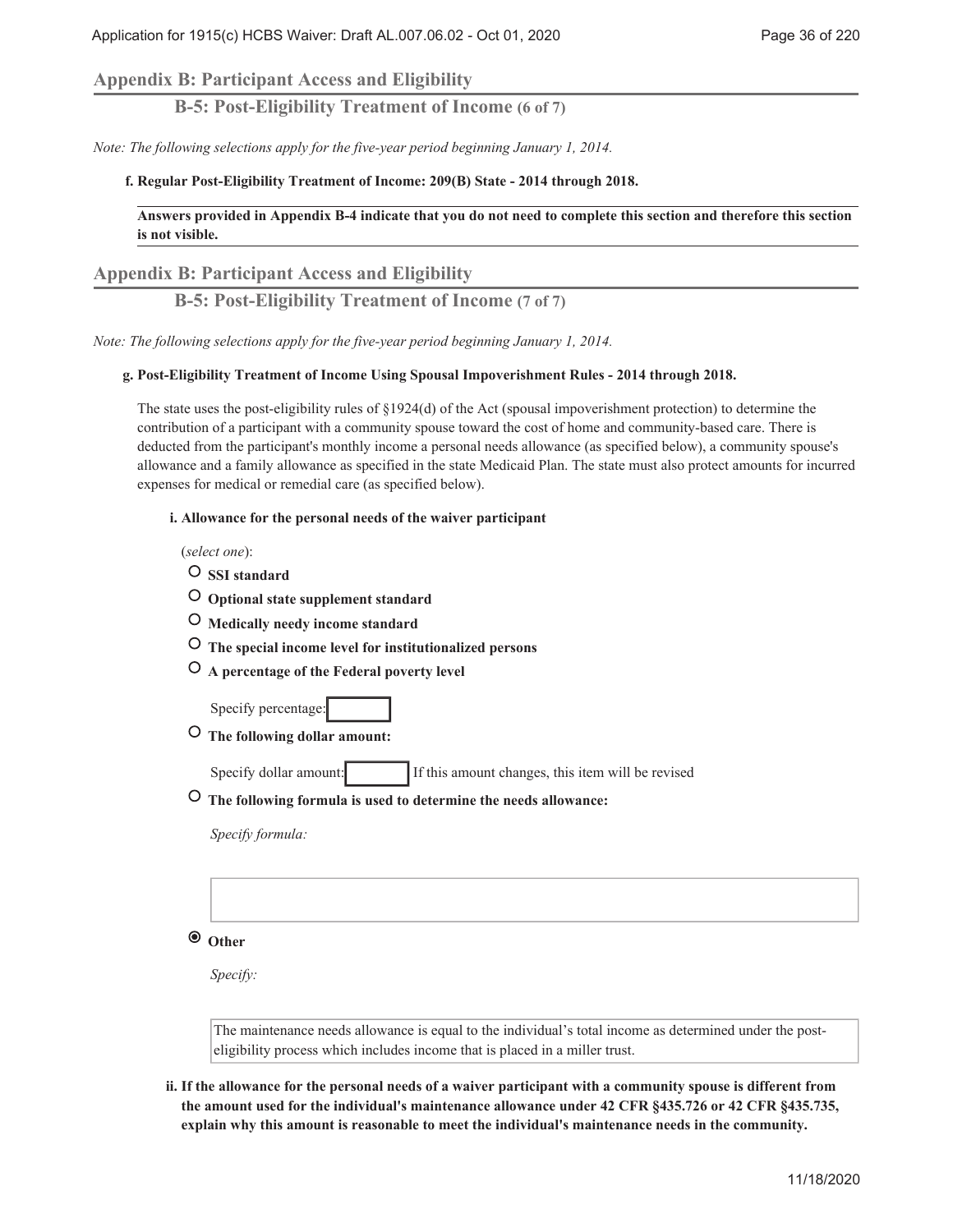Select one:

# **Allowance is the same**

 **Allowance is different.**

*Explanation of difference:*

**Amounts for incurred medical or remedial care expenses not subject to payment by a third party, specified iii. in 42 CFR §435.726:**

- a. Health insurance premiums, deductibles and co-insurance charges
- b. Necessary medical or remedial care expenses recognized under state law but not covered under the state's Medicaid plan, subject to reasonable limits that the state may establish on the amounts of these expenses.

Select one:

- **Not Applicable (see instructions)***Note: If the state protects the maximum amount for the waiver participant, not applicable must be selected.*
- **The state does not establish reasonable limits.**

 **The state uses the same reasonable limits as are used for regular (non-spousal) post-eligibility.**

# **Appendix B: Participant Access and Eligibility**

# **B-6: Evaluation/Reevaluation of Level of Care**

*As specified in 42 CFR §441.302(c), the state provides for an evaluation (and periodic reevaluations) of the need for the level(s) of care specified for this waiver, when there is a reasonable indication that an individual may need such services in the near future (one month or less), but for the availability of home and community-based waiver services.*

**Reasonable Indication of Need for Services.** In order for an individual to be determined to need waiver services, an **a.** individual must require: (a) the provision of at least one waiver service, as documented in the service plan, and (b) the provision of waiver services at least monthly or, if the need for services is less than monthly, the participant requires regular monthly monitoring which must be documented in the service plan. Specify the state's policies concerning the reasonable indication of the need for services:

#### **Minimum number of services. i.**

The minimum number of waiver services (one or more) that an individual must require in order to be determined to need waiver services is: 1

- **Frequency of services.** The state requires (select one): **ii.**
	- **The provision of waiver services at least monthly**
	- **Monthly monitoring of the individual when services are furnished on a less than monthly basis**

*If the state also requires a minimum frequency for the provision of waiver services other than monthly (e.g., quarterly), specify the frequency:*

- **Responsibility for Performing Evaluations and Reevaluations.** Level of care evaluations and reevaluations are **b.** performed (*select one*):
	- **Directly by the Medicaid agency**
	- **By the operating agency specified in Appendix A**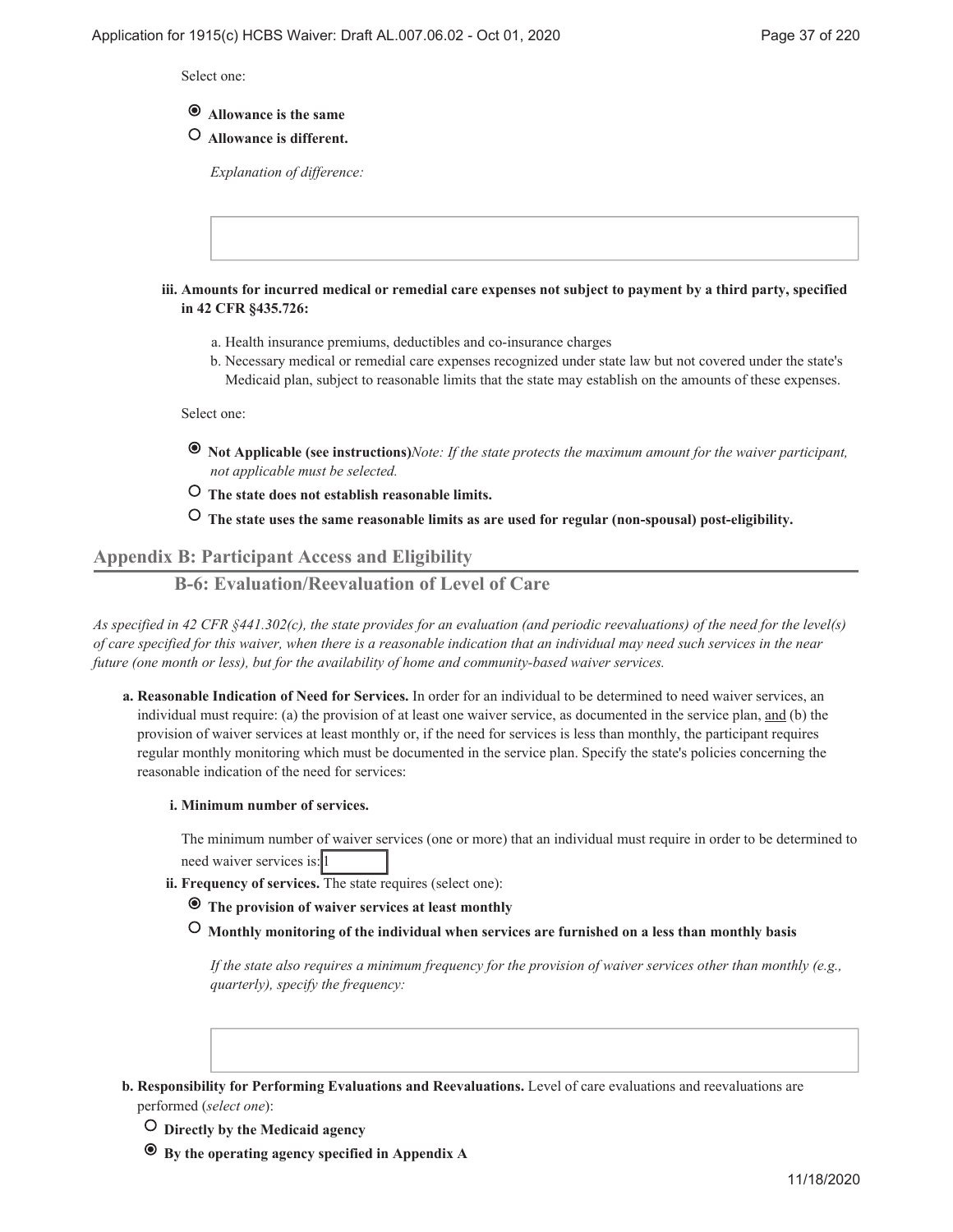# **By a government agency under contract with the Medicaid agency.**

*Specify the entity:*

 **Other**

*Specify:*

**Qualifications of Individuals Performing Initial Evaluation:** Per 42 CFR §441.303(c)(1), specify the **c.** educational/professional qualifications of individuals who perform the initial evaluation of level of care for waiver applicants:

Nurses employed by ADRS must be licensed by the State of Alabama or hold a multistate license under the nurse licensure compact (NLC). A nurse holding a multistate licenses is entitled to practice in any NLC party state, but must comply at all times with the laws of the state where he or she currently is practicing. Candidates for employment must meet the minimum qualifications as defined by the State of Alabama Personnel Department for entry onto the list of qualifying candidates. The minimum qualifications are:

Bachelors degree from an accredited four-year college or university in nursing or an Associates degree from an accredited college or university in nursing or diploma in nursing and two years of professional nursing experience Additional Requirements:

Alabama professional nursing license as issued by the Alabama Board of Nursing or NLC; license number must be included on the application. SAIL also prefers those candidates that have experience in home health nursing.

**Level of Care Criteria.** Fully specify the level of care criteria that are used to evaluate and reevaluate whether an **d.** individual needs services through the waiver and that serve as the basis of the state's level of care instrument/tool. Specify the level of care instrument/tool that is employed. State laws, regulations, and policies concerning level of care criteria and the level of care instrument/tool are available to CMS upon request through the Medicaid agency or the operating agency (if applicable), including the instrument/tool utilized.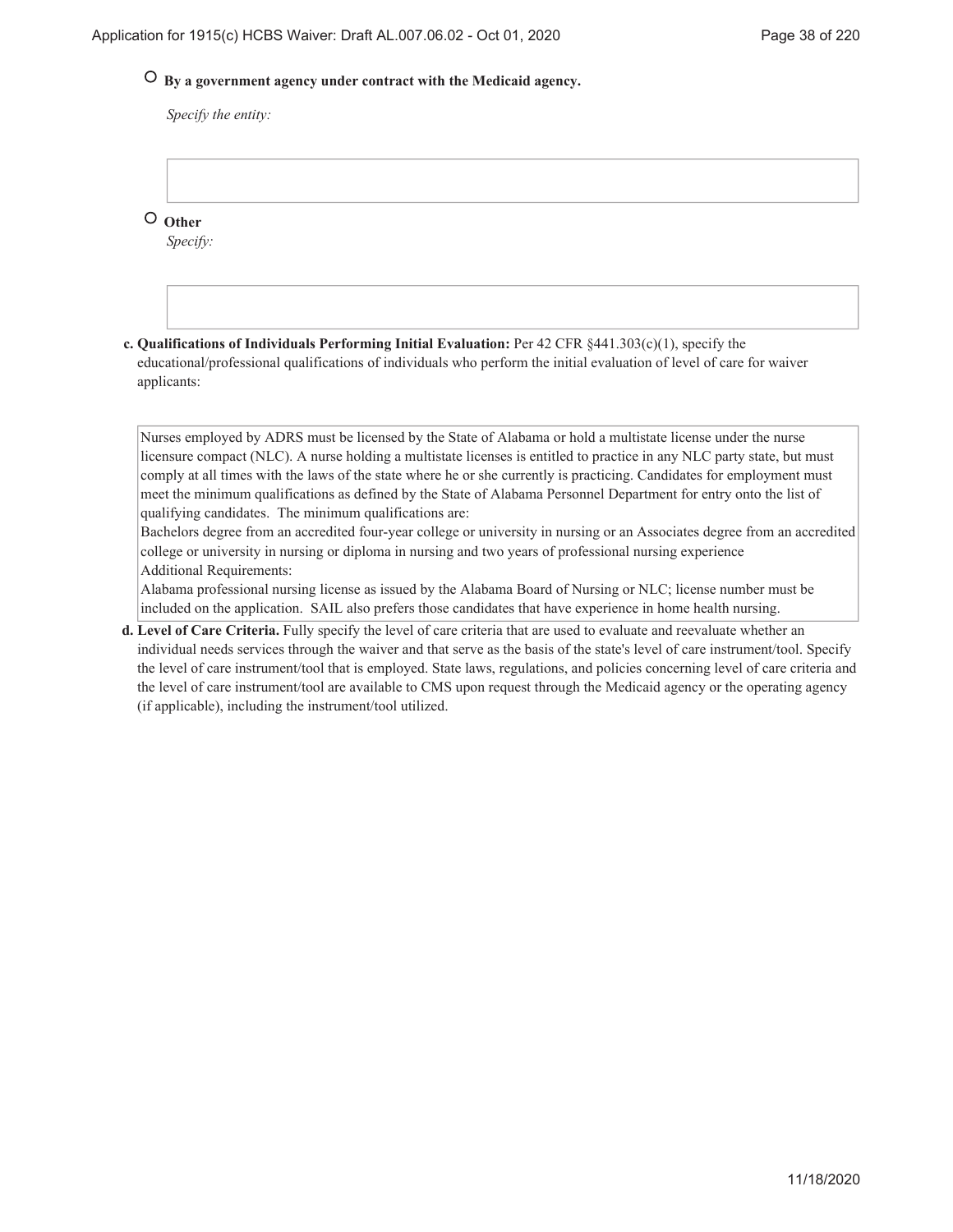The SAIL Waiver recipients must meet the nursing facility level of care. The tool used to determine the NF LOC is the Alabama Home and Community Based Services Program Assessment (HCBS-1) form. New admissions and redeterminations must meet two of the criteria listed in A-K. Supporting documentation must be submitted with the application.

The admission criteria is as follows:

A. Administration of a potent and dangerous injectable medication and intravenous medication and solutions on a daily basis or administration of routine oral medications, eye drops or ointment. (Cannot be counted as a second criterion if used in conjunction with criterion K-7)

B. Restorative nursing procedures (such as gait training and bowel and bladder training) in the case of clients who are determined to have restorative potential and can benefit from the training on a daily basis per physician's orders.

C. Nasopharyngeal aspiration required for the maintenance of a clear airway

D. Maintenance of tracheostomy, gastrostomy, colostomy, ileostomy and other tubes indwelling in body cavities as an adjunct to active treatment for rehabilitation of disease for which the stoma was created. (Cannot be counted as a second criterion if used in conjunction with criterion K-3 if the ONLY stoma (opening) is a G or PEG tube.)

E. Administration of tube feedings by naso-gastric tube.

F. Care of extensive decubitus ulcers or other widespread skin disorders.

G. Observation of unstable medical conditions required on a regular and continuing basis that can only be provided by or under the direction of a registered nurse. (Cannot be counted as a second criterion if used in conjunction with criterion K-9)

H. Use of oxygen on a regular or continuing basis.

I. Application of dressing involving prescription medications and aseptic techniques and/or changing of dressing in noninfected, postoperative, or chronic conditions per physicians orders.

J. Comatose client receiving routine medical treatment.

K. Assistance with at least one of the activities of daily living below on an ongoing basis:

 1. Transfer- The individual is incapable of transfer to and from bed, chair, or toilet unless physical assistance is provided by others on an ongoing basis (daily or two or more times per week).

 2. Mobility- The individual requires physical assistance from another person for mobility on an ongoing basis (daily or two or more times per week). Mobility is defined as the ability to walk, using mobility aids such as a walker, crutch, or cane if required, or the ability to use a wheelchair if walking is not feasible. The need for a wheelchair, walker, crutch, cane or other mobility aid shall not by itself be considered to meet this requirement.

 3. Eating The individual requires gastrostomy tube feedings or physical assistance from another person to place food/drink into the mouth. Food preparation, tray set-up, and assistance in cutting up foods shall not be considered to meet this requirement. (Cannot be counted as a second criterion if used in conjunction with criterion D if the ONLY stoma (opening) is a G or PEG tube.)

 4. Toileting The individual requires physical assistance from another person to use the toilet or to perform incontinence care, ostomy care or indwelling catheter care on an ongoing basis (daily or two or more times per week).

 5. Expressive and Receptive Communication The individual is incapable of reliably communicating basic needs and wants (e.g., need for assistance with toileting; presence of pain) using verbal or written language: or the individual is incapable of understanding and following very simple instructions and commands (e.g., how to perform of complete basic activities of daily living such as dressing or bathing) without continual staff intervention.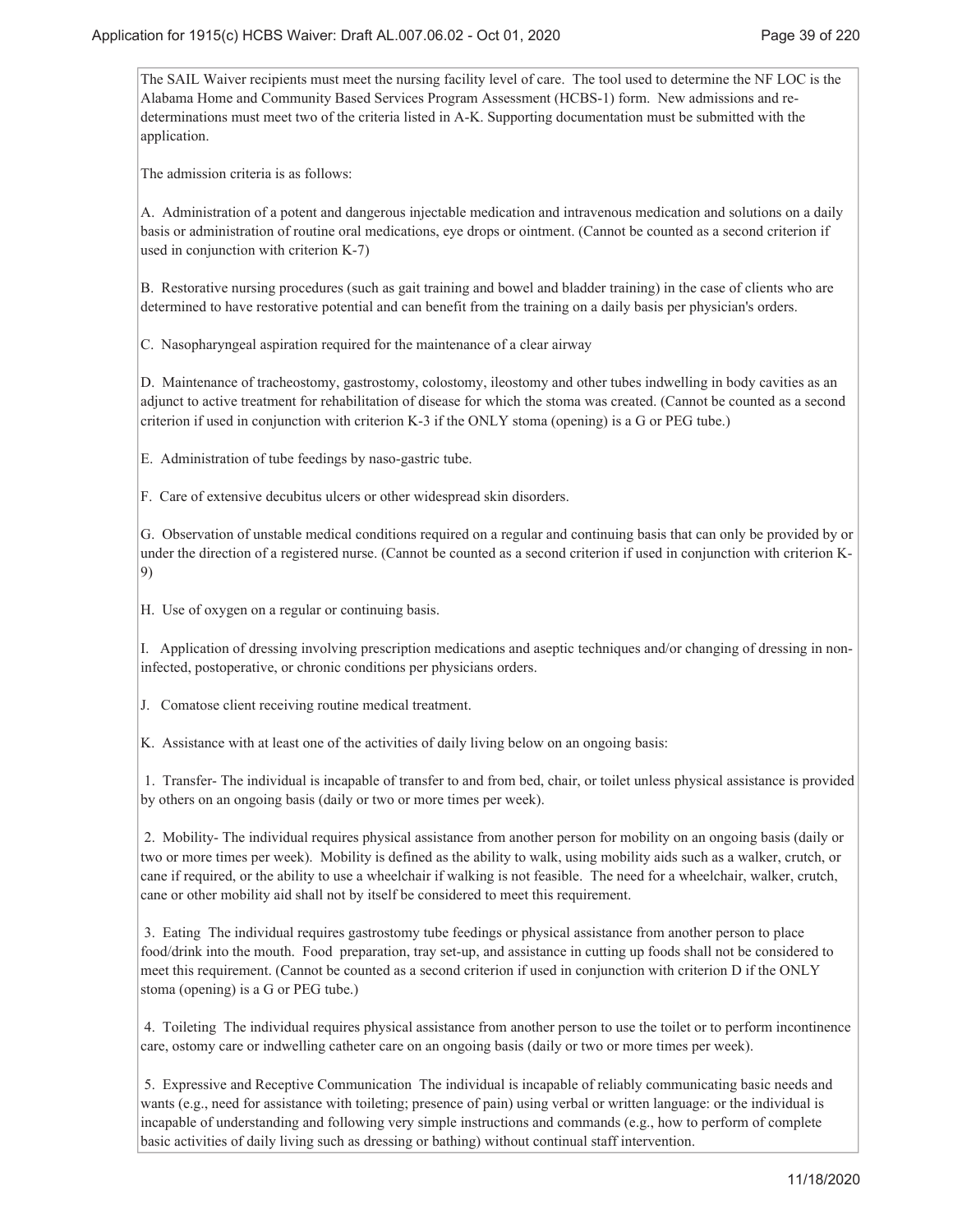6. Orientation The individual is disoriented to person (e.g., fails to remember own name or recognize immediate family members) or is disoriented to place (e.g., does not know residence is a Nursing Facility).

 7. Medication Administration The individual is not mentally or physically capable of self-administering prescribed medications despite the availability of limited assistance from another person. Limited assistance includes but not limited to, reminding when to take medications, encouragement to take reading medication labels, opening bottles, handing to individual, and reassurance of the correct dose. (Cannot be counted as a second criterion if used in conjunction with criterion A)

 8. Behavior The individual requires persistent staff intervention due to an established and persistent pattern of dementia- related behavioral problems (e.g., aggressive physical behavior, disrobing or repetitive elopement attempts).

 9. Skilled Nursing or Rehabilitative Services the individual requires daily skilled nursing or rehabilitative services at a greater frequency, duration or intensity than for practical purposes would be provided through a daily home health visit. Cannot be counted as a second criterion if used in conjunction with criterion G)

Criterion K should reflect the individual capabilities on an ongoing basis and not isolated, exceptional, or infrequent limitations of function in a generally independent individual who is able to function with minimal supervision or assistance. Multiple items being met under (K) will still count as one criterion.

- **Level of Care Instrument(s).** Per 42 CFR §441.303(c)(2), indicate whether the instrument/tool used to evaluate level of **e.** care for the waiver differs from the instrument/tool used to evaluate institutional level of care *(select one)*:
	- **The same instrument is used in determining the level of care for the waiver and for institutional care under the state Plan.**
	- **A different instrument is used to determine the level of care for the waiver than for institutional care under the state plan.**

Describe how and why this instrument differs from the form used to evaluate institutional level of care and explain how the outcome of the determination is reliable, valid, and fully comparable.

**Process for Level of Care Evaluation/Reevaluation:** Per 42 CFR §441.303(c)(1), describe the process for evaluating **f.** waiver applicants for their need for the level of care under the waiver. If the reevaluation process differs from the evaluation process, describe the differences: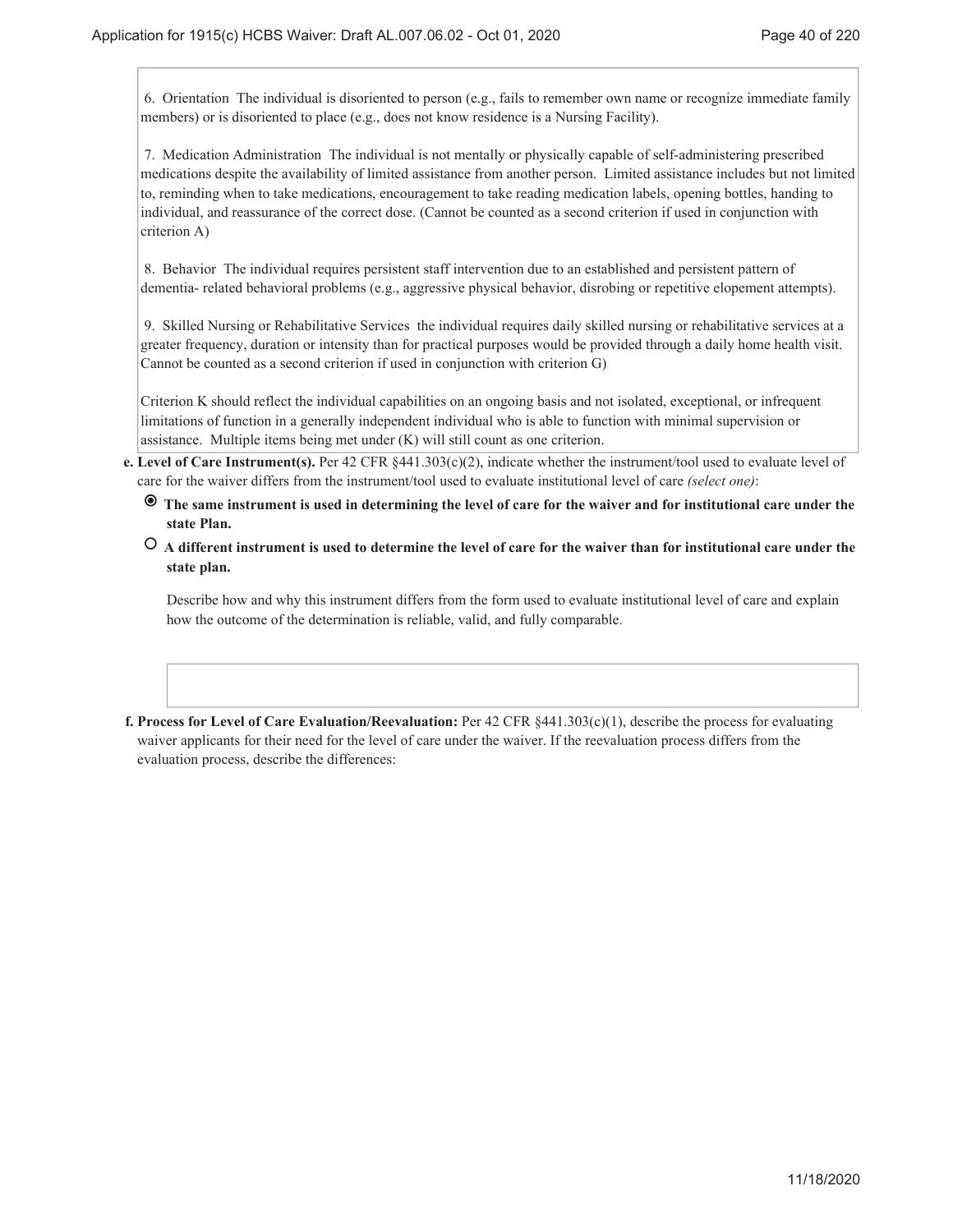#### Evaluation:

Waiver applicants for whom there is a reasonable indication that services may be needed in the future are provided an individual Level of Care (LOC) evaluation. The case manager performs a thorough assessment of the applicant/recipient living situation, their ability to perform activities of daily living, available community resources, support from family/others and develops a plan of care to address any gaps which place the applicant/ recipient at risk for institutionalization. Medical certification is obtained from the attending physician. Information gathered by the case manager and the attending physician is forwarded to the ADRS Nurse Reviewer for a Level of Care determination. A Level of Care determination for an applicant/recipient is processed based upon information contained on the HCBS-1 assessment as well as physician progress notes and/or hospital records as needed or requested by the nurse neviewer. The Nurse Reviewers evaluate the application to make sure it is complete, supports the need for waiver services, establishes that risk of nursing home placement and that medical criteria are met before level of care is approved. Consideration is also given to the functional limitation of the individual, medical diagnosis, support systems in place and any other factors which put the individual at risk for institutionalization. Applicants must meet two criteria as defined in B-6(d)above.

The AMA has granted the ADRS Nurse Reviewers the authority to make the level of care determinations. During the audits of the Operating Agency, AMA Quality Nurse Reviewer may also review applications to determine if the level of care is appropriate.

Once the application is approved it is entered electronically into the Fiscal Agent system. If no problems are identified, the Fiscal Agent enters the approval in the AMA Long Term Care file and writes a waiver eligibility segment indicating the beginning and ending eligibility dates. Verification and acceptance will be returned overnight to ADRS.

#### Reevaluations:

At annual reevalation, recipients are required to meet two criterion as defined in B-6(d)above for continued eligibility. A review not only includes meeting the level of care criteria as developed by the Alabama Medicaid Agency but also the assessment of the support systems within the home, the functional limitations of the recipient, the diagnosis and any factors that would place the recipient at risk of institutionalization.

Reevaluations of eligibility for the SAIL Waiver must be completed every twelve months. This process is the same as the initial application packet and includes a new level of care evaluation, and plan of care. Reevaluations must be done on a timely basis so that services and payment will not be interrupted.

The case managers review the clients records monthly to determine the need for waiver services. Case Managers also keep a copy of the clients reevaluation dates in a tickler file to ensure timely re-evaluations are accomplished.

- **Reevaluation Schedule.** Per 42 CFR §441.303(c)(4), reevaluations of the level of care required by a participant are **g.** conducted no less frequently than annually according to the following schedule *(select one)*:
	- **Every three months**
	- **Every six months**
	- **Every twelve months**
	- **Other schedule**

*Specify the other schedule:*

**Qualifications of Individuals Who Perform Reevaluations.** Specify the qualifications of individuals who perform **h.** reevaluations *(select one)*:

- **The qualifications of individuals who perform reevaluations are the same as individuals who perform initial evaluations.**
- **The qualifications are different.** *Specify the qualifications:*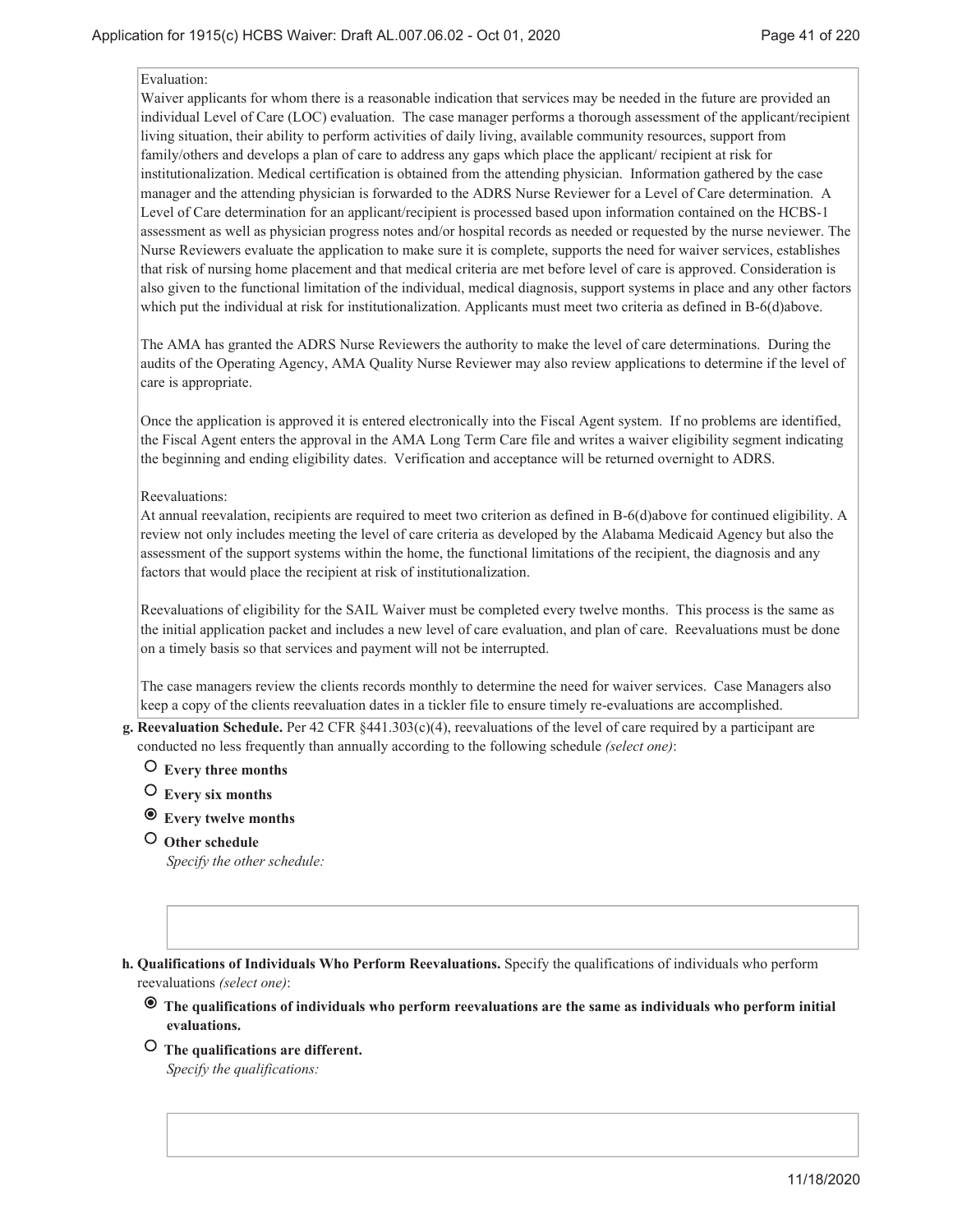**Procedures to Ensure Timely Reevaluations.** Per 42 CFR §441.303(c)(4), specify the procedures that the state employs **i.** to ensure timely reevaluations of level of care *(specify):*

Reevaluations of eligibility for the SAIL Waiver must be completed every twelve months. This process is the same as the initial application packet which includes a new level of care, and PCCP. Reevaluations must be done on a timely basis so that services and payment will not be interrupted. Billing for Waiver services is bounced against the Waiver Service Long Term Care Benefit Plan, and if eligibility for Waiver Services is current, the claim is paid. The Alabama Medicaid Agency will not back date reevaluations not received in a timely manner.

All recipients enrolled in the Elderly & Disabled waiver must have an annual re-determination of need for the nursing facility level of care to continue to qualify for services through these waivers. The first re-determination of need for the level of care is to be made within a year of the individual initial determination. PROCEDURE:

1. The Case Manager must complete the re-determination application, the HCBS Medical Form, Form 204/205 when applicable, and obtain medical documentation to support the re-determination. This documentation may include hospital notes, lab, x-rays, etc., to support the diagnosis and may also include the most recent 6 months to 1 year of physician office notes. The Case Manager will route this packet of information to the Operating Agency Nurse Reviewer to determine the Level of Care (LOC).

If the application requires Medicaid financial approval, the Operating Agency Nurse Reviewer will complete and attach the Waiver Medical Form/Waiver Slot Confirmation Form (Form 376) to the packet and submit it to the Alabama Medicaid Agency for processing. The Medicaid District Office will issue a financial award notice or denial notice. A copy of the notice will be faxed by the Medicaid District Office to the appropriate Operating Agency. Once the Operating Agency receives the financial award notice the application will be processed into the LTC Admission Notification software.

The operating agency may submit an early re-determination application as early as 90 days before the annual redetermination date. Applications received prior to 90 days of the annual date will be returned. All re-determinations must be completed before the LOC segment date expires.

If the re-determination does not process due to an error beyond the control of the OA or AMA (IT glitches, appeal process, etc), the waiver participant will not be disenrolled from the program. Waiver services will continue and be paid upon the receipt of the claim. The OA will request AMA to manually make these changes as directed by the policy and procedures.

**Maintenance of Evaluation/Reevaluation Records.** Per 42 CFR §441.303(c)(3), the state assures that written and/or **j.** electronically retrievable documentation of all evaluations and reevaluations are maintained for a minimum period of 3 years as required in 45 CFR §92.42. Specify the location(s) where records of evaluations and reevaluations of level of care are maintained:

All evaluations and reevaluations are maintained for a minimum period of 3 years. The clients records are located at the Operating Agency/ ADRS and the Case Management Agency.

# **Appendix B: Evaluation/Reevaluation of Level of Care**

# **Quality Improvement: Level of Care**

*As a distinct component of the States quality improvement strategy, provide information in the following fields to detail the States methods for discovery and remediation.*

#### **Methods for Discovery: Level of Care Assurance/Sub-assurances a.**

*The state demonstrates that it implements the processes and instrument(s) specified in its approved waiver for evaluating/reevaluating an applicant's/waiver participant's level of care consistent with level of care provided in a hospital, NF or ICF/IID.*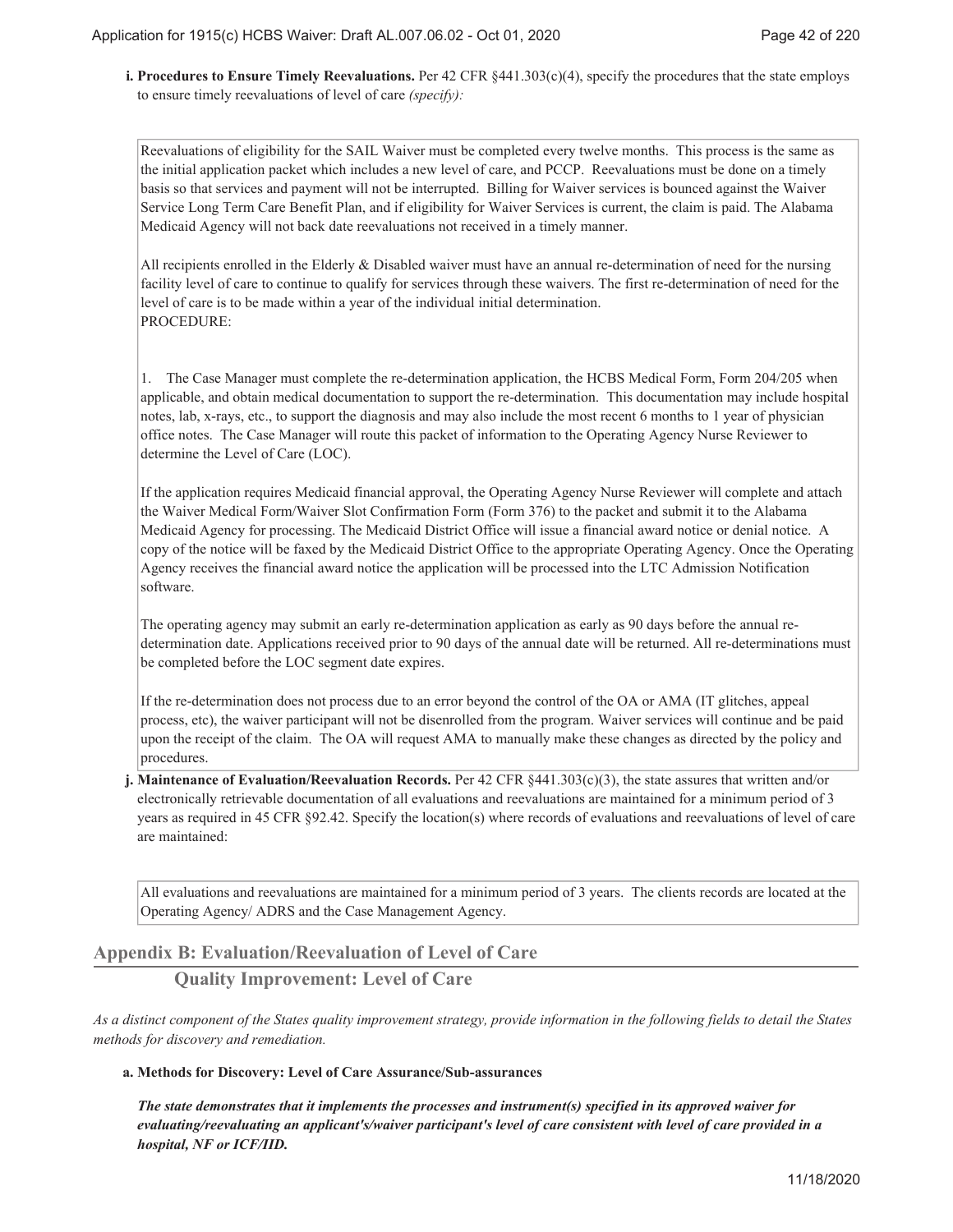#### **Sub-Assurances: i.**

*Sub-assurance: An evaluation for LOC is provided to all applicants for whom there is reasonable* **a.** *indication that services may be needed in the future.*

#### **Performance Measures**

*For each performance measure the State will use to assess compliance with the statutory assurance (or sub-assurance), complete the following. Where possible, include numerator/denominator.*

*For each performance measure, provide information on the aggregated data that will enable the State to analyze and assess progress toward the performance measure. In this section provide information on the method by which each source of data is analyzed statistically/deductively or inductively, how themes are identified or conclusions drawn, and how recommendations are formulated, where appropriate.*

#### **Performance Measure:**

**Number and Percent of applicants who had a LOC assessment to determine if services are needed in the future. NUMERATOR: Number of applicants for whom there is reasonable indication that services may be needed in the future who had a LOC assessment to determine if services are needed in the future. DENOMINATOR: Total number of applicants.**

**Data Source** (Select one): **Record reviews, off-site** If 'Other' is selected, specify:

| <b>Responsible Party for</b><br>data<br>collection/generation<br>(check each that applies): | <b>Frequency of data</b><br>collection/generation<br>(check each that applies): | <b>Sampling Approach</b><br>(check each that applies):        |
|---------------------------------------------------------------------------------------------|---------------------------------------------------------------------------------|---------------------------------------------------------------|
| <b>State Medicaid</b><br>Agency                                                             | Weekly                                                                          | $\vert$ $\times$ 100% Review                                  |
| $\boxtimes$ Operating Agency                                                                | <b>Monthly</b>                                                                  | Less than $100\%$<br><b>Review</b>                            |
| <b>Sub-State Entity</b>                                                                     | Quarterly                                                                       | Representative<br><b>Sample</b><br>Confidence<br>$Interval =$ |
| Other<br>Specify:                                                                           | $\Box$ Annually                                                                 | <b>Stratified</b><br>Describe Group:                          |
|                                                                                             | $\vert \mathbf{X} \vert$ Continuously and<br>Ongoing                            | Other<br>Specify:                                             |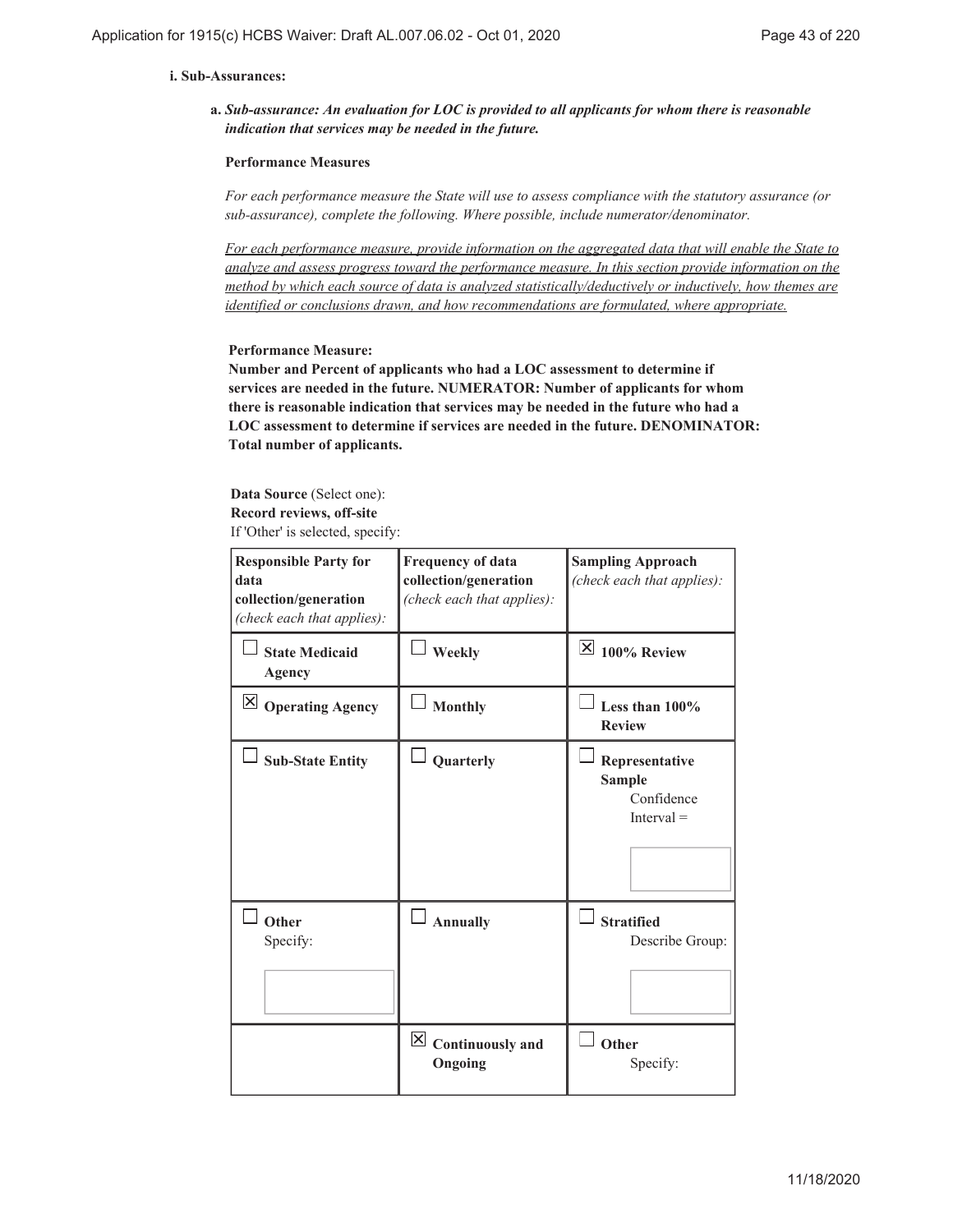| $\Box$ Other<br>Specify: |  |
|--------------------------|--|

# **Data Source** (Select one): **Record reviews, on-site**

If 'Other' is selected, specify:

| <b>Responsible Party for</b><br>data<br>collection/generation<br>(check each that applies): | <b>Frequency of data</b><br>collection/generation<br>(check each that applies): | <b>Sampling Approach</b><br>(check each that applies):                                                                                                                                                 |
|---------------------------------------------------------------------------------------------|---------------------------------------------------------------------------------|--------------------------------------------------------------------------------------------------------------------------------------------------------------------------------------------------------|
| $\boxtimes$ State Medicaid<br><b>Agency</b>                                                 | Weekly                                                                          | $\Box$ 100% Review                                                                                                                                                                                     |
| $\Box$ Operating Agency                                                                     | $\boxtimes$ Monthly                                                             | $\overline{\boxtimes}$ Less than 100%<br><b>Review</b>                                                                                                                                                 |
| <b>Sub-State Entity</b>                                                                     | Quarterly                                                                       | $\boxtimes$ Representative<br><b>Sample</b><br>Confidence<br>$Interval =$<br>random<br>sampling<br>conducted at a<br>confidence<br>level of plus or<br>minus five and<br>a confidence<br>level of 90%. |
| $\Box$ Other<br>Specify:                                                                    | $\Box$ Annually                                                                 | $\Box$ Stratified<br>Describe Group:                                                                                                                                                                   |
|                                                                                             | <b>Continuously and</b><br>Ongoing                                              | $\Box$ Other<br>Specify:                                                                                                                                                                               |
|                                                                                             | d Other                                                                         |                                                                                                                                                                                                        |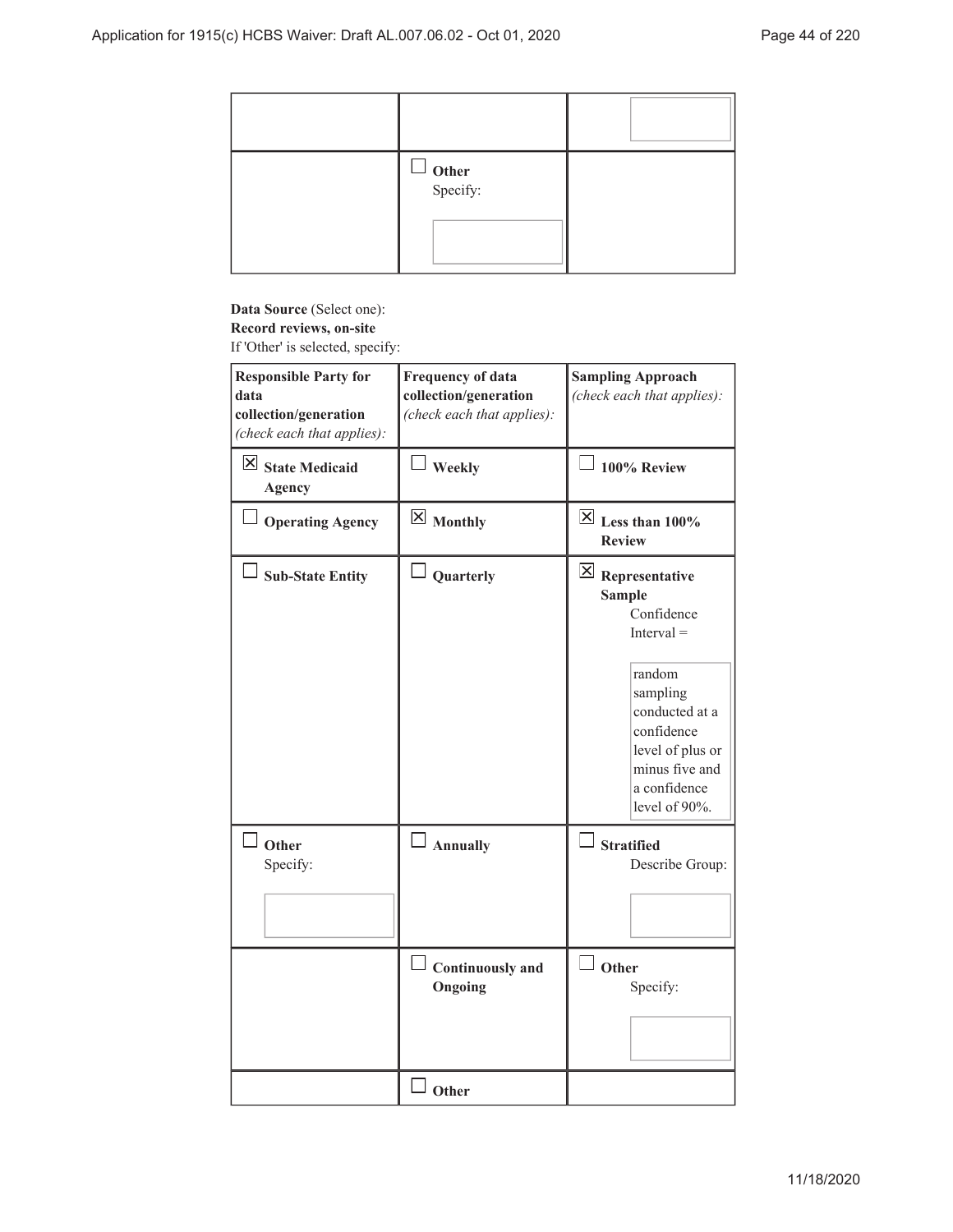| Specify: |  |
|----------|--|
|          |  |
|          |  |

#### **Data Aggregation and Analysis:**

| <b>Responsible Party for data</b><br>aggregation and analysis (check each<br>that applies): | Frequency of data aggregation and<br>analysis(check each that applies): |
|---------------------------------------------------------------------------------------------|-------------------------------------------------------------------------|
| $\boxtimes$ State Medicaid Agency                                                           | Weekly                                                                  |
| $\boxtimes$ Operating Agency                                                                | <b>Monthly</b>                                                          |
| <b>Sub-State Entity</b>                                                                     | $\boxtimes$ Quarterly                                                   |
| Other<br>Specify:                                                                           | $\overline{\mathsf{x}}$<br><b>Annually</b>                              |
|                                                                                             | <b>Continuously and Ongoing</b>                                         |
|                                                                                             | Other<br>Specify:                                                       |

#### *Sub-assurance: The levels of care of enrolled participants are reevaluated at least annually or as* **b.** *specified in the approved waiver.*

#### **Performance Measures**

*For each performance measure the State will use to assess compliance with the statutory assurance (or sub-assurance), complete the following. Where possible, include numerator/denominator.*

*For each performance measure, provide information on the aggregated data that will enable the State to analyze and assess progress toward the performance measure. In this section provide information on the method by which each source of data is analyzed statistically/deductively or inductively, how themes are identified or conclusions drawn, and how recommendations are formulated, where appropriate.*

*Sub-assurance: The processes and instruments described in the approved waiver are applied* **c.** *appropriately and according to the approved description to determine participant level of care.*

#### **Performance Measures**

*For each performance measure the State will use to assess compliance with the statutory assurance (or*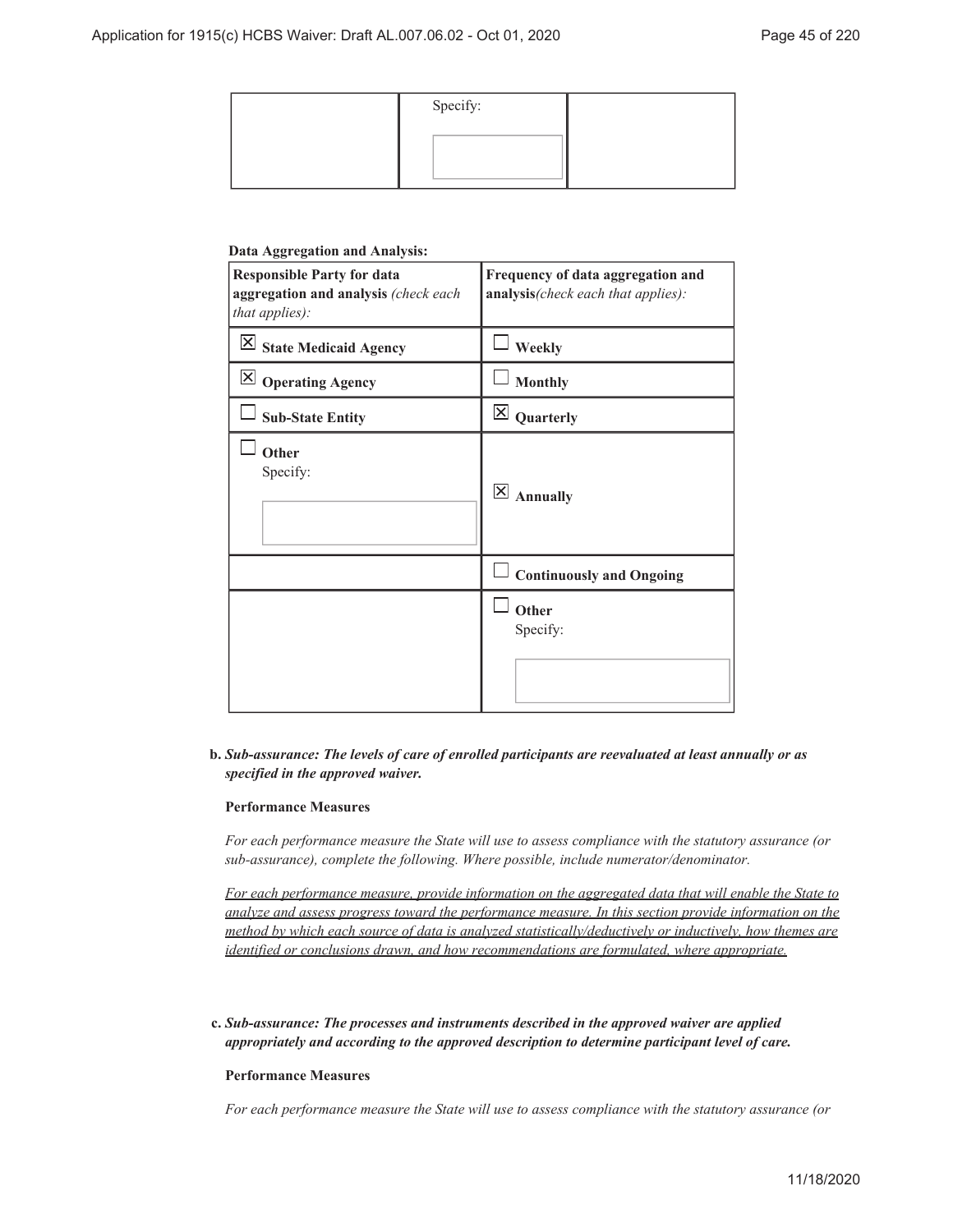*sub-assurance), complete the following. Where possible, include numerator/denominator.*

*For each performance measure, provide information on the aggregated data that will enable the State to analyze and assess progress toward the performance measure. In this section provide information on the method by which each source of data is analyzed statistically/deductively or inductively, how themes are identified or conclusions drawn, and how recommendations are formulated, where appropriate.*

**Performance Measure:**

**Number and Percent of applicants who had a LOC determination where the approved instrument and process were accurately applied. NUMERATOR: Number of applicants who had a LOC determinations where the approved instrument and process were accurately applied. DENOMINATOR: Number of initial LOC determinations.**

**Data Source** (Select one): **Record reviews, off-site** If 'Other' is selected, specify:

| <b>Responsible Party for</b><br>data<br>collection/generation<br>(check each that applies): | <b>Frequency of data</b><br>collection/generation<br>(check each that applies): | <b>Sampling Approach</b><br>(check each that applies):                                                |
|---------------------------------------------------------------------------------------------|---------------------------------------------------------------------------------|-------------------------------------------------------------------------------------------------------|
| <b>State Medicaid</b><br><b>Agency</b>                                                      | Weekly                                                                          | $\mathbb{Z}$ 100% Review                                                                              |
| $\boxtimes$ Operating Agency                                                                | <b>Monthly</b>                                                                  | Less than 100%<br><b>Review</b>                                                                       |
| <b>Sub-State Entity</b><br>Other<br>Specify:                                                | Quarterly<br><b>Annually</b>                                                    | Representative<br><b>Sample</b><br>Confidence<br>$Interval =$<br><b>Stratified</b><br>Describe Group: |
|                                                                                             | $\boxed{\times}$ Continuously and<br>Ongoing                                    | Other<br>Specify:                                                                                     |
|                                                                                             | Other<br>Specify:                                                               |                                                                                                       |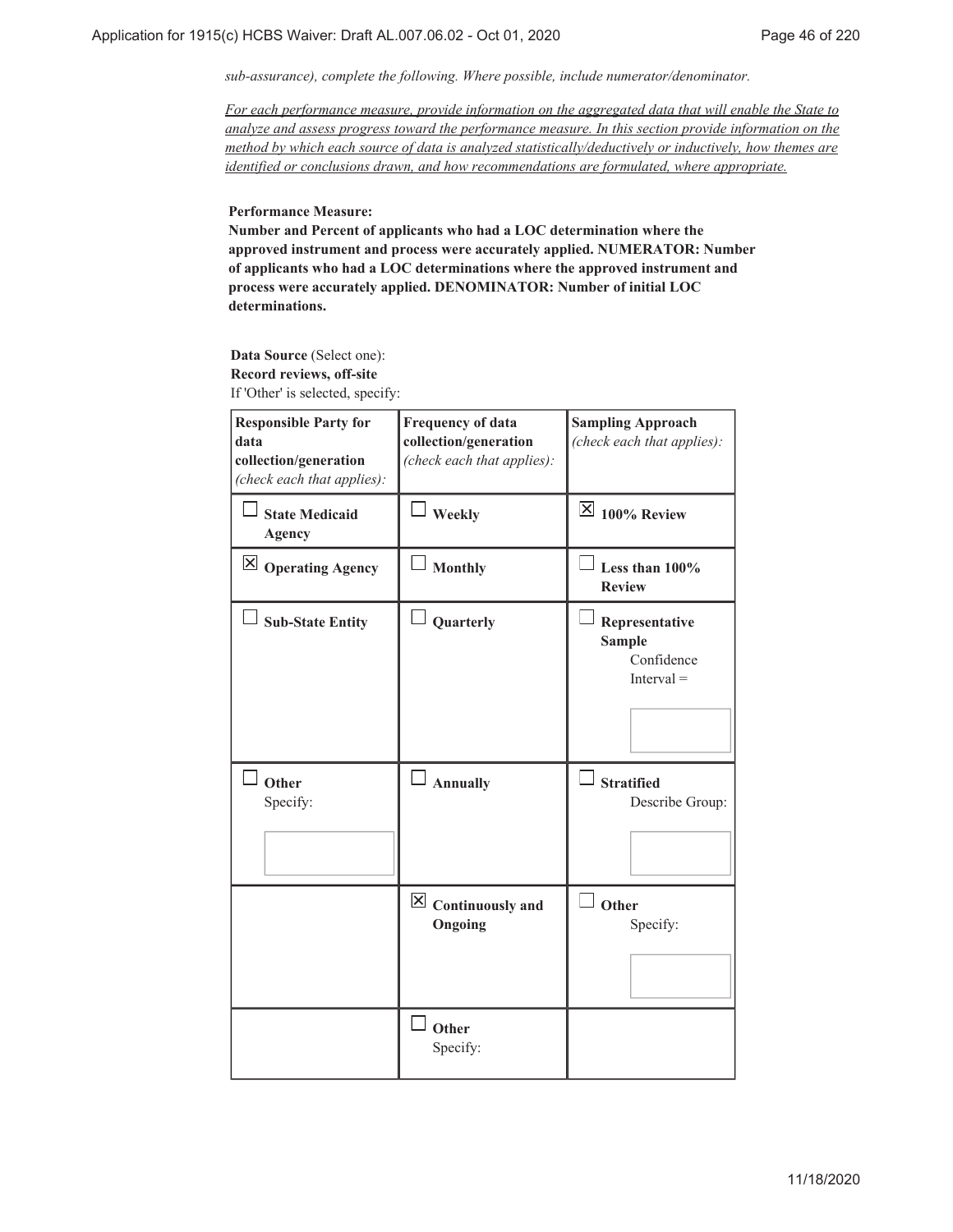#### **Data Aggregation and Analysis:**

| <b>Responsible Party for data</b><br>aggregation and analysis (check each<br>that applies): | Frequency of data aggregation and<br>analysis(check each that applies): |
|---------------------------------------------------------------------------------------------|-------------------------------------------------------------------------|
| $\boxed{\times}$ State Medicaid Agency                                                      | Weekly                                                                  |
| $\boxtimes$ Operating Agency                                                                | <b>Monthly</b>                                                          |
| <b>Sub-State Entity</b>                                                                     | $\times$<br>Quarterly                                                   |
| Other<br>Specify:                                                                           | $\overline{\mathsf{x}}$<br><b>Annually</b>                              |
|                                                                                             | <b>Continuously and Ongoing</b>                                         |
|                                                                                             | Other<br>Specify:                                                       |

ii. If applicable, in the textbox below provide any necessary additional information on the strategies employed by the State to discover/identify problems/issues within the waiver program, including frequency and parties responsible.

The Alabama Medicaid Agency (AMA) has granted the Alabama Department of Rehabilitation Services (ADRS)Nurse Reviewer the authority to make the level of care(LOC) determinations and annual redeterminations (re-evaluations). The AMA Nurse Reviewer will randomly select a percentage of applications for a monthly retrospective review. The AMA Nurse Reviewer will review the Home and Community Based Waiver (HCBS-1), the admission and evaluation data sheet, physician's progress notes when necessary, and/or any other documentation to support the participant's need for services. Documentation must include, the support systems within the home, the functional limitations of the recipient, medical diagnosis, unstable medical condition, and any factors that would place the recipient at risk of institutionalization. Redetermination (reevaluation) must be completed every twelve months.

AMA conducts quarterly Quality Assurance meetings. These meetings are designed to inform, educate, discuss matters of concern, etc.

#### **Methods for Remediation/Fixing Individual Problems b.**

Describe the States method for addressing individual problems as they are discovered. Include information **i.** regarding responsible parties and GENERAL methods for problem correction. In addition, provide information on the methods used by the state to document these items.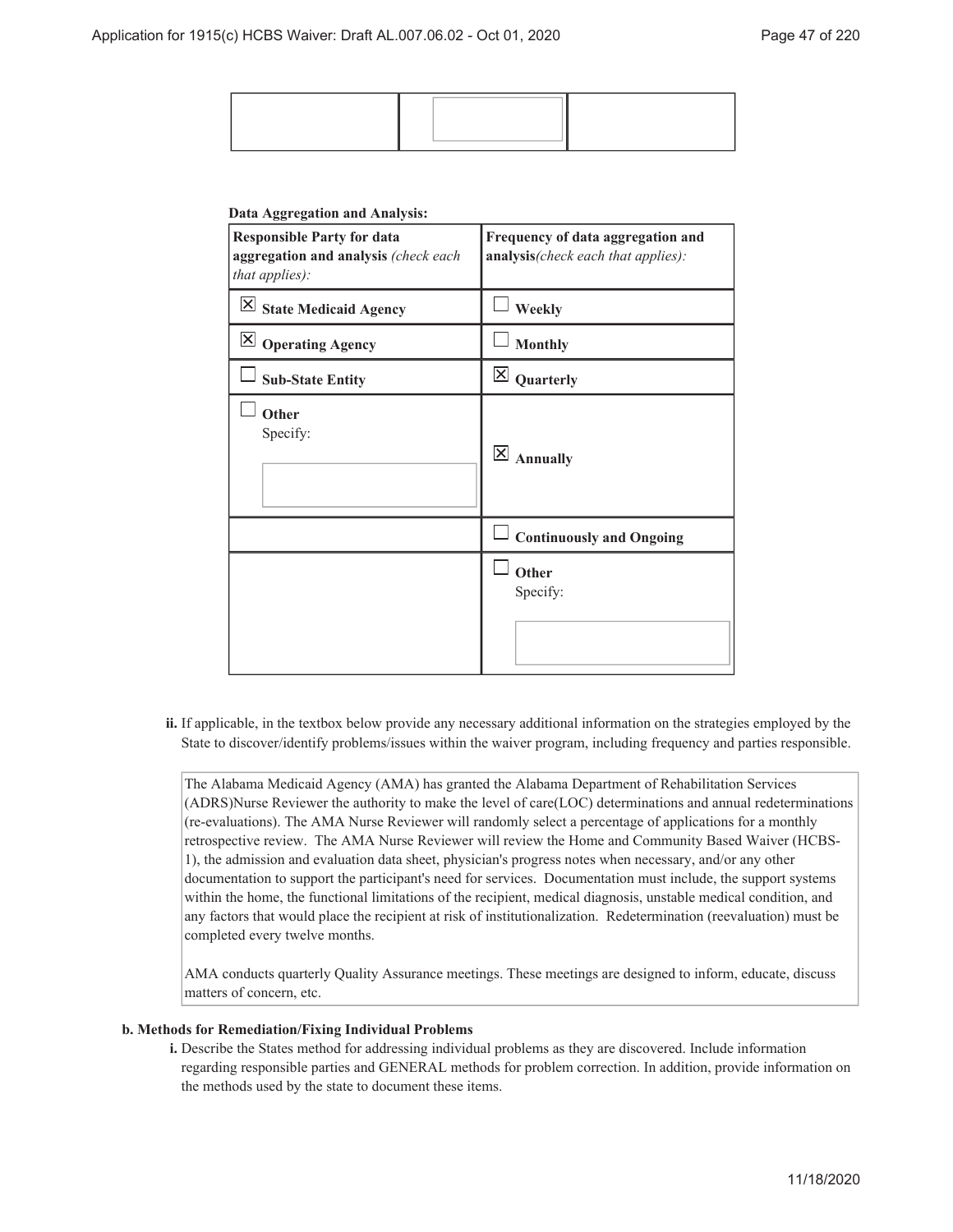The SAIL Waiver is administered by the Alabama Medicaid Agency (AMA) and operated by ADRS. AMA exercises administrative discretion in the management and supervision of the waiver and issues policies, rules and regulations related to the waiver. AMA assumes the responsibility of: (1) Conducting joint trainings as needed with direct service providers enrolled to provide services through the SAIL waiver program; (2) Providing periodic training to discuss policies and procedures in an effort to consistently interpret and apply policies related to the SAIL Waiver program, which are outlined in the SAIL Waiver manual, (3) Conducts quarterly meetings to disseminate policies, rules and regulations regarding the home and community-based waiver programs.

The AMA Waiver Quality Assurance has developed a Quality Management Strategy for the SAIL Waiver Program. The following activities are components of the Quality Assurance Strategy: (1) Collect ongoing monthly data to monitor appropriateness of level of care determinations; (2) Collect quarterly data from registered nurses by any of the following sources; reviewing a sample of waiver case management records, direct service provider records, conducting on-site visits to participant homes, conduct consumer satisfactions surveys and tracking complaints and grievances; (3) Identify remediation for non-compliance issues and complaints identified during data collection are handled by requesting the entity involved to submit a plan of correction with 15 days of notification. If non-compliance is not resolved, the entity will be monitored every three months until compliance is achieve.

Egregious non-compliant issues are addressed differently and on case by case bases. The State will contact the Operating Agency upon receipt of notification and establish a 24 hour action plan.

|  | ii. Remediation Data Aggregation |  |  |  |
|--|----------------------------------|--|--|--|
|--|----------------------------------|--|--|--|

| Remediation-related Data Aggregation and Analysis (including trend identification) |                                                                          |
|------------------------------------------------------------------------------------|--------------------------------------------------------------------------|
| Responsible Party(check each that applies):                                        | Frequency of data aggregation and analysis<br>(check each that applies): |
| $\vert X \vert$ State Medicaid Agency                                              | Weekly                                                                   |
| $\boxtimes$ Operating Agency                                                       | <b>Monthly</b>                                                           |
| <b>Sub-State Entity</b>                                                            | $\times$<br>Quarterly                                                    |
| Other<br>Specify:                                                                  | $\overline{\mathsf{x}}$<br><b>Annually</b>                               |
|                                                                                    | <b>Continuously and Ongoing</b>                                          |
|                                                                                    | Other<br>Specify:                                                        |

#### **Timelines c.**

When the State does not have all elements of the Quality Improvement Strategy in place, provide timelines to design methods for discovery and remediation related to the assurance of Level of Care that are currently non-operational.

### $O_{No}$

# **Yes**

Please provide a detailed strategy for assuring Level of Care, the specific timeline for implementing identified strategies, and the parties responsible for its operation.

ADRS will provide AMA with a Quarterly report on performance measures designated in the waiver application.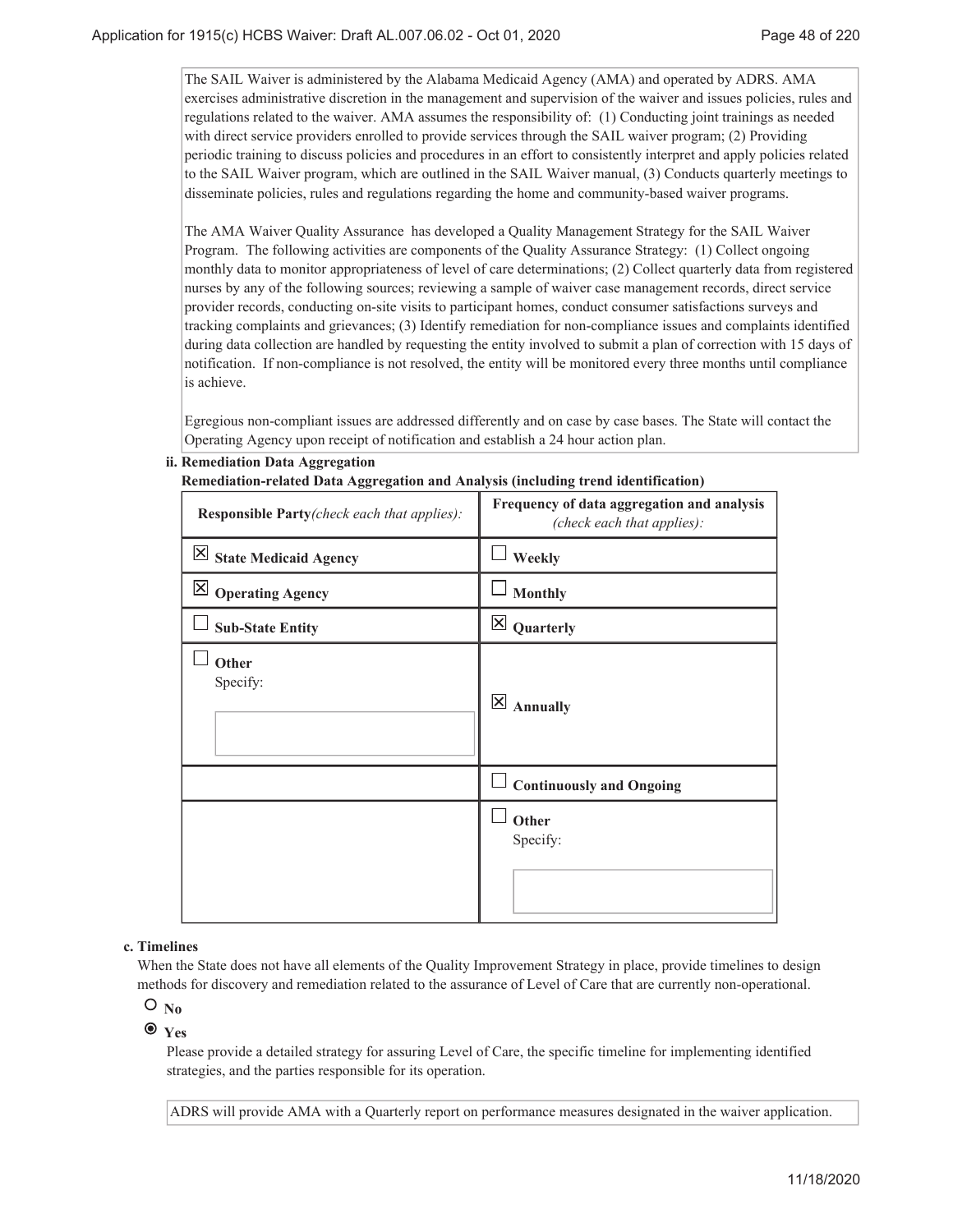# **Appendix B: Participant Access and Eligibility**

**B-7: Freedom of Choice**

*Freedom of Choice. As provided in 42 CFR §441.302(d), when an individual is determined to be likely to require a level of care for this waiver, the individual or his or her legal representative is:*

*i. informed of any feasible alternatives under the waiver; and*

- *ii. given the choice of either institutional or home and community-based services.*
- **Procedures.** Specify the state's procedures for informing eligible individuals (or their legal representatives) of the feasible **a.** alternatives available under the waiver and allowing these individuals to choose either institutional or waiver services. Identify the form(s) that are employed to document freedom of choice. The form or forms are available to CMS upon request through the Medicaid agency or the operating agency (if applicable).

Freedom of Choice: Informed of feasible alternatives under the waiver.

As part of the assessment and service coordination visit, clients and/or responsible parties are provided with adequate verbal information to make an informed decision as to where the clients care will be received. Service coordination addresses problems and feasible solutions. It also includes an exploration of all the resources utilized by the client, both formal and informal, as well as those waiver services which may be available to meet the clients needs and those needs which cannot be met. Participants and/or their representative are given as much information as possible to allow them to make an informed choice based upon their individual and personal preferences without putting their health and safety at risk.

Freedom of Choice: Given the choice of either institutional or home and community based services.

Information is also provided in writing. Each waiver client must make a written choice for either institutional or community care by signing the freedom of choice statement on the Admission and Evaluation Data form (HCBS-1, page 3), which serves as documentation of the individual's choice, and which will remain in effect until such time as the client changes his/her choice. The only exception to making a written choice is when the client is not capable of signing the form. In such cases, services are not denied if a written choice cannot be obtained. The reason(s) for absence of a signed choice must be carefully documented by the case manager. A responsible party should be encouraged to assume responsibility for working with the case manager in arranging for an appropriate plan of care. This may include the responsible party signing the forms.

**Maintenance of Forms.** Per 45 CFR §92.42, written copies or electronically retrievable facsimiles of Freedom of Choice **b.** forms are maintained for a minimum of three years. Specify the locations where copies of these forms are maintained.

The forms are maintained for a minimum of three years in the Operating Agency Case Records.

# **Appendix B: Participant Access and Eligibility**

**B-8: Access to Services by Limited English Proficiency Persons**

**Access to Services by Limited English Proficient Persons.** Specify the methods that the state uses to provide meaningful access to the waiver by Limited English Proficient persons in accordance with the Department of Health and Human Services "Guidance to Federal Financial Assistance Recipients Regarding Title VI Prohibition Against National Origin Discrimination Affecting Limited English Proficient Persons" (68 FR 47311 - August 8, 2003):

Accommodations made for Limited English Proficiency (LEP) persons include a language line as well as several publications in Spanish on the Medicaid Website such as the Covered Services Handbook, and basic eligibility documents. The language translation line offers numerous languages and meaningful access through the Medicaid toll free telephone number. Through the translators the LEP person can request and receive any available Medicaid assistance and apply for available Medicaid services. Hispanic is the only significant Limited English proficiency population in the State of Alabama at 1.7%.

**Appendix C: Participant Services**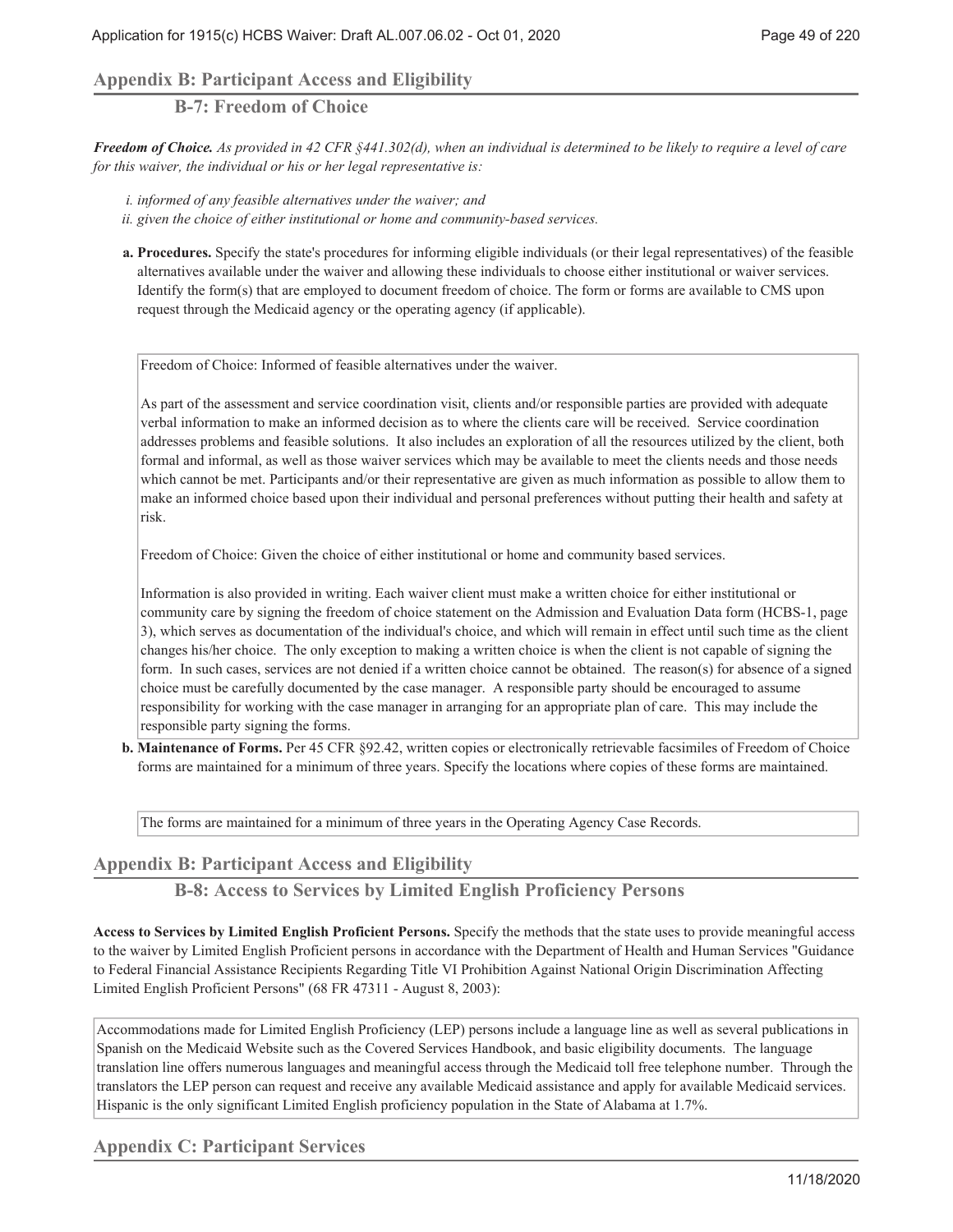**Waiver Services Summary.** *List the services that are furnished under the waiver in the following table. If case* **a.** *management is not a service under the waiver, complete items C-1-b and C-1-c:*

| <b>Service Type</b>                | <b>Service</b>                                           |  |
|------------------------------------|----------------------------------------------------------|--|
| <b>Statutory Service</b>           | <b>Case Management</b>                                   |  |
| <b>Statutory Service</b>           | <b>Personal Care</b>                                     |  |
| <b>Statutory Service</b>           | <b>Unskilled Respite</b>                                 |  |
| <b>Extended State Plan Service</b> | <b>Medical Supplies</b>                                  |  |
| <b>Other Service</b>               | <b>Assistive Technology Repairs</b>                      |  |
| <b>Other Service</b>               | <b>Assistive Technology</b>                              |  |
| <b>Other Service</b>               | <b>Environmental Accessibility Adaptations (EAA)</b>     |  |
| <b>Other Service</b>               | <b>Evaluation for Assistive Technology</b>               |  |
| <b>Other Service</b>               | <b>Minor Assistive Technology</b>                        |  |
| <b>Other Service</b>               | <b>Personal Assistance Service (PAS)</b>                 |  |
| <b>Other Service</b>               | <b>Personal Emergency Response System (Installation)</b> |  |
| <b>Other Service</b>               | <b>Personal Emergency Response System (Monthly Fee)</b>  |  |
| <b>Other Service</b>               | <b>Pest Control Service</b>                              |  |

# **Appendix C: Participant Services**

# **C-1/C-3: Service Specification**

State laws, regulations and policies referenced in the specification are readily available to CMS upon request through the Medicaid agency or the operating agency (if applicable).

**Service Type:**

**Statutory Service** 

**Service:**

Case Management

**Alternate Service Title (if any):**

**HCBS Taxonomy:**

| Category 1:        | <b>Sub-Category 1:</b> |
|--------------------|------------------------|
|                    |                        |
| <b>Category 2:</b> | <b>Sub-Category 2:</b> |
|                    |                        |
| Category 3:        | <b>Sub-Category 3:</b> |
|                    |                        |
| <b>Category 4:</b> | <b>Sub-Category 4:</b> |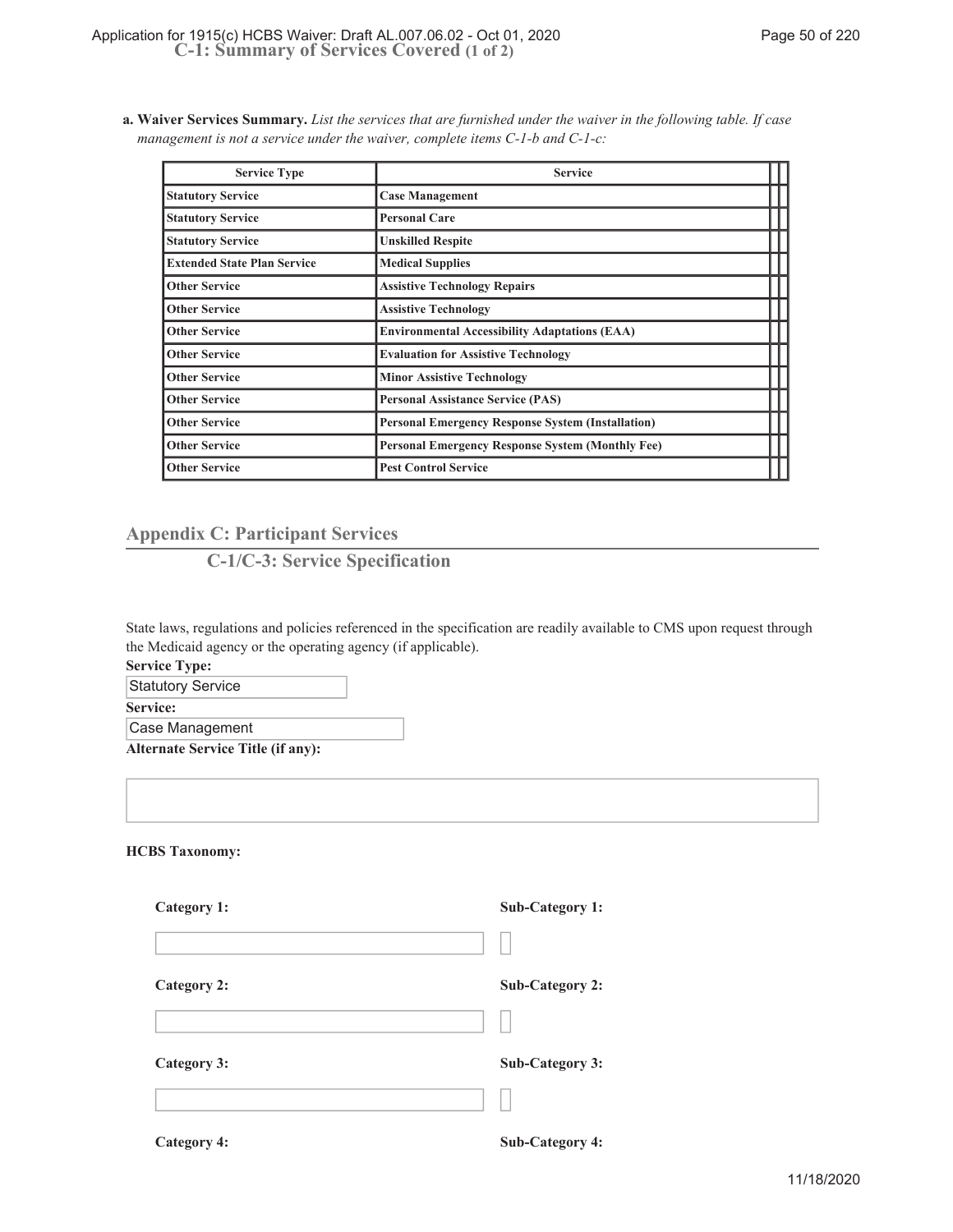$Serv$ 

Case Management (CM) Services assist individuals who receive waiver services in gaining access to needed and desired waiver and other State Plan services, as well as needed medical, social, educational and other appropriate services, regardless of the funding source for the services to which access is gained. CM services may be used to locate, coordinate, and monitor necessary and appropriate services. CM activities can also be used to assist in the transition of an individual from institutional settings, such as hospital, and nursing facilities into community settings. The case manager will assist in the coordination of services that help maintain an individual in the community. CM activities may also serve to provide necessary coordination with providers of non-medical and non-waiver services when the services provided by these entities are needed to enable the individual to function at the highest attainable level or to benefit from programs for which the person may be eligible. Case managers are responsible for onging monitoring of the provision of waiver and non-waiver services included in the individual's Plan of Care. CM is a waiver service available to all SAIL Waiver clients. Case Managers assist clients to make decisions regarding long term care services and supports. CM ensures continued access to waiver and non-waiver services that are appropriate, available and desired by the client.

#### **Specify applicable (if any) limits on the amount, frequency, or duration of this service:**

The amount, frequency or duration of this service is dependent upon the participant needs as set forth in the Plan of Care for regular waiver case management.

The unit of service will be per 15 minute increments commencing on the date that the client is determined eligible for the State of Alabama Independent Living (SAIL) Waiver services and entered into the Medicaid Long Term Care (LTC) file. Case Management service provided prior to waiver approval should be considered administrative. At least one face-to-face visit is required each month in addition to any other case management activities. A unit of service for Case Management that assists in the transitioning of individuals from institutional settings into the community will be per 15 minute increments beginning on the first date the case manager goes to the institution to complete an initial assessment.

There is a maximum limit of 180 days under the HCBS waiver to assist an individual to transition from an institution to a community setting. During this period it is required that the case manager make at least 3 face-to-face visits and have monthly contact with the individual or sponsor. For Transitional CM a unit of service that assists individuals transitioning from institutional settings into the community will be fifteen (15) minutes beginning on the first date the case manager goes to the institution to complete an initial assessment. If Transitional CM is provided it should not be billed until the first day the client is transitioned and has begun to receive waiver services in order to qualify as waiver funds. If the individual fails to transition to the SAIL Waiver, reimbursement will be at the administrative rate.

In instances in which services are offered by a relative, the State will ensure that there is no conflict of interest by prohibiting the relative who is the direct service provider from participating in the plan of care development and signing the service authorization log if the recipient is unable to do so. The ADRS Case Manager will monitor these instances to ensure that the relataive who is the direct service provider is providing the waiver services according to the plan of care.

**Service Delivery Method** *(check each that applies)*:

**Participant-directed as specified in Appendix E**

**Provider managed**

**Specify whether the service may be provided by** *(check each that applies)***:**

|  |  | $\Box$ Legally Responsible Person |  |
|--|--|-----------------------------------|--|
|--|--|-----------------------------------|--|

| Relative |
|----------|
|----------|

**Legal Guardian Provider Specifications:**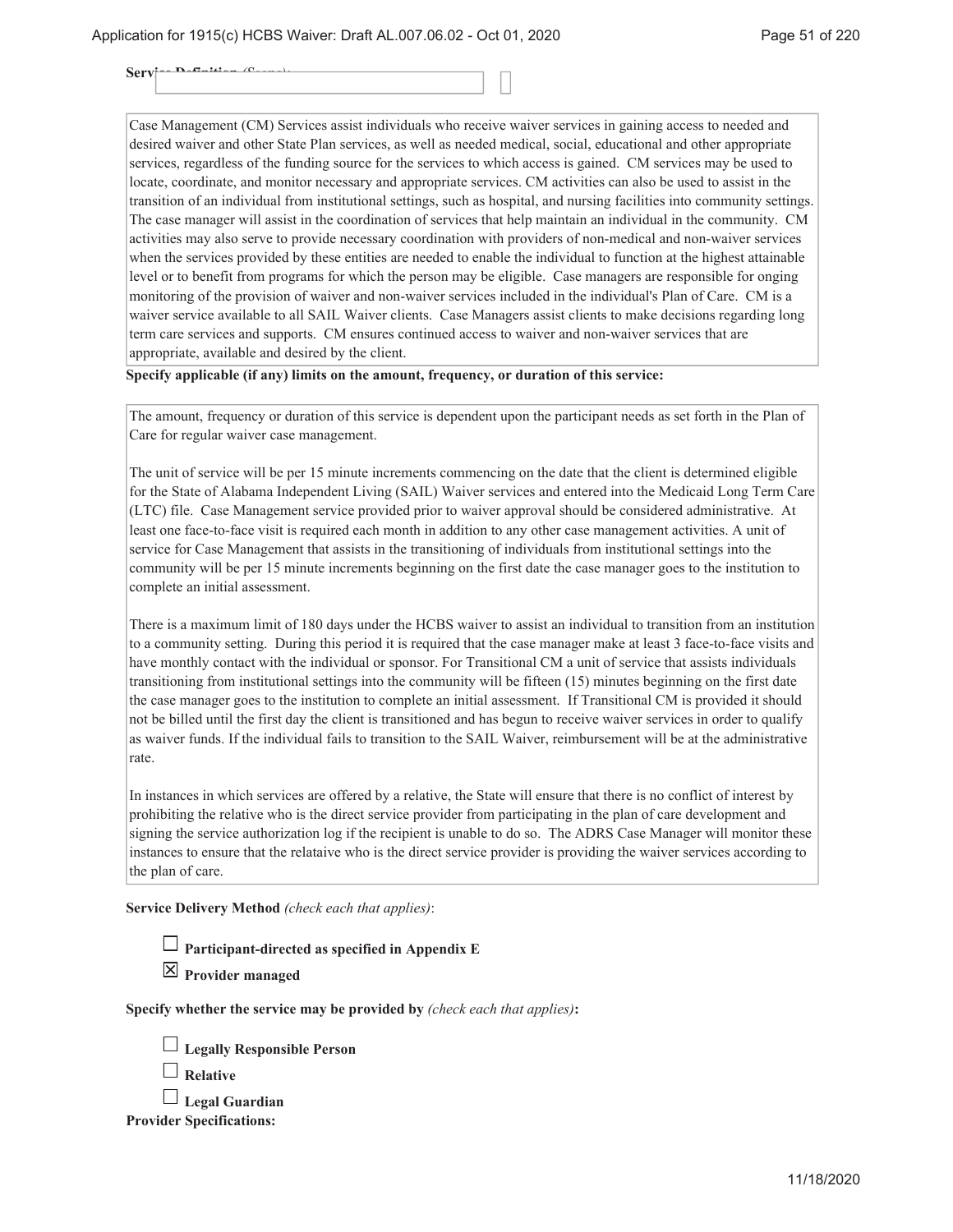| <b>Provider Category</b> | <b>Provider Type Title</b>                                                 |
|--------------------------|----------------------------------------------------------------------------|
| Agency                   | State Agency-Case Management staff are employees of a state agency (ADRS). |

# **Appendix C: Participant Services**

**C-1/C-3: Provider Specifications for Service**

**Service Type: Statutory Service Service Name: Case Management**

**Provider Category:** Agency **Provider Type:**

State Agency--Case Management staff are employees of a state agency (ADRS).

#### **Provider Qualifications**

**License** *(specify):*

Professionals having earned a Master of Arts degree or a Master of Science degree, preferably in Rehabilitation counseling or related field, from an accredited college or university, or having earned a degree from an accredited School of Nursing. Transitional Case Management Services may be delivered by a SAIL employed possessing a BS degree in social work, psychology, or related field who has provided services an an Independent Living Specialist. Transitional Case Management Services will also be conducted by case managers who meet the minimum accredited college/university qualifications described above.

**Certificate** *(specify):*

**Other Standard** *(specify):*

#### **Verification of Provider Qualifications Entity Responsible for Verification:**

ADRS staff is responsible for verifying date of expiration of license of the case management staff.

**Frequency of Verification:**

Verification of provider qualifications is monitored annually.

**Appendix C: Participant Services**

**C-1/C-3: Service Specification**

State laws, regulations and policies referenced in the specification are readily available to CMS upon request through the Medicaid agency or the operating agency (if applicable).

**Service Type:**

Statutory Service

**Service:**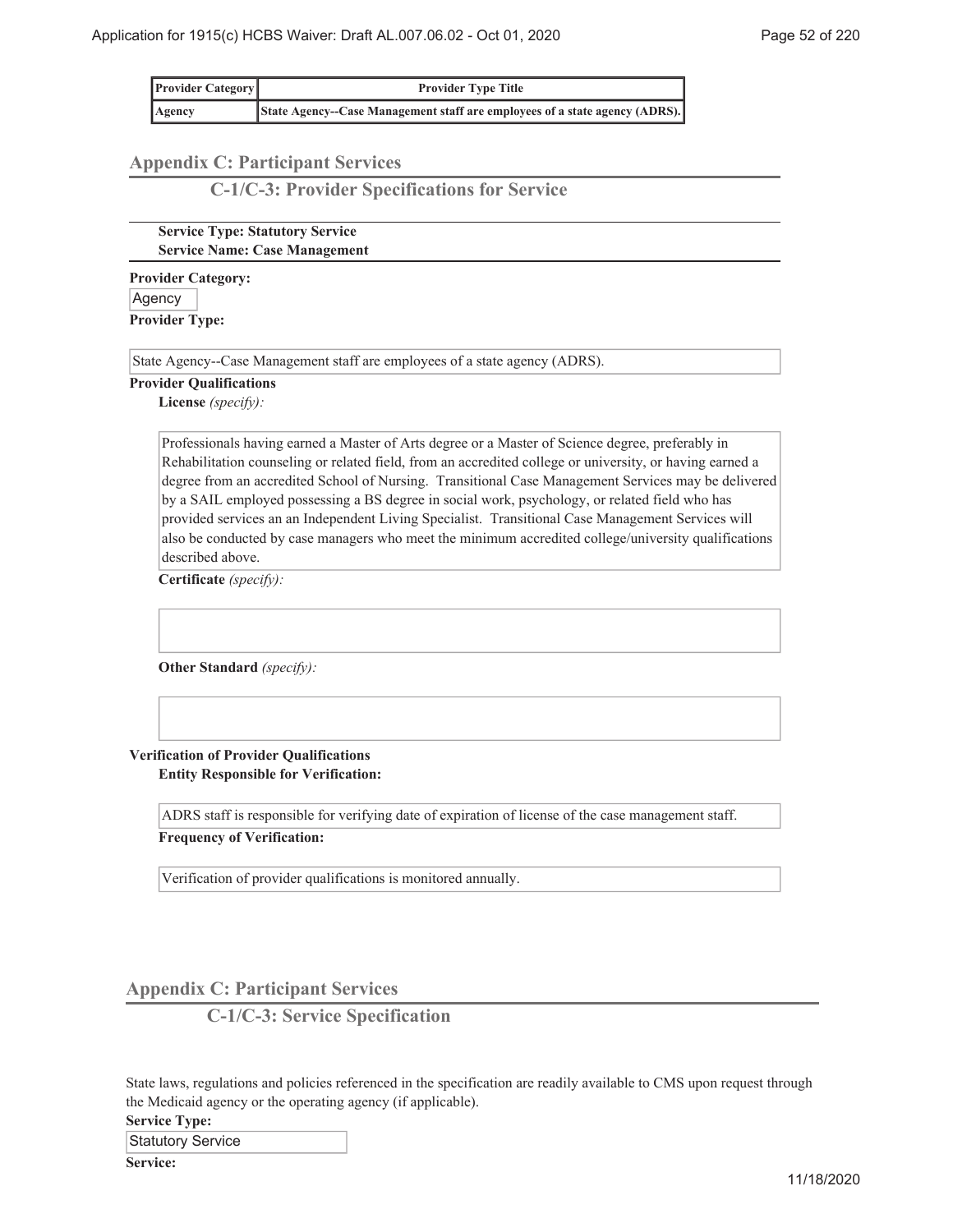| Personal Care                            |                        |
|------------------------------------------|------------------------|
| <b>Alternate Service Title (if any):</b> |                        |
|                                          |                        |
| <b>HCBS Taxonomy:</b>                    |                        |
|                                          |                        |
| Category 1:                              | <b>Sub-Category 1:</b> |
|                                          |                        |
| <b>Category 2:</b>                       | Sub-Category 2:        |
|                                          |                        |
| Category 3:                              | <b>Sub-Category 3:</b> |
|                                          |                        |
| Service Definition (Scope):              |                        |
| <b>Category 4:</b>                       | <b>Sub-Category 4:</b> |
|                                          |                        |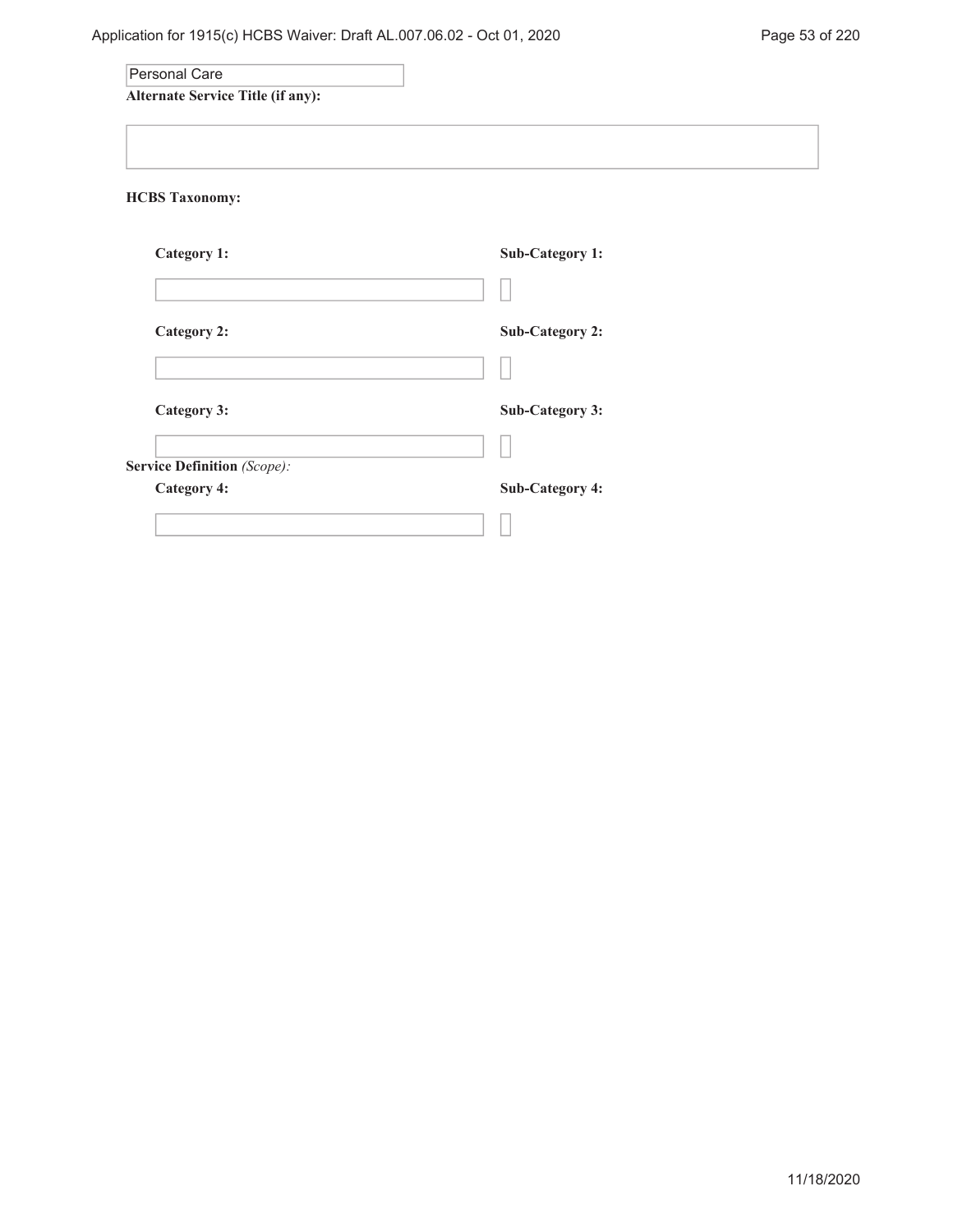SAIL Waiver Personal Care Services provide assistance with eating, bathing, dressing, personal hygiene, activities of daily living. This service may include assistance with preparation of meals, but does not include the cost of the meals themselves. When specified in the plan of care, this service may also include such housekeeping chores as bed making, dusting and vacuuming, which are incidental to the care furnished, or which are essential to the health and welfare of the individual, rather than the individuals family. Personal care providers must meet State standards for this service.

Personal care must be provided by an individual that is qualified and employed by a certified Home Health Agency or other Health Care Agencies approved by the Commissioner of the Alabama Medicaid Agency.

PC services include:

a. Support for activities of daily living, e.g., provided to the recipient and not family members:

-bathing

-personal grooming

-personal hygiene

-meal planning and preparation

-assisting clients in and out of bed

-assisting with ambulation

b. Home Support that is essential to the health and welfare of the recipient, e.g.

-light cleaning

-light laundry

-home safety

 c. Basic monitoring of the client, such as skin condition while bathing, excessive sweating, abnormal breathing, abnormal lethargy, and recognition of emergencies.

 d. Medication monitoring, e.g., the type that would consist of informing the client that it is time to take medication as prescribed by his or her physician and as written directions on the box or bottle indicate. It does not mean that the PCW is responsible for giving the medicine; however, it does not preclude the PCW from handing the medicine container to the client.

e. Under no circumstance should any type of skilled medical service be performed by the PCW.

f. Personal Care service is not an entitlement. It is based on the needs of the individual client.

G. Personal Care service should not be used for respite care.

Conduct of Service

An individual client record must be maintained by the DSP. The requirements under this section (E) must be documented in each individual client record.

 l. The DSP will initiate PC services within three working days of receiving the written contract for services from the case manager. Services must not be provided prior to the authorized start date as stated on the Provider Contract.

2. The DSP will notify the Case Manager within three working days of the following client changes:

a. Clients condition has changed and the Plan of Care no longer meets clients needs or the client no longer appears to need PC services.

b. Client dies or moves out of the service area.

c. Client no longer wishes to participate in a program of PC services.

d. Knowledge of the clients Medicaid ineligibility or potential ineligibility.

 3. The DSP will maintain a record keeping system which establishes a client profile in support of units of PC service delivered, based on the Service Provider Contract. The DSP will arrange a daily log reflecting the personal care services provided by the PCWs for the client and the time expended for this service. The daily log must be initialed daily and signed weekly by the client, or family member/responsible person if the client is unable to sign, and the PCW. In the event the client is not physically able to sign and the family member/responsible person is not present to sign, then the PCW must document the reason the log was not signed by the client or family member/responsible person. The daily log must be reviewed and initialed by the Nurse Supervisor at least once every two weeks.

 4. The DSP must complete the 60 day supervisory review which includes at a minimum assurance that the services are being delivered consistent with the Plan of Care and the service contract form in an appropriate manner, assurance that the clients needs are being met, and a brief statement regarding the clients condition. The summary must be submitted to the Case Manager within 10 calendar days after the 60 day supervisory review. In the event the client is inaccessible during the time the visit would have normally been made, the review must be completed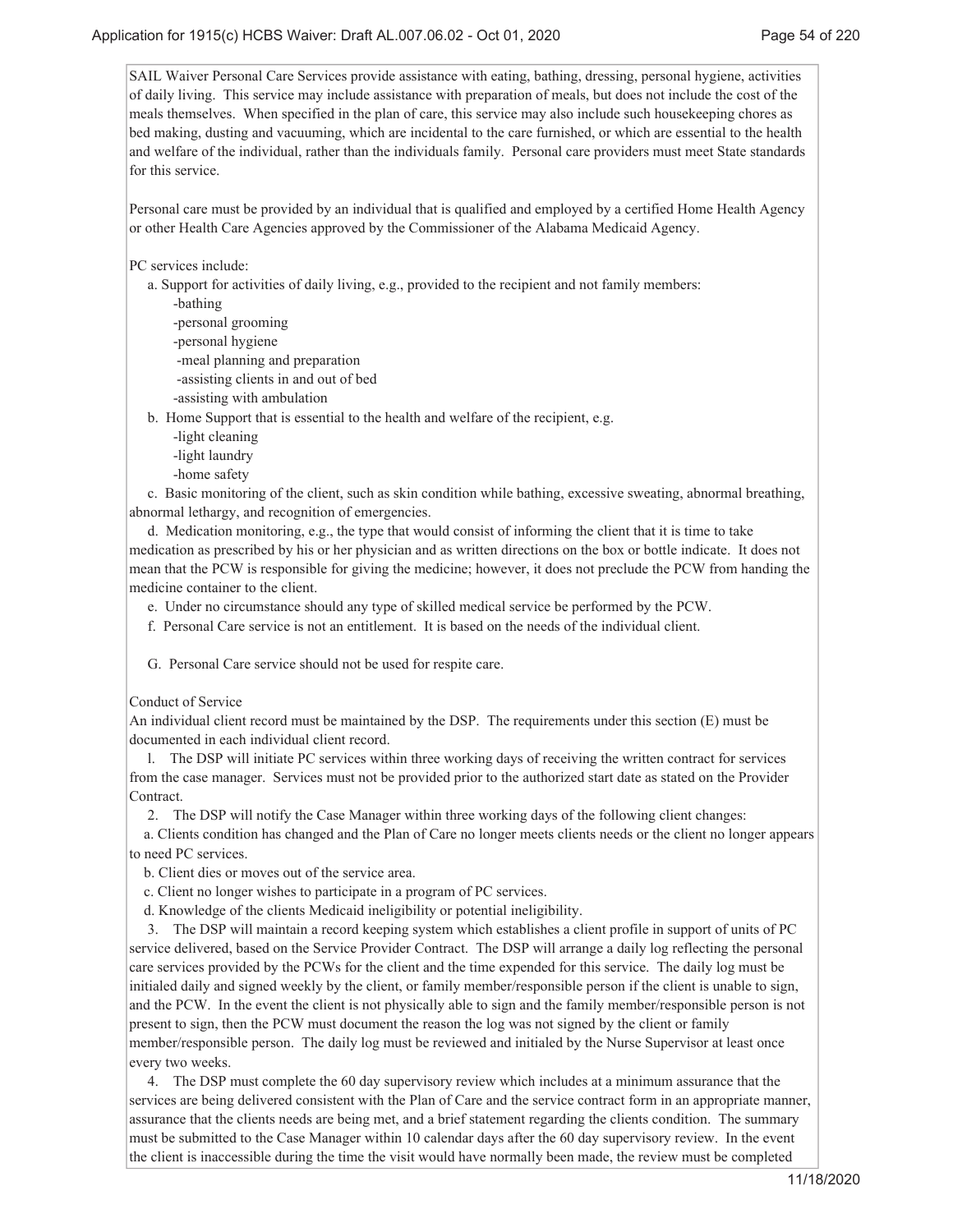within five working days of the resumption of PC services.

 5. The DSP must have an effective back-up service provision plan in place to ensure that the client receives the PC services as authorized. Whenever the DSP determines that services cannot be provided as authorized, the case manager must be notified by telephone immediately. All missed visits must be reported in writing on Medicaids WEEKLY MISSED VISIT REPORT form to the case manager on Monday of each week. A missed visit is as follows: When the client is at his/her residence waiting for scheduled services and the services are not delivered. The provider cannot bill for missed visits.

 6. Whenever two consecutive attempted visits occur, the case manager must be notified. An attempted visit is when the PCW arrives at the residence and is unable to provide the assigned tasks because the client is not at his/her residence or refuses services. The provider cannot bill for attempted visits.

 7. The DSP will develop and maintain a Policy and Procedure Manual subject to approval by the administering agency which describes how activities will be performed in accordance with the terms of the contract and which includes the agencys emergency plan.

 8. The DSP will inform clients of their right to complain about the quality of PC services provided and will provide clients with information about how to register a complaint. Complaints which are made against PCWs will be assessed for appropriateness and investigation by the DSP. All complaints which are to be investigated will be referred to the Nurse Supervisor who will take appropriate action. The DSP must maintain documentation of all complaints and follow-ups.

 9. The Nurse Supervisor must make the initial visit to the clients residence prior to the start of PC services to review the Plan of Care and in order to give the client written information. The Plan of Care must be developed and the service contract form submitted prior to the provision of PC services. The DSP must maintain documentation showing that it has complied with the requirements of this section.

 10. The Case Manager will authorize PC services by designating the amount, frequency and duration of service for clients in accordance with the clients Plan of Care which is developed in consultation with the client and others involved in the clients care. The DSP must adhere to those duties which are specified in the Plan of Care and the Service Provider Contract. If the DSP identifies PC duties that would be beneficial to the clients care but are not specified in the Plan of Care and the Service Provider Contract, the DSP must contact the Case Manager to discuss the possibility of having these duties included in the Plan of Care and the Service Provider Contract. The decision to modify the duties to be performed by the PCW is the responsibility of the Case Manager, and the Plan of Care and the Service Provider Contract must be amended accordingly. This documentation will be maintained in the client records.

 11. The Case Manager will review a clients Plan of Care within three working days of receipt of the DSPs request to modify the Plan of Care.

 12. The Case Manager will notify the DSP immediately if a client becomes medically ineligible for waiver services and issue a service contract form terminating the services. The Case Manager must verify Medicaid eligibility on a monthly basis.

13. Under no circumstance should any type of skilled medical service be performed by a PCW.

14. No payment will be made for services not listed on the Plan of Care and the Service Provider Contract.

15. The DSP will retain a clients file for at least five (5) years after services are terminated.

Administrative Requirements

 In addition to all conditions and requirements contained elsewhere in this service as well as in the contract, the DSP shall be required to adhere to the following stipulations:

 1. The DSP agency shall designate an individual to serve as the agency administrator who shall employ qualified personnel and ensure adequate staff education, in-services training and perform employee evaluations. This does not have to be a full time position; however, the designated administrator must have the authority and responsibility for the direction of the DSP agency. The DSP agency shall notify the administering agency within three working days in the event of a change in the agency administrator, address, phone number or an extended absence of the agency administrator.

 2. The agency organization, administrative control and lines of authority for the delegation of responsibility down to the hands-on client care level staff shall be set forth in writing. his information shall be readily accessible to all staff. A copy of this information shall be forwarded to the administering agency at the time the contract is implemented. Any future revisions or modifications shall be distributed to all staff of the DSP agency and to the administering agency.

 3. The DSP agency must have written bylaws or equivalents which are defined as a set of rules adopted by the DSP agency for governing the agencys operations. Such bylaws or equivalent shall be made readily available to staff of the DSP agency and shall be provided to the administering agency upon request.

4. Administrative and supervisory functions shall not be delegated to another agency or organization.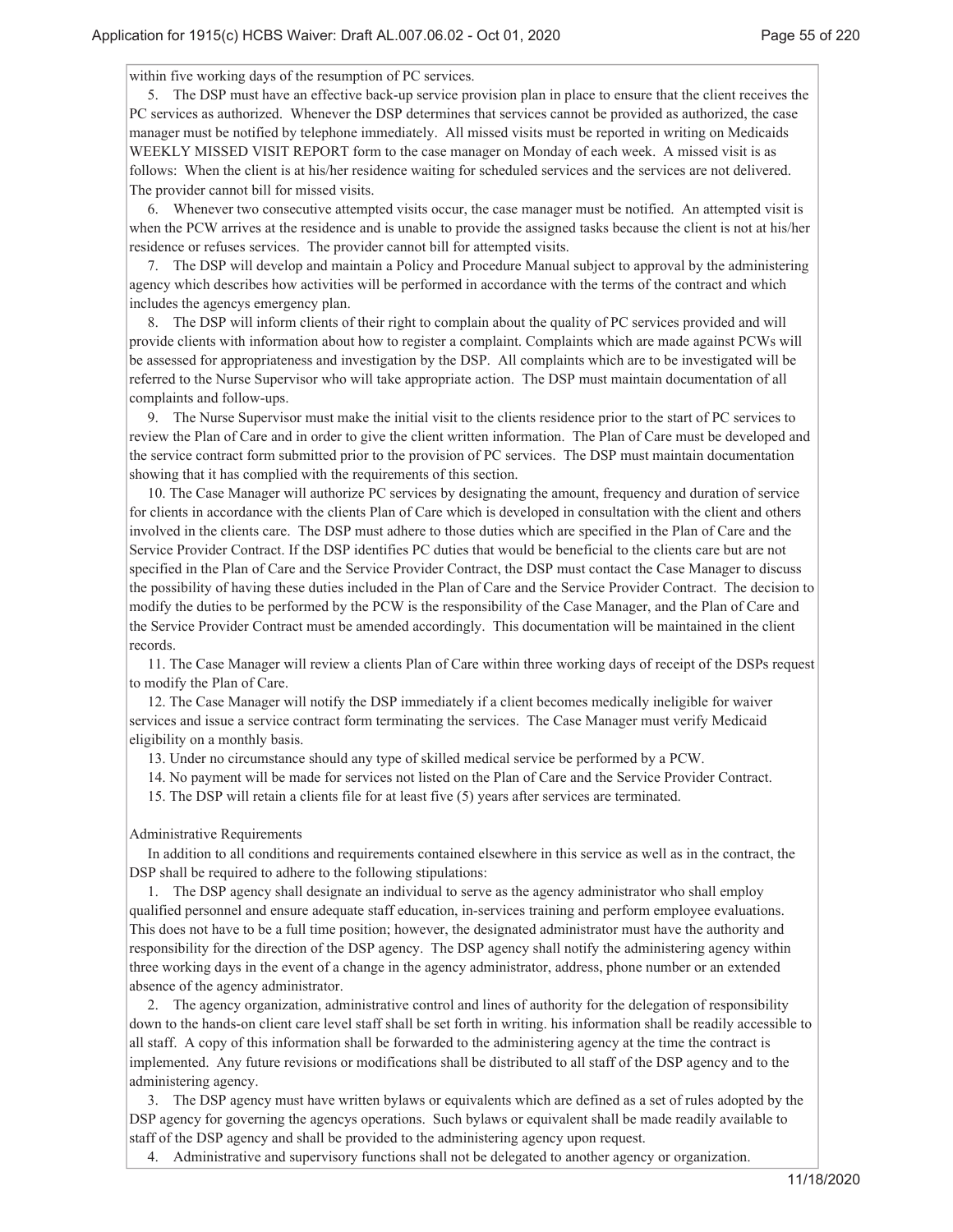5. A governing body or designated persons so functioning shall assume full legal authority for the operation of the DSP agency. A listing of the members of the governing body shall be made available to the administering agency upon request.

 6. An annual operating budget, including all anticipated revenue and expenses related to items which would under generally accepted accounting principles be considered revenue and expense items, must be submitted to the administering agency prior to the signing of the initial contract with the operating agency. The DSP agency must maintain an annual operating budget which shall be made available to the administering agency upon request.

 7. The DSP agency shall acquire and maintain during the life of the contract liability insurance to protect all paid and volunteer staff, including board members, from liability incurred while acting on behalf of the agency. Upon request, the DSP agency shall furnish a copy of the insurance policy to the administering agency.

 8. The DSP agency shall ensure that key agency staff, including the agency administrator or the Nurse Supervisor, be present during compliance review audits conducted by Medicaid, the administering agency and/or its agents.

 9. The DSP agency shall maintain an office which is open during normal business hours and staffed with qualified personnel.

(Personal care services provided by family members or friends may be covered only if the family members or friends meet qualifications for providers of care; there are strict controls to assure that payment is made to the relative or friends as providers only in return for pc services; there is adequate justification as to why the relative or friend is the provider of care; and proof showing lack of other qualified providers in applicable remote areas. The case manager must have documentation in the clients file showing that attempts were made to secure other qualified providers before a family member or friend is considered.)

### **Specify applicable (if any) limits on the amount, frequency, or duration of this service:**

The Unit of Service will be per 15 minute increments of direct PC service provided in the clients residence. The number of units authorized per visit must be stipulated on the Plan of Care and the Service Provider Contract. The amount of time authorized does not include provider transportation time to and from the clients residence. (Under no circumstances will payment be made for services furnished to an adult disabled child by the parent, to a parent by their child, to a recipients spouse, or to a minor by a parent or stepparent.)

The number of units and services provided to each client is dependent upon the individuals need as set forth in the clients Plan of Care established by the Case Manager. Personal Care Services may be provided for a period not to exceed 100 units (25 hours) per week and/or not to exceed a total of 5,200 units (1300 hours) per waiver year in accordance with the provider contracting period. Individuals already receiving more than 100 units per week will continue to receive services based on their need as verified in the Plan of Care. (Services may also be reduced based their on need.) Medicaid will not reimburse for activities performed which are not within the Scope of Services.

**Service Delivery Method** *(check each that applies)*:

**Participant-directed as specified in Appendix E**

**Provider managed**

**Specify whether the service may be provided by** *(check each that applies)***:**

**Legally Responsible Person**

**Relative**

**Legal Guardian**

**Provider Specifications:**

| <b>Provider Category</b> | <b>Provider Type Title</b>                    |  |
|--------------------------|-----------------------------------------------|--|
| Agency                   | Home Care Agency or Home health Agency        |  |
| Individual               | <b>Personal Choices-Self-Directed Workers</b> |  |

**Appendix C: Participant Services**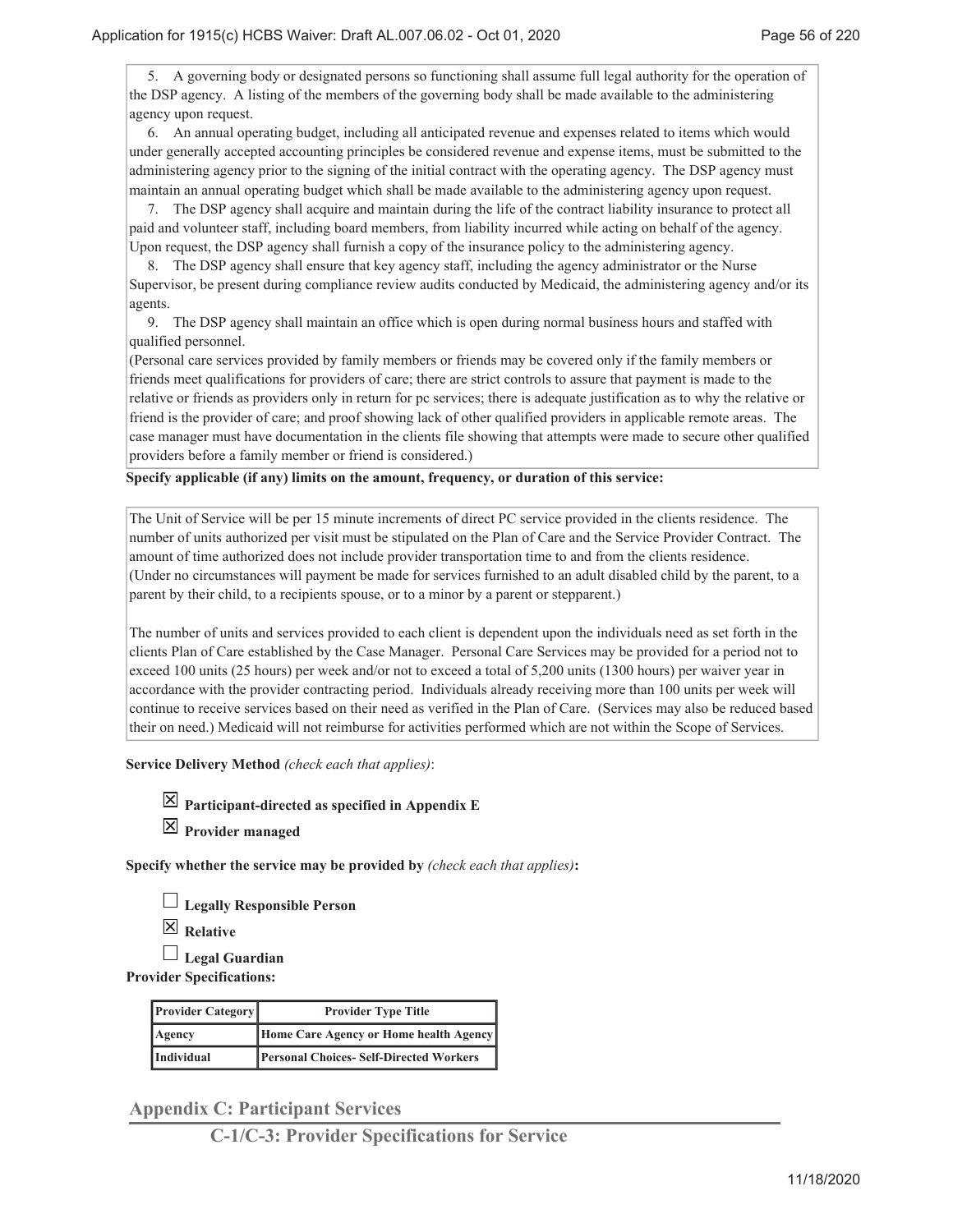### **Service Type: Statutory Service Service Name: Personal Care**

**Provider Category:** Agency **Provider Type:**

Home Care Agency or Home health Agency

**Provider Qualifications**

**License** *(specify):*

Business

**Certificate** *(specify):*

Certificate of Need (CON) if the provider type is a Home Health Agency

**Other Standard** *(specify):*

Waiver of Certificate of Need approved by the Medicaid Commissioner

# **Verification of Provider Qualifications**

**Entity Responsible for Verification:**

Alabama Department of Rehabilitation Services Certification Surveyor

**Frequency of Verification:**

Annually and Bi-annually

## **Appendix C: Participant Services**

**C-1/C-3: Provider Specifications for Service**

**Service Type: Statutory Service Service Name: Personal Care**

**Provider Category:** Individual **Provider Type:**

Personal Choices- Self-Directed Workers

**Provider Qualifications**

**License** *(specify):*

**Certificate** *(specify):*

**Other Standard** *(specify):*

Employment verification checks (background, sex offender, List of Excluded Individuals and Entities, etc.) specific training is required from the individual's plan before working alone with the individual.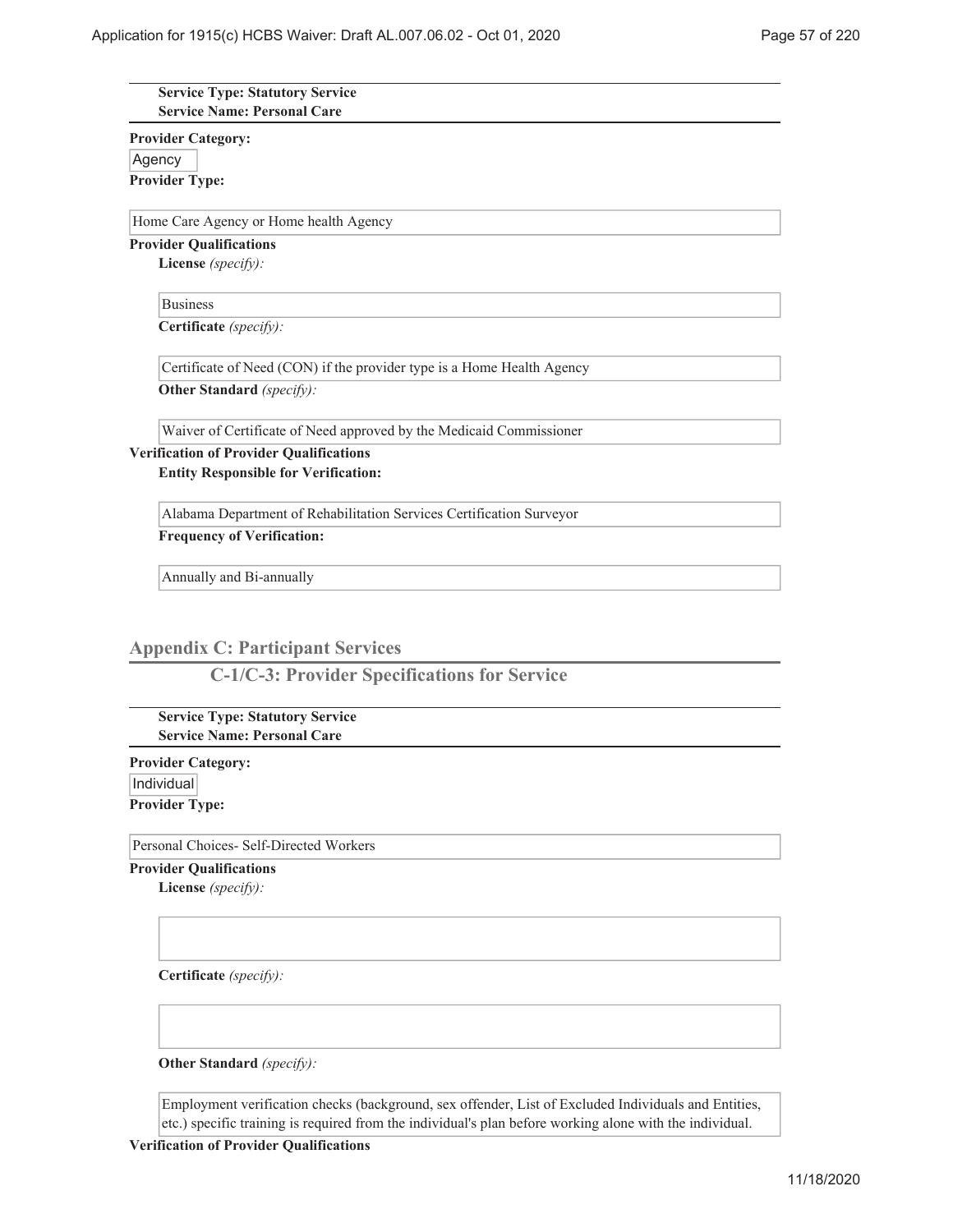### **Entity Responsible for Verification:**

| <b>ADRS</b> and the FMSA |
|--------------------------|
|--------------------------|

# **Frequency of Verification:**

Initially and Annually

# **Appendix C: Participant Services**

# **C-1/C-3: Service Specification**

| State laws, regulations and policies referenced in the specification are readily available to CMS upon request through |                        |
|------------------------------------------------------------------------------------------------------------------------|------------------------|
| the Medicaid agency or the operating agency (if applicable).                                                           |                        |
| <b>Service Type:</b>                                                                                                   |                        |
| <b>Statutory Service</b>                                                                                               |                        |
| Service:                                                                                                               |                        |
| Respite                                                                                                                |                        |
| <b>Alternate Service Title (if any):</b>                                                                               |                        |
| Unskilled Respite                                                                                                      |                        |
| <b>HCBS Taxonomy:</b>                                                                                                  |                        |
| <b>Category 1:</b>                                                                                                     | <b>Sub-Category 1:</b> |
|                                                                                                                        |                        |
| <b>Category 2:</b>                                                                                                     | <b>Sub-Category 2:</b> |
|                                                                                                                        |                        |
| Category 3:                                                                                                            | <b>Sub-Category 3:</b> |
| <b>Service Definition (Scope):</b>                                                                                     |                        |
|                                                                                                                        |                        |
| <b>Category 4:</b>                                                                                                     | <b>Sub-Category 4:</b> |
|                                                                                                                        |                        |
| Respite Care is provided to individuals unable to care for themselves and is furnished on a short-term hasis because   |                        |

Respite Care is provided to individuals unable to care for themselves and is furnished on a short-term basis because of the absence of, or need for relief of those persons normally providing the care.

Unskilled Respite is provided for the benefit of the client and to meet client needs in the absence of the primary caregiver(s) rather than to meet the needs of others in the clients household.

Respite Care is not an entitlement. It is based on the needs of the individual client as reflected in the PCCP.

**Specify applicable (if any) limits on the amount, frequency, or duration of this service:**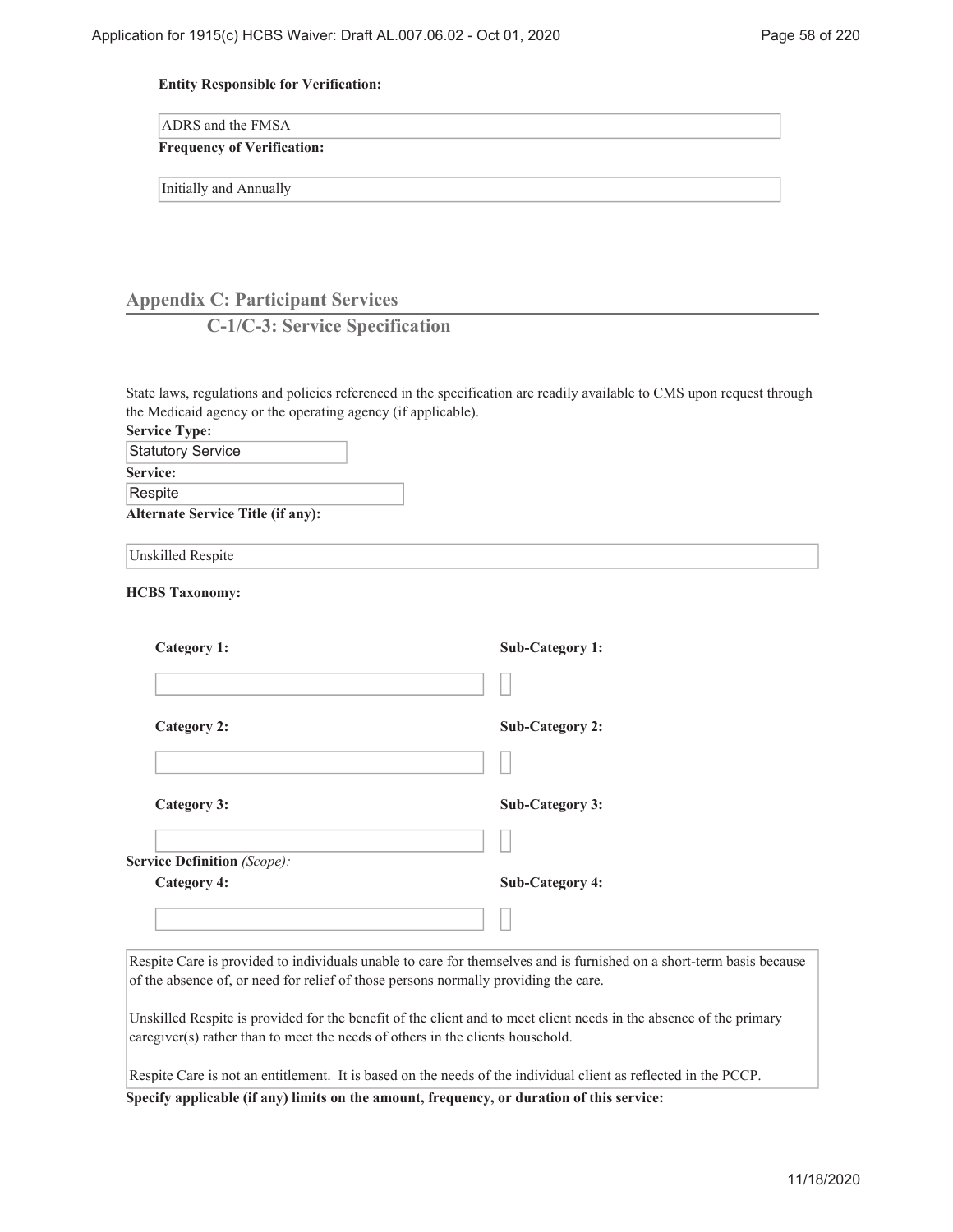The unit of service is fifteen (15) minutes of direct Respite Care provided in the clients residence. The amount of time does not include the Respite Care Workers (RCW) transportation time to or from the clients residence or the Respite Care Worker's break or mealtime.

This service is limited to 300 hours/year and is dependent upon the individual clients need as set forth in the clients PCCP established by the Case Manager.

**Service Delivery Method** *(check each that applies)*:



**Participant-directed as specified in Appendix E**

**Provider managed**

**Specify whether the service may be provided by** *(check each that applies)***:**

**Legally Responsible Person**

**Relative**

**Legal Guardian**

**Provider Specifications:**

| <b>Provider Category</b> | <b>Provider Type Title</b>            |  |
|--------------------------|---------------------------------------|--|
| Individual               | <b>Respite Care Worker- Unskilled</b> |  |

**Appendix C: Participant Services**

**C-1/C-3: Provider Specifications for Service**

**Service Type: Statutory Service Service Name: Unskilled Respite**

**Provider Category:** Individual **Provider Type:**

Respite Care Worker- Unskilled

**Provider Qualifications**

**License** *(specify):*

None

**Certificate** *(specify):*

None

**Other Standard** *(specify):*

This service will be performed by non licensed personnel who possess the ability to read and write, as well as the ability to work independently on an established schedule and can follow the plan of care with minimal supervision.

Unskilled Respite Workers must meet the same orientation and in-service requirements as a Personal Care Worker and submit to a program for testing, prevention and control of tuberculosis.

# **Verification of Provider Qualifications**

**Entity Responsible for Verification:**

ADRS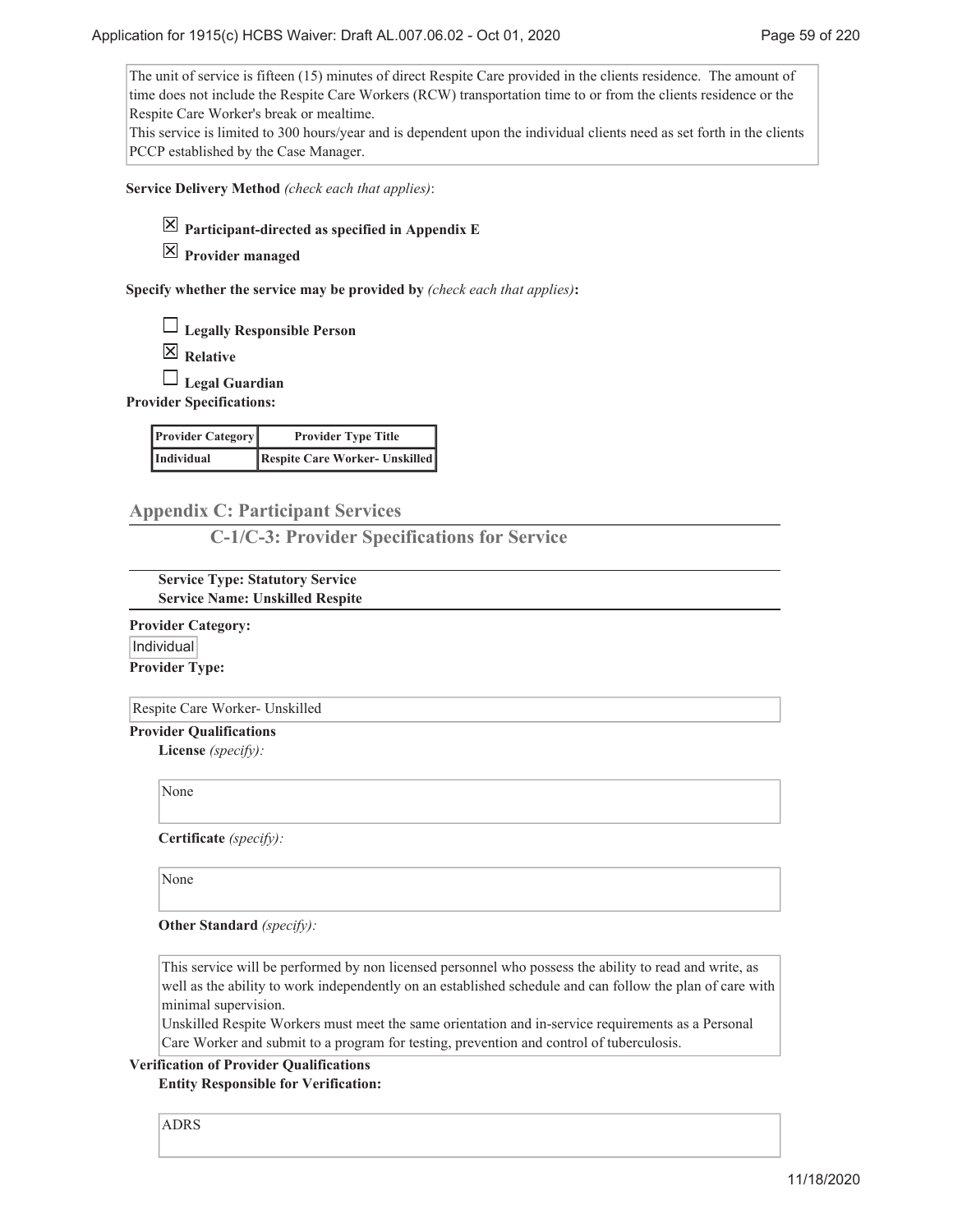# **Frequency of Verification:**

Verified initially and bi-annually thereafter

# **Appendix C: Participant Services**

**C-1/C-3: Service Specification**

State laws, regulations and policies referenced in the specification are readily available to CMS upon request through the Medicaid agency or the operating agency (if applicable).

**Service Type:**

Extended State Plan Service

**Service Title:**

**HCBS Taxonomy:**

| <b>Sub-Category 1:</b> |
|------------------------|
|                        |
| <b>Sub-Category 2:</b> |
|                        |
| <b>Sub-Category 3:</b> |
|                        |
|                        |
| <b>Sub-Category 4:</b> |
|                        |
|                        |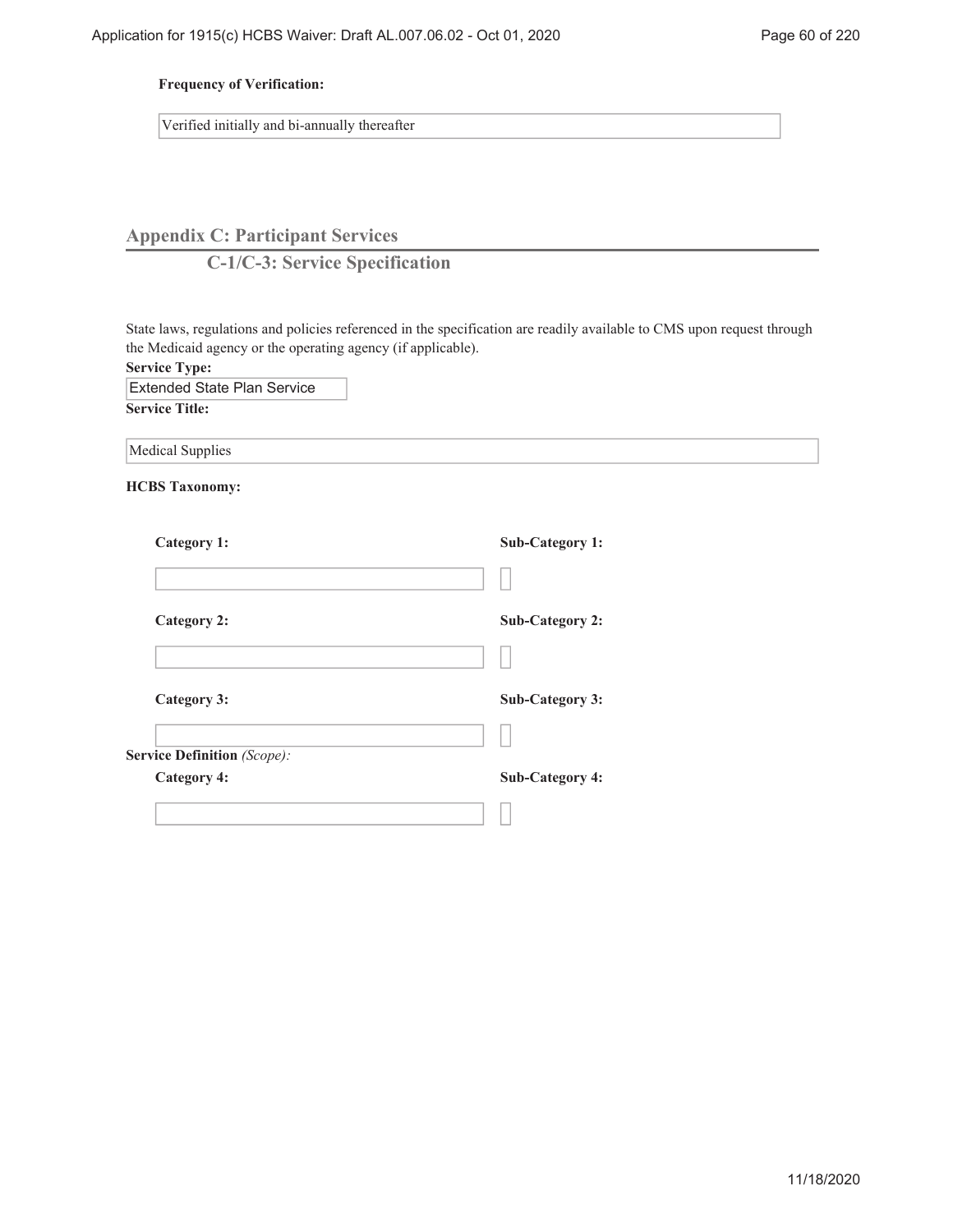Medical supplies include devices, controls and/or appliances, specified in the Plan of Care, which enable individuals to increase their ability to perform activities of daily living, to maintain health and safety in the home environment, and to perceive, control, or communicate with the environment in which they live. All waiver medical supplies must be prescribed by a physician, be medically necessary and be specified in the Plan of Care.

## A. Objective:

 The objective of the Medical Supplies service is to maintain the recipients health, safety and welfare and to prevent further deterioration of a condition such as decubitus ulcers. This service is necessary to prevent institutionalization. Medical supplies ensure health and safety for the duration of usefulness of supplies. Medical supplies are necessary for the care and functional capabilities of the recipient in the home.

## B. Provider Experience

 Providers of this service will be those who have a signed provider agreement with the Department of Rehabilitation Services. The case manager must provide the participant with a choice of vendors in the local area of convenience.

### C. Description Of Services To Be Provided

 1. Medicaid will pay for a service when the service is covered under the SAIL Waiver and is medically necessary. Medically necessary means that the service is directed toward the maintenance, improvement, or protection of health or toward the diagnosis and treatment of illness or disability. The OA records on each recipient must substantiate the need for services, must include all findings and information supporting medical necessity, and must detail all treatment provided.

 2. Medical supplies are necessary to maintain the recipients health, safety and welfare and to prevent further deterioration of a condition such as decubitus ulcers. This

service is necessary to prevent institutionalization.

 3. These supplies do not include common over-the-counter personal care items such as toothpaste, mouthwash, soap, cotton swabs, Q-Tips, etc.

 4. Items reimbursed with waiver funds shall be in addition to any medical supplies furnished under the State Plan and shall exclude those items which are not of direct medical or remedial benefit to the individual.

5. All items shall meet applicable standards of manufacture, design and installation.

Supplies are limited to \$2,100.00 per recipient per year. Providers must maintain documentation of items purchased for recipient which is specific to the recipients.

# D. Conduct of Service

1. This service will only be provided when prescribed by the recipients physician.

2. Providers of this service will be those who have a signed provider agreement with

the Alabama Medicaid Agency, and the Department of Rehabilitation Services.

 3. Supplies must be indicated on the recipients Plan of Care, they must be medically necessary to maintain the recipients ability to remain in the home and live independently.

 4. Reimbursement for medical supplies shall be limited to \$2,100.00 annually per recipient. Receipt for all supplies purchased must be kept in the recipients case record.

 5. The case manager must provide the recipient with a choice of vendors in the area. A signed Participant Choice of Vendor form should be placed in the case file and a copy provided to the participant. Services should not be denied due to an absence of the signature of the recipient.

 6. Any supplies that are covered under the State DME program cannot be billed as a waiver item. It must be billed through the State DME procedure codes.

**Specify applicable (if any) limits on the amount, frequency, or duration of this service:**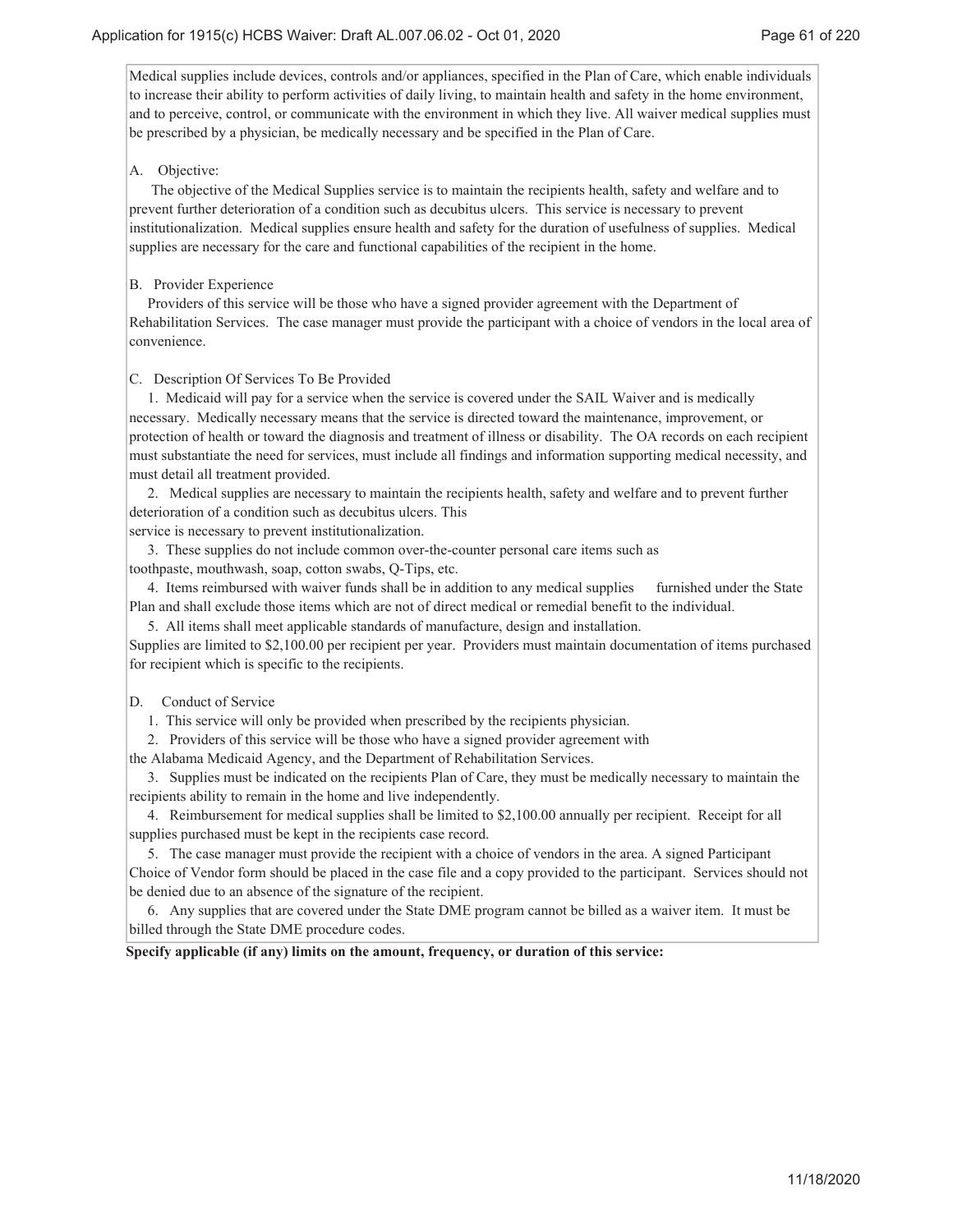All waiver medical supplies must be prescribed by a physician, be medically necessary and be specified in the Plan of Care.

These supplies do not include common over-the-counter personal care items such as toothpaste, mouthwash, soap, cotton swabs, Q-tips, etc. Items reimbursed with waiver funds shall be in addition to any medical supplies furnished under the State Plan and shall exclude those items which are not of direct medical or remedial benefit to the individual. All items shall meet applicable standards of manufacture, design and installation.

Medical Supplies are limited to \$2,100.00 per recipient per year. The OA must maintain documentation of items purchased for recipient.

**Service Delivery Method** *(check each that applies)*:

**Participant-directed as specified in Appendix E**

**Provider managed**

**Specify whether the service may be provided by** *(check each that applies)***:**

**Legally Responsible Person**

**Relative**

**Legal Guardian**

**Provider Specifications:**

| <b>Provider Category</b> | <b>Provider Type Title</b> |
|--------------------------|----------------------------|
| Individual               | Certified Waiver Provider  |

# **Appendix C: Participant Services**

**C-1/C-3: Provider Specifications for Service**

**Service Type: Extended State Plan Service Service Name: Medical Supplies**

**Provider Category:** |Individual| **Provider Type:**

Certified Waiver Provider

**Provider Qualifications**

**License** *(specify):*

**Certificate** *(specify):*

**Other Standard** *(specify):*

Providers of this service will be those who have a signed provider agreement with the Alabama Medicaid Agency, and the Department of Rehabilitation Services. The case manager must provide the participant with a choice of vendors in the local area of convenience.

**Verification of Provider Qualifications Entity Responsible for Verification:**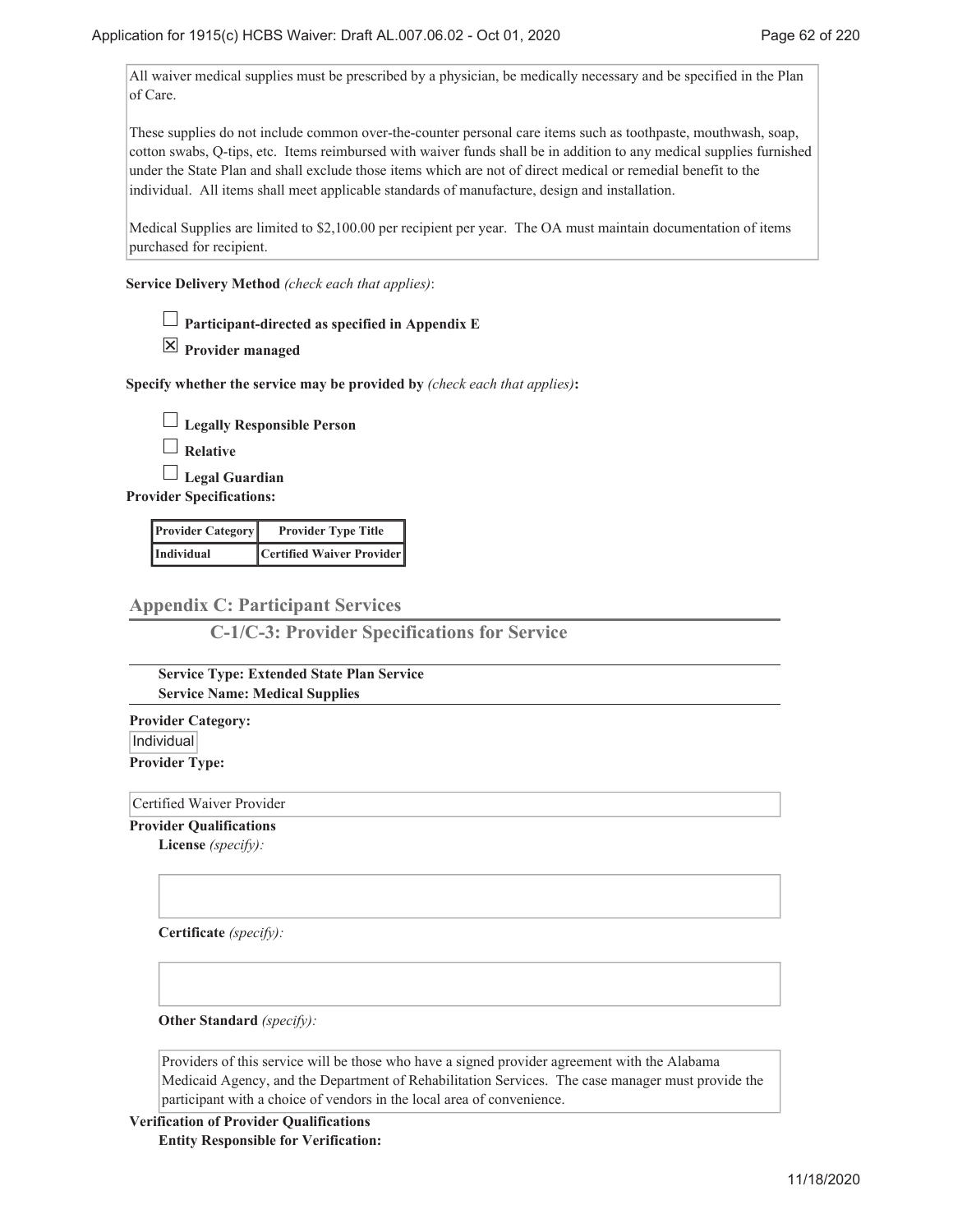ADRS Certification Surveyor

#### **Frequency of Verification:**

Prior to contract approval, annually or bi-annually for approved providers based on previous score, or more often if needed based on service monitoring concerns.

# **Appendix C: Participant Services**

**C-1/C-3: Service Specification**

State laws, regulations and policies referenced in the specification are readily available to CMS upon request through the Medicaid agency or the operating agency (if applicable).

# **Service Type:**

Other Service

As provided in 42 CFR §440.180(b)(9), the State requests the authority to provide the following additional service not specified in statute.

# **Service Title:**

| Assistive Technology Repairs |  |  |  |
|------------------------------|--|--|--|
|------------------------------|--|--|--|

# **HCBS Taxonomy:**

| <b>Category 1:</b>          | <b>Sub-Category 1:</b> |
|-----------------------------|------------------------|
|                             |                        |
| Category 2:                 | <b>Sub-Category 2:</b> |
|                             |                        |
| Category 3:                 | <b>Sub-Category 3:</b> |
|                             |                        |
| Service Definition (Scope): |                        |
| <b>Category 4:</b>          | <b>Sub-Category 4:</b> |
|                             |                        |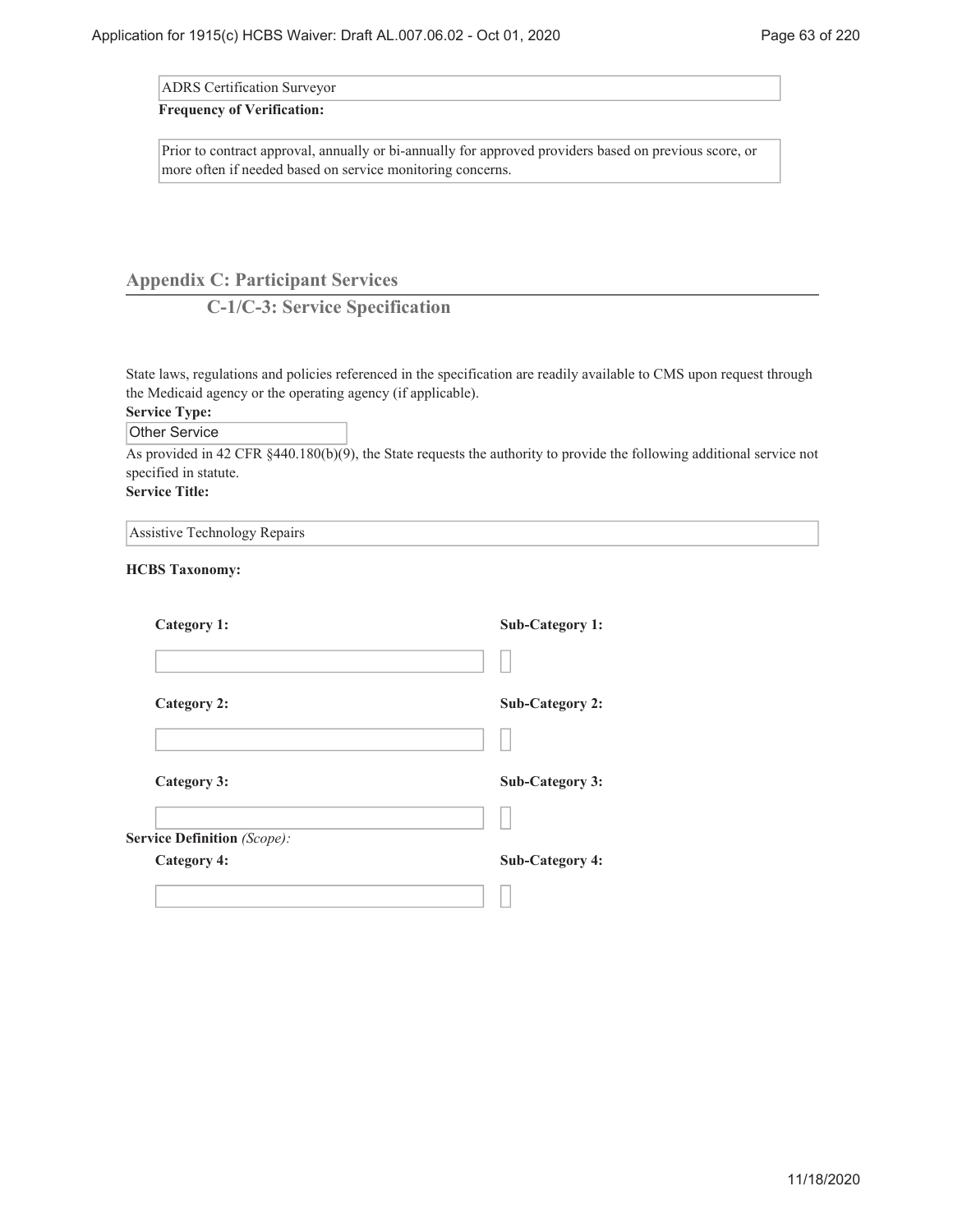This service will provide for the repair of devices, equipment or products that were previously purchased for the recipient. The repair may include fixing the equipment or devices, or replacement of parts or batteries to allow the equipment to operate. This service is necessary to ensure health and safety and prevent institutionalization. All items and services must meet applicable standards of manufacture, design and installation.

## A. Objectives:

 To prevent repair delays when it is determined by the case manager that repair(s) are needed to maintain the recipient's health, safety and welfare.

B. Provider Standards

 The business providing these repairs will possess a business license. They will also be required to give a guarantee on work performed.

C. Description Of Services To Be Provided

1. The SAIL Program will pay for repairs on equipment previously purchased through the waiver.

 2. The provider shall be responsible for replacement or repair of the equipment on any part thereof that is found to be non-functional because of faulty material or workmanship within the guarantee of the manufacturer without any charge to the recipient or the Alabama Department of Rehabilitation Services.

- 3. Repairs outside the warranty period will be reimbursed by ADRS.
- 4. The maximum amount for this service is \$2,000.00 per recipient annually.

D. Conduct of Service

 1. Repairs must be arranged for by the case manager and documented in the Plan of Care and case narrative. Prior authorization is not required for this service.

- 2. The case managers must make sure the equipment is not:
- a. Under warranty by manufacturer before using this service.
- b. Not covered by any other third party insurance before using this service.
- 3. A copy of the guarantee should be in the recipient's file.

 4. Reimbursement for repairs shall be limited to \$2,000.00 annually per recipient. Receipts for all repairs must be kept in the recipient's case record. Repair total must not exceed the amount originally paid for the equipment or device.

#### E. Third Party Liability

 The provider must make all reasonable efforts to collect from any other health insurance policy a Medicaid recipient may have. Any payment received from the insurance company must be shown on the Medicaid claim when submitted to ADRS. Failure by the provider to collect available third party payments may result in recoupment of these payments by ADRS.

**Specify applicable (if any) limits on the amount, frequency, or duration of this service:**

The maximum amount for this service is \$2,000.00 per recipient annually. The repair total must not exceed the amount originally paid for the equipment or device. Failure by the provider to collect available third party payments may result in recoupment of these payments by ADRS.

**Service Delivery Method** *(check each that applies)*:

**Participant-directed as specified in Appendix E**

**Provider managed**

**Specify whether the service may be provided by** *(check each that applies)***:**

|  |  | Legally Responsible Person |  |  |
|--|--|----------------------------|--|--|
|--|--|----------------------------|--|--|

**Relative**

**Legal Guardian**

**Provider Specifications:**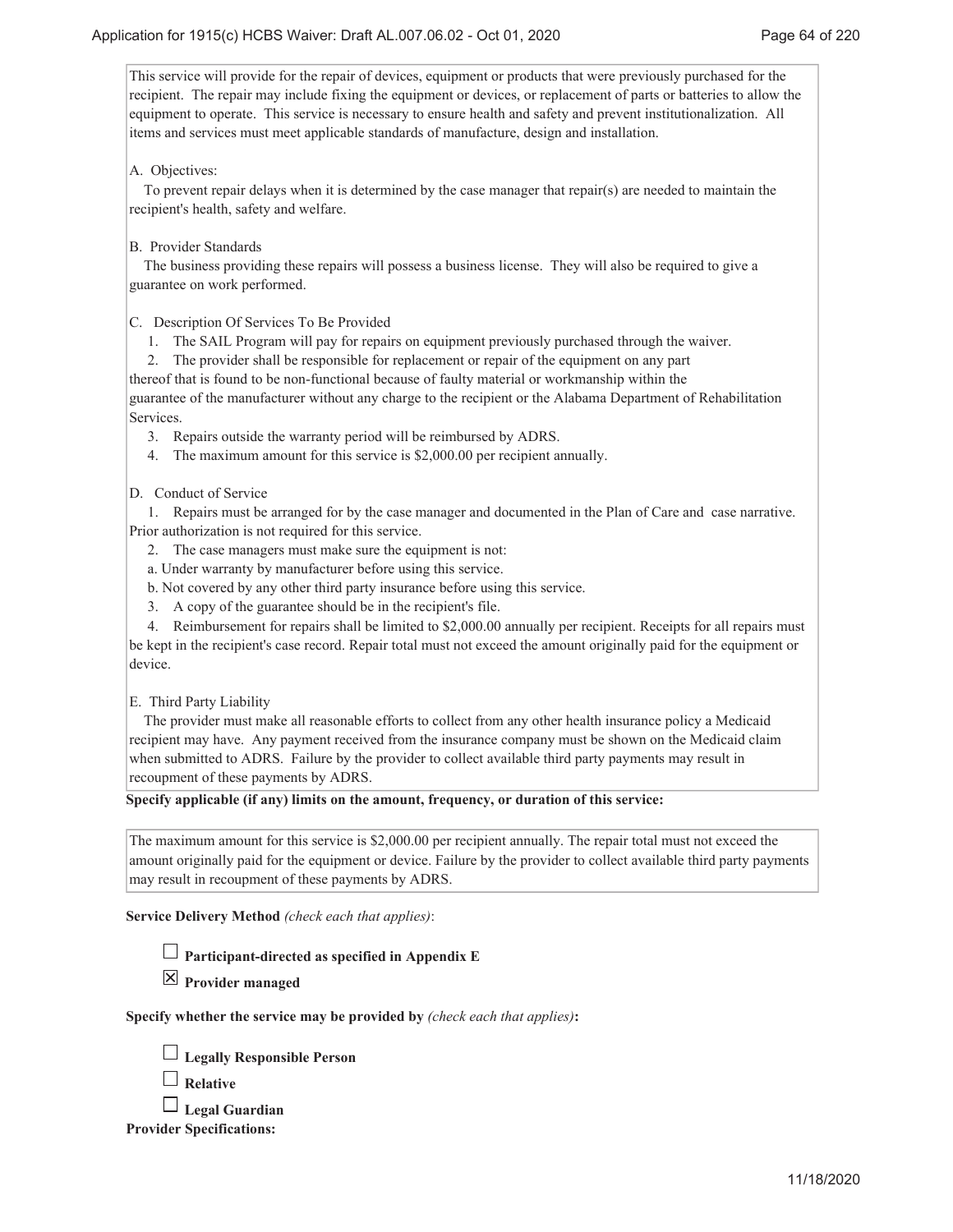| <b>Provider Category</b> | <b>Provider Type Title</b>     |
|--------------------------|--------------------------------|
| <i>Individual</i>        | Vendor with a business license |

# **Appendix C: Participant Services**

**C-1/C-3: Provider Specifications for Service**

**Service Type: Other Service Service Name: Assistive Technology Repairs**

**Provider Category:** Individual **Provider Type:**

Vendor with a business license

**Provider Qualifications**

**License** *(specify):*

Business

**Certificate** *(specify):*

**Other Standard** *(specify):*

Vendor is responsible for providing a guarantee on work performed

**Verification of Provider Qualifications Entity Responsible for Verification:**

Alabama Department of Rehabilitation Services Certification Surveyor

**Frequency of Verification:**

Annually upon initial approval, biannually thereafter if no compliance concerns exist.

# **Appendix C: Participant Services**

**C-1/C-3: Service Specification**

State laws, regulations and policies referenced in the specification are readily available to CMS upon request through the Medicaid agency or the operating agency (if applicable).

**Service Type:**

Other Service

As provided in 42 CFR §440.180(b)(9), the State requests the authority to provide the following additional service not specified in statute.

**Service Title:**

Assistive Technology

**HCBS Taxonomy:**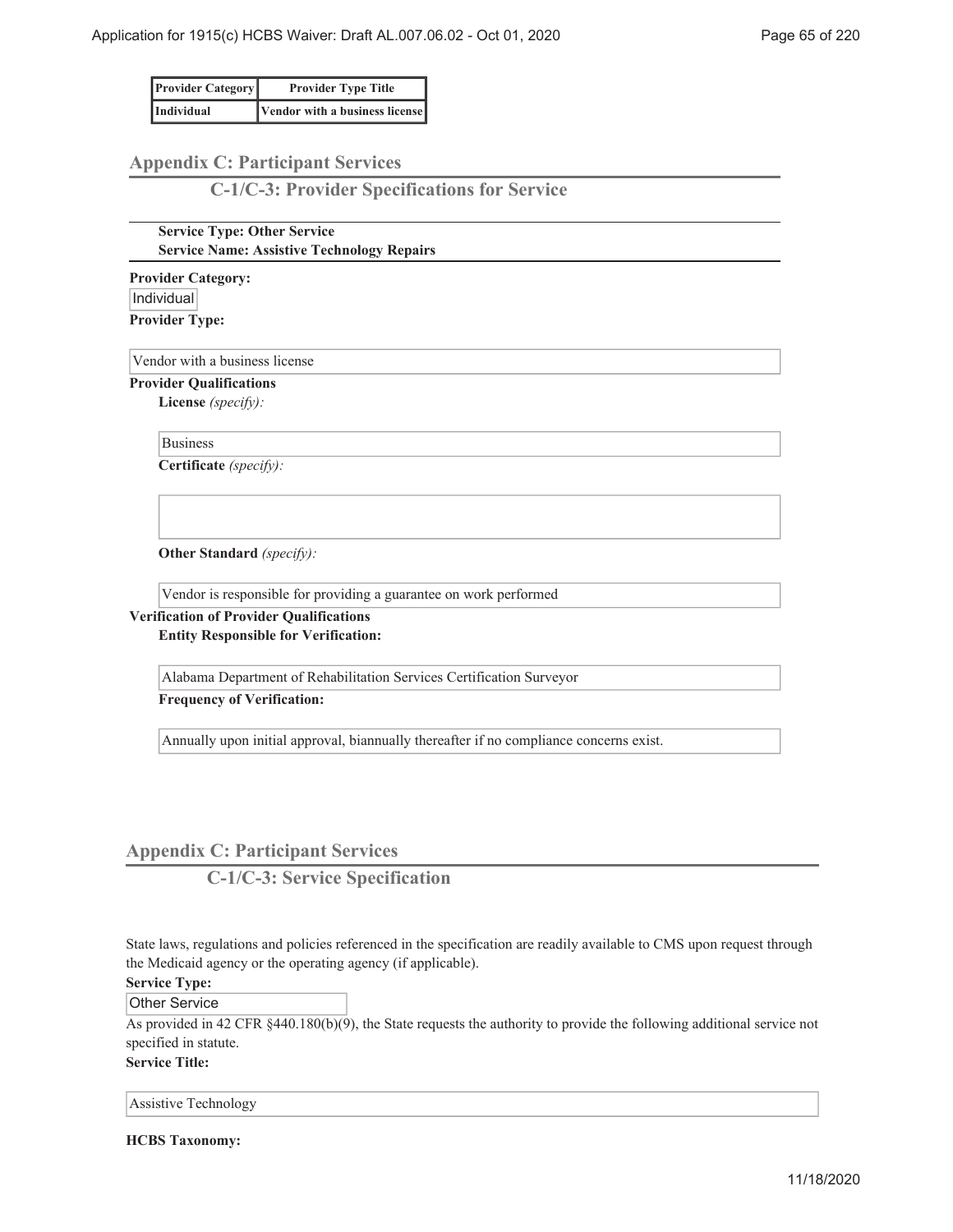| <b>Category 1:</b>                 | <b>Sub-Category 1:</b> |
|------------------------------------|------------------------|
|                                    |                        |
| <b>Category 2:</b>                 | <b>Sub-Category 2:</b> |
|                                    |                        |
| Category 3:                        | <b>Sub-Category 3:</b> |
|                                    |                        |
| <b>Service Definition</b> (Scope): |                        |
| <b>Category 4:</b>                 | <b>Sub-Category 4:</b> |
|                                    |                        |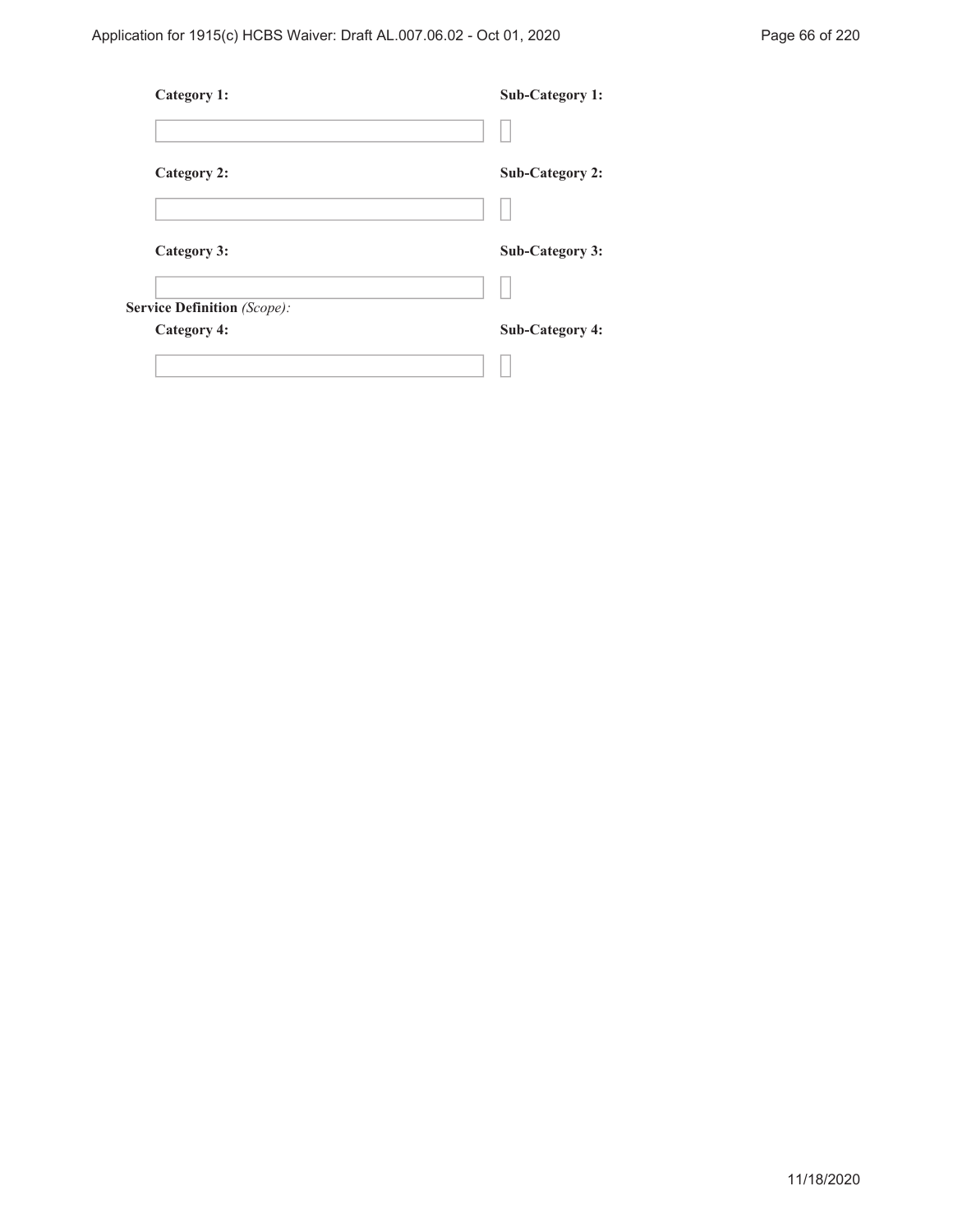Assistive Technology includes devices, pieces of equipment or products that are modified, customized and used to increase, maintain or improve functional capabilities of individuals with disabilities. It also includes any service that directly assists an individual with a disability in the selection, acquisition or use of an Assistive Technology device. Such services may include acquisitions, selection, design, fitting, customizing, adaptation, application, etc. Items reimbursed with waiver funds shall be in addition to any medical equipment furnished under the State Plan and shall exclude those items which are not of direct medical or remedial benefit to the recipient. This service is necessary to prevent institutionalization or to assist an individual to transition from an institution to the SAIL Waiver. All items shall meet applicable standards of manufacture, design and installation.

#### A. Objective:

The objective of Assistive Technology service is to increase, maintain or improve functional capabilities for individuals with disabilities. It will also help ensure the health and safety for the recipient which enables them to function with greater independence in their current residence.

### B. Provider Qualifications:

Businesses providing Assistive Technology services will possess a business license. Vendors are responsible for client orientation to the equipment.

#### C. Description Of Services To Be Provided:

 1. The SAIL Waiver program will pay for equipment when it is not covered under the regular State Plan and is medically necessary. Medically necessary means that the service is directed toward the maintenance, improvement, or protection of health or toward the diagnosis and treatment of illness or disability. A providers medical records on each recipient must substantiate the need of services, must include all findings and information supporting medical necessity, and must detail all treatment provided. Vehicle modifications can only be authorized if it can be demonstrated that all Non-Emergency Transportation NET) Services have been exhausted.

 2. Assistive Technology includes pieces of equipment or products that are modified, customized and used to increase, maintain or improve functional capabilities individuals with disabilities.

 3. The amount for this service is \$25,000.00 per waiver recipient. Any expenditure in excess of \$25,000.00 must be approved by the SAIL State Coordinator.

 4. The service may also be provided to assist an individual to transition from an institutional setting to the home and community based waiver. Transitional Assistive Technology will be limited to hospital beds, Hoyer lifts, and/or wheelchairs (manual or electric). The service should not be billed until the first day the client is transitioned and has begun to receive waiver services in order to qualify as waiver funds. If the individual fails to transition to the SAIL Waiver, reimbursement will be at the administrative rate.

#### D. Conduct of Service

 1. Assistive Technology must be ordered by the physician. It must be documented in the Plan of Care and case narrative. The case manager must have the prescription for Assistive Technology before requesting prior approval.

 2. To obtain prior authorization numbers for this service, the case manager must submit a copy of the following documents:

- a. Medicaid Prior Authorization Form #342
- b. Price quotation list from the company supplying the recipient with equipment and specifying the description.
- c. A copy of the physician's prescription. Copies must be legible.

 3. Assistive Technology must be prior authorized and listed on the clients Plan of Care. The prior authorization packet is submitted to ADRS by the case manager and ADRS submits prior authorization requests using the Medicaid Prior Authorization Form (342).

Prior authorization is also required for Transitional Assistive Technology.

4. If the individual fails to transition to the SAIL Waiver, reimbursement will be at the administrative rate.

5. Upon completion of the service, the client must sign and date a form acknowledging receipt of the service.

 6. The case manager should secure an EOMB (Explanation of Medicare Benefits) from the vendor if Medicare can be applied towards purchase before the final payment will be processed for Assistive Technology. Explanation of benefits should also be secured if the recipient has other insurance.

### **Specify applicable (if any) limits on the amount, frequency, or duration of this service:**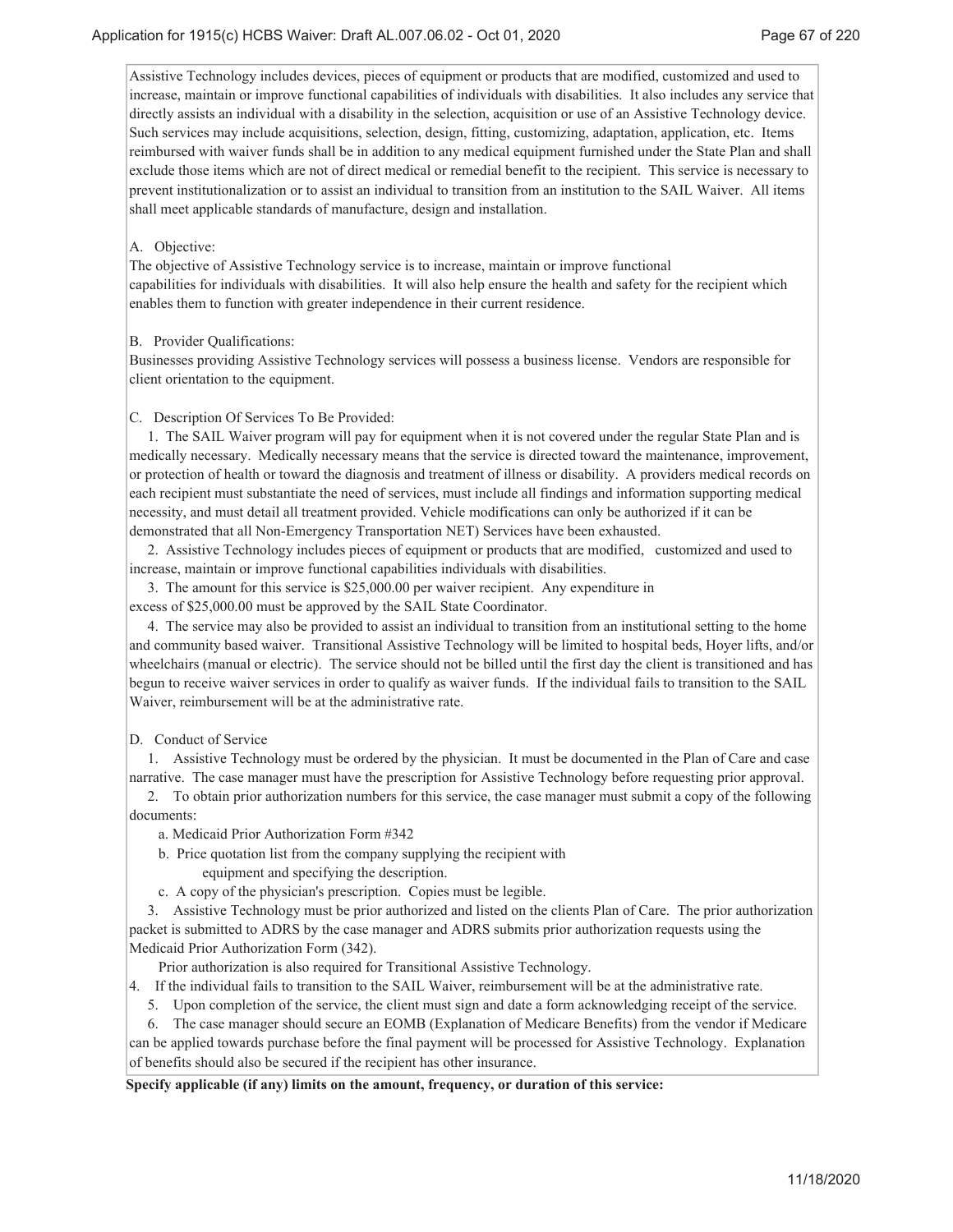The amount for this service is \$25,000.00 per waiver recipient. Any expenditure in excess of \$25,000.00 must be approved by the state coordinator. Transitional Assistive Technology will be limited to hospital beds, Hoyer lifts, and/or wheelchairs (manual or electric).

**Service Delivery Method** *(check each that applies)*:

**Participant-directed as specified in Appendix E**

**Provider managed**

**Specify whether the service may be provided by** *(check each that applies)***:**

**Legally Responsible Person**

**Relative**

**Legal Guardian**

**Provider Specifications:**

| <b>Provider Category</b> | <b>Provider Type Title</b>     |
|--------------------------|--------------------------------|
| Individual               | Vendor with a Business license |

# **Appendix C: Participant Services**

**C-1/C-3: Provider Specifications for Service**

**Service Type: Other Service Service Name: Assistive Technology**

**Provider Category:** Individual **Provider Type:**

Vendor with a Business license

**Provider Qualifications**

**License** *(specify):*

Business

**Certificate** *(specify):*

**Other Standard** *(specify):*

Vendor is responsible for orientation to the equipment

## **Verification of Provider Qualifications Entity Responsible for Verification:**

Case Manager

**Frequency of Verification:**

As needed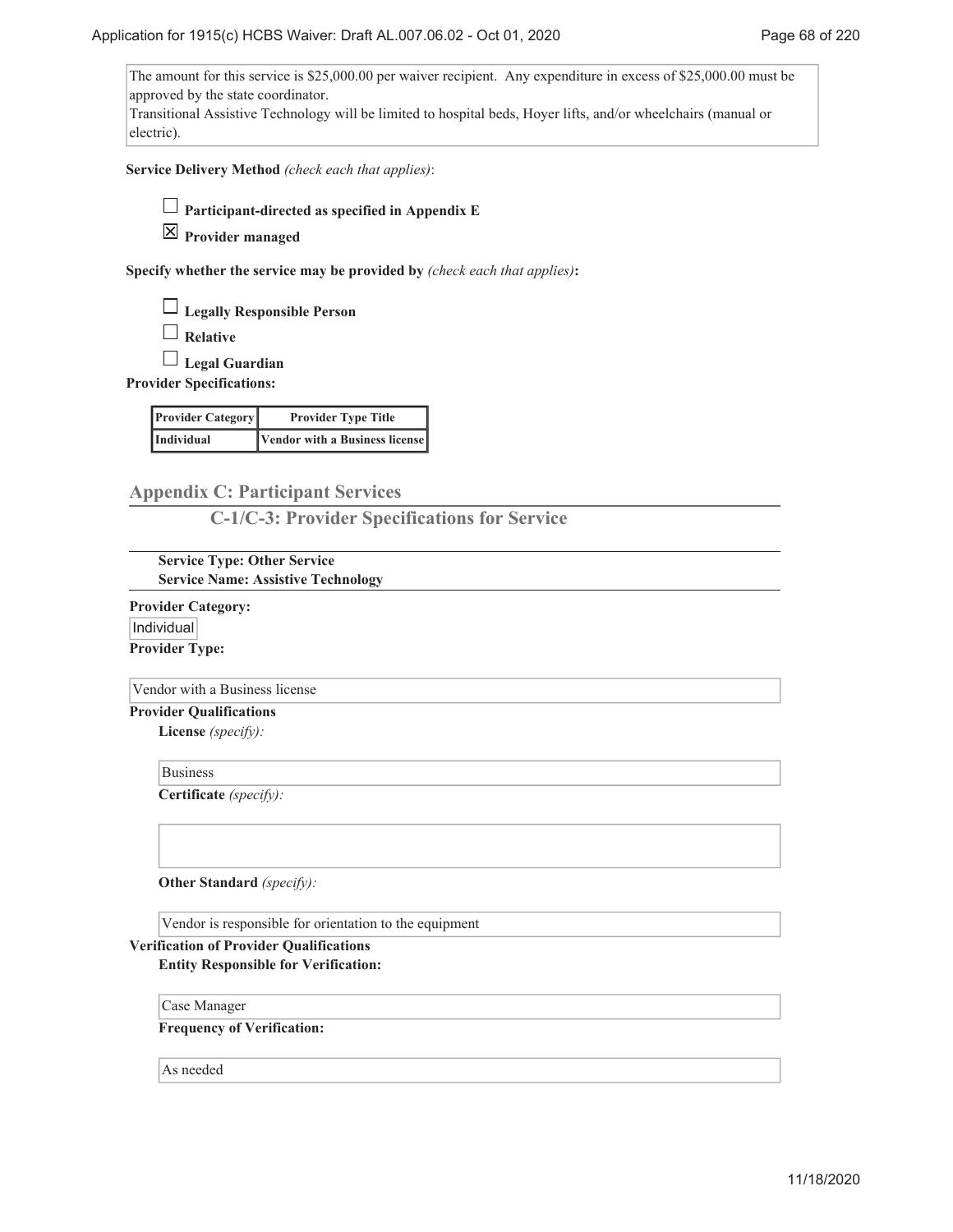**Appendix C: Participant Services**

**C-1/C-3: Service Specification**

State laws, regulations and policies referenced in the specification are readily available to CMS upon request through the Medicaid agency or the operating agency (if applicable).

# **Service Type:**

Other Service

As provided in 42 CFR §440.180(b)(9), the State requests the authority to provide the following additional service not specified in statute.

**Service Title:**

Environmental Accessibility Adaptations (EAA)

**HCBS Taxonomy:**

| Category 1:                 | <b>Sub-Category 1:</b> |
|-----------------------------|------------------------|
|                             |                        |
| <b>Category 2:</b>          | <b>Sub-Category 2:</b> |
|                             |                        |
| Category 3:                 | <b>Sub-Category 3:</b> |
|                             |                        |
| Service Definition (Scope): |                        |
| <b>Category 4:</b>          | <b>Sub-Category 4:</b> |
|                             |                        |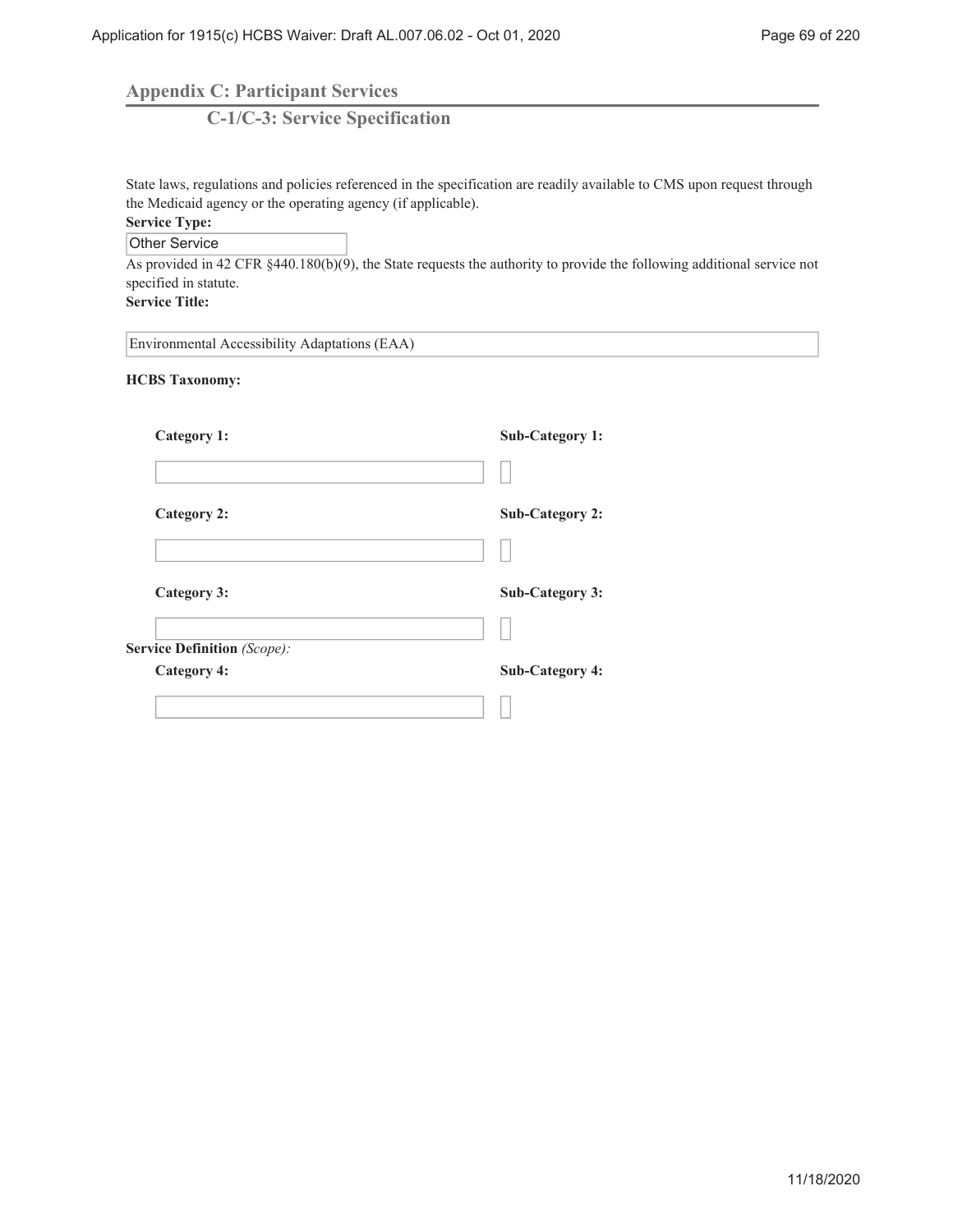Those physical adaptations to the home, required by the recipients plan of care, which are necessary to ensure the health, welfare and safety of the individuals, or which enables the individuals to function with greater independence in the home and without which, the recipient would require institutionalization. Such adaptations may include the installation of ramps and grab-bars and/or the widening of doorways in order to accommodate the medical equipment and supplies which are necessary for the welfare of the recipient. Excluded are those adaptations or improvements to the home which are not of direct medical or remedial benefit to the waiver client, such as floor covering, roof repair, central air conditioning, etc. Adaptations which add to the total square footage of the home, any type of construction affecting the structural integrity of the home, changes to the existing electrical components of the home, or permanent adaptations to rental property are also excluded from this benefit. All services shall be provided in accordance with applicable state or local building codes.

### A. Objective:

The objective of Environmental Accessibility Adaptations Services (EAA) is to ensure the health, welfare and safety of the individuals which enables them to function with greater independence in their current living arrangements.

#### B. Provider Qualifications

EAA will be provided by individuals capable of constructing or installing the needed apparatus. Any construction/installation completed must be in accordance with state and local building code requirements, American with Disabilities Act Accessibility Guidelines (ADAAG) and done by a licensed contractor. If the contractor is not licensed, the case manager will ask the Rehabilitation Technology Specialist to do a final inspection to ensure compatibility with local building code.

#### C. Description Of Services To Be Provided

 1. The SAIL Waiver program will pay for this service when items requested are not covered under the regular State Plan program and is medically necessary. Medically necessary means that the service is directed toward the maintenance, improvement, or protection of health or toward the diagnosis and treatment of illness or disability. The OA medical record on each recipient must substantiate the need for services, must include all findings and information supporting medical necessity, and must detail all treatment provided.

 2. The adaptations shall not include any improvements to the home which are not of direct medical or remedial benefit to the client, such as floor covering, roof repair, central air conditioning, etc.

 3. All services shall be provided in accordance with applicable state or local building codes, and ADAAG regulations. This service will be provided by a licensed contractor.

#### D. Conduct of Service

 1. Environmental Accessibility Adaptations should be ordered and arranged for by the SAIL Waiver case manager. The case manager should consult with a Rehabilitation Technology Specialist (RTS) to assist when there is questionable doubt as to the construction of EAA. RTS may also be utilized in developing specifications and in obtaining final approval of completed modification adaptations. The case manager must make sure that all the requirements are met.

 2. Environmental Accessibility Adaptations must be prior authorized and be listed on the clients Plan of Care. The maximum amount for this service is \$8,500 per waiver recipient for the entire stay on the waiver. Any expenditure in excess of \$8,500 must be approved by the state coordinator.

3. A PRESCRIPTION IS NOT REQUIRED FOR THIS SERVICE.

 4. Upon completion of the service, the clients must sign and date a form acknowledging receipt of the service. If the client is not pleased with the service, the contractor is required to make adjustments as long as the complaints are within reason.

#### **Specify applicable (if any) limits on the amount, frequency, or duration of this service:**

This service is necessary to prevent the institutionalization of the recipient. The service may also be provided to assist an individual to transition from an institutional level of care to the home and community based waiver. Limits on EAA are \$8,500 per waiver client for the entire stay on the waiver. Any expenditure in excess of \$8,500 must be approved by the state coordinator. The service should not be billed until the first day the client is transitioned and has begun to receive waiver services in order to qualify as waiver funds. If the individual fails to transition to the SAIL Waiver, reimbursement will be at the administrative rate.

**Service Delivery Method** *(check each that applies)*: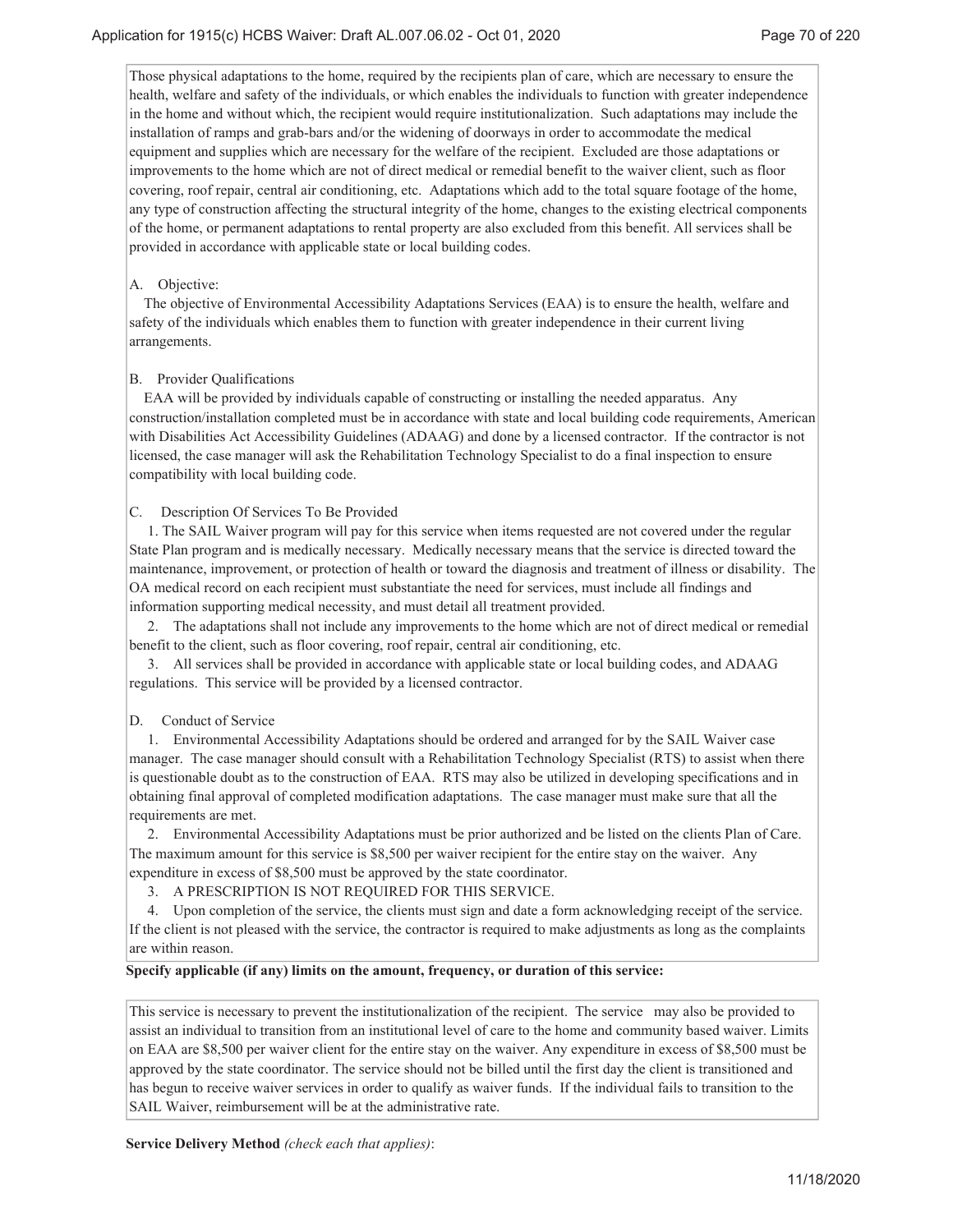**Participant-directed as specified in Appendix E**

**Provider managed**

**Specify whether the service may be provided by** *(check each that applies)***:**

| $\Box$ Legally Responsible Person |  |
|-----------------------------------|--|
|-----------------------------------|--|

**Relative**

**Legal Guardian**

**Provider Specifications:**

| Provider<br>Category | <b>Provider Type Title</b>                                                                                               |
|----------------------|--------------------------------------------------------------------------------------------------------------------------|
| <b>Individual</b>    | Licensed Contractor. Unlicensed contractors will require a final inspection by a Rehabilitation<br>Technology Specialist |

# **Appendix C: Participant Services**

**C-1/C-3: Provider Specifications for Service**

**Service Type: Other Service Service Name: Environmental Accessibility Adaptations (EAA)**

**Provider Category:** Individual **Provider Type:**

Licensed Contractor. Unlicensed contractors will require a final inspection by a Rehabilitation Technology Specialist

**Provider Qualifications**

**License** *(specify):*

Any construction/installation completed must be in accordance with state and local building code requirements, American with Disabilities Act Accessibility Guidelines (ADAAG) and done by a licensed contractor.

**Certificate** *(specify):*

**Other Standard** *(specify):*

If the contractor is not licensed, the case manager will ask the Rehabilitation Technology Specialist to do a final inspection to ensure compatibility with local building code.

### **Verification of Provider Qualifications Entity Responsible for Verification:**

Rehabilitation Technology Specialist

**Frequency of Verification:**

Prior to contract approval, annually or bi-annually for approved providers based on meeting previous requirements, or more often if needed based on service monitoring concerns.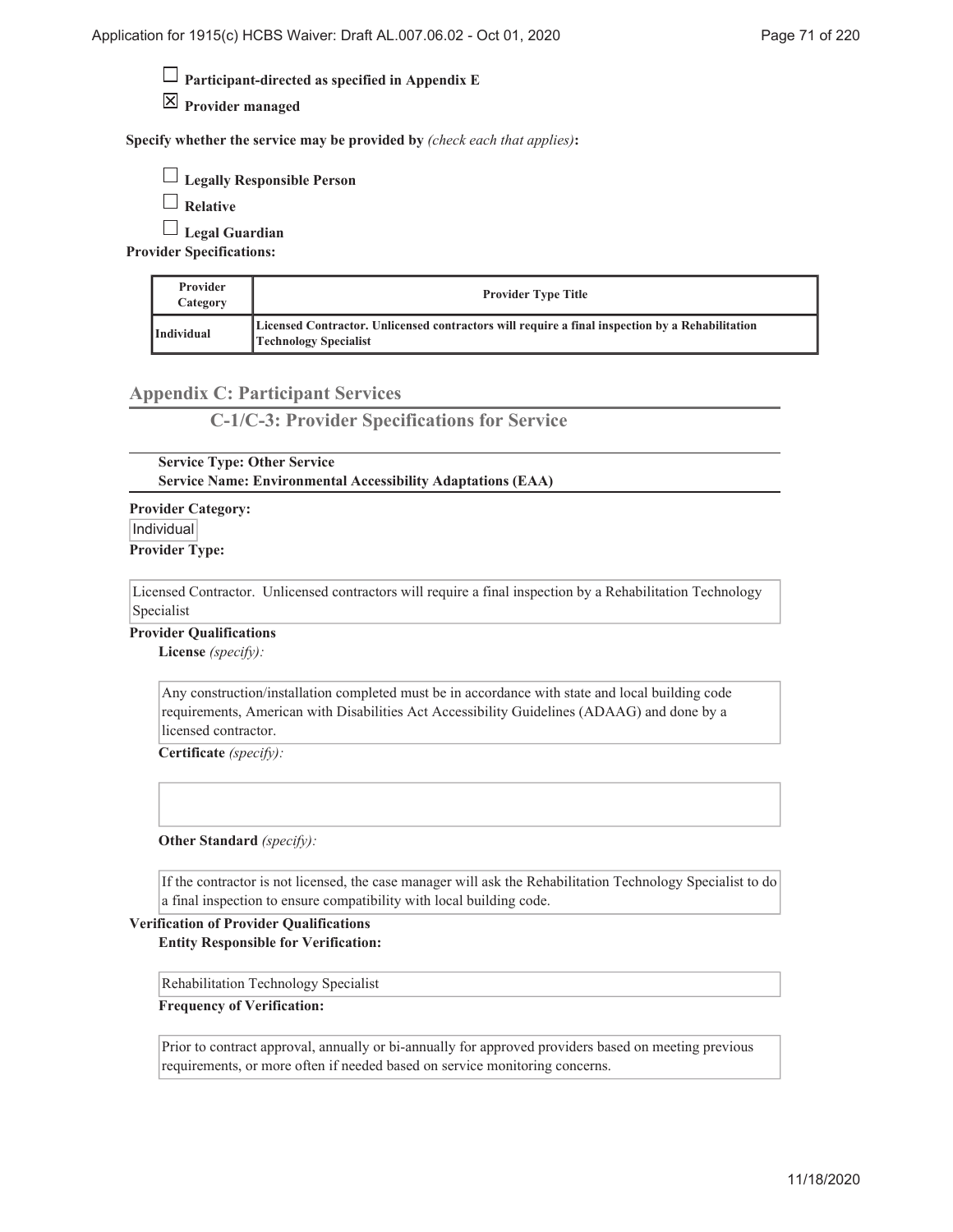**Appendix C: Participant Services**

**C-1/C-3: Service Specification**

State laws, regulations and policies referenced in the specification are readily available to CMS upon request through the Medicaid agency or the operating agency (if applicable).

# **Service Type:**

Other Service

As provided in 42 CFR §440.180(b)(9), the State requests the authority to provide the following additional service not specified in statute.

**Service Title:**

Evaluation for Assistive Technology

**HCBS Taxonomy:**

| Category 1:                 | <b>Sub-Category 1:</b> |
|-----------------------------|------------------------|
|                             |                        |
| <b>Category 2:</b>          | <b>Sub-Category 2:</b> |
|                             |                        |
| <b>Category 3:</b>          | <b>Sub-Category 3:</b> |
|                             |                        |
| Service Definition (Scope): |                        |
| <b>Category 4:</b>          | <b>Sub-Category 4:</b> |
|                             |                        |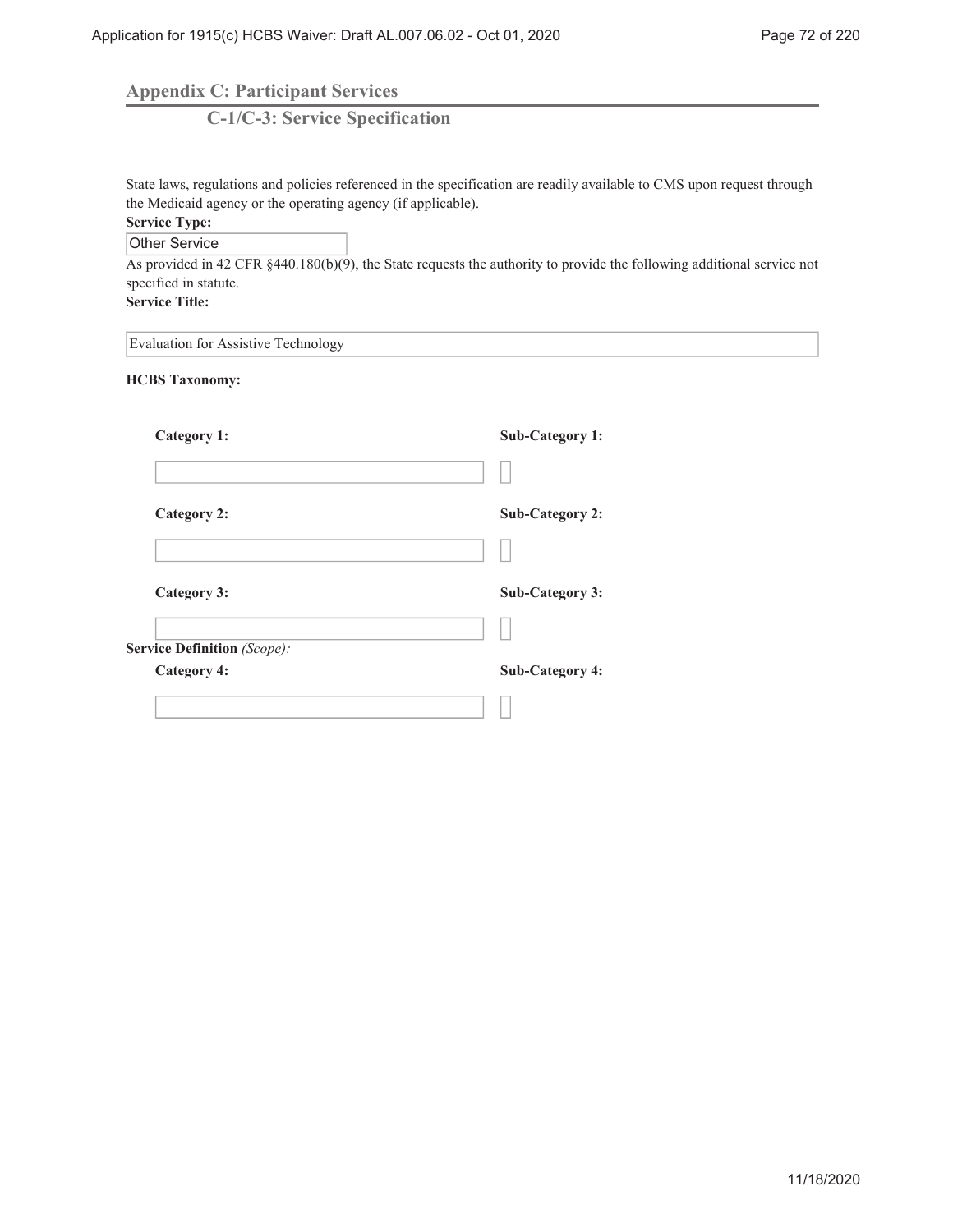This service will provide for an evaluation and determination of the client's need for Assistive Technology. The evaluation must be physician-prescribed and be provided by a therapist licensed to do business in the State of Alabama who is enrolled as a provider with the Alabama Department of Rehabilitation Services (ADRS).

### A. Objective:

 To maintain the recipient's health, safety and welfare through appropriate evaluation of the recipients need for Assistive Technology. The physical therapist's evaluations will allow only medically necessary equipment/devices to be authorized by the Medicaid Agency. This service is necessary to prevent institutionalization.

 The service may also be provided to assist an individual to transition from an institutional level of care to the home and community based waiver. The service should not be billed until the first day the client is transitioned and has begun to receive waiver services in order to qualify as waiver funds. If the individual fails to transition to the SAIL Waiver, reimbursement will be at the administrative rate.

B. Scope Of Service Includes the Following Elements:

 Complete patient assessments related to various physical skills and functional ability including neuro-muscular, coordination and control, balance and ambulation. Take recommendations regarding appropriate Assistive Technology. Confer with the case manager and referring physician as needed. Maintain record of evaluation.

C. Provider Qualifications:

Graduate from an accredited Physical Therapy institution

Alabama license in Physical Therapy

Any qualified providers meeting qualifications must be enrolled as a provider with ADRS

No financial or other affiliation with a vendor, manufacturer or manufacturer's representative of Assistive

Technology equipment/devices

D. Conduct of Service

This service must be prescribed by the physician and arranged for by the case manager.

 When applicable, a written copy of the physical therapist's evaluation must accompany the prior authorization request and a copy must be kept in the recipient's file.

This service must be listed on the recipient's plan of care before provided.

 Reimbursement for this service will be the standard cost per evaluation as determined by Alabama Medicaid and ADRS.

The recipient must be given the choice of qualified enrolled providers for this service.

**Specify applicable (if any) limits on the amount, frequency, or duration of this service:**

Reimbursement for this service will be the standard cost per evaluation as determined by Alabama Medicaid and ADRS.

**Service Delivery Method** *(check each that applies)*:

**Participant-directed as specified in Appendix E**

**Provider managed**

**Specify whether the service may be provided by** *(check each that applies)***:**

**Legally Responsible Person**

**Relative**

**Legal Guardian**

**Provider Specifications:**

| <b>Provider Category</b> | <b>Provider Type Title</b>                      |  |
|--------------------------|-------------------------------------------------|--|
| Individual               | Certified Waiver Provider for ADRS and Medicaid |  |

**Appendix C: Participant Services**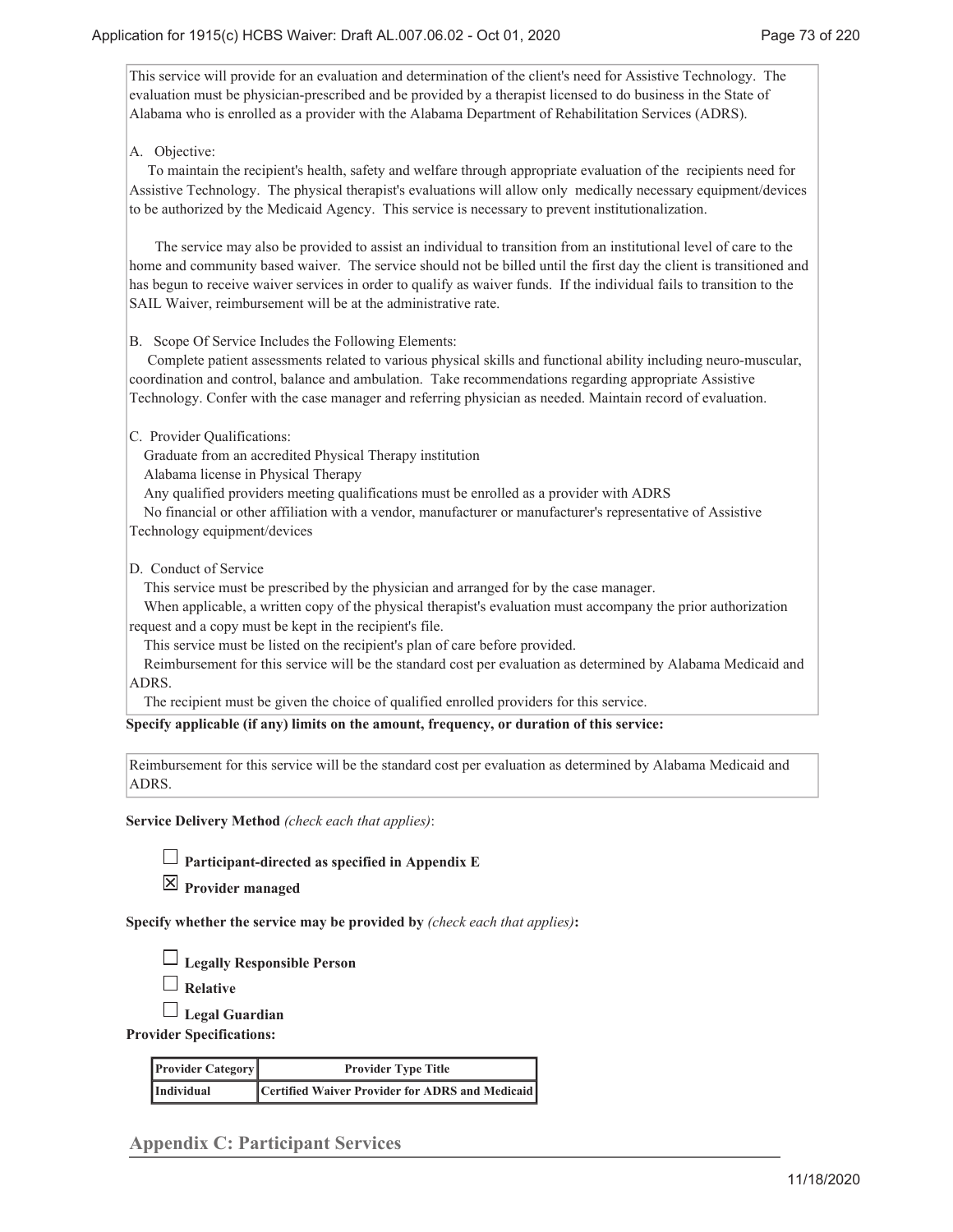# **C-1/C-3: Provider Specifications for Service**

| <b>Service Type: Other Service</b><br><b>Service Name: Evaluation for Assistive Technology</b>    |
|---------------------------------------------------------------------------------------------------|
| <b>Provider Category:</b>                                                                         |
| Individual                                                                                        |
| <b>Provider Type:</b>                                                                             |
| Certified Waiver Provider for ADRS and Medicaid                                                   |
| <b>Provider Qualifications</b>                                                                    |
| License (specify):                                                                                |
| Physical Therapy License                                                                          |
| Certificate (specify):                                                                            |
| Other Standard (specify):                                                                         |
| No financial or other affiliation with a vendor, manufacturer or manufacturer's representative of |
| Assistive Technology Devices.                                                                     |
| <b>Verification of Provider Qualifications</b><br><b>Entity Responsible for Verification:</b>     |
| ADRS Certification surveyor                                                                       |
| <b>Frequency of Verification:</b>                                                                 |
| Annual the first year, bi-annual thereafter, unless concerns exist.                               |
|                                                                                                   |

# **Appendix C: Participant Services**

**C-1/C-3: Service Specification**

State laws, regulations and policies referenced in the specification are readily available to CMS upon request through the Medicaid agency or the operating agency (if applicable).

### **Service Type:**

Other Service

As provided in 42 CFR  $\S$ 440.180(b)(9), the State requests the authority to provide the following additional service not specified in statute.

**Service Title:**

Minor Assistive Technology

#### **HCBS Taxonomy:**

**Category 1: Sub-Category 1:**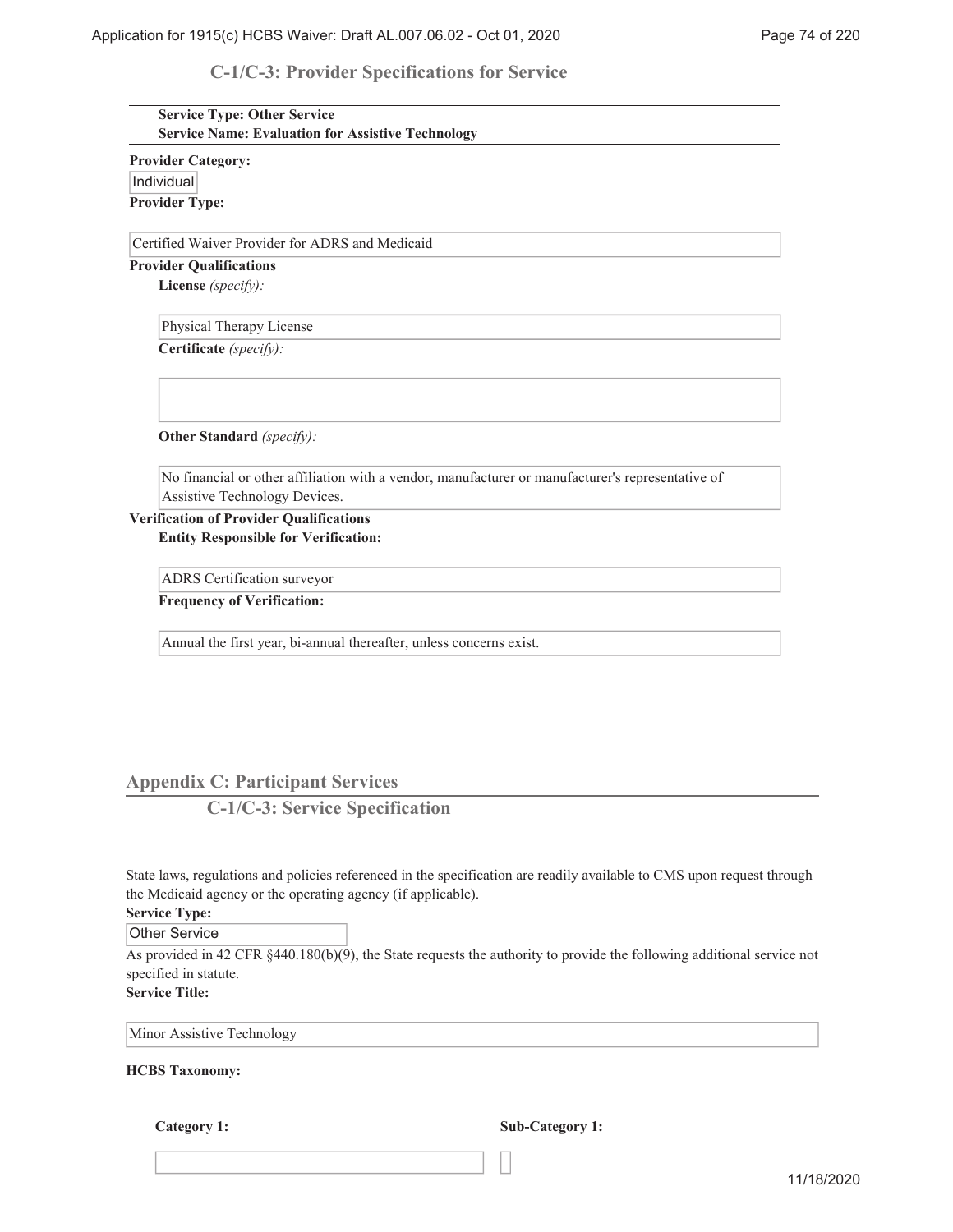| Category 2:                        | <b>Sub-Category 2:</b> |
|------------------------------------|------------------------|
|                                    |                        |
| Category 3:                        | <b>Sub-Category 3:</b> |
|                                    |                        |
| <b>Service Definition</b> (Scope): |                        |
| <b>Category 4:</b>                 | <b>Sub-Category 4:</b> |
|                                    |                        |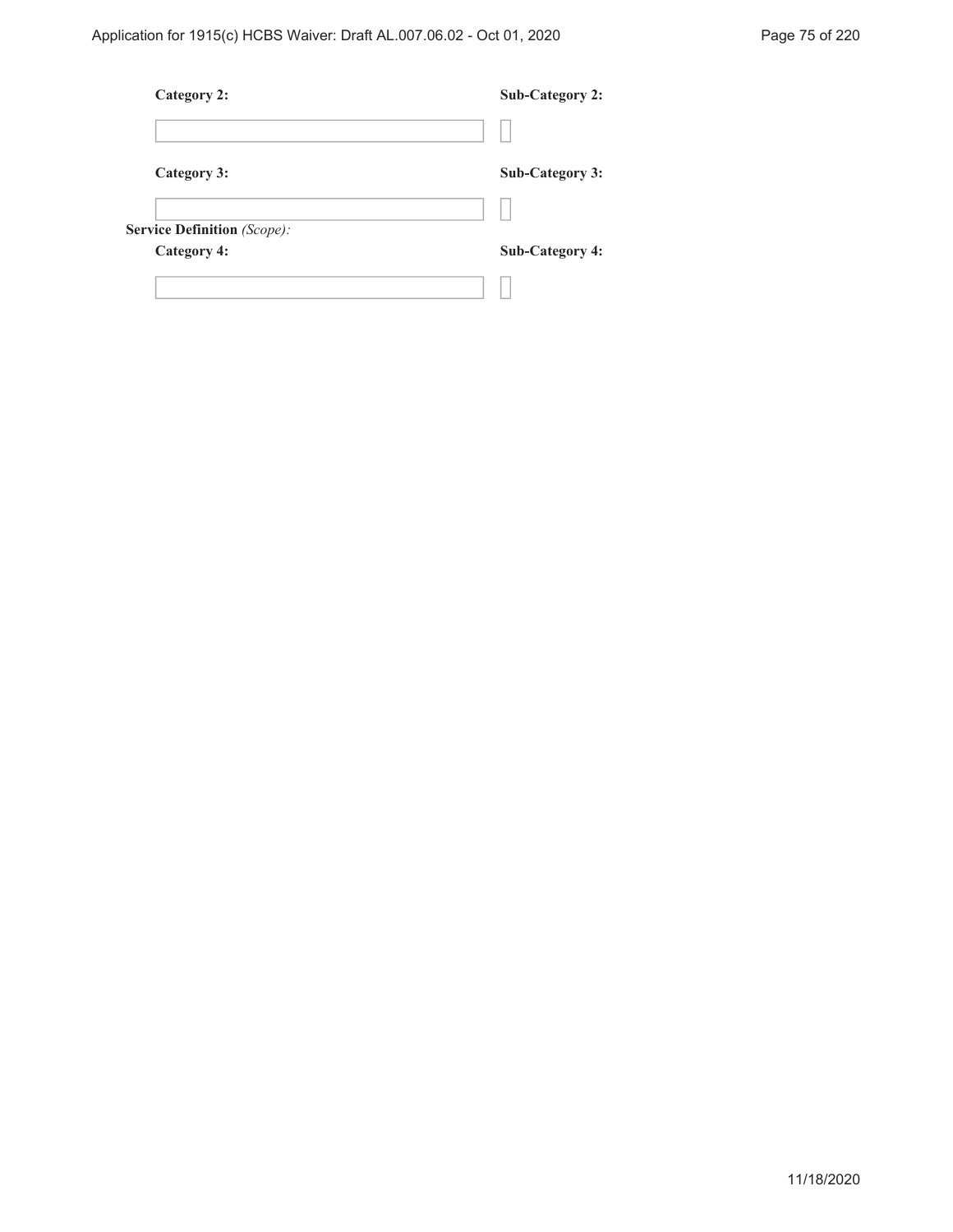Minor Assistive Technology (MAT) includes supplies, devices, controls, or appliances, specified in the Plan of Care, which enable individuals to increase their abilities to perform activities of daily living, or to perceive, control, or communicate with the environment in which they live. All MAT supplies must be prescribed by a physician, be medically necessary and be specified in the Plan of Care.

Minor Assistive Technology is necessary to maintain the recipient's health, safety and welfare and to prevent further deterioration of a condition.

### A. Objective:

 The objective of Minor Assistive Technology is to increase the functional capabilities of a participant and to promote safety and prevent further deterioration of participants medical status. This service is necessary to prevent institutionalization.

### B. Provider Experience

 Providers of this service will be those who have a signed provider agreement with the Alabama Department of Rehabilitation Services. Vendors providing MAT/devices should be capable of supplying and training in the use of the minor assistive technology/device.

# C. Description Of Services To Be Provided

 1. Medicaid will pay for a service when the service is covered under the SAIL Waiver and is medically necessary. Medically Necessary means that the service is directed toward the maintenance, improvement, or protection of health or toward the diagnosis and treatment of illness or disability. The OA records on each recipient must substantiate the need for services, must include all findings and information supporting medical necessity, and must detail all treatment provided.

 2. MAT/devices include those assistive aids necessary for the recipient to perform or assist in performing activities of daily living skills, and in prevention and monitoring of medical condition. PA IS NOT REQUIRED FOR THIS SERVICE.

 3. MAT authorizations include, but are not limited to: shower chairs, specialized cushions, alternating pressure pad and pump, specialized mattresses, over the bed table, shampoo tray, reachers, lift sling, transfer board, glucometer, green boots, urinal, ADL cuff-holders, elbow protectors or pads, hand splints, and specialized feeding utensils or additional medical supplies to maintain health and safety. MAT/devices must be prescribed by a physician.

 4. Items reimbursed with waiver funds shall be in addition to any MAT/devices furnished under the State Plan and shall exclude those items which are not of direct medical or remedial benefit to the individual.

 5. MAT/devices are limited to \$500.00 per recipient per year. Providers must maintain documentation of items purchased for recipient which is specific to the recipient.

# D. Conduct of Service

1. This service will only be provided when authorized by the recipients physician.

 2. The case manager must provide the participant with a Participant Choice of Vendor list. The case manager must arrange with the vendor to provide the MAT for the participant.

 3. A Participant Choice of Vendor form must be written and signed by the responsible person. The form should be placed in the case file and a copy provided to the participant.

4. If provided, Minor Assistive Technology must be included on the Plan of Care.

5. A prescription for service must be in writing from the physician. Providers must have an agreement with the

Department of Rehabilitation Services and should be a provider of the Alabama Medicaid Agency.

6. A delivery ticket signed by the participant is required prior to payment.

### **Specify applicable (if any) limits on the amount, frequency, or duration of this service:**

MAT does not include common over-the-counter personal care items. Items reimbursed with waiver funds shall be in addition to any medical supplies or devices furnished under the State Plan and shall exclude those items which are not of direct medical or remedial benefit to the individual. All MAT supplies must be prescribed by a physician, be medically necessary and be specified in the Plan of Care. All items shall meet applicable standards of manufacture, design and installation. Minor Assistive Technology is limited to \$500.00 per recipient per year. The OA must maintain documentation of items purchased for recipient.

**Service Delivery Method** *(check each that applies)*: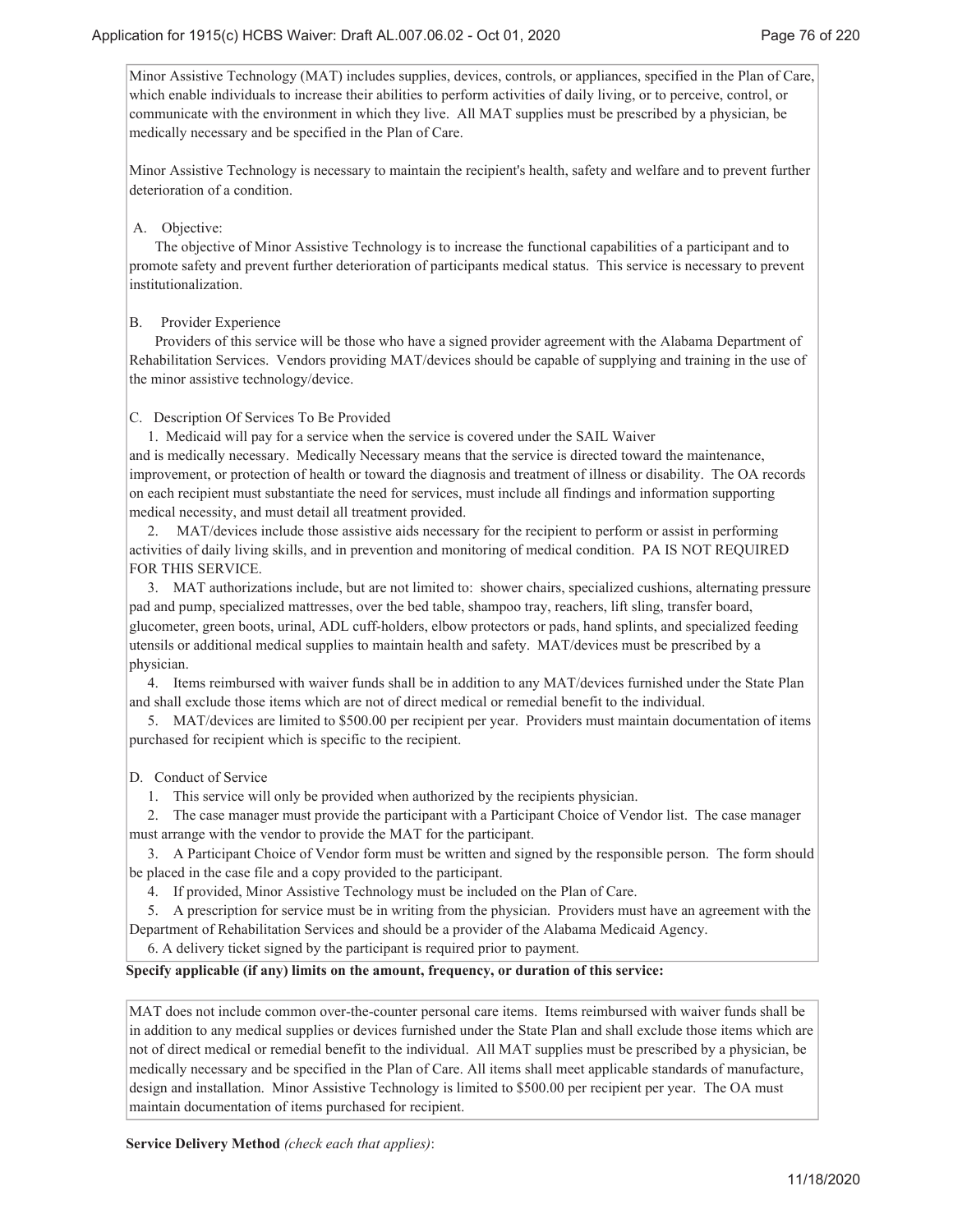**Participant-directed as specified in Appendix E**

**Provider managed**

**Specify whether the service may be provided by** *(check each that applies)***:**

| $\Box$ Legally Responsible Person |
|-----------------------------------|
|-----------------------------------|

**Relative**

**Legal Guardian**

**Provider Specifications:**

| <b>Provider Category</b> | <b>Provider Type Title</b> |
|--------------------------|----------------------------|
| Individual               | Certified Waiver Provider  |

**Appendix C: Participant Services**

**C-1/C-3: Provider Specifications for Service**

**Service Type: Other Service Service Name: Minor Assistive Technology**

**Provider Category:** Individual **Provider Type:**

Certified Waiver Provider

**Provider Qualifications**

**License** *(specify):*

**Certificate** *(specify):*

**Other Standard** *(specify):*

Providers will be those who have a signed provider agreement with the Alabama Department of Rehabilitation Services. Vendors providing MAT/devices should be capable of supplying and training in the use of minor assistive technology/device.

**Verification of Provider Qualifications Entity Responsible for Verification:**

ADRS Certification Surveyors

**Frequency of Verification:**

Prior to contract approval, annually of bi-annually for approved providers based on previous score, or more often if needed based on service monitoring concerns.

**Appendix C: Participant Services**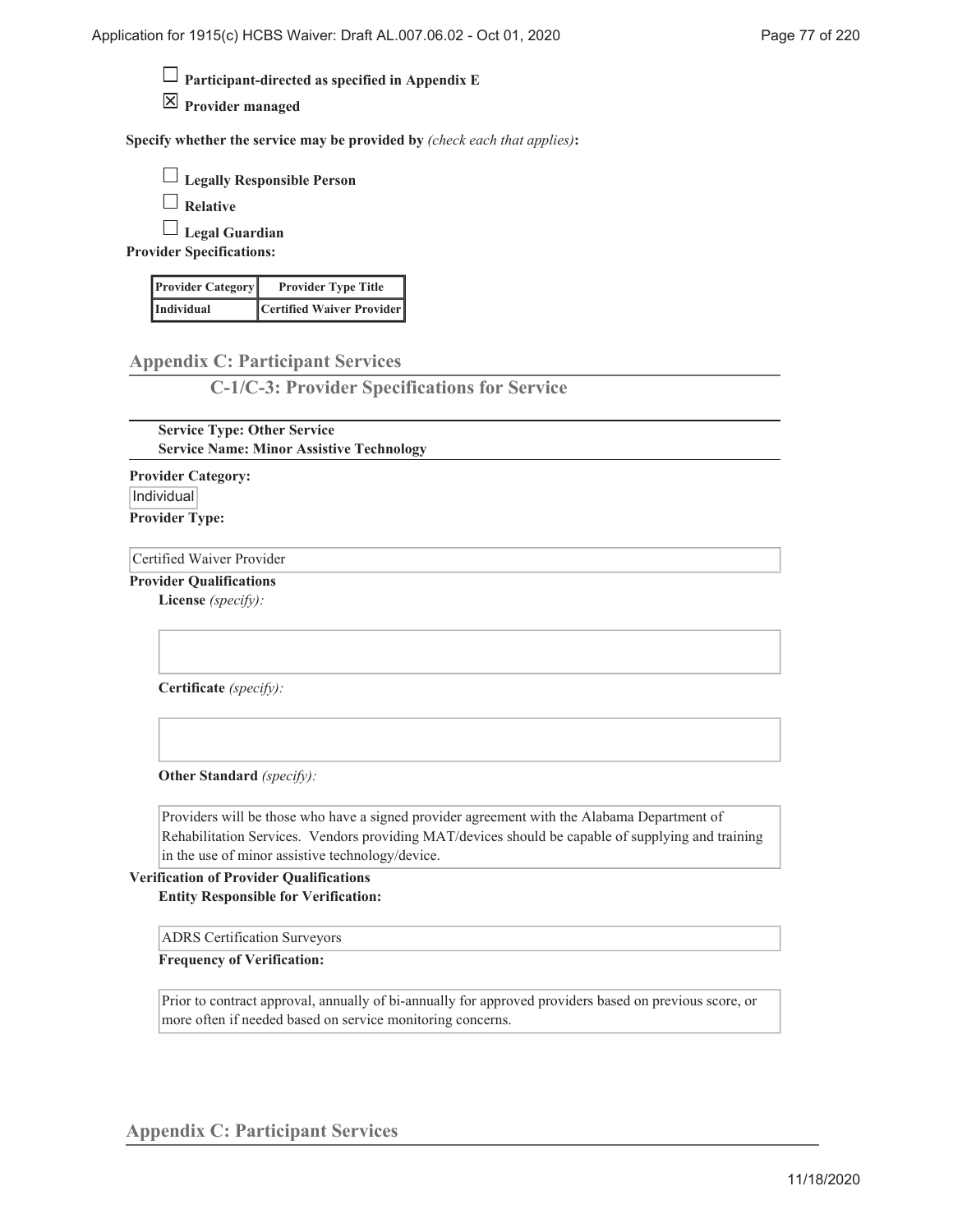# **C-1/C-3: Service Specification**

State laws, regulations and policies referenced in the specification are readily available to CMS upon request through the Medicaid agency or the operating agency (if applicable). **Service Type:**

Other Service

As provided in 42 CFR §440.180(b)(9), the State requests the authority to provide the following additional service not specified in statute.

**Service Title:**

Personal Assistance Service (PAS)

### **HCBS Taxonomy:**

| Category 1:                 | <b>Sub-Category 1:</b> |
|-----------------------------|------------------------|
|                             |                        |
| Category 2:                 | <b>Sub-Category 2:</b> |
|                             |                        |
| Category 3:                 | <b>Sub-Category 3:</b> |
|                             |                        |
| Service Definition (Scope): |                        |
| <b>Category 4:</b>          | Sub-Category 4:        |
|                             |                        |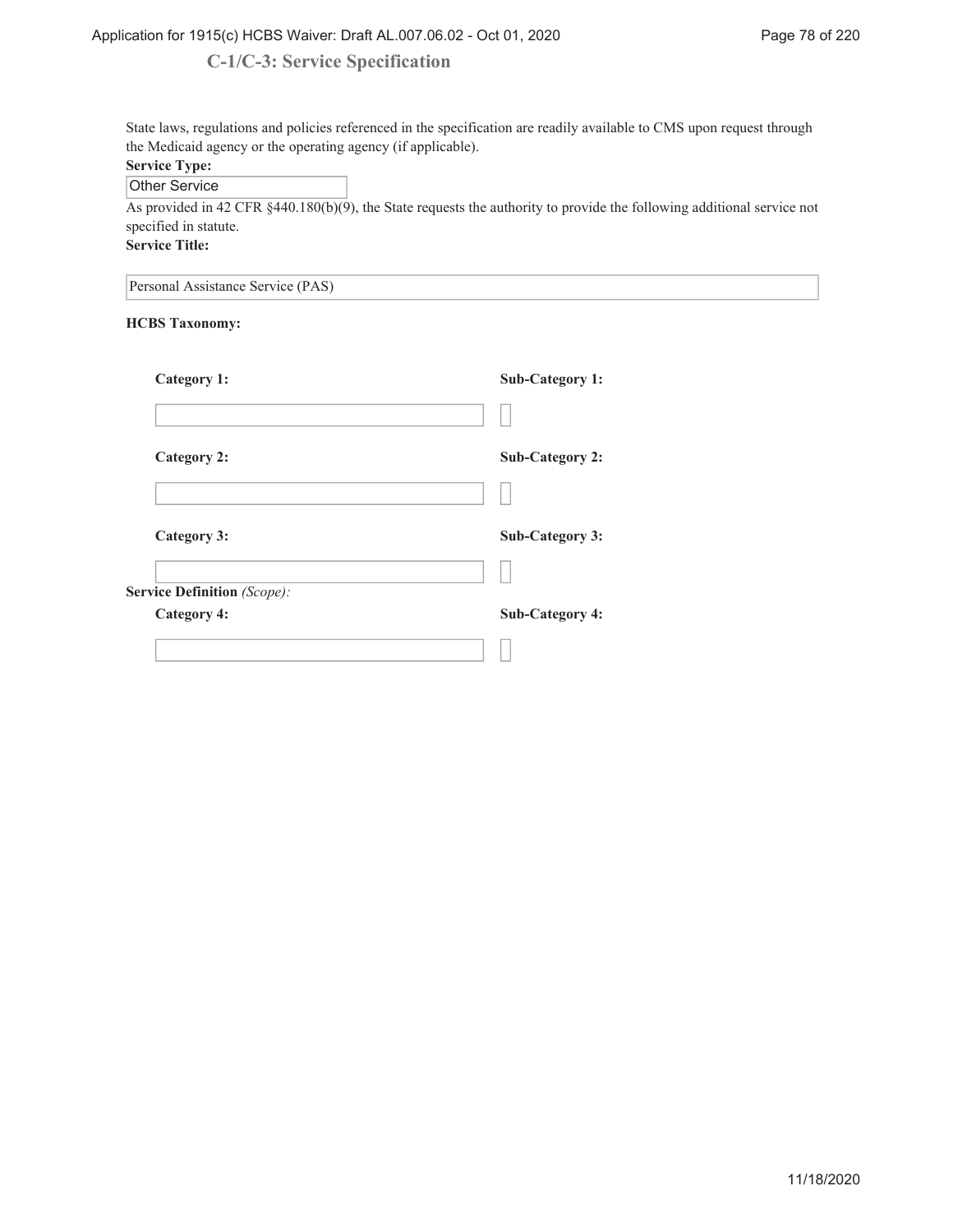PAS are a range of services provided by one or more persons designed to assist an individual with a disability to perform daily activities on the job. These activities would be performed by the individual if that individual did not have a disability. Such services shall be designed to increase the individuals independence and ability to perform every day activities on the job.

 This service will support that population of individuals with physical disabilities who need services beyond personal care and primarily those in competitive employment either in their home or in an integrated work setting. An integrated work setting is defined as a setting typically found in the community which employs individuals with disabilities and there is interaction with non-disabled individuals who are in the same employment setting.

 This service will be sufficient to support the competitive employment of people with disabilities of at least 40 hours per month. The service will also be sufficient in amount, duration, and scope so that an individual with a moderate to severe level of disability would be able to obtain the support needed maintain employment.

#### A. Objective:

 The objective of PAS is to provide a range of services designed to assist an individual with physical disabilities to perform activities on the job.

#### B. Provider Experience

 Agencies desiring to be a provider must have demonstrated to the operating agency (OA) experience in providing PAS or a similar service.

#### C. Description Of Services To Be Provided

 1. This service will be provided to individuals with disabilities inside and outside of their home. It may enable them to maintain employment. The amount of time should be the number of hours sufficient to accommodate individuals with disabilities to work.

 2. The unit of service will be per 15 minute increments of direct PAS provided to the recipient. The amount of time authorized does not include the Personal Assistants transportation time to or from the recipients home or place of employment.

 3. The PAS received by an individual will be based on the individuals needs. The number of hours must be stipulated on the Plan of Care and Service Provider Contract.

 4. IF THIS SERVICE IS USED FOR EMPLOYMENT, THE OA IS REQUIRED TO HAVE A SIGNED AGREEMENT WITH THE EMPLOYER STATING THAT IT IS ACCEPTABLE TO HAVE A PAS WORKER ON THE JOB-SITE.

5. PAS is required, but are not limited to assisting with:

 Outside Home/Job Site: Essential shopping, transportation to and from work, eating, toileting, medication monitoring, entering or exiting doors . PAS services must be provided under the supervision of the registered nurse who meets the PAS staffing requirements and will:

a. Make visits to clients residence after the initial visit by the registered nurse.

 b. Be immediately accessible by phone during the hours services are being provided. Any deviation from this requirement must be prior approved in writing by the OA and the Alabama Medicaid Agency. If this position becomes vacant the OA must be notified within 24 hours.

 c. Provide and document supervision of, training for, and evaluation of PAS workers according to requirements in the approved waiver document.

 d. Provide on-site (clients place of residence) supervision of the PAS worker at a minimum of every 60 days for each client. Supervisory visits must be documented in the individual client record and reported to the OA. Supervisors will conduct on-site supervision more frequently if warranted by complaints or suspicion of substandard performances of the PAS worker.

 e. Observe each PAS worker with at least one assigned client at a minimum of every 6 months or more frequently if warranted by substandard performance. This function may be carried out in conjunction with the 60 day supervisory visits, or at another time. Documentation of direct supervisory visits must be maintained in the employee personnel file.

 f. Assist PAS workers as necessary to provide individual PAS as outlined by the Plan of Care. Any supervision/ assistance given must be documented in the individual clients record.

 4. Minimum training requirements must be completed prior to working with a client. The DSP is responsible for providing/or conducting the training. Proof of training must be recorded in the personnel file

 The PAS training program should stress physical, emotional and developmental needs and ways to work with the population served, including the need for respect of the client, his/her privacy, workplace and property.

 NOTE: The PAS training program must be approved by the OA. Minimum training requirements must include the following areas: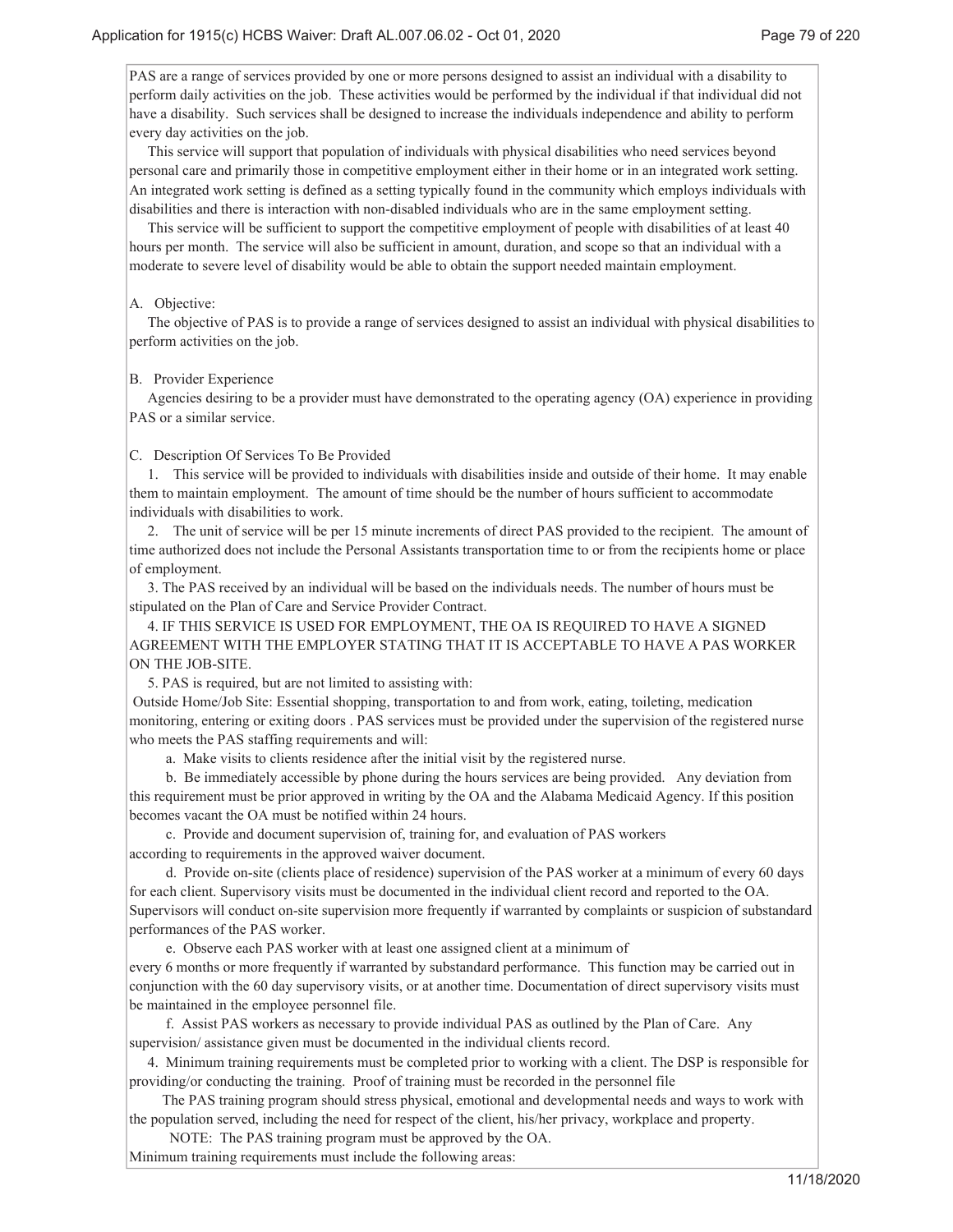a. Monitor the client, e.g., observe for signs of change in condition, prompt client to take medications as directed, basic recognition of medical problems and medical emergency, basic first aid for emergencies.

 b. Recordkeeping, e.g., a daily log signed by the client or family member/ responsible person and PAS Worker to document what services were provided for the client in

relation to the Plan of Care and signed at least once every two weeks by the supervising nurse.

- c. Basic Infection Control
- d. Communication skills

 e. The DSP is responsible for providing a minimum of 12 hours relevant in-service training per calendar year. (The annual in-service training requirements can be done on a prorated basis.) Documentation shall include topic, name and title of trainer, training objectives, outline of content, length of training, list of trainees, location, and outcome of training. Topics for specific in-service training may be mandated by Medicaid or the OA. In-service training may entail furnishing care to the client. Additional training may be provided

as deemed necessary by the DSP. Any self-study training programs must be approved for content and credit hours by Medicaid, and/or the OA, prior to being offered and may not exceed 4 of the 12 in-service annual training hours. The DSP shall submit proposed program(s) to the OA at least 45 days prior to the planned implementation. Note: In-service training is in addition to the required training prior to delivery of personal care.

5. Personnel files:

Individual records will be maintained to document that each member of the staff has met the above requirements.

### E. Conduct of Service

 An individual client record must be maintained by the DSP. Requirements under this section (E) must be documented in each individual client record.

 1. The DSP will initiate PAS within three working days of receiving the written contract for services from the case manager. Services must not be provided prior to the authorized start date stated on the Provider Contract.

2. The DSP will notify the case manager within three working days of the following client changes:

 a. Clients condition has changed and the Plan of Care no longer meets client needs or client no longer appears to need PAS.

- b. Client dies or moves out of service area.
- c. Client no longer wishes to participate in PAS.
- d. Knowledge of clients Medicaid ineligibility or potential ineligibility.
- e. Client becomes unemployed.

 3. The DSP will maintain a recordkeeping system which establishes a client profile in support of units of PAS delivered, based on the Service Provider Contract. The DSP will arrange a daily log reflecting the personal assistance services provided by the PAS worker for the client and the time expended for this service. The daily log must be initialed daily and signed weekly by the client, or employer/family member/responsible person if the client is unable to sign .

 4. The DSP must complete the 60 day supervisory review which includes at a minimum assurance that the services are being delivered consistent with the Plan of Care and the service contract form in an appropriate manner, assurance that the clients needs are being met, and a brief statement regarding the clients condition. The summary must be submitted to the case manager within ten (10) calendar days after the 60 day supervisory review.

 5. The DSP must have an effective back-up service provision plan in place to ensure that the client receives PAS as authorized.

6. Whenever two consecutive attempted visits occur, the case manager must be notified immediately.

 7. The DSP will develop and maintain a Policy and Procedure Manual subject to approval by the operating agency which describes how activities will be performed in accordance with the terms of the contract and which includes the agencys emergency plan.

 8. The DSP will inform clients of their right to complain about the quality of PAS provided and will provide clients with information about how to register a complaint.

 9. The Nurse Supervisor must make the initial visit to the clients residence prior to the start of PAS to review the Plan of Care and in order to give the client written information. The Plan of Care must be developed and the service contract form submitted prior to the provision of PAS. The DSP must maintain documentation.

 10. The case manager will authorize PAS by designating the amount, frequency and duration of service for clients in accordance with the clients Plan of Care which is developed in consultation with the client and others involved in the clients care. The DSP must adhere to those duties which are specified in the Plan of Care and the Service Provider Contract. If the DSP identified PAS duties that would be beneficial to the clients care but are not specified in the Plan of Care and the Service Provider Contract, the DSP must contact the case manager.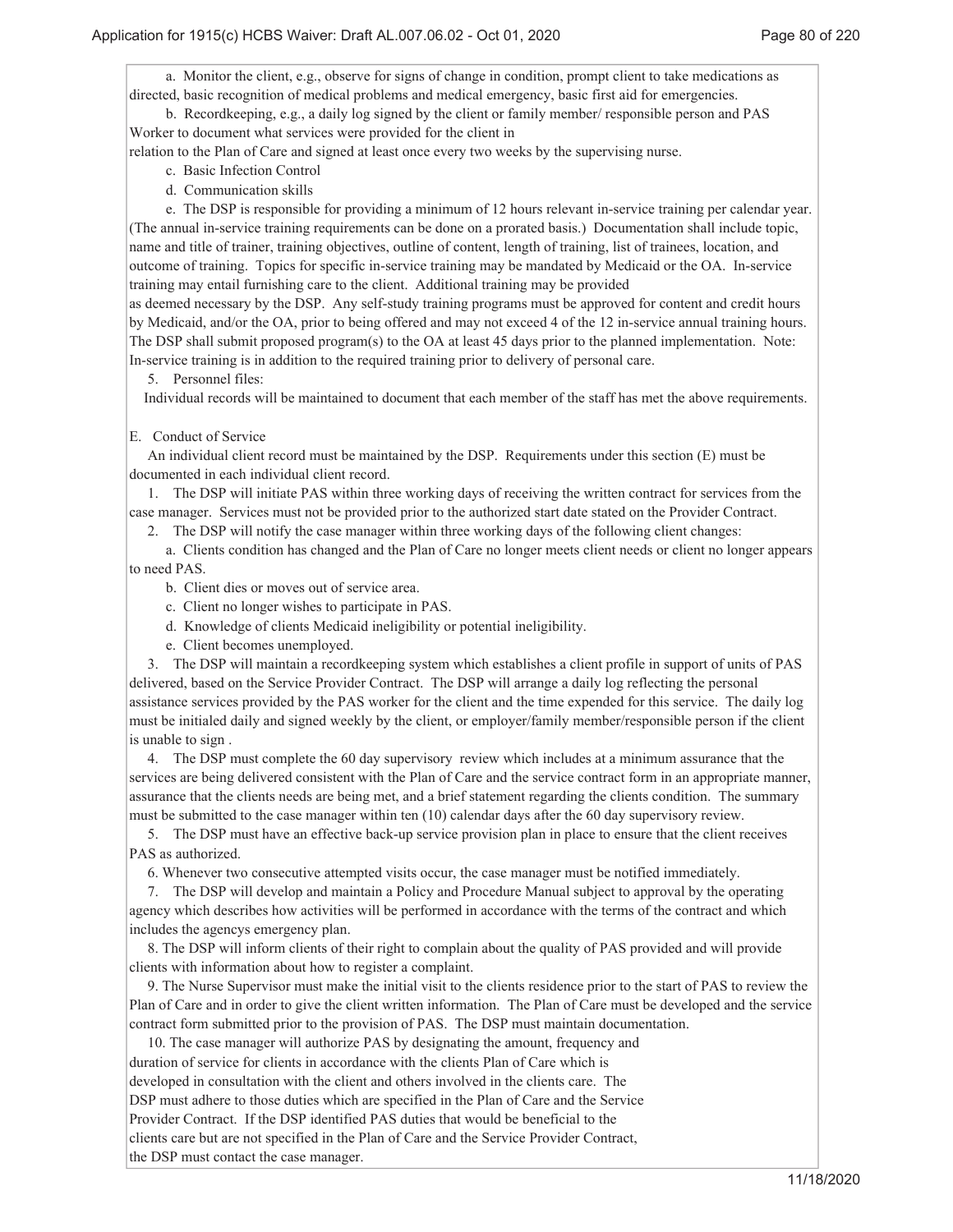11. The case manager will review a clients Plan of Care within three working days of the receipt of the DSPs request to modify the Plan of Care.

 12. The case manager will notify the DSP immediately if a client becomes medically ineligible for waiver services and issue a service contract form terminating services. The case manager must verify Medicaid eligibility monthly.

13. Under no circumstance should any type of skilled medical service be performed by a PAS worker.

14. No payment will be made for services not listed on the Plan of Care and Service Provider Contract.

15. The DSP will retain a clients file for at least five years after services are terminated.

**Specify applicable (if any) limits on the amount, frequency, or duration of this service:**

The amount of time should be the number of hours sufficient to accommodate individuals with disabilities to work.

The unit of service will be per 15 minute increments of direct PAS provided to the recipient. The amount of time authorized does not include the Personal Assistants transportation time to or from the recipients home or place of employment.

**Service Delivery Method** *(check each that applies)*:

**Participant-directed as specified in Appendix E**

**Provider managed**

**Specify whether the service may be provided by** *(check each that applies)***:**

**Legally Responsible Person**

**Relative**

**Legal Guardian**

**Provider Specifications:**

| <b>Provider Category</b> | <b>Provider Type Title</b>                    |  |
|--------------------------|-----------------------------------------------|--|
| Individual               | <b>Personal Choices-Self-directed Workers</b> |  |
| Agency                   | Home Care Agency or Home Health Agency        |  |

**Appendix C: Participant Services**

**C-1/C-3: Provider Specifications for Service**

**Service Type: Other Service Service Name: Personal Assistance Service (PAS)**

**Provider Category:** Individual **Provider Type:**

Personal Choices- Self-directed Workers

**Provider Qualifications**

**License** *(specify):*

**Certificate** *(specify):*

**Other Standard** *(specify):*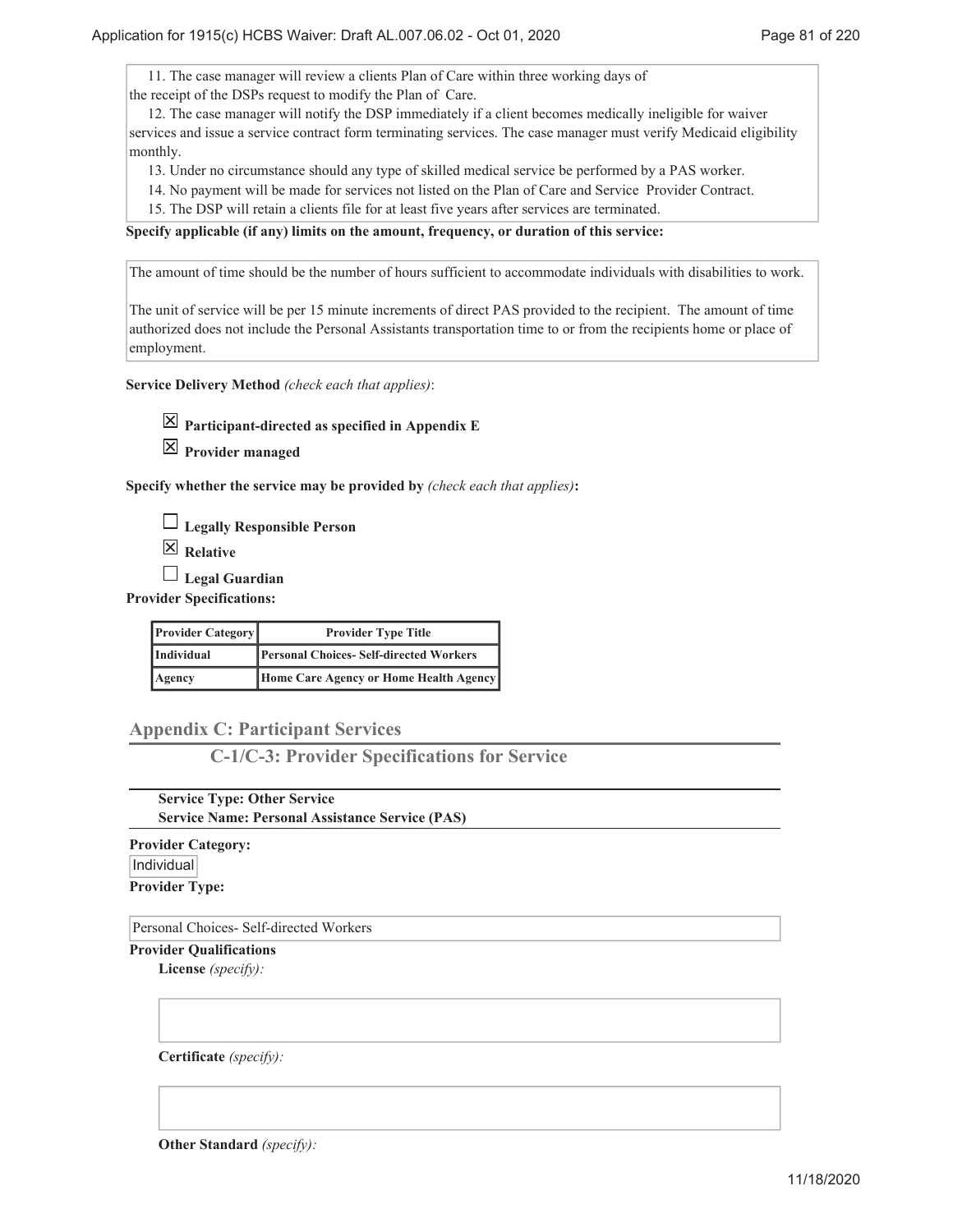Employment verification checks (background, sex offender, List of Excluded Individuals and Entities, etc.) specific training is required from the individual's plan before working alone with the individual.

# **Verification of Provider Qualifications**

**Entity Responsible for Verification:**

ADRS and FMSA

**Frequency of Verification:**

Initially and Annually

# **Appendix C: Participant Services**

**C-1/C-3: Provider Specifications for Service**

**Service Type: Other Service Service Name: Personal Assistance Service (PAS)**

**Provider Category:** Agency **Provider Type:**

Home Care Agency or Home Health Agency

**Provider Qualifications**

**License** *(specify):*

Business

**Certificate** *(specify):*

Certificate of Need (CON) if the provider type is a Home Health Agency

**Other Standard** *(specify):*

Waiver of Certificate of Need approved by the Medicaid Commissioner

# **Verification of Provider Qualifications**

**Entity Responsible for Verification:**

Alabama Department of Rehabilitation Services Certification Surveyor

**Frequency of Verification:**

Annually upon initial approval and biannually thereafter if no compliance concerns exist.

**Appendix C: Participant Services**

**C-1/C-3: Service Specification**

State laws, regulations and policies referenced in the specification are readily available to CMS upon request through the Medicaid agency or the operating agency (if applicable).

**Service Type:**

Other Service

As provided in 42 CFR §440.180(b)(9), the State requests the authority to provide the following additional service not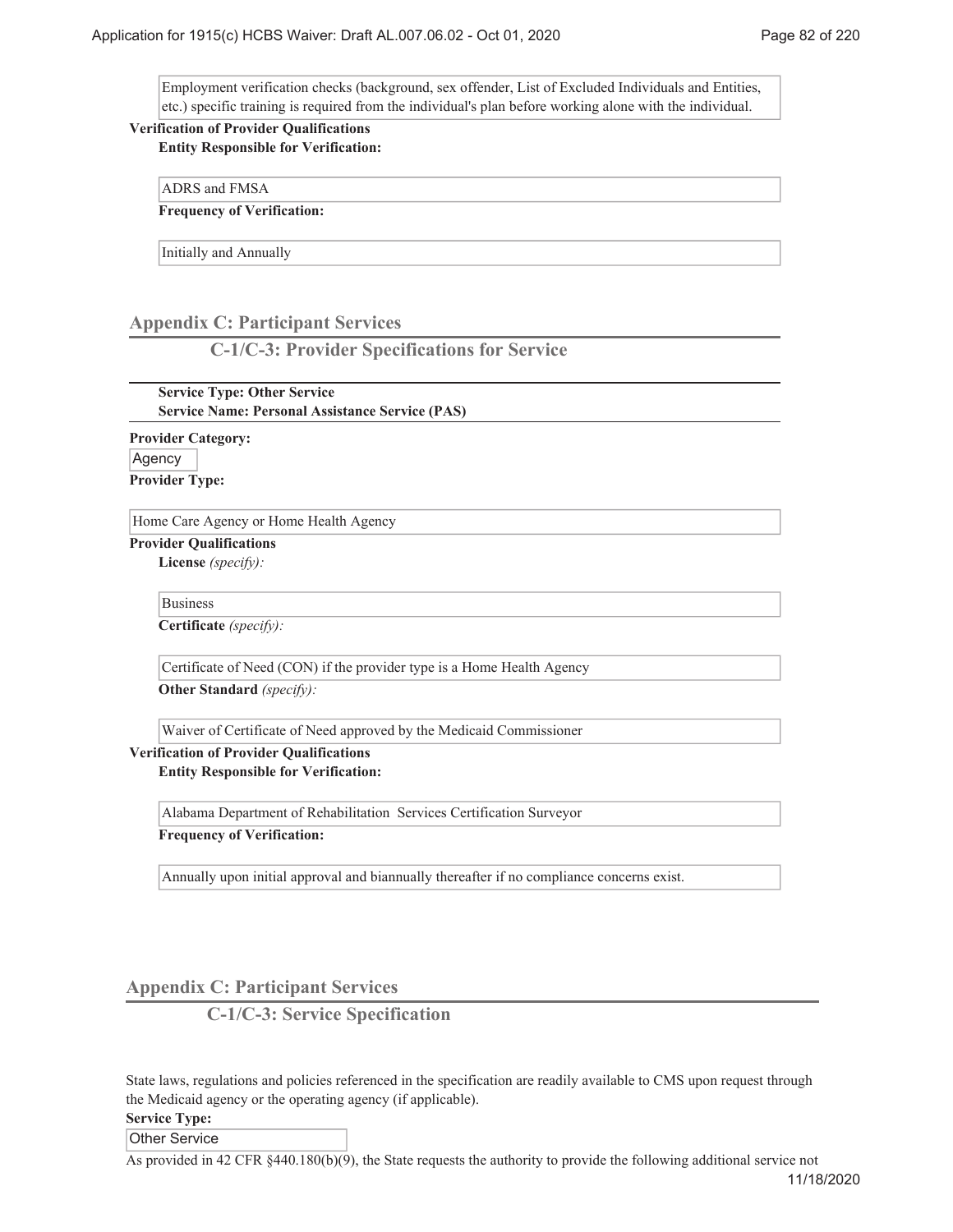# specified in statute. **Service Title:**

| Personal Emergency Response System (Installation) |                        |
|---------------------------------------------------|------------------------|
| <b>HCBS</b> Taxonomy:                             |                        |
| Category 1:                                       | Sub-Category 1:        |
|                                                   |                        |
| <b>Category 2:</b>                                | <b>Sub-Category 2:</b> |
|                                                   |                        |
| Category 3:                                       | <b>Sub-Category 3:</b> |
|                                                   |                        |
| <b>Service Definition (Scope):</b>                | <b>Sub-Category 4:</b> |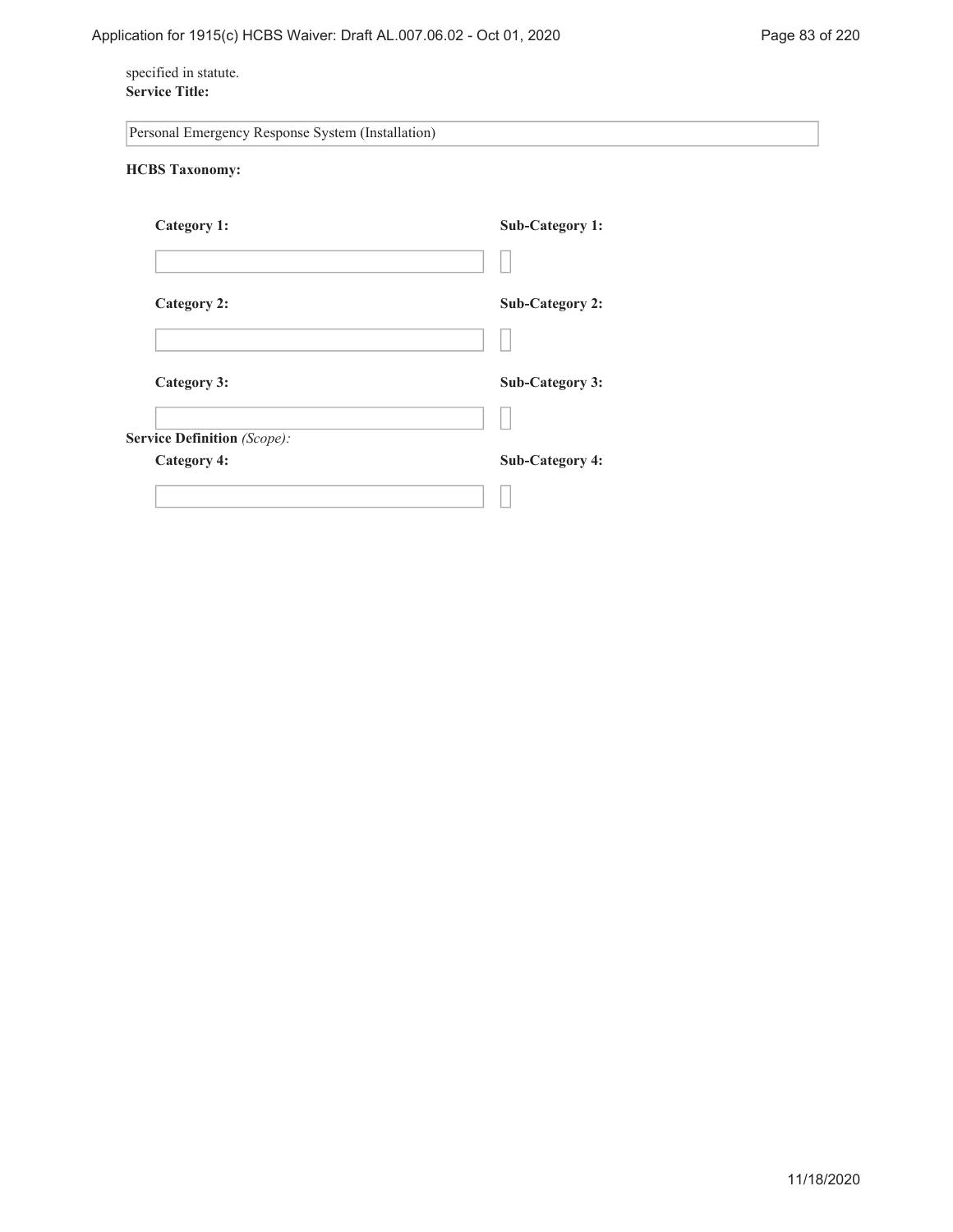This service will cover the monthly fee after the system has been installed.

PERS is an electronic device which enables certain individuals at high risk of institutionalization to secure help in the event of an emergency. The client may also wear a portable help button to allow for mobility. The system is connected to the persons phone and programmed to signal a response center once a help button is activated. The response center is staffed by trained professionals. PERS services are limited to those individuals who live alone, or who are alone for significant parts of the day, and have no regular caretaker for extended periods of time, and who would otherwise require extensive routine supervision.

By providing immediate access to assistance, PERS serves to prevent institutionalization of those individuals.

A. Objective:

 The objective of PERS is to assist the recipients who live alone or who are alone for significant parts of the day and do not have a regular caretaker for extended periods of time.

B. Provider Experience

 PERS monthly availablity will be provided by individuals who are trained on this device for specific consumers for whom services are being provided.

C. Description Of Services To Be Provided

 1. The system is connected to a clients phone and programmed to signal a response center once a help button is activated.

2. By providing immediate access to assistance, PERS serves to prevent institutionalization of those individuals.

D. Conduct of Services

1. PERS should be ordered and arranged for by the SAIL Waiver case manager.

 2. PERS must be prior authorized, approved by the Alabama Medicaid Agency or its designee and must be listed on the clients Plan of Care. The maximum is a one-time installation charge. Once the recipient has had one installation, another one cannot be approved.

3. Case managers must assure that the Prior Authorization packet contains the following information:

a. Alabama Medicaid Prior Authorization Request form(PA Form 342).

b. Approval by the Department of Rehabilitation Services for Vendor Providing the Service

 c. Price Quotation from the Vendor Providing the Service Specifying the Description of Personal Emergency Requested.

d. A Prescription from the Physician.

 4. Upon completion the client must sign and date a form acknowledging receipt of the service which must be on file. If the client is not pleased with the service, the contractor is required to make adjustments as long as the complaints are within reason.

**Specify applicable (if any) limits on the amount, frequency, or duration of this service:**

Price Quotation from the Vendor Providing the Service Specifying the Description of Personal Emergency Requested.

The maximum is a one-time installation charge. Once the recipient has had one installation, another one cannot be approved.

**Service Delivery Method** *(check each that applies)*:



**Provider managed**

**Specify whether the service may be provided by** *(check each that applies)***:**

| $\Box$ Legally Responsible Person |
|-----------------------------------|
| $\Box$ p $\Box$                   |

|  | <b>Relative</b> |
|--|-----------------|
|--|-----------------|

**Legal Guardian**

**Provider Specifications:**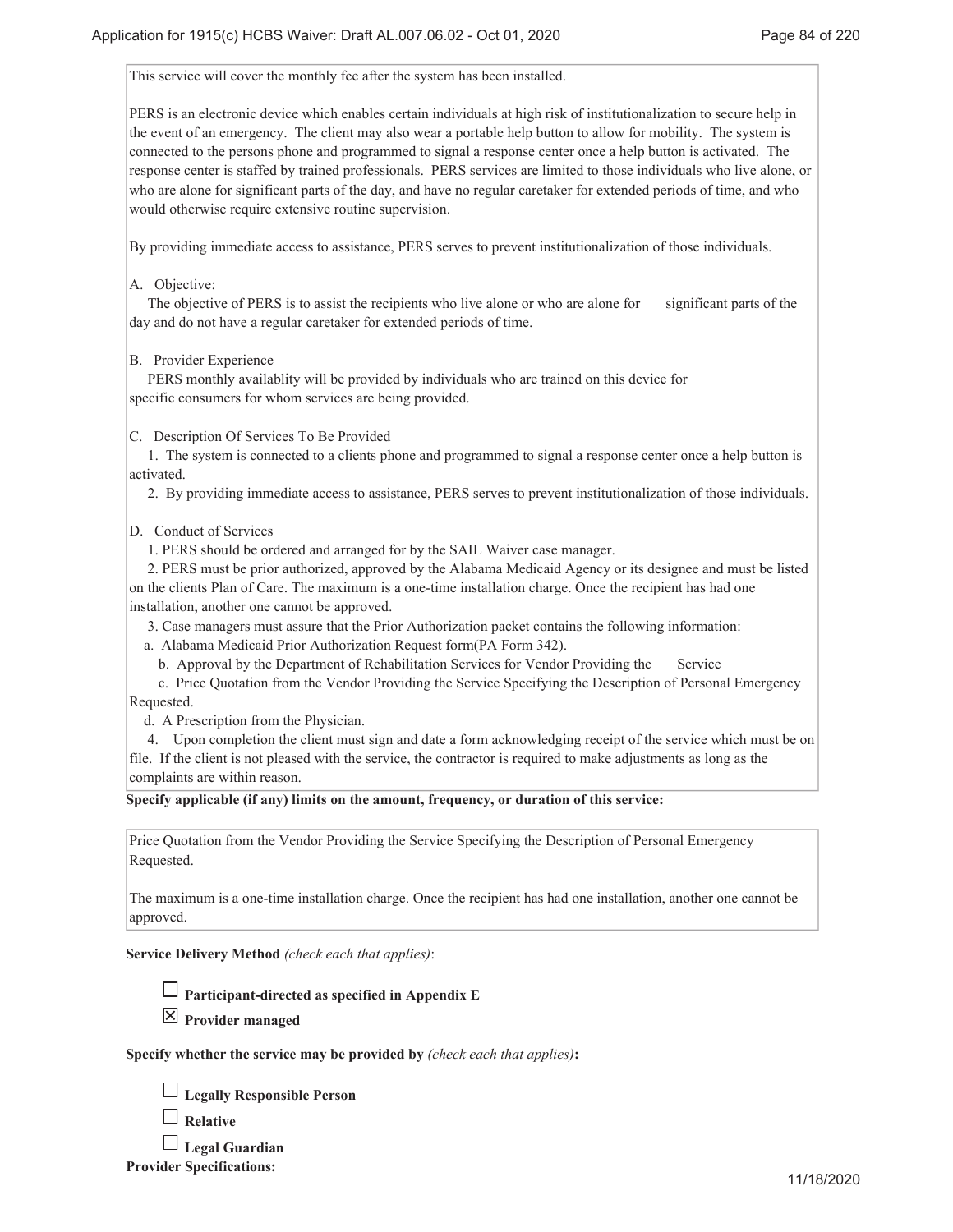|            | <b>Provider Category Provider Type Title</b> |
|------------|----------------------------------------------|
| Individual | <b>Business Vendor</b>                       |

# **Appendix C: Participant Services**

**C-1/C-3: Provider Specifications for Service**

### **Service Type: Other Service Service Name: Personal Emergency Response System (Installation)**

**Provider Category:** Individual **Provider Type:**

Business Vendor

**Provider Qualifications**

**License** *(specify):*

Business license

**Certificate** *(specify):*

**Other Standard** *(specify):*

Set-up will be provided by individuals who are trained to install this device for specific consumers for whom services are being provided.

**Verification of Provider Qualifications Entity Responsible for Verification:**

SAIL Waiver case manager.

**Frequency of Verification:**

As required.

# **Appendix C: Participant Services**

**C-1/C-3: Service Specification**

State laws, regulations and policies referenced in the specification are readily available to CMS upon request through the Medicaid agency or the operating agency (if applicable).

# **Service Type:**

Other Service

As provided in 42 CFR §440.180(b)(9), the State requests the authority to provide the following additional service not specified in statute.

**Service Title:**

Personal Emergency Response System (Monthly Fee)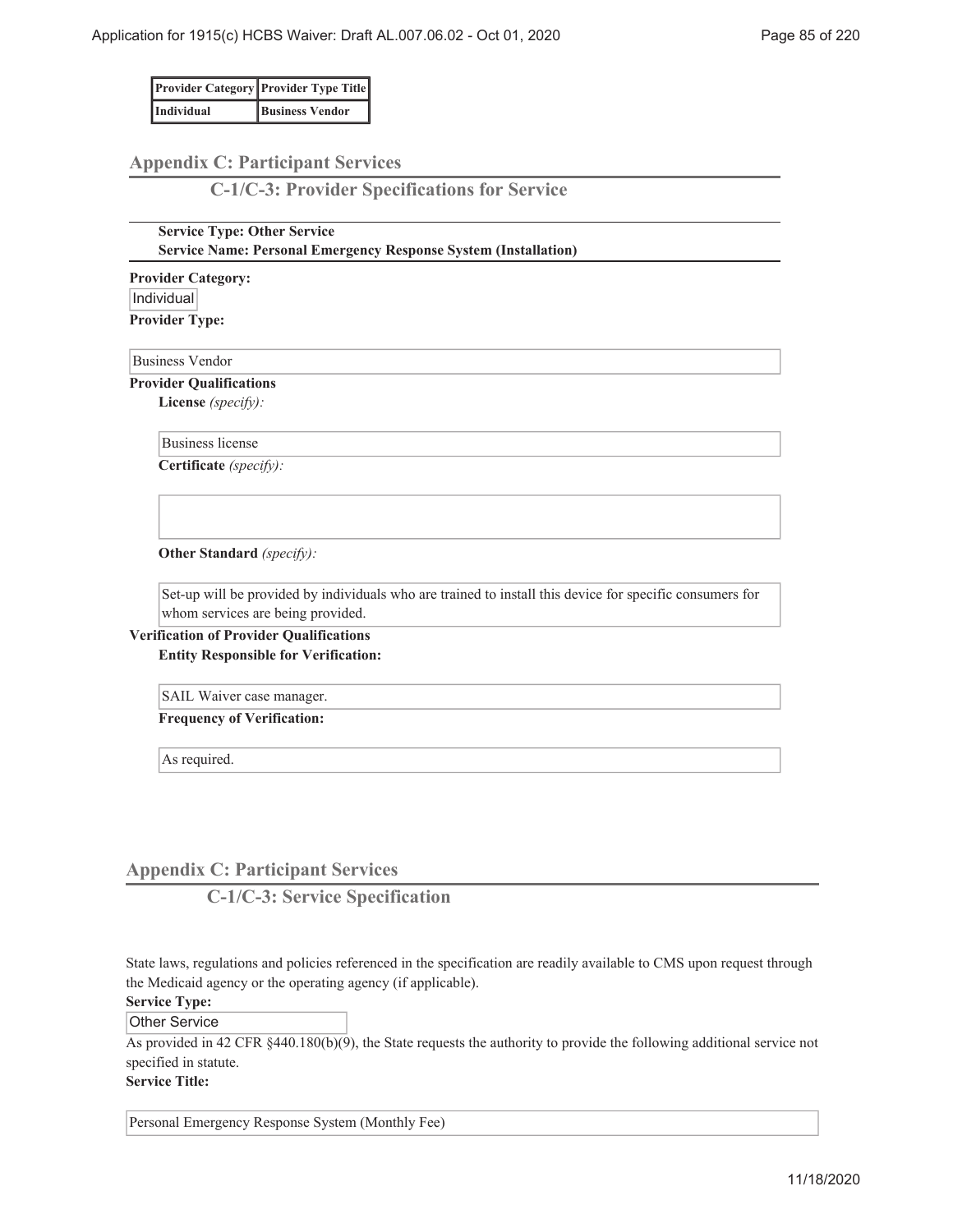### **HCBS Taxonomy:**

| Category 1:                                                                                                       | Sub-Category 1:        |
|-------------------------------------------------------------------------------------------------------------------|------------------------|
|                                                                                                                   |                        |
| Category 2:                                                                                                       | <b>Sub-Category 2:</b> |
|                                                                                                                   |                        |
| <b>Category 3:</b>                                                                                                | <b>Sub-Category 3:</b> |
|                                                                                                                   |                        |
| <b>Service Definition</b> (Scope):                                                                                |                        |
| Category 4:                                                                                                       | <b>Sub-Category 4:</b> |
|                                                                                                                   |                        |
| This service will cover the monthly fee after the system has been installed.                                      |                        |
| Specify applicable (if any) limits on the amount, frequency, or duration of this service:                         |                        |
| The maximum is a one-time installation charge. Once the recipient has had one installation, another one cannot be |                        |

approved.

**Service Delivery Method** *(check each that applies)*:

**Participant-directed as specified in Appendix E**

**Provider managed**

**Specify whether the service may be provided by** *(check each that applies)***:**

**Legally Responsible Person**

**Relative**

**Legal Guardian**

**Provider Specifications:**

| <b>Provider Category</b> | <b>Provider Type Title</b>      |
|--------------------------|---------------------------------|
| Individual               | Vendor with a business license. |

**Appendix C: Participant Services**

**C-1/C-3: Provider Specifications for Service**

**Service Type: Other Service Service Name: Personal Emergency Response System (Monthly Fee)**

**Provider Category:** |Individual| **Provider Type:**

Vendor with a business license.

**Provider Qualifications License** *(specify):*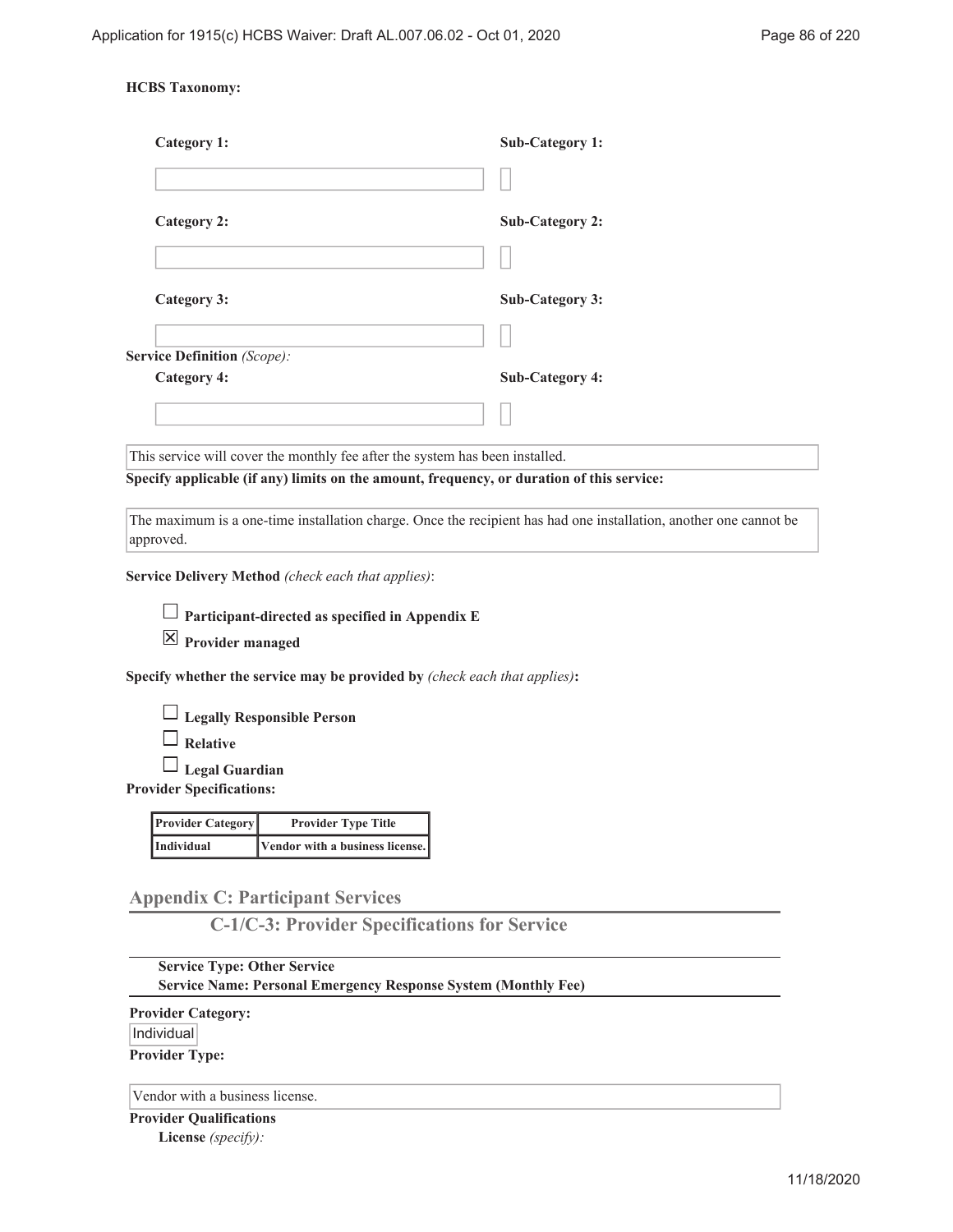Vendor providing this service will possess a business license.

**Certificate** *(specify):*

**Other Standard** *(specify):*

**Verification of Provider Qualifications Entity Responsible for Verification:**

> Waiver Case Manager **Frequency of Verification:**

As needed

# **Appendix C: Participant Services**

**C-1/C-3: Service Specification**

State laws, regulations and policies referenced in the specification are readily available to CMS upon request through the Medicaid agency or the operating agency (if applicable).

# **Service Type:**

Other Service

As provided in 42 CFR §440.180(b)(9), the State requests the authority to provide the following additional service not specified in statute.

**Service Title:**

Pest Control Service

| <b>Category 1:</b>                 | <b>Sub-Category 1:</b> |
|------------------------------------|------------------------|
|                                    |                        |
| <b>Category 2:</b>                 | <b>Sub-Category 2:</b> |
|                                    |                        |
| <b>Category 3:</b>                 | <b>Sub-Category 3:</b> |
|                                    |                        |
| <b>Service Definition</b> (Scope): |                        |
| <b>Category 4:</b>                 | <b>Sub-Category 4:</b> |
|                                    |                        |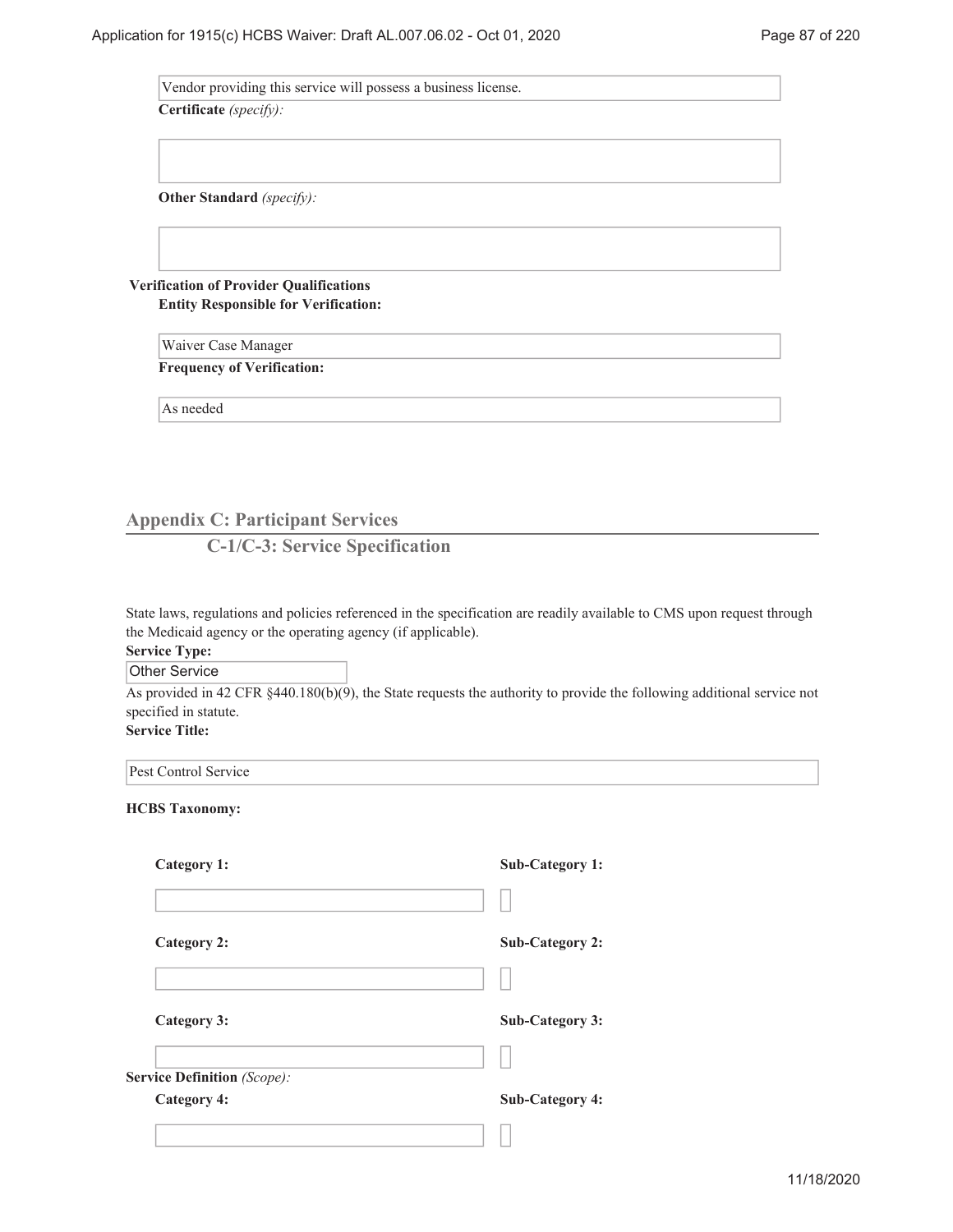Pest Control Service is the chemical eradication of pests by a professional in a waiver participant's primary residence, the presence of which may limit or prevent the service providers from entering the setting to deliver other critical waiver services.

### **Specify applicable (if any) limits on the amount, frequency, or duration of this service:**

Pest control services may be provided in a waiver participant's primary residence, which is limited to a) a participant living in his/her own private house or apartment and who is responsible for his/her own rent or mortgage; or b) a participant living with a primary caregiver.

Pest Control services include the following activities:

a) assessment or inspection

- b) application of chemical-based pesticide
- c) Follow up visit

Pest control services is limited to one series of treatments per lifetime by a licensed and certified pest control company and excludes lodging during the chemical eradication process, all associated preparatory housework, and the replacement of household items. Additional treatments may be approved if the lack of such treatments would jeopardize the participant's ability to live in the community. If additional treatments are needed, the State will evaluate that participant's living situation to determine if the community arrangement is appropriate and supports their health and safety.

**Service Delivery Method** *(check each that applies)*:

| $\Box$ Participant-directed as specified in Appendix E |  |  |
|--------------------------------------------------------|--|--|
|                                                        |  |  |

**Provider managed**

**Specify whether the service may be provided by** *(check each that applies)***:**

**Legally Responsible Person**

**Relative**

**Legal Guardian**

**Provider Specifications:**

|        | <b>Provider Category</b> Provider Type Title |
|--------|----------------------------------------------|
| Agency | <b>Pest Control Company</b>                  |

# **Appendix C: Participant Services**

**C-1/C-3: Provider Specifications for Service**

### **Service Type: Other Service Service Name: Pest Control Service**

**Provider Category:**

Agency **Provider Type:**

### Pest Control Company

**Provider Qualifications License** *(specify):*

> State of Alabama Business License Licensed and Certified

**Certificate** *(specify):*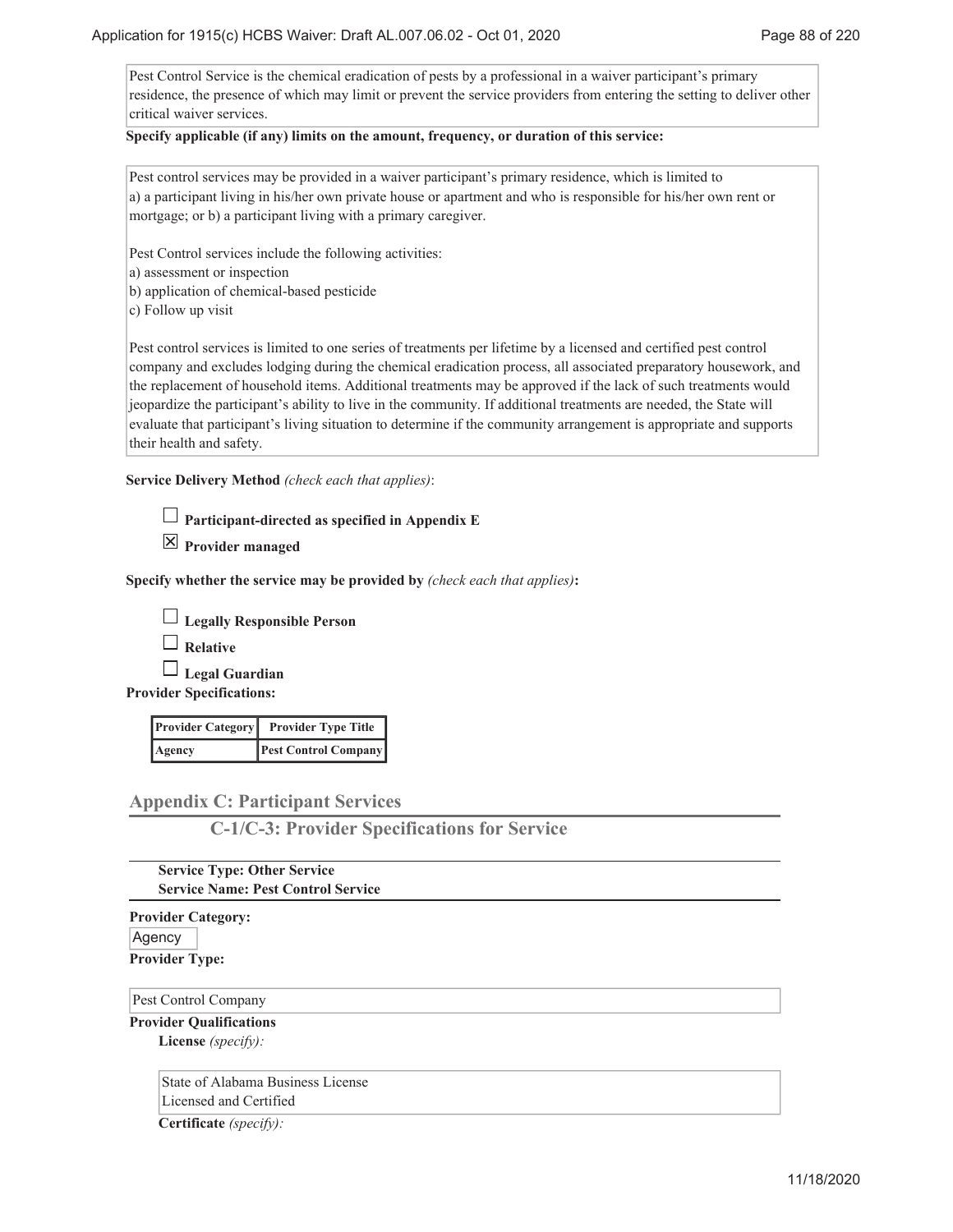**Other Standard** *(specify):*

Code of Alabama, 1975, § 40-12-40

Possess licensure and certification approved through the Alabama Department of Agriculture and Industries.

**Verification of Provider Qualifications Entity Responsible for Verification:**

Waiver Operating Agency

**Frequency of Verification:**

Initially; then annually

### **Appendix C: Participant Services**

**C-1: Summary of Services Covered (2 of 2)**

- **Provision of Case Management Services to Waiver Participants.** Indicate how case management is furnished to waiver **b.** participants (*select one*):
	- **Not applicable** Case management is not furnished as a distinct activity to waiver participants.
	- **Applicable** Case management is furnished as a distinct activity to waiver participants. *Check each that applies:*
		- **As a waiver service defined in Appendix C-3.** *Do not complete item C-1-c.*
		- **As a Medicaid state plan service under §1915(i) of the Act (HCBS as a State Plan Option).** *Complete item C-1-c.*
		- **As a Medicaid state plan service under §1915(g)(1) of the Act (Targeted Case Management).** *Complete item C-1-c.*

**As an administrative activity.** *Complete item C-1-c.*

- **As a primary care case management system service under a concurrent managed care authority.** *Complete item C-1-c.*
- **Delivery of Case Management Services.** Specify the entity or entities that conduct case management functions on behalf **c.** of waiver participants:

**Appendix C: Participant Services**

**C-2: General Service Specifications (1 of 3)**

- **Criminal History and/or Background Investigations.** Specify the state's policies concerning the conduct of criminal **a.** history and/or background investigations of individuals who provide waiver services (select one):
	- **No. Criminal history and/or background investigations are not required.**
	- **Yes. Criminal history and/or background investigations are required.**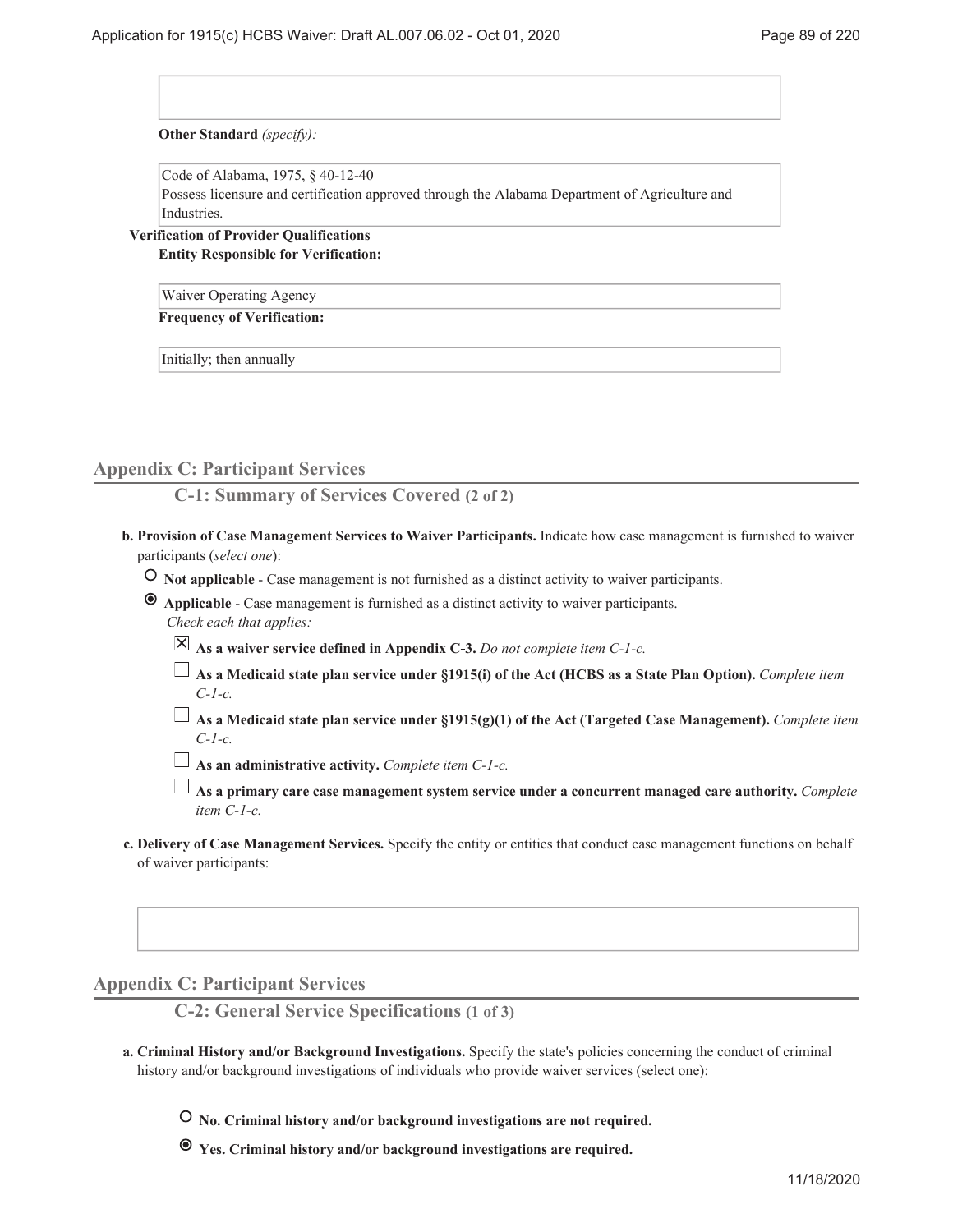Specify: (a) the types of positions (e.g., personal assistants, attendants) for which such investigations must be conducted; (b) the scope of such investigations (e.g., state, national); and, (c) the process for ensuring that mandatory investigations have been conducted. State laws, regulations and policies referenced in this description are available to CMS upon request through the Medicaid or the operating agency (if applicable):

Background checks will be required for direct service provider employees who operate within the State of Alabama and who either provide direct services to the participant and/or who have access to client records. The state background checks will be conducted by the provider agency and will also include a reference check with previous employers, sex offender registry, and the Nurse/Aid Registry. Verification of investigations will be conducted during audit reviews of the service providers by the OA.

**Abuse Registry Screening.** Specify whether the state requires the screening of individuals who provide waiver services **b.** through a state-maintained abuse registry (select one):

# **No. The state does not conduct abuse registry screening.**

# **Yes. The state maintains an abuse registry and requires the screening of individuals through this registry.**

Specify: (a) the entity (entities) responsible for maintaining the abuse registry; (b) the types of positions for which abuse registry screenings must be conducted; and, (c) the process for ensuring that mandatory screenings have been conducted. State laws, regulations and policies referenced in this description are available to CMS upon request through the Medicaid agency or the operating agency (if applicable):

# **Appendix C: Participant Services**

**C-2: General Service Specifications (2 of 3)**

- **Services in Facilities Subject to §1616(e) of the Social Security Act.** *Select one:* **c.**
	- **No. Home and community-based services under this waiver are not provided in facilities subject to §1616(e) of the Act.**
	- **Yes. Home and community-based services are provided in facilities subject to §1616(e) of the Act. The standards that apply to each type of facility where waiver services are provided are available to CMS upon request through the Medicaid agency or the operating agency (if applicable).**

# **Appendix C: Participant Services**

**C-2: General Service Specifications (3 of 3)**

- **Provision of Personal Care or Similar Services by Legally Responsible Individuals.** A legally responsible individual is **d.** any person who has a duty under state law to care for another person and typically includes: (a) the parent (biological or adoptive) of a minor child or the guardian of a minor child who must provide care to the child or (b) a spouse of a waiver participant. Except at the option of the State and under extraordinary circumstances specified by the state, payment may not be made to a legally responsible individual for the provision of personal care or similar services that the legally responsible individual would ordinarily perform or be responsible to perform on behalf of a waiver participant. *Select one*:
	- **No. The state does not make payment to legally responsible individuals for furnishing personal care or similar services.**
	- **Yes. The state makes payment to legally responsible individuals for furnishing personal care or similar services when they are qualified to provide the services.**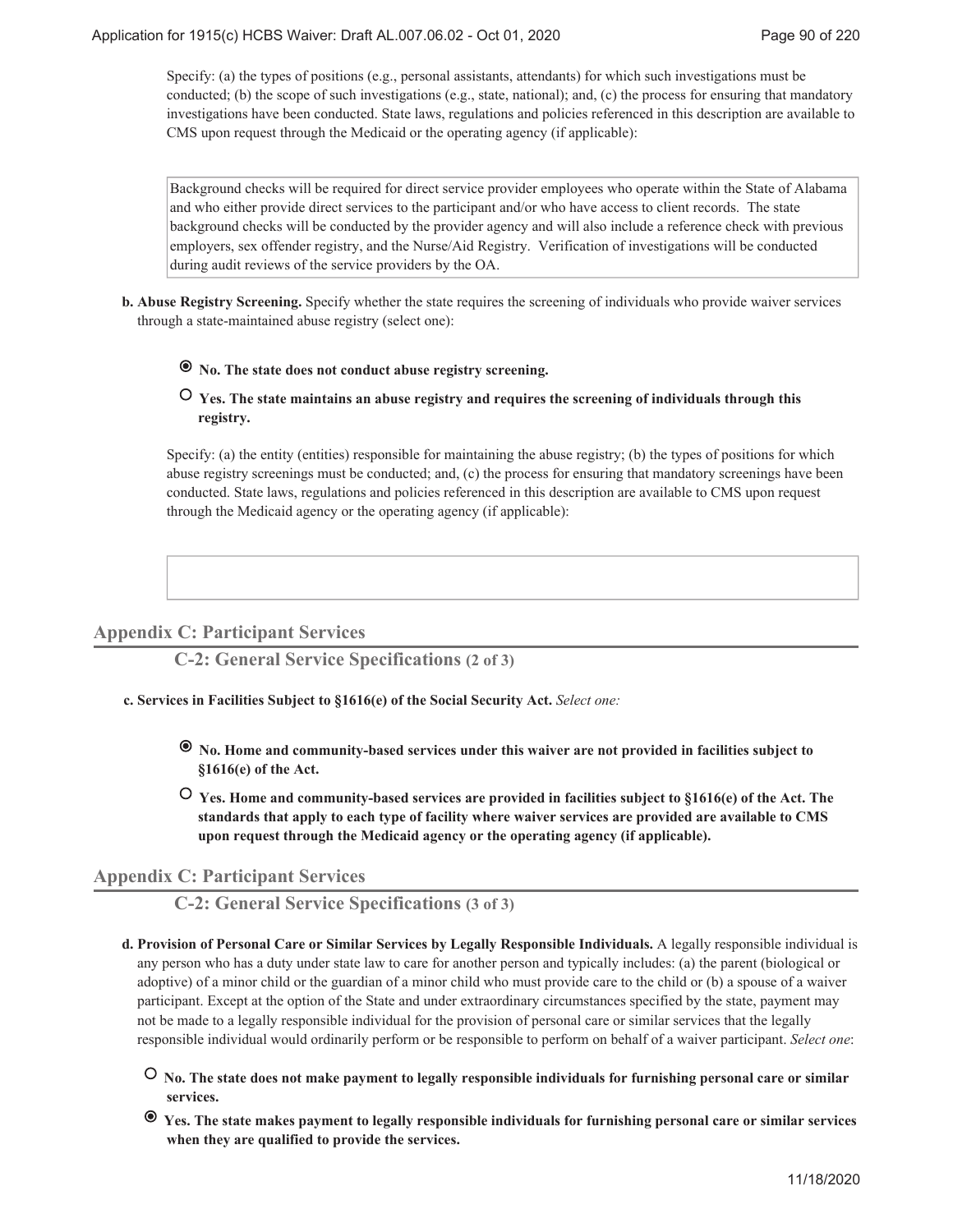Specify: (a) the legally responsible individuals who may be paid to furnish such services and the services they may provide; (b) state policies that specify the circumstances when payment may be authorized for the provision of *extraordinary care* by a legally responsible individual and how the state ensures that the provision of services by a legally responsible individual is in the best interest of the participant; and, (c) the controls that are employed to ensure that payments are made only for services rendered. *Also, specify in Appendix C-1/C-3 the personal care or similar services for which payment may be made to legally responsible individuals under the state policies specified here.*

Only as described in Appendix E related to the 1915j

 **Self-directed**

 **Agency-operated**

- **Other State Policies Concerning Payment for Waiver Services Furnished by Relatives/Legal Guardians.** Specify **e.** state policies concerning making payment to relatives/legal guardians for the provision of waiver services over and above the policies addressed in Item C-2-d. *Select one*:
	- **The state does not make payment to relatives/legal guardians for furnishing waiver services.**
	- **The state makes payment to relatives/legal guardians under specific circumstances and only when the relative/guardian is qualified to furnish services.**

Specify the specific circumstances under which payment is made, the types of relatives/legal guardians to whom payment may be made, and the services for which payment may be made. Specify the controls that are employed to ensure that payments are made only for services rendered. *Also, specify in Appendix C-1/C-3 each waiver service for which payment may be made to relatives/legal guardians.*

 **Relatives/legal guardians may be paid for providing waiver services whenever the relative/legal guardian is qualified to provide services as specified in Appendix C-1/C-3.**

Specify the controls that are employed to ensure that payments are made only for services rendered.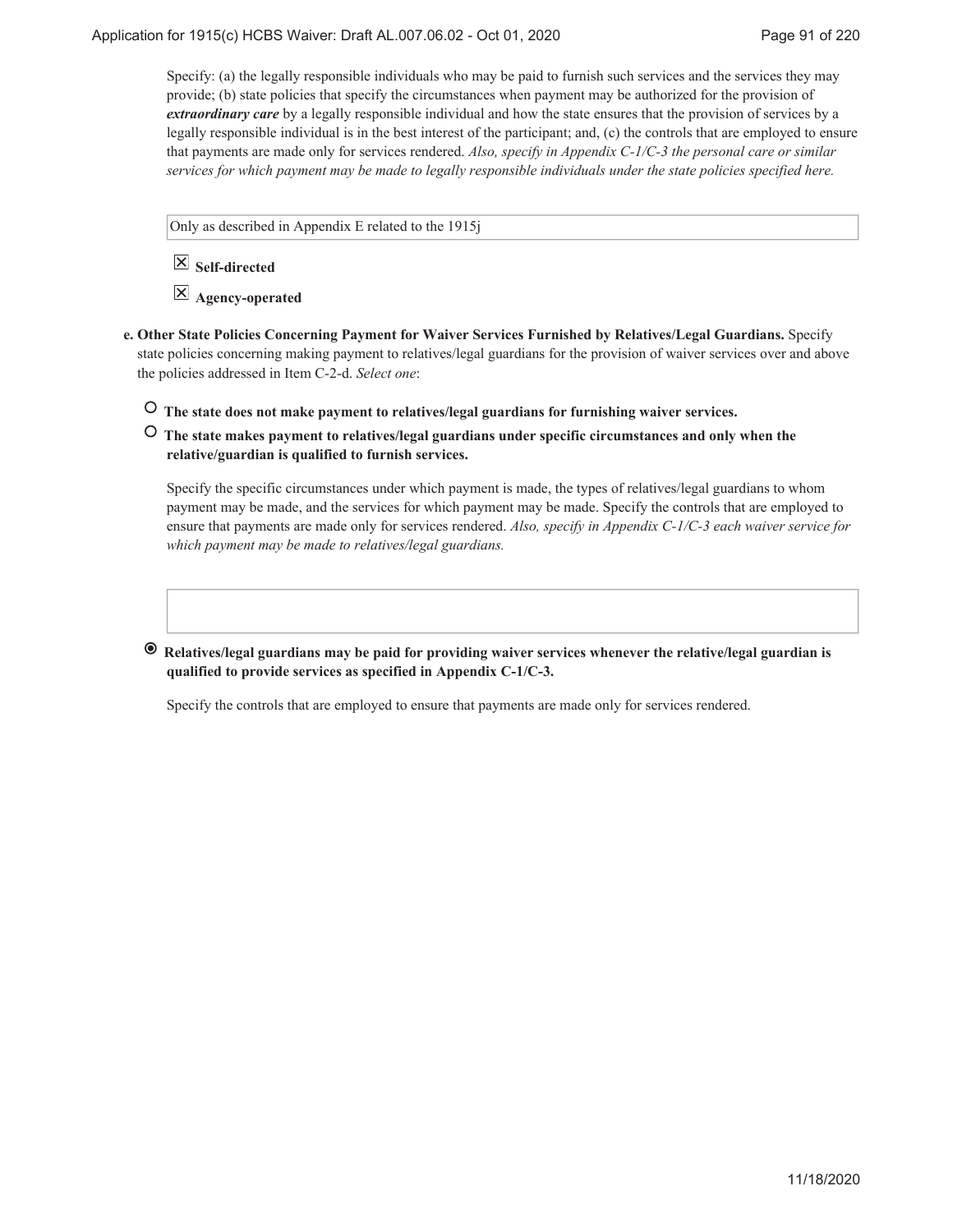A) Services provided by relatives or friends may be covered only if relatives or friends meet the same qualifications as other direct care providers and are employed by an approved provider of service. Relatives who are providers of services cannot be a parent/guardian of a minor or spouse of the individual receiving services, when the services are those that these persons are legally obligated to provide. There must be justification as to why the relative of friend is the provider of care and documentation in the case managers file showing the lack of other qualified providers. (B) The strict controls to assure that payment is made to relatives or friends as providers in return for authorized services include the following:

1) The relative or friend must be employed by a Direct Service Provider (DSP) Agency.

2) Meet the qualifications outlined in the scope of service as any other personal care, respite, homemaker, or companion worker employed by a DSP agency.

3) Complete a service log reflecting the type of service provided including the number of hours of service, the date and time of service.

4) Have the client/or representative sign the service log at each visit. If the relative or friend normally acts as a representative another individual

must sign the service log.

- 5) The service log is reviewed by a DSP supervisor at least once biweekly.
- 6) Supervisory visits to the participants residence at 60 day intervals.
- 7) Direct on-site supervision of the DSP worker providing the authorized
	- service at least once every 6 months and more frequently if warranted.

 8) Monthly visits by the case managers to address client satisfaction with the provision of services and to question the client confidentially about the adequacy of the services

 received and their needs are met as well as to observe the client or friend as services are provided.

(C) While each service may be offered by a relative the state will ensure that no conflict of interest will occur because the relative providing the direct service will not be involved in the development of the PCCP or allowed to sign service logs which serve as documentation that the authorized services have been provided when the participant is unable to do so. When the primary care giver or authorized representative for the participant must also act as the direct service provider worker another individual must be assigned the aforementioned responsibilities as well as assume responsibility for any other functions which could potentially result in a conflict of interest. The case manager must be available during the monthly visits to observe the provision of the direct service by the guardian and question the participant confidentially about their satisfaction with those services.

D. Personal Choices participants may hire legally liable relatives as paid providers of services. However, restrictions do apply on participant living arrangements, when homes or property are owed, operated or controlled by a provider of services, not related by blood or marriage to the participant.

 **Other policy.**

Specify:

**Open Enrollment of Providers.** Specify the processes that are employed to assure that all willing and qualified providers **f.** have the opportunity to enroll as waiver service providers as provided in 42 CFR §431.51: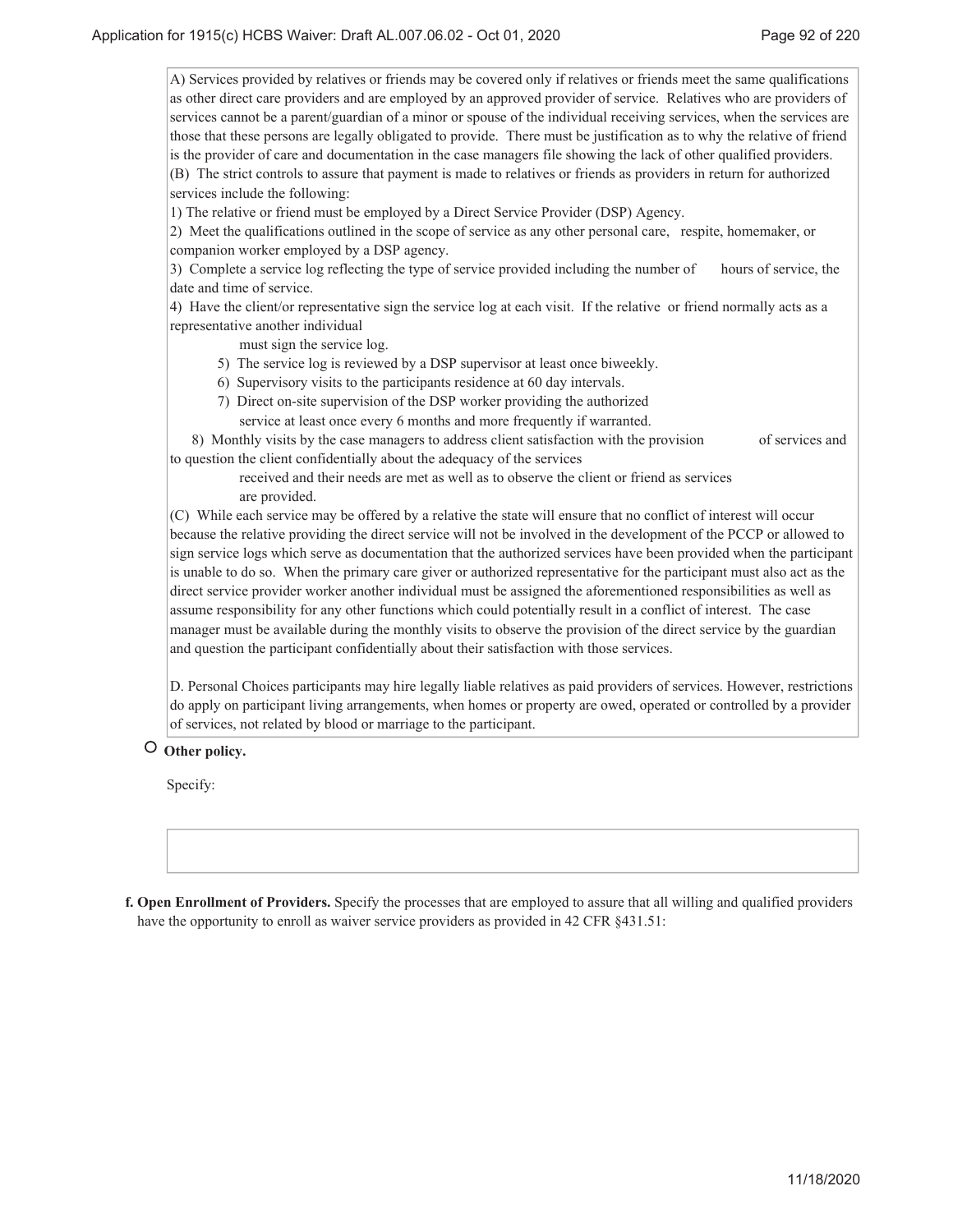When a prospective provider calls and expresses interest in providing waiver services, a contracting package is prepared and mailed. After the package is returned, it is reviewed for completeness of information. The OA will conduct an initial on-site visit/audit to verify that the provider is in compliance with Medicaid Waiver standards and regulations before approval as a direct service provider is made. Every new provider is also required to attend a waiver training conducted by the OA.

When all information from the potential provider has been reviewed and verified, a financial amount is established and a contract is signed by the appropriate authorities. If the provider is not a certified home health agency, a letter is prepared requesting the Commissioner of the Alabama Medicaid Agency to exempt the provider from the certification requirement of the SAIL Waiver based on the OA's review of the provider. Once the exemption is granted, the contract may be signed.

After the contract is finalized, the provider is mailed a confirmation letter.

The State does not have a specified timeframe for providers to become enrolled. The State works with potential providers by allowing them time to submit requested information, hire personnel, and assemble items needed to meet waiver requirements. When provider clears the initial phase, ADRS makes an on-site visit to perform a verification audit. When the provider clears this phase, ADRS enters into a contract and enrolls the provider. All willing and qualified providers are given an opportunity to enroll as a waiver provider.

### **Appendix C: Participant Services**

# **Quality Improvement: Qualified Providers**

*As a distinct component of the States quality improvement strategy, provide information in the following fields to detail the States methods for discovery and remediation.*

#### **Methods for Discovery: Qualified Providers a.**

*The state demonstrates that it has designed and implemented an adequate system for assuring that all waiver services are provided by qualified providers.*

#### **Sub-Assurances: i.**

*Sub-Assurance: The State verifies that providers initially and continually meet required licensure and/or* **a.** *certification standards and adhere to other standards prior to their furnishing waiver services.*

#### **Performance Measures**

*For each performance measure the State will use to assess compliance with the statutory assurance, complete the following. Where possible, include numerator/denominator.*

*For each performance measure, provide information on the aggregated data that will enable the State to analyze and assess progress toward the performance measure. In this section provide information on the method by which each source of data is analyzed statistically/deductively or inductively, how themes are identified or conclusions drawn, and how recommendations are formulated, where appropriate.*

### **Performance Measure:**

**Number and percent of waiver providers who continuing to meet applicable licensure/certification following initial enrollment. NUMERATOR: Number of waiver providers who continuing to meet applicable licensure/certification following initial enrollment. DENOMINATOR: Number of waiver providers.**

**Data Source** (Select one): **Record reviews, on-site** If 'Other' is selected, specify: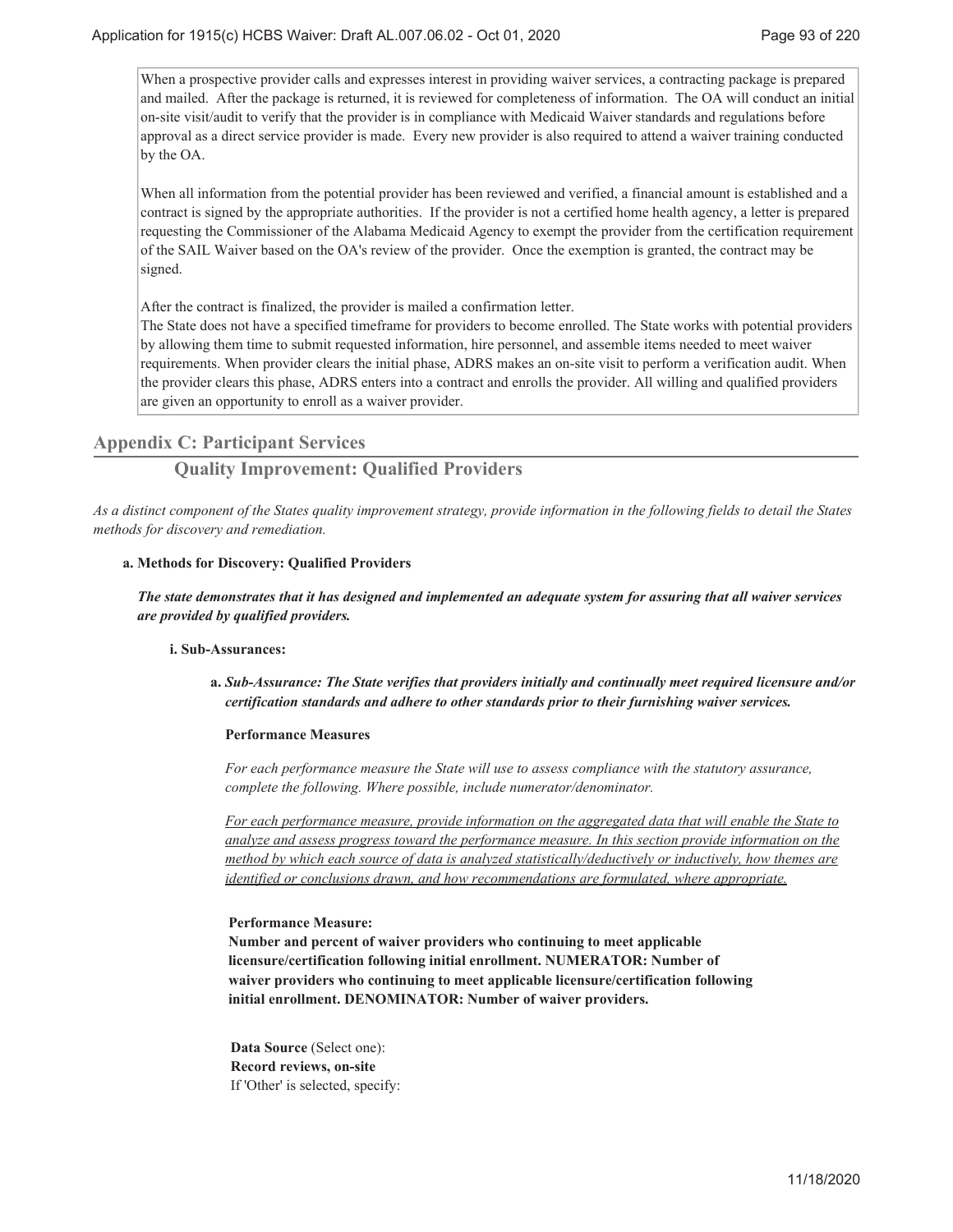| <b>Responsible Party for</b><br>data<br>collection/generation<br>(check each that applies): | <b>Frequency of data</b><br>collection/generation<br>(check each that applies): | <b>Sampling Approach</b><br>(check each that applies):        |
|---------------------------------------------------------------------------------------------|---------------------------------------------------------------------------------|---------------------------------------------------------------|
| <b>State Medicaid</b><br><b>Agency</b>                                                      | $\perp$ Weekly                                                                  | $\overline{\boxtimes}$ 100% Review                            |
| $\boxtimes$ Operating Agency                                                                | <b>Monthly</b>                                                                  | Less than 100%<br><b>Review</b>                               |
| <b>Sub-State Entity</b>                                                                     | Quarterly                                                                       | Representative<br><b>Sample</b><br>Confidence<br>$Interval =$ |
| Other<br>Specify:                                                                           | $\overline{\mathsf{X}}$ Annually                                                | <b>Stratified</b><br>Describe Group:                          |
|                                                                                             | $\perp$ Continuously and<br>Ongoing                                             | $\Box$ Other<br>Specify:                                      |
|                                                                                             | $\overline{\phantom{a}}$ Other<br>Specify:                                      |                                                               |

**Data Source** (Select one): **Record reviews, off-site** If 'Other' is selected, specify:

| <b>Responsible Party for</b><br>data<br>collection/generation<br>(check each that applies): | <b>Frequency of data</b><br>collection/generation<br>(check each that applies): | <b>Sampling Approach</b><br>(check each that applies): |
|---------------------------------------------------------------------------------------------|---------------------------------------------------------------------------------|--------------------------------------------------------|
| <b>State Medicaid</b><br>Agency                                                             | Weekly                                                                          | 100% Review                                            |
| <b>Operating Agency</b>                                                                     | <b>Monthly</b>                                                                  | Less than $100\%$<br><b>Review</b>                     |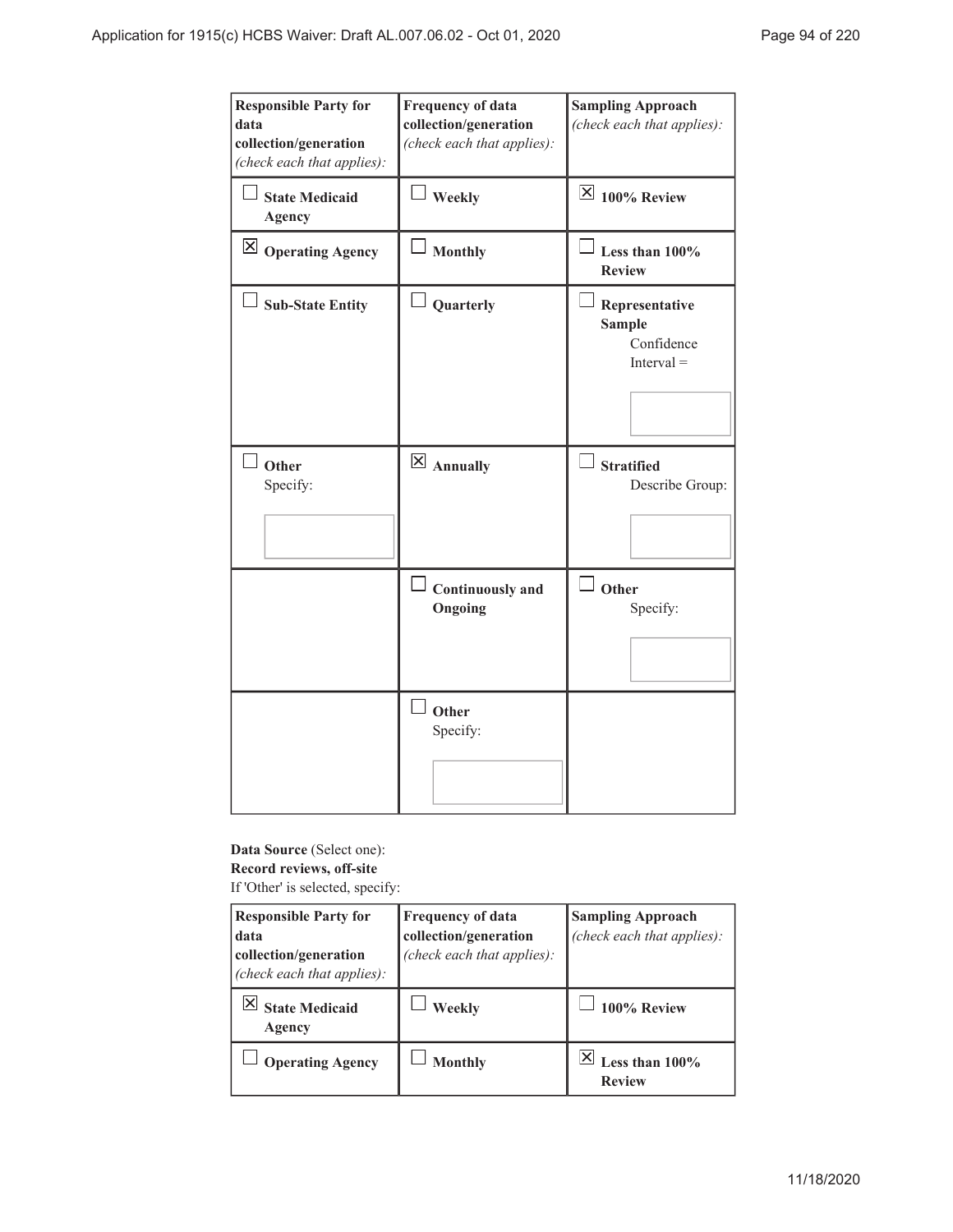| Sub-State Entity          | Quarterly                          | $\overline{\mathsf{X}}$ Representative<br><b>Sample</b><br>Confidence<br>$Interval =$<br>random<br>sampling<br>conducted at a<br>confidence<br>level of plus or<br>minus five and<br>a confidence<br>level of 90%. |
|---------------------------|------------------------------------|--------------------------------------------------------------------------------------------------------------------------------------------------------------------------------------------------------------------|
| $\perp$ Other<br>Specify: | $\boxtimes$ Annually               | <b>Stratified</b><br>Describe Group:                                                                                                                                                                               |
|                           | <b>Continuously</b> and<br>Ongoing | Other<br>Specify:                                                                                                                                                                                                  |
|                           | Other<br>Specify:                  |                                                                                                                                                                                                                    |

# **Data Aggregation and Analysis:**

| <b>Responsible Party for data</b><br>aggregation and analysis (check each<br>that applies): | Frequency of data aggregation and<br>analysis(check each that applies): |
|---------------------------------------------------------------------------------------------|-------------------------------------------------------------------------|
| $\boxtimes$ State Medicaid Agency                                                           | Weekly                                                                  |
| $\boxtimes$ Operating Agency                                                                | <b>Monthly</b>                                                          |
| <b>Sub-State Entity</b>                                                                     | X<br>Quarterly                                                          |
| Other<br>Specify:                                                                           | $\vert \times \vert$<br><b>Annually</b>                                 |
|                                                                                             | <b>Continuously and Ongoing</b>                                         |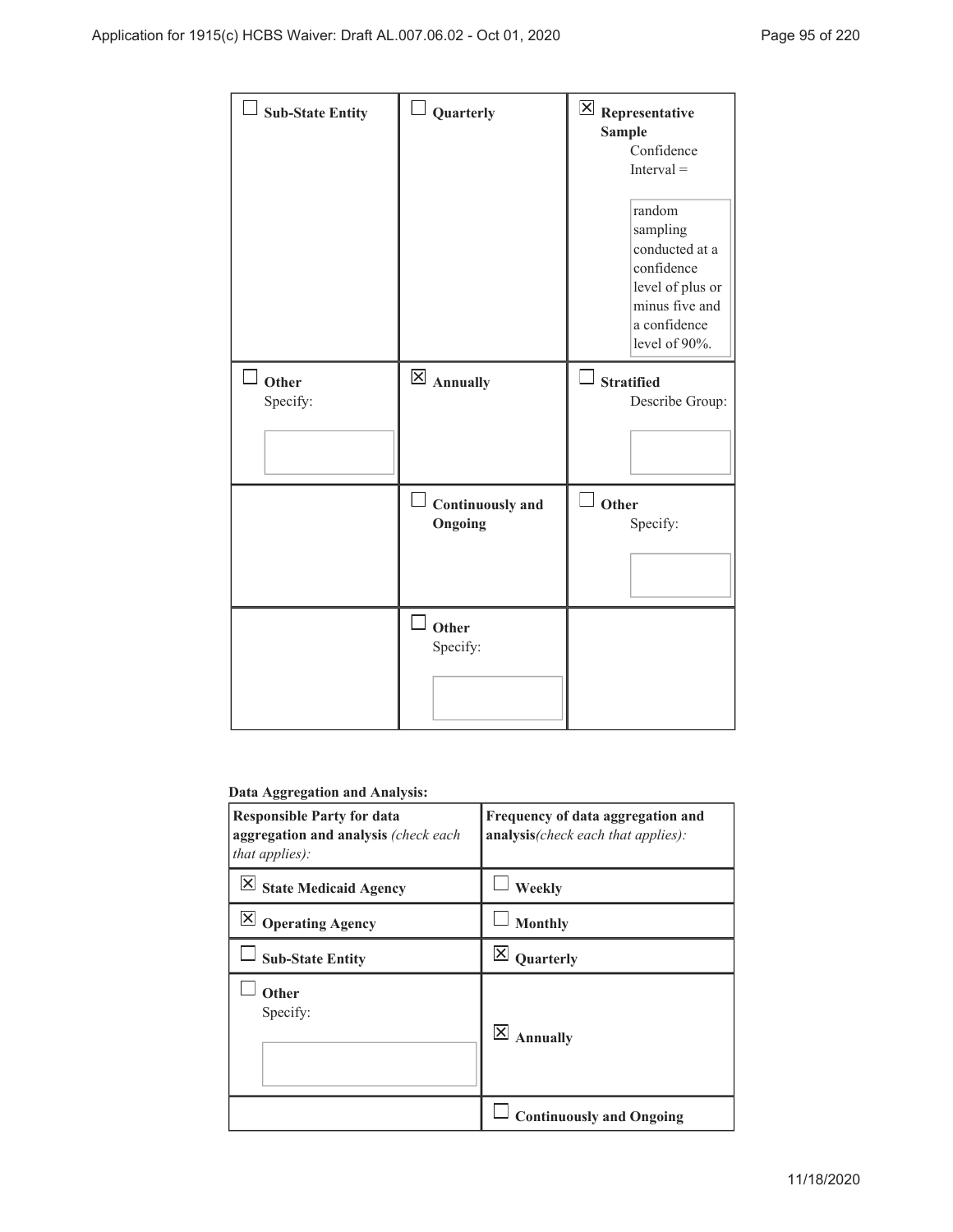| <b>Responsible Party for data</b><br>aggregation and analysis (check each<br>that applies): | Frequency of data aggregation and<br>analysis(check each that applies): |
|---------------------------------------------------------------------------------------------|-------------------------------------------------------------------------|
|                                                                                             | Other<br>Specify:                                                       |

**Performance Measure:**

**Number and percent of new waiver providers who met the appropriate licensure/certification standards. NUMERATOR: Number of new waiver providers who met the appropriate licensure/certification standards. DENOMINATOR: Number of new waiver providers.**

**Data Source** (Select one): **Record reviews, on-site** If 'Other' is selected, specify:

| <b>Responsible Party for</b><br>data<br>collection/generation<br>(check each that applies): | <b>Frequency of data</b><br>collection/generation<br>(check each that applies): | <b>Sampling Approach</b><br>(check each that applies):        |
|---------------------------------------------------------------------------------------------|---------------------------------------------------------------------------------|---------------------------------------------------------------|
| <b>State Medicaid</b><br><b>Agency</b>                                                      | Weekly                                                                          | $\boxtimes$ 100% Review                                       |
| $\boxtimes$ Operating Agency                                                                | <b>Monthly</b>                                                                  | Less than $100\%$<br><b>Review</b>                            |
| <b>Sub-State Entity</b>                                                                     | Quarterly                                                                       | Representative<br><b>Sample</b><br>Confidence<br>$Interval =$ |
| Other<br>Specify:                                                                           | <b>Annually</b>                                                                 | <b>Stratified</b><br>Describe Group:                          |
|                                                                                             | $\boxtimes$ Continuously and<br>Ongoing                                         | $\Box$ Other<br>Specify:                                      |
|                                                                                             | Other<br>Specify:                                                               |                                                               |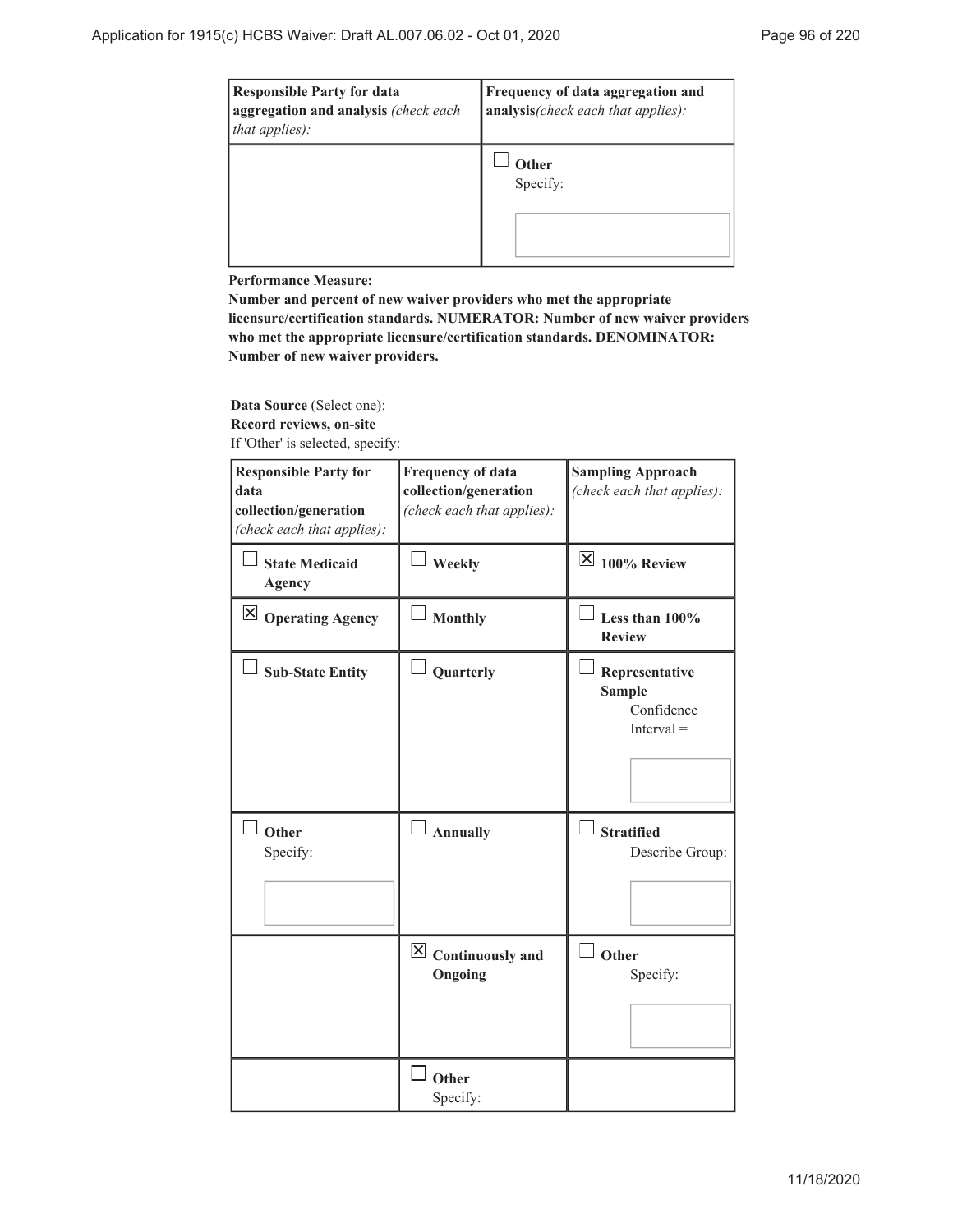# **Data Source** (Select one):

**Record reviews, off-site**

If 'Other' is selected, specify:

| <b>Responsible Party for</b><br>data<br>collection/generation<br>(check each that applies): | <b>Frequency of data</b><br>collection/generation<br>(check each that applies): | <b>Sampling Approach</b><br>(check each that applies):                                                                                                                                                            |
|---------------------------------------------------------------------------------------------|---------------------------------------------------------------------------------|-------------------------------------------------------------------------------------------------------------------------------------------------------------------------------------------------------------------|
| $\boxtimes$ State Medicaid<br><b>Agency</b>                                                 | <b>Weekly</b>                                                                   | 100% Review                                                                                                                                                                                                       |
| <b>Operating Agency</b>                                                                     | <b>Monthly</b>                                                                  | $\boxed{\times}$ Less than 100%<br><b>Review</b>                                                                                                                                                                  |
| <b>Sub-State Entity</b>                                                                     | Quarterly                                                                       | $\vert\mathsf{X}\vert$ Representative<br><b>Sample</b><br>Confidence<br>$Interval =$<br>random<br>sampling<br>conducted at a<br>confidence<br>level of plus or<br>minus five and<br>a confidence<br>level of 90%. |
| Other<br>Specify:                                                                           | $\boxtimes$ Annually                                                            | $\Box$ Stratified<br>Describe Group:                                                                                                                                                                              |
|                                                                                             | Continuously and<br>Ongoing                                                     | Other<br>Specify:                                                                                                                                                                                                 |
|                                                                                             | Other<br>Specify:                                                               |                                                                                                                                                                                                                   |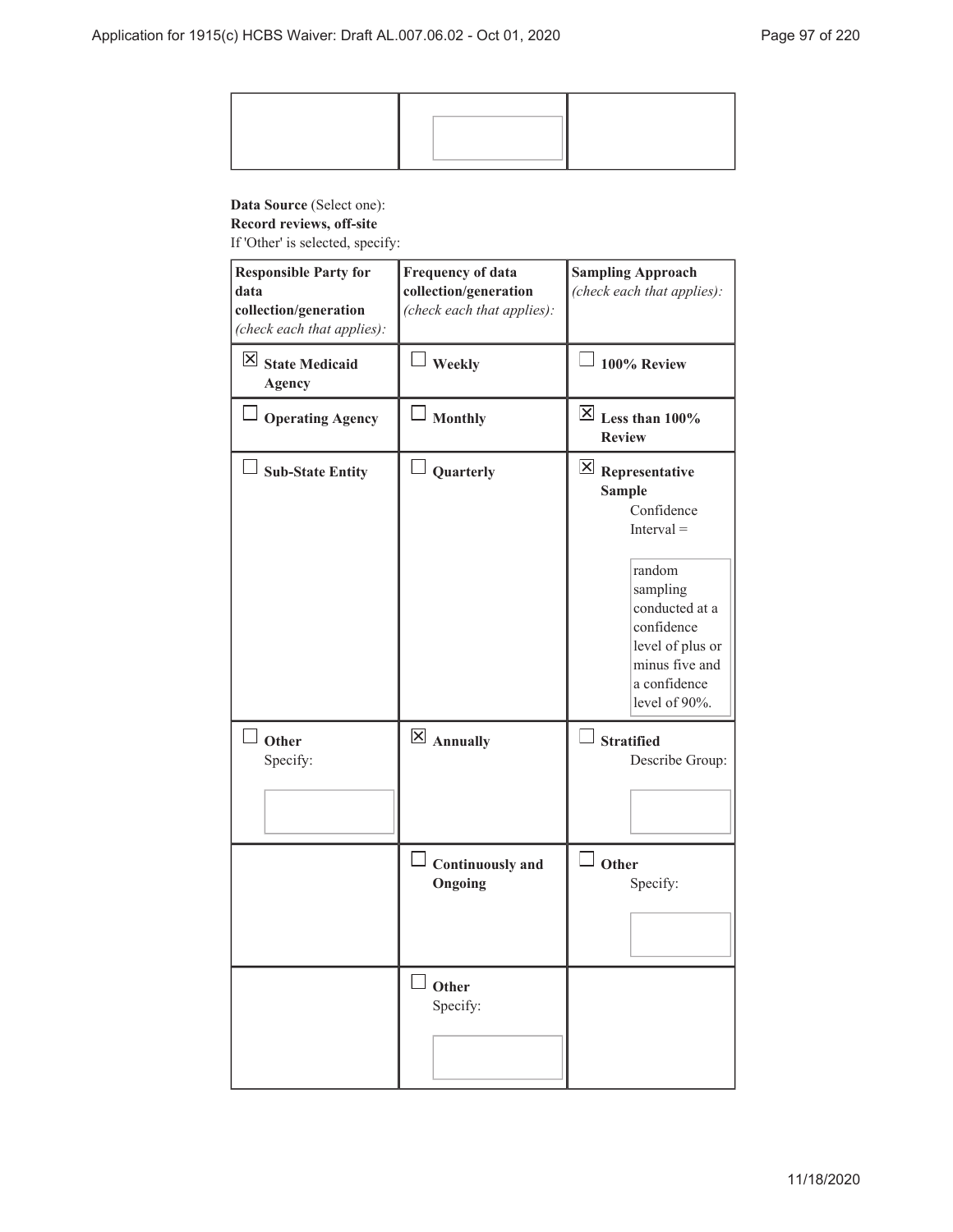| <b>Responsible Party for data</b><br>aggregation and analysis (check each<br><i>that applies</i> ): | Frequency of data aggregation and<br>analysis (check each that applies): |
|-----------------------------------------------------------------------------------------------------|--------------------------------------------------------------------------|
| State Medicaid Agency                                                                               | Weekly                                                                   |
| $\boxtimes$ Operating Agency                                                                        | <b>Monthly</b>                                                           |
| <b>Sub-State Entity</b>                                                                             | Quarterly                                                                |
| Other<br>Specify:                                                                                   | <b>Annually</b>                                                          |

### *Sub-Assurance: The State monitors non-licensed/non-certified providers to assure adherence to waiver* **b.** *requirements.*

**Other** Specify:

**Continuously and Ongoing**

*For each performance measure the State will use to assess compliance with the statutory assurance, complete the following. Where possible, include numerator/denominator.*

*For each performance measure, provide information on the aggregated data that will enable the State to analyze and assess progress toward the performance measure. In this section provide information on the method by which each source of data is analyzed statistically/deductively or inductively, how themes are identified or conclusions drawn, and how recommendations are formulated, where appropriate.*

### **Performance Measure:**

**Number and percent of non-licensed/non-certified providers who met initial waiver provider qualifications. NUMERATOR: Number of non-licensed/non-certified providers who met initial waiver provider qualifications. DENOMINATOR: Number of new non-licensed/non-certified waiver providers.**

### **Data Source** (Select one): **Record reviews, on-site** If 'Other' is selected, specify:

| <b>Responsible Party for</b><br>data<br>collection/generation<br>(check each that applies): | Frequency of data<br>collection/generation<br>(check each that applies): | <b>Sampling Approach</b><br>(check each that applies): |
|---------------------------------------------------------------------------------------------|--------------------------------------------------------------------------|--------------------------------------------------------|
| <b>State Medicaid</b><br>Agency                                                             | Weekly                                                                   | 100% Review                                            |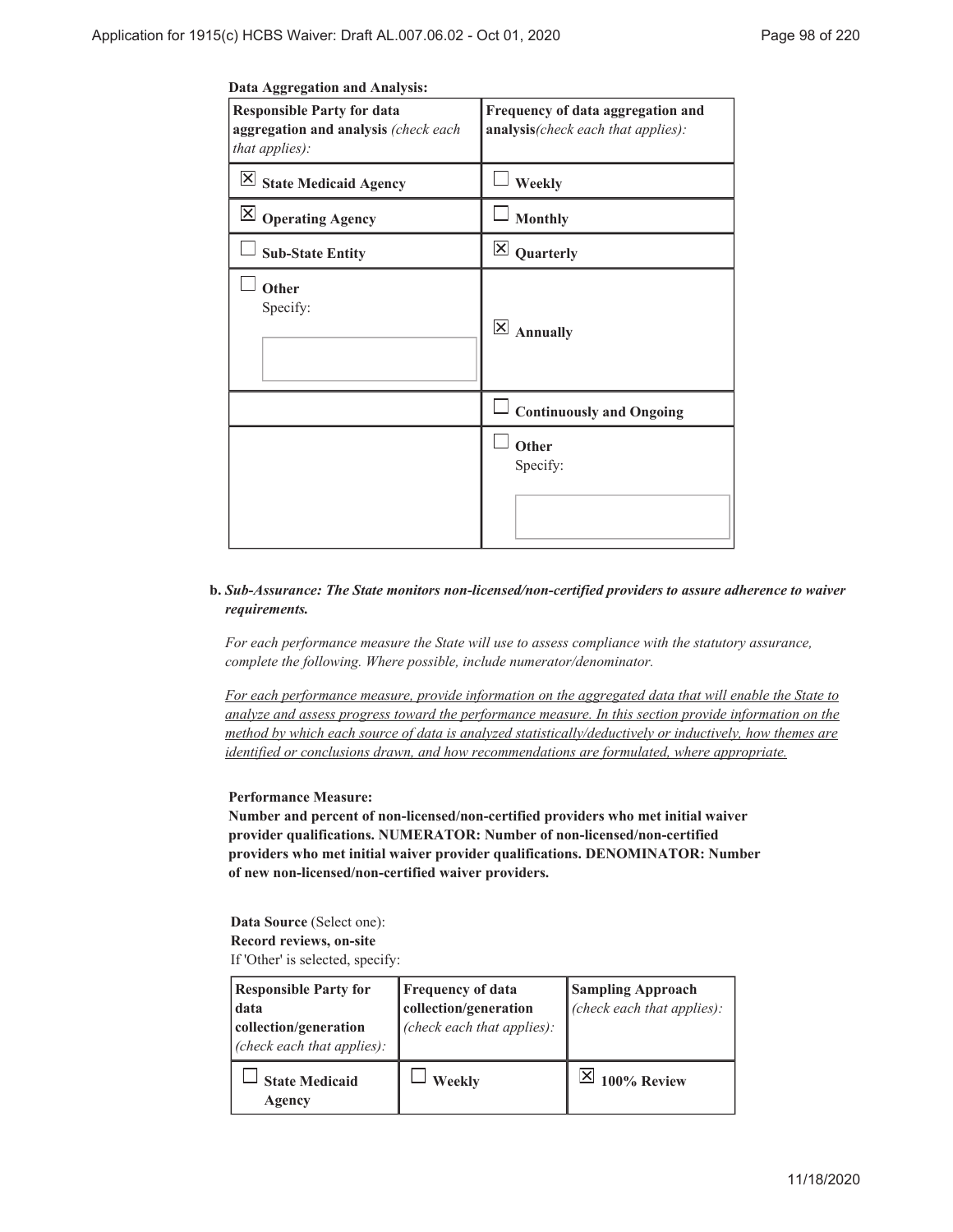| $\boxtimes$ Operating Agency | <b>Monthly</b>                                     | Less than 100%<br><b>Review</b>                               |
|------------------------------|----------------------------------------------------|---------------------------------------------------------------|
| $\Box$ Sub-State Entity      | $\Box$ Quarterly                                   | Representative<br><b>Sample</b><br>Confidence<br>$Interval =$ |
| Other<br>Specify:            | <b>Annually</b>                                    | <b>Stratified</b><br>Describe Group:                          |
|                              | $\overline{\boxtimes}$ Continuously and<br>Ongoing | Other<br>Specify:                                             |
|                              | Other<br>Specify:                                  |                                                               |

# **Data Source** (Select one): **Record reviews, off-site**

If 'Other' is selected, specify:

| <b>Responsible Party for</b><br>data<br>collection/generation<br>(check each that applies): | <b>Frequency of data</b><br>collection/generation<br>(check each that applies): | <b>Sampling Approach</b><br>(check each that applies):        |
|---------------------------------------------------------------------------------------------|---------------------------------------------------------------------------------|---------------------------------------------------------------|
| <b>State Medicaid</b><br>Agency                                                             | Weekly                                                                          | 100% Review                                                   |
| <b>Operating Agency</b>                                                                     | <b>Monthly</b>                                                                  | ΙXΙ<br>Less than $100\%$<br><b>Review</b>                     |
| <b>Sub-State Entity</b>                                                                     | <b>Ouarterly</b>                                                                | Representative<br><b>Sample</b><br>Confidence<br>$Interval =$ |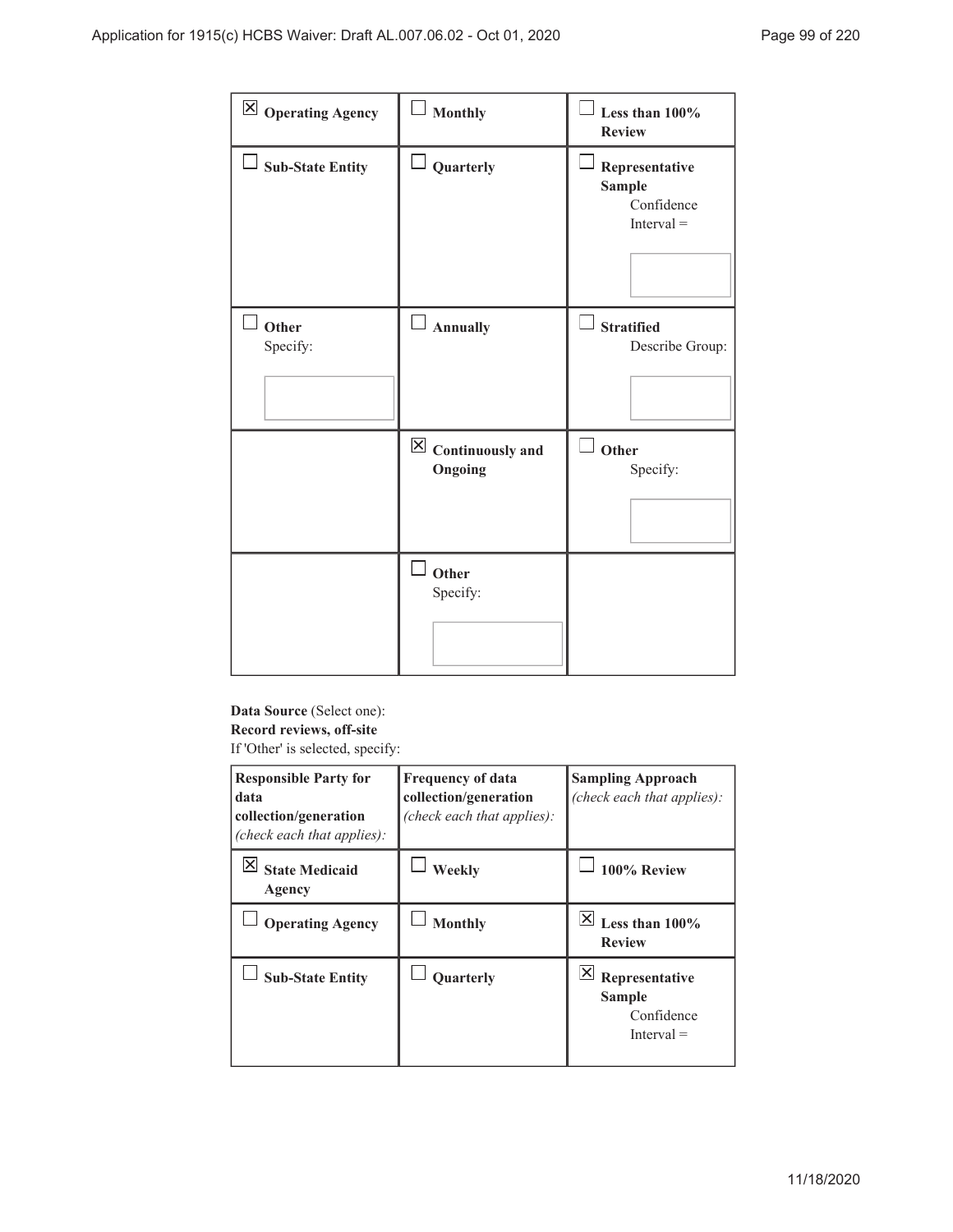|                   |                             | random<br>sampling<br>conducted at a<br>confidence<br>level of plus or<br>minus five and<br>a confidence<br>level of 90%. |
|-------------------|-----------------------------|---------------------------------------------------------------------------------------------------------------------------|
| Other<br>Specify: | $\boxtimes$ Annually        | <b>Stratified</b><br>Describe Group:                                                                                      |
|                   | Continuously and<br>Ongoing | Other<br>ப<br>Specify:                                                                                                    |
|                   | Other<br>Specify:           |                                                                                                                           |

### **Data Aggregation and Analysis:**

| --<br>o<br><b>Responsible Party for data</b><br>aggregation and analysis (check each<br>that applies): | Frequency of data aggregation and<br>analysis(check each that applies): |
|--------------------------------------------------------------------------------------------------------|-------------------------------------------------------------------------|
| $ \times $<br><b>State Medicaid Agency</b>                                                             | Weekly                                                                  |
| $\overline{\mathsf{X}}$<br><b>Operating Agency</b>                                                     | <b>Monthly</b>                                                          |
| <b>Sub-State Entity</b>                                                                                | $\vert \times \vert$<br>Quarterly                                       |
| Other<br>Specify:                                                                                      | $\overline{\mathsf{x}}$<br><b>Annually</b>                              |
|                                                                                                        | <b>Continuously and Ongoing</b>                                         |
|                                                                                                        | Other<br>Specify:                                                       |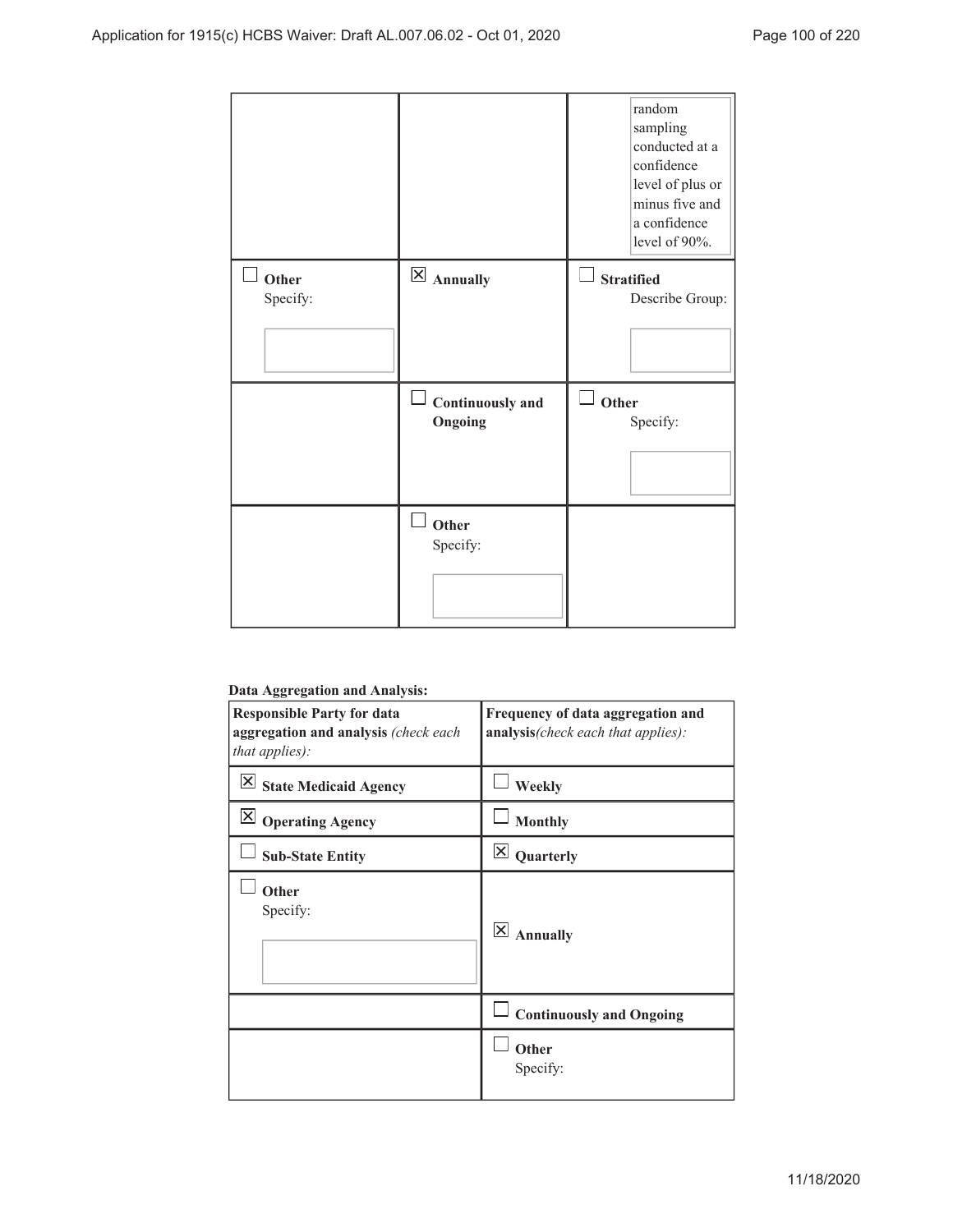| <b>Responsible Party for data</b><br>aggregation and analysis (check each<br><i>that applies):</i> | <b>Frequency of data aggregation and</b><br>analysis(check each that applies): |  |
|----------------------------------------------------------------------------------------------------|--------------------------------------------------------------------------------|--|
|                                                                                                    |                                                                                |  |

**Performance Measure:**

**Number and percent of non-licensed/non-certified providers who continue to meet waiver provider qualifications. NUMERATOR: Number of non-licensed/noncertified providers who continue to meet waiver provider qualifications. DENOMINATOR: Number of non-licensed/non-certified waiver providers.**

**Data Source** (Select one): **Record reviews, on-site**

If 'Other' is selected, specify:

| <b>Responsible Party for</b><br>data<br>collection/generation<br>(check each that applies): | <b>Frequency of data</b><br>collection/generation<br>(check each that applies): | <b>Sampling Approach</b><br>(check each that applies):        |
|---------------------------------------------------------------------------------------------|---------------------------------------------------------------------------------|---------------------------------------------------------------|
| <b>State Medicaid</b><br><b>Agency</b>                                                      | $\perp$ Weekly                                                                  | $\boxtimes$ 100% Review                                       |
| $\boxtimes$ Operating Agency                                                                | <b>Monthly</b>                                                                  | Less than $100\%$<br><b>Review</b>                            |
| <b>Sub-State Entity</b>                                                                     | Quarterly                                                                       | Representative<br><b>Sample</b><br>Confidence<br>$Interval =$ |
| Other<br>Specify:                                                                           | $\overline{\boxtimes}$ Annually                                                 | <b>Stratified</b><br>Describe Group:                          |
|                                                                                             | $\perp$ Continuously and<br>Ongoing                                             | Other<br>Specify:                                             |
|                                                                                             | $\perp$ Other<br>Specify:                                                       |                                                               |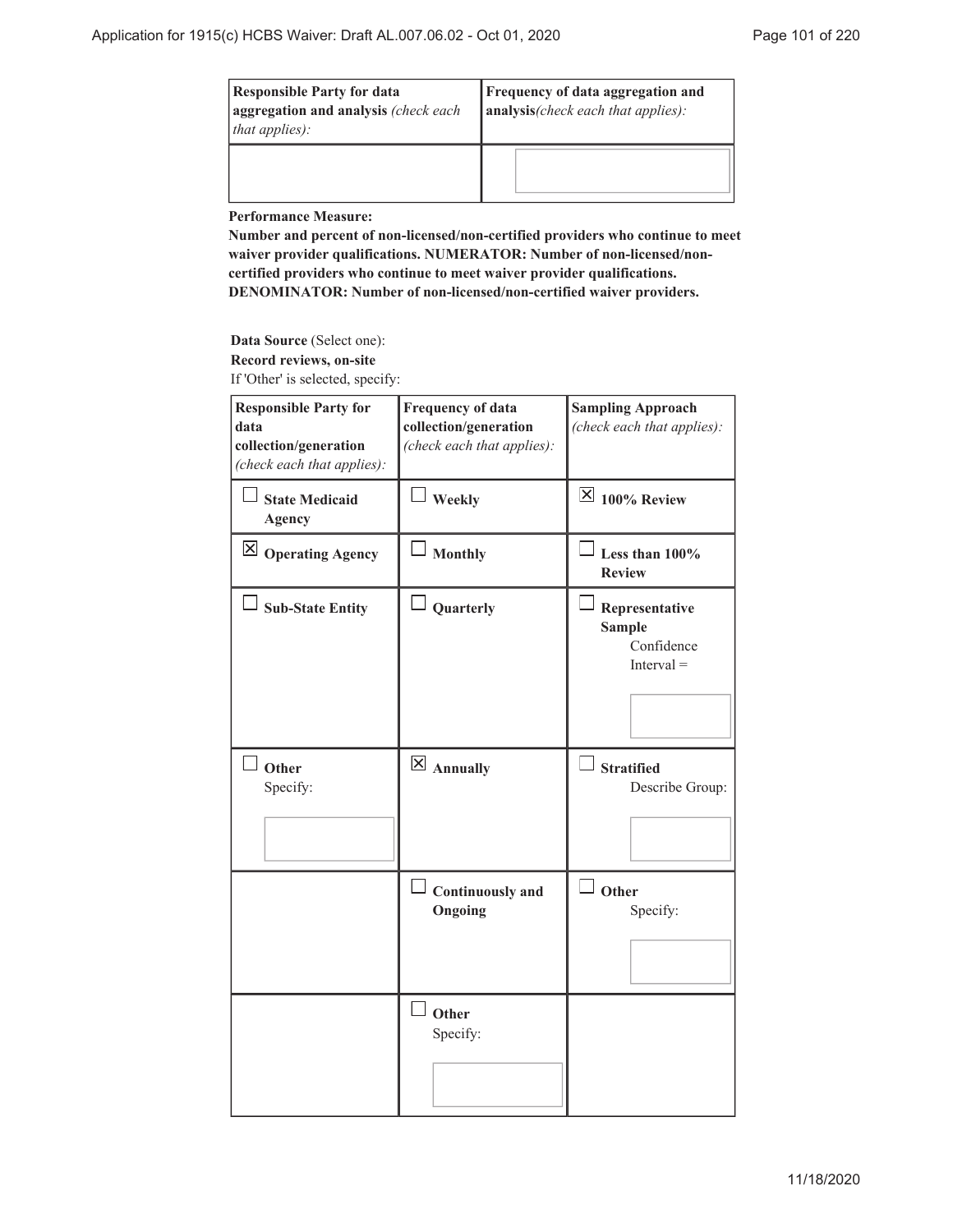| <b>Responsible Party for data</b><br>aggregation and analysis (check each<br>that applies): | Frequency of data aggregation and<br>analysis(check each that applies): |
|---------------------------------------------------------------------------------------------|-------------------------------------------------------------------------|
| $\overline{\mathsf{X}}$ State Medicaid Agency                                               | Weekly                                                                  |
| $\boxtimes$ Operating Agency                                                                | <b>Monthly</b>                                                          |
| <b>Sub-State Entity</b>                                                                     | Quarterly                                                               |
| Other<br>Specify:                                                                           | $\mathsf{X}$<br><b>Annually</b>                                         |
|                                                                                             | <b>Continuously and Ongoing</b>                                         |
|                                                                                             | Other<br>Specify:                                                       |
|                                                                                             |                                                                         |

# *Sub-Assurance: The State implements its policies and procedures for verifying that provider training is* **c.** *conducted in accordance with state requirements and the approved waiver.*

*For each performance measure the State will use to assess compliance with the statutory assurance, complete the following. Where possible, include numerator/denominator.*

*For each performance measure, provide information on the aggregated data that will enable the State to analyze and assess progress toward the performance measure. In this section provide information on the method by which each source of data is analyzed statistically/deductively or inductively, how themes are identified or conclusions drawn, and how recommendations are formulated, where appropriate.*

### **Performance Measure:**

**Number and percent of providers that met training requirements in accordance with the requirements established by State Law and Medicaid. NUMERATOR: Number of providers that met training requirements in accordance with the requirements established by State Law and Medicaid. DENOMINATOR: Number of waiver providers.**

**Data Source** (Select one): **Record reviews, on-site** If 'Other' is selected, specify:

| <b>Responsible Party for</b><br>data<br>collection/generation<br>(check each that applies): | <b>Frequency of data</b><br>collection/generation<br>(check each that applies): | <b>Sampling Approach</b><br>(check each that applies): |
|---------------------------------------------------------------------------------------------|---------------------------------------------------------------------------------|--------------------------------------------------------|
| <b>State Medicaid</b>                                                                       | Weekly                                                                          | 100% Review                                            |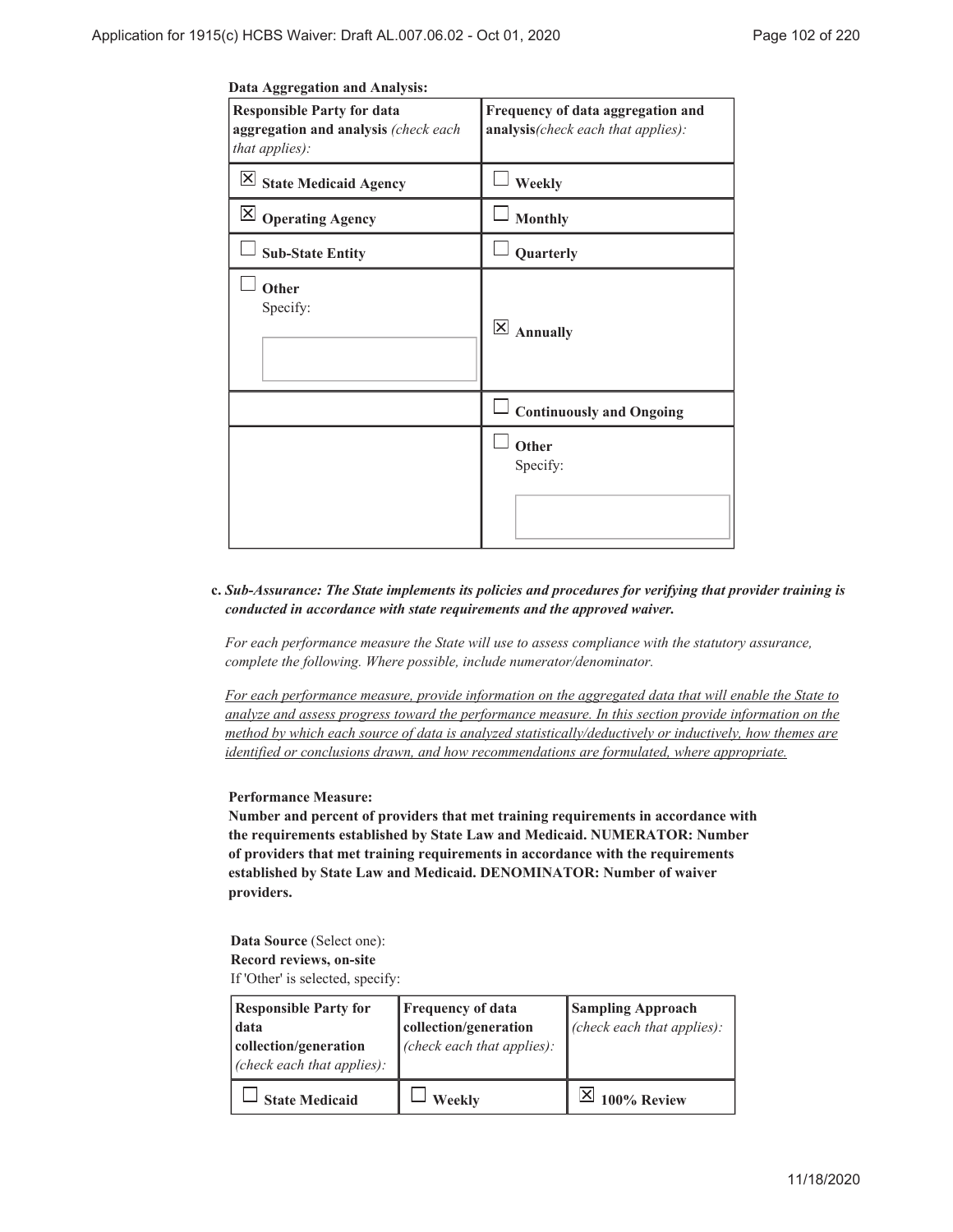| <b>Agency</b>                |                                                            |                                                               |
|------------------------------|------------------------------------------------------------|---------------------------------------------------------------|
| $\boxtimes$ Operating Agency | $\Box$ Monthly                                             | Less than 100%<br><b>Review</b>                               |
| <b>Sub-State Entity</b>      | Quarterly                                                  | Representative<br><b>Sample</b><br>Confidence<br>$Interval =$ |
| Other<br>Specify:            | $\boxtimes$ Annually                                       | ▏▁▏<br><b>Stratified</b><br>Describe Group:                   |
|                              | <b>Continuously and</b><br>Ongoing                         | $\sqcup$<br>Other<br>Specify:                                 |
|                              | $\boxtimes$ Other<br>Specify:<br><b>Initial Enrollment</b> |                                                               |

# **Data Source** (Select one): **Record reviews, off-site**

If 'Other' is selected, specify:

| <b>Responsible Party for</b><br>data<br>collection/generation<br>(check each that applies): | <b>Frequency of data</b><br>collection/generation<br>(check each that applies): | <b>Sampling Approach</b><br>(check each that applies):                             |
|---------------------------------------------------------------------------------------------|---------------------------------------------------------------------------------|------------------------------------------------------------------------------------|
| <b>State Medicaid</b><br>Agency                                                             | Weekly                                                                          | 100% Review                                                                        |
| <b>Operating Agency</b>                                                                     | <b>Monthly</b>                                                                  | $ \mathsf{X} $<br>Less than 100%<br><b>Review</b>                                  |
| <b>Sub-State Entity</b>                                                                     | Quarterly                                                                       | $ \mathsf{X} $<br>Representative<br><b>Sample</b><br>Confidence<br>$[$ nterval $=$ |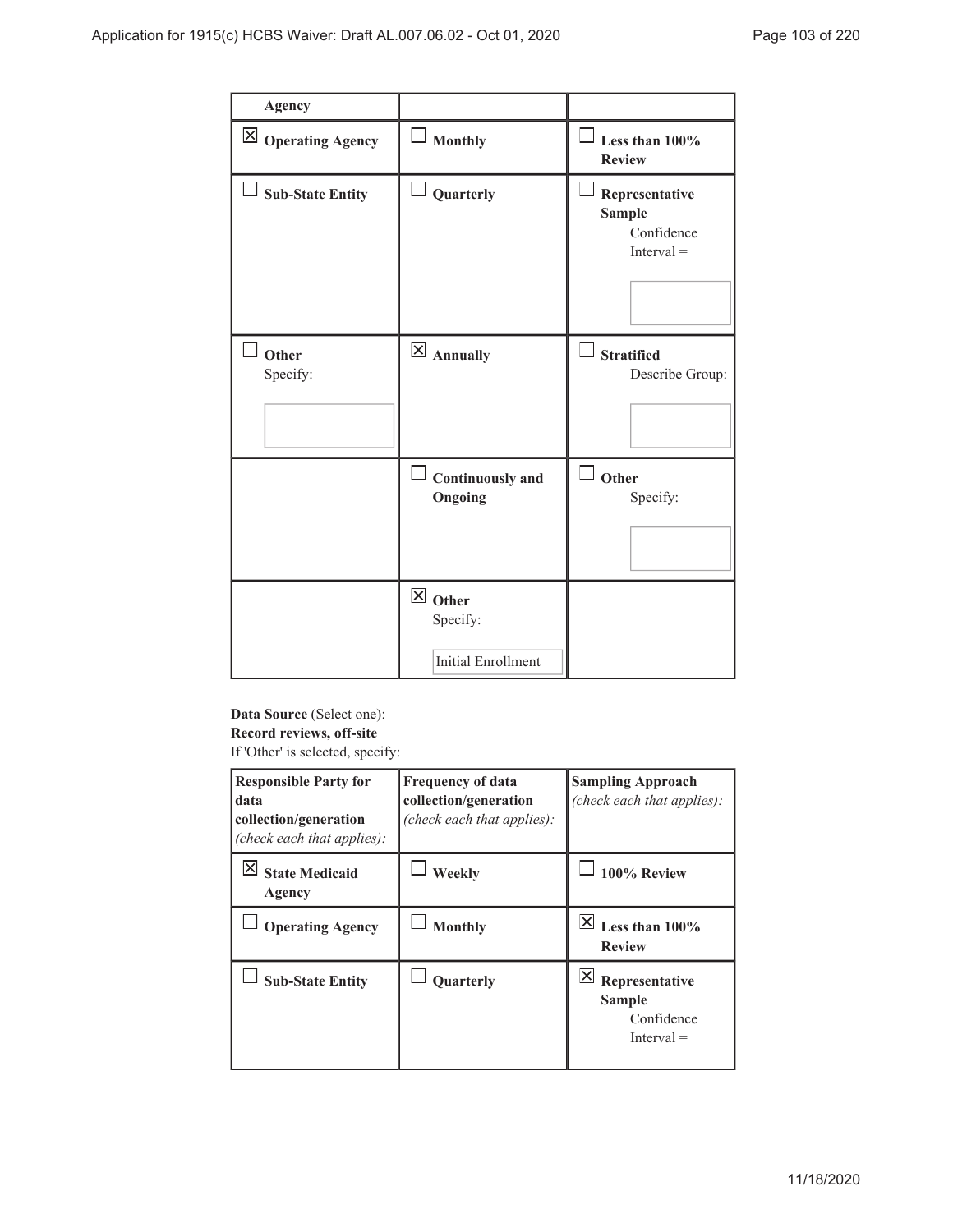|                   |                             | random<br>sampling<br>conducted at a<br>confidence<br>level of plus or<br>minus five and<br>a confidence<br>level of 90%. |
|-------------------|-----------------------------|---------------------------------------------------------------------------------------------------------------------------|
| Other<br>Specify: | $\boxtimes$ Annually        | <b>Stratified</b><br>Describe Group:                                                                                      |
|                   | Continuously and<br>Ongoing | Other<br>Specify:                                                                                                         |
|                   | Other<br>Specify:           |                                                                                                                           |

### **Data Aggregation and Analysis:**

| ---------------                                                                             |                                                                         |  |
|---------------------------------------------------------------------------------------------|-------------------------------------------------------------------------|--|
| <b>Responsible Party for data</b><br>aggregation and analysis (check each<br>that applies): | Frequency of data aggregation and<br>analysis(check each that applies): |  |
| ΙX<br><b>State Medicaid Agency</b>                                                          | Weekly                                                                  |  |
| $\boxtimes$ Operating Agency                                                                | <b>Monthly</b>                                                          |  |
| <b>Sub-State Entity</b>                                                                     | $\mathsf{\overline{X}}$<br>Quarterly                                    |  |
| Other<br>Specify:                                                                           | $\overline{\mathsf{x}}$<br><b>Annually</b>                              |  |
|                                                                                             | <b>Continuously and Ongoing</b>                                         |  |
|                                                                                             | Other<br>Specify:                                                       |  |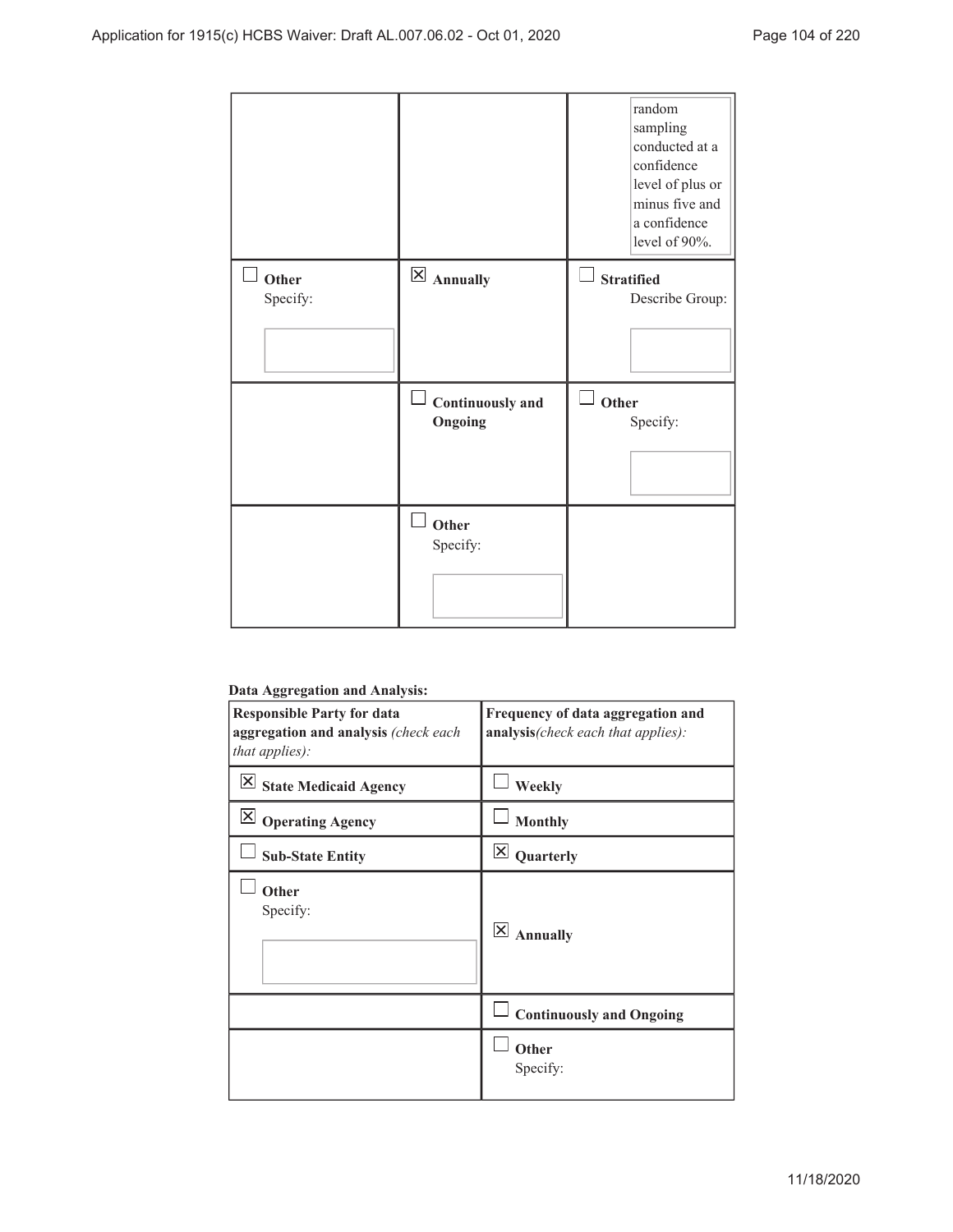| <b>Responsible Party for data</b><br>aggregation and analysis (check each<br>[that applies): | <b>Frequency of data aggregation and</b><br>$ $ analysis(check each that applies): |
|----------------------------------------------------------------------------------------------|------------------------------------------------------------------------------------|
|                                                                                              |                                                                                    |

ii. If applicable, in the textbox below provide any necessary additional information on the strategies employed by the State to discover/identify problems/issues within the waiver program, including frequency and parties responsible.

The Alabama Medicaid Agency (AMA) has granted the Alabama Department of Rehabilitation Services (ADRS)authority to determine the qualifications of providers. AMA annually reviews ADRS training documentation for compliance with state requirements. AMA conducts quarterly Quality Assurance meetings. These meetings are designed to inform, educate, discuss matters of concern, etc.

### **Methods for Remediation/Fixing Individual Problems b.**

Describe the States method for addressing individual problems as they are discovered. Include information **i.** regarding responsible parties and GENERAL methods for problem correction. In addition, provide information on the methods used by the state to document these items.

The OA must investigate all high risk health and safety issues upon receipt of notification and initiate action within 24 hours. If necessary the recipient and/or DSP will be interviewed. The OA must also notify AMA within two working days. ADRS and AMA will review the issue to determine if there is a pattern of problems and no health and safety risks exist. AMA will contact the client via telephone to ensure full resolution to the incident has been completed satisfactorily. Any final determinations including any DSP probations and or termination will be reported to the AMA.

#### **Remediation Data Aggregation ii.**

### **Remediation-related Data Aggregation and Analysis (including trend identification)**

| <b>Responsible Party</b> (check each that applies): | Frequency of data aggregation and analysis<br>(check each that applies): |
|-----------------------------------------------------|--------------------------------------------------------------------------|
| $\overline{\mathbb{X}}$ State Medicaid Agency       | Weekly                                                                   |
| $\boxtimes$ Operating Agency                        | <b>Monthly</b>                                                           |
| <b>Sub-State Entity</b>                             | $\overline{\mathsf{x}}$<br>Quarterly                                     |
| Other<br>Specify:                                   | $\times$<br><b>Annually</b>                                              |
|                                                     | <b>Continuously and Ongoing</b>                                          |
|                                                     | Other<br>Specify:                                                        |

#### **Timelines c.**

When the State does not have all elements of the Quality Improvement Strategy in place, provide timelines to design methods for discovery and remediation related to the assurance of Qualified Providers that are currently non-operational.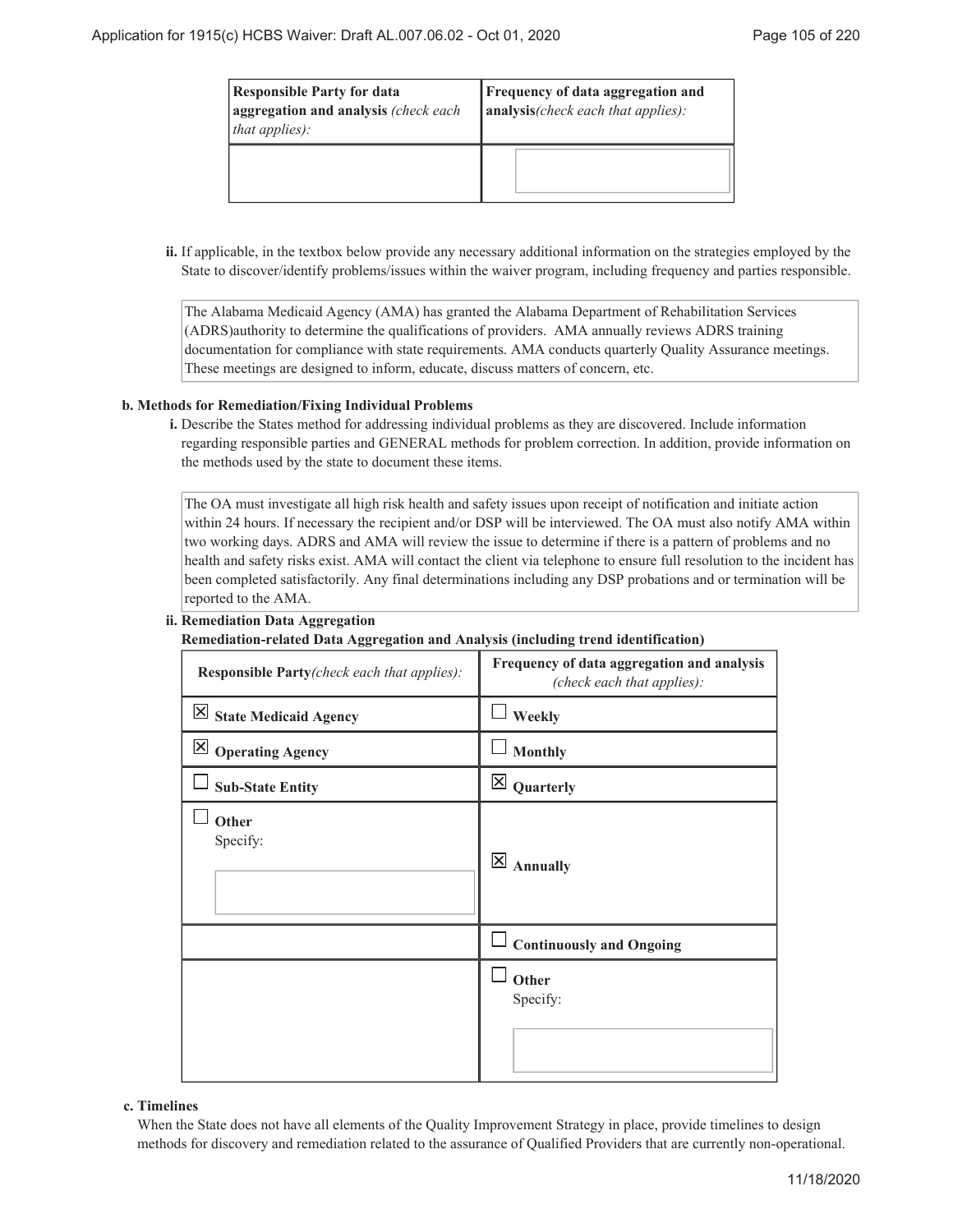# $O_{No}$

### **Yes**

Please provide a detailed strategy for assuring Qualified Providers, the specific timeline for implementing identified strategies, and the parties responsible for its operation.

ADRS will ensure that all providers meet state requirments as outlined in the waiver by requiring each to submit the necessary certifications annually.

### **Appendix C: Participant Services**

**C-3: Waiver Services Specifications**

Section C-3 'Service Specifications' is incorporated into Section C-1 'Waiver Services.'

## **Appendix C: Participant Services**

**C-4: Additional Limits on Amount of Waiver Services**

- **Additional Limits on Amount of Waiver Services.** Indicate whether the waiver employs any of the following additional **a.** limits on the amount of waiver services (*select one*).
	- **Not applicable** The state does not impose a limit on the amount of waiver services except as provided in Appendix  $C-3$
	- **Applicable** The state imposes additional limits on the amount of waiver services.

When a limit is employed, specify: (a) the waiver services to which the limit applies; (b) the basis of the limit, including its basis in historical expenditure/utilization patterns and, as applicable, the processes and methodologies that are used to determine the amount of the limit to which a participant's services are subject; (c) how the limit will be adjusted over the course of the waiver period; (d) provisions for adjusting or making exceptions to the limit based on participant health and welfare needs or other factors specified by the state; (e) the safeguards that are in effect when the amount of the limit is insufficient to meet a participant's needs; (f) how participants are notified of the amount of the limit. (*check each that applies*)

**Limit(s) on Set(s) of Services.** There is a limit on the maximum dollar amount of waiver services that is authorized for one or more sets of services offered under the waiver. *Furnish the information specified above.*

**Prospective Individual Budget Amount.** There is a limit on the maximum dollar amount of waiver services authorized for each specific participant. *Furnish the information specified above.*

**Budget Limits by Level of Support.** Based on an assessment process and/or other factors, participants are assigned to funding levels that are limits on the maximum dollar amount of waiver services. *Furnish the information specified above.*

**Other Type of Limit.** The state employs another type of limit.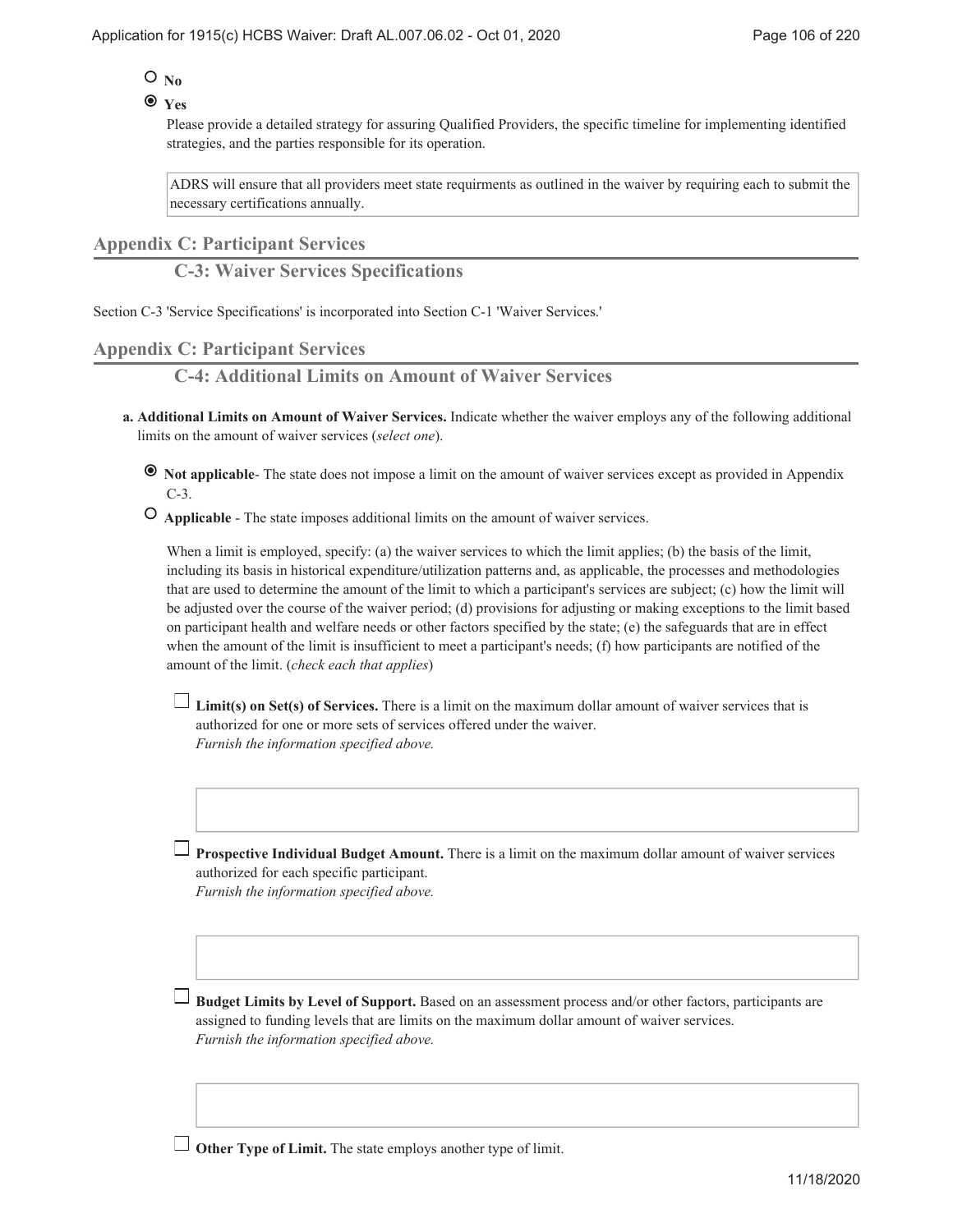*Describe the limit and furnish the information specified above.*

**Appendix C: Participant Services**

**C-5: Home and Community-Based Settings**

Explain how residential and non-residential settings in this waiver comply with federal HCB Settings requirements at 42 CFR 441.301(c)(4)-(5) and associated CMS guidance. Include:

- Description of the settings and how they meet federal HCB Settings requirements, at the time of submission and in the **1.** future.
- Description of the means by which the state Medicaid agency ascertains that all waiver settings meet federal HCB Setting **2.** requirements, at the time of this submission and ongoing.

*Note instructions at Module 1, Attachment #2, HCB Settings Waiver Transition Plan for description of settings that do not meet requirements at the time of submission. Do not duplicate that information here.*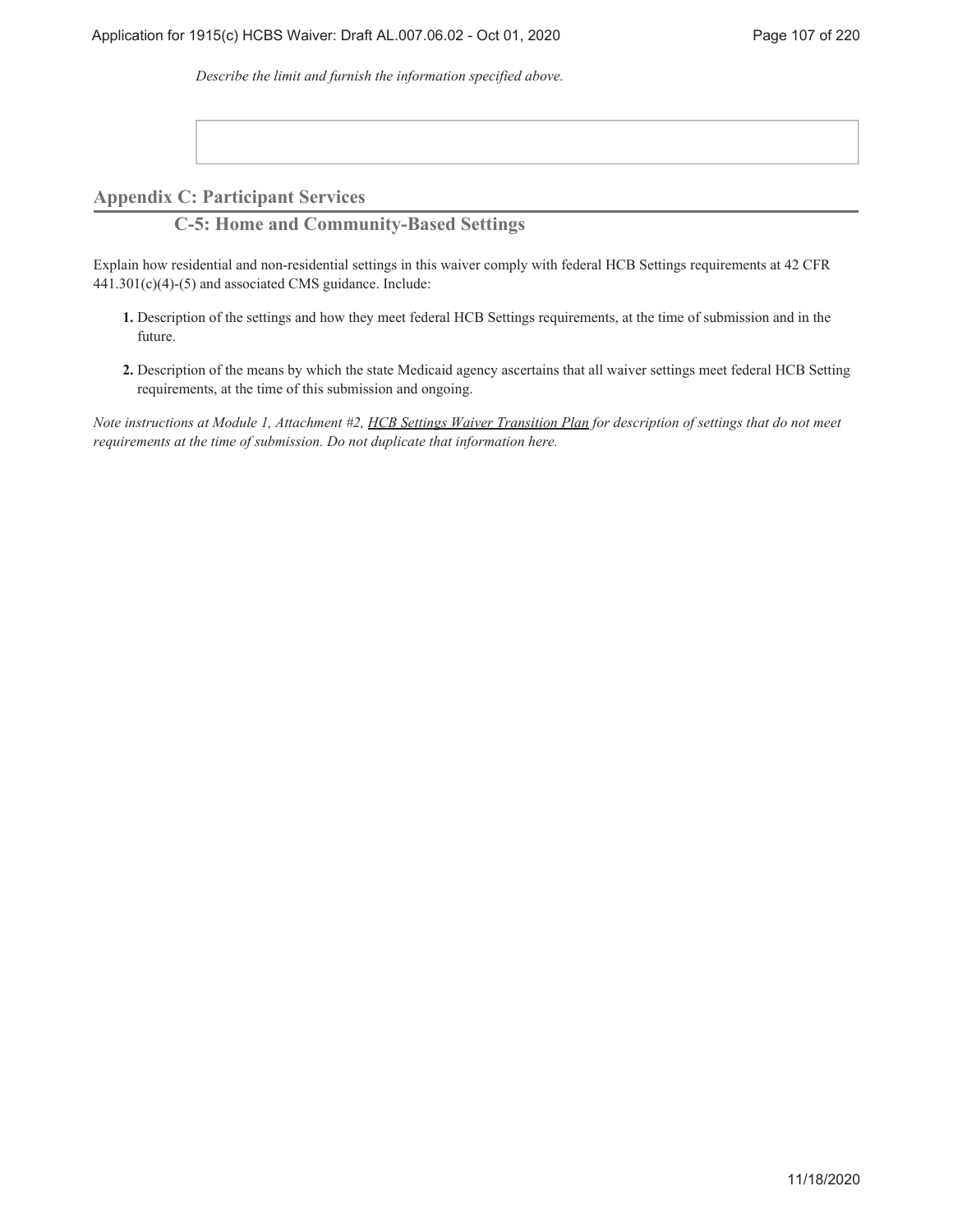Alabama has reviewed the new HCB setting requirements for the SAIL waiver and has confirmed that this waiver is in compliance with the new regulations. A survey of individuals' residential settings was completed by the Alabama Department of Rehabilitation Services (ADRS), the operating agency for the SAIL waiver over the course of the period from October 2014 February 2015. ADRS case managers confirmed that waiver participants almost exclusively reside in private home dwellings located in the community, with the exception of one individual who is attending college and lives in a dormitory. The Director of the SAIL program completed an on-site assessment of the dormitory, which is in a fully integrated environment, does not isolate individuals with disabilities and fully comports with all other HCB Setting requirements.

Two apartment complexes, in which ten SAIL participants rent apartments, were also examined further to ensure they comported fully with the HCBS setting requirements. The Director of the SAIL program completed an on-site assessment of each of these settings. Individuals who reside in these complexes have complete choice of where to reside and SAIL services are not dependent on that choice. Apartments are leased by the individuals in each of the two settings and fully comport with the remaining HCBS Final Regulations Setting requirements as to environment and individual autonomy and control.

The Clare Verner Towers is a HUD funded complex in Tuscaloosa that serves older adults as well as individuals with disabilities. It is located in a residential area and does not have characteristics that isolate individuals. The Anderson-Fischer Apartments in Mobile is designed to be fully accessible to individuals who have sustained brain or spinal cord injuries and all residents meet this criteria; however, the apartments do not have any of the characteristics of settings that isolate people receiving HCBS from the broader community:

The setting does not provide the residents with multiple types of services and activities on-site, including housing, day services, medical, behavioral and therapeutic services, and/or social and recreational activities.

o People in the setting have interaction with the broader community.

o There are no interventions/restrictions of any type, including such as those used in institutions.

Complexes will be required to annually complete a self evaluation of their settings to confirm community integration.

Information regarding assessment tools, ongoing monitoring, and remediation activities are addressed in Alabama's Statewide Transition Plan.

The State will continue to assess all settings to ensure compliance with the settings rule.

# **Appendix D: Participant-Centered Planning and Service Delivery**

**D-1: Service Plan Development (1 of 8)**

### **State Participant-Centered Service Plan Title:**

Person-Centered Care Plan (PCCP)

- **Responsibility for Service Plan Development.** Per 42 CFR §441.301(b)(2), specify who is responsible for the **a.** development of the service plan and the qualifications of these individuals *(select each that applies):*
	- **Registered nurse, licensed to practice in the state**
	- **Licensed practical or vocational nurse, acting within the scope of practice under state law**
	- **Licensed physician (M.D. or D.O)**
	- **Case Manager** (qualifications specified in Appendix C-1/C-3)
	- $\boxed{\times}$  **Case Manager** (qualifications not specified in Appendix C-1/C-3). *Specify qualifications:*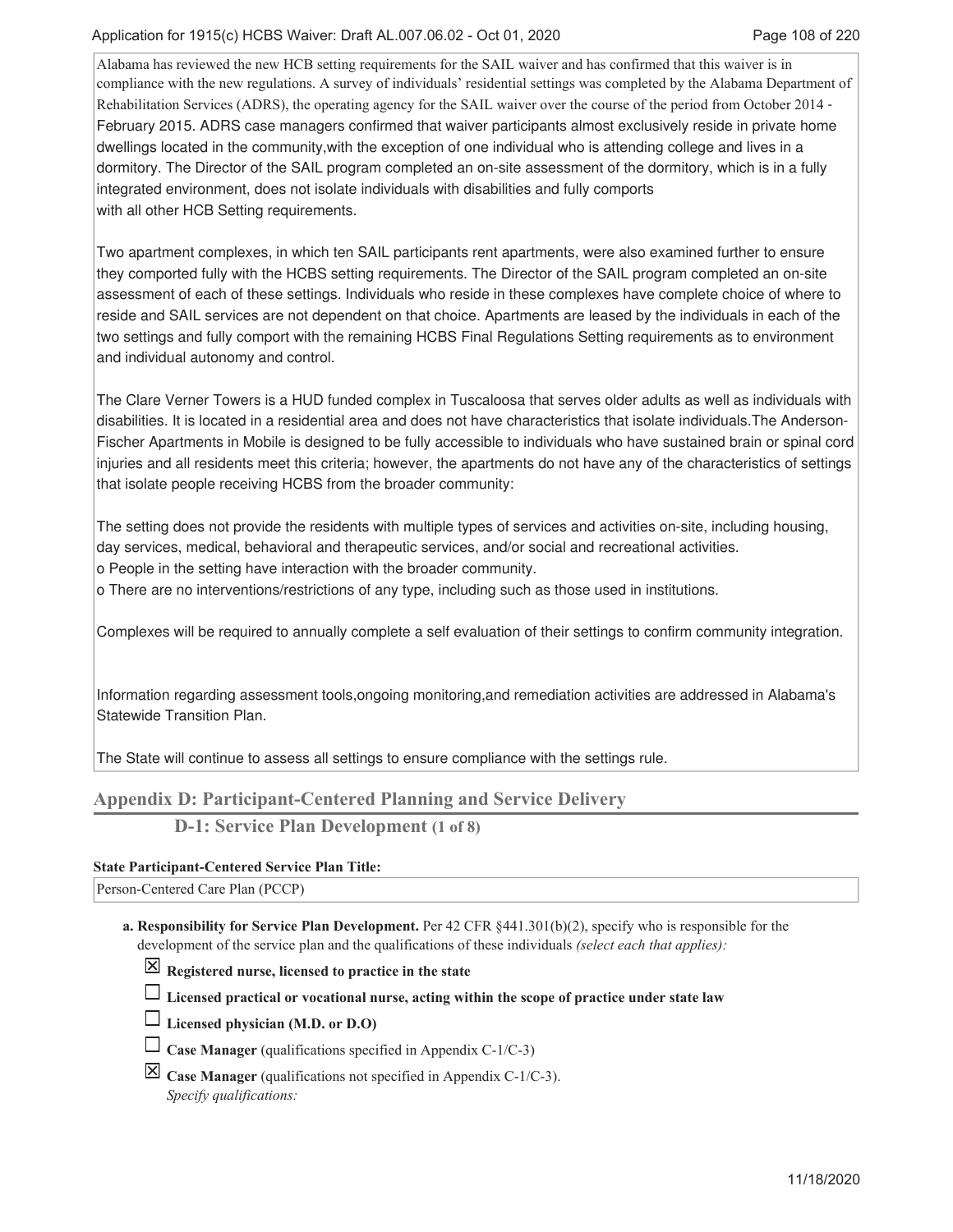Case Management will be conducted by Case Managers who meet the minimum qualifications below:

A. Professionals having earned a Bachelor of Arts degree or a Bachelor of Science degree, preferably in social work, psychology or related field from an accredited college or university, or a degree from an accredited School of Nursing.

B. All Case Managers will be required to attend a Case Managers' Orientation Program provided by the Operating Agency and approved by AMA and attend on-going training and in-service programs deemed appropriate. Initial orientation and training must be completed within the first three months of case manager employment. Proof of the training must be recorded in the Case Manager's personnel file. Case Management training must be completed prior to case managers being authorized to provide services. Any exception to this requirement must be approved by AMA.

C. The Operating Agency will be responsible for providing a minimum of six hours relevant in-service training per calendar year for Case Managers. This annual in-service training requirement may be provided during one training session or may be distributed (prorated) throughout the year. Documentation of the training shall include: topic, name and title of trainer, training objectives, and outline content, length of training, list of trainees, location and training outcomes. Topics for specific in-service training may be mandated by AMA. Annual in-service training is in addition to the required orientation and training. Proof of training must be recorded in the personnel file. The operating agency shall submit proposed programs to Medicaid at least 45 days prior to the planned implementation. Any exception must be approved by AMA.

D. The OA must have a Quality Assurance Program for case management services in place and approved by AMA. The Quality Assurance program shall include case manager record reviews at a minimum of every 90 days. Documentation of quality assurance reviews and corrective action plans must be maintained by the OA and will be subject to review by AMA.

# **Social Worker**

*Specify qualifications:*

# **Other**

*Specify the individuals and their qualifications:*

## **Appendix D: Participant-Centered Planning and Service Delivery**

## **D-1: Service Plan Development (2 of 8)**

#### **Service Plan Development Safeguards.** *Select one:* **b.**

- **Entities and/or individuals that have responsibility for service plan development may not provide other direct waiver services to the participant.**
- **Entities and/or individuals that have responsibility for service plan development may provide other direct waiver services to the participant.**

The state has established the following safeguards to ensure that service plan development is conducted in the best interests of the participant. *Specify:*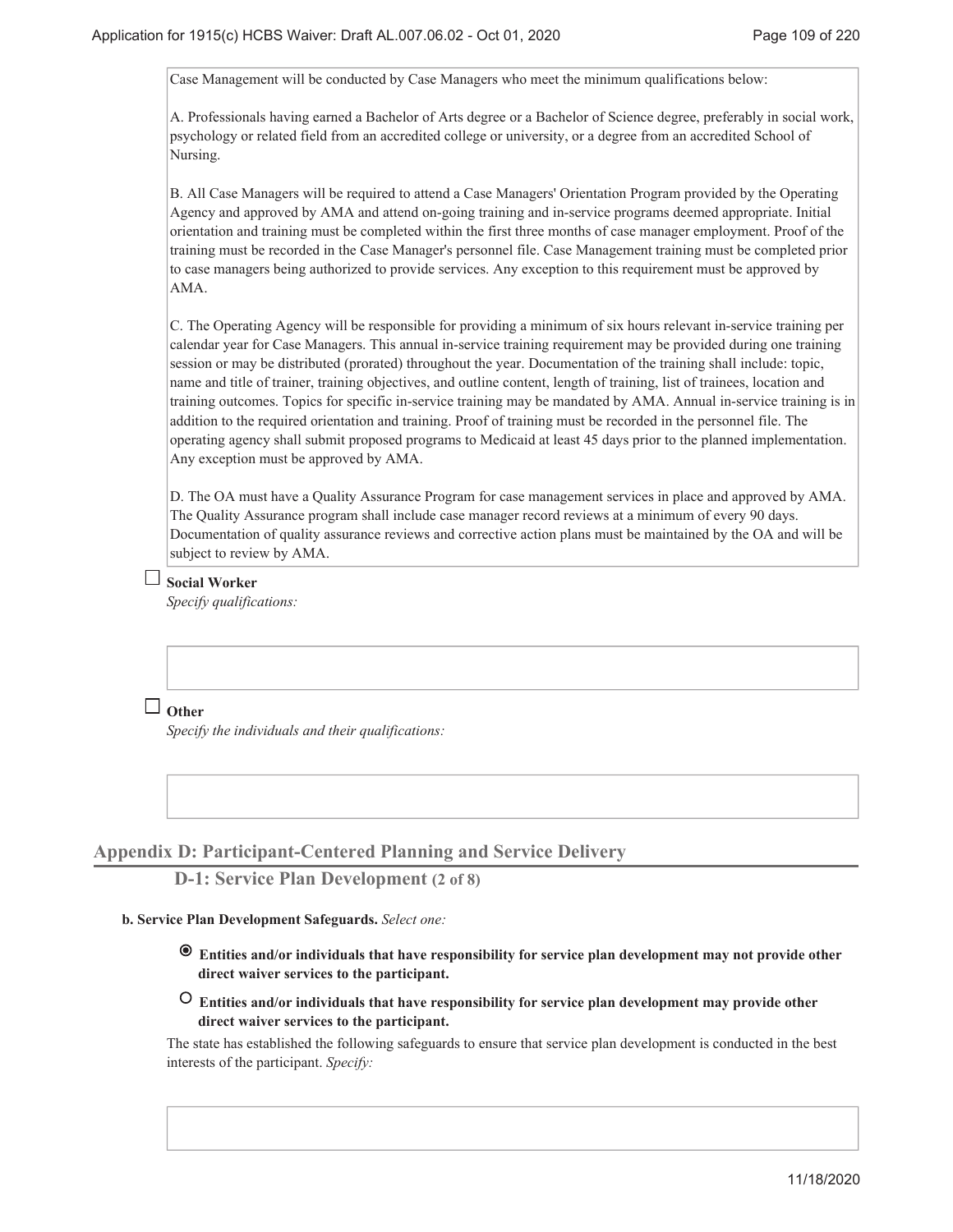## **Appendix D: Participant-Centered Planning and Service Delivery**

## **D-1: Service Plan Development (3 of 8)**

**Supporting the Participant in Service Plan Development.** Specify: (a) the supports and information that are made **c.** available to the participant (and/or family or legal representative, as appropriate) to direct and be actively engaged in the service plan development process and (b) the participant's authority to determine who is included in the process.

The Case Manager, the participant and/or a family of legal representative and/or other persons designated by the participant will all meet to develop the PCCP. During the meeting all parties will discuss the needs and vision of the participant, informal supports provided by family or other community resources, and identify the gaps in supports. The Case Manager informs the participant of waiver services and other resources to assist in filling those gaps. The participant decides which personal representative will be involved in development of the plan of care. The PCCP development meeting is designed to increase the participant's self-determination and improve their own independence.

Developing a PCCP will include a comprehensive review of the participant's problems, strengths and weaknesses. Based on identified needs, mutually agreed upon goals are set. This process provides involved persons with the information necessary to make an informed choice regarding the location of care and services to be utilized.

Development of the PCCP for all individuals transitioning from the institution is based on individual needs. Development of the PCCP should include participation by the client, the individual's family/sponsor and Case Manager. This process will provide information for all individuals to make informed choices regarding available community services and support. During the transition period, special emphasis will be put on discussion of the client's current health/impairment status, appropriateness of the PCCP, and verification that all formal and informal providers included on the PCCP are delivering the amount and type of services that were committed. Informal supports are crucial in supplementing the PCCP. Waiver services cannot be provided 24/7, therefore informal supports are used to ensure health and safety when waiver services are not in the home.

The PCCP development must include exploration of the resources currently utilized by the participant, both formal and informal, as well as those additional services which may be available to meet the participant's needs. Service planning includes a visit with the participant and contact with the family members and/or existing potential community resources.

Service Coordination - will be accomplished by the Case Manager along with input from the participant/family/caregiver, and other involved agencies/parties as needed. All services needed by the participant will be included in the PCCP implemented by the Case Manager.

Through careful monitoring, needed changes in the existing services shall be promptly identified. Providers will be contacted, as necessary, to discuss the appropriate amount of service to be delivered. The PCCP and service contracts will be updated to reflect any changes in service needs.

Monitoring - each case will be monitored monthly through contacts and at least one face-to-face visit monthly with the participant. Special emphasis will be put on discussion of the participant's current health/impairment status, appropriateness of the PCCP, and verification that all formal and informal providers included on the PCCP are delivering the amount and type of services that were committed. The PCCP must be reviewed every 60 days in the presence of the participant to make sure services are appropriate for participant's needs.

## **Appendix D: Participant-Centered Planning and Service Delivery**

# **D-1: Service Plan Development (4 of 8)**

**Service Plan Development Process.** In four pages or less, describe the process that is used to develop the participant-**d.** centered service plan, including: (a) who develops the plan, who participates in the process, and the timing of the plan; (b) the types of assessments that are conducted to support the service plan development process, including securing information about participant needs, preferences and goals, and health status; (c) how the participant is informed of the services that are available under the waiver; (d) how the plan development process ensures that the service plan addresses participant goals, needs (including health care needs), and preferences; (e) how waiver and other services are coordinated; (f) how the plan development process provides for the assignment of responsibilities to implement and monitor the plan;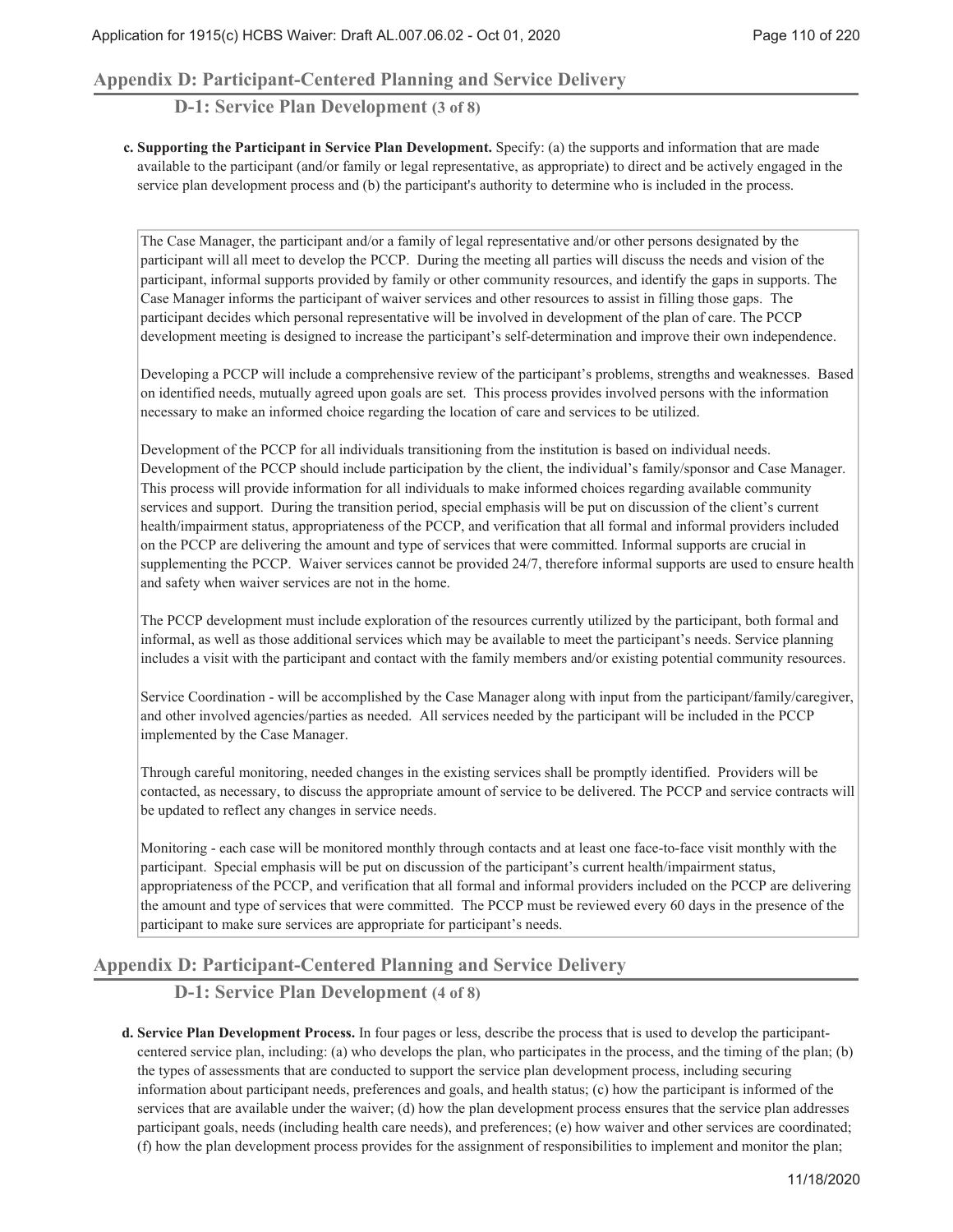and, (g) how and when the plan is updated, including when the participant's needs change. State laws, regulations, and policies cited that affect the service plan development process are available to CMS upon request through the Medicaid agency or the operating agency (if applicable):

The person-centered care plan is developed collaboratively with the client, case manager, family or legal representative, and other persons designated by the client. The plan of care is developed as a part of the initial assessment for all applicants for available waiver services and revised periodically as the needs of the recipient change.

The case manager schedules a meeting with all interested parties to secure information about the client's needs, preferences, goals, other non-waiver services or community supports. The case manager completes a needs assessment to assist with the development of the plan of care. The client and/or their family member or legal representative are informed of services available through the waiver. Medical information obtained from the client's physician is considered. The care plan is then developed and is based upon the client's functional capacity, limitations, health care needs, formal and informal supports from the family, caregiver(s) and community. Care plans are individualized for each participant and seek to balance the client's rights, values and preferences.During the home assessment/interview, the applicant and/or representative discuss their needs with the case manager. They come together to decide how to meet the needs and preferences. The plan is validated by monthly monitoring to ensure the desired outcomes are met. The home assessment/interview process discovers what the health care needs are and provide services and resources through the SAIL waiver or other non- waiver resources. The case manager also keeps track of medications, doctor visits, etc. to their health care needs are met or to recommend or coordinate additional resources. The case manager monitors waiver and non-waiver services monthly and documents the progress/status of those services. By providing necessary coordination with providers of non-medical, non-waiver services, the case manager can ensure the participant is functioning at the highest attainable level or benefit from programs for which they may be eligible for.

When the plan of care is developed with the necessary waiver services, the client is given a choice of qualified and willing providers of waiver services. The client/and or their family or legal representative must complete a freedom of choice form to document that they were given a choice of qualified providers of waiver services. The amount, duration and frequency of all waiver services are documented in the plan of care to avoid duplication of services and to establish complete coordination of care. Services contained in the plan of care are those services the client is willing to accept, for which the client has a justifiable unmet need, and there is a qualified provider of direct services available to provide the designated services. The case manager completes a service authorization form which is forwarded to the direct service provider to ensure services are provided in accordance with the plan of care. After the plan of care is completed and implemented; it will be evaluated for its effectiveness. The time frame for this evaluation will depend on numerous factors and will vary, but will always be completed at least annually corresponding with the client's waiver eligibility dates.

The care plan must be reviewed and initialed every 60 days by the case manager. During the 60-day review, the case manager will review the Plan of Care with the client, responsible party, and/or knowledgeable other. Additions, deletions, or other changes are written in by the case manager, to be later updated. A copy of the plan of care remains in the client's home. Services may be initiated or changed at any time within a contract period to accommodate a client's changing needs. Any change in waivered services necessitates a revision of the plan of care. When a plan of care is revised, as warranted by changes in the client's condition, the client/and or their family member or legal representative must be issued a written notice at least ten days prior to any adverse actions that may result from the change.

Types of assessments that are conducted as part of the service plan development process:

The case manager begins with a screening and evaluation process for each applicant. This includes learning about the medical condition and history as well as obtaining the demographic information, home and community environment. Next ADRS performs a Pre-Admission review, which begins the development of the service plan. Once ADRS determines if the applicant eligible for the SAIL waiver a home assessment and detail interview is perform. This is where the case manager learns and documents the participant strengths, capacities, needs, etc. and how we can meet and assist with those needs. The service plan encompasses a comprehensive review of the client's problems and strengths. Based on identified needs, mutually agreed upon goals are set. The service plan development includes participation by the client and/or family/primary caregiver, and case manager. The service plan development process involves all persons with information necessary to make an informed choice regarding the location of care and services to be utilized.

## **Appendix D: Participant-Centered Planning and Service Delivery**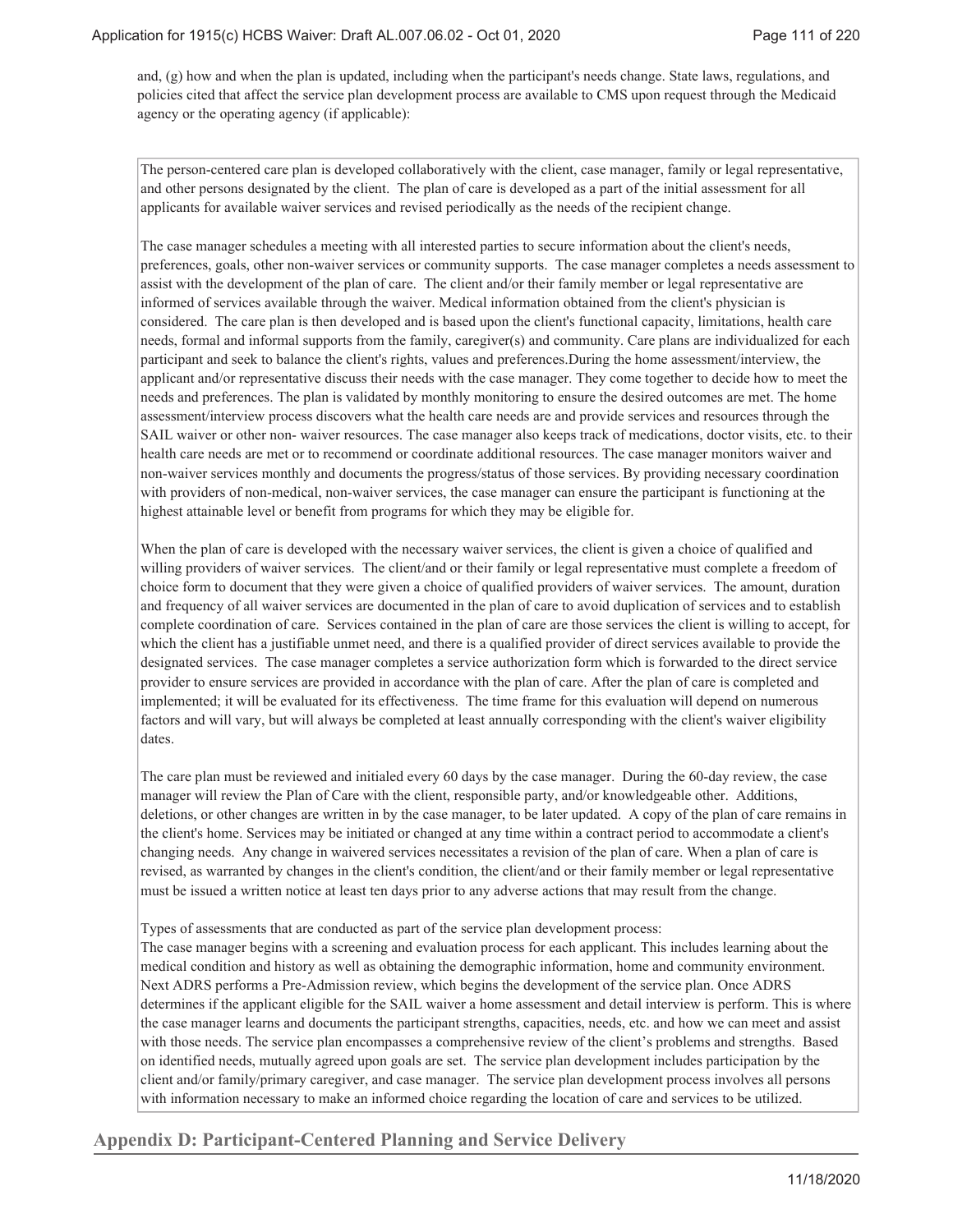**Risk Assessment and Mitigation.** Specify how potential risks to the participant are assessed during the service plan **e.** development process and how strategies to mitigate risk are incorporated into the service plan, subject to participant needs and preferences. In addition, describe how the service plan development process addresses backup plans and the arrangements that are used for backup.

Potential risks to participant's safety are addressed in the development of the plan of care. Plans are individualized and should take into consideration participant's rights, values and preferences as related to any ptoential risks to health and safety. During the monthly face-to-face case management visit the participant's health and welfare is reviewed, the plan of care adjusted accordingly and evaluated for appropriateness. Also during the monthly visit, the case manager assesses the home to ensure the participant is safe, questions the participant regarding satisfaction with services and providers, as well as makes observations to ensure the health needs are met, and notes any changes that may require modifications to the POC. The case manager also documents, addresses and monitors any health and safety concerns.

When the participant is considered at "high" risk the case manager may visit more often to monitor the situation to ensure the participant's health and safety is not jeopardized. When a risk has been reported or identified, a home visit to monitor the health and safety of the client is required as soon as it can be arranged. Case managers will review and modify the POC if necessary to address the concerns.

Additionally, DSP staff must visit the participant's home as ordered on the POC. DSPs are trained and expected to observe and report any concerns about a participant's health and welfare to the case manager and in writing to the supervisor at the DSP agency.

Waiver applicant/recipients are also informed of procedures necessary to file a formal complaint or grievance regarding availablity, deliver or quality of services at application, readmission, redetermination, reinstatement or transfer of eligibility.

The case manager, participant, and/or representative discuss all identified risks. Prior to initiating a service authorization, the case manager must contact the provider to determine the start date and discuss any special needs to the client. Identification is required of the client whose needs are such that the absence of an authorized waiver service would have a substantial impact on the client's health and safety. In cases where the client is determined to be at risk for missed visits, the authorization will be flagged when initiated. If the at-risk status changes, the existing authorization is revised and sent to the provider indicating the current status.

The case manager, participant and/or representative develop an Emergency Disaster Plan. The emergency/disaster priority status is entered on the Service Authorization Form according to the description below and service planning is required in an attempt to meet the needs of a client who would be vulnerable during the emergency/disaster:

Not Priority - Client is not vulnerable during emergency/disaster or has adequate supports to meet his or her needs. (Example: Client with functional deficits, but family willing and able to evacuate and/or meet needs.)

Priority, Client Lives Alone - Client lives alone and is vulnerable in emergency/disaster due to limitation of support system. (Example: Client lives alone and has no one available to evacuate him or her or has no one to give insulin.) Priority, Advanced Medical Need - Client has advanced medical needs and would be vulnerable during an emergency/disaster. (Example: Client is on ventilator, dialysis, or other specialized equipment/service.)

## **Appendix D: Participant-Centered Planning and Service Delivery**

**D-1: Service Plan Development (6 of 8)**

**Informed Choice of Providers.** Describe how participants are assisted in obtaining information about and selecting from **f.** among qualified providers of the waiver services in the service plan.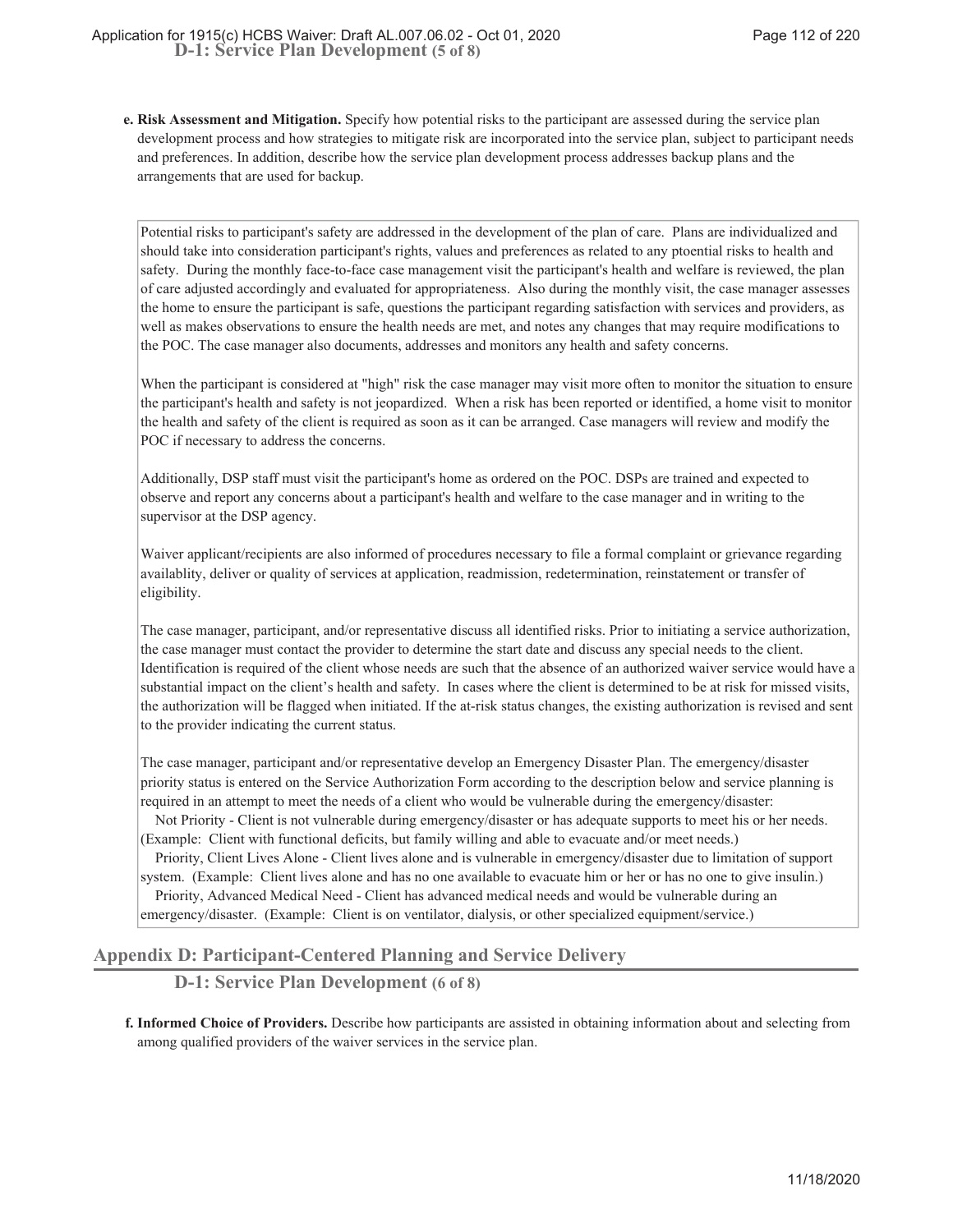As the plan of care is developed, the case manager discusses and documents the client's freedom to choose a direct service provider from the list of approved contract providers that are qualified, available and willing to provide the services. The case manager presents a list of all qualified providers listed in alphabetical order for all waiver services available in the area. The list includes the services the DSP is approved to provide and the hours the DSP is available to provide those services. The participant then ranks the providers by choice with a minimum of three providers chosen, or more if the participant selects additional providers. A written choice should be made for each waiver service that the client desires to access. The freedom of choice provider list form is kept in the participant's record to serve as evidence of individual choice. The participant can change providers at any time by notifying the case manager. Each month the case manager discusses freedom of choice of service providers with the participant to ensure proper delivery of services and participant's choice.

## **Appendix D: Participant-Centered Planning and Service Delivery**

# **D-1: Service Plan Development (7 of 8)**

**Process for Making Service Plan Subject to the Approval of the Medicaid Agency.** Describe the process by which the **g.** service plan is made subject to the approval of the Medicaid agency in accordance with 42 CFR §441.301(b)(1)(i):

The Medicaid Agency performs a retrospective review of a random sample of approved applications on a monthly basis. The purpose of this review is to ensure compliance with both state and federal guidelines. During this review process the person-centered care plan is subject the approval of the Medicaid Agency.

The Alabama Medicaid Agency also conducts an annual review of the Operating Agency. During the annual audit, a random sample of approved waiver applications are reviewed to ensure compliance. Person-centered care plans are subject to the approval of the Medicaid Agency.

If discrepancies relating to the person-centered care plan or compliance with other state and federal guidelines are identified during either the review, the Operating Agency is notified in writing and has the opportunity to resolve or clarify the discrepancies or provide a plan of correction. Results of the audit may result in recoupment of funds.

AMA review a random sampling at a confidence level of plus or minus five and a confidence level of 90%.

## **Appendix D: Participant-Centered Planning and Service Delivery**

**D-1: Service Plan Development (8 of 8)**

**Service Plan Review and Update.** The service plan is subject to at least annual periodic review and update to assess the **h.** appropriateness and adequacy of the services as participant needs change. Specify the minimum schedule for the review and update of the service plan:

## **Every three months or more frequently when necessary**

- **Every six months or more frequently when necessary**
- **Every twelve months or more frequently when necessary**
- **Other schedule**

*Specify the other schedule:*

**Maintenance of Service Plan Forms.** Written copies or electronic facsimiles of service plans are maintained for a **i.** minimum period of 3 years as required by 45 CFR §92.42. Service plans are maintained by the following *(check each that applies):*

**Medicaid agency**

**Operating agency**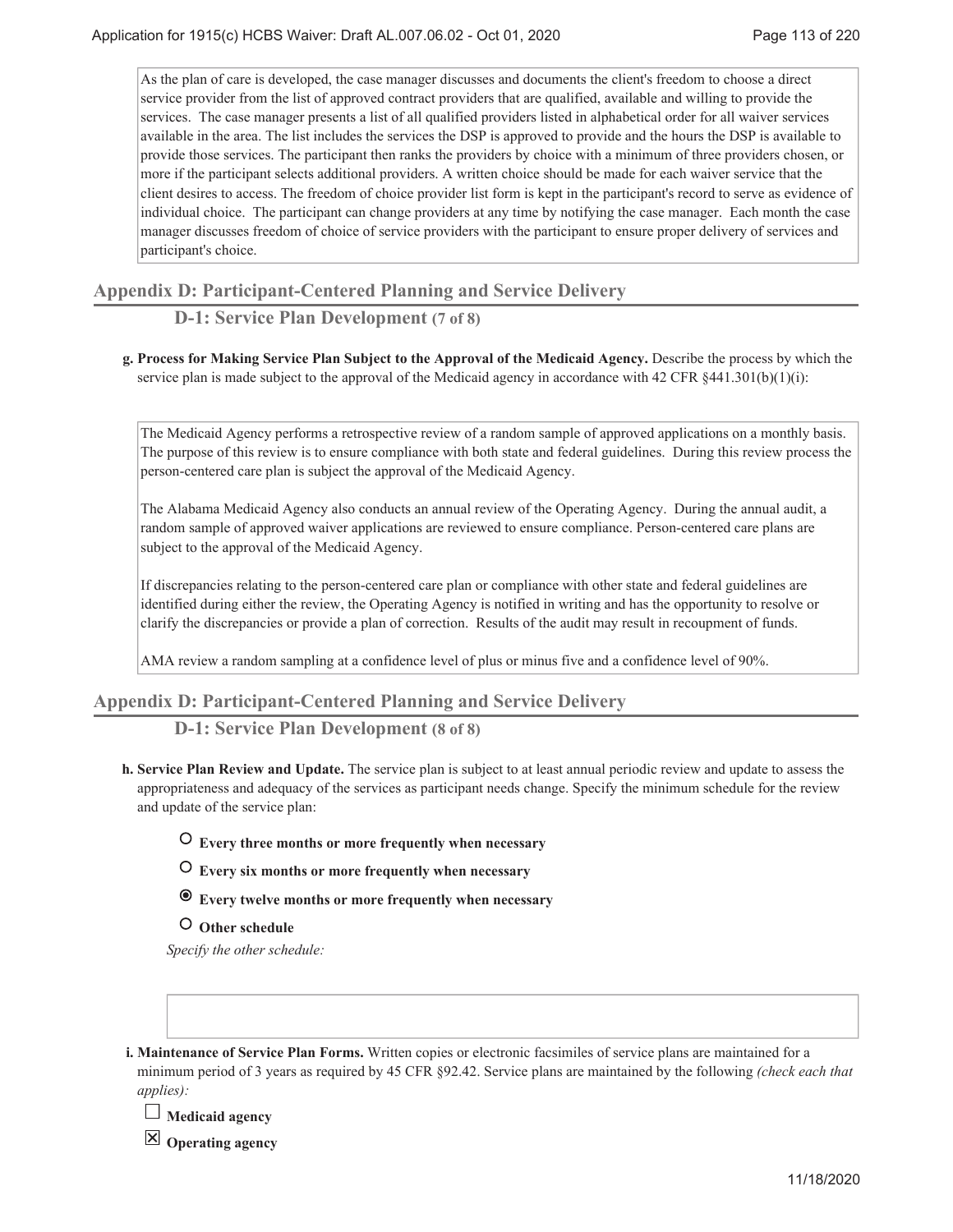| $\overline{\boxtimes}$ Case manager |
|-------------------------------------|
| $\Box$ Other                        |
| Specify:                            |

## **Appendix D: Participant-Centered Planning and Service Delivery**

## **D-2: Service Plan Implementation and Monitoring**

**Service Plan Implementation and Monitoring.** Specify: (a) the entity (entities) responsible for monitoring the **a.** implementation of the service plan and participant health and welfare; (b) the monitoring and follow-up method(s) that are used; and, (c) the frequency with which monitoring is performed.

The entity responsible for monitoring the implementation of the person-centered care plan and participant health and welfare is the case management staff of the Alabama Department of Rehabilitation Services (OA). The plan of care is monitored and reassessed by the OA case manager at least once a month during the face to face visit. Special emphasis will be put on discussion of the client's current health/impairment status, appropriateness of the plan of care, and verification that all formal and informal providers included on the plan of care are delivering the amount and type of services that were committed. The plan of care must be reviewed every 60 days in the presence of the client to make sure services are appropriate for the client's needs. Clients and/or responsible relatives shall be instructed to notify the case manager if services are not initiated as planned, or if the client's condition changes. However, it is the responsibility of the case manager to promptly identify and implement needed changes in the plan of care. The OA also conducts random home visits to monitor person-centered care plan implementation and assess the health and welfare of clients.

When a client has been approved for SAIL waiver services and the plan of care (POC) implemented, or when changes are made to the POC, the case manager is responsible for contacting the Direct Service Provider (DSP) to discuss and coordinate the provision of services included in the plan of care. The case manager must ensure that waiver services requested on the service authorization include only those services contained in the approved POC. The DSP must receive documentation regarding the specific needs and desires of the client and the specific tasks to be performed. Information included on the service authorization must be clear, specific, accurate and include the number of units or hours of service per day and the nuber of days per week which are authorized. DSPs are trained and expected to observe and report any concerns in a participant's health and welfare to the case manager and in writing to the supervisor of the DSP agency. The supervisor of the DSP agency has a responsibility to contact case management staff immediately by telephone when services cannot be provided to an at risk participant.

The case manager documents if the participant is happy with their choice of provider monthly. The case manager also rectifies any issues between the provider and participant. He/she also reminds the participant that they may choose another provider at any time. The Alabama Medicaid Agency also randomly sends out satisfaction surveys monthly to SAIL waiver participants.

During the case manager's monthly visit he/she will ask and document if the back-up method was used. If so, the case manager discuss and document if the plan was successful or needs to be revised to meet the participants' needs. The case manager and participant and/or care giver discuss non-waiver services during the monthly visit. The case manager document the status and value of those services. He/she may also recommend additional non-waiver services that the participant may want or need. The case manager services as a liaison for identified problems. They step in to find solutions and results to the problems. The follow-up method depends on the situation and takes more time and coordination than the regularly monthly visit.

Annual desk reviews are performed by AMA and include case management personnel files, client files, and visits to participants in their homes. ADRS is responsible for resolving, compiling and monitoring. ADRS sends AMA quarterly reports. ADRS and AMA are developing new systems to enhance the collection of data. This includes a new electronic internal system, contracting electronic verification systems, etc.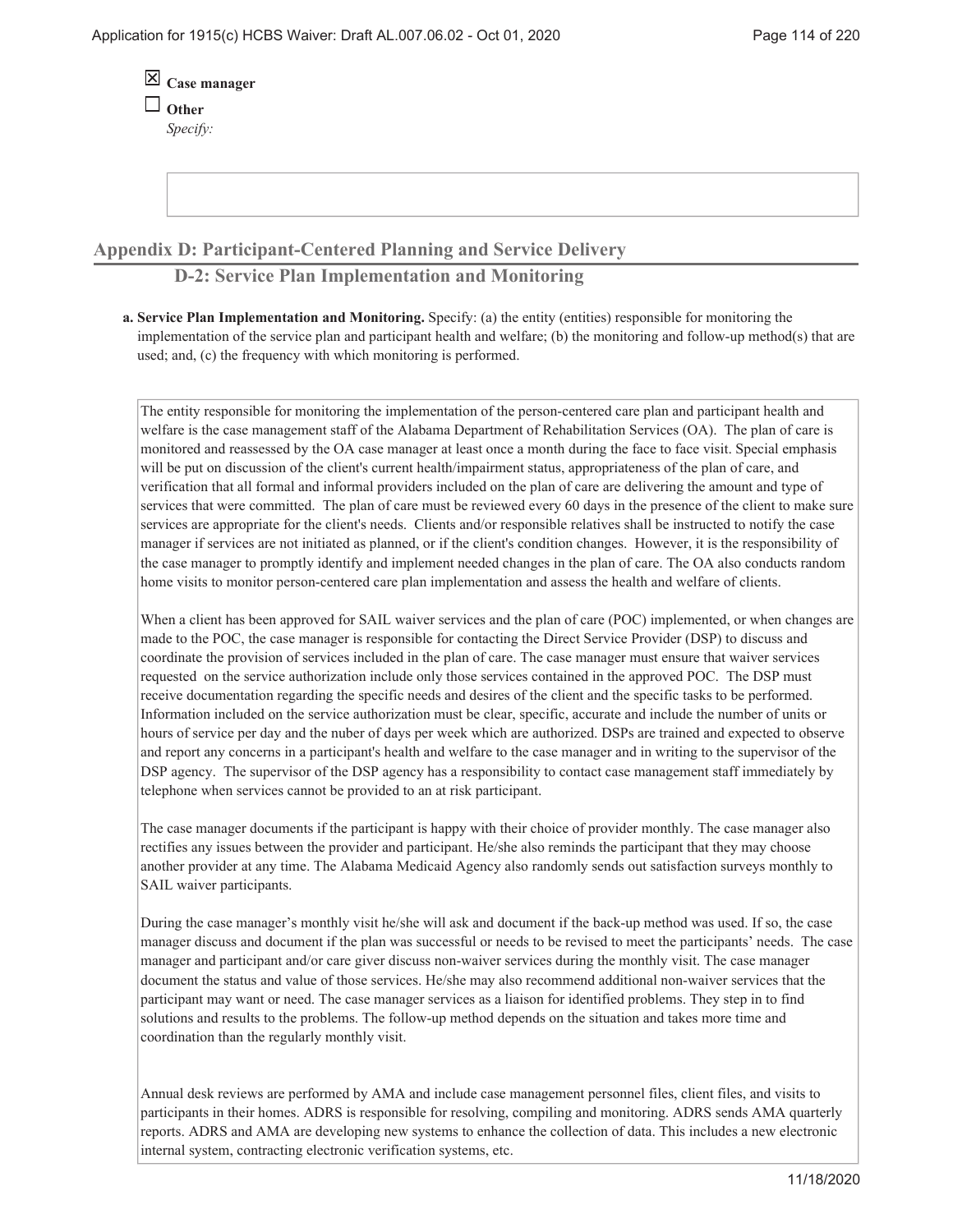#### **Monitoring Safeguards.** *Select one:* **b.**

- **Entities and/or individuals that have responsibility to monitor service plan implementation and participant health and welfare may not provide other direct waiver services to the participant.**
- **Entities and/or individuals that have responsibility to monitor service plan implementation and participant health and welfare may provide other direct waiver services to the participant.**

The state has established the following safeguards to ensure that monitoring is conducted in the best interests of the participant. *Specify:*

## **Appendix D: Participant-Centered Planning and Service Delivery**

## **Quality Improvement: Service Plan**

*As a distinct component of the States quality improvement strategy, provide information in the following fields to detail the States methods for discovery and remediation.*

#### **Methods for Discovery: Service Plan Assurance/Sub-assurances a.**

*The state demonstrates it has designed and implemented an effective system for reviewing the adequacy of service plans for waiver participants.*

#### **Sub-Assurances: i.**

*Sub-assurance: Service plans address all participants assessed needs (including health and safety risk* **a.** *factors) and personal goals, either by the provision of waiver services or through other means.*

#### **Performance Measures**

*For each performance measure the State will use to assess compliance with the statutory assurance (or sub-assurance), complete the following. Where possible, include numerator/denominator.*

*For each performance measure, provide information on the aggregated data that will enable the State to analyze and assess progress toward the performance measure. In this section provide information on the method by which each source of data is analyzed statistically/deductively or inductively, how themes are identified or conclusions drawn, and how recommendations are formulated, where appropriate.*

#### **Performance Measure:**

**Number and percent of waiver participants who have all assessed needs addressed in the PCCP. NUMERATOR: Number of participants who have all assessed needs addressed in the PCCP. DENOMINATOR: Number of participants.**

**Data Source** (Select one): **Record reviews, on-site** If 'Other' is selected, specify:

| <b>Responsible Party for</b><br>data<br>collection/generation<br>(check each that applies): | <b>Frequency of data</b><br>collection/generation<br>(check each that applies): | <b>Sampling Approach</b><br>(check each that applies): |
|---------------------------------------------------------------------------------------------|---------------------------------------------------------------------------------|--------------------------------------------------------|
| <b>State Medicaid</b><br>Agency                                                             | Weekly                                                                          | 100% Review                                            |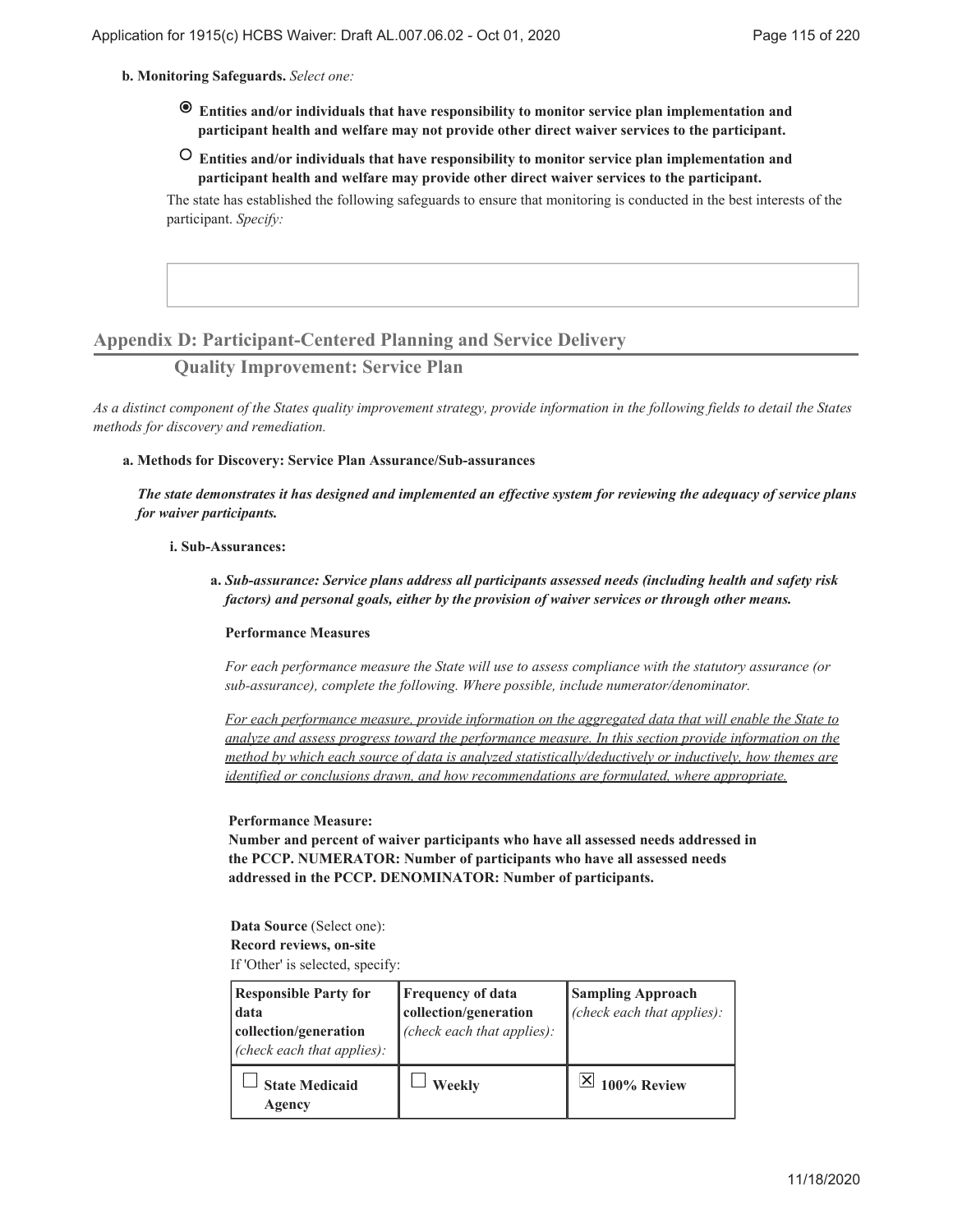| $\boxtimes$ Operating Agency | Monthly                     | Less than 100%<br><b>Review</b>                               |
|------------------------------|-----------------------------|---------------------------------------------------------------|
| $\Box$ Sub-State Entity      | $\Box$ Quarterly            | Representative<br><b>Sample</b><br>Confidence<br>$Interval =$ |
| Other<br>Specify:            | $\boxtimes$ Annually        | <b>Stratified</b><br>Describe Group:                          |
|                              | Continuously and<br>Ongoing | Other<br>Specify:                                             |
|                              | Other<br>Specify:           |                                                               |

# **Data Source** (Select one): **Record reviews, off-site**

If 'Other' is selected, specify:

| <b>Responsible Party for</b><br>data<br>collection/generation<br>(check each that applies): | <b>Frequency of data</b><br>collection/generation<br>(check each that applies): | <b>Sampling Approach</b><br>(check each that applies):               |
|---------------------------------------------------------------------------------------------|---------------------------------------------------------------------------------|----------------------------------------------------------------------|
| <b>State Medicaid</b><br>Agency                                                             | Weekly                                                                          | 100% Review                                                          |
| <b>Operating Agency</b>                                                                     | $\boldsymbol{\times}$<br><b>Monthly</b>                                         | ΙXΙ<br>Less than $100\%$<br><b>Review</b>                            |
| <b>Sub-State Entity</b>                                                                     | <b>Ouarterly</b>                                                                | ∣×∣<br>Representative<br><b>Sample</b><br>Confidence<br>$Interval =$ |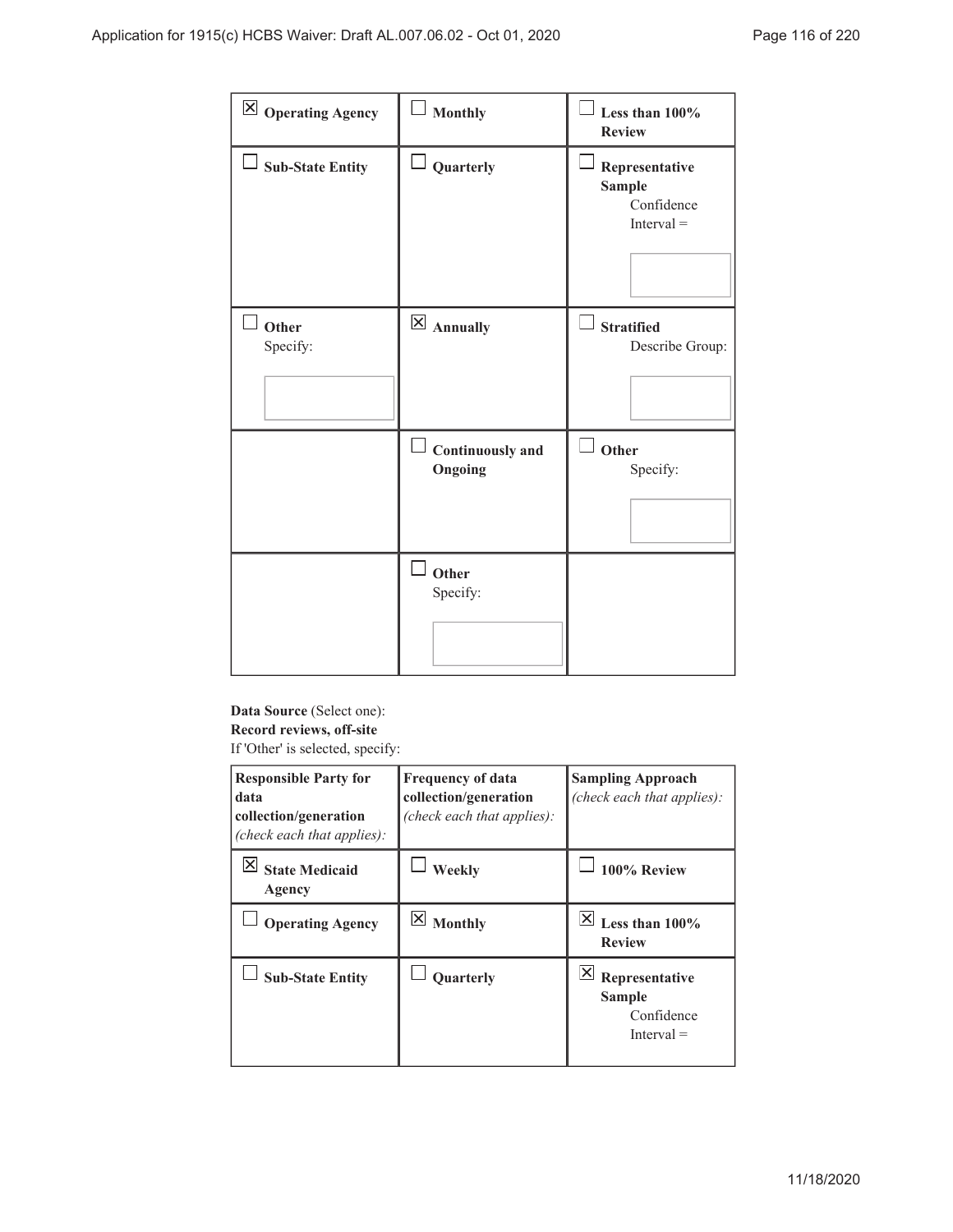|                   |                             | random<br>sampling<br>conducted at a<br>confidence<br>level of plus or<br>minus five and<br>a confidence<br>level of 90%. |
|-------------------|-----------------------------|---------------------------------------------------------------------------------------------------------------------------|
| Other<br>Specify: | Annually                    | <b>Stratified</b><br>Describe Group:                                                                                      |
|                   | Continuously and<br>Ongoing | Other<br>Specify:                                                                                                         |
|                   |                             |                                                                                                                           |

#### **Data Aggregation and Analysis:**

| 88.                                      |                                       |
|------------------------------------------|---------------------------------------|
| <b>Responsible Party for data</b>        | Frequency of data aggregation and     |
| aggregation and analysis (check each     | analysis(check each that applies):    |
| that applies):                           |                                       |
|                                          |                                       |
| $\times$<br><b>State Medicaid Agency</b> | Weekly                                |
| $\boxtimes$ Operating Agency             | <b>Monthly</b>                        |
| <b>Sub-State Entity</b>                  | $\mathsf{\underline{x}}$<br>Quarterly |
| Other                                    |                                       |
| Specify:                                 |                                       |
|                                          | $\times$<br><b>Annually</b>           |
|                                          |                                       |
|                                          |                                       |
|                                          |                                       |
|                                          |                                       |
|                                          | <b>Continuously and Ongoing</b>       |
|                                          | Other                                 |
|                                          | Specify:                              |
|                                          |                                       |
|                                          |                                       |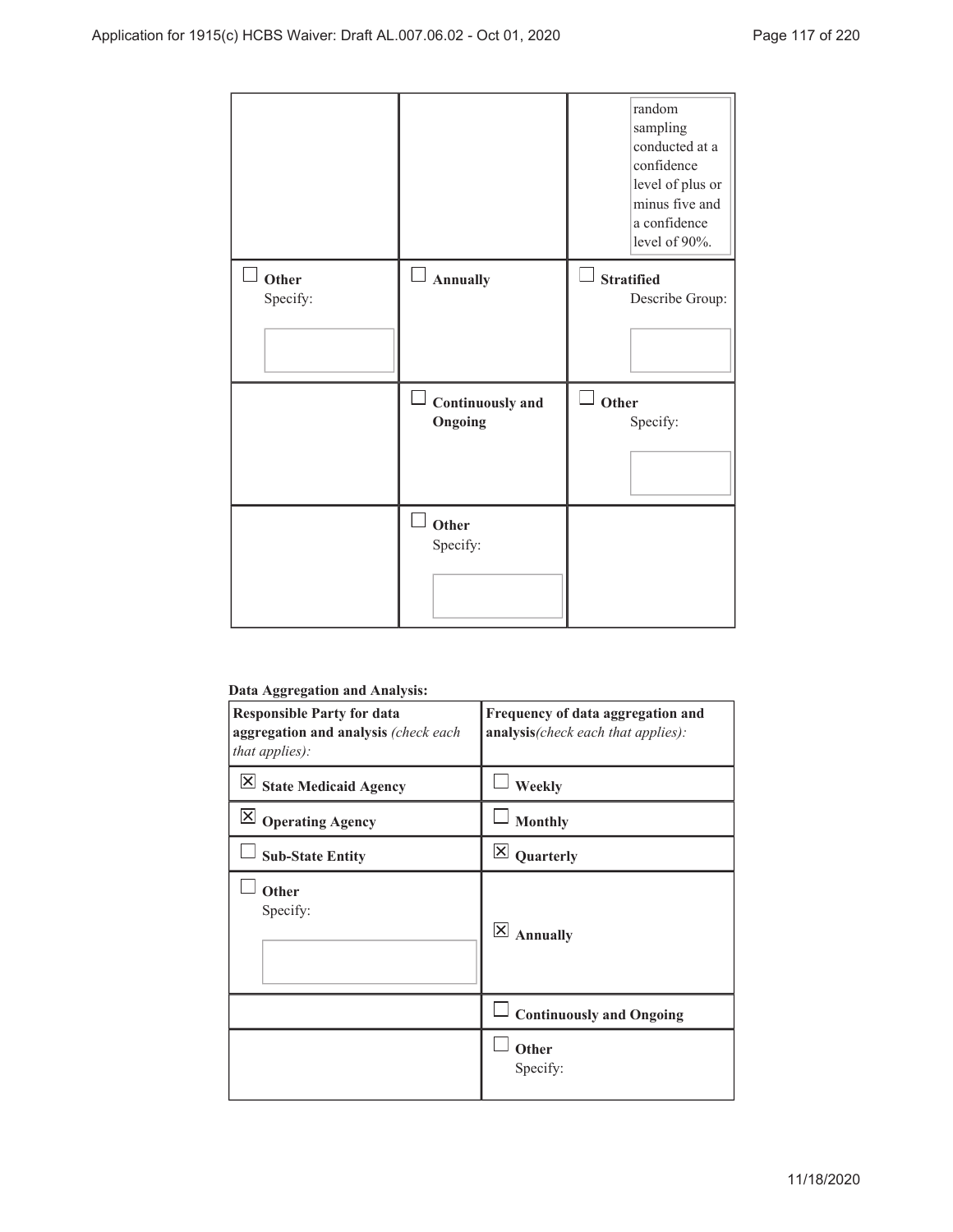| <b>Responsible Party for data</b><br>aggregation and analysis (check each)<br><i>that applies):</i> | <b>Frequency of data aggregation and</b><br>analysis(check each that applies): |
|-----------------------------------------------------------------------------------------------------|--------------------------------------------------------------------------------|
|                                                                                                     |                                                                                |

**Performance Measure:**

**Number and percent of waiver participants who PCCP address their personal goals. NUMERATOR: Number of waiver participants who PCCP address their personal goals. DENOMINATOR: Number of participants.**

**Data Source** (Select one): **Record reviews, on-site** If 'Other' is selected, specify:

| <b>Responsible Party for</b>           | Frequency of data                       | <b>Sampling Approach</b>                                      |
|----------------------------------------|-----------------------------------------|---------------------------------------------------------------|
| data                                   | collection/generation                   | (check each that applies):                                    |
| collection/generation                  | (check each that applies):              |                                                               |
| (check each that applies):             |                                         |                                                               |
| <b>State Medicaid</b><br><b>Agency</b> | Weekly                                  | $\overline{\boxtimes}$ 100% Review                            |
| $\boxtimes$ Operating Agency           | <b>Monthly</b>                          | Less than 100%<br><b>Review</b>                               |
| <b>Sub-State Entity</b>                | Quarterly                               | Representative<br><b>Sample</b><br>Confidence<br>$Interval =$ |
| Other<br>Specify:                      | $\boxtimes$ Annually                    | <b>Stratified</b><br>Describe Group:                          |
|                                        | $\boxtimes$ Continuously and<br>Ongoing | $\perp$ Other<br>Specify:                                     |
|                                        | Other<br>Specify:                       |                                                               |

**Data Source** (Select one):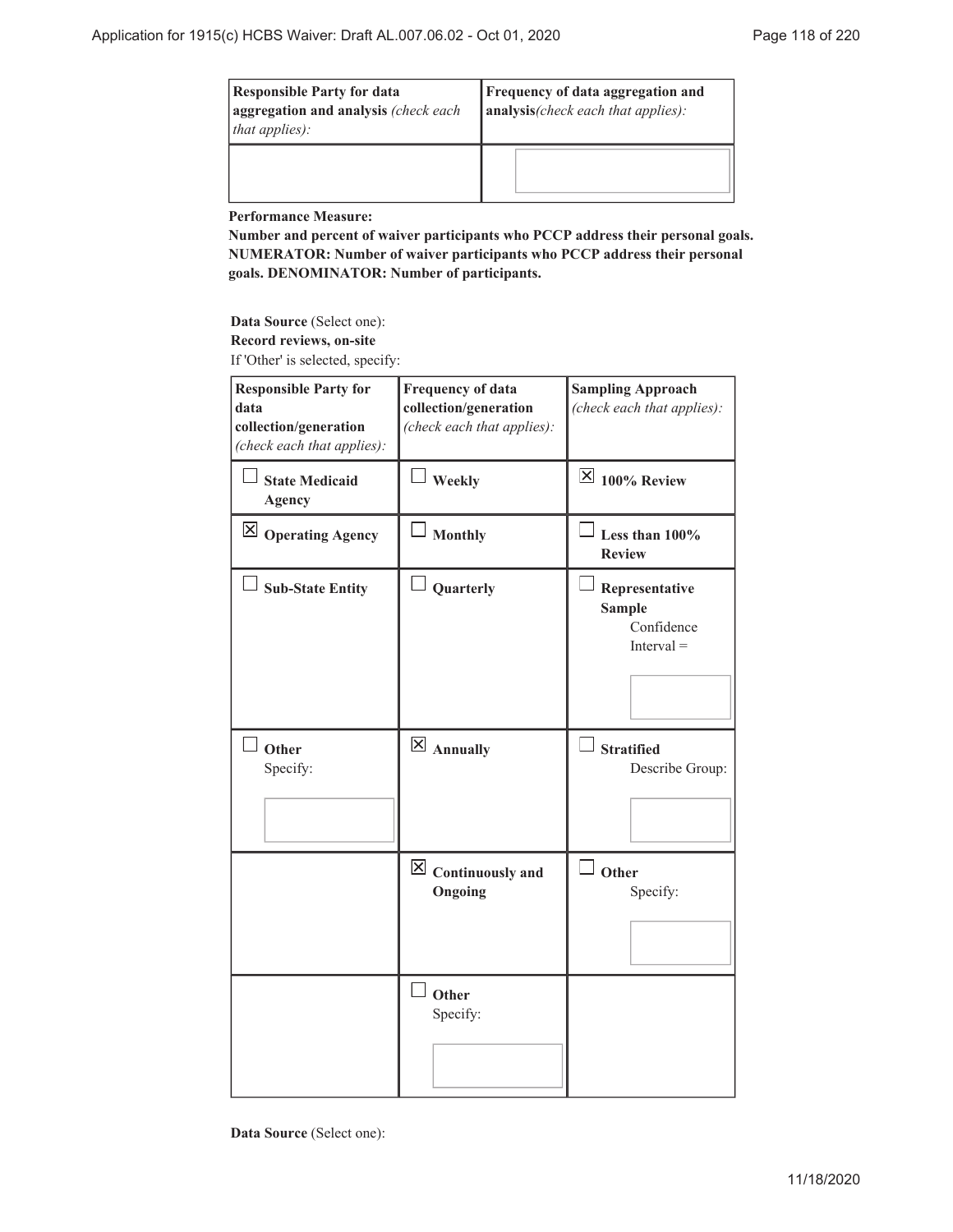## **Record reviews, off-site**

If 'Other' is selected, specify:

| <b>Responsible Party for</b><br>data<br>collection/generation<br>(check each that applies): | <b>Frequency of data</b><br>collection/generation<br>(check each that applies): | <b>Sampling Approach</b><br>(check each that applies):                                                                                                                                                                                                     |
|---------------------------------------------------------------------------------------------|---------------------------------------------------------------------------------|------------------------------------------------------------------------------------------------------------------------------------------------------------------------------------------------------------------------------------------------------------|
| $\boxtimes$ State Medicaid<br><b>Agency</b>                                                 | <b>Weekly</b>                                                                   | $\Box$ 100% Review                                                                                                                                                                                                                                         |
| <b>Operating Agency</b>                                                                     | $\boxtimes$ Monthly                                                             | $\overline{\boxtimes}$ Less than 100%<br><b>Review</b>                                                                                                                                                                                                     |
| <b>Sub-State Entity</b><br>Other<br>Specify:                                                | $\overline{\phantom{a}}$ Quarterly<br>Annually                                  | $\overline{\mathsf{X}}$ Representative<br><b>Sample</b><br>Confidence<br>$Interval =$<br>random<br>sampling<br>conducted at a<br>confidence<br>level of plus or<br>minus five and<br>a confidence<br>level of 90%.<br><b>Stratified</b><br>Describe Group: |
|                                                                                             |                                                                                 |                                                                                                                                                                                                                                                            |
|                                                                                             | <b>Continuously</b> and<br>Ongoing                                              | $\Box$ Other<br>Specify:                                                                                                                                                                                                                                   |
|                                                                                             | Other<br>Specify:                                                               |                                                                                                                                                                                                                                                            |

### **Data Aggregation and Analysis:**

| <b>Responsible Party for data</b><br>aggregation and analysis (check each<br><i>that applies</i> $)$ : | Frequency of data aggregation and<br>$ $ analysis(check each that applies): |
|--------------------------------------------------------------------------------------------------------|-----------------------------------------------------------------------------|
| $\boxed{\times}$ State Medicaid Agency                                                                 | Weekly                                                                      |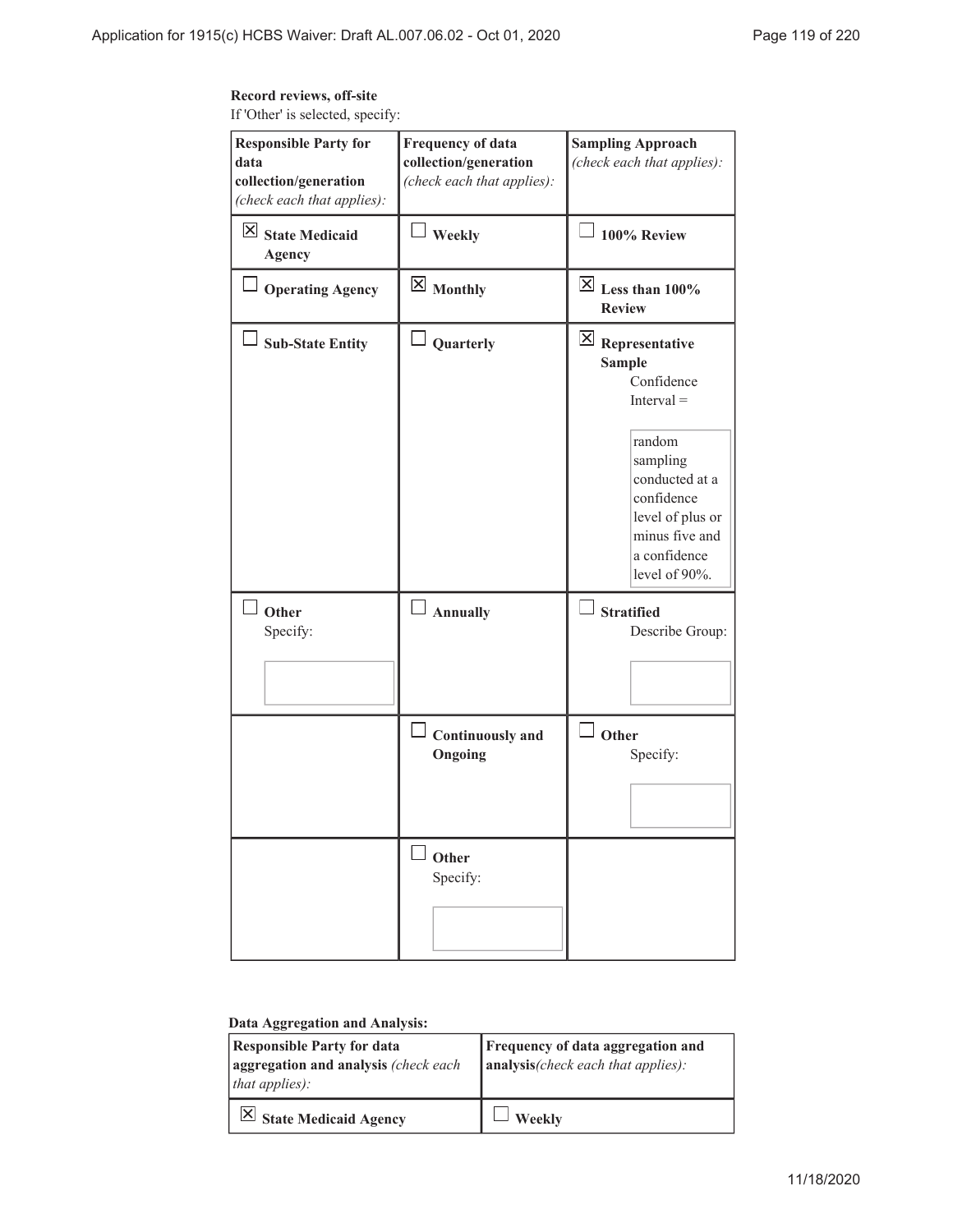| <b>Responsible Party for data</b><br>aggregation and analysis (check each<br>that applies): | Frequency of data aggregation and<br>analysis(check each that applies): |
|---------------------------------------------------------------------------------------------|-------------------------------------------------------------------------|
| $\mathsf{X}$<br><b>Operating Agency</b>                                                     | <b>Monthly</b>                                                          |
| <b>Sub-State Entity</b>                                                                     | $\mathsf{\times}$<br>Quarterly                                          |
| Other<br>Specify:                                                                           | $\times$<br><b>Annually</b>                                             |
|                                                                                             | <b>Continuously and Ongoing</b>                                         |
|                                                                                             | Other<br>Specify:                                                       |

#### *Sub-assurance: The State monitors service plan development in accordance with its policies and* **b.** *procedures.*

### **Performance Measures**

*For each performance measure the State will use to assess compliance with the statutory assurance (or sub-assurance), complete the following. Where possible, include numerator/denominator.*

*For each performance measure, provide information on the aggregated data that will enable the State to analyze and assess progress toward the performance measure. In this section provide information on the method by which each source of data is analyzed statistically/deductively or inductively, how themes are identified or conclusions drawn, and how recommendations are formulated, where appropriate.*

#### *Sub-assurance: Service plans are updated/revised at least annually or when warranted by changes in the* **c.** *waiver participants needs.*

#### **Performance Measures**

*For each performance measure the State will use to assess compliance with the statutory assurance (or sub-assurance), complete the following. Where possible, include numerator/denominator.*

*For each performance measure, provide information on the aggregated data that will enable the State to analyze and assess progress toward the performance measure. In this section provide information on the method by which each source of data is analyzed statistically/deductively or inductively, how themes are identified or conclusions drawn, and how recommendations are formulated, where appropriate.*

#### **Performance Measure:**

**Number and percent of PCCP's that were revised due to a change in the participants needs. NUMERATOR: Number of PCCP's that were revised due to a change. DENOMINATOR: Total number of PCCP's that required revision due to a change.**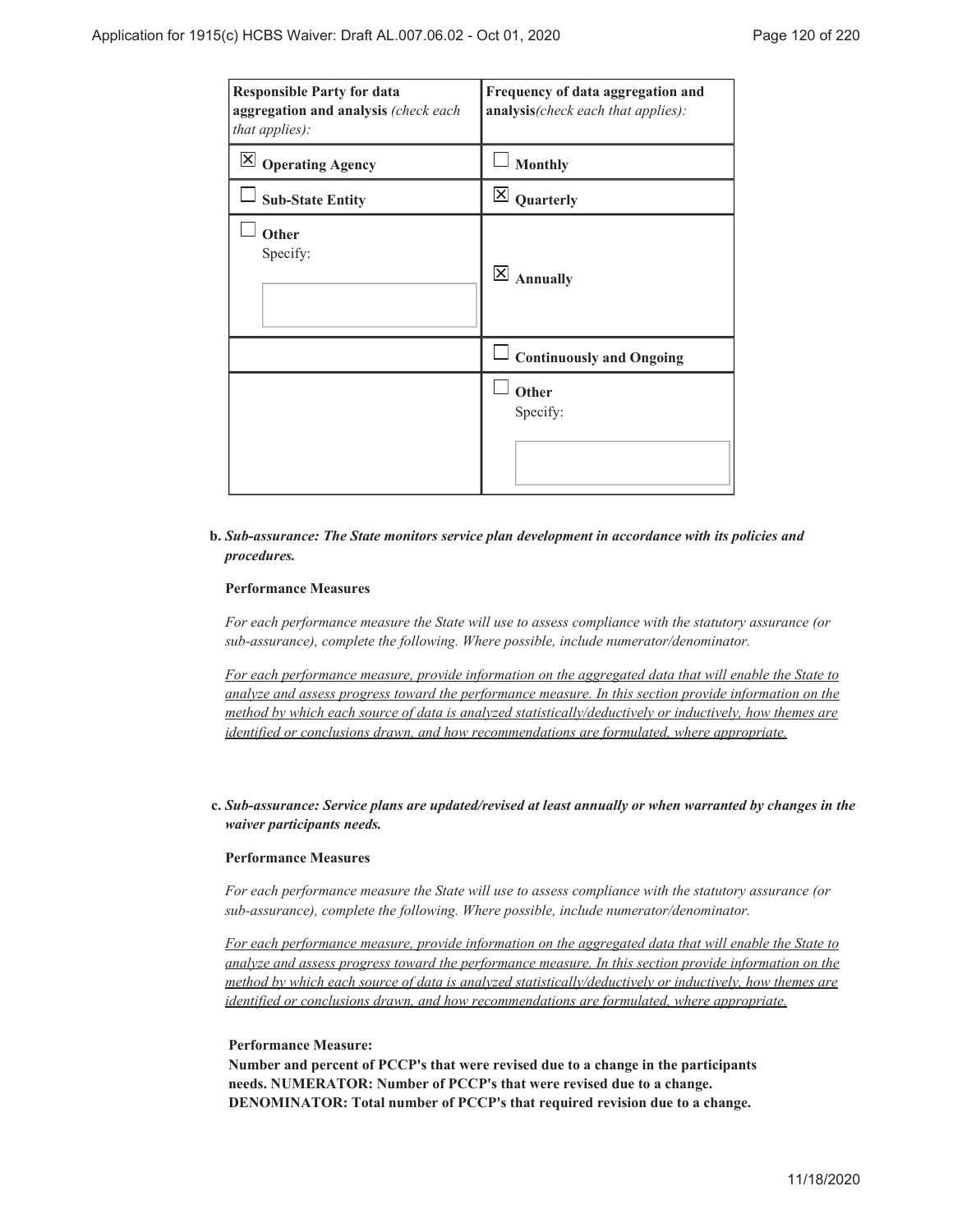## **Data Source** (Select one): **Record reviews, on-site** If 'Other' is selected, specify:

| <b>Responsible Party for</b><br>data<br>collection/generation<br>(check each that applies): | <b>Frequency of data</b><br>collection/generation<br>(check each that applies): | <b>Sampling Approach</b><br>(check each that applies):        |
|---------------------------------------------------------------------------------------------|---------------------------------------------------------------------------------|---------------------------------------------------------------|
| <b>State Medicaid</b><br>Agency                                                             | $\perp$ Weekly                                                                  | $\overline{\boxtimes}$ 100% Review                            |
| $\boxtimes$ Operating Agency                                                                | Monthly                                                                         | Less than $100\%$<br><b>Review</b>                            |
| <b>Sub-State Entity</b>                                                                     | Quarterly                                                                       | Representative<br><b>Sample</b><br>Confidence<br>$Interval =$ |
| $\Box$ Other<br>Specify:                                                                    | $\Box$ Annually                                                                 | $\Box$ Stratified<br>Describe Group:                          |
|                                                                                             | $\boxtimes$ Continuously and<br>Ongoing                                         | $\perp$ Other<br>Specify:                                     |
|                                                                                             | Other<br>Specify:                                                               |                                                               |

### **Data Source** (Select one): **Record reviews, off-site**

If 'Other' is selected, specify:

| <b>Responsible Party for</b><br>data<br>collection/generation<br>(check each that applies): | <b>Frequency of data</b><br>collection/generation<br>(check each that applies): | <b>Sampling Approach</b><br>(check each that applies): |
|---------------------------------------------------------------------------------------------|---------------------------------------------------------------------------------|--------------------------------------------------------|
| <b>State Medicaid</b><br>Agency                                                             | Weekly                                                                          | 100% Review                                            |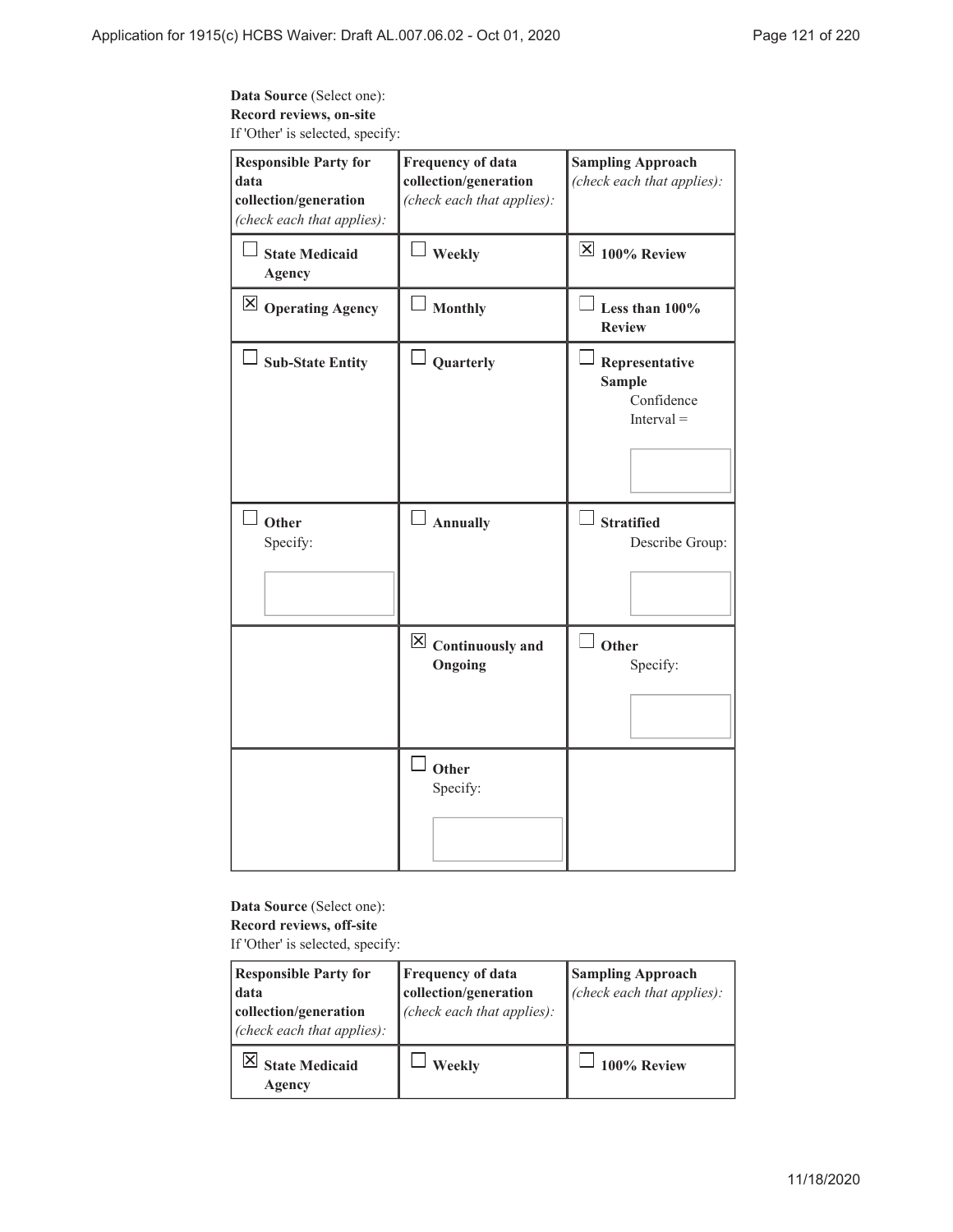| $\Box$ Operating Agency | $\boxtimes$ Monthly                        | $\overline{\boxtimes}$ Less than 100%<br><b>Review</b>                                                                                                                                                 |
|-------------------------|--------------------------------------------|--------------------------------------------------------------------------------------------------------------------------------------------------------------------------------------------------------|
| <b>Sub-State Entity</b> | $\Box$ Quarterly                           | $\boxtimes$ Representative<br><b>Sample</b><br>Confidence<br>$Interval =$<br>random<br>sampling<br>conducted at a<br>confidence<br>level of plus or<br>minus five and<br>a confidence<br>level of 90%. |
| Other<br>Specify:       | $\Box$ Annually                            | $\sqcup$<br><b>Stratified</b><br>Describe Group:                                                                                                                                                       |
|                         | $\Box$ Continuously and<br>Ongoing         | Other<br>Specify:                                                                                                                                                                                      |
|                         | $\overline{\phantom{a}}$ Other<br>Specify: |                                                                                                                                                                                                        |

### **Data Aggregation and Analysis:**

| <b>Responsible Party for data</b><br>aggregation and analysis (check each<br><i>that applies</i> ): | Frequency of data aggregation and<br>analysis(check each that applies): |
|-----------------------------------------------------------------------------------------------------|-------------------------------------------------------------------------|
| State Medicaid Agency                                                                               | Weekly                                                                  |
| <b>Operating Agency</b>                                                                             | <b>Monthly</b>                                                          |
| <b>Sub-State Entity</b>                                                                             | Quarterly                                                               |
| Other<br>Specify:                                                                                   | <b>Annually</b>                                                         |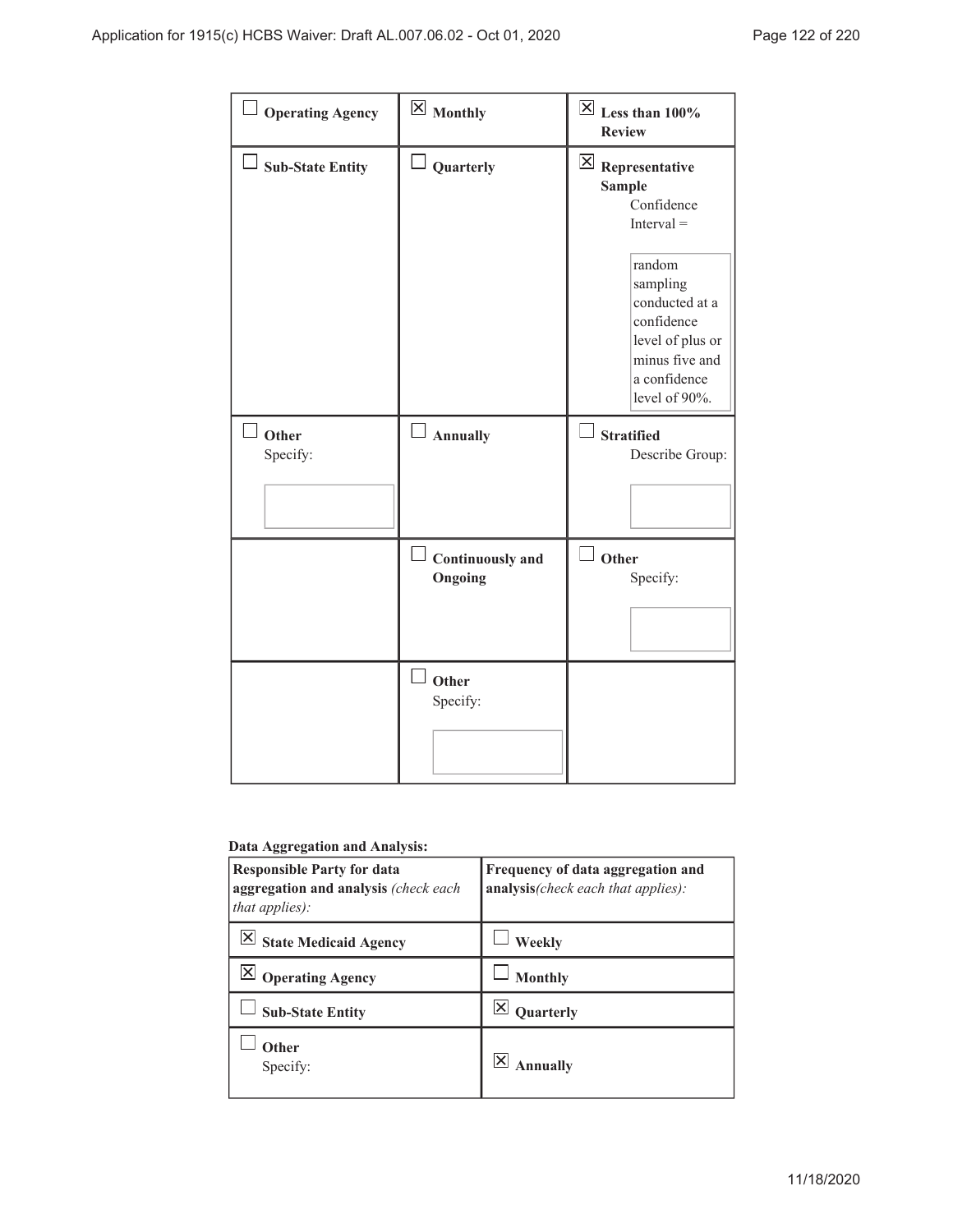| <b>Responsible Party for data</b><br>aggregation and analysis (check each<br>that applies): | Frequency of data aggregation and<br>analysis(check each that applies): |
|---------------------------------------------------------------------------------------------|-------------------------------------------------------------------------|
|                                                                                             |                                                                         |
|                                                                                             | <b>Continuously and Ongoing</b>                                         |
|                                                                                             | Other<br>Specify:                                                       |

**Performance Measure:**

**Number and percent of PCCP's that were revised at the time of redetermination. NUMERATOR: Number of revised PCCP's at annual redetermination. DENOMINATOR: Total number of PCCP's due for redetermination.**

**Data Source** (Select one):

**Record reviews, on-site**

If 'Other' is selected, specify:

| <b>Responsible Party for</b><br>data<br>collection/generation<br>(check each that applies): | <b>Frequency of data</b><br>collection/generation<br>(check each that applies): | <b>Sampling Approach</b><br>(check each that applies):        |
|---------------------------------------------------------------------------------------------|---------------------------------------------------------------------------------|---------------------------------------------------------------|
| <b>State Medicaid</b><br>Agency                                                             | Weekly                                                                          | $\mathbb{X}$ 100% Review                                      |
| $\boxtimes$ Operating Agency                                                                | <b>Monthly</b>                                                                  | Less than 100%<br><b>Review</b>                               |
| <b>Sub-State Entity</b>                                                                     | Quarterly                                                                       | Representative<br><b>Sample</b><br>Confidence<br>$Interval =$ |
| Other<br>Specify:                                                                           | $\boxtimes$ Annually                                                            | <b>Stratified</b><br>Describe Group:                          |
|                                                                                             | <b>Continuously and</b><br>Ongoing                                              | Other<br>Specify:                                             |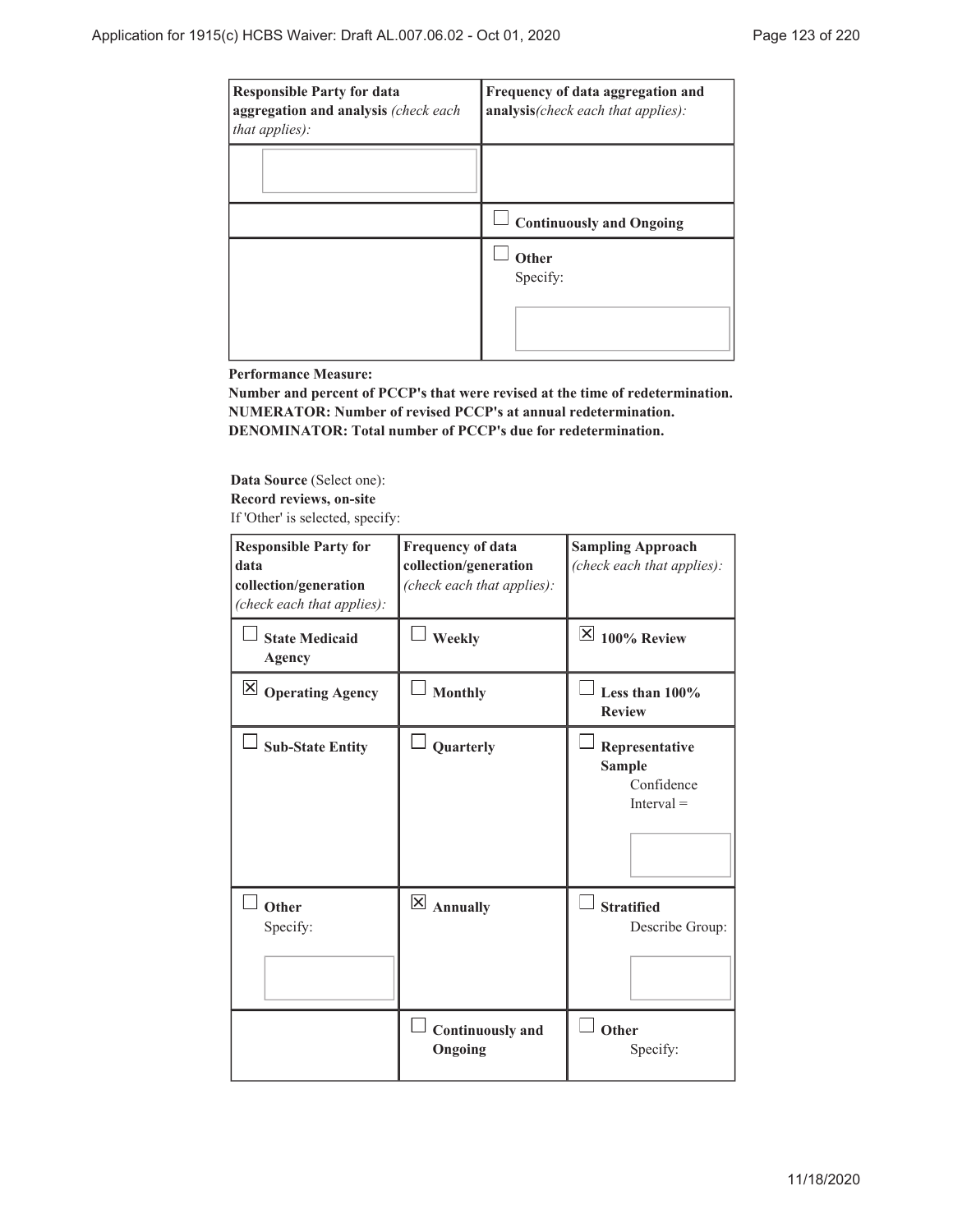| $\Box$ Other<br>Specify: |  |
|--------------------------|--|
|                          |  |

## **Data Source** (Select one): **Record reviews, off-site**

If 'Other' is selected, specify:

| <b>Responsible Party for</b><br>data<br>collection/generation<br>(check each that applies): | Frequency of data<br>collection/generation<br>(check each that applies): | <b>Sampling Approach</b><br>(check each that applies):                                                                                                                                                          |
|---------------------------------------------------------------------------------------------|--------------------------------------------------------------------------|-----------------------------------------------------------------------------------------------------------------------------------------------------------------------------------------------------------------|
| $\boxtimes$ State Medicaid<br>Agency                                                        | Weekly                                                                   | 100% Review                                                                                                                                                                                                     |
| <b>Operating Agency</b>                                                                     | $\boxtimes$ Monthly                                                      | $\overline{\boxtimes}$ Less than 100%<br><b>Review</b>                                                                                                                                                          |
| <b>Sub-State Entity</b>                                                                     | Quarterly                                                                | $\boxed{\times}$ Representative<br><b>Sample</b><br>Confidence<br>$Interval =$<br>random<br>sampling<br>conducted at a<br>confidence<br>level of plus or<br>minus five and<br>a confidence<br>level of $90\%$ . |
| $\Box$ Other<br>Specify:                                                                    | $\Box$ Annually                                                          | $\Box$ Stratified<br>Describe Group:                                                                                                                                                                            |
|                                                                                             | <b>Continuously and</b><br>Ongoing                                       | Other<br>Specify:                                                                                                                                                                                               |
|                                                                                             | Other                                                                    |                                                                                                                                                                                                                 |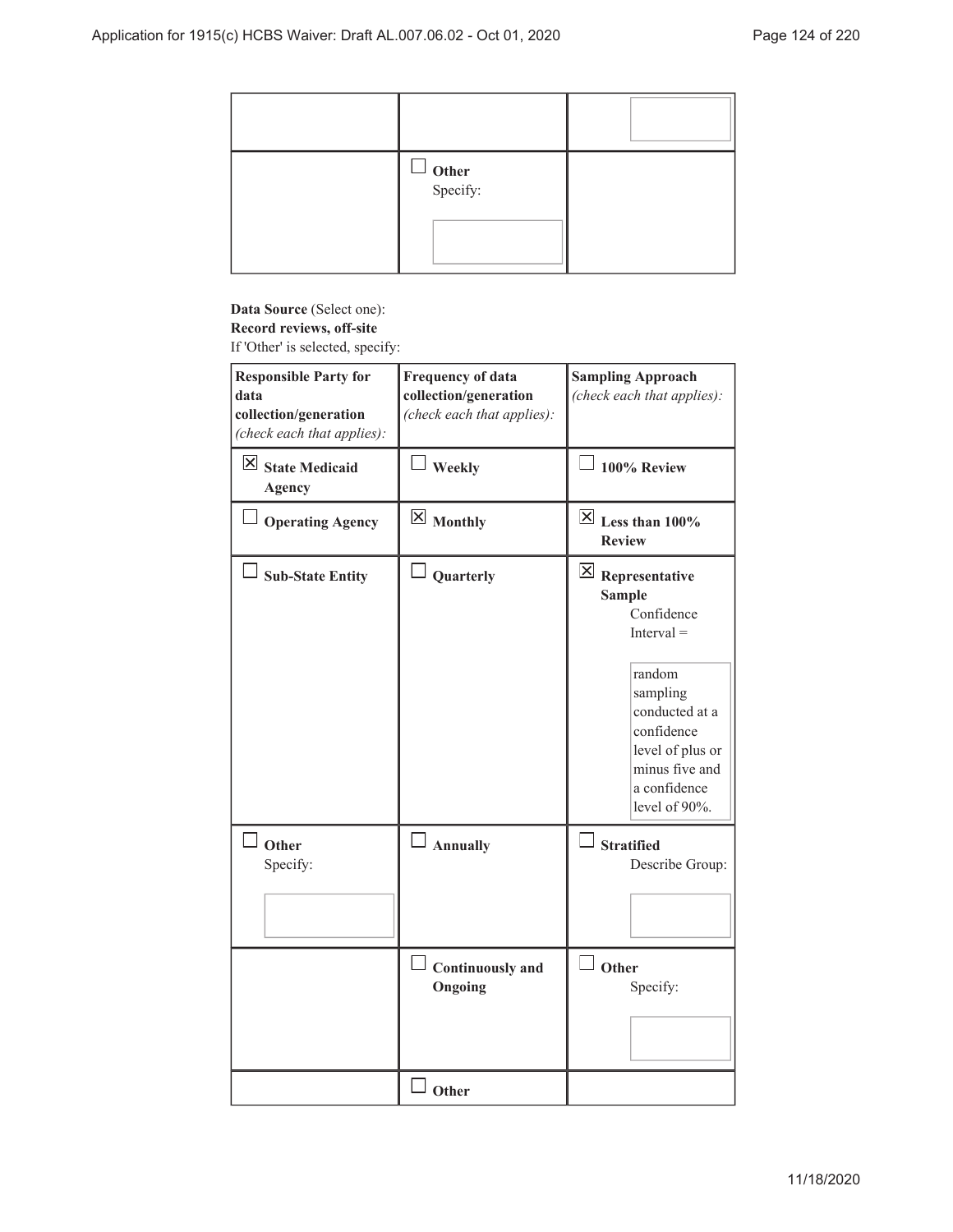| Specify: |  |
|----------|--|
|          |  |
|          |  |

#### **Data Aggregation and Analysis:**

| <b>Responsible Party for data</b><br>aggregation and analysis (check each<br>that applies): | Frequency of data aggregation and<br>analysis(check each that applies): |
|---------------------------------------------------------------------------------------------|-------------------------------------------------------------------------|
| $\overline{\mathsf{X}}$ State Medicaid Agency                                               | Weekly                                                                  |
| $\overline{\boxtimes}$ Operating Agency                                                     | <b>Monthly</b>                                                          |
| <b>Sub-State Entity</b>                                                                     | $\vert\mathsf{X}\vert$<br>Quarterly                                     |
| Other<br>Specify:                                                                           | $\vert\mathsf{X}\vert$<br><b>Annually</b>                               |
|                                                                                             | <b>Continuously and Ongoing</b>                                         |
|                                                                                             | Other<br>Specify:                                                       |

#### *Sub-assurance: Services are delivered in accordance with the service plan, including the type, scope,* **d.** *amount, duration and frequency specified in the service plan.*

#### **Performance Measures**

*For each performance measure the State will use to assess compliance with the statutory assurance (or sub-assurance), complete the following. Where possible, include numerator/denominator.*

*For each performance measure, provide information on the aggregated data that will enable the State to analyze and assess progress toward the performance measure. In this section provide information on the method by which each source of data is analyzed statistically/deductively or inductively, how themes are identified or conclusions drawn, and how recommendations are formulated, where appropriate.*

#### **Performance Measure:**

**Number and percent of waiver individuals that receive services and supports in the amount specified in the service plan. NUMERATOR [Number of waiver individuals that receive services and supports in the amount specified in the service plan] / DENOMINATOR [Number of participants reviewed]**

**Data Source** (Select one):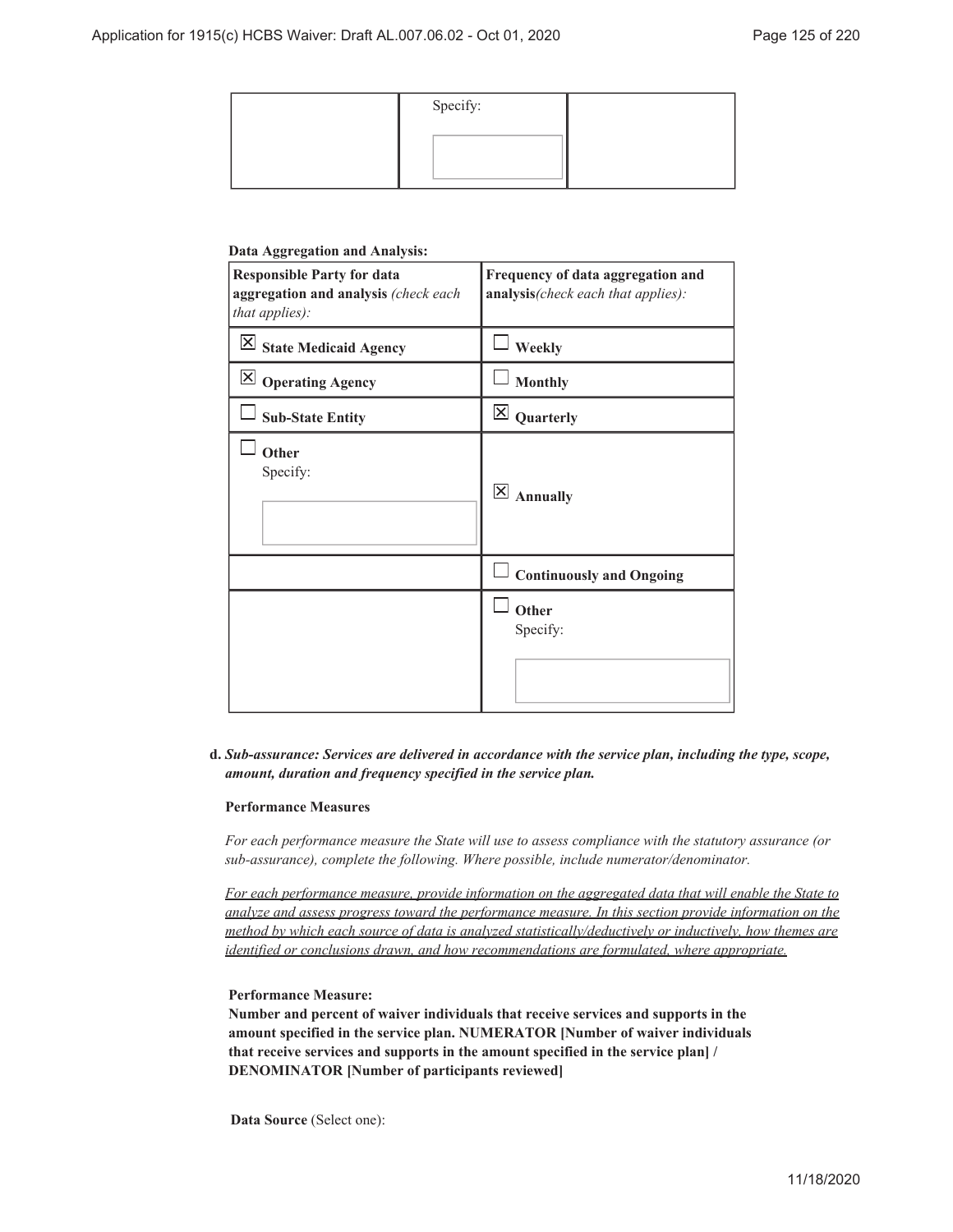### **Record reviews, on-site** If 'Other' is selected, specify: **Records Review on-site; Claims Data**

| <b>Responsible Party for</b><br>data<br>collection/generation<br>(check each that applies): | <b>Frequency of data</b><br>collection/generation<br>(check each that applies): | <b>Sampling Approach</b><br>(check each that applies):        |
|---------------------------------------------------------------------------------------------|---------------------------------------------------------------------------------|---------------------------------------------------------------|
| <b>State Medicaid</b><br><b>Agency</b>                                                      | $\perp$ Weekly                                                                  | $\overline{\boxtimes}$ 100% Review                            |
| $\boxtimes$ Operating Agency                                                                | <b>Monthly</b>                                                                  | $\overline{\boxtimes}$ Less than 100%<br><b>Review</b>        |
| <b>Sub-State Entity</b>                                                                     | Quarterly                                                                       | Representative<br><b>Sample</b><br>Confidence<br>$Interval =$ |
| Other<br>Specify:                                                                           | $\Box$ Annually                                                                 | <b>Stratified</b><br>Describe Group:                          |
|                                                                                             | $\boxtimes$ Continuously and<br>Ongoing                                         | Other<br>Specify:                                             |
|                                                                                             | $\overline{\phantom{a}}$ Other<br>Specify:                                      |                                                               |

### **Data Source** (Select one): **Record reviews, on-site**

If 'Other' is selected, specify:

| <b>Responsible Party for</b>                        | <b>Frequency of data</b>   | <b>Sampling Approach</b>   |
|-----------------------------------------------------|----------------------------|----------------------------|
| data                                                | collection/generation      | (check each that applies): |
| collection/generation<br>(check each that applies): | (check each that applies): |                            |
| <b>State Medicaid</b><br>Agency                     | Weekly                     | 100% Review                |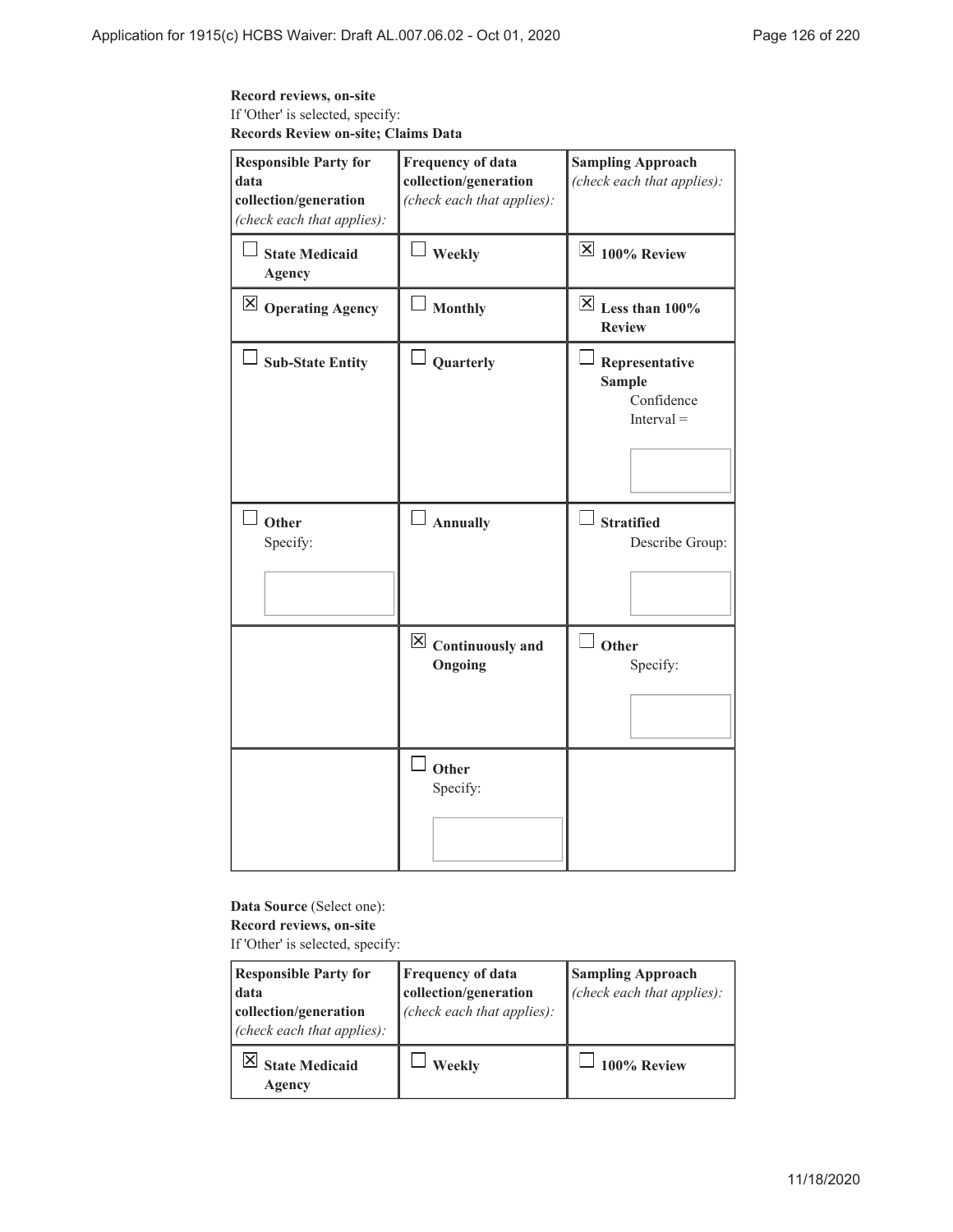| <b>Operating Agency</b> | Monthly                            | $\overline{\mathsf{X}}$ Less than 100%<br><b>Review</b>       |
|-------------------------|------------------------------------|---------------------------------------------------------------|
| $\Box$ Sub-State Entity | $\boxtimes$ Quarterly              | Representative<br><b>Sample</b><br>Confidence<br>$Interval =$ |
| Other<br>Specify:       | <b>Annually</b>                    | <b>Stratified</b><br>Describe Group:                          |
|                         | <b>Continuously and</b><br>Ongoing | Other<br>Specify:                                             |
|                         | Other<br>Specify:                  |                                                               |

## **Data Aggregation and Analysis:**

| <b>Responsible Party for data</b><br>aggregation and analysis (check each<br>that applies):                                                                                                                                                                                                                                                                                                                                                                                              | Frequency of data aggregation and<br>analysis(check each that applies): |
|------------------------------------------------------------------------------------------------------------------------------------------------------------------------------------------------------------------------------------------------------------------------------------------------------------------------------------------------------------------------------------------------------------------------------------------------------------------------------------------|-------------------------------------------------------------------------|
| $\mathsf{X}% _{T}=\mathsf{X}_{T}\!\left( a,b\right) ,\ \mathsf{Y}_{T}=\mathsf{Y}_{T}\!\left( a,b\right) ,\ \mathsf{Y}_{T}=\mathsf{Y}_{T}\!\left( a,b\right) ,\ \mathsf{Y}_{T}=\mathsf{Y}_{T}\!\left( a,b\right) ,\ \mathsf{Y}_{T}=\mathsf{Y}_{T}\!\left( a,b\right) ,\ \mathsf{Y}_{T}=\mathsf{Y}_{T}\!\left( a,b\right) ,\ \mathsf{Y}_{T}=\mathsf{Y}_{T}\!\left( a,b\right) ,\ \mathsf{Y}_{T}=\mathsf{Y}_{T}\!\left( a,b\right) ,\ \mathsf{Y}_{T}=\math$<br><b>State Medicaid Agency</b> | Weekly                                                                  |
| $\mathbf{X}$<br><b>Operating Agency</b>                                                                                                                                                                                                                                                                                                                                                                                                                                                  | <b>Monthly</b>                                                          |
| <b>Sub-State Entity</b>                                                                                                                                                                                                                                                                                                                                                                                                                                                                  | $\overline{\mathsf{x}}$<br>Quarterly                                    |
| Other<br>Specify:                                                                                                                                                                                                                                                                                                                                                                                                                                                                        | $\overline{\mathsf{x}}$<br><b>Annually</b>                              |
|                                                                                                                                                                                                                                                                                                                                                                                                                                                                                          | <b>Continuously and Ongoing</b>                                         |
|                                                                                                                                                                                                                                                                                                                                                                                                                                                                                          | Other<br>Specify:                                                       |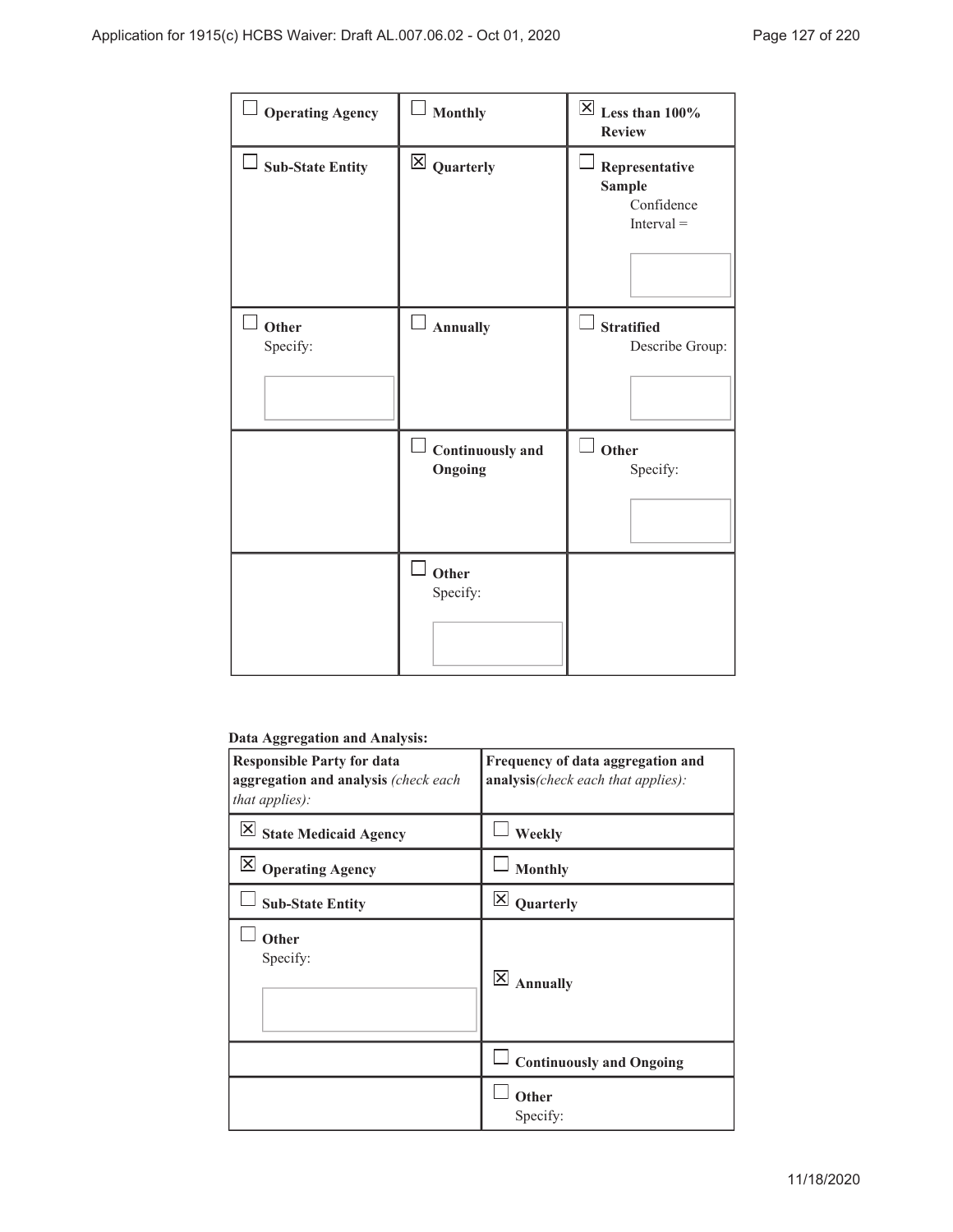| <b>Responsible Party for data</b><br>aggregation and analysis (check each<br>that applies): | Frequency of data aggregation and<br>analysis(check each that applies): |
|---------------------------------------------------------------------------------------------|-------------------------------------------------------------------------|
|                                                                                             |                                                                         |

**Performance Measure:**

**Number and percent of waiver individuals that receive services and supports in the duration specified in the service plan. NUMERATOR [Number of waiver individuals that receive services and supports in the duration specified in the service plan] / DENOMINATOR [Number of participants reviewed]**

**Data Source** (Select one): **Record reviews, on-site** If 'Other' is selected, specify: **Record Reviews-off site; Claims Data**

| <b>Responsible Party for</b><br>data<br>collection/generation<br>(check each that applies): | <b>Frequency of data</b><br>collection/generation<br>(check each that applies): | <b>Sampling Approach</b><br>(check each that applies):                             |
|---------------------------------------------------------------------------------------------|---------------------------------------------------------------------------------|------------------------------------------------------------------------------------|
| <b>State Medicaid</b><br><b>Agency</b>                                                      | $\perp$ Weekly                                                                  | 100% Review                                                                        |
| $\boxtimes$ Operating Agency                                                                | <b>Monthly</b>                                                                  | $\boxed{\times}$ Less than 100%<br><b>Review</b>                                   |
| <b>Sub-State Entity</b><br>Other                                                            | Quarterly<br><b>Annually</b>                                                    | Representative<br><b>Sample</b><br>Confidence<br>$Interval =$<br><b>Stratified</b> |
| Specify:                                                                                    |                                                                                 | Describe Group:                                                                    |
|                                                                                             | $\boxtimes$ Continuously and<br>Ongoing                                         | Other<br>Specify:                                                                  |
|                                                                                             | Other<br>Specify:                                                               |                                                                                    |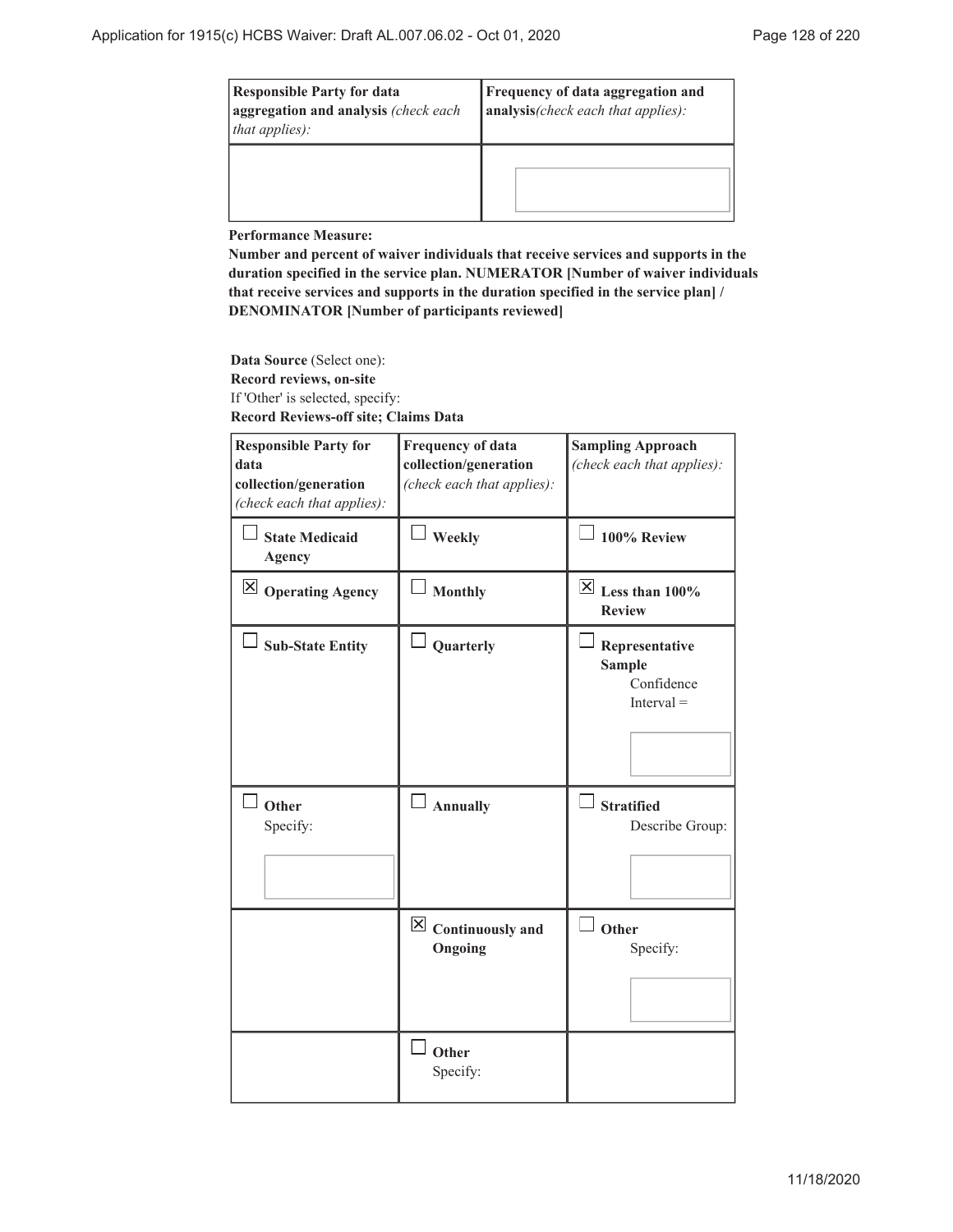## **Data Source** (Select one):

**Record reviews, on-site**

If 'Other' is selected, specify:

| <b>Responsible Party for</b><br>data<br>collection/generation<br>(check each that applies): | <b>Frequency of data</b><br>collection/generation<br>(check each that applies): | <b>Sampling Approach</b><br>(check each that applies):        |
|---------------------------------------------------------------------------------------------|---------------------------------------------------------------------------------|---------------------------------------------------------------|
| $\boxtimes$ State Medicaid<br>Agency                                                        | Weekly                                                                          | 100% Review                                                   |
| <b>Operating Agency</b>                                                                     | <b>Monthly</b>                                                                  | $\overline{\boxtimes}$ Less than 100%<br><b>Review</b>        |
| <b>Sub-State Entity</b>                                                                     | $\boxtimes$ Quarterly                                                           | Representative<br><b>Sample</b><br>Confidence<br>$Interval =$ |
| Other<br>Specify:                                                                           | Annually                                                                        | <b>Stratified</b><br>Describe Group:                          |
|                                                                                             | <b>Continuously and</b><br>Ongoing                                              | $\Box$ Other<br>Specify:                                      |
|                                                                                             | Other<br>Specify:                                                               |                                                               |

### **Data Aggregation and Analysis:**

| <b>Responsible Party for data</b><br>aggregation and analysis (check each<br>that applies): | Frequency of data aggregation and<br>$\vert$ analysis(check each that applies): |
|---------------------------------------------------------------------------------------------|---------------------------------------------------------------------------------|
| $\vert$ State Medicaid Agency                                                               | Weekly                                                                          |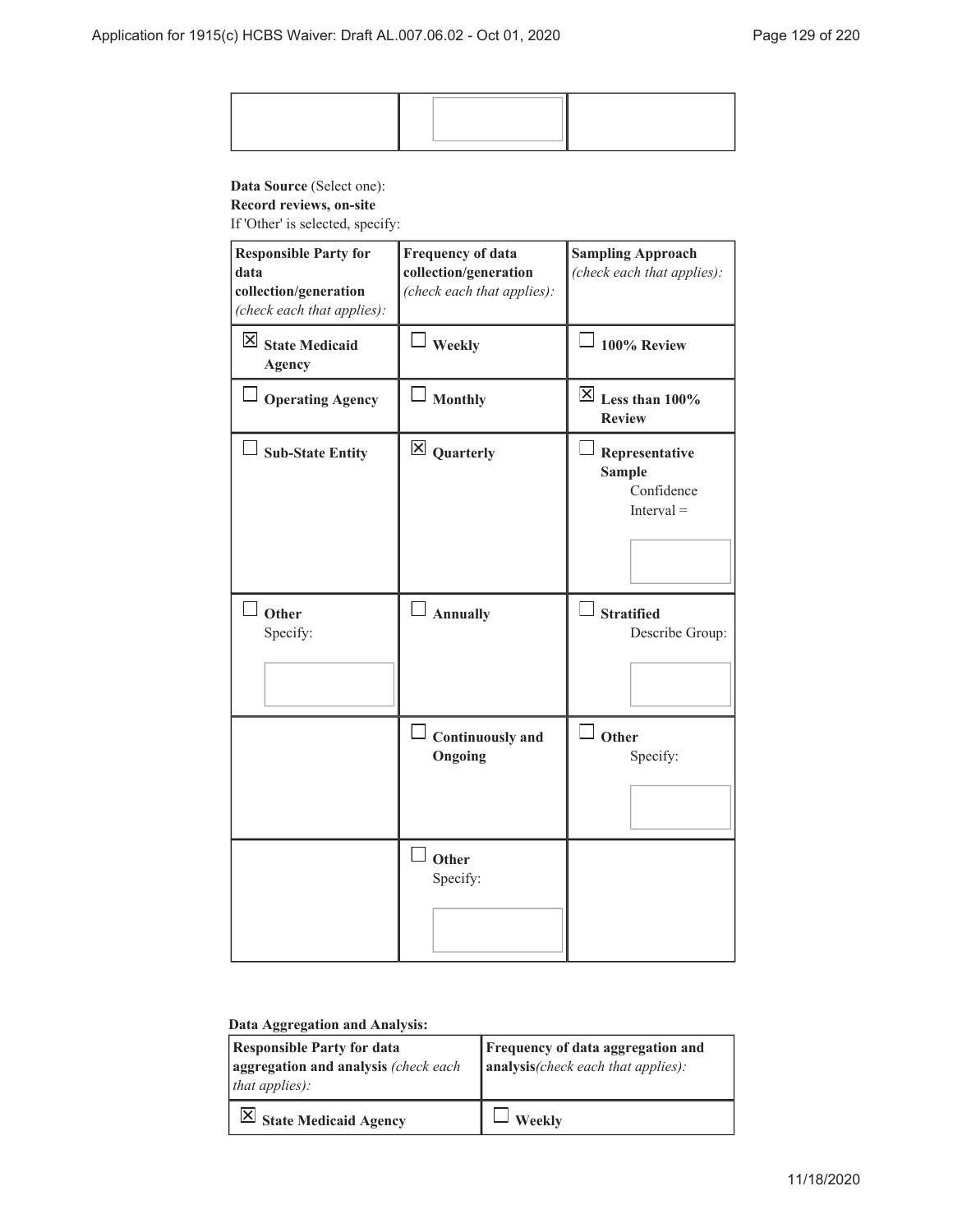| <b>Responsible Party for data</b><br>aggregation and analysis (check each<br>that applies): | Frequency of data aggregation and<br>analysis(check each that applies): |
|---------------------------------------------------------------------------------------------|-------------------------------------------------------------------------|
| $\mathsf{\times}$<br><b>Operating Agency</b>                                                | <b>Monthly</b>                                                          |
| <b>Sub-State Entity</b>                                                                     | $\overline{\mathsf{x}}$<br>Quarterly                                    |
| Other<br>Specify:                                                                           | $\overline{\mathsf{x}}$<br><b>Annually</b>                              |
|                                                                                             | <b>Continuously and Ongoing</b>                                         |
|                                                                                             | Other<br>Specify:                                                       |

#### **Performance Measure:**

**Number and percent of waiver individuals that receive services and supports in the frequency specified in the service plan NUMERATOR [Number of waiver individuals that receive services and supports in the scope/frequency specified in the service plan] / DENOMINATOR [Number of participants reviewed]**

**Data Source** (Select one): **Record reviews, on-site** If 'Other' is selected, specify: **Record Review off site; Claims Data**

| <b>Responsible Party for</b><br>data<br>collection/generation<br>(check each that applies): | <b>Frequency of data</b><br>collection/generation<br>(check each that applies): | <b>Sampling Approach</b><br>(check each that applies):        |
|---------------------------------------------------------------------------------------------|---------------------------------------------------------------------------------|---------------------------------------------------------------|
| <b>State Medicaid</b><br>Agency                                                             | Weekly                                                                          | 100% Review                                                   |
| $\mathsf{X}$<br><b>Operating Agency</b>                                                     | <b>Monthly</b>                                                                  | X <br>Less than $100\%$<br><b>Review</b>                      |
| <b>Sub-State Entity</b>                                                                     | Quarterly                                                                       | Representative<br><b>Sample</b><br>Confidence<br>$Interval =$ |
| Other<br>Specify:                                                                           | <b>Annually</b>                                                                 | <b>Stratified</b><br>Describe Group:                          |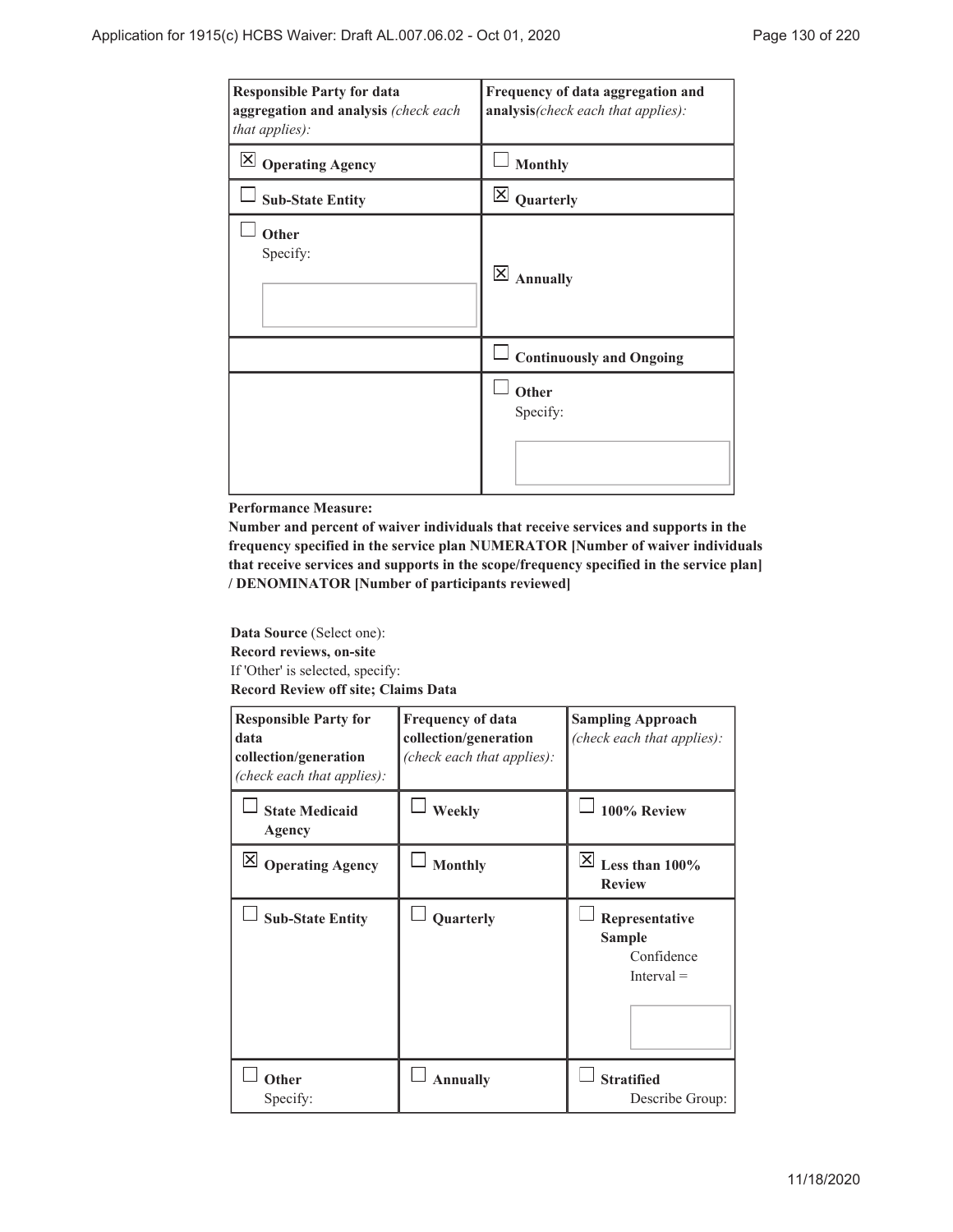| $\boxed{\times}$ Continuously and<br>Ongoing | $\mathcal{L}$<br>Other<br>Specify: |
|----------------------------------------------|------------------------------------|
| Other<br>Specify:                            |                                    |

### **Data Source** (Select one): **Record reviews, on-site** If 'Other' is selected, specify:

| <b>Responsible Party for</b><br>data<br>collection/generation<br>(check each that applies): | <b>Frequency of data</b><br>collection/generation<br>(check each that applies): | <b>Sampling Approach</b><br>(check each that applies):        |
|---------------------------------------------------------------------------------------------|---------------------------------------------------------------------------------|---------------------------------------------------------------|
| $\boxtimes$ State Medicaid<br><b>Agency</b>                                                 | Weekly                                                                          | 100% Review                                                   |
| <b>Operating Agency</b>                                                                     | <b>Monthly</b>                                                                  | $\boxed{\times}$ Less than 100%<br><b>Review</b>              |
| <b>Sub-State Entity</b>                                                                     | $\boxtimes$ Quarterly                                                           | Representative<br><b>Sample</b><br>Confidence<br>$Interval =$ |
| Other<br>Specify:                                                                           | <b>Annually</b>                                                                 | <b>Stratified</b><br>Describe Group:                          |
|                                                                                             | <b>Continuously</b> and<br>Ongoing                                              | Other<br>Specify:                                             |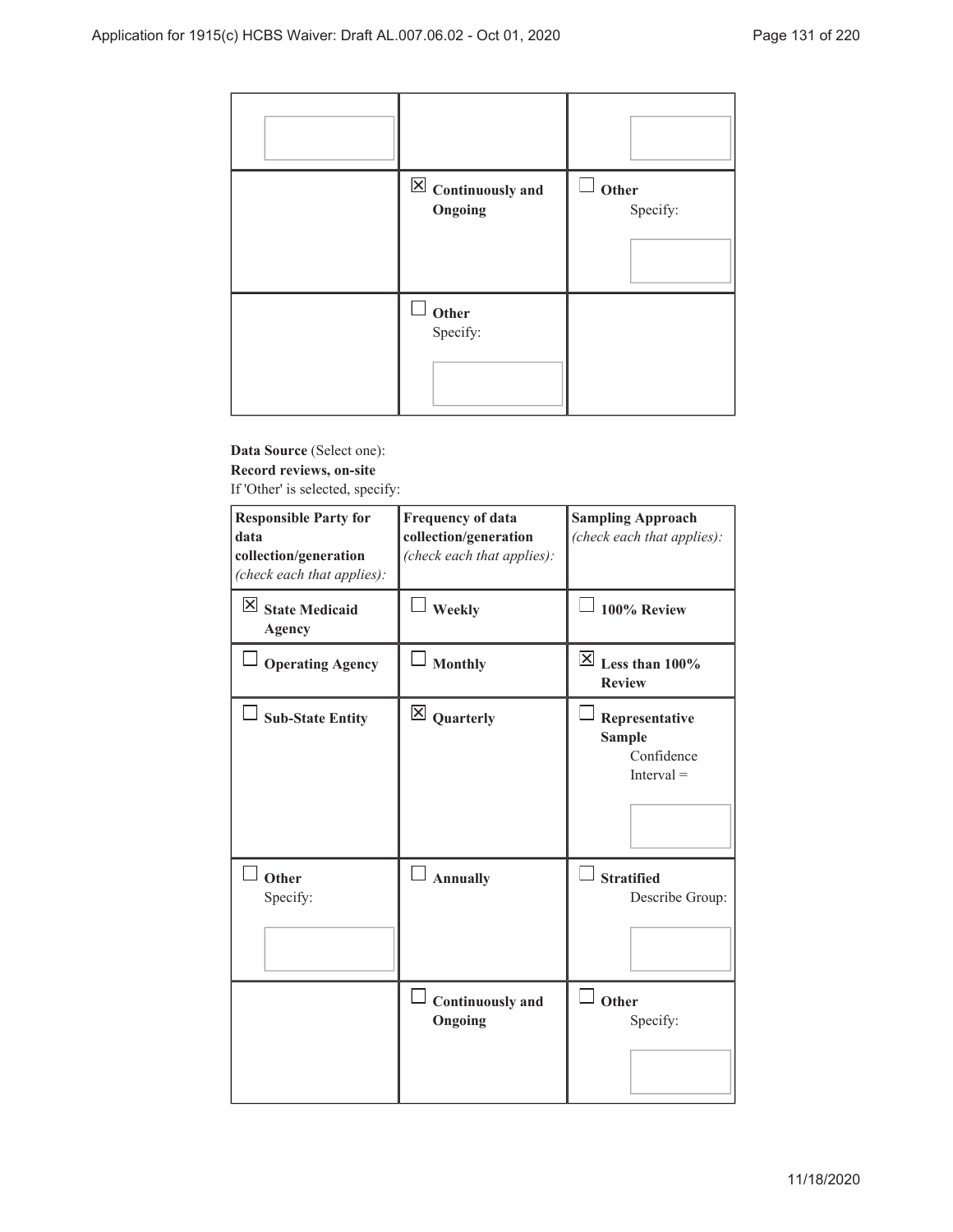| $\Box$ Other<br>Specify: |  |
|--------------------------|--|
|                          |  |

#### **Data Aggregation and Analysis:**

| <b>Responsible Party for data</b><br>aggregation and analysis (check each<br>that applies): | Frequency of data aggregation and<br>analysis(check each that applies): |
|---------------------------------------------------------------------------------------------|-------------------------------------------------------------------------|
| <b>X</b> State Medicaid Agency                                                              | Weekly                                                                  |
| $\mathsf{X}$<br><b>Operating Agency</b>                                                     | <b>Monthly</b>                                                          |
| <b>Sub-State Entity</b>                                                                     | $\times$<br>Quarterly                                                   |
| Other<br>Specify:                                                                           | $\overline{\mathsf{x}}$<br><b>Annually</b>                              |
|                                                                                             | <b>Continuously and Ongoing</b>                                         |
|                                                                                             | Other<br>Specify:                                                       |

### **Performance Measure:**

**Number and percent of waiver individuals that receive services and supports in the type specified in the service plan. NUMERATOR [Number of waiver individuals that receive services and supports in the type specified in the service plan] / DENOMINATOR [Number of participants reviewed]**

**Data Source** (Select one): **Record reviews, on-site** If 'Other' is selected, specify: **Record reviews off-site; Claims data**

| <b>Responsible Party for</b><br>data<br>collection/generation<br>(check each that applies): | <b>Frequency of data</b><br>collection/generation<br>(check each that applies): | <b>Sampling Approach</b><br>(check each that applies): |
|---------------------------------------------------------------------------------------------|---------------------------------------------------------------------------------|--------------------------------------------------------|
| <b>State Medicaid</b><br>Agency                                                             | Weekly                                                                          | 100% Review                                            |
| <b>Operating Agency</b>                                                                     | <b>Monthly</b>                                                                  | ess than 100%                                          |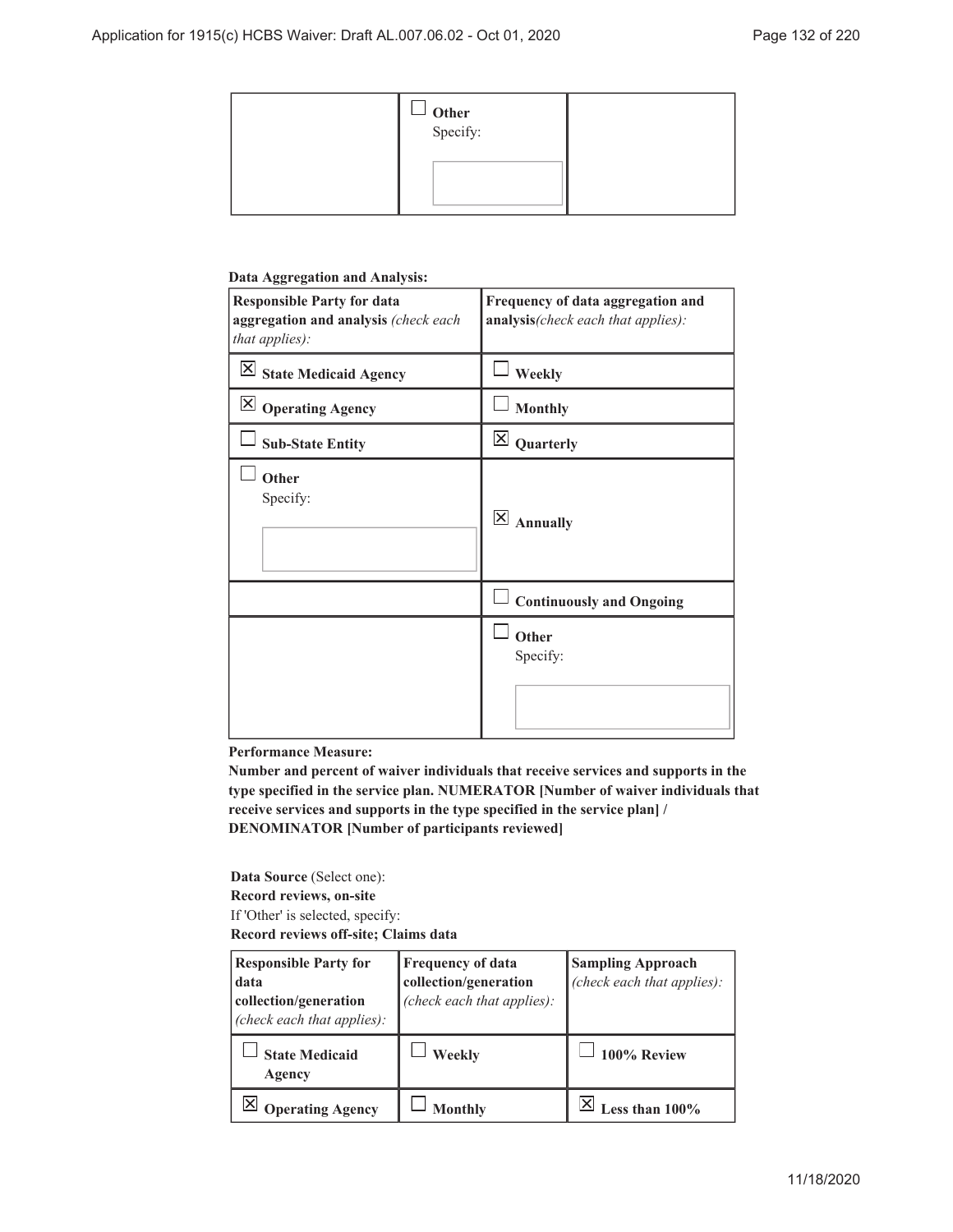|                         |                                            | <b>Review</b>                                                 |
|-------------------------|--------------------------------------------|---------------------------------------------------------------|
| $\Box$ Sub-State Entity | $\perp$ Quarterly                          | Representative<br><b>Sample</b><br>Confidence<br>$Interval =$ |
| Other<br>Specify:       | $\Box$ Annually                            | <b>Stratified</b><br>Describe Group:                          |
|                         | $\boxtimes$ Continuously and<br>Ongoing    | Ù,<br>Other<br>Specify:                                       |
|                         | $\overline{\phantom{a}}$ Other<br>Specify: |                                                               |

**Data Source** (Select one): **Record reviews, on-site** If 'Other' is selected, specify:

| <b>Responsible Party for</b><br>data<br>collection/generation<br>(check each that applies): | <b>Frequency of data</b><br>collection/generation<br>(check each that applies): | <b>Sampling Approach</b><br>(check each that applies):        |
|---------------------------------------------------------------------------------------------|---------------------------------------------------------------------------------|---------------------------------------------------------------|
| IХI<br><b>State Medicaid</b><br>Agency                                                      | Weekly                                                                          | 100% Review                                                   |
| <b>Operating Agency</b>                                                                     | <b>Monthly</b>                                                                  | ∣×∣<br>Less than 100%<br><b>Review</b>                        |
| <b>Sub-State Entity</b>                                                                     | $\times$<br>Quarterly                                                           | Representative<br><b>Sample</b><br>Confidence<br>$Interval =$ |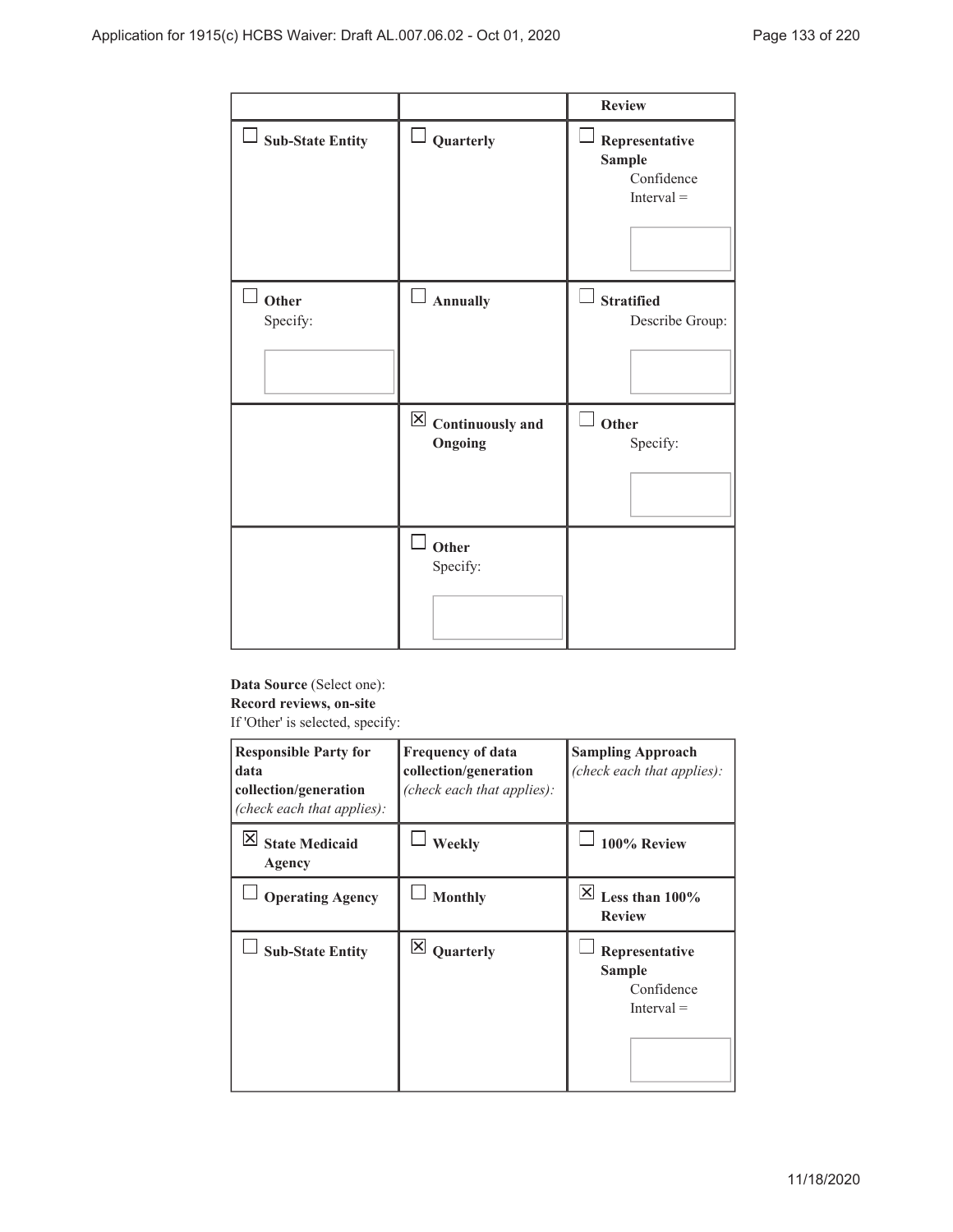| Other<br>Specify: | <b>Annually</b>                    | <b>Stratified</b><br>Describe Group: |
|-------------------|------------------------------------|--------------------------------------|
|                   | <b>Continuously and</b><br>Ongoing | Other<br>Specify:                    |
|                   | Other<br>Specify:                  |                                      |

## **Data Aggregation and Analysis:**

| <b>Responsible Party for data</b><br>aggregation and analysis (check each<br>that applies): | Frequency of data aggregation and<br>analysis(check each that applies): |
|---------------------------------------------------------------------------------------------|-------------------------------------------------------------------------|
| $\overline{\mathsf{X}}$ State Medicaid Agency                                               | Weekly                                                                  |
| $\boxtimes$ Operating Agency                                                                | <b>Monthly</b>                                                          |
| <b>Sub-State Entity</b>                                                                     | $\mathsf{\overline{X}}$<br>Quarterly                                    |
| Other<br>Specify:                                                                           | $\vert\mathsf{X}\vert$<br><b>Annually</b>                               |
|                                                                                             | <b>Continuously and Ongoing</b>                                         |
|                                                                                             | Other<br>Specify:                                                       |

#### *Sub-assurance: Participants are afforded choice: Between/among waiver services and providers.* **e.**

### **Performance Measures**

*For each performance measure the State will use to assess compliance with the statutory assurance (or sub-assurance), complete the following. Where possible, include numerator/denominator.*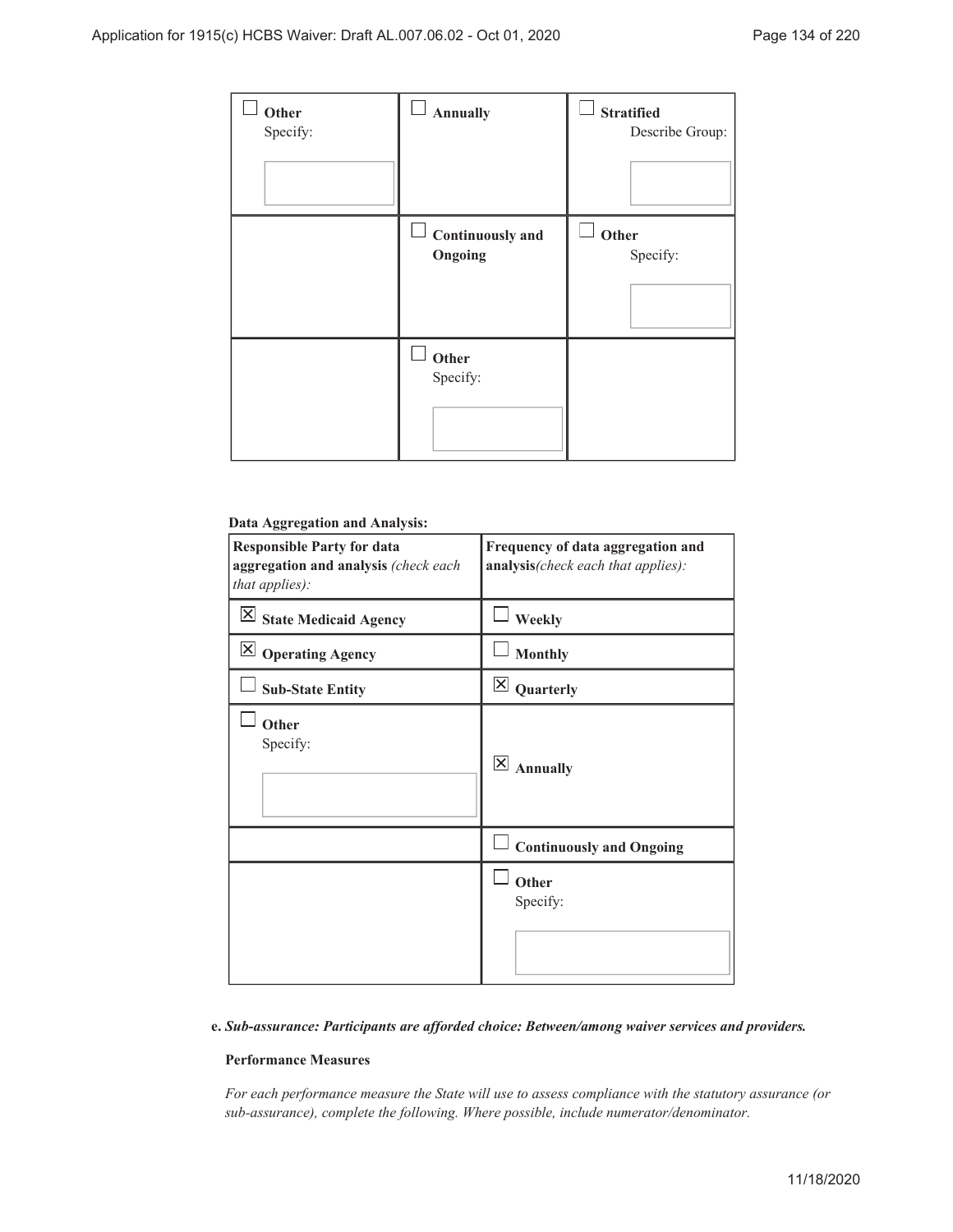*For each performance measure, provide information on the aggregated data that will enable the State to analyze and assess progress toward the performance measure. In this section provide information on the method by which each source of data is analyzed statistically/deductively or inductively, how themes are identified or conclusions drawn, and how recommendations are formulated, where appropriate.*

#### **Performance Measure:**

**Number and percent of participant records reviewed has a signed freedom of choice form that specifies choice was offered among waiver services and providers. NUMERATOR: Number of Participant records reviewed with a signed freedom of choice form. DENOMINATOR: Total number of participant record.**

**Data Source** (Select one): **Record reviews, on-site** If 'Other' is selected, specify:

| <b>Responsible Party for</b><br>data<br>collection/generation<br>(check each that applies): | <b>Frequency of data</b><br>collection/generation<br>(check each that applies): | <b>Sampling Approach</b><br>(check each that applies):        |
|---------------------------------------------------------------------------------------------|---------------------------------------------------------------------------------|---------------------------------------------------------------|
| <b>State Medicaid</b><br><b>Agency</b>                                                      | $\Box$ Weekly                                                                   | $\overline{\times}$ 100% Review                               |
| $\boxtimes$ Operating Agency                                                                | <b>Monthly</b>                                                                  | Less than 100%<br><b>Review</b>                               |
| <b>Sub-State Entity</b>                                                                     | Quarterly                                                                       | Representative<br><b>Sample</b><br>Confidence<br>$Interval =$ |
| Other<br>Specify:                                                                           | $\overline{X}$ Annually                                                         | <b>Stratified</b><br>Describe Group:                          |
|                                                                                             | <b>Continuously</b> and<br>Ongoing                                              | $\overline{\phantom{a}}$ Other<br>Specify:                    |
|                                                                                             | Other<br>Specify:                                                               |                                                               |

**Data Source** (Select one): **Record reviews, off-site**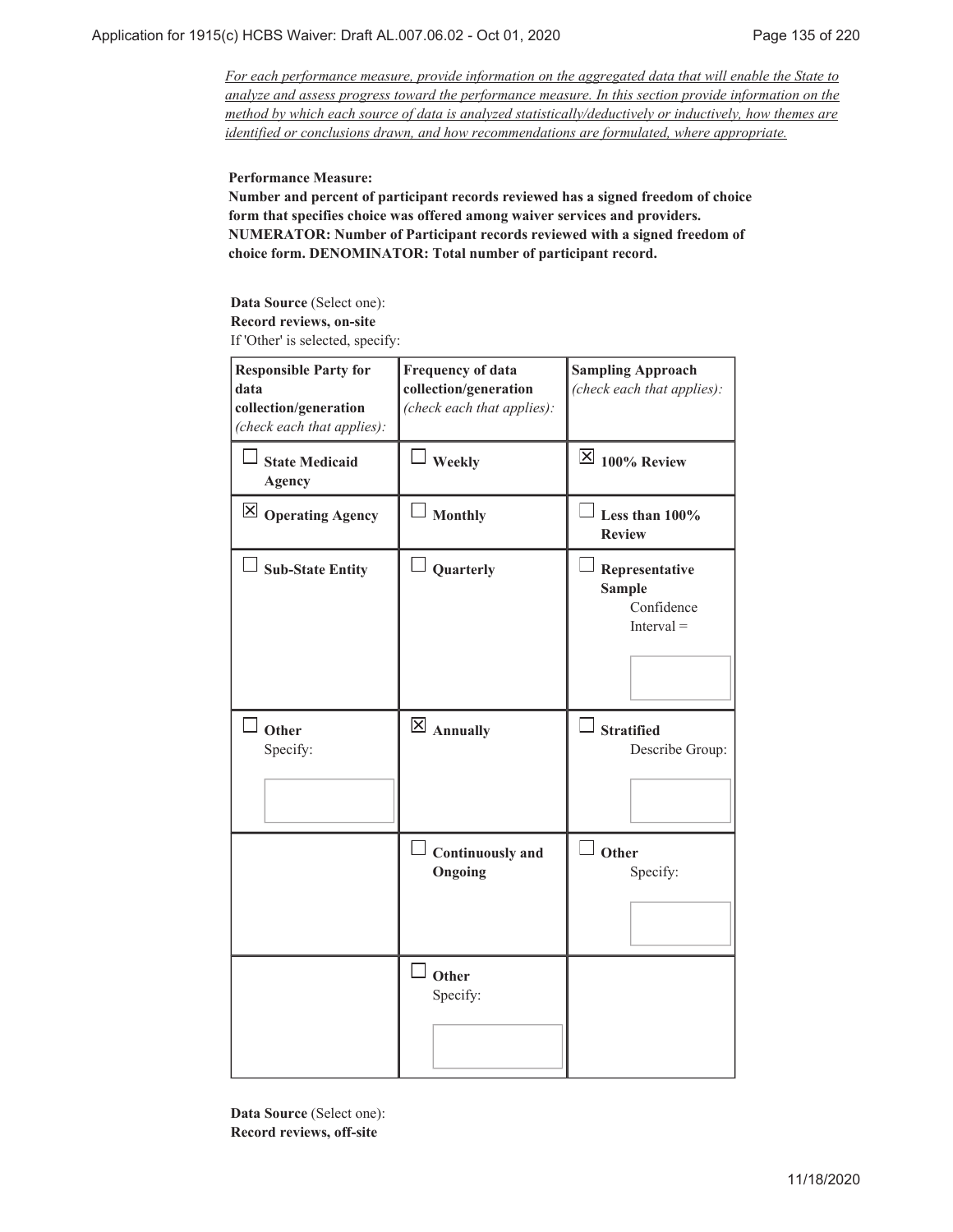| <b>Responsible Party for</b><br>data<br>collection/generation<br>(check each that applies): | <b>Frequency of data</b><br>collection/generation<br>(check each that applies): | <b>Sampling Approach</b><br>(check each that applies):                                                                                                                                                  |  |
|---------------------------------------------------------------------------------------------|---------------------------------------------------------------------------------|---------------------------------------------------------------------------------------------------------------------------------------------------------------------------------------------------------|--|
| $\boxtimes$ State Medicaid<br><b>Agency</b>                                                 | Weekly                                                                          | 100% Review                                                                                                                                                                                             |  |
| <b>Operating Agency</b>                                                                     | $\boxtimes$ Monthly                                                             | $\overline{\boxtimes}$ Less than 100%<br><b>Review</b>                                                                                                                                                  |  |
| <b>Sub-State Entity</b>                                                                     | Quarterly                                                                       | $\mathbf{X}$ Representative<br><b>Sample</b><br>Confidence<br>$Interval =$<br>random<br>sampling<br>conducted at a<br>confidence<br>level of plus or<br>minus five and<br>a confidence<br>level of 90%. |  |
| $\Box$ Other<br>Specify:                                                                    | $\Box$ Annually                                                                 | $\Box$ Stratified<br>Describe Group:                                                                                                                                                                    |  |
|                                                                                             | $\Box$ Continuously and<br>Ongoing                                              | Other<br>Specify:                                                                                                                                                                                       |  |
|                                                                                             | Other<br>Specify:                                                               |                                                                                                                                                                                                         |  |

If 'Other' is selected, specify:

### **Data Aggregation and Analysis:**

| <b>Responsible Party for data</b><br>aggregation and analysis (check each<br>that applies): | Frequency of data aggregation and<br>analysis(check each that applies): |
|---------------------------------------------------------------------------------------------|-------------------------------------------------------------------------|
| $\vert$ State Medicaid Agency                                                               | Weekly                                                                  |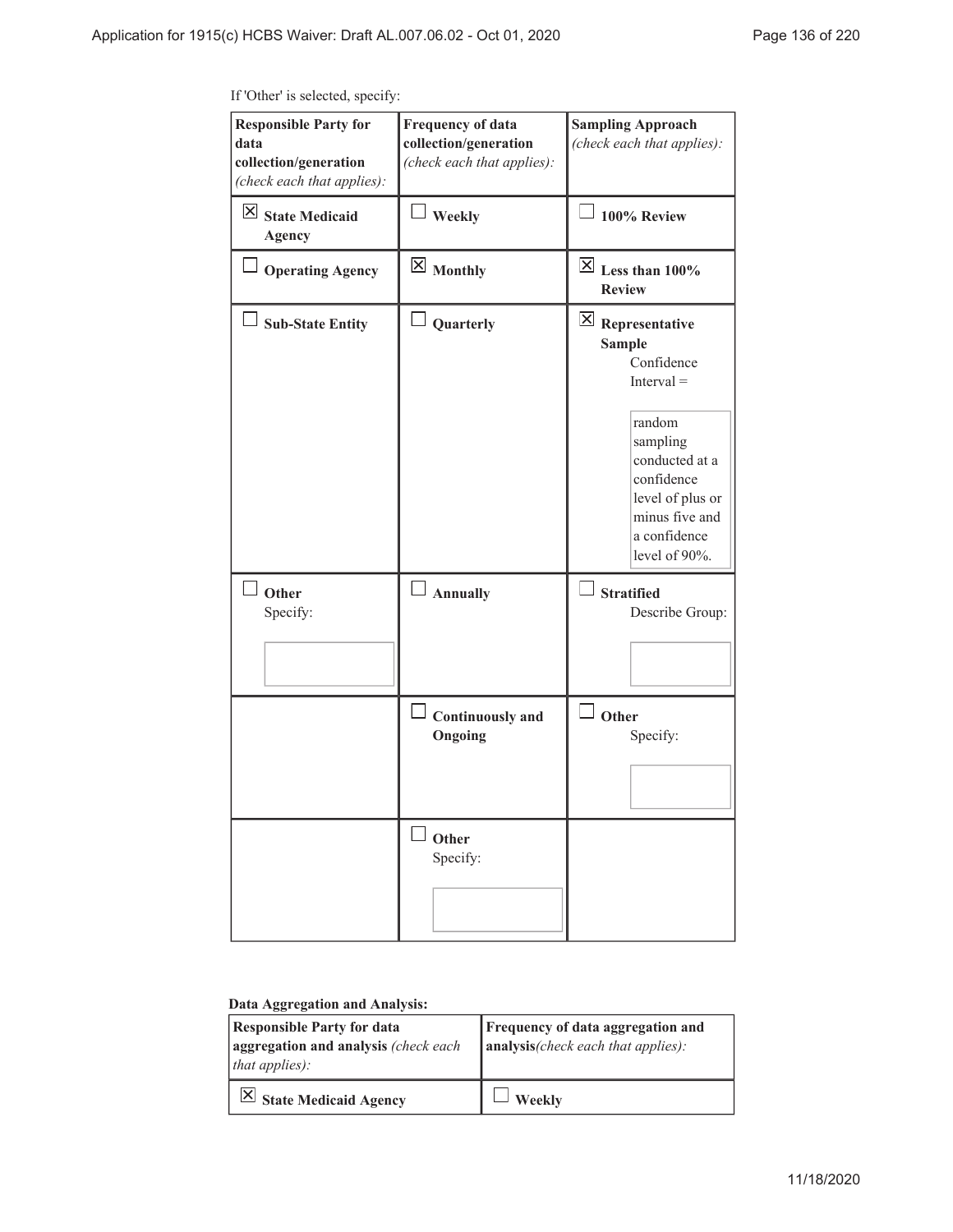| <b>Responsible Party for data</b><br>aggregation and analysis (check each<br>that applies): | Frequency of data aggregation and<br>analysis(check each that applies): |
|---------------------------------------------------------------------------------------------|-------------------------------------------------------------------------|
| IХI<br><b>Operating Agency</b>                                                              | <b>Monthly</b>                                                          |
| <b>Sub-State Entity</b>                                                                     | $\overline{\mathsf{x}}$<br>Quarterly                                    |
| Other<br>Specify:                                                                           | $\overline{\mathsf{x}}$<br><b>Annually</b>                              |
|                                                                                             | <b>Continuously and Ongoing</b>                                         |
|                                                                                             | Other<br>Specify:                                                       |

ii. If applicable, in the textbox below provide any necessary additional information on the strategies employed by the State to discover/identify problems/issues within the waiver program, including frequency and parties responsible.

Alabama Medicaid Agency (AMA) has granted the OA the authority to develop PCCP's. AMA will conduct retrospective record reviews on a monthly basis. AMA will also review a percentage of case management records on a quarterly basis.

#### **Methods for Remediation/Fixing Individual Problems b.**

Describe the States method for addressing individual problems as they are discovered. Include information **i.** regarding responsible parties and GENERAL methods for problem correction. In addition, provide information on the methods used by the state to document these items.

The SAIL Waiver is administered by the Alabama Medicaid Agency (AMA) and operated by ADRS. The AMA exercises administrative discretion in the management and supervision of the waiver and issues policies, rules and regulations related to the waiver. The AMA assumes the responsibility of: (1) Conducting joint trainings as needed with direct service providers enrolled to provide services through the SAIL waiver program; (2) Providing periodic training to discuss policies and procedures in an effort to consistently interpret and apply policies related to the SAIL Waiver program, which are outlined in the SAIL Waiver manual, (3) Conducts quarterly meetings to disseminate policies, rules and regulations regarding the home and community-based waiver programs and, (4) signs all qualified direct service providers contracts enrolled with ADRS to provide waiver services.

The AMA has developed a Quality Management Strategy for the SAIL Waiver Program. The following activities are components of the Quality Assurance Strategy: (1) Collect ongoing monthly data to monitor appropriateness of level of care determinations; (2) Collect quarterly data from registered nurses by any of the following sources; reviewing a sample of waiver case management records, direct service provider records, conducting on-site visits to participant homes, conduct consumer satisfactions surveys and tracking complaints and grievances; (3) Identify remediation for non-compliance issues and complaints identified during data collection are handled by requesting the entity involved to submit a plan of correction with 15 days of notification. If non-compliance is not resolved, the entity will be monitored every three months until compliance is achieved.

**Remediation Data Aggregation ii. Remediation-related Data Aggregation and Analysis (including trend identification)**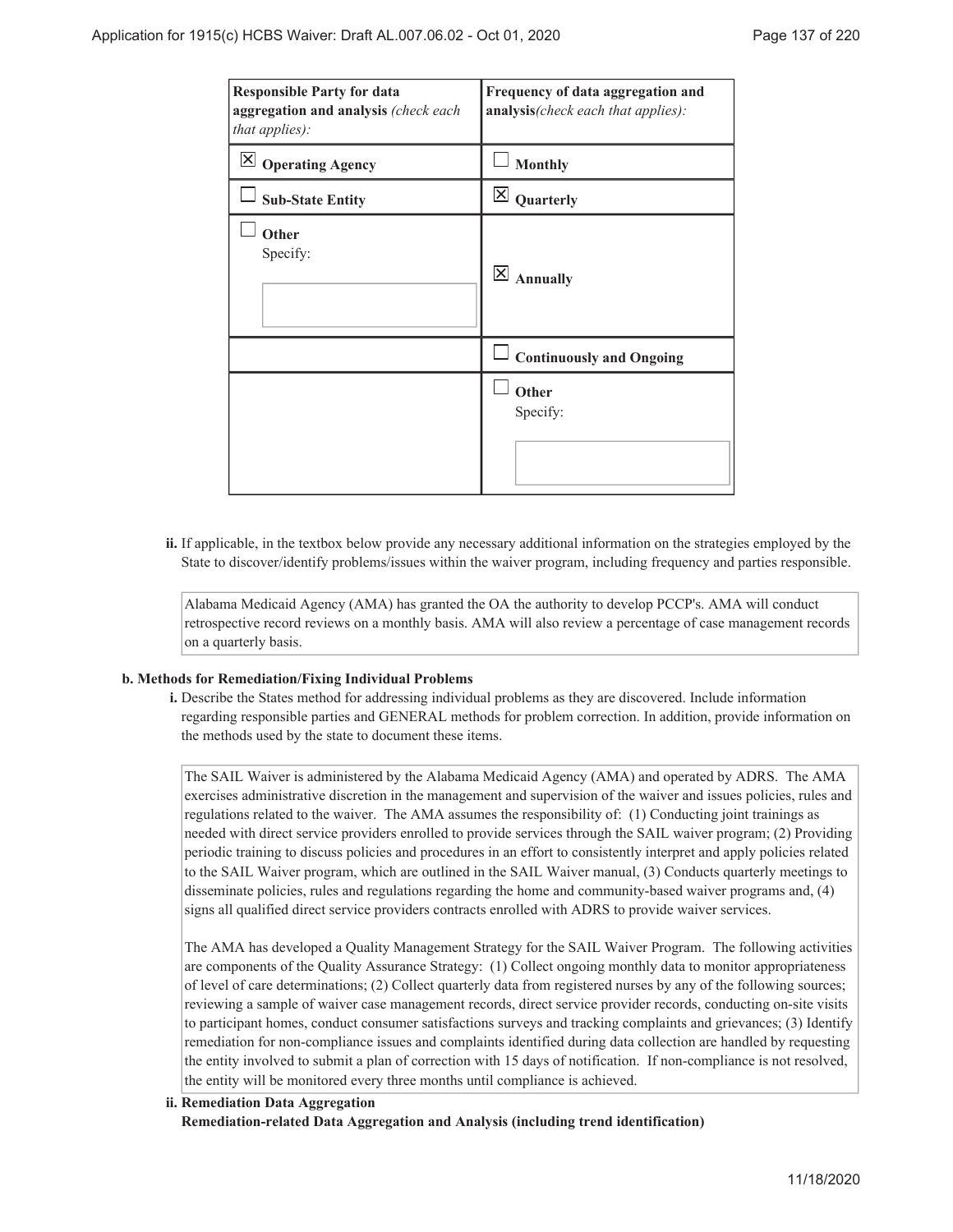| Responsible Party(check each that applies):   | Frequency of data aggregation and analysis<br>(check each that applies): |
|-----------------------------------------------|--------------------------------------------------------------------------|
| $\overline{\mathbf{X}}$ State Medicaid Agency | Weekly                                                                   |
| $\boxtimes$ Operating Agency                  | $\boxtimes$ Monthly                                                      |
| <b>Sub-State Entity</b>                       | $\boxtimes$ Quarterly                                                    |
| Other<br>Specify:                             | $\mathbf{\overline{X}}$<br><b>Annually</b>                               |
|                                               | <b>Continuously and Ongoing</b>                                          |
|                                               | Other<br>Specify:                                                        |

#### **Timelines c.**

When the State does not have all elements of the Quality Improvement Strategy in place, provide timelines to design methods for discovery and remediation related to the assurance of Service Plans that are currently non-operational.

 $\bullet$ <sub>No</sub>

## **Yes**

Please provide a detailed strategy for assuring Service Plans, the specific timeline for implementing identified strategies, and the parties responsible for its operation.

# **Appendix E: Participant Direction of Services**

**Applicability** *(from Application Section 3, Components of the Waiver Request)*:

- **Yes. This waiver provides participant direction opportunities.** Complete the remainder of the Appendix.
- **No. This waiver does not provide participant direction opportunities.** Do not complete the remainder of the Appendix.

*CMS urges states to afford all waiver participants the opportunity to direct their services. Participant direction of services includes the participant exercising decision-making authority over workers who provide services, a participant-managed budget or both. CMS will confer the Independence Plus designation when the waiver evidences a strong commitment to participant direction.*

**Indicate whether Independence Plus designation is requested** *(select one):*

 **Yes. The state requests that this waiver be considered for Independence Plus designation.**

 **No. Independence Plus designation is not requested.**

**Appendix E: Participant Direction of Services**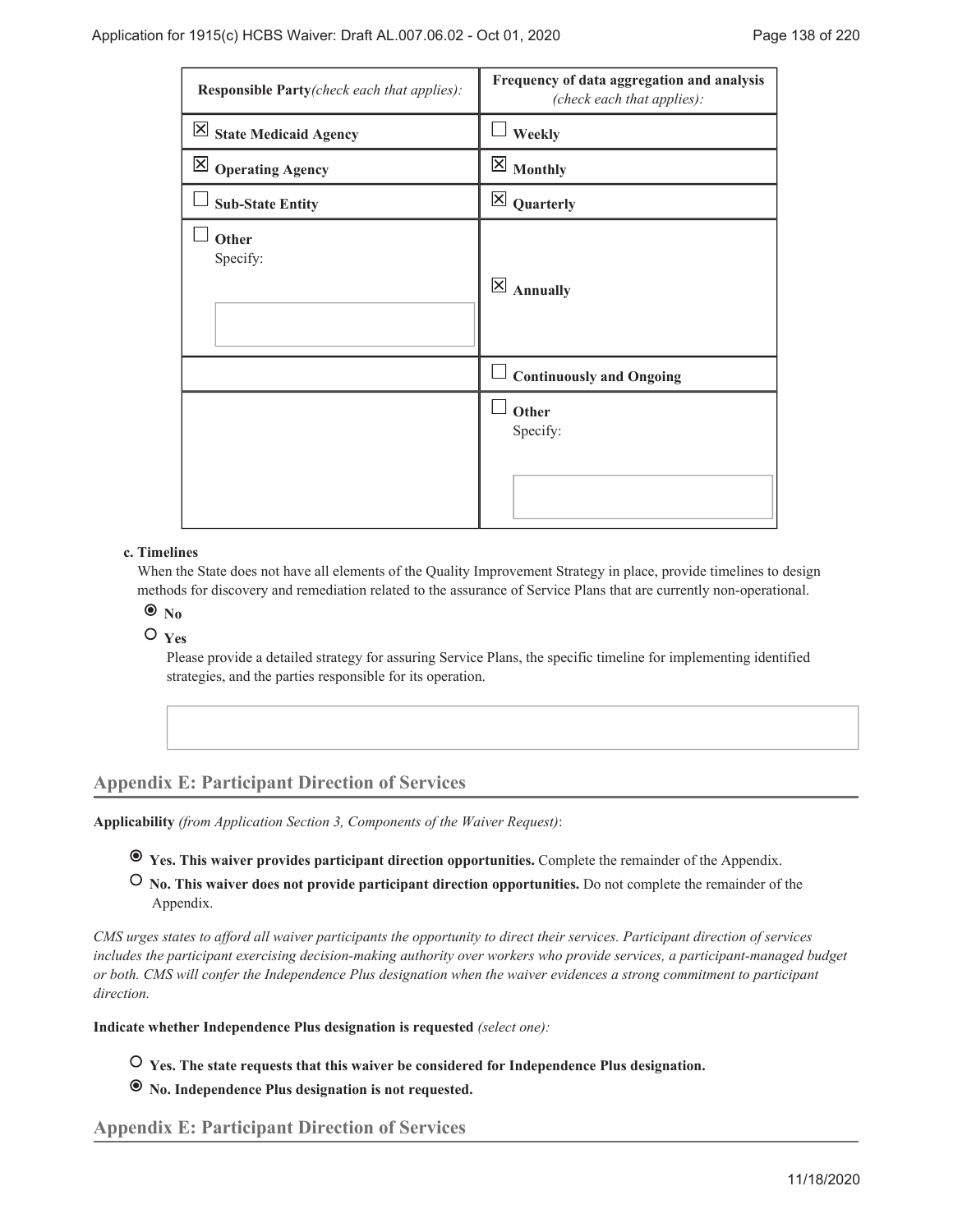**Description of Participant Direction.** In no more than two pages, provide an overview of the opportunities for participant **a.** direction in the waiver, including: (a) the nature of the opportunities afforded to participants; (b) how participants may take advantage of these opportunities; (c) the entities that support individuals who direct their services and the supports that they provide; and, (d) other relevant information about the waiver's approach to participant direction.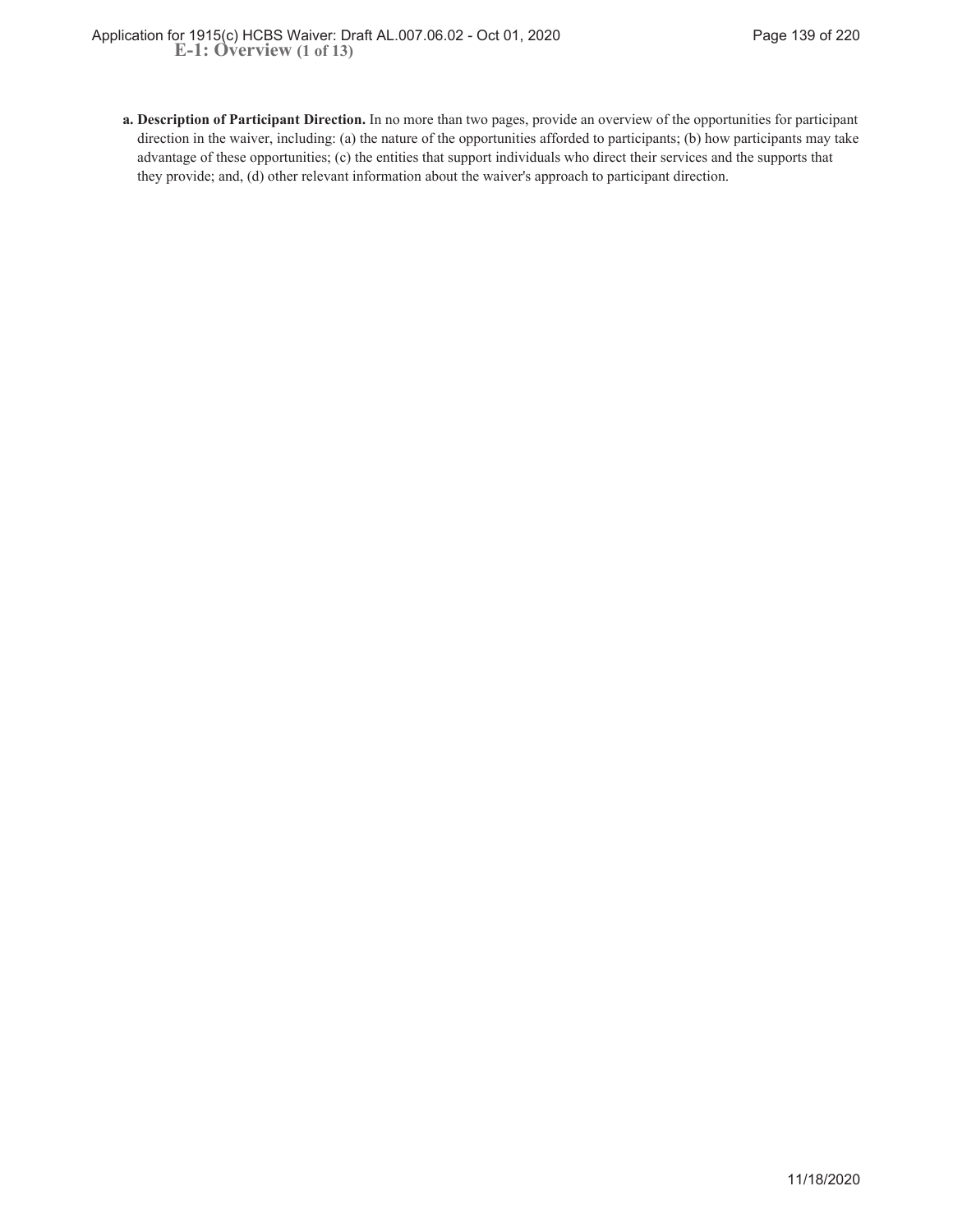The Personal Choices Program will be offered to participants to afford them the opportunity to direct and manage their own services to the extent they are able. If they are unable they may appoint a representative to act on their behalf. The following processes describes the provisions of this program:

Where the POC indicates the need for Personal Care services, Personal Assistance, or Unskilled Respite, each participant will be provided a choice between the traditional vendor or the Personal Choices option. The participant will share employer authority for the services they choose to self-direct. During the planning process, services and supports will be identified to meet the participant's individual needs and may include state plan services, generic resources and natural support networks in adition to waiver services. At the time of the planning process, the SAIL Waiver Case Manager will ensure that the participant and caregiver have sufficient information available to make informed choices about participation in the Personal Choices Program. The SAIL Waiver Case Manager will also ensure that the participant has the information needed to make informed selections of qualified waiver providers and notify participants about their ability to change providers if they are not satisfied with a providers performance.

Personal Choices Program providers must comply with the provisions within the Alabama Nurse Practices' Act.

Participants who choose to self-direct personal care services will be referred to a Financial Management Service Agency (FMSA) that will function as an intermediary between each participant and individuals who perform the self-directed services. The FMSA will assist the participant and/or representative to facilitate employment of direct service providers. The FMSA will conduct the following tasks:

-Identify and recruit individuals or agencies that can provide services;

-Development an enrollment packet for individuals or agencies that will provide personal care services;

-Perform background checks on prospective individuals who will provide personal care services;

-Provide information and training materials to assist in employment and training of workers;

-Facilitate meetings with the participant and the individual or agency providing services;

 -Manage and monitor on a monthly basis, all invoices from individual employees who provide waiver services against the amount of services authorized in a particular plan of care;

 -Clients of the SAIL program will be provided greater opportunity to direct personal care services through one of three ways. Option one is the traditional SAIL waiver services. The second option is the Personal Choices Program described under 1915(j) of the Social Security Act, which provides an alternative to the traditional provision for personal care services. The Personal Choices option is available in seven counties in west Alabama. The third option is the participant-directed option available under the 1915(c) waiver authority, and is available to all SAIL waiver recipients statewide. This option follows the agency of choice model, allowing the recipient and the FMSA to act as co-employer model in the delivery of personal care services. Under this option, the waiver participant will be responsible for identifying an individual to perform their personal care services. The waiver participant will notify the FMSA of their choice of personal care workers for consideration of employment. The FMSA will have the candidate complete an application for employment and will perform the background screening for each candidate prior to employment and provision of service. The review of timesheet will be the responsibility of the waiver recipient. The worker will submit completed timesheets directly to the FMSA. The FMSA would be responsible for monitoring all invoices for personal care services. The case manager will monitor the provision of participant-directed services through monthly home visits to ensure services are delivered and health and safety is not compromised. The case manager will also review invoices for accuracy prior to vendor payment. The FMSA will be monitored at least every two years by the OA.

-Develop fiscal accounting and expenditures reports;

-Report problems regarding participant directed services to the SAIL Waiver Case Manager;

 -Work on behalf of the waiver participants for the purpose of managing the payroll activities for the participant's employees;

-Withhold federal, state, and local tax payments including FICA;

-File the necessary tax forms for the IRS and the State of Alabama;

-Provide the individual with the necessary tax information on a timely basis;

-File and withhold state unemployment insurance tax; and

-Make payments for invoices submitted by individuals or agencies providing personal care services.

The SAIL Waiver Case Manager will conduct an initial orientation that begins with a self-assessment process using the Waiver Consumer Choices Roles and Responsibilities tool which provides a detailed description of the roles and responsibilities and support functions of the SAIL Waiver Case Manager and the FMSA.

The Personal Choices Program participant may choose to manage their own personal support plans, or may appoint a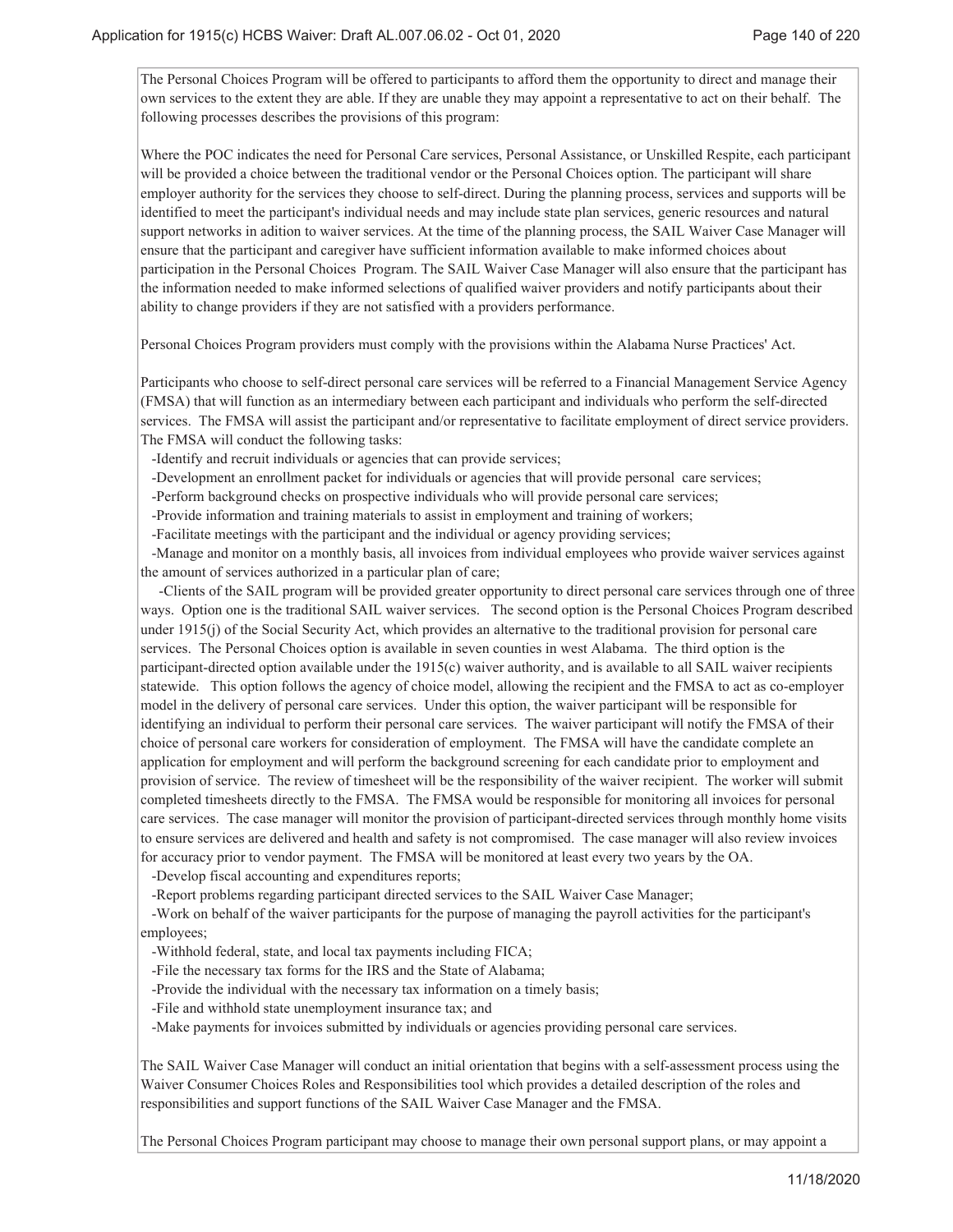representative to assist them. All participants have an option of choosing one individual to act as a representative to assume budget and care management responsibilities. Representatives may not work for the participant or be paid by the participant with monthly budget funds. The appointment of the representative will be done during the development of the personal support plans or may be appointed during the duration of the waiver. The SAIL Waiver Case Manager will review the participant's request for appointing a representative to ensure that this appointment does not present a conflict of interest.

The Alabama Medicaid Agency will maintain oversight of the following FMS activities:

 -Monitor the FMSA to the degree necessary to ensure compliance with appropriate fiscal and programmatic procedures; -Implement data gathering processes to enable the AMA to create accurate reports to identify and prevent erroneous billing;

 -Provide support to the FMSA to facilitate effective training and identify efficient financial accounting methods; and -Monitor the cost of the self-directed services by reviewing the data from the CMS 372 Report on a quarterly basis.

The AMA will collect information from participants and providers regarding the satisfaction with the FMS' performance. This process may include focus groups, phone contacts and face-to-face interviews.

**Appendix E: Participant Direction of Services**

**E-1: Overview (2 of 13)**

- **Participant Direction Opportunities.** Specify the participant direction opportunities that are available in the waiver. **b.** *Select one*:
	- **Participant: Employer Authority.** As specified in *Appendix E-2, Item a*, the participant (or the participant's representative) has decision-making authority over workers who provide waiver services. The participant may function as the common law employer or the co-employer of workers. Supports and protections are available for participants who exercise this authority.
	- **Participant: Budget Authority.** As specified in *Appendix E-2, Item b*, the participant (or the participant's representative) has decision-making authority over a budget for waiver services. Supports and protections are available for participants who have authority over a budget.
	- **Both Authorities.** The waiver provides for both participant direction opportunities as specified in *Appendix E-2*. Supports and protections are available for participants who exercise these authorities.

**Availability of Participant Direction by Type of Living Arrangement.** *Check each that applies*: **c.**

**Participant direction opportunities are available to participants who live in their own private residence or the home of a family member.**

**Participant direction opportunities are available to individuals who reside in other living arrangements where services (regardless of funding source) are furnished to fewer than four persons unrelated to the proprietor.**

**The participant direction opportunities are available to persons in the following other living arrangements**

Specify these living arrangements:

## **Appendix E: Participant Direction of Services**

**E-1: Overview (3 of 13)**

**Election of Participant Direction.** Election of participant direction is subject to the following policy *(select one):* **d.**

 **Waiver is designed to support only individuals who want to direct their services.**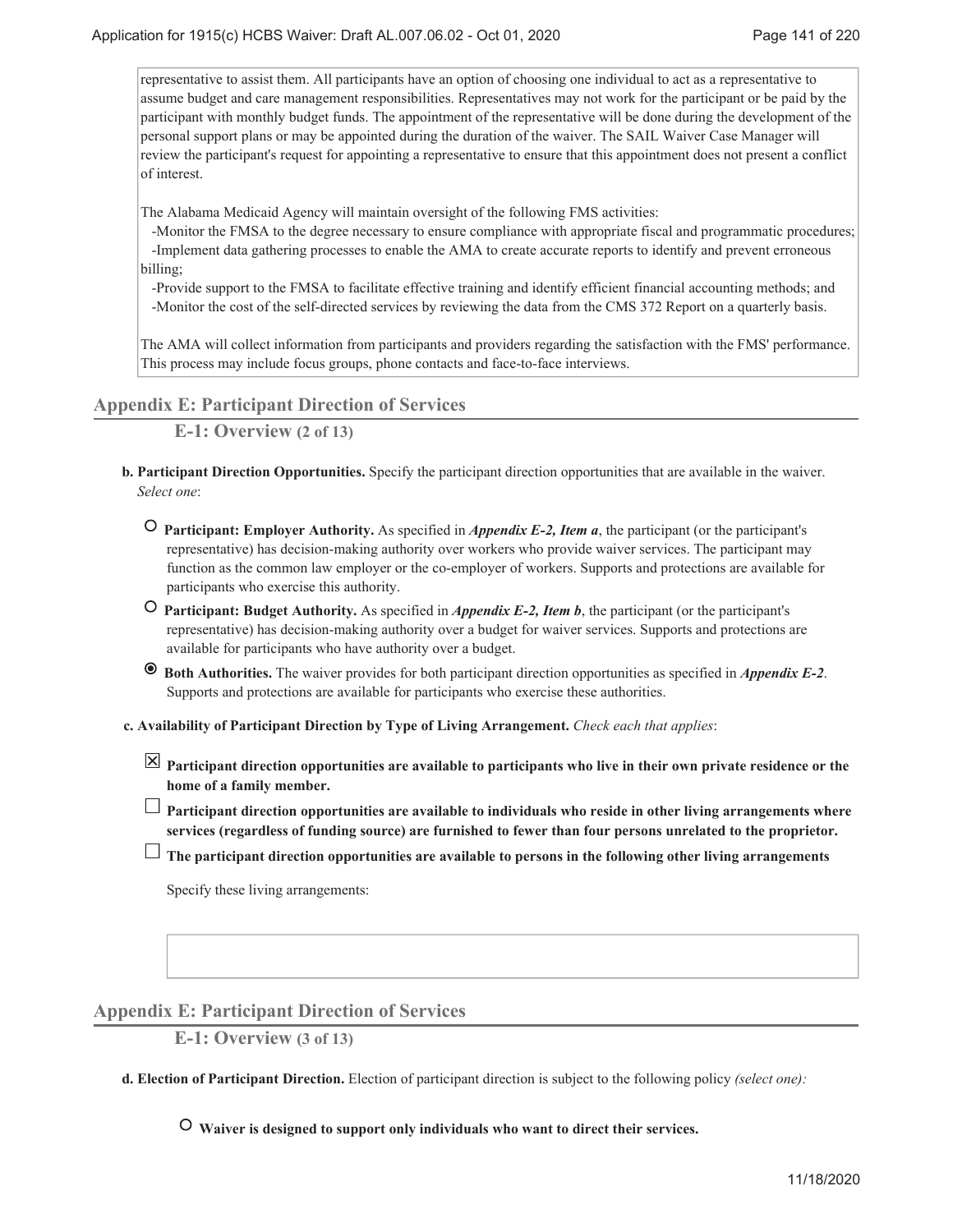- **The waiver is designed to afford every participant (or the participant's representative) the opportunity to elect to direct waiver services. Alternate service delivery methods are available for participants who decide not to direct their services.**
- **The waiver is designed to offer participants (or their representatives) the opportunity to direct some or all of their services, subject to the following criteria specified by the state. Alternate service delivery methods are available for participants who decide not to direct their services or do not meet the criteria.**

#### *Specify the criteria*

Personal Choices Program participants will be allowed to direct services. Self-directed services are covered under the 1915(j) authority. Participants may choose to manage their own services or may appoint a representative to assist them. There must be strict controls to ensure that payment is made to the relatives or friends as providers only in return for personal care services. Those who choose not to direct services will continue to receive their services through the traditional Waiver program.

The individual who elects to participate in Personal Choices is expected to be able to manage their own personal supports and other requirements of the program. However, if the participant's choice is to select a representative to assist in some or all of their Personal Choices decision-making and management responsibilities, the participant may do so. The counselor will provide training and assistance to the participant as requested to facilitate the choice between utilizing a representative and self-managing. The participant may also elect to use friends or others to provide assistance or help without designating a representative, but these individuals cannot sign documents, speak for, or otherwise act on behalf of the participant.

Participants who elect to self-manage but run into difficulty will be supported by the counselor to resolve issues and identify methods by which the participant can continue to manage his/her own care. However, a representative may be required for continued enrollment if efforts at resolution fail to correct the issues.

A representative can be a friend, caregiver, family member, or other trusted person. Representation may be required if a participant has a legally recognized, court-appointed representative or legal guardian. However, the participant may still be supported to participate in Personal Choices decision-making and management to the extent he/she wishes to do so. A designated representation must:

Show a strong personal commitment to the participant Show knowledge about the participant's preferences Be willing and able to meet all program requirements listed of the participant Be at least 18 years old Be willing to submit to criminal background checks, if requested NOT be known to abuse drugs or alcohol NOT have any history of physical, mental or financial abuse

# **Appendix E: Participant Direction of Services**

**E-1: Overview (4 of 13)**

**Information Furnished to Participant.** Specify: (a) the information about participant direction opportunities (e.g., the **e.** benefits of participant direction, participant responsibilities, and potential liabilities) that is provided to the participant (or the participant's representative) to inform decision-making concerning the election of participant direction; (b) the entity or entities responsible for furnishing this information; and, (c) how and when this information is provided on a timely basis.

The SAIL Waiver Case Manager will conduct an initial orientation that begins with a self assessment process using the Waiver Consumer Choices Roles and Responsibilities tool. This tool provides a detailed description of the roles and responsibilities of the participant including a detailed description of the roles, responsibilities and support functions of the SAIL Waiver Case Manager and the FMSA agency. The participant and/or responsible party signs a Personal Choices rights and responsibilities document and receive a detail manual. This document and manual describes the potential risks and liabilities. It also informs them of their choice to withdraw at any time.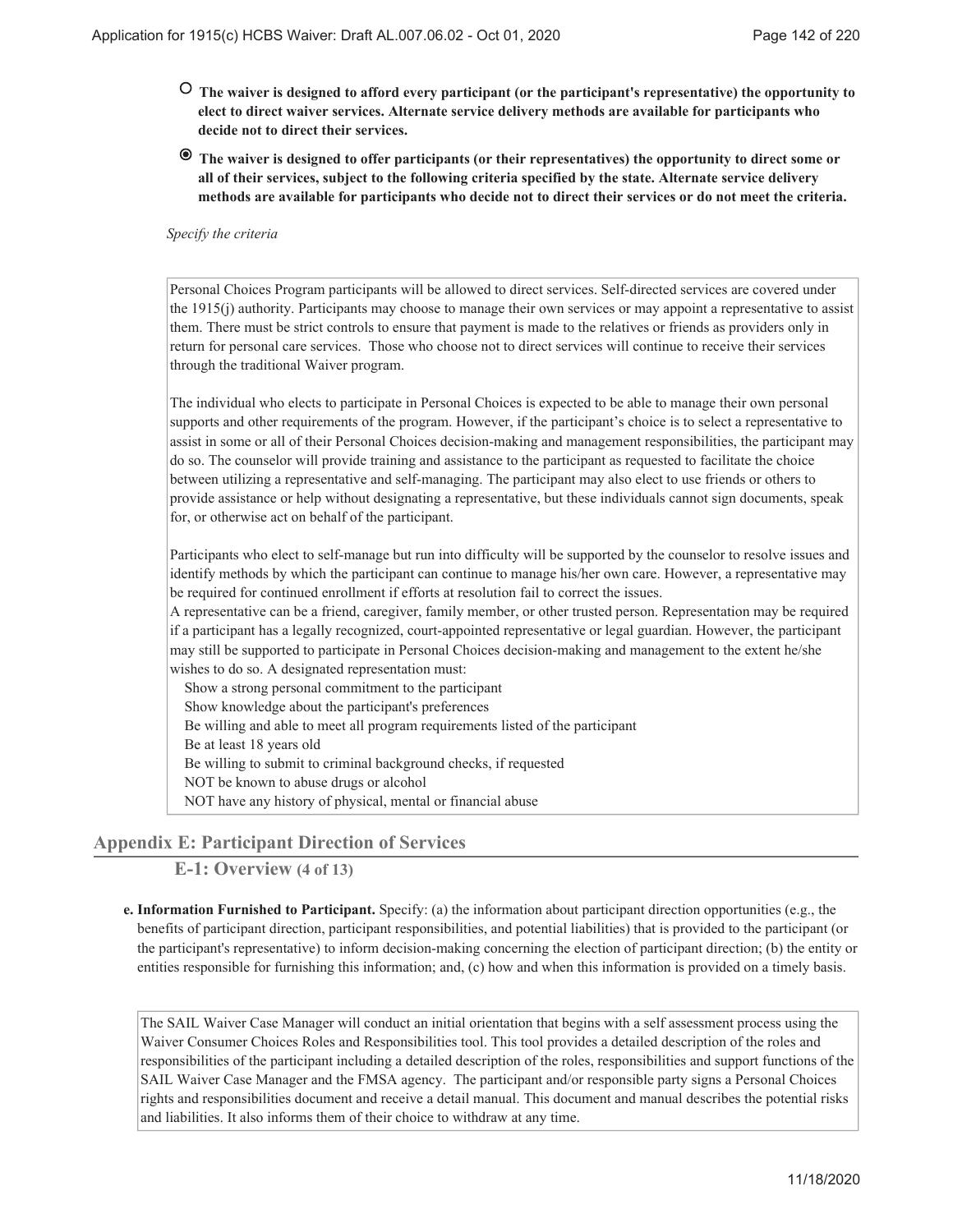### **Appendix E: Participant Direction of Services**

**E-1: Overview (5 of 13)**

**Participant Direction by a Representative.** Specify the state's policy concerning the direction of waiver services by a **f.** representative *(select one):*

 **The state does not provide for the direction of waiver services by a representative.**

 **The state provides for the direction of waiver services by representatives.**

Specify the representatives who may direct waiver services: *(check each that applies)*:

**Waiver services may be directed by a legal representative of the participant.**

**Waiver services may be directed by a non-legal representative freely chosen by an adult participant.** Specify the policies that apply regarding the direction of waiver services by participant-appointed representatives, including safeguards to ensure that the representative functions in the best interest of the participant:

Participants may choose to manage their own personal support plans or may appoint a represntative to assist them. All participants have the option of choosing one individual to act as representative (friend, caregiver, family member, or other person) to assume budget and care management responsibilities. Representatives may not work for the participant or be paid by the participant with monthly budget funds. The appointment of the representative will be done during the development of the personal support plans or may be appointed during the duration of the waiver. The SAIL Waiver Case Manager will review the participant's request for appointing a representative to ensure that this appointment does not present a conflict of interest.

### **Appendix E: Participant Direction of Services**

**E-1: Overview (6 of 13)**

**Participant-Directed Services.** Specify the participant direction opportunity (or opportunities) available for each waiver **g.** service that is specified as participant-directed in Appendix C-1/C-3.

| <b>Waiver Service</b>                    | <b>Employer Authority Budget Authority</b> |  |
|------------------------------------------|--------------------------------------------|--|
| <b>Personal Care</b>                     |                                            |  |
| <b>Unskilled Respite</b>                 |                                            |  |
| <b>Personal Assistance Service (PAS)</b> |                                            |  |

## **Appendix E: Participant Direction of Services**

**E-1: Overview (7 of 13)**

- **Financial Management Services.** Except in certain circumstances, financial management services are mandatory and **h.** integral to participant direction. A governmental entity and/or another third-party entity must perform necessary financial transactions on behalf of the waiver participant. *Select one*:
	- **Yes. Financial Management Services are furnished through a third party entity.** *(Complete item E-1-i)*.

Specify whether governmental and/or private entities furnish these services. *Check each that applies*:



**Private entities**

 **No. Financial Management Services are not furnished. Standard Medicaid payment mechanisms are used.** *Do*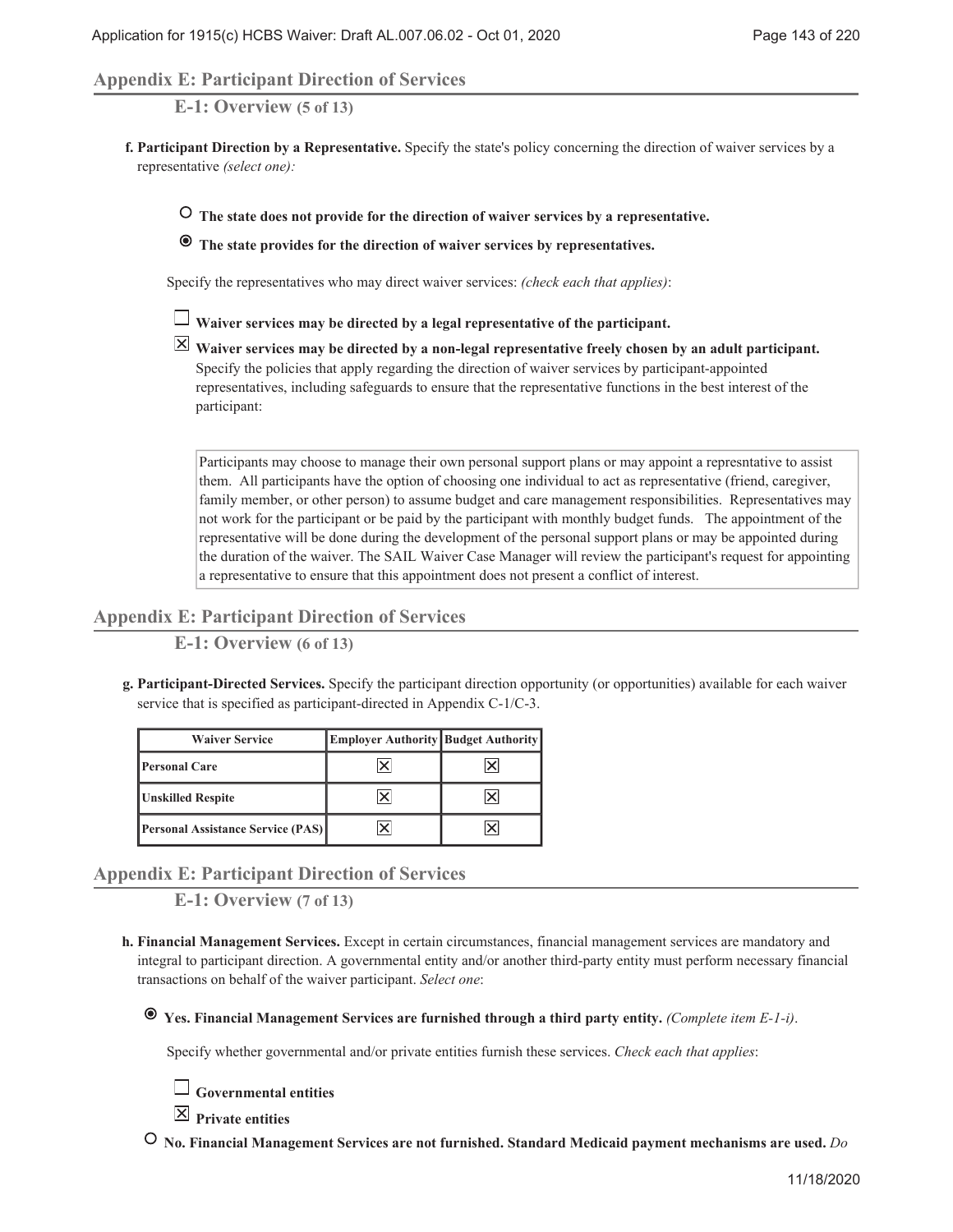*not complete Item E-1-i.*

## **Appendix E: Participant Direction of Services**

**E-1: Overview (8 of 13)**

**Provision of Financial Management Services.** Financial management services (FMS) may be furnished as a waiver **i.** service or as an administrative activity. *Select one*:

### **FMS are covered as the waiver service specified in Appendix C-1/C-3**

**The waiver service entitled:**

## **FMS are provided as an administrative activity.**

#### **Provide the following information**

**Types of Entities:** Specify the types of entities that furnish FMS and the method of procuring these services: **i.**

The FMSA agency will enroll with ADRS as a provider. The FMSA will not provide any direct services. The participant's budget is calculated by converting the eligible services in the waiver person-centered care plan to dollar amounts. The number of hours or units authorized for each service is multiplied by the current hourly or unit cost of the service. From this amount, 15% is allocated directly for administration expenses, includes counseling and FMSA services. The 15% is usually less than the administrative costs that go to a provider agency under the traditional program.

**Payment for FMS.** Specify how FMS entities are compensated for the administrative activities that they perform: **ii.**

The FMSA will be paid on a monthly basis for activities set forth in the contract with AMA. (ADRS)

**Scope of FMS.** Specify the scope of the supports that FMS entities provide *(check each that applies)*: **iii.**

Supports furnished when the participant is the employer of direct support workers:

- **Assist participant in verifying support worker citizenship status**
- **Collect and process timesheets of support workers**
- **Process payroll, withholding, filing and payment of applicable federal, state and local employmentrelated taxes and insurance**
- **Other**

*Specify:*

The FMSA activities will include bookeeping services for the participant. The FMSA, as the employer agent, will assist participants to pay their employees and assure compliance with state and federal labor and tax laws. The FMSA activities will include a method of receiving funds from the state and making the funds available for the participant's budgets.

Supports furnished when the participant exercises budget authority:

**Maintain a separate account for each participant's participant-directed budget**

 $\boxed{\times}$  Track and report participant funds, disbursements and the balance of participant funds

- **Process and pay invoices for goods and services approved in the service plan**
- $\boxed{\times}$  Provide participant with periodic reports of expenditures and the status of the participant-directed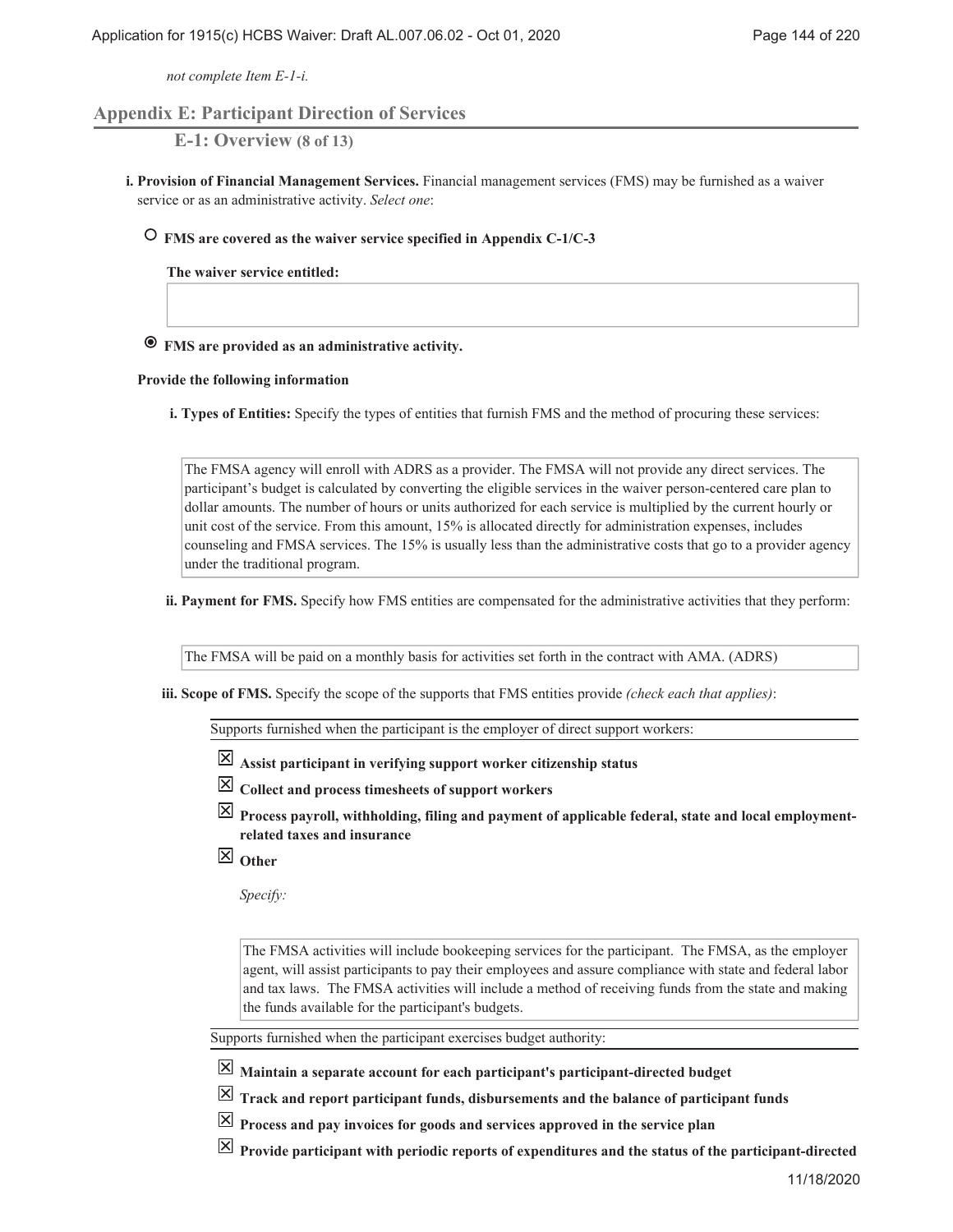|                          | budget                                                                                                                                                        |
|--------------------------|---------------------------------------------------------------------------------------------------------------------------------------------------------------|
|                          | Other services and supports                                                                                                                                   |
|                          | Specify:                                                                                                                                                      |
|                          |                                                                                                                                                               |
|                          | Additional functions/activities:                                                                                                                              |
| $\mathsf{X}$             | Execute and hold Medicaid provider agreements as authorized under a written agreement with the<br><b>Medicaid agency</b>                                      |
|                          | $\overline{X}$ Receive and disburse funds for the payment of participant-directed services under an agreement<br>with the Medicaid agency or operating agency |
| $\mathsf{\underline{x}}$ | Provide other entities specified by the state with periodic reports of expenditures and the status of<br>the participant-directed budget                      |
|                          | Other                                                                                                                                                         |
|                          | Specify:                                                                                                                                                      |
|                          |                                                                                                                                                               |

**Oversight of FMS Entities.** Specify the methods that are employed to: (a) monitor and assess the performance of **iv.** FMS entities, including ensuring the integrity of the financial transactions that they perform; (b) the entity (or entities) responsible for this monitoring; and, (c) how frequently performance is assessed.

ADRS will monitor the FMSA through monthly claims submissions and reports received from the FMSA to ensure compliance with appropriate fiscal and program procedures. Problems identified will be brought to the attention of FMSA personnel within 48 hours. Remediation of the problem will be expected within 48 hours of the FMSA being notified by the operating agency.

**Appendix E: Participant Direction of Services**

**E-1: Overview (9 of 13)**

- **Information and Assistance in Support of Participant Direction.** In addition to financial management services, **j.** participant direction is facilitated when information and assistance are available to support participants in managing their services. These supports may be furnished by one or more entities, provided that there is no duplication. Specify the payment authority (or authorities) under which these supports are furnished and, where required, provide the additional information requested *(check each that applies)*:
	- **Case Management Activity.** Information and assistance in support of participant direction are furnished as an element of Medicaid case management services.

*Specify in detail the information and assistance that are furnished through case management for each participant direction opportunity under the waiver:*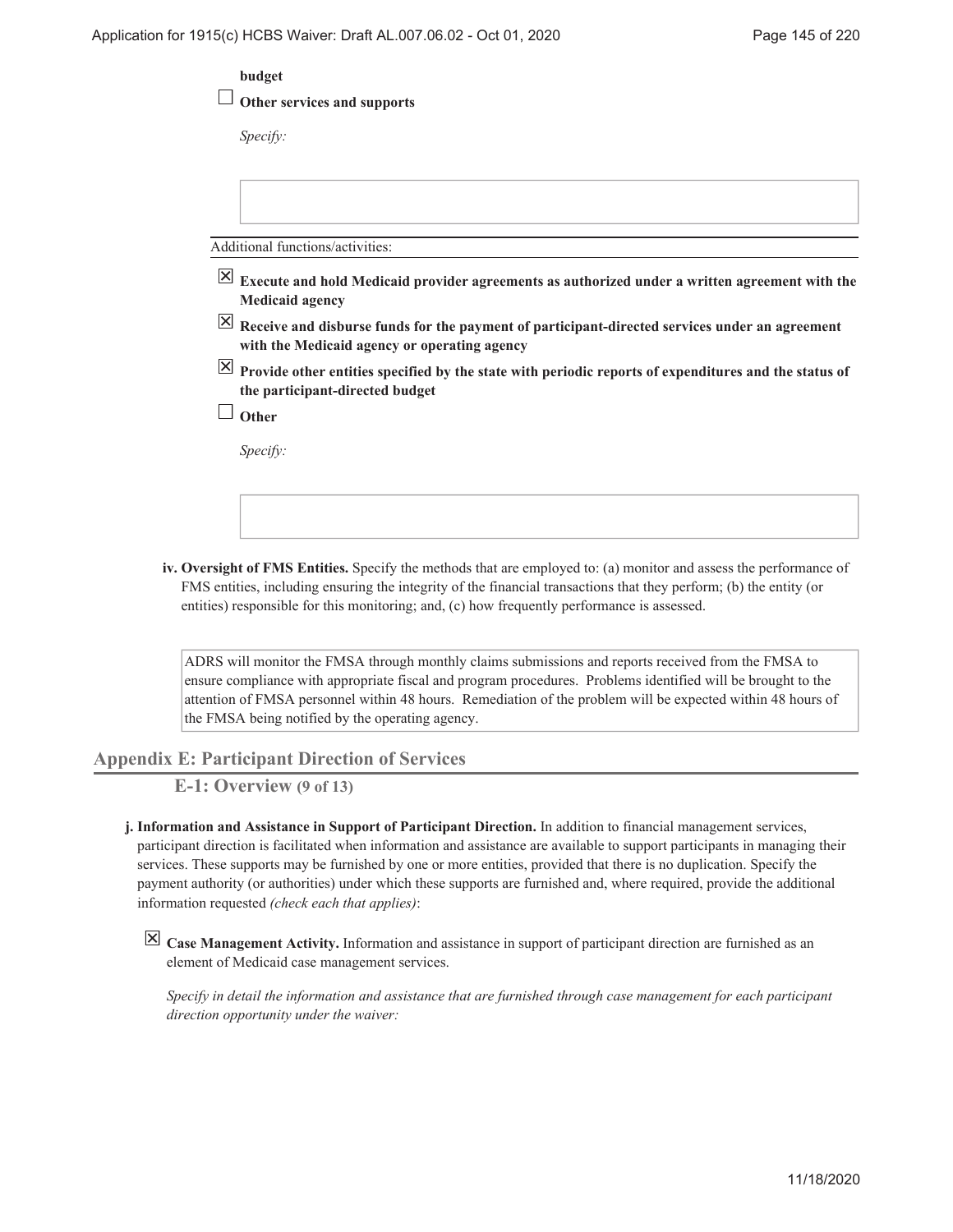The SAIL Waiver Case Manager will play a significant role in the overall development of the participant's personal support plan. The Case Manager will continue to assess supports and needs as well as health and safety risks as required by SAIL Waiver protocols. The Case Manager will perform re-assessment of the participant's level of care needs at least semi-annually in order to resolve any identified health and safety issues.

The State does not compensate entities for furnishing information. Assistance and information is receive from either the FMSA, ADRS, or AMA. The Personal Choices program will provide participant protections to include: information to participants, participant training and skills assessment, counseling services, financial management services, development of emergency Back-up plans, development of an incident reporting system and access to program staff. Participants are required to use counseling and financial management services in order to assume responsibility for their care and financial management. The Counselor will train, coach, and provide technical assistance to participants as needed. The training and technical assistance will help participants use the budget to effectively meet their care needs, avoid overspending as well as prevent the under-utilization of their allocated budget. The FMSA, as the employer agent, will assist participants to pay their employees and assure compliance with state and federal labor and tax laws. The FMSA will provide a method of receiving funds from the state and making the funds available for the participants' budgets.

# **Waiver Service Coverage.**

Information and assistance in support of

participant direction are provided through the following waiver service coverage(s) specified in Appendix C-1/C-3 (check each that applies):

| <b>Participant-Directed Waiver Service</b>                  | Information and Assistance Provided through this Waiver Service<br>Coverage |
|-------------------------------------------------------------|-----------------------------------------------------------------------------|
| Personal Care                                               |                                                                             |
| <b>Evaluation for</b><br><b>Assistive Technology</b>        |                                                                             |
| <b>Case Management</b>                                      |                                                                             |
| <b>Medical Supplies</b>                                     |                                                                             |
| <b>Unskilled Respite</b>                                    |                                                                             |
| Environmental<br><b>Accessibility Adaptations (EAA)</b>     |                                                                             |
| <b>Pest Control</b><br><b>Service</b>                       |                                                                             |
| <b>Assistive</b><br>Technology                              |                                                                             |
| Personal<br><b>Emergency Response System (Installation)</b> |                                                                             |
| <b>Assistive</b><br><b>Technology Repairs</b>               |                                                                             |
| Minor Assistive<br>Technology                               |                                                                             |
| Personal Assistance<br>Service (PAS)                        |                                                                             |
| Personal<br><b>Emergency Response System (Monthly Fee)</b>  |                                                                             |

**Administrative Activity.** Information and assistance in support of participant direction are furnished as an administrative activity.

*Specify (a) the types of entities that furnish these supports; (b) how the supports are procured and compensated; (c) describe in detail the supports that are furnished for each participant direction opportunity under the waiver; (d) the methods and frequency of assessing the performance of the entities that furnish these supports; and, (e) the entity or entities responsible for assessing performance:*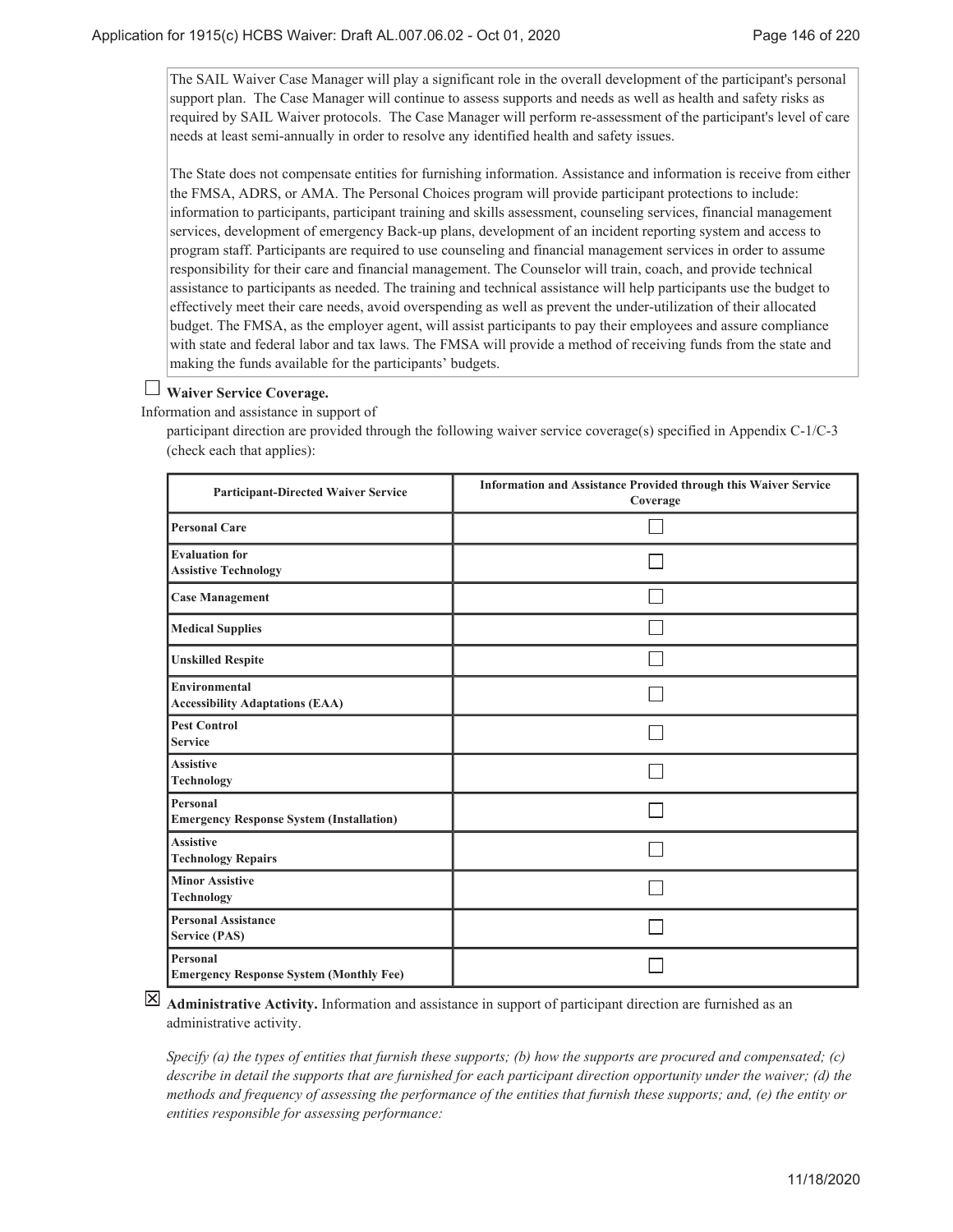The SAIL Waiver Case Manager will provide information to the waiver participant to support their efforts to direct their own services. This will occur during the initial assessment process, during reviews and updates to the plan of care. If the individual elects to direct their own services, they will be referred to the FMSA to provide employer related services. These include:

-Identifying and recruiting individuals or agencies that can provide personal care services;

-Developing an enrollment packet for individuals or agencies that will provide personal care services;

-Performing background checks on prospective individuals who will provide personal care services;

-Providing information and training materials to assist in employment and training of workers;

-Facilitating meetings with the participant and the individual or agency providing personal care services;

 -Managing, on a monthly basis, all invoices for personal care services authorized in the participants' plan of care; -Developing fiscal accounting and expenditure reports.

The methods and frequency of the FMSA review will be as follows:

-The FMSA will provide monthly reports to ADRS

-ADRS and/or AMA will perform on-site administrative and operational reviews

 -AMA and ADRS will monitor the FMSA, on a monthly basis during the first six months of operations and every six months thereafter.

**Appendix E: Participant Direction of Services**

**E-1: Overview (10 of 13)**

**Independent Advocacy** *(select one)*. **k.**

 **No. Arrangements have not been made for independent advocacy.**

 **Yes. Independent advocacy is available to participants who direct their services.**

*Describe the nature of this independent advocacy and how participants may access this advocacy:*

# **Appendix E: Participant Direction of Services**

**E-1: Overview (11 of 13)**

**Voluntary Termination of Participant Direction.** Describe how the state accommodates a participant who voluntarily **l.** terminates participant direction in order to receive services through an alternate service delivery method, including how the state assures continuity of services and participant health and welfare during the transition from participant direction: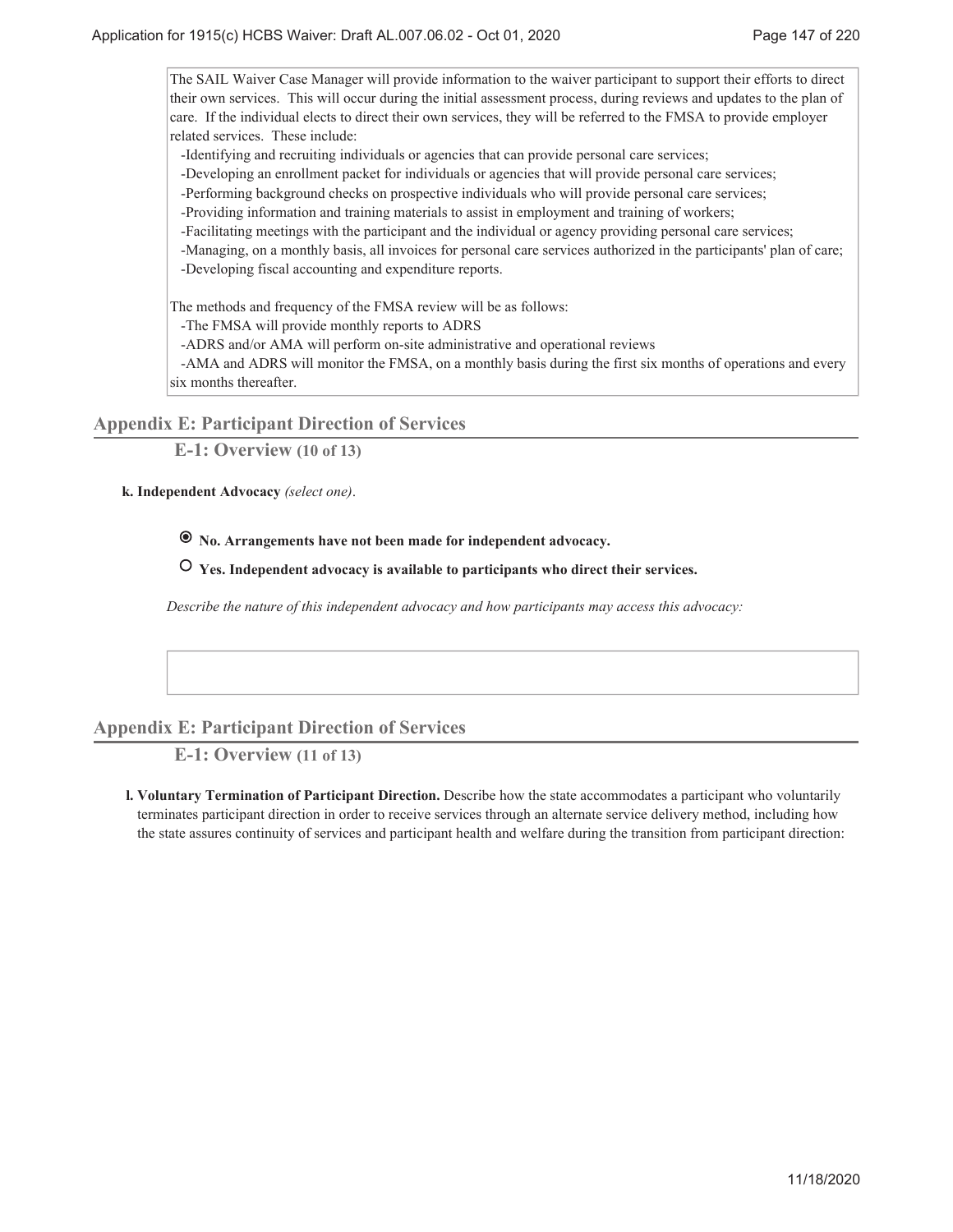A program participant may elect to discontinue participation in the Personal Choices Program at any time. The AMA and ADRS will initiate procedures to serve as safeguards to ensure that the reasons for discontinuance are not related to abuse, neglect or similar concerns. It is the responsibility of the participant to initiate voluntary discontinuance by notifying the Case Manager of such decision by phone, mail, or e-mail. The Case Manager will document in the participant's record, the date of notification by the participant of their decision to discontinue in the Personal Options Program. The Case Management will begin the process within 5 business days from the date of notification.

A face-to-face contact is required to discuss the following:

 -To provide an opportunity for the Case Manager to determine if the participant's health, and welfare has been jeopardized during the process

 -To identify and resolve any problems that would enable continued participation with the program or confirm that the reasons for discontinuation cannot be resolved.

-To obtain the signature of the participant to attest to his desire to discontinue participation

-To explain the processes and timeline for return to the traditional service delivery option

-To ascertain the participant's choice of direct service provider

From the receipt of the participant's request to discontinue their participation, the timeline for initiation of traditional waiver services may be from 15 to 30 days. The Case Manager will have 5 days to begin the process of reinstating traditional waiver services. Personal Option Program services will continue until traditional servives have been reinstated.

**Appendix E: Participant Direction of Services**

**E-1: Overview (12 of 13)**

**Involuntary Termination of Participant Direction.** Specify the circumstances when the state will involuntarily **m.** terminate the use of participant direction and require the participant to receive provider-managed services instead, including how continuity of services and participant health and welfare is assured during the transition.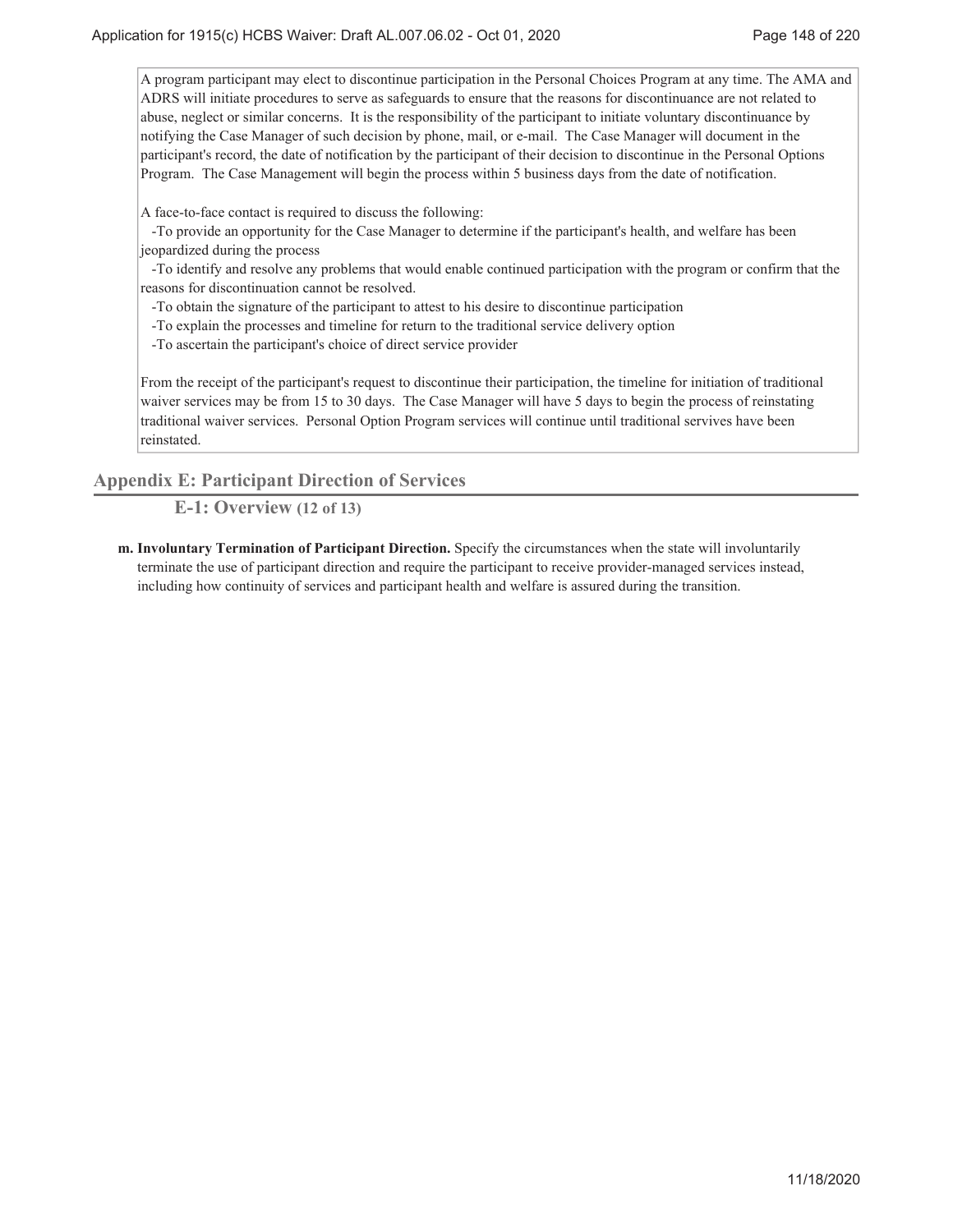At any time that it is determined that the health, safety and well-being of the participant is compromised by continued participation in the Personal Choices Program, the participant will be returned to receiving traditional waiver services. Participants will be given advance notice in writing of their return to the traditional SAIL Waiver program. Although the decision to involuntarily disenroll the participant from the Personal Options Program may be appealed, the participant will begin to receive traditional waiver services until a decision is made on the appeal. The participant/representative has 15 days from the date of the notification of their return to the traditional waiver program to request an informal review of the decision to disenroll the participant from the Personal Program. The AMA and ADRS will make a decision within 30 days from receipt of the request for an informal review.

If the informal review decision is unfavorable, the participant may appeal the decision within 60 days from the date of the written decision of their return to the traditional Sail Waiver program in accordance with established Medicaid Fair Hearings provisions.

SAIL Waiver participants may be involuntarily returned to traditional waiver services for the following reasons:

 -Health, Safety and Well-Being: At any time that the SAIL Waiver Case Manager or the AMA determines that the health, safety and well-being of the participant is compromised or threatened by continued participation in the Personal Choices Program, the participant will be returned to traditional waiver services.

 -Change in Condition: If the participant's ability to direct their own care diminishes to a point where they can no longer do so and there is no responsible representative available to direct the care, then the individual will be returned to traditional waiver services.

 -Under Utilization of Budget Allocation: The FMSA is responsible for monitoring on a monthly basis the use of funds received on behalf of program participants. If the participant is under utilizing the monthly allocation or is not using the allocation according to their personal support plans, the FMSA and Case Manager will discuss the issues of utilization with the participant/representative. If the health and safety of the participant may be in jeopardy because of the underutilization of the budget allocation, the participant will be returned to traditional waiver services.

 -Failure to Provide Required Documentation: If a program participant/representative fails to provide required documentation of expenditure and related items as prescribed in the Waiver Consumer Choices Roles and Responsibilities tool, a written reminder will be sent from the FMSA to the participant/representative. If the participant/representative continues to fail to provide required documentation after a written notice is given, the individual will be disenrolled from the program. The participant will receive written advance notification of disenrollment and the reasons for the actions. After disenrollment, the participant/representative cannot utilize funds allocated by the Personal Choices Program.

# **Appendix E: Participant Direction of Services**

**E-1: Overview (13 of 13)**

**Goals for Participant Direction.** In the following table, provide the state's goals for each year that the waiver is in effect **n.** for the unduplicated number of waiver participants who are expected to elect each applicable participant direction opportunity. Annually, the state will report to CMS the number of participants who elect to direct their waiver services.

**Table E-1-n**

| 1 avit E-1-II  |                                |                                                                                            |
|----------------|--------------------------------|--------------------------------------------------------------------------------------------|
|                | <b>Employer Authority Only</b> | <b>Budget Authority Only or Budget Authority in Combination</b><br>with Employer Authority |
| Waiver<br>Year | <b>Number of Participants</b>  | <b>Number of Participants</b>                                                              |
| Year 1         |                                | 200                                                                                        |
| Year 2         |                                | 215                                                                                        |
| Year 3         |                                | 225                                                                                        |
| Year 4         |                                | 240                                                                                        |
| Year 5         |                                | 265                                                                                        |

**Appendix E: Participant Direction of Services**

**E-2: Opportunities for Participant Direction (1 of 6)**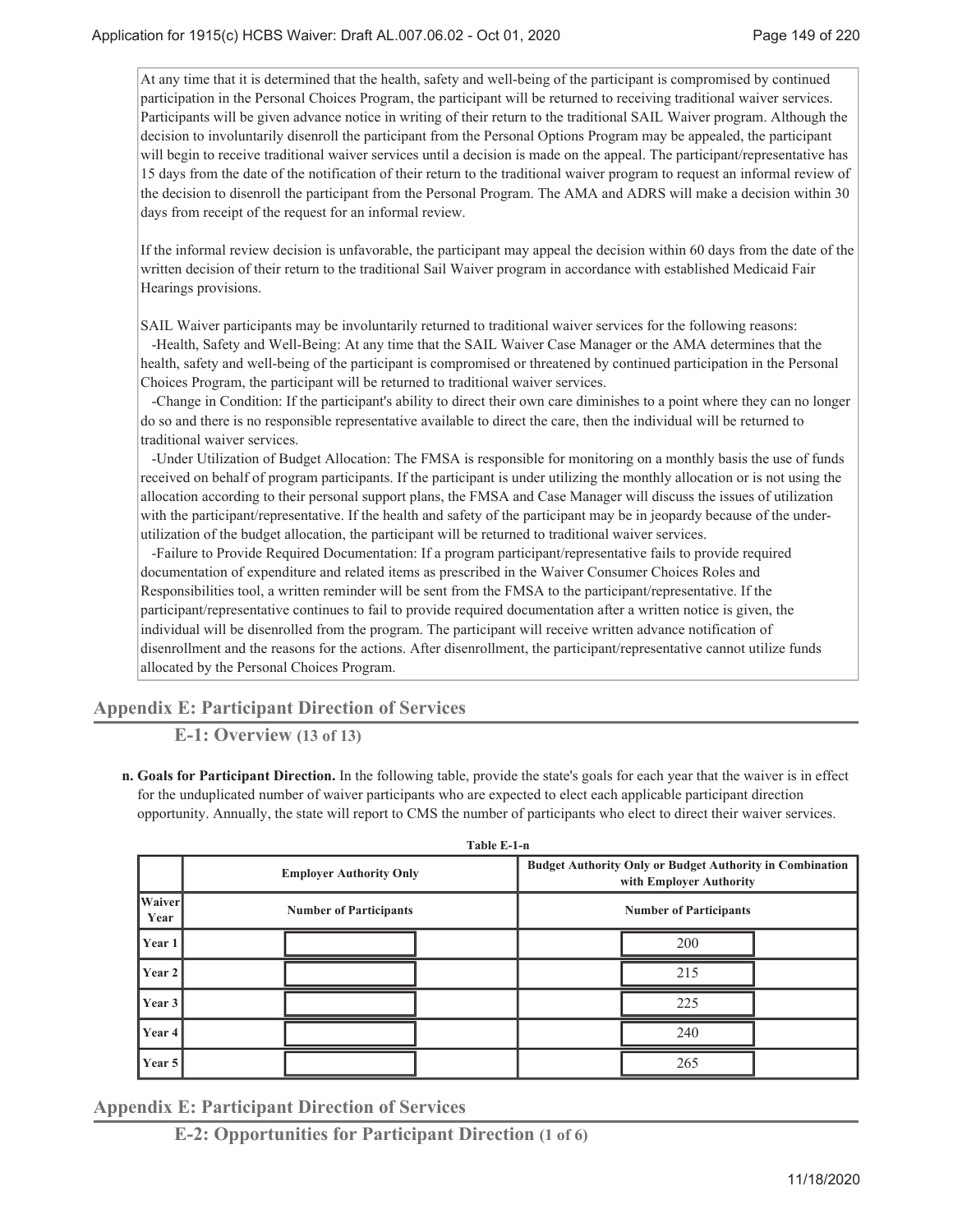**Participant - Employer Authority** *Complete when the waiver offers the employer authority opportunity as indicated in* **a.** *Item E-1-b:*

**Participant Employer Status.** Specify the participant's employer status under the waiver. *Select one or both*: **i.**

**Participant/Co-Employer.** The participant (or the participant's representative) functions as the co-employer (managing employer) of workers who provide waiver services. An agency is the common law employer of participant-selected/recruited staff and performs necessary payroll and human resources functions. Supports are available to assist the participant in conducting employer-related functions.

Specify the types of agencies (a.k.a., agencies with choice) that serve as co-employers of participant-selected staff:

- $\overline{X}$  **Participant/Common Law Employer.** The participant (or the participant's representative) is the common law employer of workers who provide waiver services. An IRS-approved Fiscal/Employer Agent functions as the participant's agent in performing payroll and other employer responsibilities that are required by federal and state law. Supports are available to assist the participant in conducting employer-related functions.
- **Participant Decision Making Authority.** The participant (or the participant's representative) has decision making **ii.** authority over workers who provide waiver services. *Select one or more decision making authorities that participants exercise*:

|  | $\boxtimes$ Recruit staff |  |
|--|---------------------------|--|
|--|---------------------------|--|

- **Refer staff to agency for hiring (co-employer)**
- **Select staff from worker registry**
- **Hire staff common law employer**
- **Verify staff qualifications**
- **Obtain criminal history and/or background investigation of staff**

Specify how the costs of such investigations are compensated:

The cost of conducting criminal background checks will be compensated as part of the payment to the FMSA.

**Specify additional staff qualifications based on participant needs and preferences so long as such qualifications are consistent with the qualifications specified in Appendix C-1/C-3.**

Specify the state's method to conduct background checks if it varies from Appendix C-2-a:

- $\boxed{\times}$  Determine staff duties consistent with the service specifications in Appendix C-1/C-3.
- **Determine staff wages and benefits subject to state limits**
- $\boxtimes$  Schedule staff
- **Orient and instruct staff in duties**
- **Supervise staff**
- **Evaluate staff performance**
- **Verify time worked by staff and approve time sheets**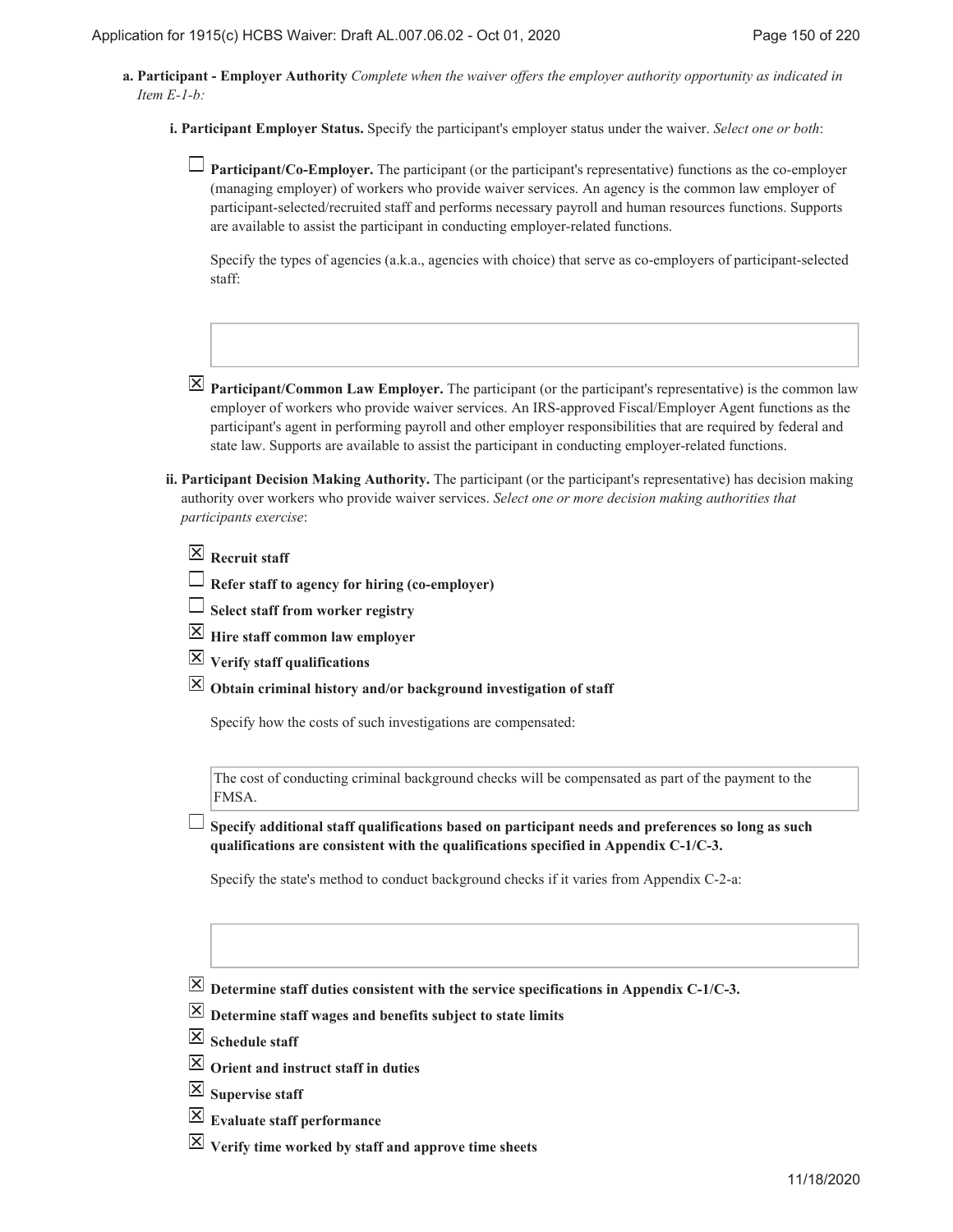- **Discharge staff (common law employer)**
- **Discharge staff from providing services (co-employer)**

**Other**

Specify:

# **Appendix E: Participant Direction of Services**

**E-2: Opportunities for Participant-Direction (2 of 6)**

**Participant - Budget Authority** *Complete when the waiver offers the budget authority opportunity as indicated in Item E-***b.** *1-b:*

**Participant Decision Making Authority.** When the participant has budget authority, indicate the decision-making **i.** authority that the participant may exercise over the budget. *Select one or more*:

- **Reallocate funds among services included in the budget**
- $\overline{\boxtimes}$  Determine the amount paid for services within the state's established limits
- **Substitute service providers**
- **Schedule the provision of services**
- $\overline{X}$  Specify additional service provider qualifications consistent with the qualifications specified in **Appendix C-1/C-3**
- Specify how services are provided, consistent with the service specifications contained in Appendix C-**1/C-3**
- **Identify service providers and refer for provider enrollment**
- **Authorize payment for waiver goods and services**
- **Review and approve provider invoices for services rendered**
- **Other**

Specify:

The Counselor will assist the participant with their budget. A potential person-centered care plan is discussed using current waiver services. An estimate of the total cost of that person-centered care plan will be used as the budget for a Personal Choices participant. The participant can arrange their services in a manner that's consistent with their health and safety needs. The participant can not exceed the budget amount that was agreed upon in the person-centered plan, without prior approval. The Counselor will provide the participant with the information regarding how to request an adjustment to their budget. Participants are made aware of their appeal rights upon admission to the SAIL Waiver. These appeal rights apply to any decision in which they disagree or find adverse. They are given a hard copy of their appeal rights to keep in their home. This paperwork describes, in detail, the steps to take to appeal a decision. More details of the appeal process are in Appendix F.

# **Appendix E: Participant Direction of Services**

**E-2: Opportunities for Participant-Direction (3 of 6)**

### **Participant - Budget Authority b.**

**ii. Participant-Directed Budget** Describe in detail the method(s) that are used to establish the amount of the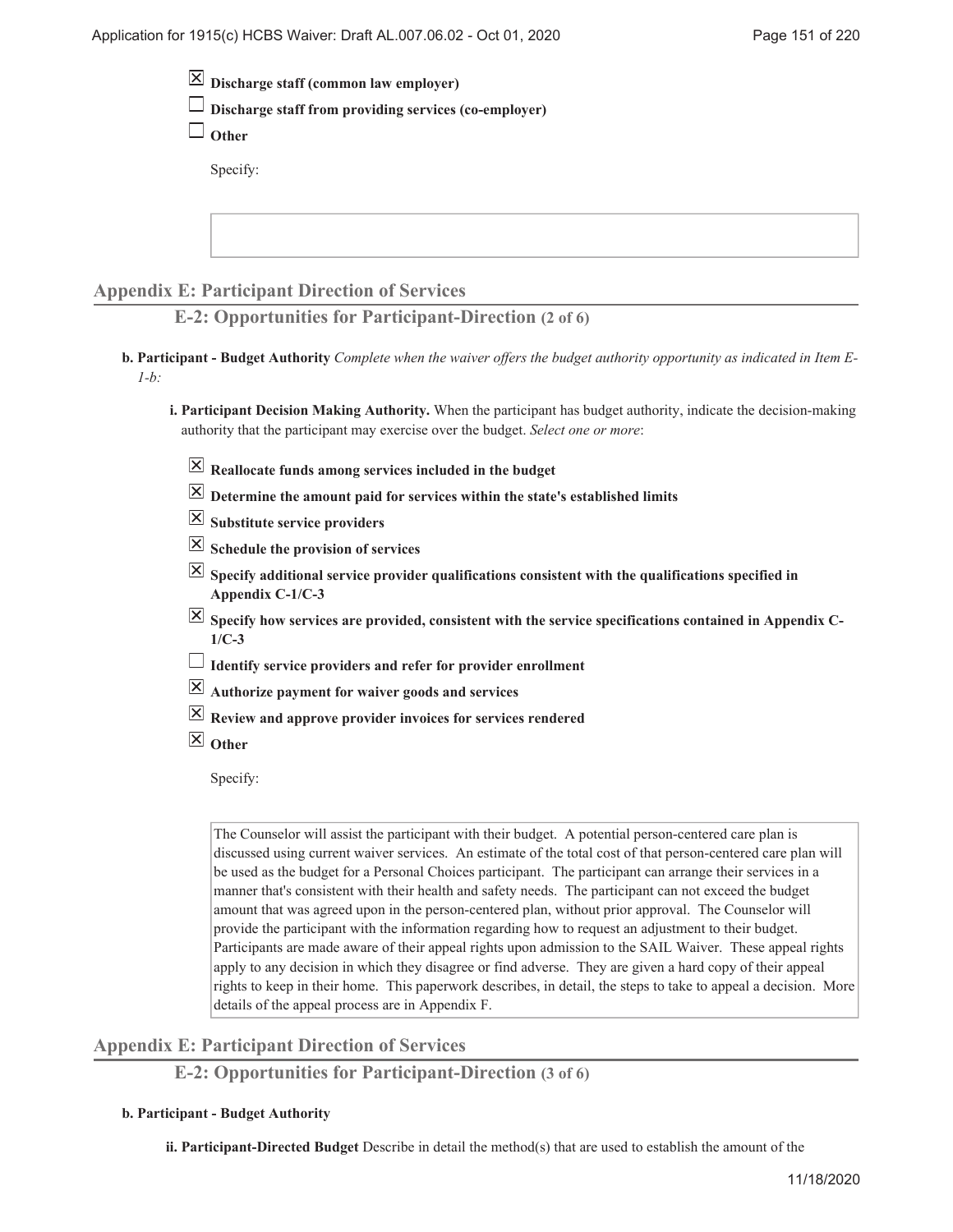participant-directed budget for waiver goods and services over which the participant has authority, including how the method makes use of reliable cost estimating information and is applied consistently to each participant. Information about these method(s) must be made publicly available.

The State assures that the methodology used to establish budgets will meet the following criteria: - A. Each recipients budget will be established based on the current hours of traditional personal care hours received each week. Of the total monthly amount, 10-15% will be directed to the FMSA for administration of the participant-directed personal care services. No other services will be available through this option. The primary

choice for the recipient will be the decision regarding who will provide their personal care services. - B. The number of hours that a recipient will receive is based on the individual assessment of need and will remain unchanged, unless the individuals need changes. All changes will be indicated on the waiver participants plan of care (POC). Each participant will be provided a form which will assist in determining the payment methodology and rate of pay for the personal care worker.

 - Services are reviewed for appropriateness monthly during the case management home visit. Any additional factors identified during the home visit or by other means are based on the assessment of need and will be indicated on the recipients POC.

 - D. Policy and procedures will describe the formula used to establish each recipients budget which will be applied consistently for each recipient who chooses the participant-directed option.

# **Appendix E: Participant Direction of Services**

**E-2: Opportunities for Participant-Direction (4 of 6)**

#### **Participant - Budget Authority b.**

iii. Informing Participant of Budget Amount. Describe how the state informs each participant of the amount of the participant-directed budget and the procedures by which the participant may request an adjustment in the budget amount.

The State informs each participant of the amount of their monthly budget and the procedures by which to request an adjustment in the budget amount during the development of the personal support plans. Separate orientations to participant direction are provided by the SAIL Waiver Case Manager during the home visits. As a result, the potential participants are provided timely information about participant direction to allow them to make an informed decision about whether to enroll in the Personal Choices Options Program. For example, potential participants will be informed about the benefits and responsibilities associated with enrollment into the Personal Choices Options Programs.

Participants are made aware of their appeal rights upon admission to the SAIL Waiver. These appeal rights apply to any decision in which they disagree or find adverse. They are given a hard copy of their appeal rights to keep in their home. This paperwork describes, in detail, the steps to take to appeal a decision. More details of the appeal process are in Appendix F.

### **Appendix E: Participant Direction of Services**

**E-2: Opportunities for Participant-Direction (5 of 6)**

#### **Participant - Budget Authority b.**

**Participant Exercise of Budget Flexibility.** *Select one*: **iv.**

- **Modifications to the participant directed budget must be preceded by a change in the service plan.**
- **The participant has the authority to modify the services included in the participant directed budget without prior approval.**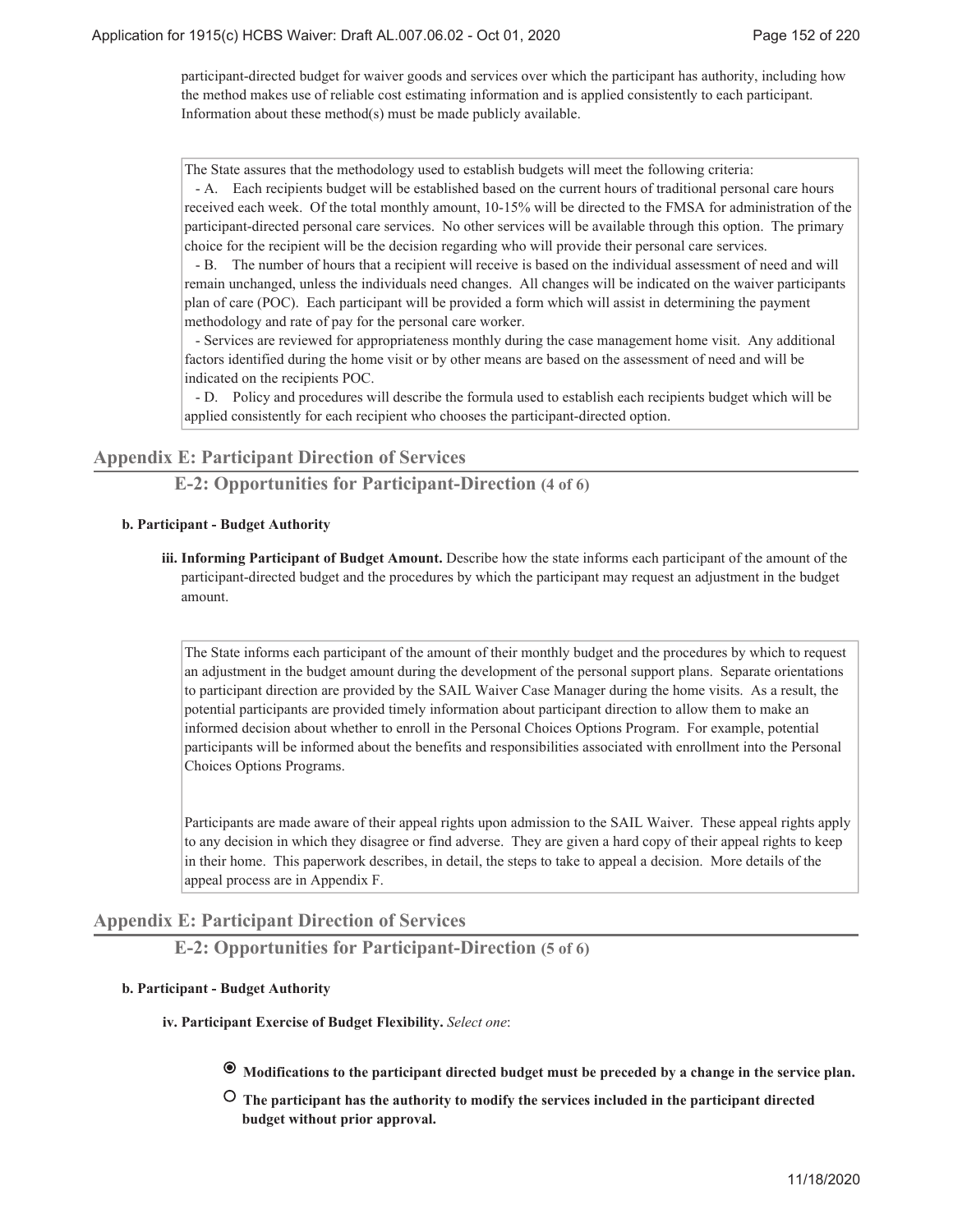Specify how changes in the participant-directed budget are documented, including updating the service plan. When prior review of changes is required in certain circumstances, describe the circumstances and specify the entity that reviews the proposed change:

# **Appendix E: Participant Direction of Services**

# **E-2: Opportunities for Participant-Direction (6 of 6)**

#### **Participant - Budget Authority b.**

**Expenditure Safeguards.** Describe the safeguards that have been established for the timely prevention of the **v.** premature depletion of the participant-directed budget or to address potential service delivery problems that may be associated with budget underutilization and the entity (or entities) responsible for implementing these safeguards:

The financial management activities will include:

 -Identification of problems associated with the monthly allowance such as misuse or under-utilization of the funds;

-Participants/representative's failure to pay staff as required;

-Participant/representative's failure to comply with applicable state and federal laws;

-Participant/representative's failure to submit documentation of expenditures;

Theft of checks mailed to participants or other problems will be reported in writing to the AMA and ADRS.

The SAIL Waiver Case Manager will train, coach and provide technical assistance to participants as needed. The training and technical assistance will help participants use the budget effectively to meet their care needs, avoid overspending as well as to prevent the under utlization of their allocated budget.

# **Appendix F: Participant Rights**

# **Appendix F-1: Opportunity to Request a Fair Hearing**

The state provides an opportunity to request a Fair Hearing under 42 CFR Part 431, Subpart E to individuals: (a) who are not given the choice of home and community-based services as an alternative to the institutional care specified in Item 1-F of the request; (b) are denied the service(s) of their choice or the provider(s) of their choice; or, (c) whose services are denied, suspended, reduced or terminated. The state provides notice of action as required in 42 CFR §431.210.

**Procedures for Offering Opportunity to Request a Fair Hearing.** Describe how the individual (or his/her legal representative) is informed of the opportunity to request a fair hearing under 42 CFR Part 431, Subpart E. Specify the notice(s) that are used to offer individuals the opportunity to request a Fair Hearing. State laws, regulations, policies and notices referenced in the description are available to CMS upon request through the operating or Medicaid agency.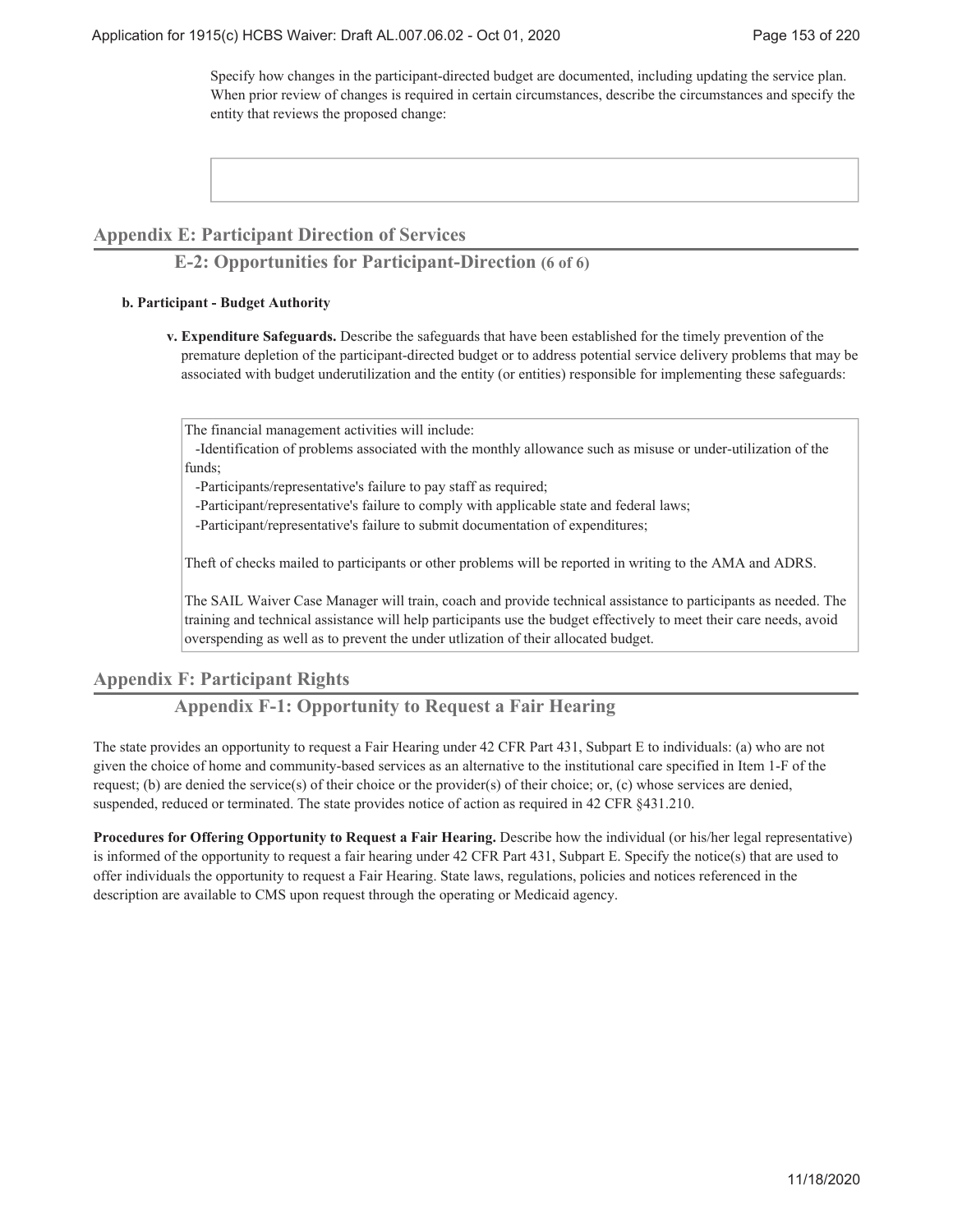As part of assessment and service coordination visit, clients and/or responsible parties are provided with adequate information to make an informed decision regarding institutional and community based care. Service coordination addresses problems and presents feasible solutions.

Service coordination also includes an exploration of all resources currently utilized by the client, both formal and informal, as well as those waiver services that may be provided to meet the clients needs. If any needs cannot be met, these also are discussed with the individual and his family to fully inform them of the alternatives.

Description of the States procedures for allowing individuals to choose either institutional or home and community-based services:

Each person served through the waiver makes a written choice of institutional or community-based care, which will remain in effect until such time as the client changes his/her choice. The only exception to making a written choice would occur when the person is not capable of signing the form and has no legal or responsible party who can sign. In such a situation, services will not be denied just because a written choice statement cannot be obtained. The case manager must carefully document the reason(s) for absence of a signed choice and the efforts to locate and encourage a responsible party who could have signed for the person.

Description of how the individual (or legal representative) is offered the opportunity to request a Fair Hearing under 42 CFR Part 431, subpart E.

- 1. If an individual chooses to appeal the decision, a written request must be submitted to the contact person designated by the OA within 30 days from the date of the notice of action. However, services may continue until the final outcome of the hearing, if the written request is received within 10 days after the effective date of the action.
- 2. The OA will schedule the Informal Conference, notify the individual by certified mail, and contact the Medicaid Waiver Program Administrator to get the names of the AMA staff that will be attending the conference. The Informal Conference should be scheduled within seven business days of receiving the hearing request.
- 3. The OA will forward a hard copy of the Informal Conference notification letter to the Medicaid Waiver Program Administrator with the date, time, and place of the Informal Conference or a conference call number, if listed.
- 4. If necessary, the OA and the Medicaid Waiver Program Administrator may schedule a pre-conference meeting to discuss any pertinent information. This meeting may be face-to-face or by phone.
- 5. After the Informal Conference, the AMA will review the documentation presented during the Informal Conference with the OA staff. The OA and Medicaid Nurse Reviewer will submit their recommendations in writing to the Medicaid Waiver Program Administrator.
- 6. The Medicaid Waiver Program Administrator will send a certified letter notifying the individual of the decision. A copy of the letter will be sent to the OA, nurse reviewer, and others as specified.
- 7. If the individual/guardian is still dissatisfied after the Informal Conference, a Fair Hearing may be requested. A written request for a hearing must be received no later than 30 days from the date of the notice of action. (letter notifying recipient of the Informal Conference outcome).

### FAIR HEARING PROCESS

1. When the appropriate Medicaid Waiver Program Administrator receives a written request for a Fair Hearing, the date-stamped envelope will be retained, an entry made in a waiver log, a record established, and a copy of the written request will be faxed to the OA and the AMA's Office of General Counsel.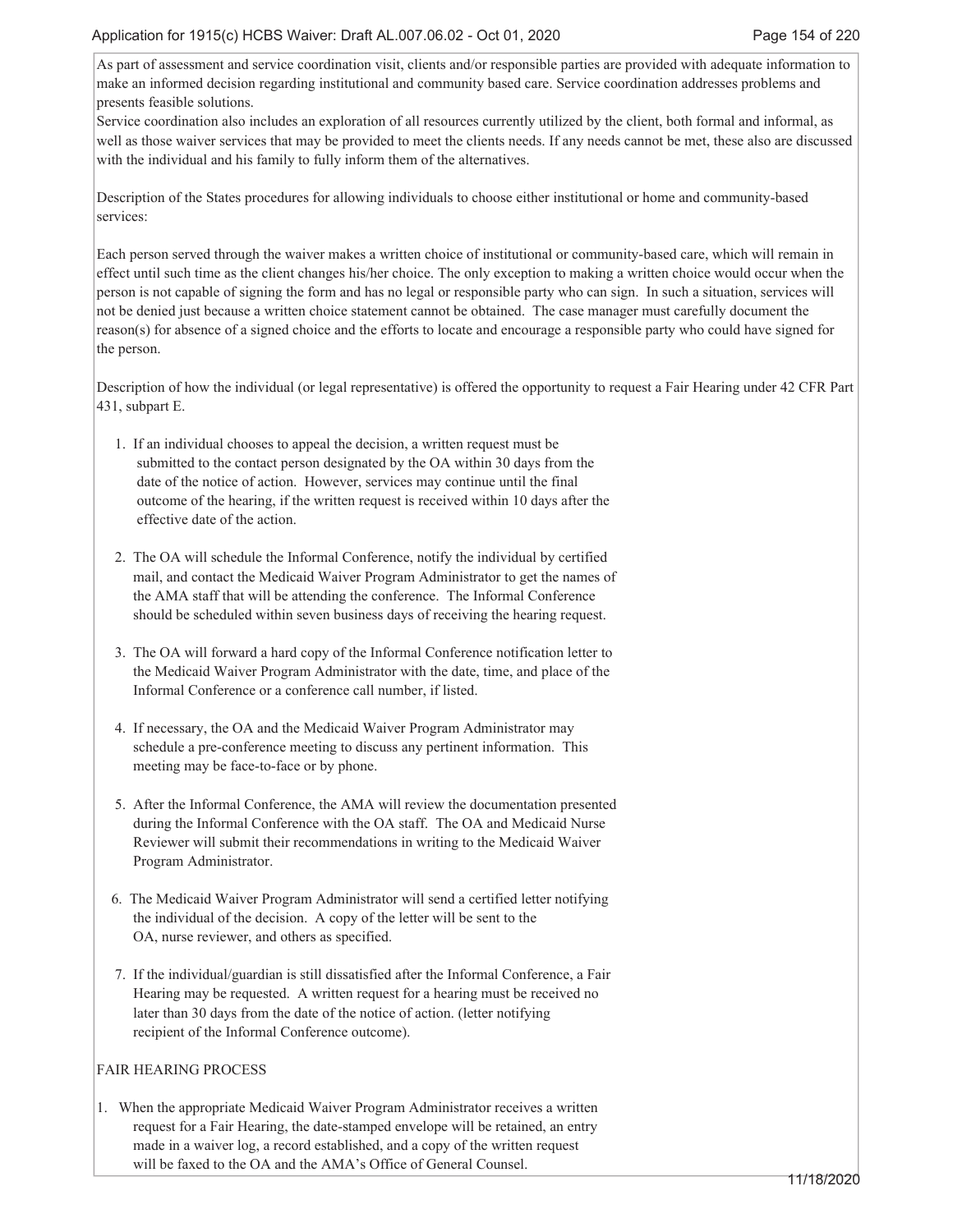Note: If the request for a Fair Hearing is received by the OA or the AMA Office of General Counsel, a copy of the written request will be faxed to the appropriate Medicaid Waiver Program Administrator.

- 2. The OA will develop a summary packet which will include a full summary, denial notice, and all other pertinent documents related to the action with which the individual/guardian is dissatisfied.
- 3. Once the summary packet has been prepared, the AMA Office of General Counsel will create a Scheduling Request to be sent to the Administrative Law Judge (ALJ) and copied to the primary witnesses.
- 4. Once the ALJ has received the Scheduling Request, he/she will create a Scheduling Order. This signed document will confirm the date and time of the hearing and it will be mailed to the individual/guardian, OA, and the AMA. The OA Office of General Counsel will be responsible to prepare and conduct the hearings and the AMA will maintain the responsibility of coordinating and scheduling the hearings, to include the scheduling and coordinating of the ALJ.
- 5. Once the hearing has been held, the ALJ will make a recommendation and send a copy of the recommendation to the individual/guardian, OA, and the AMA.
- 6. The OA may provide comments on the recommendation to the AMA Office of General Counsel. After reviewing the recommendations, a concurrence/non concurrence letter will be signed by the AMA Commissioner and mailed to the individual/guardian, with a copy to the OA.
- 7. If the individual/guardian is still dissatisfied after the Fair Hearing, he/she may appeal to the Circuit Court. The OA will be responsible for defending any appeal of the administrative decision.

Regulations found at 42 CFR 431.222 allow the State to consolidate individual requests for a hearing into a single group hearing for cases where the sole issue involved is one of Federal or State law or policy. However, the state does offer a hearing in these cases.

The Alabama Medicaid Agency need not grant a request for a hearing if the sole issue is a federal or state law or policy which requires an automatic change adversely affecting some or all recipients.

# **Appendix F: Participant-Rights**

**Appendix F-2: Additional Dispute Resolution Process**

- **Availability of Additional Dispute Resolution Process.** Indicate whether the state operates another dispute resolution **a.** process that offers participants the opportunity to appeal decisions that adversely affect their services while preserving their right to a Fair Hearing. *Select one:*
	- **No. This Appendix does not apply**
	- **Yes. The state operates an additional dispute resolution process**
- **Description of Additional Dispute Resolution Process.** Describe the additional dispute resolution process, including: (a) **b.** the state agency that operates the process; (b) the nature of the process (i.e., procedures and timeframes), including the types of disputes addressed through the process; and, (c) how the right to a Medicaid Fair Hearing is preserved when a participant elects to make use of the process: State laws, regulations, and policies referenced in the description are available to CMS upon request through the operating or Medicaid agency.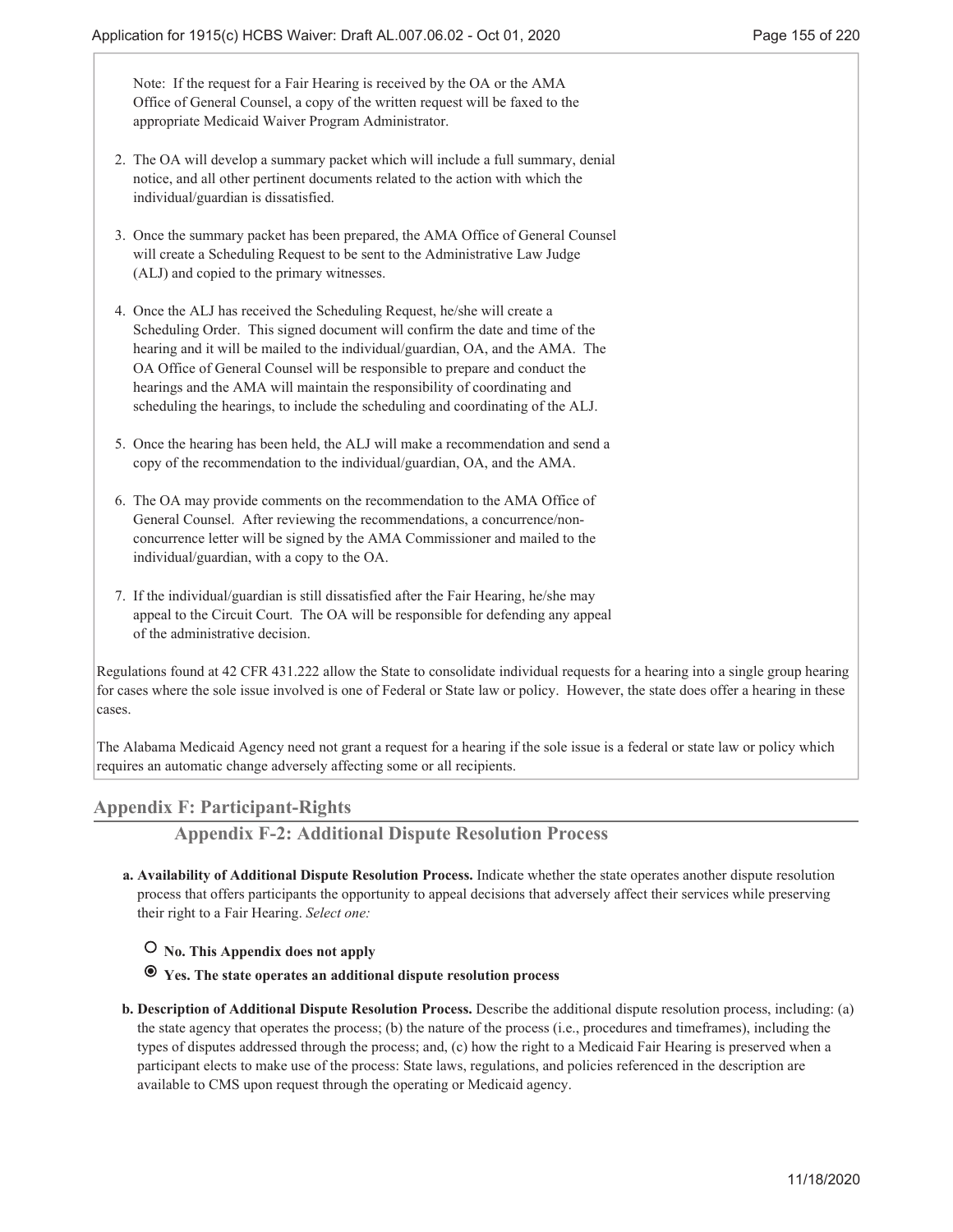The Alabama Medicaid Agency does operate an Informal Conference as in other dispute resolution processes which offer participants the opportunity to appeal decisions that adversely affect their services, while preserving their right to a Fair Hearing.

At the Informal Conference, the person may present the information or may be represented by a friend, relative, attorney, or other spokesperson of their choice. If the dispute is not resolved through the Informal Conference, the participant, applicant, or his/her legal representative can submit a written request for a Fair Hearing within 30 days of the date of the Informal Conference decision. The document referring to the participants appeal rights is maintained in the waiver participants home for future reference.

The Alabama Medicaid Agency will provide an opportunity for a Fair Hearing under 42 C.F.R. Part 431 Subpart E for individuals who are dissatisfied after the above procedures are completed. A written request for a hearing must be filed within 30 days following the action with which he/she is dissatisfied. If the request for the hearing is made by someone other than the person who wishes to appeal, the person requesting the hearing must make a definite statement that he/she has been authorized to do so by the person for whom the hearing is being requested. Information about the hearings will be forwarded and plans will be made for the hearing and a date and place convenient to the person will be arranged. If the person is satisfied before the hearing and wants to withdraw his/her request, he/she or his/her legally appointed representative or other authorized person should write the Alabama Medicaid Agency that he/she wishes to do so and give the reason for withdrawing.

When benefits are terminated, they can be continued if a hearing request is received within ten days following the effective date of termination. If benefits are continued pending the outcome of the hearing and the Hearing Officer decides that termination was proper, Alabama Medicaid Agency may recover from the terminated recipient or sponsor, the costs of all benefits paid after the initial termination date.

Regulations found at 42 CFR 431.222 allow the State to consolidate individual requests for a hearing into a single group hearing for cases where the sole issue involved is one of Federal or State law or policy. However, the state does offer a hearing in these cases.

The Alabama Medicaid Agency need not grant a request for a hearing if the sole issue is a federal or state law or policy which requires an automatic change adversely affecting some or all recipients.

# **Appendix F: Participant-Rights**

**Appendix F-3: State Grievance/Complaint System**

- **Operation of Grievance/Complaint System.** *Select one:* **a.**
	- **No. This Appendix does not apply**
	- **Yes. The state operates a grievance/complaint system that affords participants the opportunity to register grievances or complaints concerning the provision of services under this waiver**
- **b.** Operational Responsibility. Specify the state agency that is responsible for the operation of the grievance/complaint system:

The grievance/complaint system for the SAIL Waiver is managed and maintained by its Operating Agency (OA), the Alabama Department of Rehabilitation Service. The OA has the responsibility of informing the client of all rights and responsibilities and the manner in which service complaints may be registered.

The Administering Agency, The Alabama Medicaid Agency, monitors and tracks resolution of grievances and complaints. Information is transmitted to the Medicaid Agency through a complaint and grievance log maintained by the OA and submitted quarterly to the Medicaid Agency.

**Description of System.** Describe the grievance/complaint system, including: (a) the types of grievances/complaints that **c.** participants may register; (b) the process and timelines for addressing grievances/complaints; and, (c) the mechanisms that are used to resolve grievances/complaints. State laws, regulations, and policies referenced in the description are available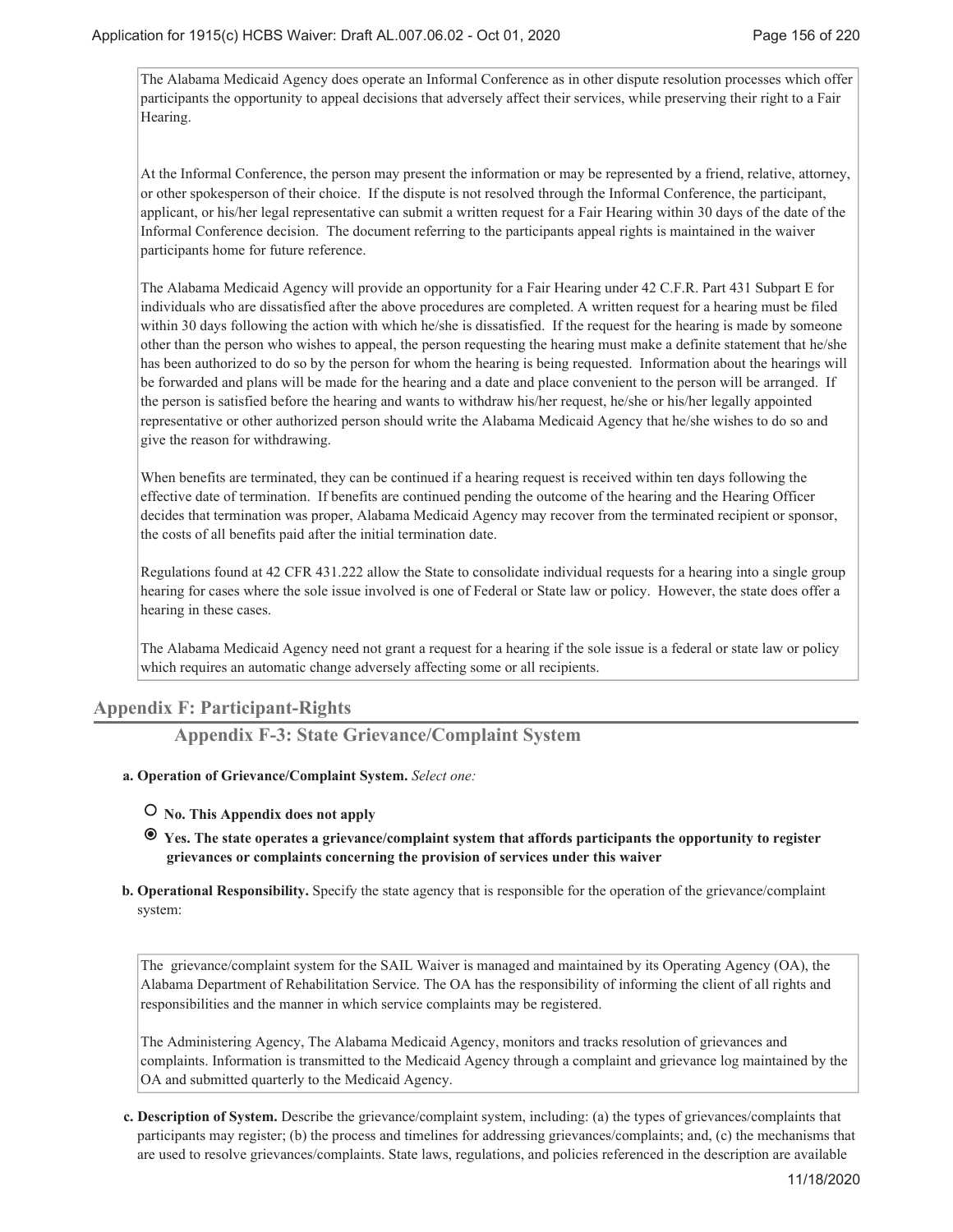to CMS upon request through the Medicaid agency or the operating agency (if applicable).

The Department of Rehabilitation Services (ADRS) is responsible for explaining the procedures to clients for filing complaints and grievances. Clients are informed of procedures necessary to file a formal complaint or grievance regarding availability, delivery or quality of services at application, readmission, redetermination, reinstatement or transfer of eligibility. Written information about this process is maintained in the participant's home as well. ADRS must have procedures in place that will assure AMA that DSPs have explained to clients the process on how to register a complaint. The DSP supervisor will investigate any complaints registered by a client against any DSP workers. Any action taken will be documented in the client's record. If the client is dissatisfied with the action taken by the provider they should forward their complaint to appropriate agency and/or the Alabama Medicaid Agency (AMA).

 a. Complaints are submitted to ADRS and a copy is forward to the AMA and are investigated through resolution. A tracking log will be used to document the incidents and resolutions of incident. The OA will also maintain a log of complaints and grievances received.

 b. If complaints are received by the AMA, a copy will be forwarded to ADRS immediately. If they are received by ADRS a copy will be forwarded to AMA LTC Program Management Unit within two working days.

 c. ADRS must investigate all complaints upon receipt of notification, and follow through to resolution. Appropriate parties must initiate action within 24 hours if it appears that a client's health and safety are at risk. If necessary the complainant will be interviewed.

 d. A summary and plan of correction will be sent from the OA to the AMA for all complaints reported within 30 days of the request for the summary or plan of correction from the AMA. The providers must forward their plan of corrections to the OA who will in turn forward to AMA. The AMA will evaluate the plan of correction within seven days of receipt. If the plan of correction is not responsive to the complaint, it will be returned to the OA within two days. The revised plan of correction will be resubmitted to the AMA within two working days. If the summary or plan of correction carried out is found not to be responsive, the OA will have up to 45 days to revise the plan and carry out the appropriate action.

 e. ADRS will review all complaints and grievances to determine a pattern of problems in order to assure that no health and safety risk exists.

f. Final determinations including any adverse findings will be reported to the AMA.

 g. ADRS will forward all grievance logs to AMA quarterly for review, tracking, and assurance that resolutions have been completed.

The participant and/or care giver is informed on how to file a grievance and complaint and how the process works to resolution. The State has a fair hearing process for any adverse actions which is different than the grievance and complaint system.

### **Appendix G: Participant Safeguards**

**Appendix G-1: Response to Critical Events or Incidents**

**Critical Event or Incident Reporting and Management Process.** Indicate whether the state operates Critical Event or **a.** Incident Reporting and Management Process that enables the state to collect information on sentinel events occurring in the waiver program.*Select one:*

# **Yes. The state operates a Critical Event or Incident Reporting and Management Process** *(complete Items b through e)*

# **No. This Appendix does not apply** *(do not complete Items b through e)*

If the state does not operate a Critical Event or Incident Reporting and Management Process, describe the process that the state uses to elicit information on the health and welfare of individuals served through the program.

**State Critical Event or Incident Reporting Requirements.** Specify the types of critical events or incidents (including **b.** alleged abuse, neglect and exploitation) that the state requires to be reported for review and follow-up action by an appropriate authority, the individuals and/or entities that are required to report such events and incidents and the timelines for reporting. State laws, regulations, and policies that are referenced are available to CMS upon request through the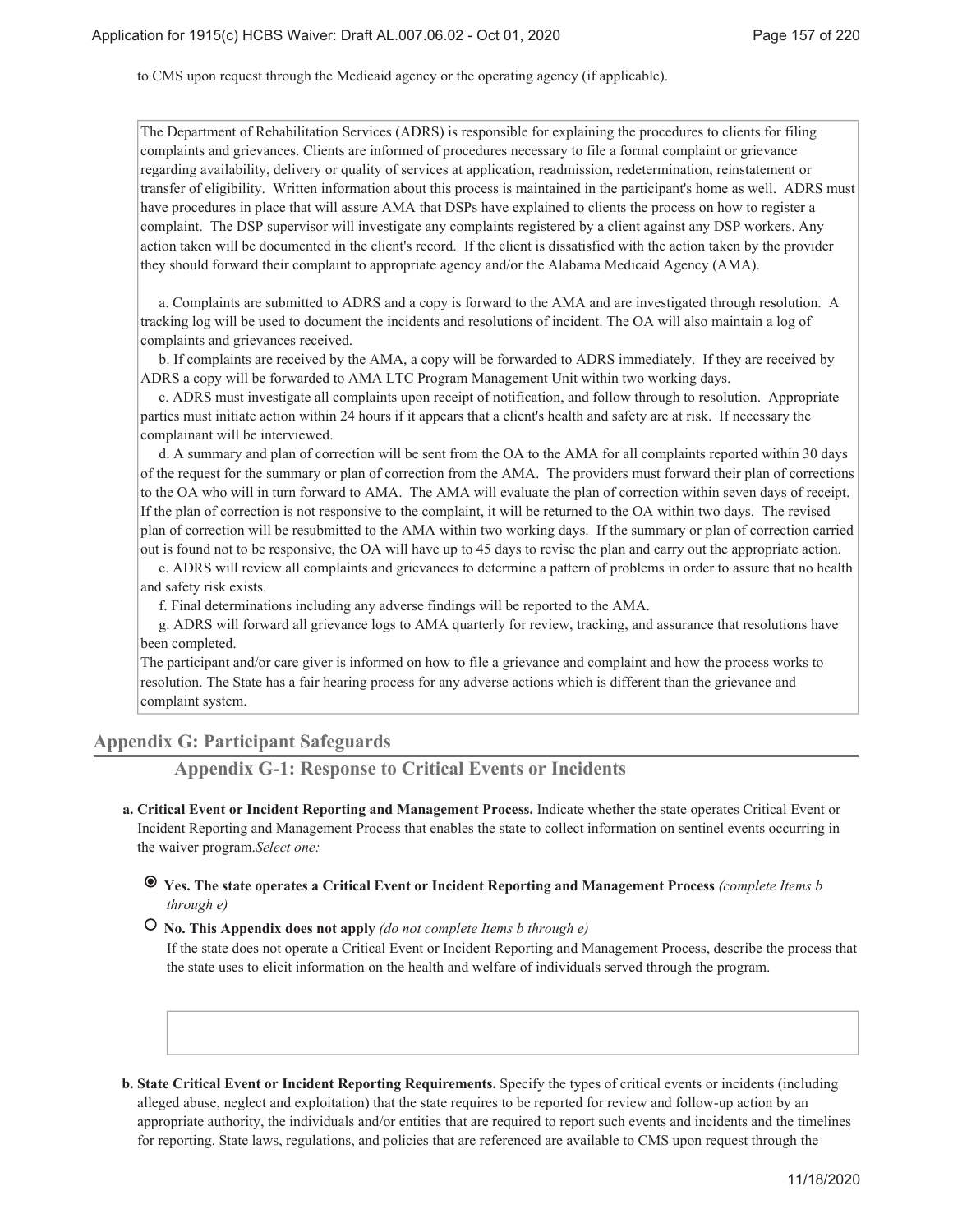Medicaid agency or the operating agency (if applicable).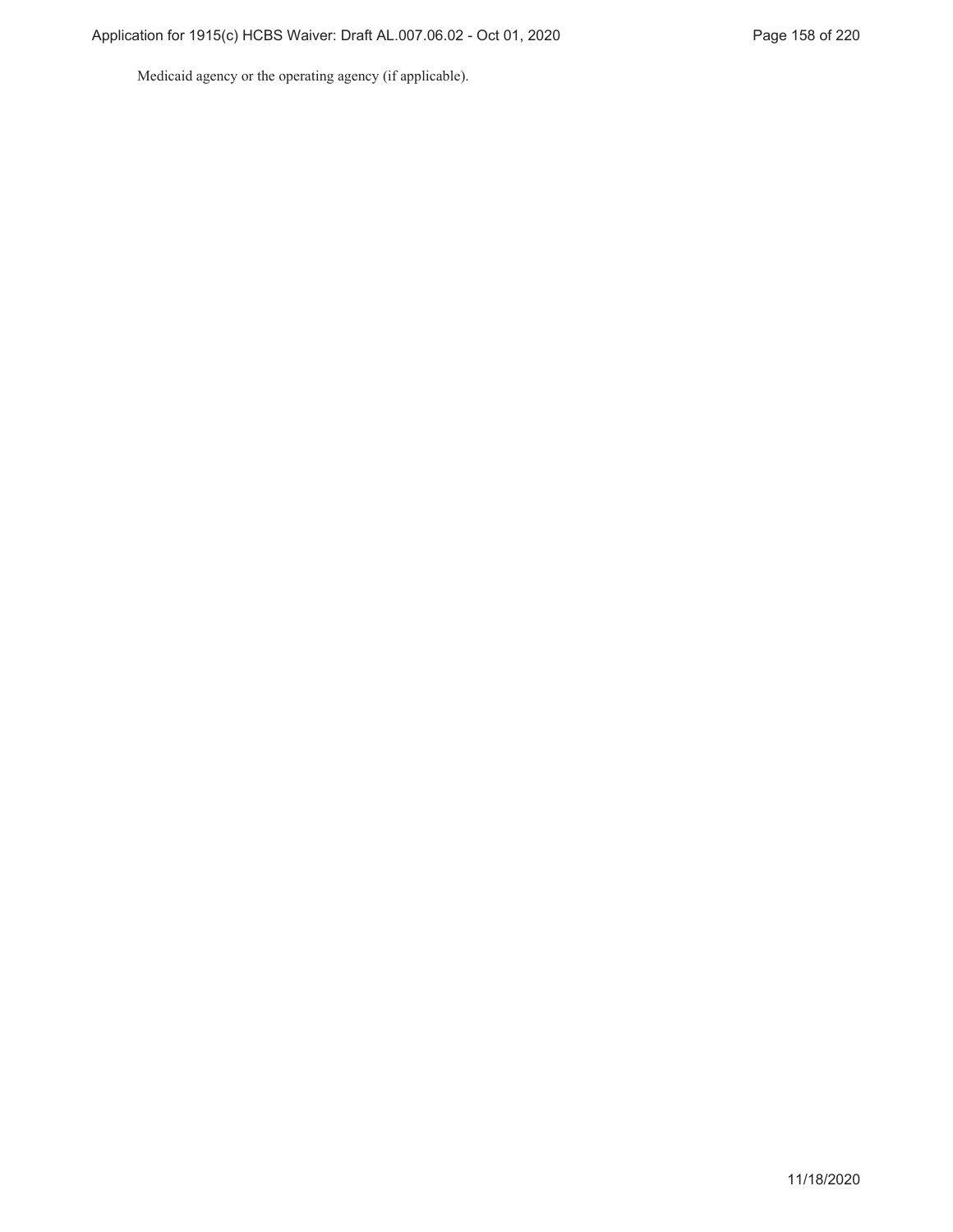#### State Critical Event or Incident Requirements

The State requires that incidences of alleged abuse, neglect or exploitation are reported for review and follow-up action to the Department of Human Resources (DHR) Adult Protective Services Division at the local level in the participant/applicant's county of residence.

If the case manager of direct service provider worker become aware of any of the following critical incidents or events, the occurances must be reported within the following established time frames.

|           | Report to                  |
|-----------|----------------------------|
| Immediate | DHR/Case Manager           |
| Immediate | DHR/Case Manager           |
| Immediate | DHR/Case Manager           |
| Immediate | DHR/Case Manager           |
| Immediate | DHR/Case Manager           |
| Immediate | Case Manager               |
| 24-hours  | DHR/Case Manager           |
| 24-hours  | DHR/Case Manager           |
| 24-hours  | DHR/Case Manager           |
| Immediate | Case Manager               |
| 24-hours  | Case Manager               |
| 24-hours  | Case Manager               |
|           | <b>Timeframefor Report</b> |

### DEFINITIONS

Adult Physical Abuse-the infliction of physical pain, injury or the willful deprivation by a care giver or other person of necessary services to maintain physical and mental health. (Section 38-9-2, Code of Alabama)

Sexual Abuseany conduct that is a crime as defined in Sections 13A-6-60 to 13A-6-70, inclusive of the Code of Alabama. Forms of sexual abuse include rape, incest, sodomy, and indecent exposure.

Verbal Abuse-the infliction of disparaging and angry outbursts such as name calling, blaming, or accusatory comments.

Adult Neglect- the failure of a caregiver to provide food, shelter, clothing, medical services, or healthcare for the person unable to care for himself or herself; or the failure of the person to provide these basic needs for himself or herself when the failure is the result of the persons mental or physical inability.

Mistreatment-Actions that cause harm or create serious risk of harm whether intended or not, to a vulnerable person, by the caregiver or another person, or failure of a caregiver to satisfy the basic need or to protect the child or adult from harm.

Death-the permanent suspension of consciousness and the end of life.

Exploitation-the expenditure, diminuation or use of the property, assets or resources of a person subject to protection under the provision of Sections 38-9-1 through 11, Code of Alabama, without the express voluntary consent of that person or legally authorized representative. Moderate Injury-any observable and substantial impairment of a persons physical health such as temporary loss or impairment.

Major Injury-any observable and substantial impairment that results in permanent or temporary impairment, such as fractures, injury to internal organs, burns, or physical disfigurement of the body. These injuries may result in hospitalization.

Natural Disaster-the consequence of the combination of a natural hazard such as tornadoes, hurricanes, floods, power outages and winter weather.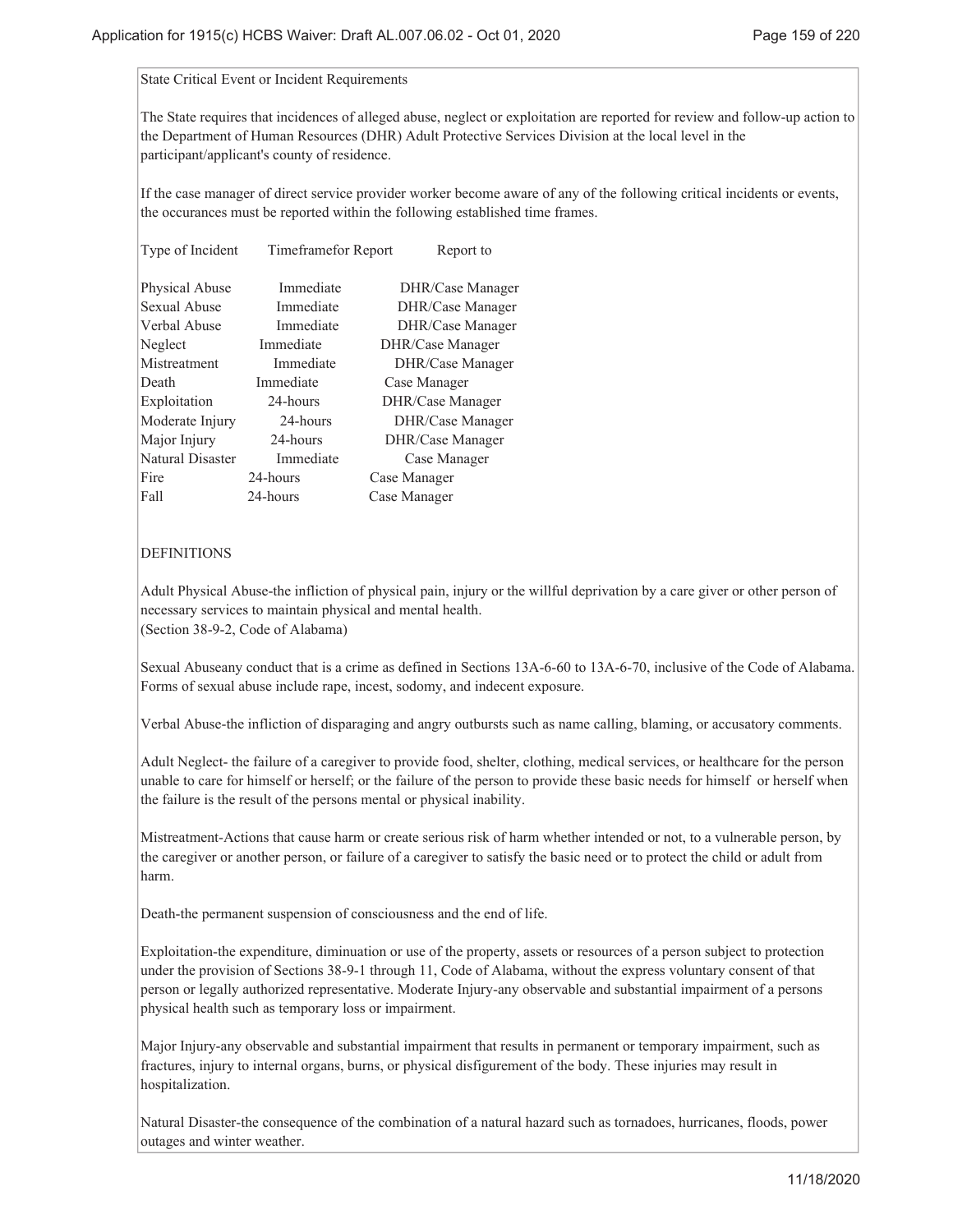Fire a situation in which something such as a building or an area of land is destroyed or damaged by burning.

Fall- an incident that causes a person to drop suddenly from an up-right position which may result in harm.

 All Medicaid approved providers who provide home and community-based services in Medicaid recipients homes shall report incidents of abuse, neglect, and exploitation immediately to the Department of Human Resources, or law enforcement as required by the Alabama Adult Protective Services Act of 1976.

 The Alabama Adult Protective Services Act of 1976 outlines the specific responsibilities of the Department of Human Resources, law enforcement authorities, physicians, caregiver, individuals and agencies in reporting and investigating such cases, and in providing the necessary services.

 Alabama Code §§ 38-9-1-11 Adult Protective Services Act of 1976 requires all physicians, osteopaths, chiropractors and caregivers by law to report instances of suspected abuse, neglect or exploitation, sexual abuse, or emotional abuse. An oral report, either by telephone or in person must be made immediately if there is reasonable cause to believe that an adult has been subjected to abuse, neglect, or exploitation, followed by a written report to the chief of police or sheriff, the County Department of Human Resources or the Adult Protective Services Hotline (1800-458-7214).

 Adult Abuse is defined undet Section 38-9-2, Code of Alabama, as "the infliction of physical pain, injury or the willful depirvation by a caregiver or other person of services necessary to maintain mental and physical health." Adult Neglect is defined as "the failure of a caregiver to provide food, shelter, clothing, medical services and health care for the person unable to care for himself; or the failure of the preson to provide these basic needs for himself when the failure is the result of the person's mental or physiucal inability." Exploitation is defined as "the expenditure, diminuition or use of the property, assets or resources of a person subject to protection under the provision of Sections 38-9-1 through 11, Code of Alabama, without the express uoluntary consent of that person or his legally authorized representative."

**Participant Training and Education.** Describe how training and/or information is provided to participants (and/or **c.** families or legal representatives, as appropriate) concerning protections from abuse, neglect, and exploitation, including how participants (and/or families or legal representatives, as appropriate) can notify appropriate authorities or entities when the participant may have experienced abuse, neglect or exploitation.

The case manager and the DSP are responsible for providing training and/or education to participants, and families or legal representatives about their rights concerning abuse, neglect and exploitation at least annually. Case managers maintain relationships with consumers to encourage them to talk about what is important to them as well as what they do not like. Case Management training stresses the importance of establishing rapport with the participant, family and/or their legal representatives. Each recipient is informed of his/her rights and responsibilities during the initial assessment. The legal guardian and/or advocate is informed of the recipients rights, responsibilities, protections or means to enforce the protections, if the recipient is not able to understand. The case manager and the DSP are responsible for informing the client or responsible party of their right to lodge and how to register a complaint alleging abuse, neglect or exploitation. Information/training is provided and discussed with the participant and/or care giver as needed and annually.

**Responsibility for Review of and Response to Critical Events or Incidents.** Specify the entity (or entities) that receives **d.** reports of critical events or incidents specified in item G-1-a, the methods that are employed to evaluate such reports, and the processes and time-frames for responding to critical events or incidents, including conducting investigations.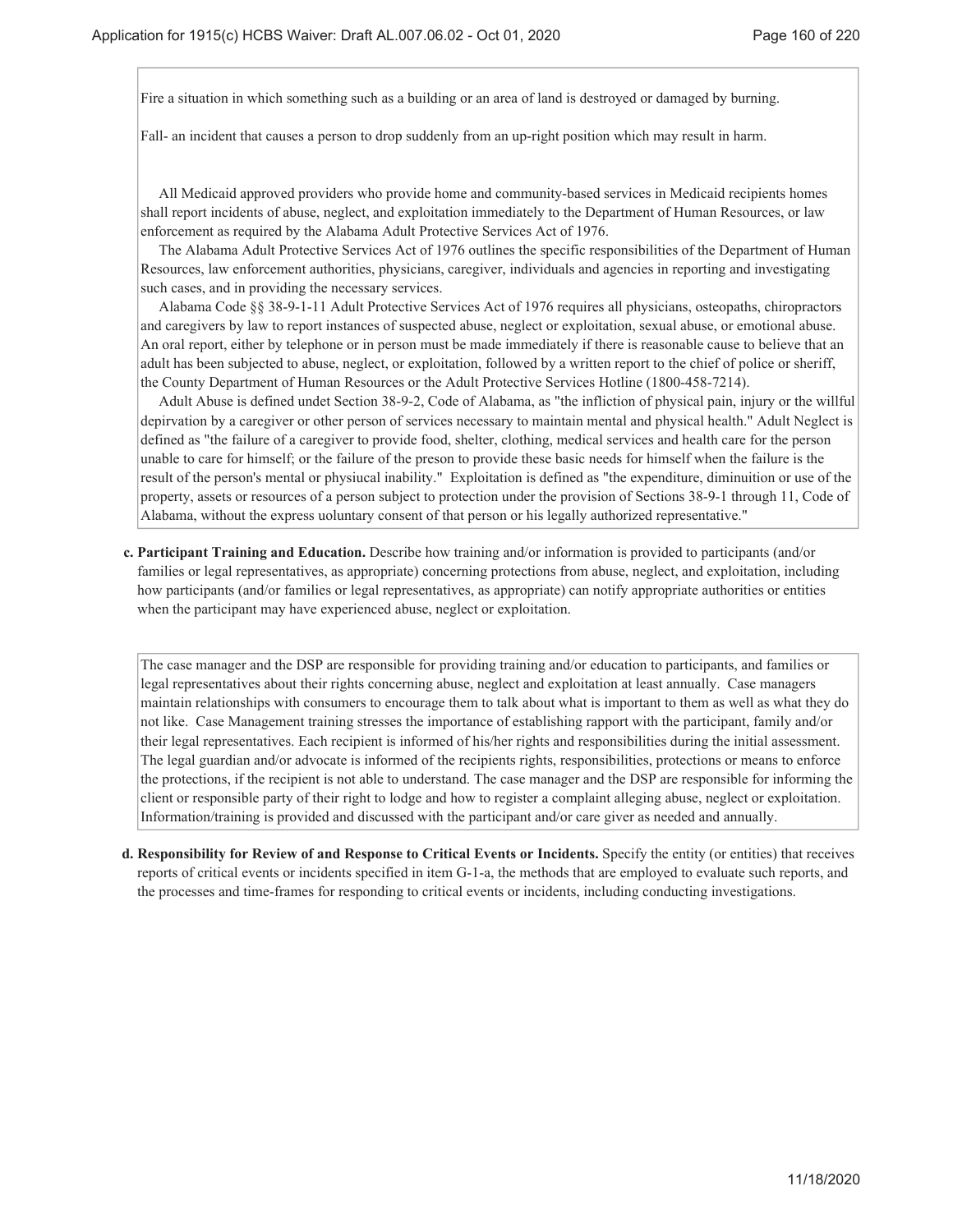The Alabama Department of Rehabilitation Services is the entity which receives reports of critical events or incidents. The Operating Agency (OA) investigates the critical events reported and makes a recommendation within seven working days. If no recommendations can be made, additional information is gathered. Resolution of critical events and incidents is reached within seven working days from receipt of the additional information. The resolution of the event or incident is disseminated to all parties involved including the participants family or legal representative and other relevant parties. All allegations of abuse require an investigation. If the OA determines that an incident requires follow-up, the Case Manager will monitor the situation and make referrals to the appropriate reporting agency or follow-up on referrals previously made to ensure that the issue has been satisfactorily resolved. If other services or supports are needed to resolve the situation, the Case Manager will seek available resources and make arrangements when appropriate. Responses to the critical events or incidents are appropriately coordinated and assigned with a completion date not to exceed 30 days based on the nature of the incident.

The case manager along with the OA will review critical events/incidents to determine a pattern of problems in order to assure that no health and safety risk exists. Final determinations, including any adverse findings will be reported to AMA.

Reported critical events/incidents received by the Medicaid Agency will be submitted to the Operating Agency within two working days. If critical events/incidents are submitted to the OA, Medicaid must be notified within two working days after reciept. The OA must investigate all reports of critical events/incidents upon receipt of notification. Appropriate parties must take action within 24 hours if it appears that a recipient's health and safety is at risk . In these cases, the Medicaid Agency must be notified within one working day of the action taken. The reporter will be interviewed if necessary.

All critical events/incidents will be anaylzed to detect trends, patterns, and to assure the health and safety of the waiver participants. All adverse findings and final determinations will be reported to the SAIL program manager for review.

The OA critical events/incidents log will be forwarded to the AMA quarterly to assure that appropriate resolutions are carried out.

All Medicaid approved providers who provide home and community-based services in Medicaid recipient's home shall report incidents of abuse, neglect, and exploitation immediately to the Department of Human Resources, or law enforcement as required by the Alabama Adult Protective Services Act of 1976. Other critical incidents must be reported within 24 hours to the service provider, ADRS, and Alabama Medicaid in a timely manner based upon the circumstances surrounding the incident. ADRS will investigate the critical events reported, and make a decision re: what actions are to be taken. ADRS and sometimes Medicaid is responsible for determining the need for follow-up. Completion of followup is not to exceed 30 days based on the nature of the incident. The case manager will notify the participant and/or caregiver of the results by phone, letter, or face-to-face visit. It depends on the event/incident.

**Responsibility for Oversight of Critical Incidents and Events.** Identify the state agency (or agencies) responsible for **e.** overseeing the reporting of and response to critical incidents or events that affect waiver participants, how this oversight is conducted, and how frequently.

The Alabama Medicaid Agency is responsible for the oversight of ADRS reports and responses to critical incidents or events which impact waiver participants. When incidents are noted in the quarterly surveys, the OA is notified in writing. The critical events/incidents is noted and tracked until the incident is resolved and the OA reports resolution to AMA. AMA conducts an annual review of the OA which includes a review of participant files and home visits if necessary. During the review QA exercises the oversight of critical incidents and events by reviewing any documentation contained in participant files which reflects a report. QA staff look for documentation that the report has been addressed and resolved. If QA staff find doumentation regarding a report of critical event/incident and no follow-up or resolution is documented, the OA is cited and must follow-up and resolve and/or submit a Plan of Correction. During reviews of the participant files, QA staff look for documentation in the file which indicates the participant is informed and knowledgeable about the complaint and grievance process.

# **Appendix G: Participant Safeguards**

**Appendix G-2: Safeguards Concerning Restraints and Restrictive Interventions (1 of**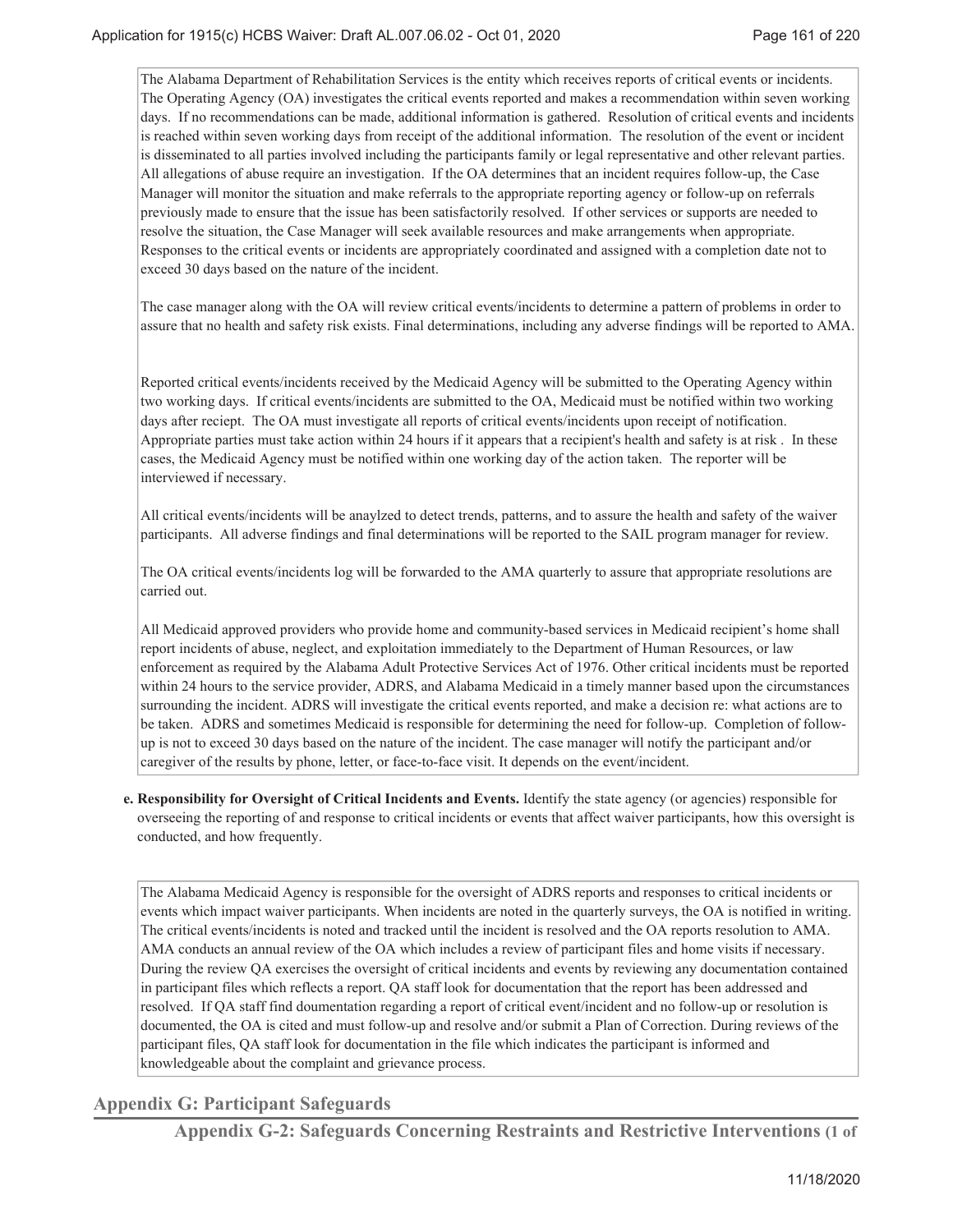**Use of Restraints.** *(Select one)*: *(For waiver actions submitted before March 2014, responses in Appendix G-2-a will* **a.** *display information for both restraints and seclusion. For most waiver actions submitted after March 2014, responses regarding seclusion appear in Appendix G-2-c.)*

# **The state does not permit or prohibits the use of restraints**

Specify the state agency (or agencies) responsible for detecting the unauthorized use of restraints and how this oversight is conducted and its frequency:

The Alabama Department of Rehabilitation Services (ADRS): Monthly monitoring of participants health and welfare and provider quality reviews.

The Department of Human Resources (ADHR): certain incidents of abuse, neglect and exploitation must be reported to ADHR by law.

The Alabama Medicaid Agency: Annual review of ADRS investigations.

- **The use of restraints is permitted during the course of the delivery of waiver services**. Complete Items G-2-a-i and G-2-a-ii.
	- **Safeguards Concerning the Use of Restraints.** Specify the safeguards that the state has established **i.** concerning the use of each type of restraint (i.e., personal restraints, drugs used as restraints, mechanical restraints). State laws, regulations, and policies that are referenced are available to CMS upon request through the Medicaid agency or the operating agency (if applicable).
	- ii. State Oversight Responsibility. Specify the state agency (or agencies) responsible for overseeing the use of restraints and ensuring that state safeguards concerning their use are followed and how such oversight is conducted and its frequency:

### **Appendix G: Participant Safeguards**

**Appendix G-2: Safeguards Concerning Restraints and Restrictive Interventions (2 of 3)**

#### **Use of Restrictive Interventions.** *(Select one)*: **b.**

# **The state does not permit or prohibits the use of restrictive interventions**

Specify the state agency (or agencies) responsible for detecting the unauthorized use of restrictive interventions and how this oversight is conducted and its frequency:

The Operating Agency, in its function of certifying providers, and in its monitoring of direct service provision and person-centered care plan implementation, will detect any unauthorized use of restrictive interventions either through records (for instance, notes in a participant's file communicating the restriction), staff comments and discussion, or participant or family feedback during direct interviews.

 **The use of restrictive interventions is permitted during the course of the delivery of waiver services** Complete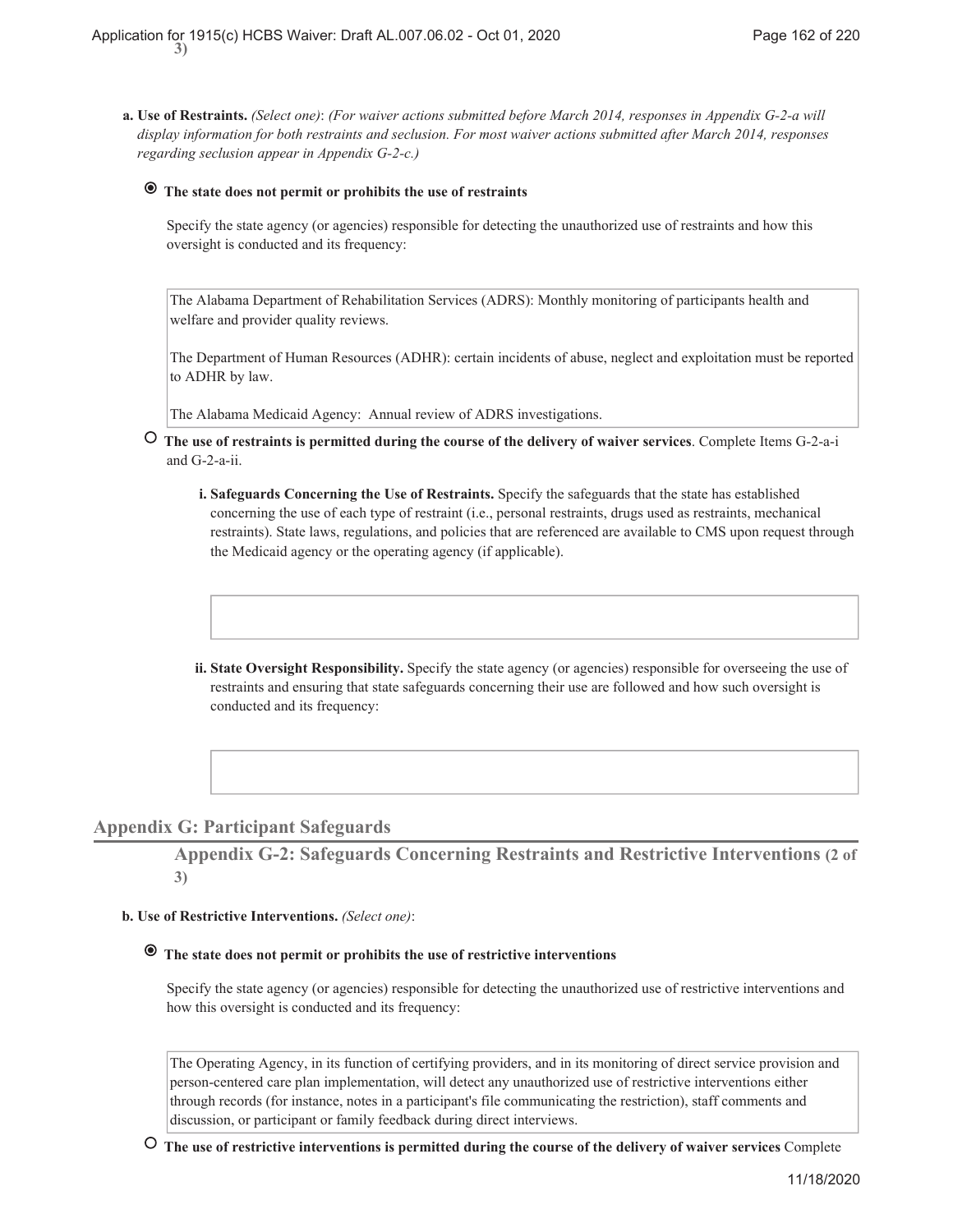Items G-2-b-i and G-2-b-ii.

- **Safeguards Concerning the Use of Restrictive Interventions.** Specify the safeguards that the state has in **i.** effect concerning the use of interventions that restrict participant movement, participant access to other individuals, locations or activities, restrict participant rights or employ aversive methods (not including restraints or seclusion) to modify behavior. State laws, regulations, and policies referenced in the specification are available to CMS upon request through the Medicaid agency or the operating agency.
- ii. State Oversight Responsibility. Specify the state agency (or agencies) responsible for monitoring and overseeing the use of restrictive interventions and how this oversight is conducted and its frequency:

### **Appendix G: Participant Safeguards**

**Appendix G-2: Safeguards Concerning Restraints and Restrictive Interventions (3 of 3)**

**Use of Seclusion.** *(Select one)*: *(This section will be blank for waivers submitted before Appendix G-2-c was added to* **c.** *WMS in March 2014, and responses for seclusion will display in Appendix G-2-a combined with information on restraints.)*

# **The state does not permit or prohibits the use of seclusion**

Specify the state agency (or agencies) responsible for detecting the unauthorized use of seclusion and how this oversight is conducted and its frequency:

The state agency responsible for detecting the use of seclusion is the Department of Rehabilitation Services (ADRS)by monitoring participant health and welfare monthly with provider quality reviews. The Case Manager/ADRS will report any allegations of seclusion to AMA and DHR if appropriate. The Service Provider may also report an allegation of seclusion to ADRS.

The Department of Human Resources monitors reports of abuse, neglect and exploitation.

Tha Alabama Medicaid Agency conducts annual reviews of ADRS investigations.

- **The use of seclusion is permitted during the course of the delivery of waiver services**. Complete Items G-2-c-i and G-2-c-ii.
	- **Safeguards Concerning the Use of Seclusion.** Specify the safeguards that the state has established **i.** concerning the use of each type of seclusion. State laws, regulations, and policies that are referenced are available to CMS upon request through the Medicaid agency or the operating agency (if applicable).
	- **State Oversight Responsibility.** Specify the state agency (or agencies) responsible for overseeing the use of **ii.** seclusion and ensuring that state safeguards concerning their use are followed and how such oversight is conducted and its frequency: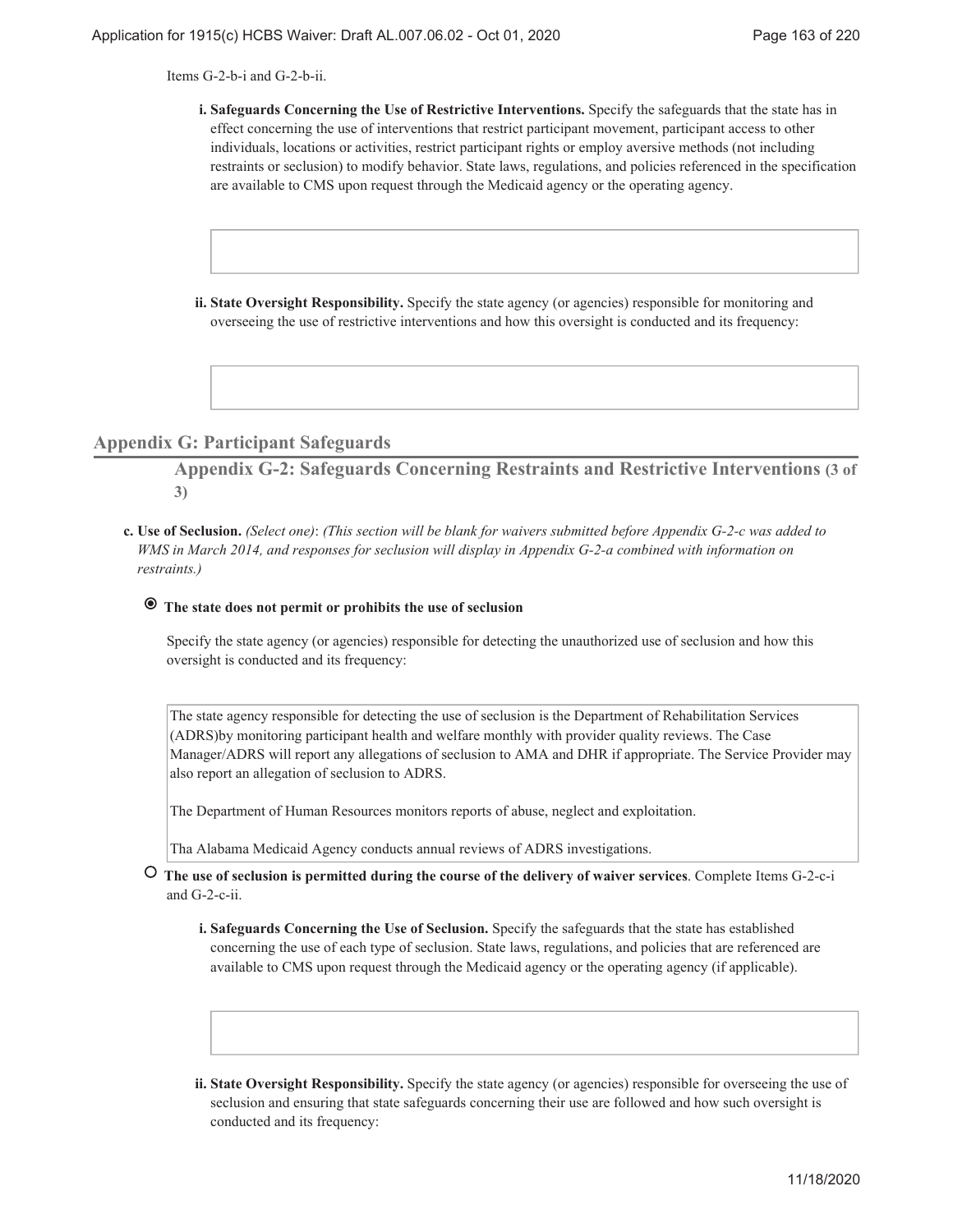# **Appendix G: Participant Safeguards**

**Appendix G-3: Medication Management and Administration (1 of 2)**

*This Appendix must be completed when waiver services are furnished to participants who are served in licensed or unlicensed living arrangements where a provider has round-the-clock responsibility for the health and welfare of residents. The Appendix does not need to be completed when waiver participants are served exclusively in their own personal residences or in the home of a family member.*

- **Applicability.** Select one: **a.**
	- **No. This Appendix is not applicable** *(do not complete the remaining items)*
	- **Yes. This Appendix applies** *(complete the remaining items)*
- **Medication Management and Follow-Up b.**
	- **Responsibility.** Specify the entity (or entities) that have ongoing responsibility for monitoring participant **i.** medication regimens, the methods for conducting monitoring, and the frequency of monitoring.
	- **Methods of State Oversight and Follow-Up.** Describe: (a) the method(s) that the state uses to ensure that **ii.** participant medications are managed appropriately, including: (a) the identification of potentially harmful practices (e.g., the concurrent use of contraindicated medications); (b) the method(s) for following up on potentially harmful practices; and, (c) the state agency (or agencies) that is responsible for follow-up and oversight.

### **Appendix G: Participant Safeguards**

**Appendix G-3: Medication Management and Administration (2 of 2)**

**Medication Administration by Waiver Providers c.**

#### **Answers provided in G-3-a indicate you do not need to complete this section**

- **Provider Administration of Medications.** *Select one:* **i.**
	- **Not applicable.** *(do not complete the remaining items)*
	- **Waiver providers are responsible for the administration of medications to waiver participants who cannot self-administer and/or have responsibility to oversee participant self-administration of medications.** *(complete the remaining items)*
- ii. State Policy. Summarize the state policies that apply to the administration of medications by waiver providers or waiver provider responsibilities when participants self-administer medications, including (if applicable) policies concerning medication administration by non-medical waiver provider personnel. State laws, regulations, and policies referenced in the specification are available to CMS upon request through the Medicaid agency or the operating agency (if applicable).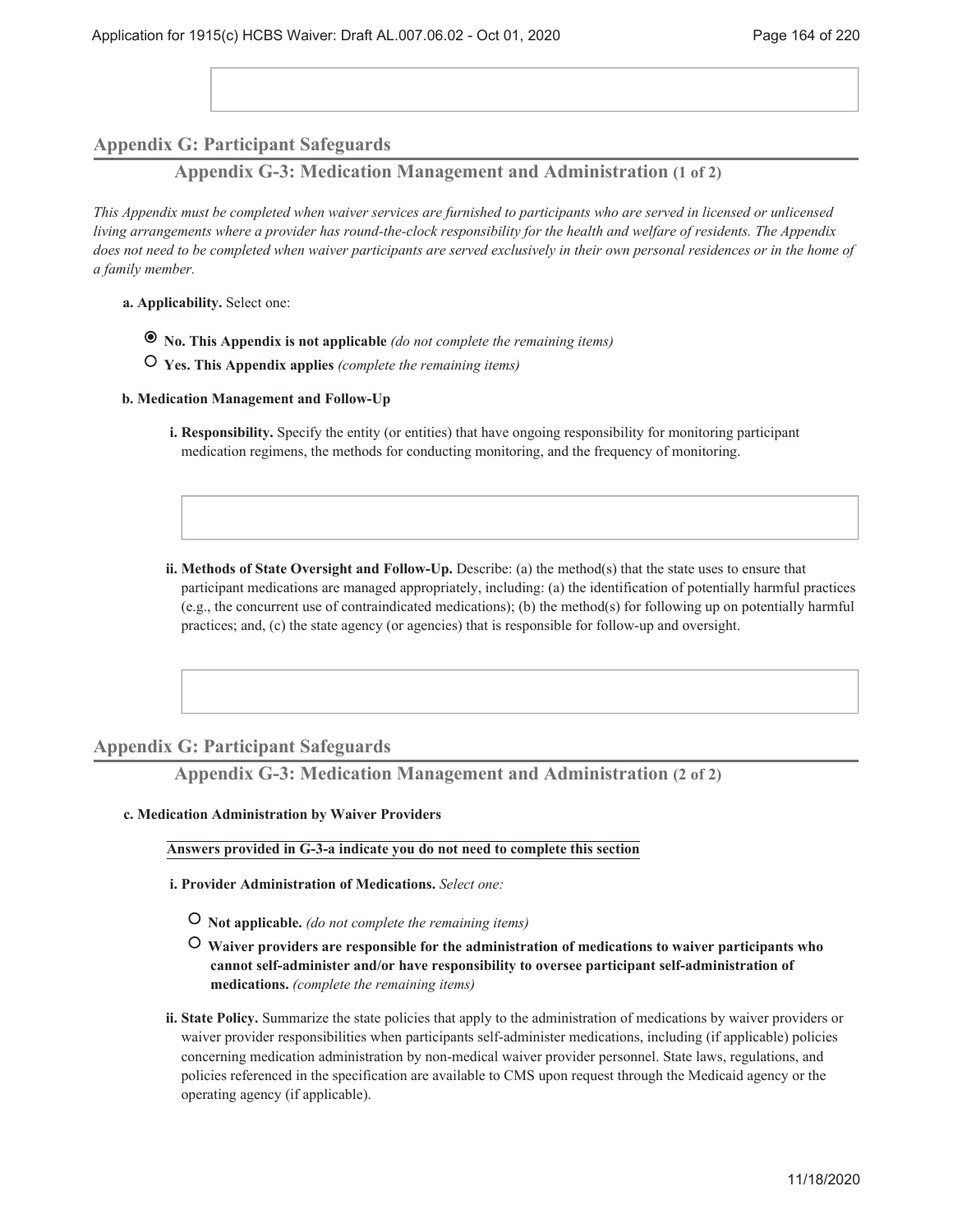**Medication Error Reporting.** *Select one of the following:* **iii.**

- **Providers that are responsible for medication administration are required to both record and report medication errors to a state agency (or agencies).** *Complete the following three items:*
	- (a) Specify state agency (or agencies) to which errors are reported:

(b) Specify the types of medication errors that providers are required to *record:*

(c) Specify the types of medication errors that providers must *report* to the state:

 **Providers responsible for medication administration are required to record medication errors but make information about medication errors available only when requested by the state.**

Specify the types of medication errors that providers are required to record:

**State Oversight Responsibility.** Specify the state agency (or agencies) responsible for monitoring the performance **iv.** of waiver providers in the administration of medications to waiver participants and how monitoring is performed and its frequency.

### **Appendix G: Participant Safeguards**

**Quality Improvement: Health and Welfare**

*As a distinct component of the States quality improvement strategy, provide information in the following fields to detail the States methods for discovery and remediation.*

#### **Methods for Discovery: Health and Welfare a.**

*The state demonstrates it has designed and implemented an effective system for assuring waiver participant health and welfare. (For waiver actions submitted before June 1, 2014, this assurance read "The State, on an ongoing basis, identifies, addresses, and seeks to prevent the occurrence of abuse, neglect and exploitation.")*

**i. Sub-Assurances:**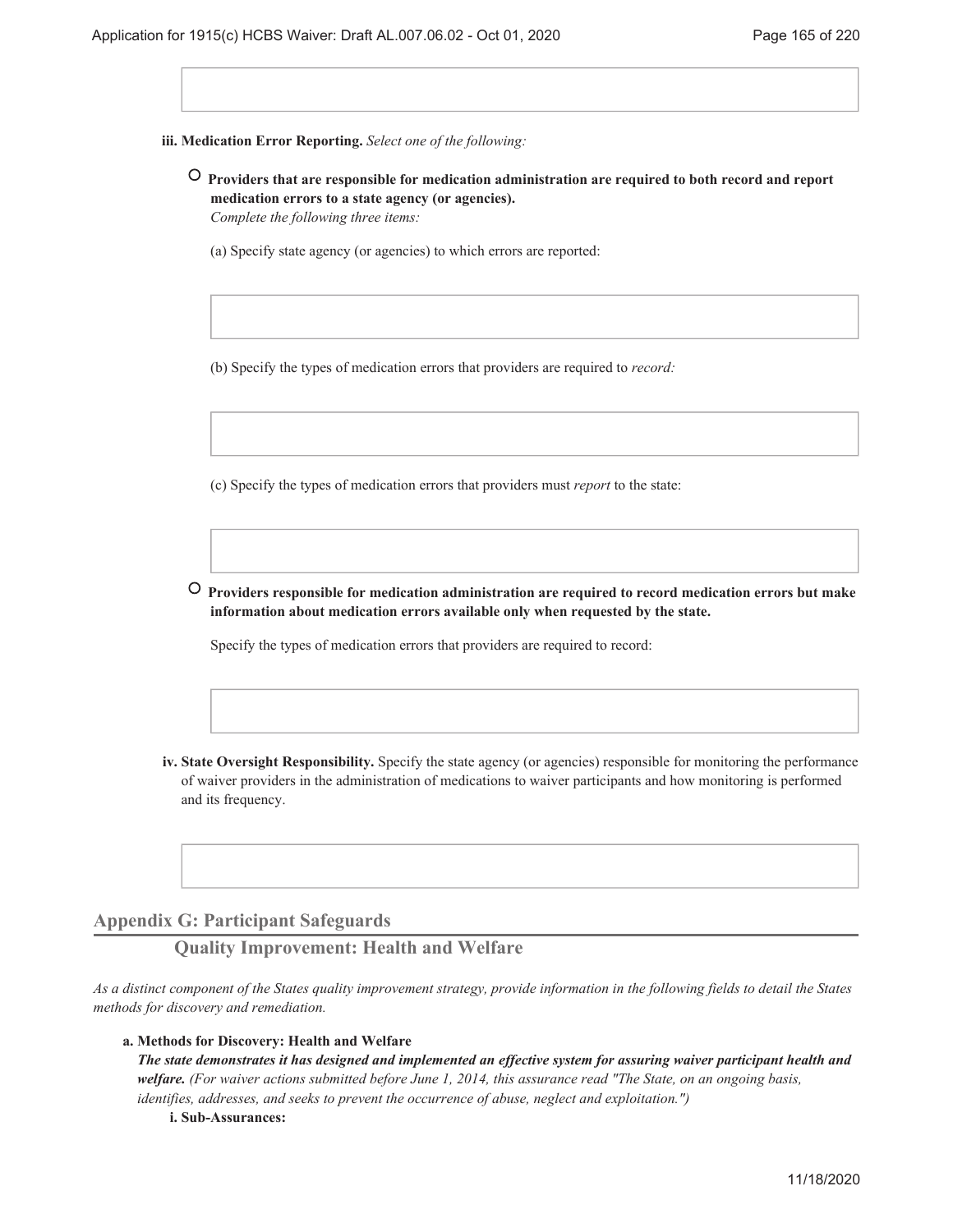*Sub-assurance: The state demonstrates on an ongoing basis that it identifies, addresses and seeks to* **a.** *prevent instancesof abuse, neglect, exploitation and unexplained death. (Performance measures in this sub-assurance include all Appendix G performance measures for waiver actions submitted before June 1, 2014.)*

#### **Performance Measures**

*For each performance measure the State will use to assess compliance with the statutory assurance (or sub-assurance), complete the following. Where possible, include numerator/denominator.*

*For each performance measure, provide information on the aggregated data that will enable the State to analyze and assess progress toward the performance measure. In this section provide information on the method by which each source of data is analyzed statistically/deductively or inductively, how themes are identified or conclusions drawn, and how recommendations are formulated, where appropriate.*

#### **Performance Measure:**

**Number and percent of critical incidents, by type, that were reported, investigated, and completed within the required time frame as specified in the waiver. NUMERATOR: Number of critical incidents, by type, that were reported, investigated, and completed within the required time frame. DENOMINATOR: Total number of critical incidents.**

**Data Source** (Select one): **Critical events and incident reports** If 'Other' is selected, specify:

| <b>Responsible Party for</b><br>data<br>collection/generation<br>(check each that applies): | <b>Frequency of data</b><br>collection/generation<br>(check each that applies): | <b>Sampling Approach</b><br>(check each that applies):        |
|---------------------------------------------------------------------------------------------|---------------------------------------------------------------------------------|---------------------------------------------------------------|
| <b>State Medicaid</b><br><b>Agency</b>                                                      | <b>Weekly</b>                                                                   | $\mathbb{X}$ 100% Review                                      |
| $\boxtimes$ Operating Agency                                                                | <b>Monthly</b>                                                                  | Less than $100\%$<br><b>Review</b>                            |
| <b>Sub-State Entity</b>                                                                     | Quarterly                                                                       | Representative<br><b>Sample</b><br>Confidence<br>$Interval =$ |
| Other<br>Specify:                                                                           | <b>Annually</b>                                                                 | <b>Stratified</b><br>Describe Group:                          |
|                                                                                             | $\vert \mathbf{X} \vert$ Continuously and<br>Ongoing                            | Other<br>Specify:                                             |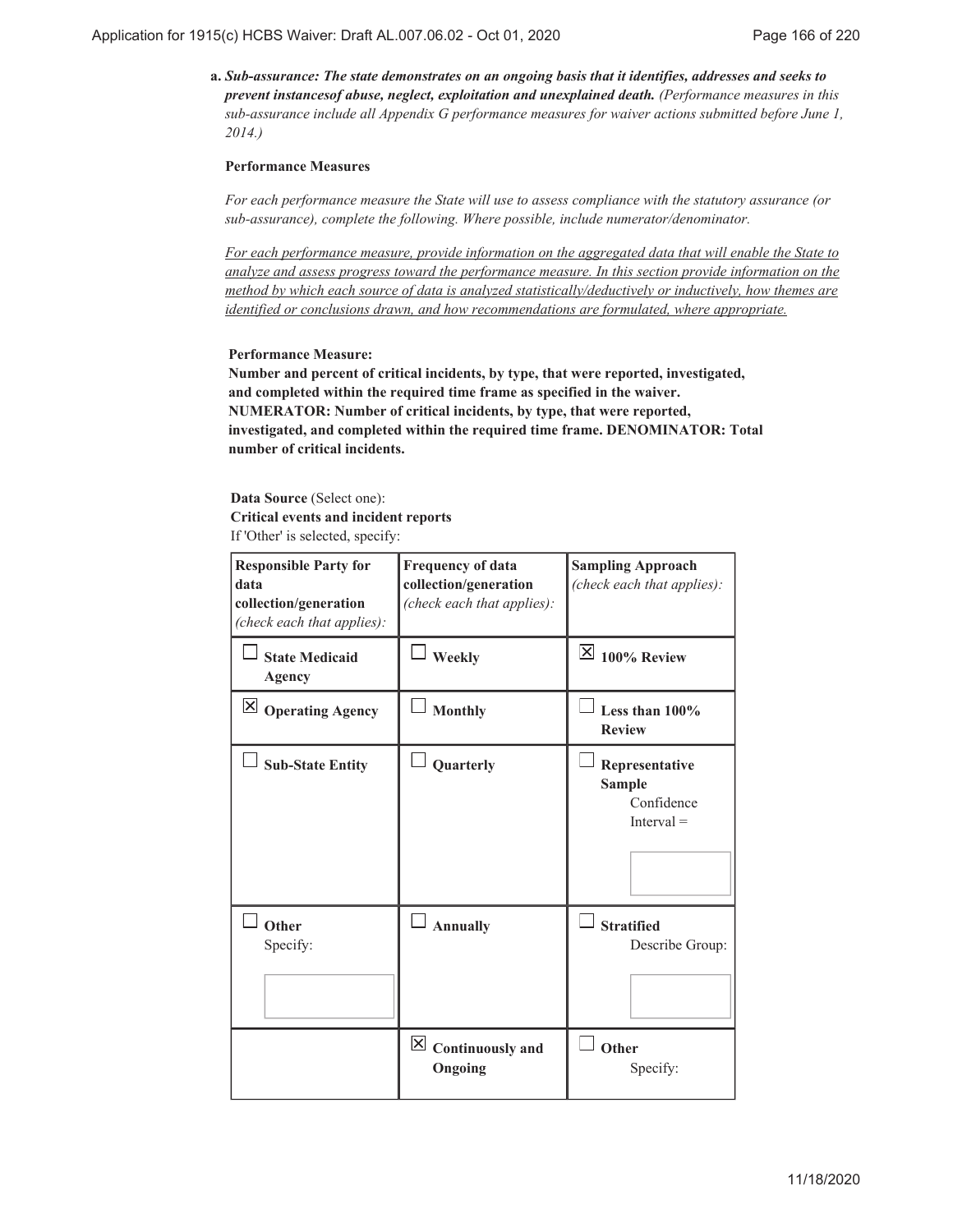| $\Box$ Other<br>Specify: |  |
|--------------------------|--|

# **Data Source** (Select one):

# **Critical events and incident reports**

If 'Other' is selected, specify:

| <b>Responsible Party for</b><br>data<br>collection/generation<br>(check each that applies): | <b>Frequency of data</b><br>collection/generation<br>(check each that applies): | <b>Sampling Approach</b><br>(check each that applies):        |
|---------------------------------------------------------------------------------------------|---------------------------------------------------------------------------------|---------------------------------------------------------------|
| $\boxtimes$ State Medicaid<br><b>Agency</b>                                                 | Weekly                                                                          | $\overline{\mathsf{K}}$ 100% Review                           |
| Operating Agency                                                                            | Monthly                                                                         | Less than 100%<br><b>Review</b>                               |
| <b>Sub-State Entity</b>                                                                     | Quarterly                                                                       | Representative<br><b>Sample</b><br>Confidence<br>$Interval =$ |
| <sup>J</sup> Other<br>Specify:                                                              | $\Box$ Annually                                                                 | <b>Stratified</b><br>Describe Group:                          |
|                                                                                             | $\boxtimes$ Continuously and<br>Ongoing                                         | Other<br>Specify:                                             |
|                                                                                             | Other<br>Specify:                                                               |                                                               |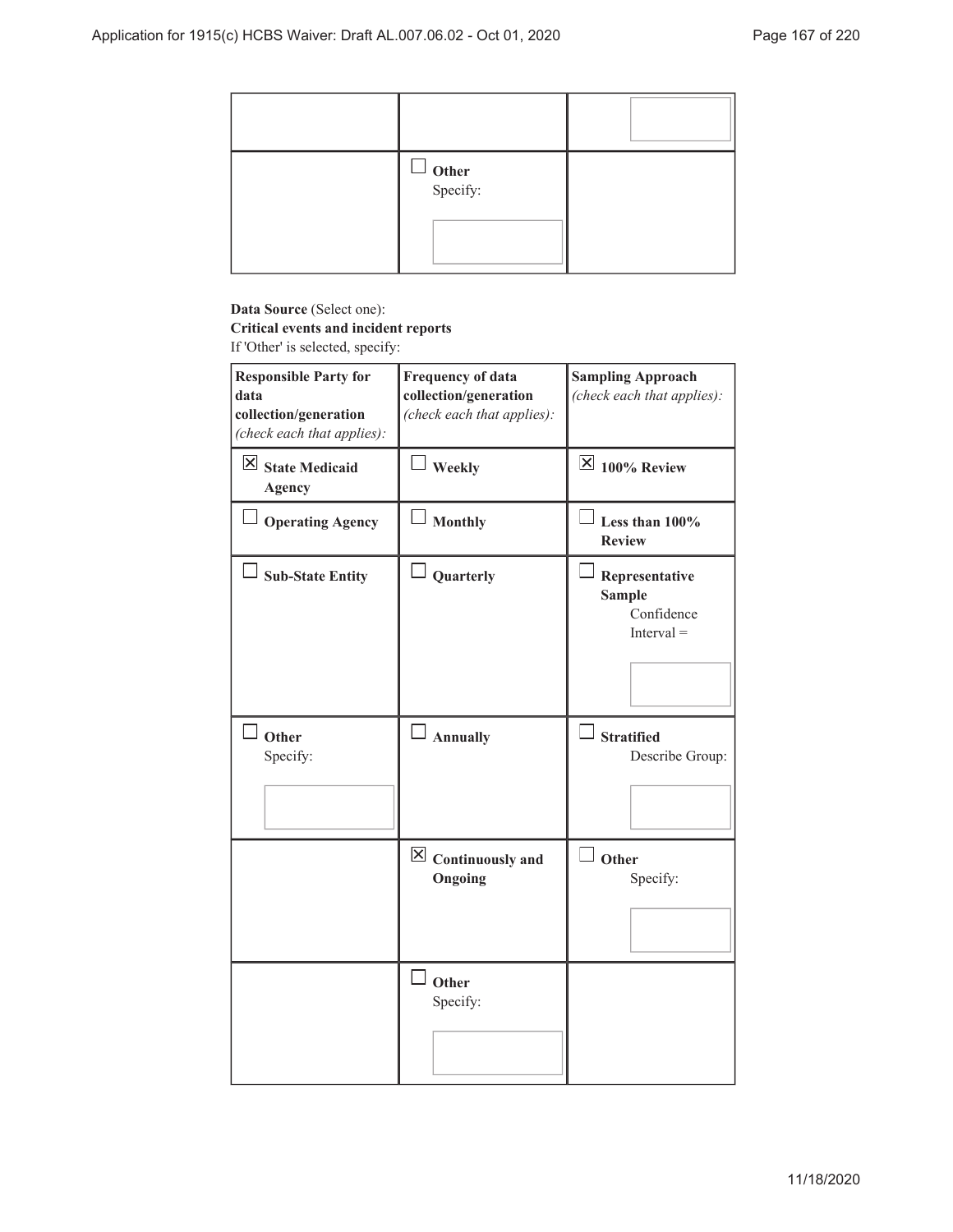| Data Aggregation and Analysis: |  |
|--------------------------------|--|
|                                |  |

| <b>Responsible Party for data</b><br>aggregation and analysis (check each<br>that applies): | Frequency of data aggregation and<br>analysis(check each that applies): |
|---------------------------------------------------------------------------------------------|-------------------------------------------------------------------------|
| $\overline{\mathsf{X}}$ State Medicaid Agency                                               | Weekly                                                                  |
| $\boxtimes$ Operating Agency                                                                | <b>Monthly</b>                                                          |
| <b>Sub-State Entity</b>                                                                     | $\boxtimes$ Quarterly                                                   |
| Other<br>Specify:                                                                           | $\overline{\mathsf{x}}$<br><b>Annually</b>                              |
|                                                                                             | $\boxed{\times}$ Continuously and Ongoing                               |
|                                                                                             | Other<br>Specify:                                                       |

#### **Performance Measure:**

**Number and percent of satisfaction survey respondents who reported that their health and safety needs are being met. NUMERATOR: Number of survey respondents who reported that their health and safety needs are being met. DENOMINATOR: Total number of survey respondents that answered the specific question to health and welfare needs being met..**

**Data Source** (Select one): **Other** If 'Other' is selected, specify:

### **NCI-AD**

| <b>Responsible Party for</b><br>data<br>collection/generation<br>(check each that applies): | <b>Frequency of data</b><br>collection/generation<br>(check each that applies): | <b>Sampling Approach</b><br>(check each that applies):                      |
|---------------------------------------------------------------------------------------------|---------------------------------------------------------------------------------|-----------------------------------------------------------------------------|
| <b>State Medicaid</b><br>Agency                                                             | Weekly                                                                          | 100% Review                                                                 |
| <b>Operating Agency</b>                                                                     | <b>Monthly</b>                                                                  | X <br>Less than $100\%$<br><b>Review</b>                                    |
| <b>Sub-State Entity</b>                                                                     | Quarterly                                                                       | $ \mathsf{X} $<br>Representative<br>Sample<br>Confidence<br>$[$ nterval $=$ |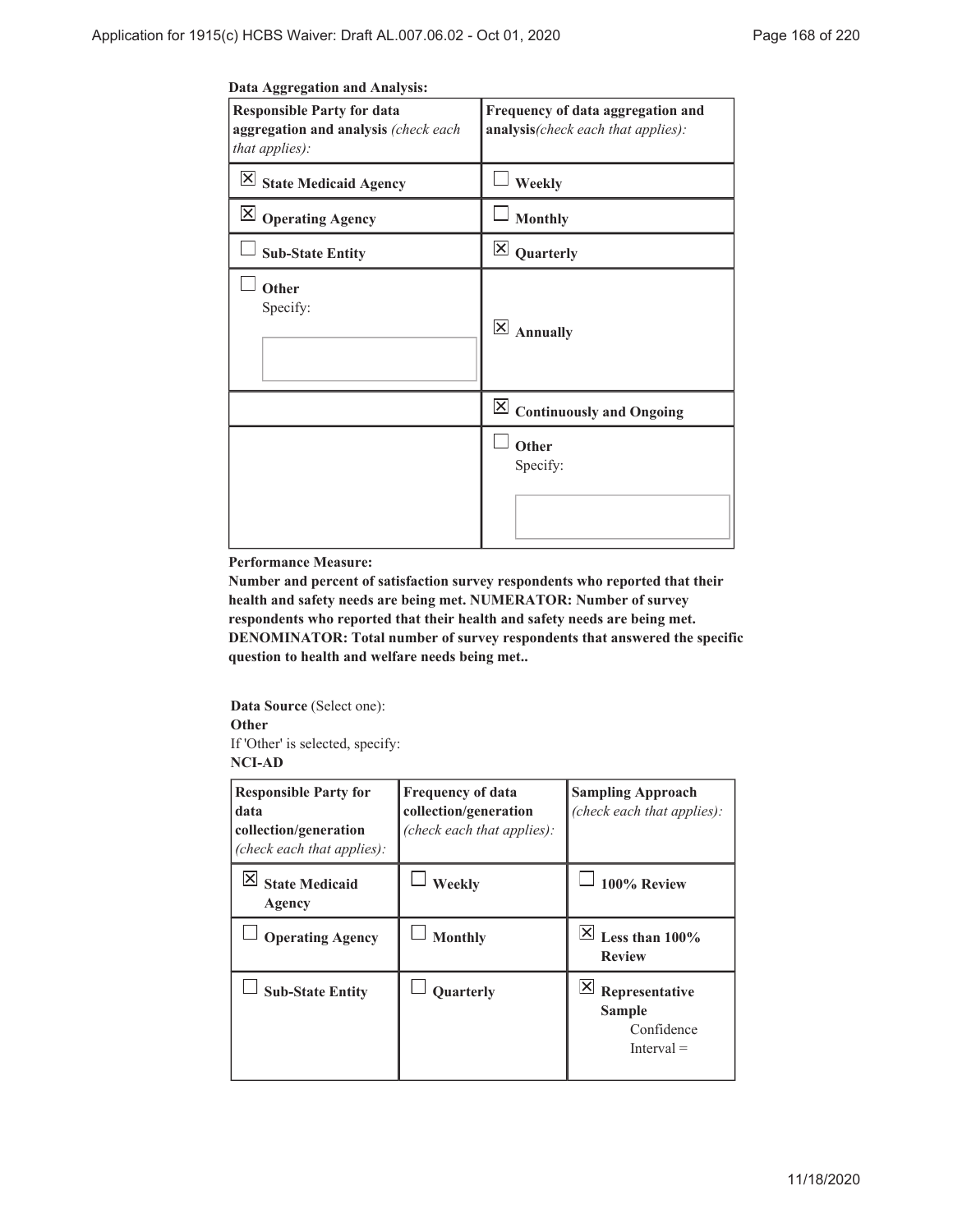|                   |                                       | random<br>sampling<br>conducted at a<br>confidence<br>level of plus or<br>minus five and<br>a confidence<br>level of 90%. |
|-------------------|---------------------------------------|---------------------------------------------------------------------------------------------------------------------------|
| Other<br>Specify: | $\boxtimes$ Annually                  | <b>Stratified</b><br>Describe Group:                                                                                      |
|                   | $\Box$<br>Continuously and<br>Ongoing | ப<br>Other<br>Specify:                                                                                                    |
|                   | Other<br>Specify:                     |                                                                                                                           |

### **Data Aggregation and Analysis:**

| --<br>o<br><b>Responsible Party for data</b><br>aggregation and analysis (check each<br>that applies): | Frequency of data aggregation and<br>analysis(check each that applies): |
|--------------------------------------------------------------------------------------------------------|-------------------------------------------------------------------------|
| ΙX<br><b>State Medicaid Agency</b>                                                                     | Weekly                                                                  |
| <b>Operating Agency</b>                                                                                | <b>Monthly</b>                                                          |
| <b>Sub-State Entity</b>                                                                                | Quarterly                                                               |
| Other<br>Specify:                                                                                      | $\mathsf{\overline{X}}$<br><b>Annually</b>                              |
|                                                                                                        | <b>Continuously and Ongoing</b>                                         |
|                                                                                                        | Other<br>Specify:                                                       |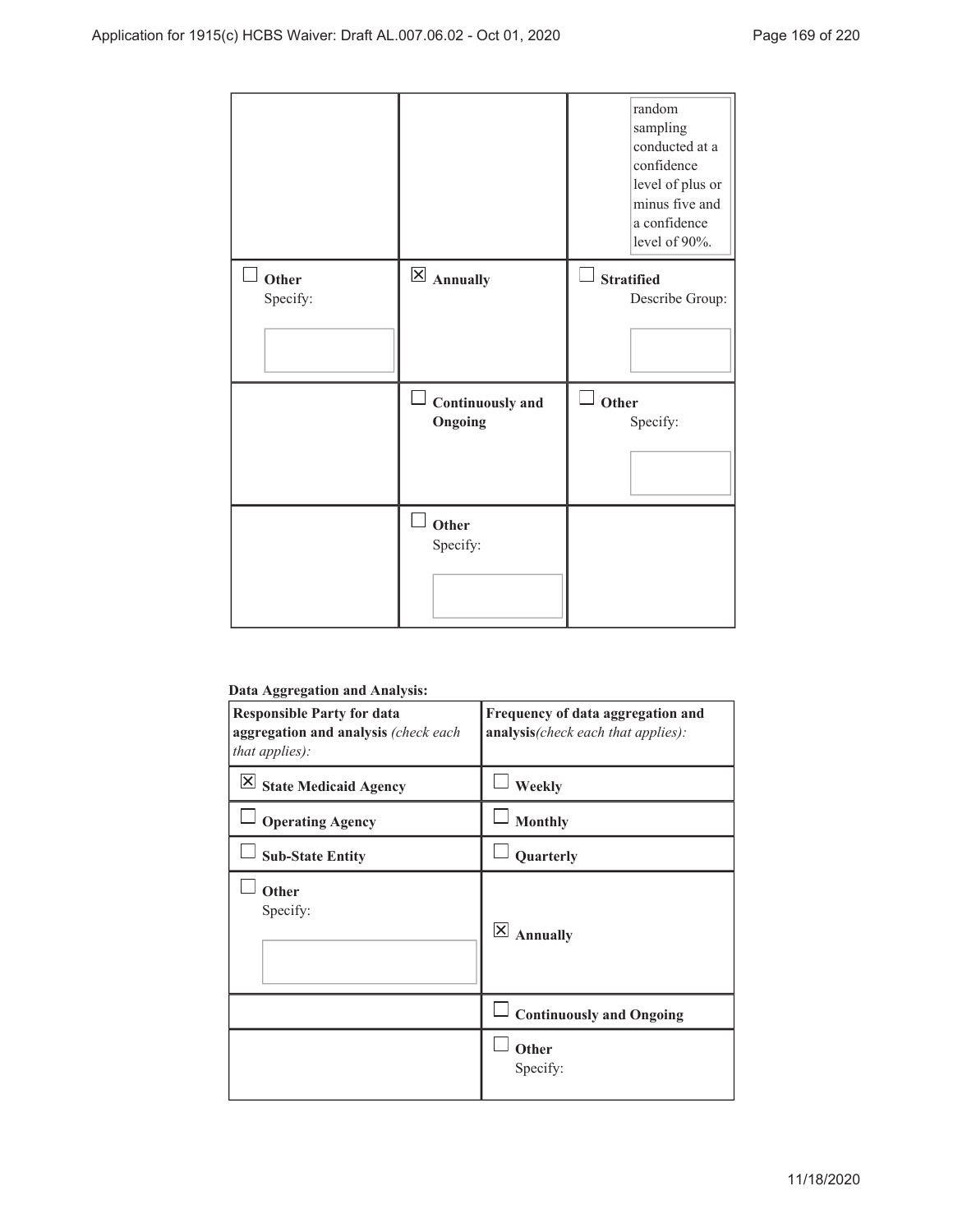| <b>Responsible Party for data</b><br>aggregation and analysis (check each<br>that applies): | <b>Frequency of data aggregation and</b><br>analysis(check each that applies): |
|---------------------------------------------------------------------------------------------|--------------------------------------------------------------------------------|
|                                                                                             |                                                                                |

**Performance Measure:**

**Number and percent of participant records reviewed that indicated a report of instances of abuse, neglect, and/or exploitation that also had corresponding resolution. NUMERATOR: Number of participant records reviewed that indicated a report of instances of abuse, neglect, and/or exploitation that also had corresponding resolution. DENOMINATOR: Total number of critical incident reports.**

#### **Data Source** (Select one):

**Critical events and incident reports** If 'Other' is selected, specify:

| <b>Responsible Party for</b><br>data<br>collection/generation<br>(check each that applies): | <b>Frequency of data</b><br>collection/generation<br>(check each that applies): | <b>Sampling Approach</b><br>(check each that applies):        |
|---------------------------------------------------------------------------------------------|---------------------------------------------------------------------------------|---------------------------------------------------------------|
| <b>State Medicaid</b><br><b>Agency</b>                                                      | Weekly                                                                          | $\mathbb{X}$ 100% Review                                      |
| $\boxtimes$ Operating Agency                                                                | <b>Monthly</b>                                                                  | Less than 100%<br><b>Review</b>                               |
| <b>Sub-State Entity</b>                                                                     | Quarterly                                                                       | Representative<br><b>Sample</b><br>Confidence<br>$Interval =$ |
| Other<br>Specify:                                                                           | $\Box$ Annually                                                                 | <b>Stratified</b><br>Describe Group:                          |
|                                                                                             | $\boxed{\times}$ Continuously and<br>Ongoing                                    | Other<br>Specify:                                             |
|                                                                                             | Other<br>Specify:                                                               |                                                               |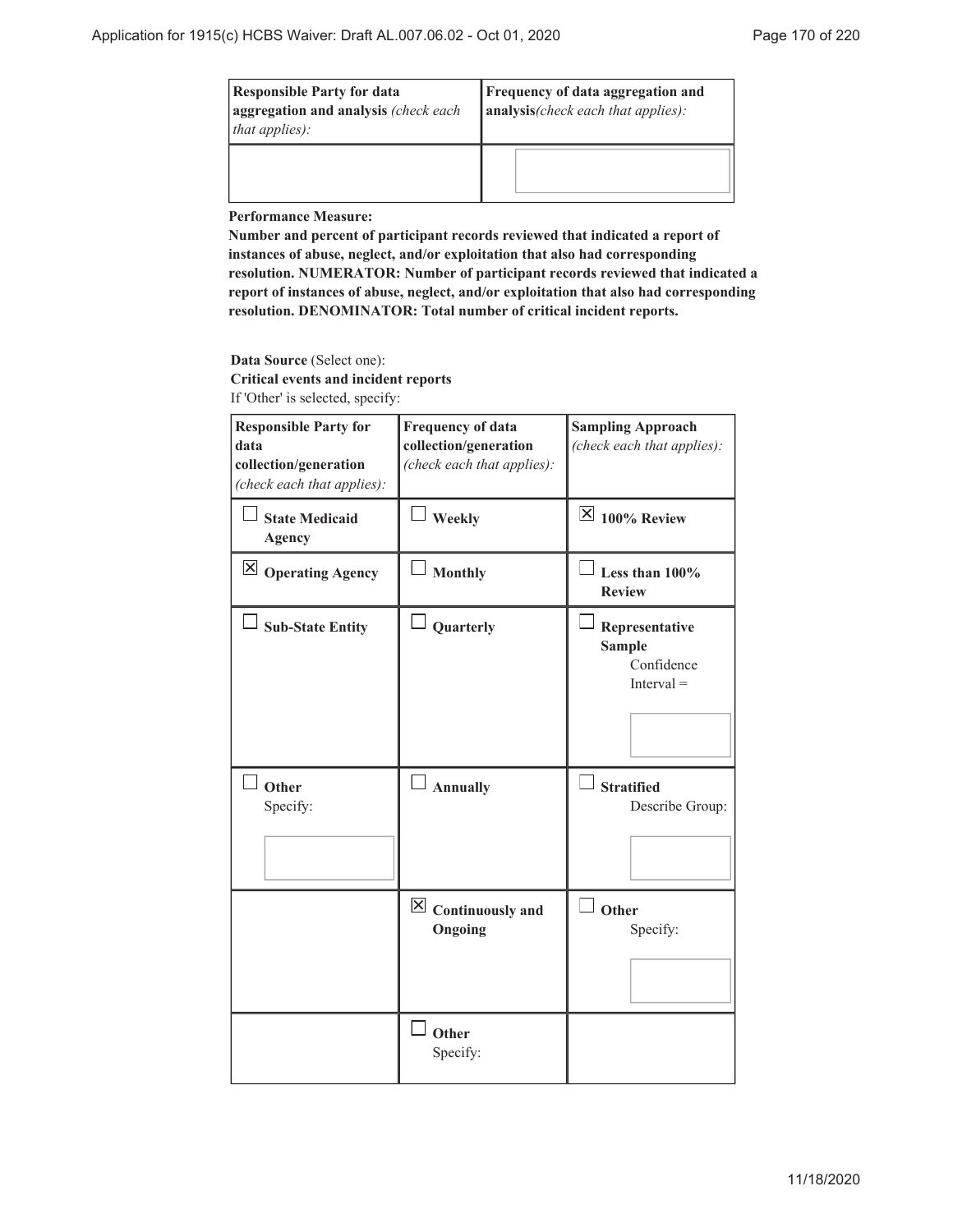### **Data Source** (Select one):

### **Critical events and incident reports**

If 'Other' is selected, specify:

| <b>Responsible Party for</b><br>data<br>collection/generation<br>(check each that applies): | <b>Frequency of data</b><br>collection/generation<br>(check each that applies): | <b>Sampling Approach</b><br>(check each that applies):        |
|---------------------------------------------------------------------------------------------|---------------------------------------------------------------------------------|---------------------------------------------------------------|
| $\boxtimes$ State Medicaid<br><b>Agency</b>                                                 | $\perp$ Weekly                                                                  | $\overline{\boxtimes}$ 100% Review                            |
| <b>Operating Agency</b>                                                                     | <b>Monthly</b>                                                                  | Less than 100%<br><b>Review</b>                               |
| <b>Sub-State Entity</b>                                                                     | Quarterly                                                                       | Representative<br><b>Sample</b><br>Confidence<br>$Interval =$ |
| Other<br>Specify:                                                                           | Annually                                                                        | <b>Stratified</b><br>Describe Group:                          |
|                                                                                             | $\boxtimes$ Continuously and<br>Ongoing                                         | Other<br>Specify:                                             |
|                                                                                             | $\overline{\phantom{a}}$ Other<br>Specify:                                      |                                                               |

# **Data Aggregation and Analysis:**

| <b>Responsible Party for data</b><br>aggregation and analysis (check each<br>that applies): | <b>Frequency of data aggregation and</b><br>$\vert$ analysis(check each that applies): |
|---------------------------------------------------------------------------------------------|----------------------------------------------------------------------------------------|
| $\vert$ State Medicaid Agency                                                               | <b>Weekly</b>                                                                          |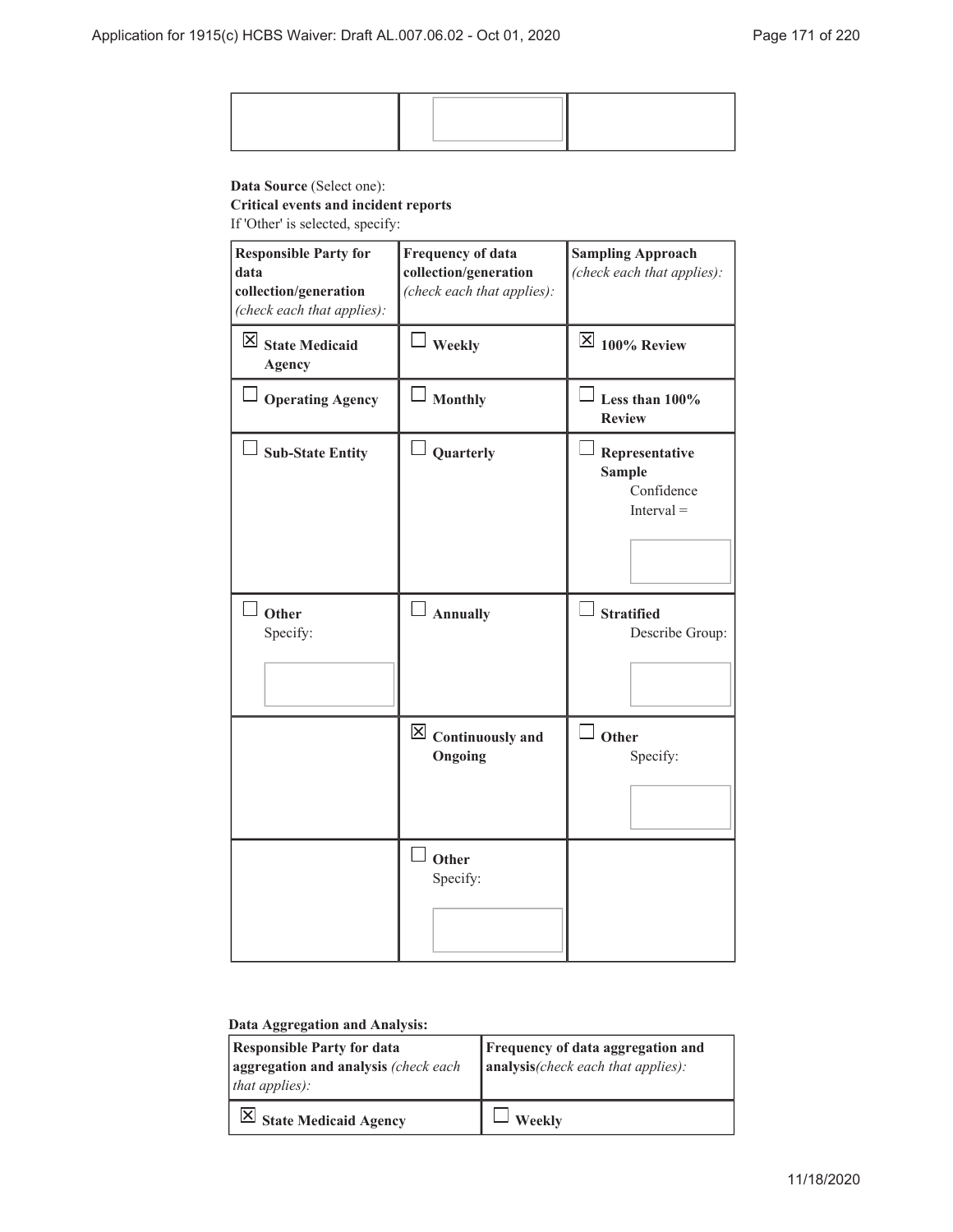| <b>Responsible Party for data</b><br>aggregation and analysis (check each<br>that applies): | Frequency of data aggregation and<br>analysis(check each that applies): |
|---------------------------------------------------------------------------------------------|-------------------------------------------------------------------------|
| $\vert\mathsf{X}\vert$<br><b>Operating Agency</b>                                           | <b>Monthly</b>                                                          |
| <b>Sub-State Entity</b>                                                                     | $\overline{\mathsf{x}}$<br>Quarterly                                    |
| Other<br>Specify:                                                                           | $\times$<br><b>Annually</b>                                             |
|                                                                                             | $\boxed{\times}$ Continuously and Ongoing                               |
|                                                                                             | Other<br>Specify:                                                       |

**Performance Measure:**

**Number and percent of service providers who successfully complete the annual refresher training which include a session on abuse, neglect, mistreatment, and exploitation. N:Total number of enrolled providers. D:Number of providers who successfully complete the training.**

**Data Source** (Select one): **Record reviews, on-site** If 'Other' is selected, specify:

| <b>Responsible Party for</b><br>data<br>collection/generation<br>(check each that applies): | <b>Frequency of data</b><br>collection/generation<br>(check each that applies): | <b>Sampling Approach</b><br>(check each that applies): |
|---------------------------------------------------------------------------------------------|---------------------------------------------------------------------------------|--------------------------------------------------------|
| <b>State Medicaid</b><br>Agency                                                             | Weekly                                                                          | $ \times $<br>100% Review                              |
| X <br><b>Operating Agency</b>                                                               | <b>Monthly</b>                                                                  | Less than $100\%$<br><b>Review</b>                     |
| <b>Sub-State Entity</b>                                                                     | Quarterly                                                                       | Representative<br>Sample<br>Confidence<br>$Interval =$ |
| Other<br>Specify:                                                                           | X <br><b>Annually</b>                                                           | <b>Stratified</b><br>Describe Group:                   |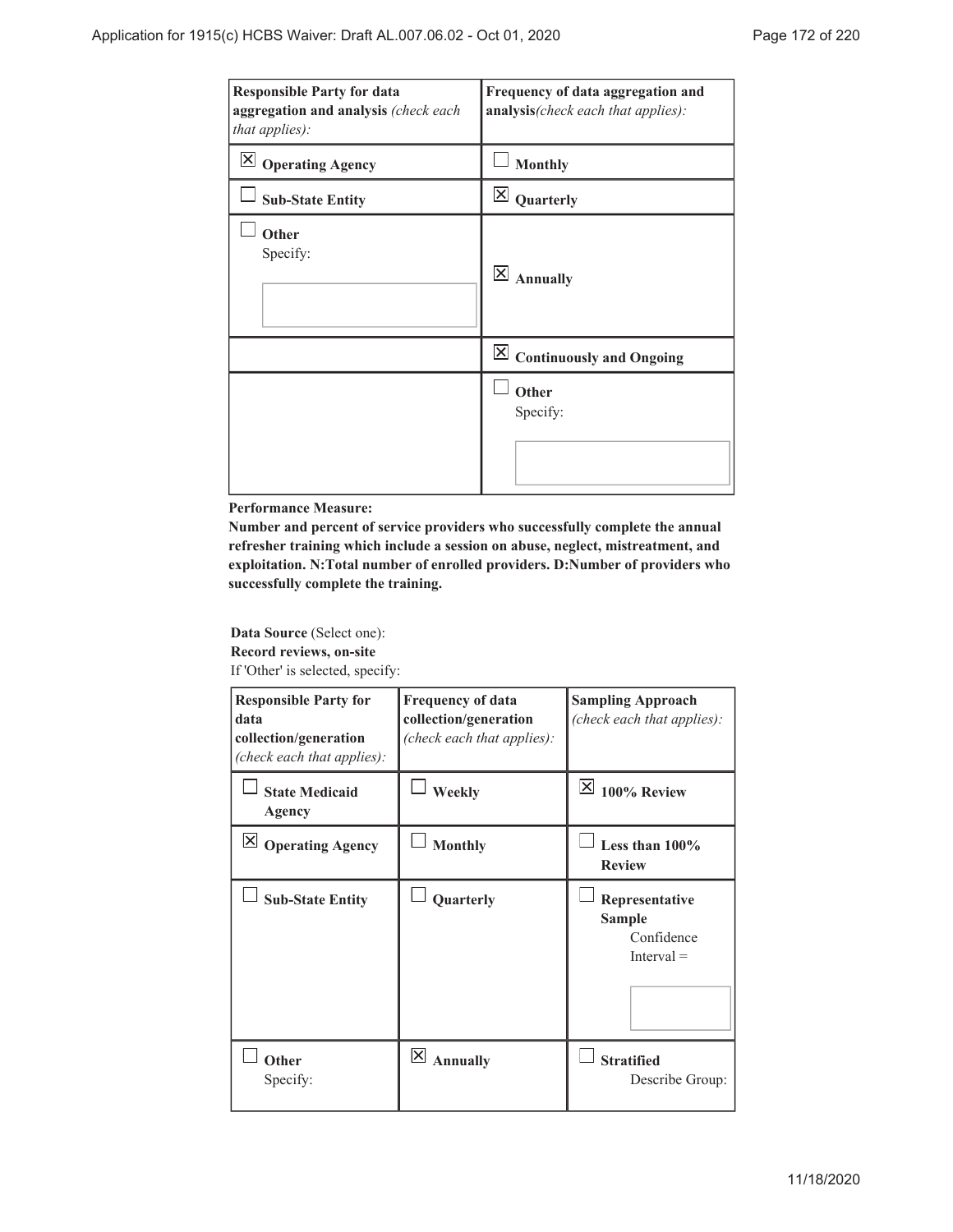| Continuously and<br>Ongoing                | Other<br>Specify: |
|--------------------------------------------|-------------------|
| $\overline{\phantom{a}}$ Other<br>Specify: |                   |

#### **Data Aggregation and Analysis:**

| <b>Responsible Party for data</b><br>aggregation and analysis (check each<br>that applies): | Frequency of data aggregation and<br>analysis(check each that applies): |
|---------------------------------------------------------------------------------------------|-------------------------------------------------------------------------|
| $\overline{\boxtimes}$ State Medicaid Agency                                                | Weekly                                                                  |
| $\boxtimes$ Operating Agency                                                                | <b>Monthly</b>                                                          |
| <b>Sub-State Entity</b>                                                                     | Quarterly                                                               |
| Other<br>Specify:                                                                           | $\vert\mathsf{X}\vert$<br><b>Annually</b>                               |
|                                                                                             | <b>Continuously and Ongoing</b>                                         |
|                                                                                             | Other<br>Specify:                                                       |

### *Sub-assurance: The state demonstrates that an incident management system is in place that effectively* **b.** *resolves those incidents and prevents further similar incidents to the extent possible.*

#### **Performance Measures**

*For each performance measure the State will use to assess compliance with the statutory assurance (or sub-assurance), complete the following. Where possible, include numerator/denominator.*

*For each performance measure, provide information on the aggregated data that will enable the State to analyze and assess progress toward the performance measure. In this section provide information on the*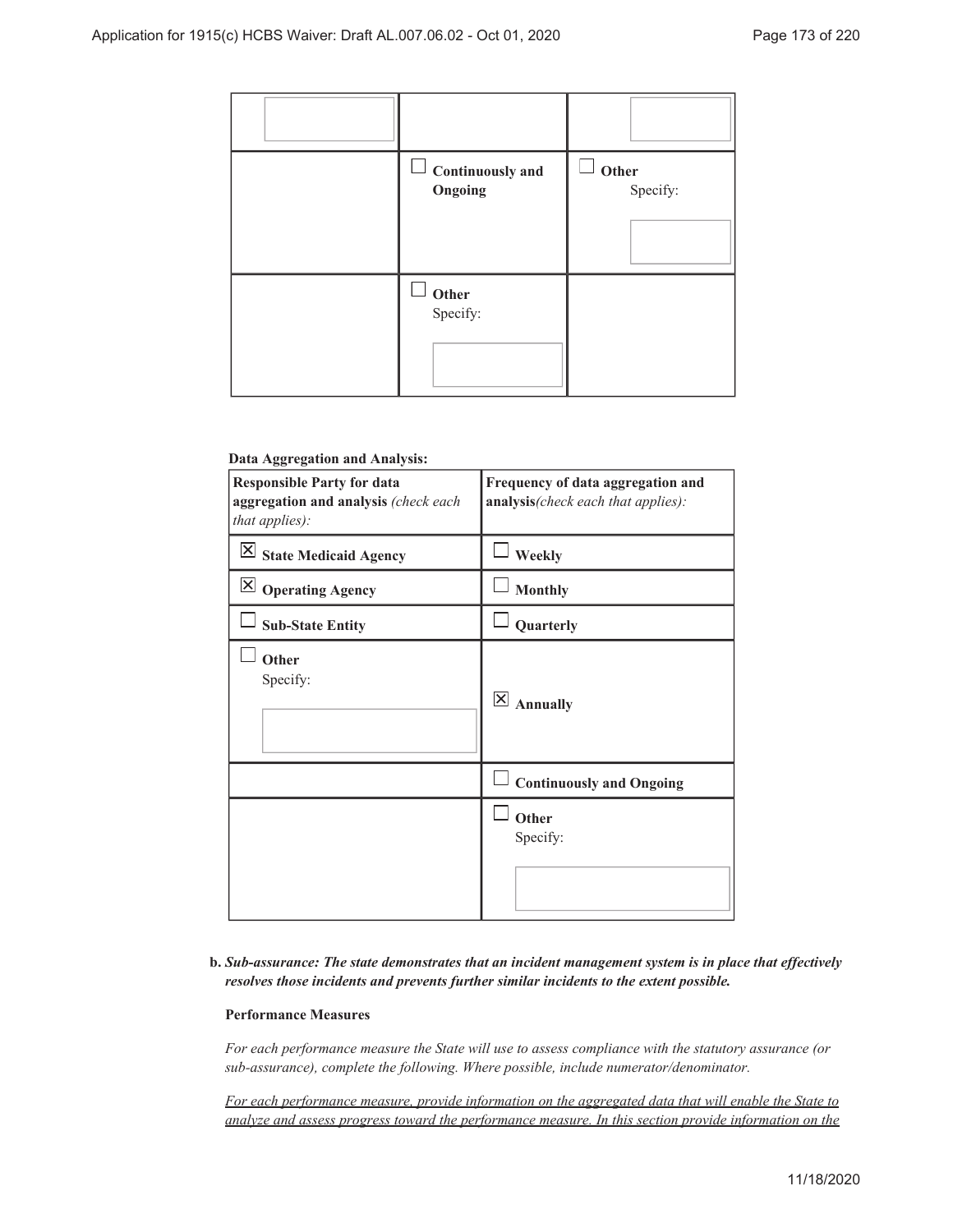*method by which each source of data is analyzed statistically/deductively or inductively, how themes are identified or conclusions drawn, and how recommendations are formulated, where appropriate.*

**Performance Measure:**

**Number and percent of critical incidents that have been resolved by the Operating Agency within 30 days of the critical incident report date. NUMERATOR: Number of critical incidents resolved by the Operating Agency within 30 days of the critical incident report date. DENOMINATOR: Total number of reported critical incidents.**

**Data Source** (Select one):

**Critical events and incident reports**

If 'Other' is selected, specify:

| <b>Responsible Party for</b><br>data<br>collection/generation<br>(check each that applies): | <b>Frequency of data</b><br>collection/generation<br>(check each that applies): | <b>Sampling Approach</b><br>(check each that applies):        |
|---------------------------------------------------------------------------------------------|---------------------------------------------------------------------------------|---------------------------------------------------------------|
| <b>State Medicaid</b><br><b>Agency</b>                                                      | Weekly                                                                          | $\overline{\boxtimes}$ 100% Review                            |
| $\boxtimes$ Operating Agency                                                                | <b>Monthly</b>                                                                  | Less than $100\%$<br><b>Review</b>                            |
| <b>Sub-State Entity</b>                                                                     | Quarterly                                                                       | Representative<br><b>Sample</b><br>Confidence<br>$Interval =$ |
| <sup>1</sup> Other<br>Specify:                                                              | Annually                                                                        | $\Box$ Stratified<br>Describe Group:                          |
|                                                                                             | $\overline{\boxtimes}$ Continuously and<br>Ongoing                              | $\overline{\phantom{a}}$ Other<br>Specify:                    |
|                                                                                             | Other<br>Specify:                                                               |                                                               |

**Data Source** (Select one): **Critical events and incident reports** If 'Other' is selected, specify: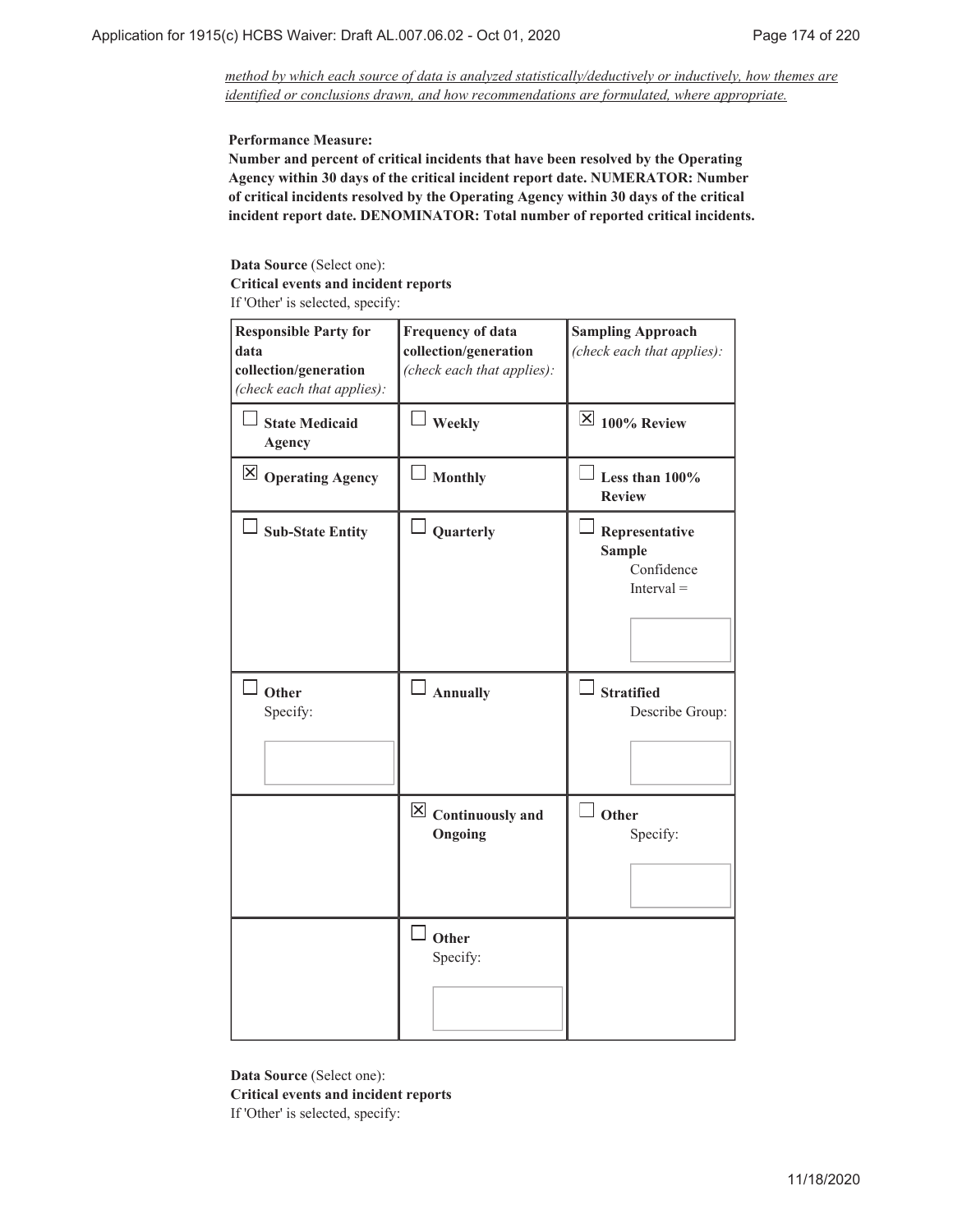| <b>Responsible Party for</b><br>data<br>collection/generation<br>(check each that applies): | <b>Frequency of data</b><br>collection/generation<br>(check each that applies): | <b>Sampling Approach</b><br>(check each that applies):        |
|---------------------------------------------------------------------------------------------|---------------------------------------------------------------------------------|---------------------------------------------------------------|
| $\boxtimes$ State Medicaid<br><b>Agency</b>                                                 | $\Box$ Weekly                                                                   | $\overline{\mathsf{X}}$ 100% Review                           |
| Operating Agency                                                                            | Monthly                                                                         | Less than 100%<br><b>Review</b>                               |
| <b>Sub-State Entity</b>                                                                     | Quarterly                                                                       | Representative<br><b>Sample</b><br>Confidence<br>$Interval =$ |
| Other<br>Specify:                                                                           | $\Box$ Annually                                                                 | $\Box$ Stratified<br>Describe Group:                          |
|                                                                                             | $\boxtimes$ Continuously and<br>Ongoing                                         | $\Box$ Other<br>Specify:                                      |
|                                                                                             | J Other<br>Specify:                                                             |                                                               |

# **Data Aggregation and Analysis:**

| <b>Responsible Party for data</b><br>aggregation and analysis (check each<br><i>that applies</i> ): | Frequency of data aggregation and<br>analysis (check each that applies): |
|-----------------------------------------------------------------------------------------------------|--------------------------------------------------------------------------|
| ⋉<br><b>State Medicaid Agency</b>                                                                   | Weekly                                                                   |
| <b>Operating Agency</b>                                                                             | <b>Monthly</b>                                                           |
| <b>Sub-State Entity</b>                                                                             | Quarterly                                                                |
| Other<br>Specify:                                                                                   | nnually                                                                  |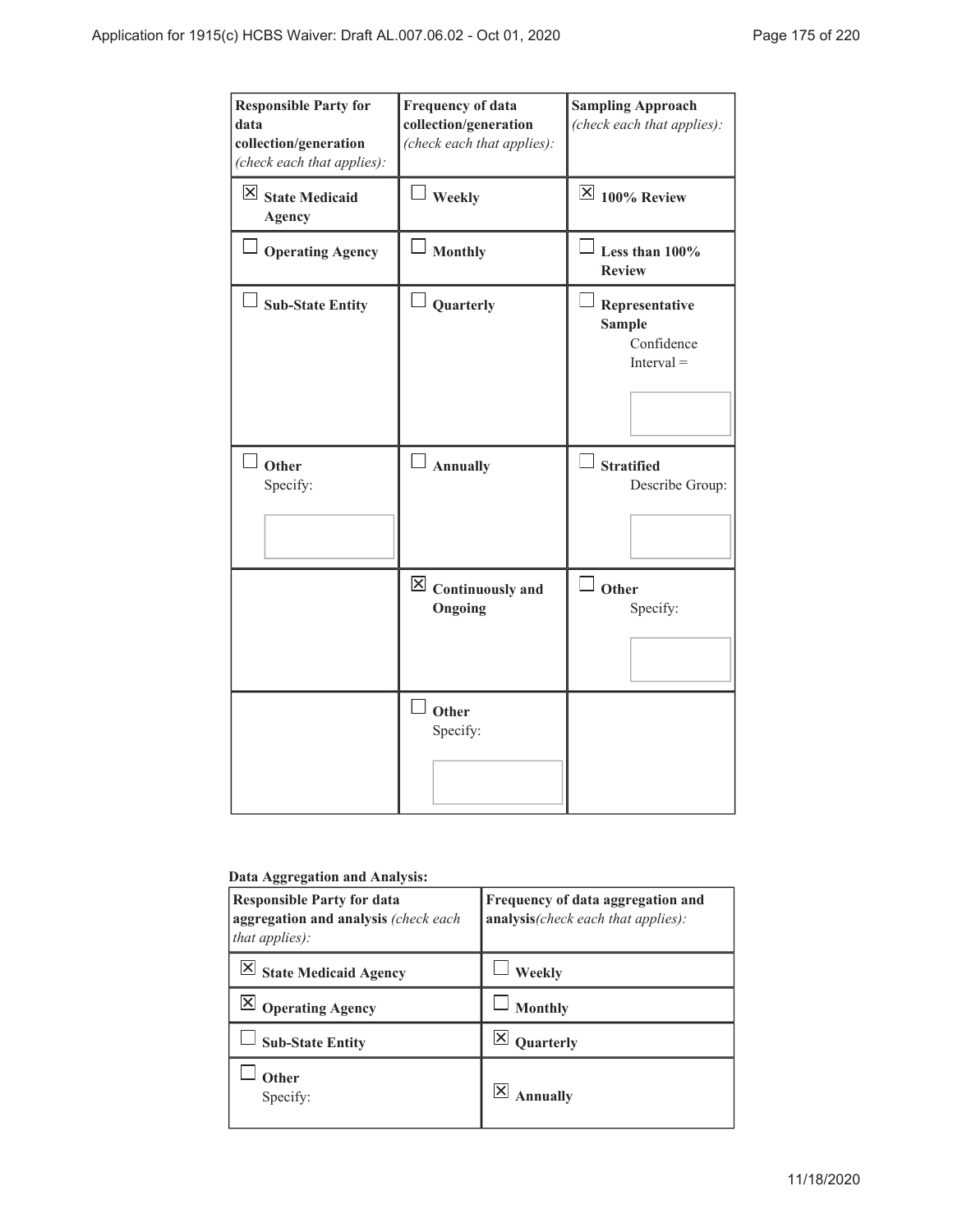| <b>Responsible Party for data</b><br>aggregation and analysis (check each<br>that applies): | Frequency of data aggregation and<br>analysis(check each that applies): |
|---------------------------------------------------------------------------------------------|-------------------------------------------------------------------------|
|                                                                                             |                                                                         |
|                                                                                             | $\boxed{\times}$ Continuously and Ongoing                               |
|                                                                                             | Other<br>Specify:                                                       |

### *Sub-assurance: The state policies and procedures for the use or prohibition of restrictive interventions* **c.** *(including restraints and seclusion) are followed.*

### **Performance Measures**

*For each performance measure the State will use to assess compliance with the statutory assurance (or sub-assurance), complete the following. Where possible, include numerator/denominator.*

*For each performance measure, provide information on the aggregated data that will enable the State to analyze and assess progress toward the performance measure. In this section provide information on the method by which each source of data is analyzed statistically/deductively or inductively, how themes are identified or conclusions drawn, and how recommendations are formulated, where appropriate.*

#### **Performance Measure:**

**Number and percentage of records reviewed where alternative procedures were implemented appropriately instead of restrictive interventions. NUMERATOR: Number of participants who used alternative procedures instead of restrictive interventions. DENOMINATOR: Total number of records reviewed.**

#### **Data Source** (Select one): **Record reviews, on-site**

If 'Other' is selected, specify:

| <b>Responsible Party for</b><br>data<br>collection/generation<br>(check each that applies): | <b>Frequency of data</b><br>collection/generation<br>(check each that applies): | <b>Sampling Approach</b><br>(check each that applies):           |
|---------------------------------------------------------------------------------------------|---------------------------------------------------------------------------------|------------------------------------------------------------------|
| <b>State Medicaid</b><br>Agency                                                             | Weekly                                                                          | 100% Review                                                      |
| <b>Operating Agency</b>                                                                     | $\mathbf{\times}$<br><b>Monthly</b>                                             | Less than $100\%$<br><b>Review</b>                               |
| <b>Sub-State Entity</b>                                                                     | <b>Ouarterly</b>                                                                | Representative<br><b>Sample</b><br>Confidence<br>$[$ nterval $=$ |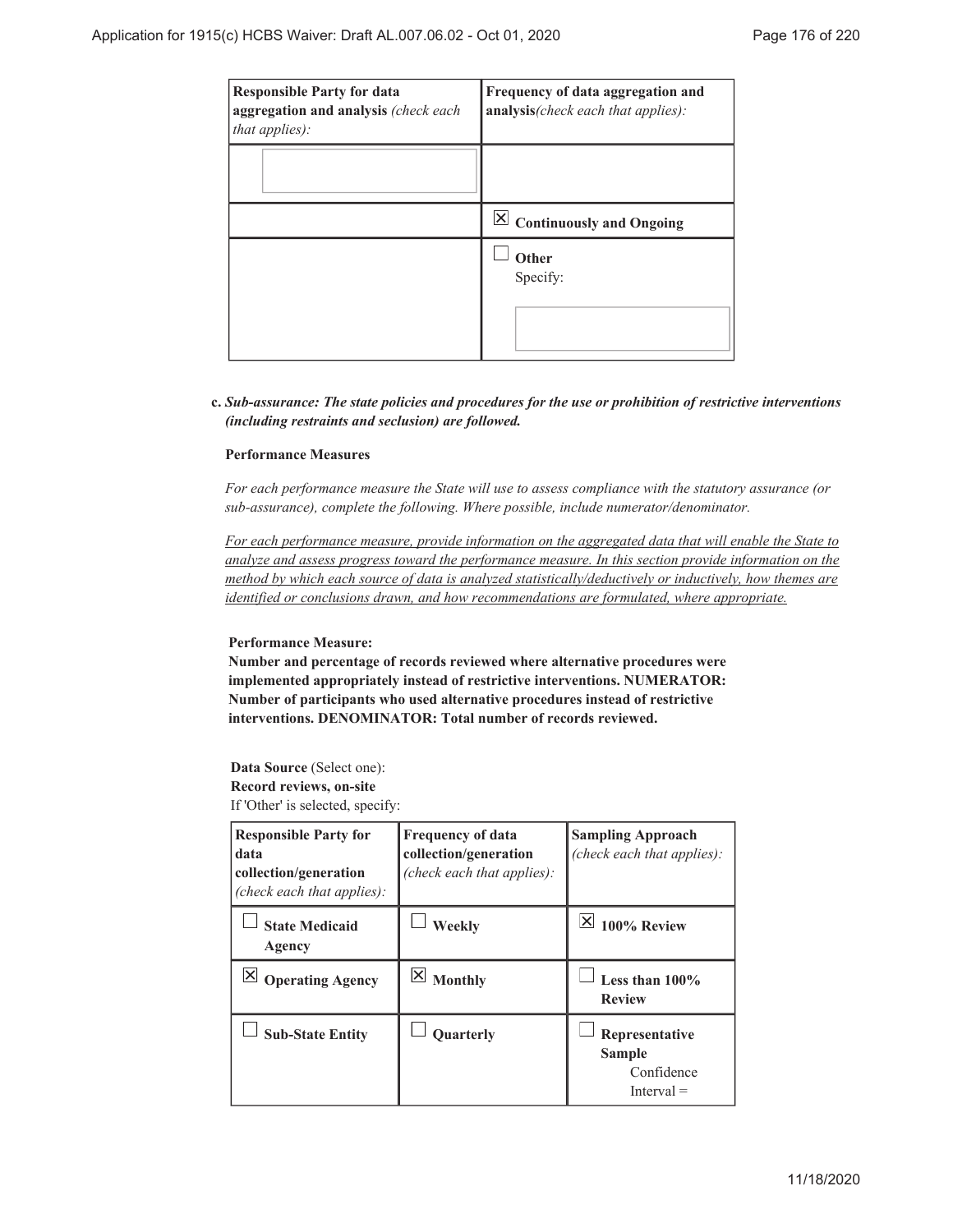| $\mathbf{r}$<br>Other | े।<br>Annually             | ĚЦ<br><b>Stratified</b> |
|-----------------------|----------------------------|-------------------------|
| Specify:              |                            | Describe Group:         |
|                       | $\Box$<br>Continuously and | $\sqcup$<br>Other       |
|                       | Ongoing                    | Specify:                |
|                       |                            |                         |
|                       | Other<br>Specify:          |                         |
|                       |                            |                         |

# **Data Source** (Select one): **Record reviews, off-site**

If 'Other' is selected, specify:

| <b>Responsible Party for</b><br>data<br>collection/generation<br>(check each that applies): | <b>Frequency of data</b><br>collection/generation<br>(check each that applies): | <b>Sampling Approach</b><br>(check each that applies):                                                                                                                                                         |  |
|---------------------------------------------------------------------------------------------|---------------------------------------------------------------------------------|----------------------------------------------------------------------------------------------------------------------------------------------------------------------------------------------------------------|--|
| IХ<br><b>State Medicaid</b><br>Agency                                                       | Weekly                                                                          | 100% Review                                                                                                                                                                                                    |  |
| <b>Operating Agency</b>                                                                     | $\boxtimes$ Monthly                                                             | $\overline{\times}$ Less than 100%<br><b>Review</b>                                                                                                                                                            |  |
| <b>Sub-State Entity</b>                                                                     | Quarterly                                                                       | $\mathbf{X}$<br>Representative<br><b>Sample</b><br>Confidence<br>$Interval =$<br>random<br>sampling<br>conducted at a<br>confidence<br>level of plus or<br>minus five and<br>a confidence<br>level of $90\%$ . |  |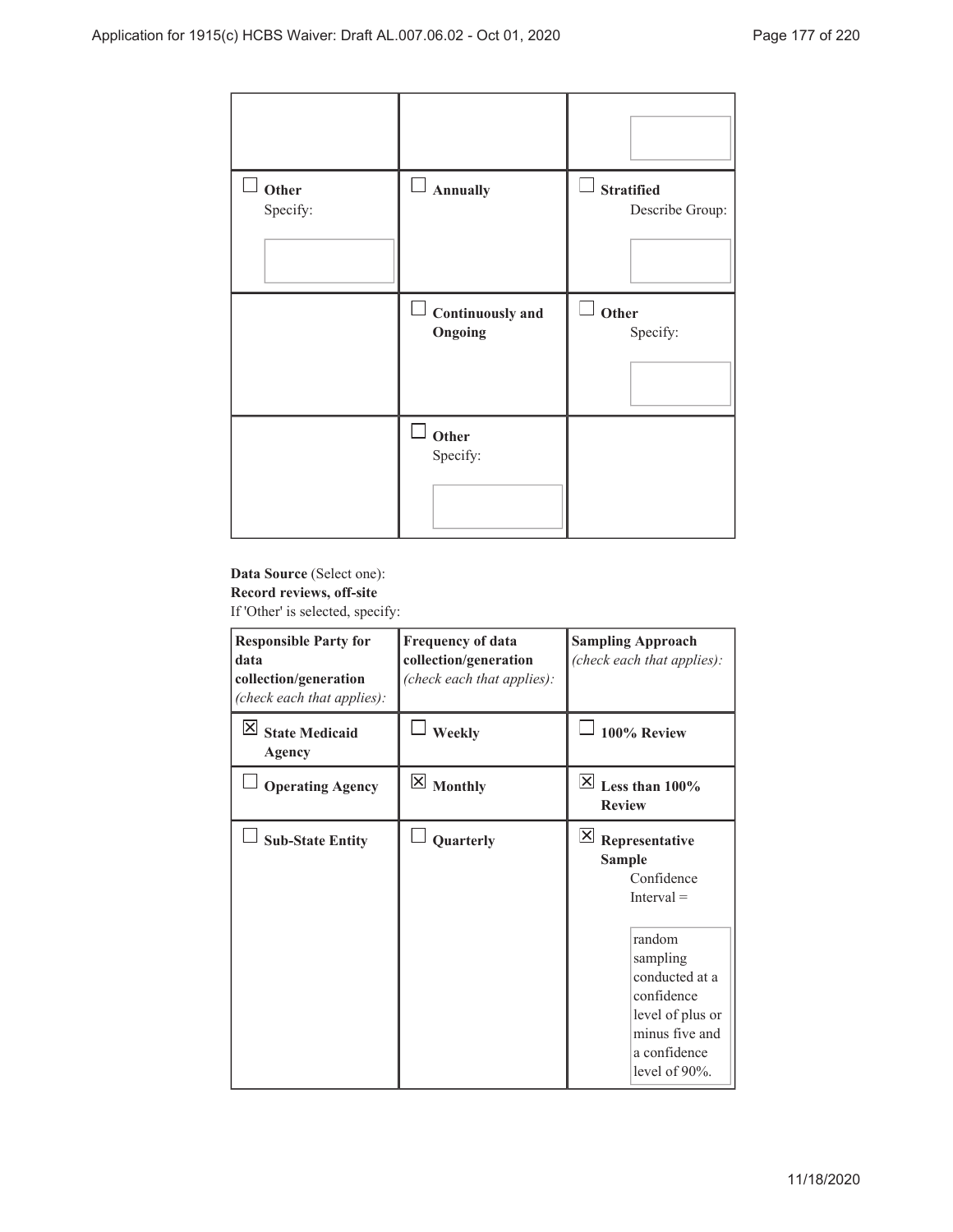| Other<br>Specify: | <b>Annually</b>                    | <b>Stratified</b><br>Describe Group: |
|-------------------|------------------------------------|--------------------------------------|
|                   | <b>Continuously and</b><br>Ongoing | Other<br>Specify:                    |
|                   | Other<br>Specify:                  |                                      |

# **Data Aggregation and Analysis:**

| <b>Responsible Party for data</b><br>aggregation and analysis (check each<br>that applies): | Frequency of data aggregation and<br>analysis(check each that applies): |
|---------------------------------------------------------------------------------------------|-------------------------------------------------------------------------|
| $\overline{\mathsf{X}}$ State Medicaid Agency                                               | Weekly                                                                  |
| Operating Agency                                                                            | <b>Monthly</b>                                                          |
| <b>Sub-State Entity</b>                                                                     | $\mathsf{X}$<br>Quarterly                                               |
| Other<br>Specify:                                                                           | $\overline{\mathsf{x}}$<br><b>Annually</b>                              |
|                                                                                             | <b>Continuously and Ongoing</b>                                         |
|                                                                                             | Other<br>Specify:                                                       |

*Sub-assurance: The state establishes overall health care standards and monitors those standards based* **d.** *on the responsibility of the service provider as stated in the approved waiver.*

#### **Performance Measures**

*For each performance measure the State will use to assess compliance with the statutory assurance (or*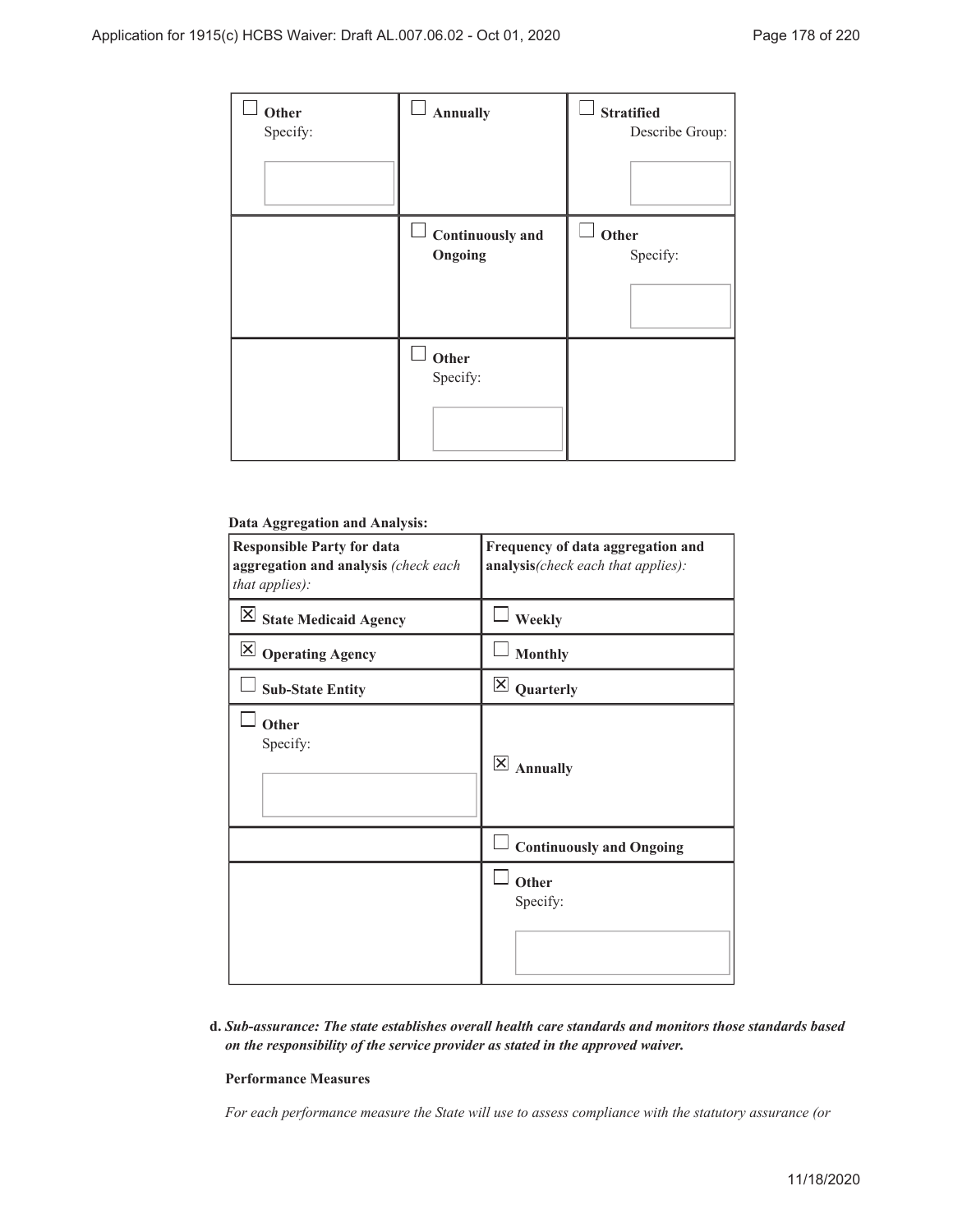*sub-assurance), complete the following. Where possible, include numerator/denominator.*

*For each performance measure, provide information on the aggregated data that will enable the State to analyze and assess progress toward the performance measure. In this section provide information on the method by which each source of data is analyzed statistically/deductively or inductively, how themes are identified or conclusions drawn, and how recommendations are formulated, where appropriate.*

**Performance Measure:**

**Number and percent of provider files that document training and education was provided to service provider staff on how to identify and address health concerns of a participant. NUMERATOR: Number of provider files reviewed that document training and education was provided to Case Management and service provider staff. DENOMINATOR: Total staff files reviewed.**

**Data Source** (Select one): **Training verification records** If 'Other' is selected, specify:

| <b>Responsible Party for</b><br>data<br>collection/generation<br>(check each that applies): | <b>Frequency of data</b><br>collection/generation<br>(check each that applies): | <b>Sampling Approach</b><br>(check each that applies):        |
|---------------------------------------------------------------------------------------------|---------------------------------------------------------------------------------|---------------------------------------------------------------|
| <b>State Medicaid</b><br><b>Agency</b>                                                      | Weekly                                                                          | $\overline{\mathsf{X}}$ 100% Review                           |
| $\boxtimes$ Operating Agency                                                                | <b>Monthly</b>                                                                  | Less than 100%<br><b>Review</b>                               |
| <b>Sub-State Entity</b>                                                                     | Quarterly                                                                       | Representative<br><b>Sample</b><br>Confidence<br>$Interval =$ |
| Other<br>Specify:                                                                           | $\overline{X}$ Annually                                                         | <b>Stratified</b><br>Describe Group:                          |
|                                                                                             | <b>Continuously and</b><br>Ongoing                                              | Other<br>Specify:                                             |
|                                                                                             | Other<br>Specify:                                                               |                                                               |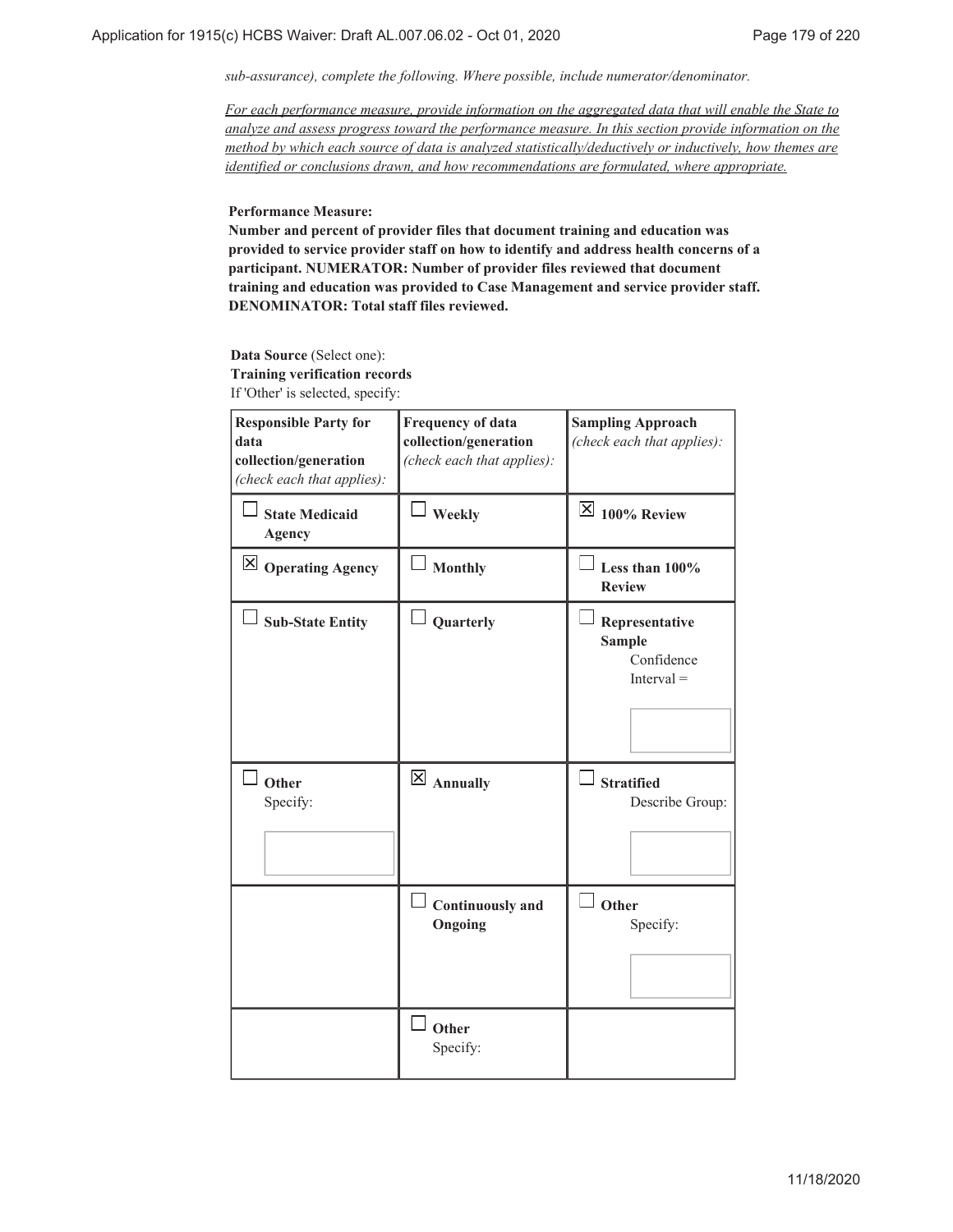#### **Data Aggregation and Analysis:**

| <b>Responsible Party for data</b><br>aggregation and analysis (check each<br>that applies): | Frequency of data aggregation and<br>analysis(check each that applies): |
|---------------------------------------------------------------------------------------------|-------------------------------------------------------------------------|
| $\boxed{\times}$ State Medicaid Agency                                                      | Weekly                                                                  |
| $\boxtimes$ Operating Agency                                                                | <b>Monthly</b>                                                          |
| <b>Sub-State Entity</b>                                                                     | $\times$<br>Quarterly                                                   |
| Other<br>Specify:                                                                           | $\overline{\mathsf{x}}$<br><b>Annually</b>                              |
|                                                                                             | <b>Continuously and Ongoing</b>                                         |
|                                                                                             | Other<br>Specify:                                                       |

ii. If applicable, in the textbox below provide any necessary additional information on the strategies employed by the State to discover/identify problems/issues within the waiver program, including frequency and parties responsible.

The case manager will monitor individuals through monthly home visits to observe the client and the home and note any critical events/incidents appropriately. The case manager will also report any events of this nature to the waiver administrator in the approved format who will forward to AMA within the required quidelines. The case manager will track reports to resolution for documentation and will report the resolution to the waiver administrator to forward to AMA.

#### **Methods for Remediation/Fixing Individual Problems b.**

Describe the States method for addressing individual problems as they are discovered. Include information **i.** regarding responsible parties and GENERAL methods for problem correction. In addition, provide information on the methods used by the state to document these items.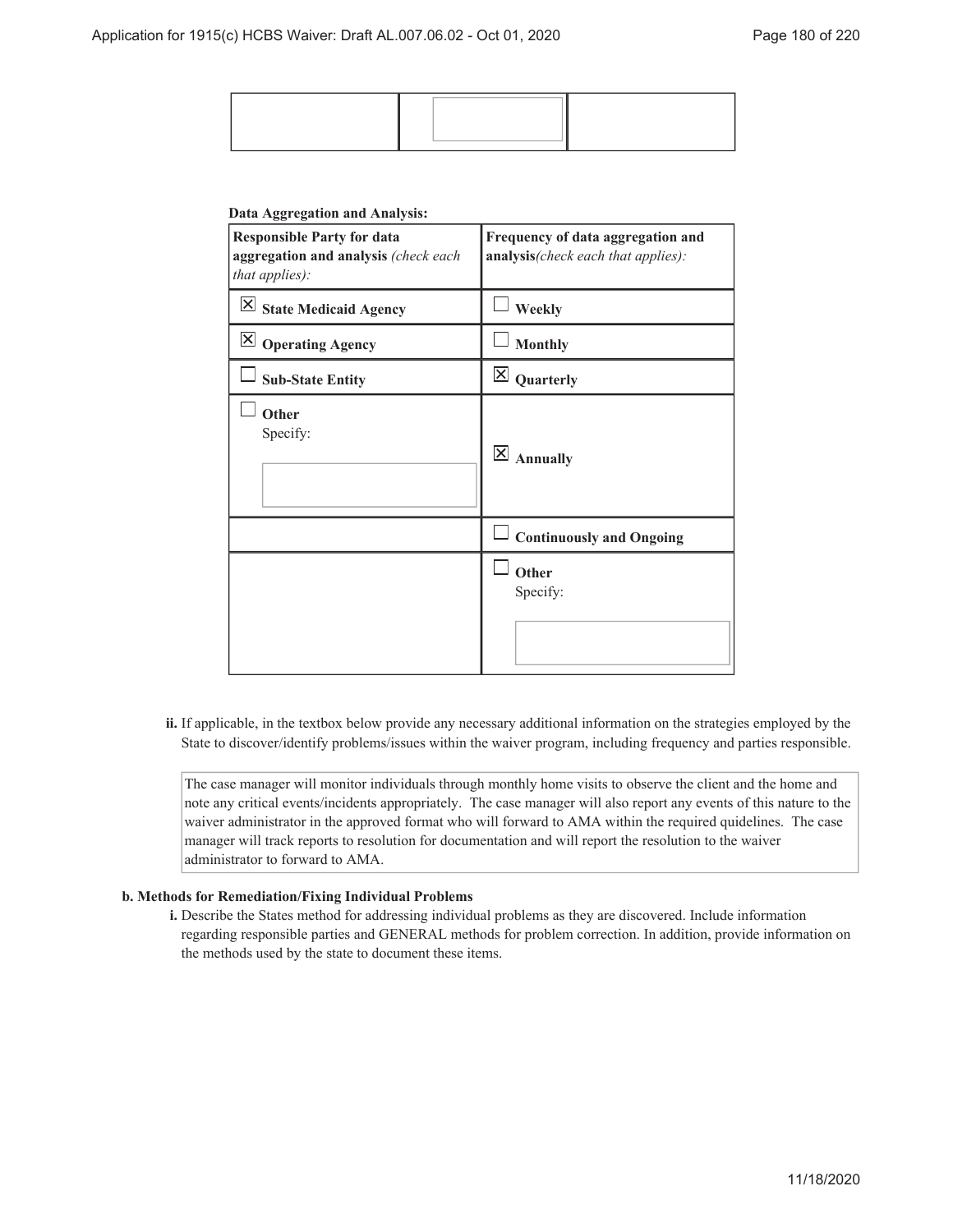The SAIL Waiver is administered by the Alabama Medicaid Agency (AMA) and operated by ADRS. The AMA exercises administrative discretion in the management and supervision of the waiver and issues policies, rules and regulations related to the waiver. The AMA assumes the responsibility of: (1) Conducting joint trainings as needed with direct service providers enrolled to provide services through the SAIL waiver program; (2) Providing periodic training to discuss policies and procedures in an effort to consistently interpret and apply policies related to the SAIL Waiver program, which are outlined in the SAIL Waiver manual, and (3) Conducts quarterly meetings to disseminate policies, rules and regulations regarding the home and community-based waiver programs.

AMA has developed a Quality Management Strategy for the SAIL Waiver Program. The following activities are components of the Quality Assurance Strategy: (1) Collect ongoing monthly data to monitor appropriateness of level of care determinations; (2) Collect quarterly data from registered nurses by any of the following sources; reviewing a sample of waiver case management records, direct service provider records, conducting on-site visits to participant homes, conduct consumer satisfactions surveys and tracking complaints and grievances; (3) Identify remediation for non-compliance issues and complaints identified during data collection are handled by requesting the entity involved to submit a plan of correction with 15 days of notification. If non-compliance is not resolved, the entity will be monitored every three months until compliance is achieved; and (4) Collect data and submit quarterly and annual reports to ADRS and AMA staff for evaluation and recommendations for program improvements.

When complaints and grievances arise every attempt is made to resolve them at the local level. When this effort is not successful the grievance process is initiated. Waiver participants are encouraged to advise the case manager of any dissatisfaction relative to any aspect of the care or services received through the SAIL Waiver. Clients may register a complaint or grievance relating to denial, reduction or change in waiver services, financial eligibility, Direct Service Providers, Direct Service Workers or with the case manager. If the complaint or grievance is lodged against the case manager the operating agency is responsible for resolving the concerns. If the complaint or grievance is lodged against the operating agency the Medicaid Agency is responsible for resolving the concerns.

If complaints are received by the Medicaid Agency, a copy will be forwarded to SAIL Waiver program administrator within two (2) working days. All complaints are investigated upon receipt of notification. Appropriate parties must initiate follow-up within 24 hours if it appears that a client's health and safety is at risk. If necessary the complainant will be interviewed. A summary and plan of correction will be developed by the Medicaid Reviewer for complaints reported with the exception of those reported to the Direct Service Provider (DSP) Agency. The DSP must forward their summaries and plans of correction to the Medicaid Agency, who will in turn forward them to the SAIL Waiver program administrator for review. The administrator will evaluate the plans of correction within seven (7) days of receipt. If the plan of correction submitted by the DSP Agency is found not to be responsive to the complaint, the administrator will return the plan to the DSP Agency requesting a resubmitted plan within two (2) working days of receipt of notice. If the summary or plan of correction carried out by the DSP Agency continues to be unresponsive, the DSP Agency will have up to forty-five (45) days to revise the plan and carry out the appropriate action. Final determinations including any adverse findings will be reported to the SAIL Waiver program administrator. The Medicaid Agency will contact the client via telephone to ensure full resolution to the incident has been completed satisfactory.

Complaints received by the Medicaid Agency will be submitted to the operating agency within 2 working days. If complaints are submitted to the OA, Medicaid must be notified within 2 working days after the complaint is received. The OA must investigate all complaints upon receipt of notification. Appropriate parties must take action if it appears that a recipient health and safety is at risk within 24 hours. In these cases, the Medicaid Agency must be notified within one (1) working day of the action taken. The complainant will be interviewed if necessary. A summary and plan of correction will be sent from the OA or the provider for all complaints reported to the Medicaid Agency Quality Assurance Division. The Medicaid Agency will evaluate the plan of correction. If the plan of correction is not responsive to the complaint it will be returned to the OA. The corrective plan of correction will be sent to the Medicaid Agency within 2 working days. The Medicaid Agency will contact the recipient and/or responsible party and the case manager via telephone to ensure full complaint resolution has been reached.

**Remediation Data Aggregation ii. Remediation-related Data Aggregation and Analysis (including trend identification)**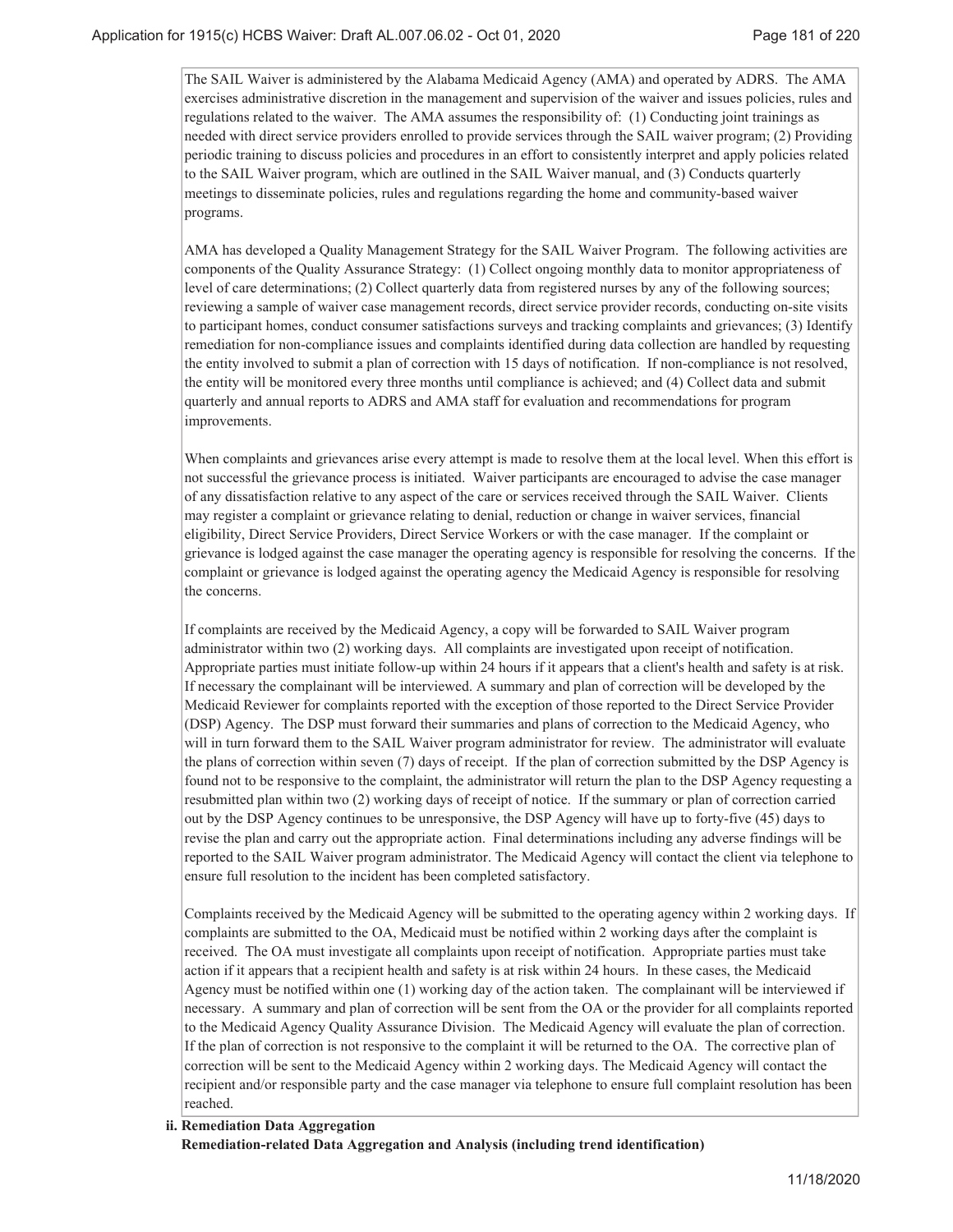| Responsible Party(check each that<br><i>applies</i> ): | Frequency of data aggregation and<br>analysis(check each that applies): |
|--------------------------------------------------------|-------------------------------------------------------------------------|
| $\overline{\boxtimes}$ State Medicaid Agency           | Weekly                                                                  |
| $\boxtimes$ Operating Agency                           | <b>Monthly</b>                                                          |
| <b>Sub-State Entity</b>                                | $\overline{\mathsf{x}}$<br>Quarterly                                    |
| Other<br>Specify:                                      | $\overline{\mathsf{x}}$<br><b>Annually</b>                              |
|                                                        | $\boxed{\times}$ Continuously and Ongoing                               |
|                                                        | Other<br>Specify:                                                       |

### **Timelines c.**

When the State does not have all elements of the Quality Improvement Strategy in place, provide timelines to design methods for discovery and remediation related to the assurance of Health and Welfare that are currently non-operational.

 $\bullet$ <sub>No</sub>

 $O$ <sub>Yes</sub>

Please provide a detailed strategy for assuring Health and Welfare, the specific timeline for implementing identified strategies, and the parties responsible for its operation.

## **Appendix H: Quality Improvement Strategy (1 of 3)**

Under §1915(c) of the Social Security Act and 42 CFR §441.302, the approval of an HCBS waiver requires that CMS determine that the state has made satisfactory assurances concerning the protection of participant health and welfare, financial accountability and other elements of waiver operations. Renewal of an existing waiver is contingent upon review by CMS and a finding by CMS that the assurances have been met. By completing the HCBS waiver application, the state specifies how it has designed the waiver's critical processes, structures and operational features in order to meet these assurances.

Quality Improvement is a critical operational feature that an organization employs to continually determine whether it ৢ operates in accordance with the approved design of its program, meets statutory and regulatory assurances and requirements, achieves desired outcomes, and identifies opportunities for improvement.

CMS recognizes that a state's waiver Quality Improvement Strategy may vary depending on the nature of the waiver target population, the services offered, and the waiver's relationship to other public programs, and will extend beyond regulatory requirements. However, for the purpose of this application, the state is expected to have, at the minimum, systems in place to measure and improve its own performance in meeting six specific waiver assurances and requirements.

It may be more efficient and effective for a Quality Improvement Strategy to span multiple waivers and other long-term care services. CMS recognizes the value of this approach and will ask the state to identify other waiver programs and long-term care services that are addressed in the Quality Improvement Strategy.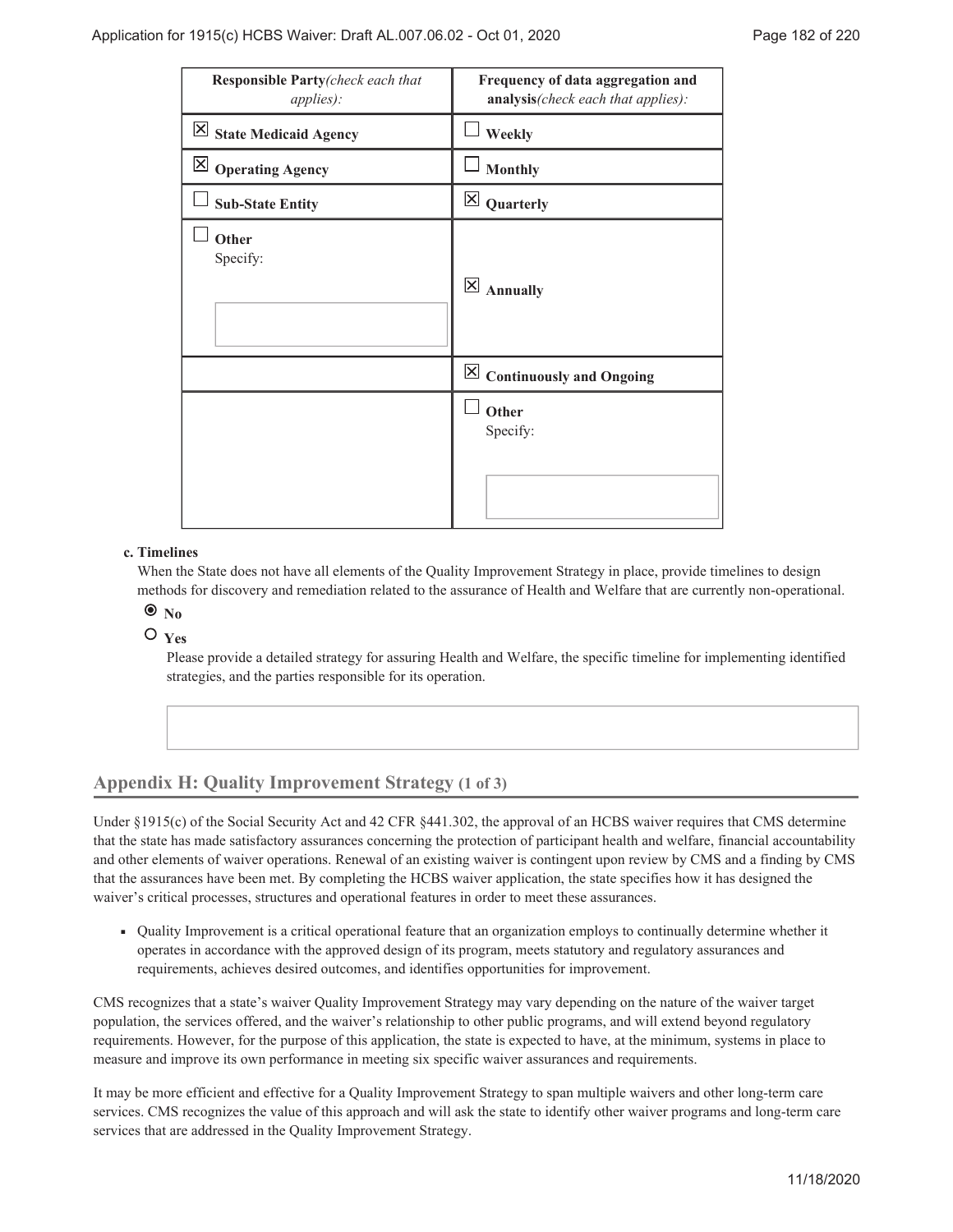### **Quality Improvement Strategy: Minimum Components**

The Quality Improvement Strategy that will be in effect during the period of the approved waiver is described throughout the waiver in the appendices corresponding to the statutory assurances and sub-assurances. Other documents cited must be available to CMS upon request through the Medicaid agency or the operating agency (if appropriate).

In the QIS discovery and remediation sections throughout the application (located in Appendices A, B, C, D, G, and I) , a state spells out:

- ৢ The evidence based discovery activities that will be conducted for each of the six major waiver assurances; and
- The *remediation* activities followed to correct individual problems identified in the implementation of each of the ৢ assurances.

In Appendix H of the application, a state describes (1) the *system improvement* activities followed in response to aggregated, analyzed discovery and remediation information collected on each of the assurances; (2) the correspondent *roles/responsibilities* of those conducting assessing and prioritizing improving system corrections and improvements; and (3) the processes the state will follow to continuously *assess the effectiveness of the OIS* and revise it as necessary and appropriate.

If the state's Quality Improvement Strategy is not fully developed at the time the waiver application is submitted, the state may provide a work plan to fully develop its Quality Improvement Strategy, including the specific tasks the state plans to undertake during the period the waiver is in effect, the major milestones associated with these tasks, and the entity (or entities) responsible for the completion of these tasks.

When the Quality Improvement Strategy spans more than one waiver and/or other types of long-term care services under the Medicaid state plan, specify the control numbers for the other waiver programs and/or identify the other long-term services that are addressed in the Quality Improvement Strategy. In instances when the QIS spans more than one waiver, the state must be able to stratify information that is related to each approved waiver program. Unless the state has requested and received approval from CMS for the consolidation of multiple waivers for the purpose of reporting, then the state must stratify information that is related to each approved waiver program, i.e., employ a representative sample for each waiver.

## **Appendix H: Quality Improvement Strategy (2 of 3)**

**H-1: Systems Improvement**

### **System Improvements a.**

Describe the process(es) for trending, prioritizing, and implementing system improvements (i.e., design changes) **i.** prompted as a result of an analysis of discovery and remediation information.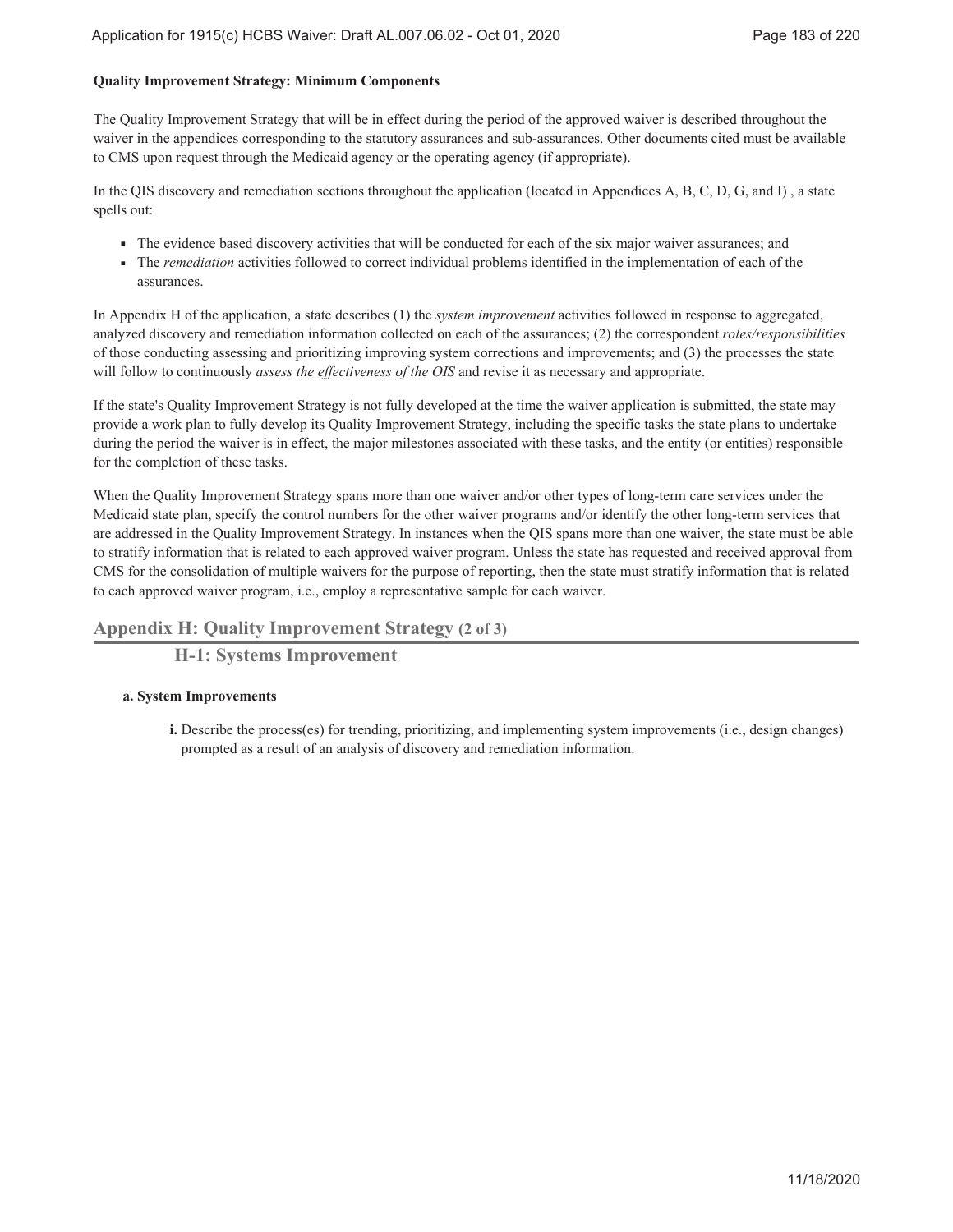Description of the Quality Management Program for the State of Alabama Independent Living (SAIL)Waiver

The Quality Management Strategy for the SAIL Waiver is:

AMA is responsible for collecting data from ADRS quarterly and annually regarding the quality of services provided from various sources for the SAIL Waiver program. The Quality Framework is used as a guide to assess seven Program Design Focus areas from samples of waiver participants, case management and direct service providers records, on-site home visits when deemed necessary, and onsite visits to adult day health facilities. In addition, consumer satisfaction surveys and complaints and grievances logs are reviewed quarterly. Adverse responses to surveys and/or complaints received are tracked to resolution. Adverse responses are also re-tracked with targeted surveys to determine clients satisfaction with resolutions.

Data is collected through annual record reviews and the review of the OA which may include policies and procedures, contracts with subcontractors, on-going training of subcontractors, quality assurance system, and billing and service provision. More specifically, a sample of all applicants approved by the AMA is conducted to ensure that the processes and instruments described in the approved waiver are applied in determining the Level of Care. Additionally, a sample of the waiver population is chosen for record review to ensure coordination of care, quality of care, outcomes and billing accuracy. A sample of personnel records of case managers and other employees is reviewed to ensure that basic and continuing education requirements are met. Home visits may be made to ensure quality of care, health and safety, ongoing needs of the client are being met, and to gain input about the quality of the services received.

Remediation for non-compliance issues identified during data collection is handled by requesting the entity involved to submit a plan of correction within 15 days of notification. If the problem is not corrected, the entity is monitored every three months. After the third request for a plan of correction, and the entity continues to be noncompliant, a letter to terminate the Memorandum of Agreement will be issued.

The collected data is reported quarterly and annually to each Operating Agency. AMA in collaboration with the LTC Division, will evaluate reports and make recommendations for improvements to the program. The AMA LTC Division will determine if changes are made to the program.

In order to measure and improve performance, data is collected, reviewed and reported using the seven focus areas of the Quality Framework.

Participant Access: Sources of data Case Management Records Home Visits DSS Queries Consumer Surveys

 Participant Centered Service Planning and Delivery: Sources of data Consumer Surveys Case Management Records Site Visits Home Visits

Provider Capacity and Capabilities: Sources of data Consumer Surveys Case Management Records Personnel and Training Records of Operating Agency and Subcontractors Home Visits

Participants Safeguards: Sources of data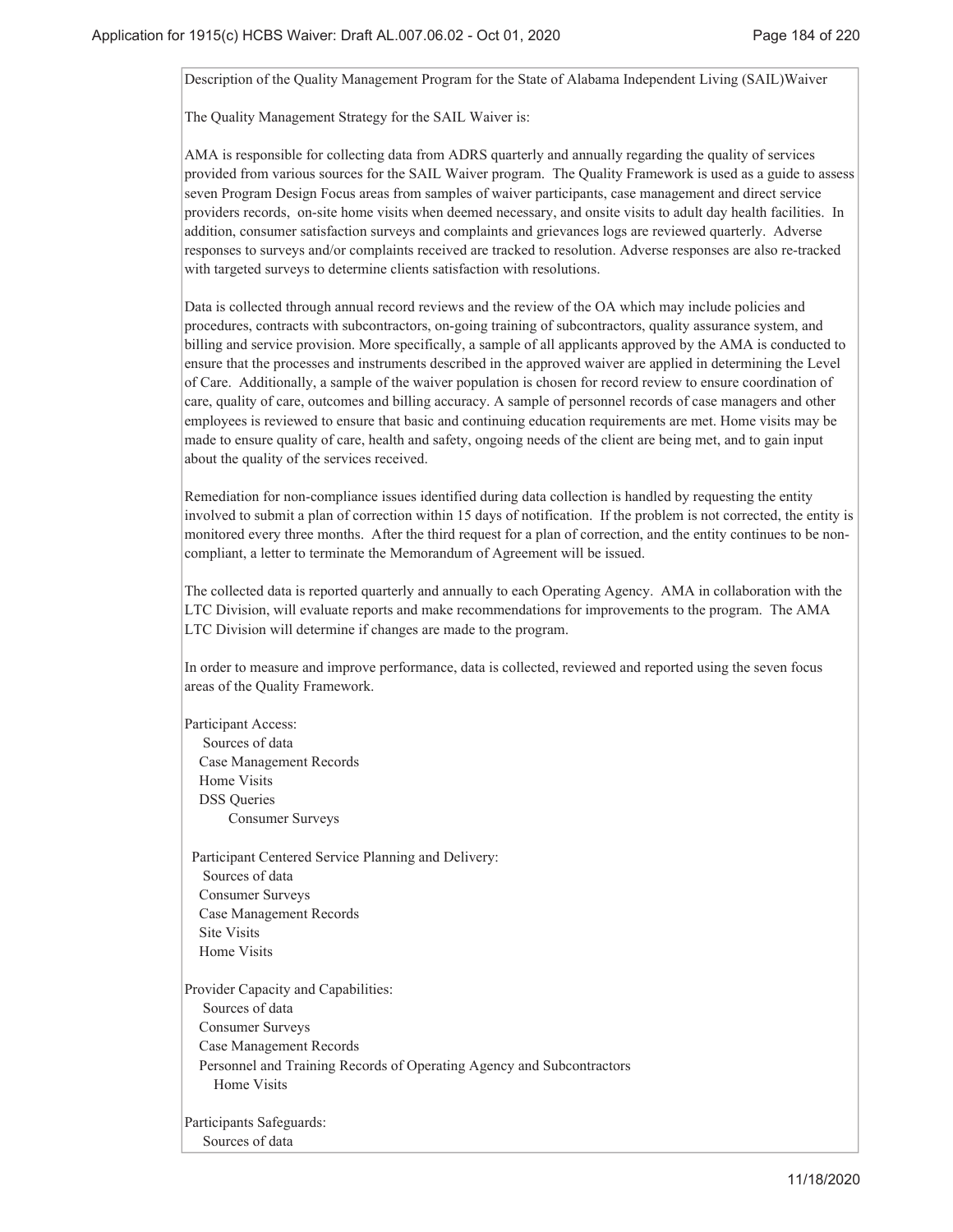| <b>Case Management Records</b>                                                                                   |                                                                   |  |
|------------------------------------------------------------------------------------------------------------------|-------------------------------------------------------------------|--|
| Consumer Surveys                                                                                                 |                                                                   |  |
| Home Visits<br>Site Visits                                                                                       |                                                                   |  |
|                                                                                                                  |                                                                   |  |
| Participants Rights and Responsibilities:                                                                        |                                                                   |  |
| Sources of data                                                                                                  |                                                                   |  |
| <b>Consumer Surveys</b>                                                                                          |                                                                   |  |
| Case Management Records                                                                                          |                                                                   |  |
| <b>Complaint and Grievances Logs</b>                                                                             |                                                                   |  |
| <b>Targeted Surveys</b>                                                                                          |                                                                   |  |
| <b>Patient Satisfaction:</b>                                                                                     |                                                                   |  |
| Sources of data                                                                                                  |                                                                   |  |
| <b>Consumer Surveys</b>                                                                                          |                                                                   |  |
| Case Management Records                                                                                          |                                                                   |  |
| Home Visits                                                                                                      |                                                                   |  |
| <b>Site Visits</b>                                                                                               |                                                                   |  |
|                                                                                                                  |                                                                   |  |
| <b>System Performance:</b>                                                                                       |                                                                   |  |
| Sources of data                                                                                                  |                                                                   |  |
| Review of Operating Agency Quality Assurance System                                                              |                                                                   |  |
| Review of Operating Agency Billing and Service Provision                                                         |                                                                   |  |
| Collaborative Meeting with Operating Agency to enhance the administration of the Program                         |                                                                   |  |
| <b>Subcontractor Client Records</b>                                                                              |                                                                   |  |
|                                                                                                                  |                                                                   |  |
|                                                                                                                  |                                                                   |  |
| The following indicators are reported to the operating agency and Medicaids Long Term Care Division:             |                                                                   |  |
| Percentage of client/family reporting satisfaction with waiver services and needs met.                           |                                                                   |  |
| Percentage of client/family reporting they feel safe and secure in the home and community.                       |                                                                   |  |
| Percentage of client/family reporting they have ready access to services and were informed of sources of support |                                                                   |  |
| available in the community.                                                                                      |                                                                   |  |
| Percentage of client/family reporting knowledge of rights and responsibilities.                                  |                                                                   |  |
| Percentage of records indicating services are planned and implemented according to the clients needs and         |                                                                   |  |
| preferences.                                                                                                     |                                                                   |  |
| Evidence that the operating agency has a Quality Assurance System in place that monitors subcontractors.         |                                                                   |  |
| Evidence that the operating agency has a system in place to ensure only qualified providers are enrolled,        |                                                                   |  |
| credentials are verified and training of personnel is ongoing.                                                   |                                                                   |  |
|                                                                                                                  |                                                                   |  |
| AMA conducts quarterly meetings with the Operating Agency to discuss data/findings and develop strategies to     |                                                                   |  |
| improve or correct systems. Follow-up meetings and trainings are to implement changes and updates. Both ADRS     |                                                                   |  |
| and AMA are involved in system improvements.                                                                     |                                                                   |  |
| <b>System Improvement Activities</b>                                                                             |                                                                   |  |
| Responsible Party(check each that applies):                                                                      | Frequency of Monitoring and Analysis(check each<br>that applies): |  |
| $\vert$ $\times$ State Medicaid Agency                                                                           | Weekly                                                            |  |
| $\boxtimes$<br><b>Operating Agency</b>                                                                           | <b>Monthly</b>                                                    |  |
|                                                                                                                  |                                                                   |  |
| <b>Sub-State Entity</b>                                                                                          | $\boxtimes$<br>Quarterly                                          |  |

## **ii.**

**Quality Improvement Committee**  $\begin{array}{c} \boxed{\boxtimes} \end{array}$  Annually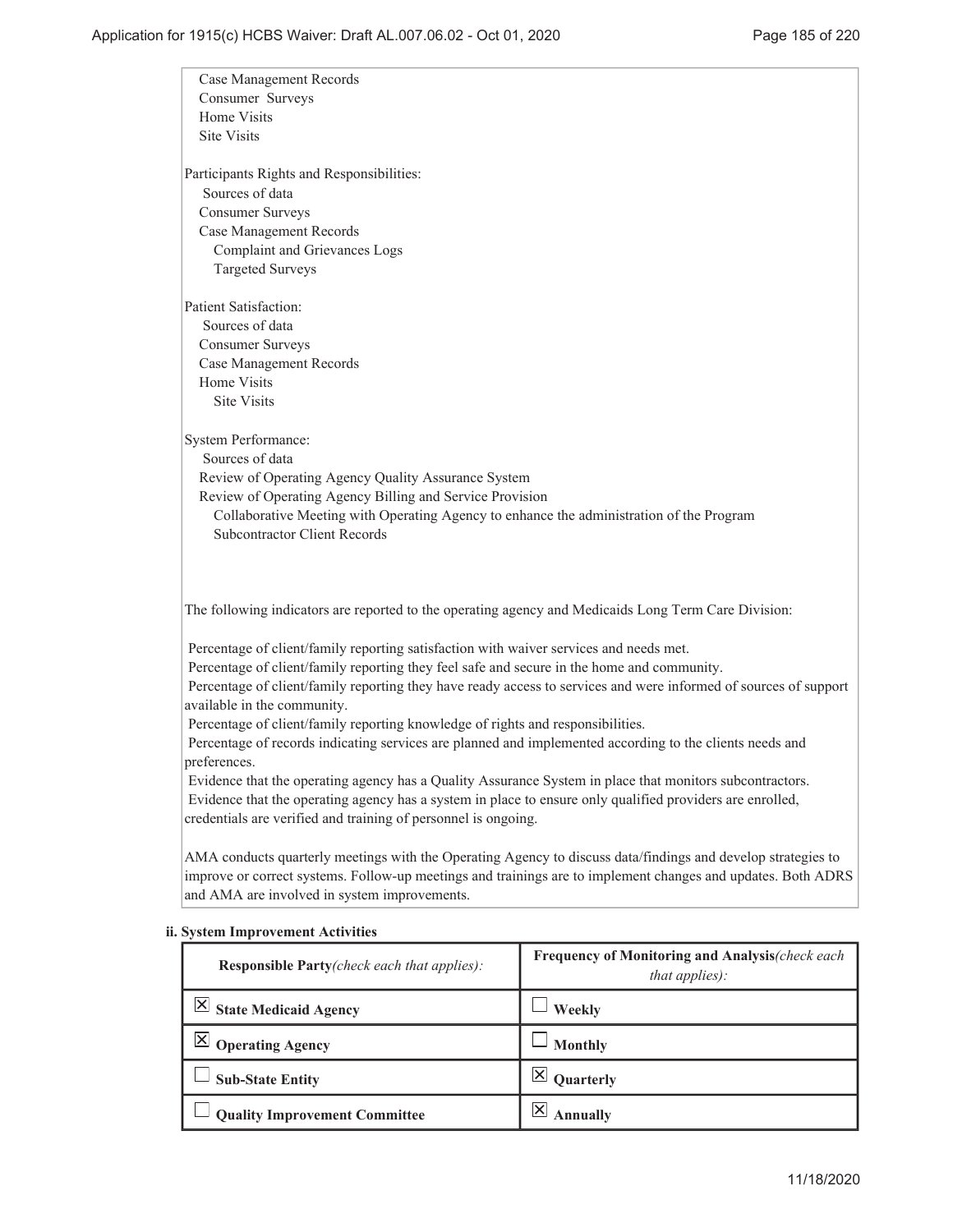| <b>Responsible Party</b> (check each that applies): | Frequency of Monitoring and Analysis(check each<br>that applies): |
|-----------------------------------------------------|-------------------------------------------------------------------|
| Other<br>Specify:                                   | Other<br>Specify:                                                 |

#### **System Design Changes b.**

Describe the process for monitoring and analyzing the effectiveness of system design changes. Include a **i.** description of the various roles and responsibilities involved in the processes for monitoring & assessing system design changes. If applicable, include the state's targeted standards for systems improvement.

The Medicaid Agency is responsible for collecting data regarding the quality of services provided from various sources for the SAIL Waiver. Data is collected using quality indicators areas of the Quality Framework as a guide. In addition, quality indicators from adverse responses to surveys and/or complaints received are tracked to resolution. Adverse responses are also re-tracked with targeted surveys to determine participants satisfaction with resolutions.

ii. Describe the process to periodically evaluate, as appropriate, the Quality Improvement Strategy.

Collected data is reported quarterly and annually to the Operating Agency and to Medicaid's LTC Division for evaluation and recommendations for program improvements. The Medicaid Agency is the administering authority over the SAIL Waiver Program; therefore, recommendations for improvements will be evaluated for final determination of changes to the program.

## **Appendix H: Quality Improvement Strategy (3 of 3)**

**H-2: Use of a Patient Experience of Care/Quality of Life Survey**

**Specify whether the state has deployed a patient experience of care or quality of life survey for its HCBS population a. in the last 12 months** *(Select one):*

 $O_{N_0}$ 

 **Yes** *(Complete item H.2b)*

**Specify the type of survey tool the state uses: b.**

 **HCBS CAHPS Survey :**

**O** NCI Survey :

 **NCI AD Survey :**

 **Other** *(Please provide a description of the survey tool used):*

*Appendix I: Financial Accountability*

*I-1: Financial Integrity and Accountability*

*Financial Integrity. Describe the methods that are employed to ensure the integrity of payments that have been made for*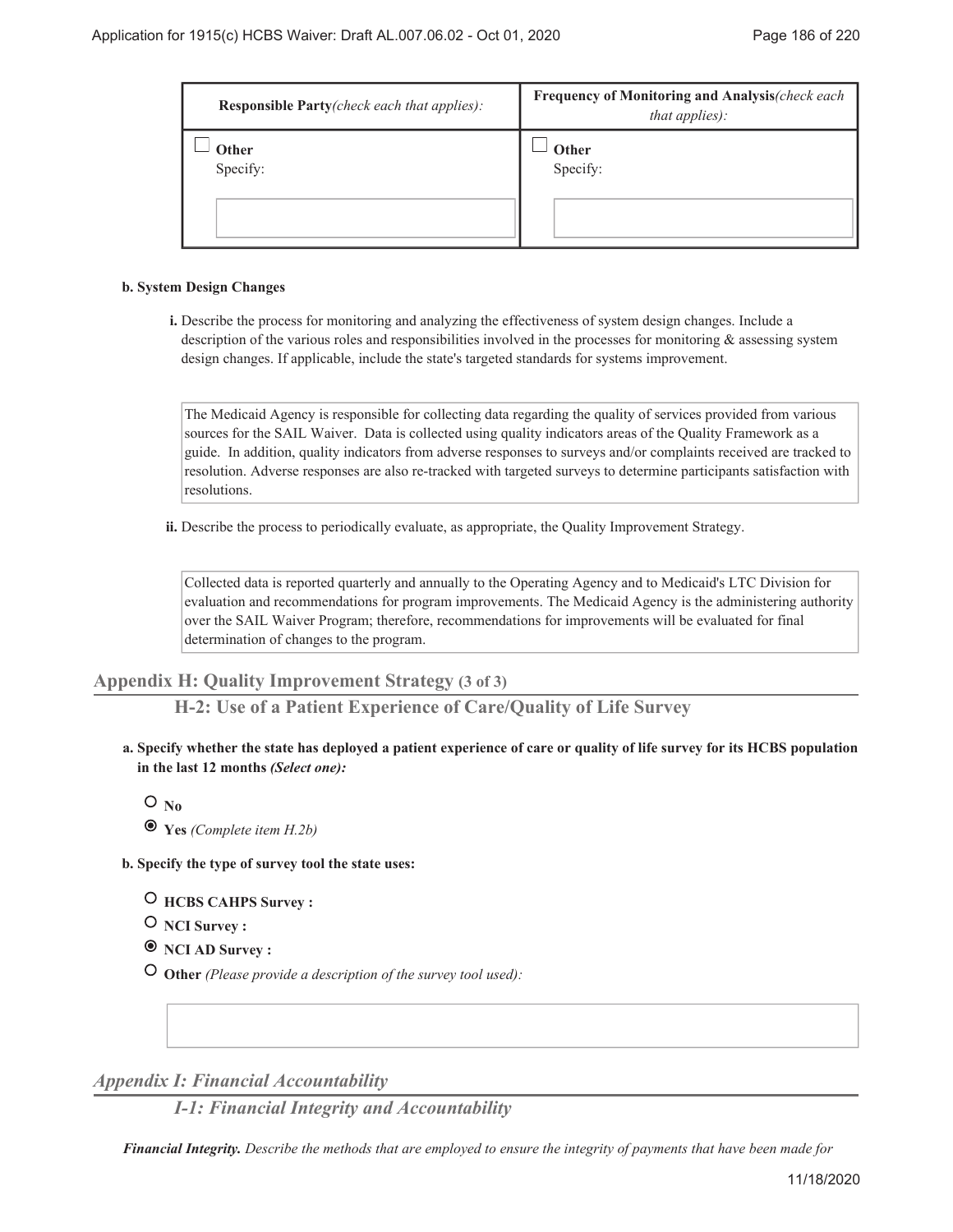*waiver services, including: (a) requirements concerning the independent audit of provider agencies; (b) the financial audit program that the state conducts to ensure the integrity of provider billings for Medicaid payment of waiver services, including the methods, scope and frequency of audits; and, (c) the agency (or agencies) responsible for conducting the financial audit program. State laws, regulations, and policies referenced in the description are available to CMS upon request through the Medicaid agency or the operating agency (if applicable).*

*Alabama Medicaid Agency implemented an Electronic Visit Verification and Monitoring (EVVM) system to monitor visits to Home and Community Based Waiver Services clients. Medicaid's Electronic Visit Verification and Monitoring System is an electronic scheduling, tracking, reporting and billing system for in-home care providers. This paperless, web-based system also provides real-time access to information needed for member services management.*

*How does the EVVM system work?*

*1. When a service is authorized for a member, a schedule can be entered into the EVVM system.*

*2. The provider agency employee (worker) arrives at the member location to provide a service.*

*3. The worker checks into the system using the following:*

 *The worker's mobile device to log the visit using the EVVM app (or the recipient phone will be utilized to dial into the Interactive Voice Response (IVR) system as the authorized back-up method).*

 *The worker enters their worker ID, selects the recipient and the service they are going to perform.*

*4. Using GPS technology, the location from which the service is rendered is validated.*

*5. The system verifies that the worker is appropriate to provide the prior authorized service for the member and advises the worker that he/she is checked in.*

*6. After the worker performs the service, the worker checks out using the same process and indicates specific tasks performed.*

*7. Claims will be available for the provider's review via the EVVM system website in real-time.*

*8. After the provider's review, the provider should confirm the claim.*

*9. Once confirmed, claims are automatically submitted for payment.*

*ADRS will have their records audited at least annually at the discretion of the Alabama Medicaid Agency.*

*Payments to the OA for administrative services are adjusted to actual cost at the end of each waiver year. The OA submits documentation to Medicaid before the first day of the third month of the next quarter. The quarterly cost report includes all actual costs incurred by the OA for the previous quarter and includes costs incurred for the current year to date. Failure to submit the actual cost documentation can result in the Alabama Medicaid Agency deferring payment until this documentation has been received and reviewed. Medicaid will recover payments that exceed actual allowable cost.*

*Medicaid post-payment financial audit program for the SAIL Waiver is designed to ascertain that only reasonable and allowable expenses are included in the cost report received from the OA. Cost reports are due to Medicaid no later than 90 days after the fiscal year end. An audit of the cost reports is conducted annually. These audits are limited in scope. The auditor will conduct a sampling process of the OA's expenditures. The sample includes, but is not limited to: provider contracts, cost allocation, previous audits, cash disbursements, general ledger accounts, cash receipts, verification of deposits, payroll records including employee electronic time sheets and cancelled checks, vendor invoices and all vouchers or revenues received from Medicaid. All records must be capable of audit verification. Any expenses the auditor is unable to verify will be disallowed. If an independent audit of the OA has been performed, Medicaid will rely on the independent auditor's findings and opinion regarding compliance and internal control. After the sample is completed, the auditor will make adjustments to the cost report if necessary. The OA's adjusted cost report is compared to Medicaid's paid file for final settlement.*

*In the accordance with the Single Audit Act. The OA and AMA are audited externally by the Alabama Department of Public Examiners of Public Accounts. Annually, the state submits a SEFA (Statement of Expenditures of Federal Award) to the Examiners of Public Accounts. The Waiver programs are shown in CFDA 93.778M.*

*Appendix I: Financial Accountability*

*Quality Improvement: Financial Accountability*

*As a distinct component of the States quality improvement strategy, provide information in the following fields to detail the States* 11/18/2020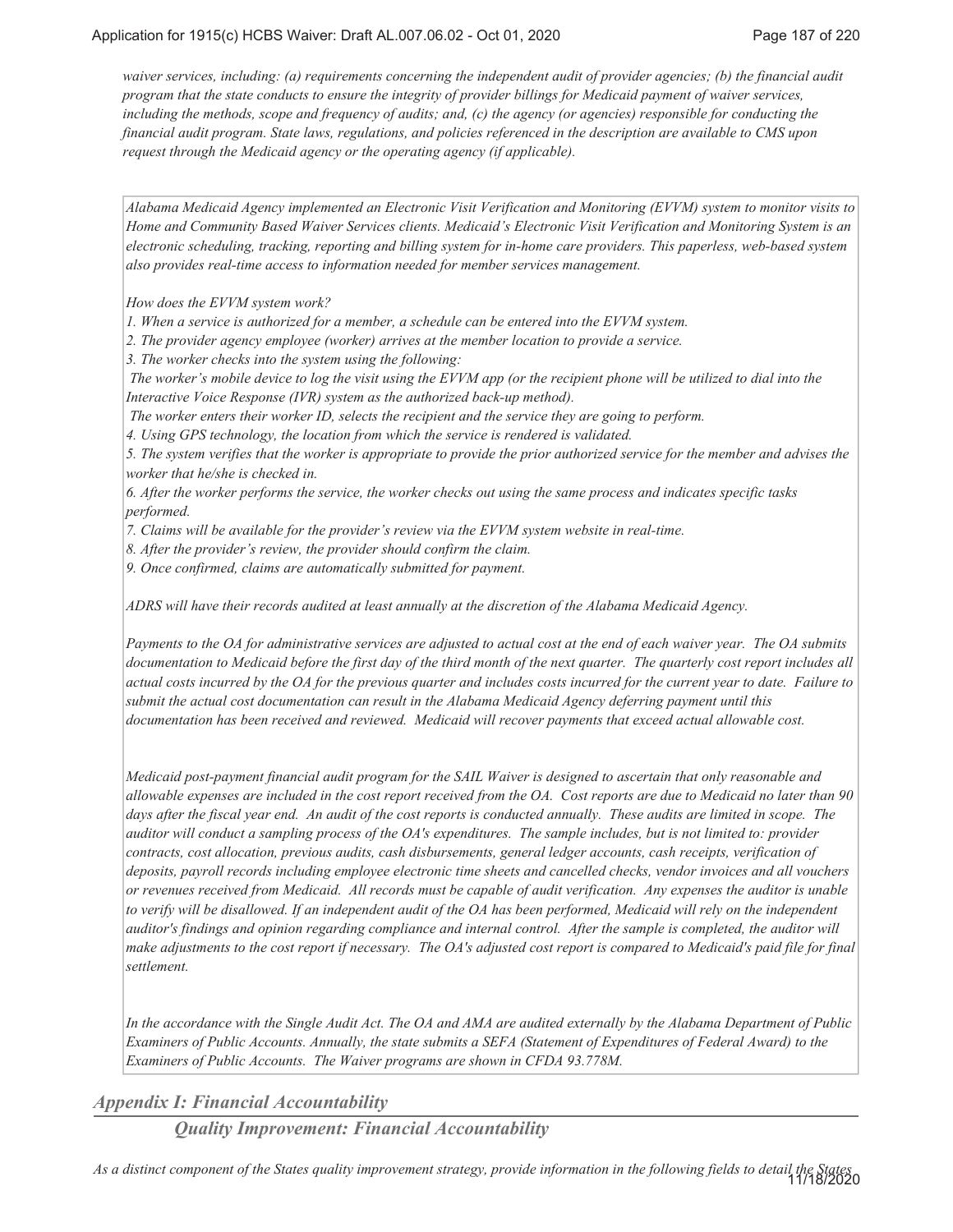*methods for discovery and remediation.*

#### *Methods for Discovery: Financial Accountability Assurance: a.*

*The State must demonstrate that it has designed and implemented an adequate system for ensuring financial accountability of the waiver program. (For waiver actions submitted before June 1, 2014, this assurance read "State financial oversight exists to assure that claims are coded and paid for in accordance with the reimbursement methodology specified in the approved waiver.")*

*Sub-Assurances: i.*

*Sub-assurance: The State provides evidence that claims are coded and paid for in accordance with the a. reimbursement methodology specified in the approved waiver and only for services rendered. (Performance measures in this sub-assurance include all Appendix I performance measures for waiver actions submitted before June 1, 2014.)*

#### *Performance Measures*

*For each performance measure the State will use to assess compliance with the statutory assurance (or sub-assurance), complete the following. Where possible, include numerator/denominator.*

*For each performance measure, provide information on the aggregated data that will enable the State to analyze and assess progress toward the performance measure. In this section provide information on the method by which each source of data is analyzed statistically/deductively or inductively, how themes are identified or conclusions drawn, and how recommendations are formulated, where appropriate.*

#### *Performance Measure:*

*Number and percent of claims that are supported by documentation that services were delivered. NUMERATOR [Number of claims reviewed that are supported by documentation that services were delivered] / DENOMINATOR [Number of claims reviewed]*

*Data Source (Select one): Record reviews, on-site If 'Other' is selected, specify: Claims Data*

| <b>Responsible Party for</b><br>data collection/generation<br>(check each that applies): | <b>Frequency of data</b><br>collection/generation<br>(check each that applies): | <b>Sampling Approach</b> (check<br>each that applies):        |
|------------------------------------------------------------------------------------------|---------------------------------------------------------------------------------|---------------------------------------------------------------|
| $\boxtimes$ State Medicaid<br>Agency                                                     | Weekly                                                                          | 100% Review                                                   |
| <b>Operating Agency</b>                                                                  | <b>Monthly</b>                                                                  | Less than 100%<br>Review                                      |
| <b>Sub-State Entity</b>                                                                  | $\vert \times \vert$ <i>Quarterly</i>                                           | Representative<br><b>Sample</b><br>Confidence<br>$Interval =$ |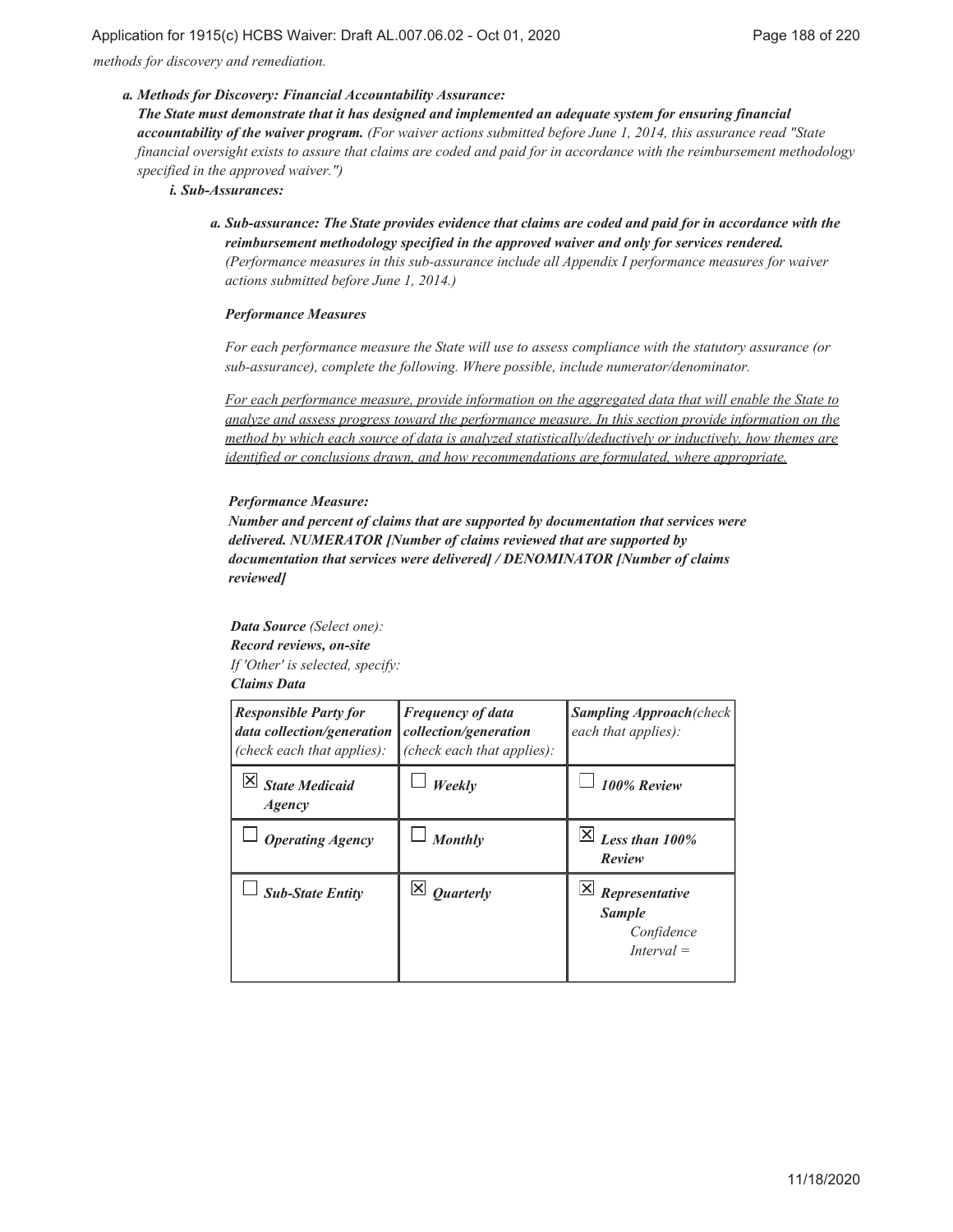|                          |                                    | random<br>sampling<br>conducted at a<br>confidence<br>level of plus or<br>minus five and<br>a confidence<br>level of 90%. |
|--------------------------|------------------------------------|---------------------------------------------------------------------------------------------------------------------------|
| <b>Other</b><br>Specify: | $\Box$ Annually                    | <b>Stratified</b><br>Describe Group:                                                                                      |
|                          | Continuously and<br><b>Ongoing</b> | <b>Other</b><br>Specify:                                                                                                  |
|                          | <b>Other</b><br>Specify:           |                                                                                                                           |

## *Data Aggregation and Analysis:*

| <b>Responsible Party for data aggregation</b><br>and analysis (check each that applies): | Frequency of data aggregation and<br>analysis(check each that applies): |
|------------------------------------------------------------------------------------------|-------------------------------------------------------------------------|
| $\overline{\mathsf{X}}$ State Medicaid Agency                                            | Weekly                                                                  |
| <b>Operating Agency</b>                                                                  | <b>Monthly</b>                                                          |
| <b>Sub-State Entity</b>                                                                  | $\overline{\mathsf{x}}$<br><b>Quarterly</b>                             |
| <b>Other</b><br>Specify:                                                                 | $\overline{\mathsf{x}}$<br><b>Annually</b>                              |
|                                                                                          | <b>Continuously and Ongoing</b>                                         |
|                                                                                          | <b>Other</b><br>Specify:                                                |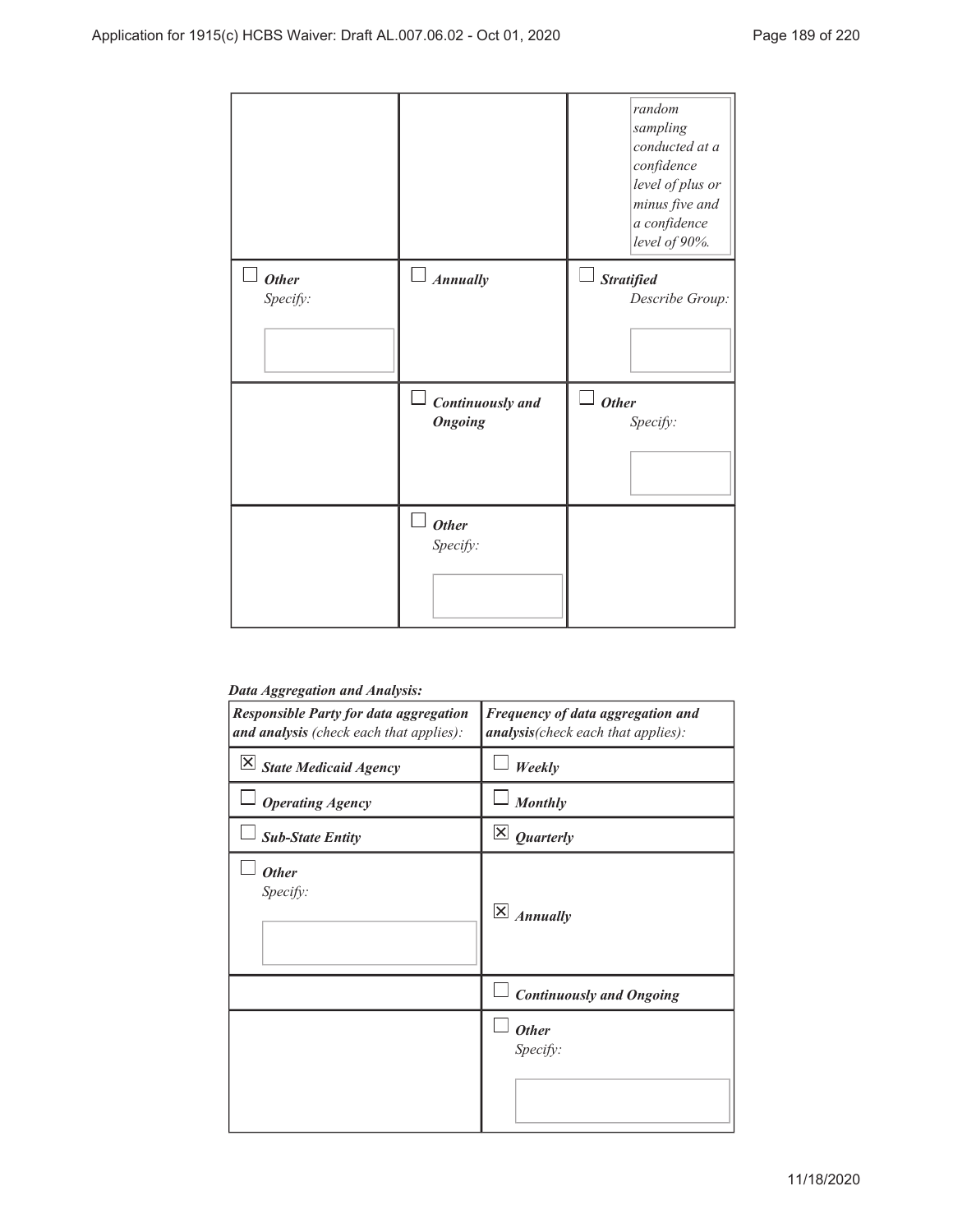### *Performance Measure:*

*Number and percent of claims paid for participants who were eligible on the date the service was provided. NUMERATOR [Number of claims paid for participants who were eligible on the date the service was provided] / DENOMINATOR [Number of claims paid]*

*Data Source (Select one): Record reviews, on-site If 'Other' is selected, specify: Claims Data*

| <b>Responsible Party for</b><br>data collection/generation<br>(check each that applies): | <b>Frequency of data</b><br>collection/generation<br>(check each that applies): | <b>Sampling Approach</b> (check<br>each that applies):        |
|------------------------------------------------------------------------------------------|---------------------------------------------------------------------------------|---------------------------------------------------------------|
| <b>State Medicaid</b><br><b>Agency</b>                                                   | Weekly                                                                          | 100% Review                                                   |
| $\boxtimes$ Operating Agency                                                             | <b>Monthly</b>                                                                  | $\boxtimes$ Less than 100%<br>Review                          |
| <b>Sub-State Entity</b>                                                                  | $\overline{\mathsf{x}}$ Quarterly                                               | Representative<br><b>Sample</b><br>Confidence<br>$Interval =$ |
| <b>Other</b><br>Specify:                                                                 | $\Box$ Annually                                                                 | <b>Stratified</b><br>Describe Group:                          |
|                                                                                          | Continuously and<br><b>Ongoing</b>                                              | <b>Other</b><br>Specify:                                      |
|                                                                                          | $\Box$ Other<br>Specify:                                                        |                                                               |

### *Data Aggregation and Analysis:*

| $\vert$ Responsible Party for data aggregation $\vert$ Frequency of data aggregation and<br>and analysis (check each that applies): | $ $ analysis(check each that applies): |
|-------------------------------------------------------------------------------------------------------------------------------------|----------------------------------------|
| $\overline{X}$ State Medicaid Agency                                                                                                | $\Box$ Weekly                          |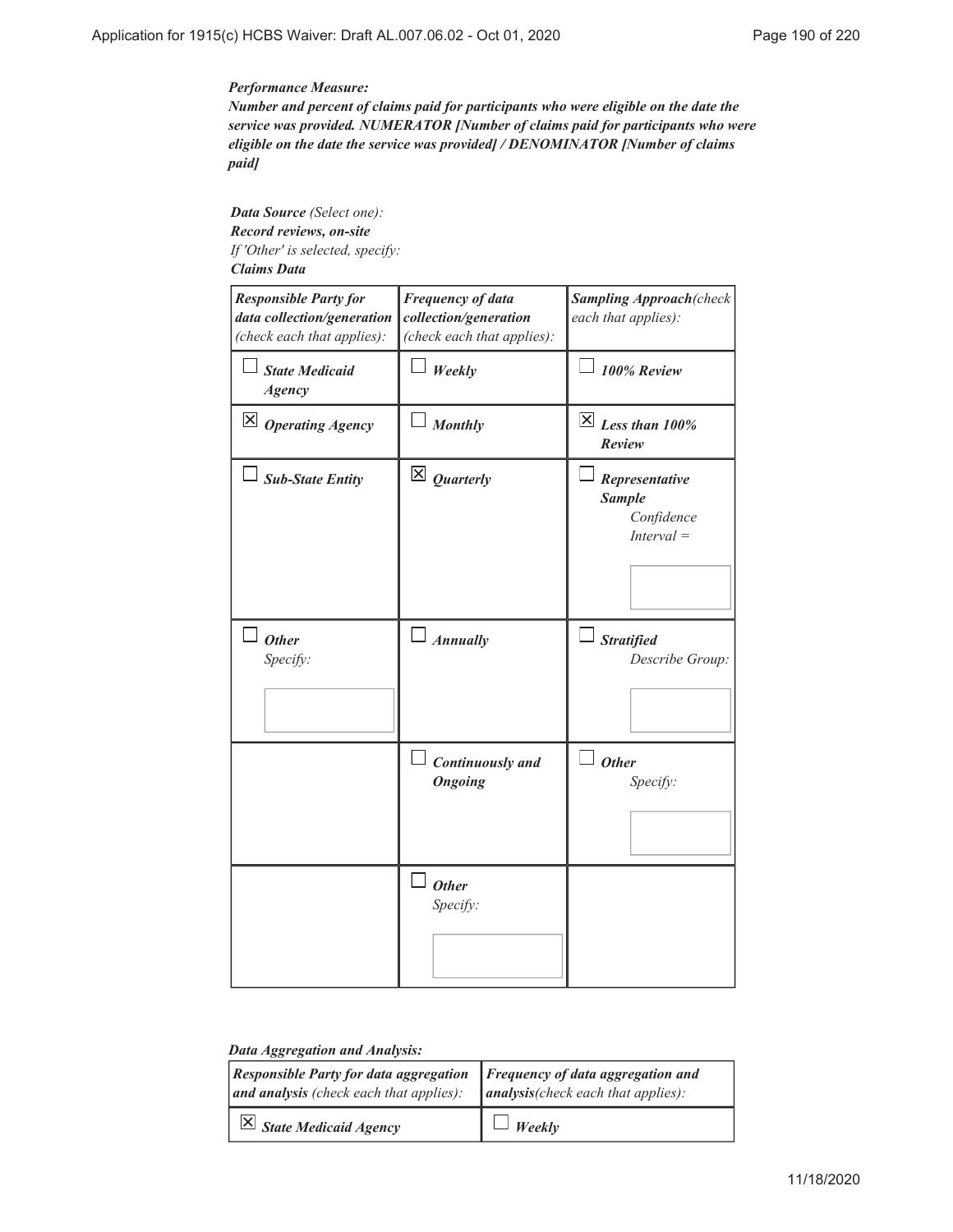| <b>Responsible Party for data aggregation</b><br>and analysis (check each that applies): | Frequency of data aggregation and<br>analysis(check each that applies): |
|------------------------------------------------------------------------------------------|-------------------------------------------------------------------------|
| Ι×Ι<br><b>Operating Agency</b>                                                           | <b>Monthly</b>                                                          |
| <b>Sub-State Entity</b>                                                                  | $\mathsf{\times}$<br><b>Quarterly</b>                                   |
| <b>Other</b><br>Specify:                                                                 | $\vert \times \vert$<br><b>Annually</b>                                 |
|                                                                                          | <b>Continuously and Ongoing</b>                                         |
|                                                                                          | <b>Other</b><br>Specify:                                                |

#### *Performance Measure:*

*Number and percent of claims paid for a service that was specified in the participant's service plan. NUMERATOR [Number of participant records sampled that show that the service paid for was included in the participant's service plan] / DENOMINATOR [Number of participant records in the sample]*

*Data Source (Select one): Other If 'Other' is selected, specify: Participant Records; Claims Data*

| <b>Responsible Party for</b><br>data collection/generation<br>(check each that applies): | <b>Frequency of data</b><br>collection/generation<br>(check each that applies): | <b>Sampling Approach</b> (check<br>each that applies):        |
|------------------------------------------------------------------------------------------|---------------------------------------------------------------------------------|---------------------------------------------------------------|
| <b>State Medicaid</b><br>Agency                                                          | Weekly                                                                          | 100% Review                                                   |
| $\boxtimes$ Operating Agency                                                             | <b>Monthly</b>                                                                  | X <br>Less than 100%<br>Review                                |
| <b>Sub-State Entity</b>                                                                  | $\mathsf{\underline{x}}$<br><b>Quarterly</b>                                    | Representative<br><b>Sample</b><br>Confidence<br>$Interval =$ |
| <b>Other</b><br>Specify:                                                                 | <b>Annually</b>                                                                 | <b>Stratified</b><br>Describe Group:                          |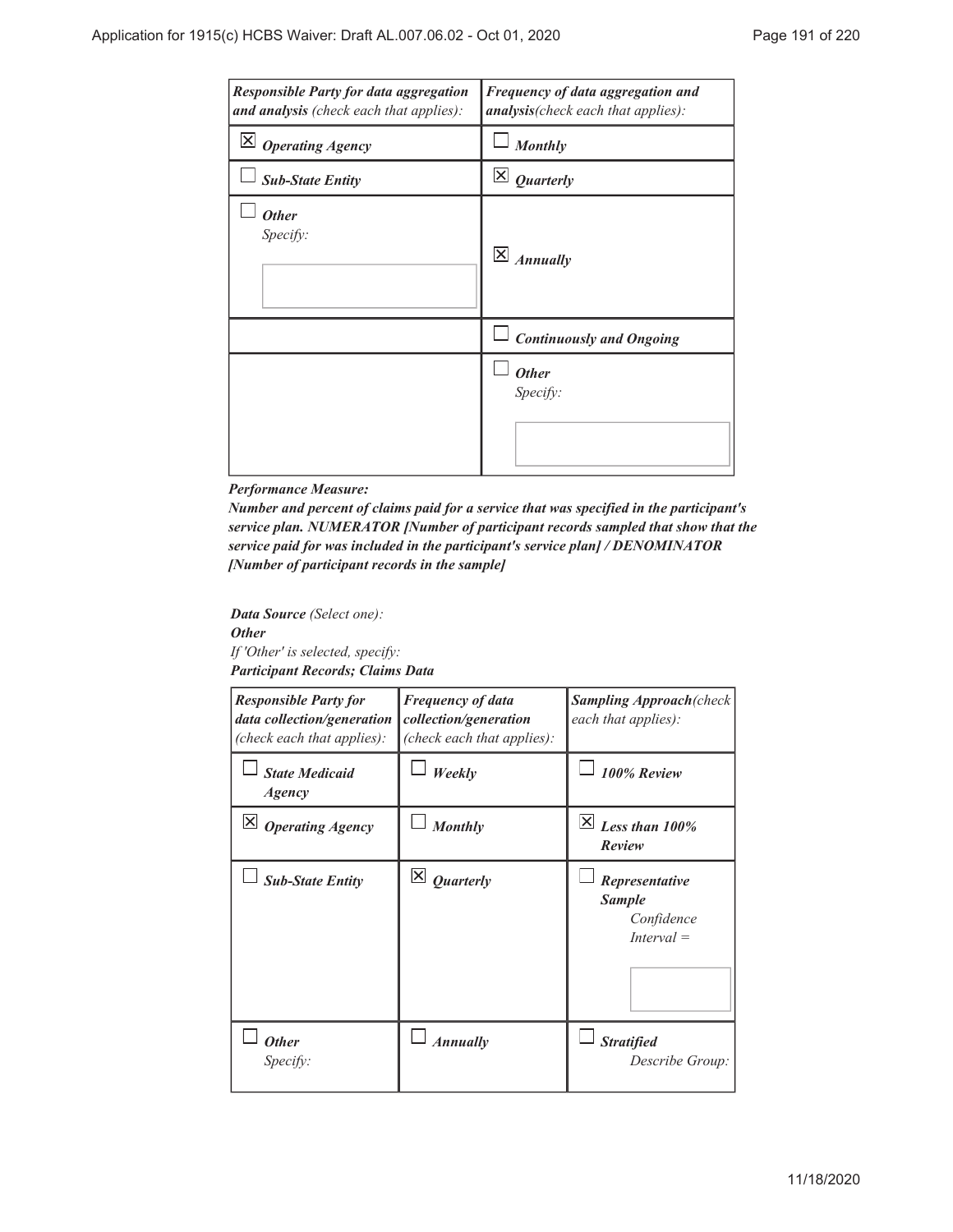

### *Data Aggregation and Analysis:*

| <b>Responsible Party for data aggregation</b><br>and analysis (check each that applies): | Frequency of data aggregation and<br>analysis(check each that applies): |
|------------------------------------------------------------------------------------------|-------------------------------------------------------------------------|
| $\vert X \vert$ State Medicaid Agency                                                    | Weekly                                                                  |
| $\vert \mathsf{X} \vert$ Operating Agency                                                | <b>Monthly</b>                                                          |
| <b>Sub-State Entity</b>                                                                  | $\mathsf{\underline{x}}$<br>Quarterly                                   |
| <b>Other</b><br>Specify:                                                                 | $\overline{\mathsf{x}}$<br><b>Annually</b>                              |
|                                                                                          | <b>Continuously and Ongoing</b>                                         |
|                                                                                          | <b>Other</b><br>Specify:                                                |

## *Sub-assurance: The state provides evidence that rates remain consistent with the approved rate b. methodology throughout the five year waiver cycle.*

### *Performance Measures*

*For each performance measure the State will use to assess compliance with the statutory assurance (or sub-assurance), complete the following. Where possible, include numerator/denominator.*

*For each performance measure, provide information on the aggregated data that will enable the State to analyze and assess progress toward the performance measure. In this section provide information on the method by which each source of data is analyzed statistically/deductively or inductively, how themes are*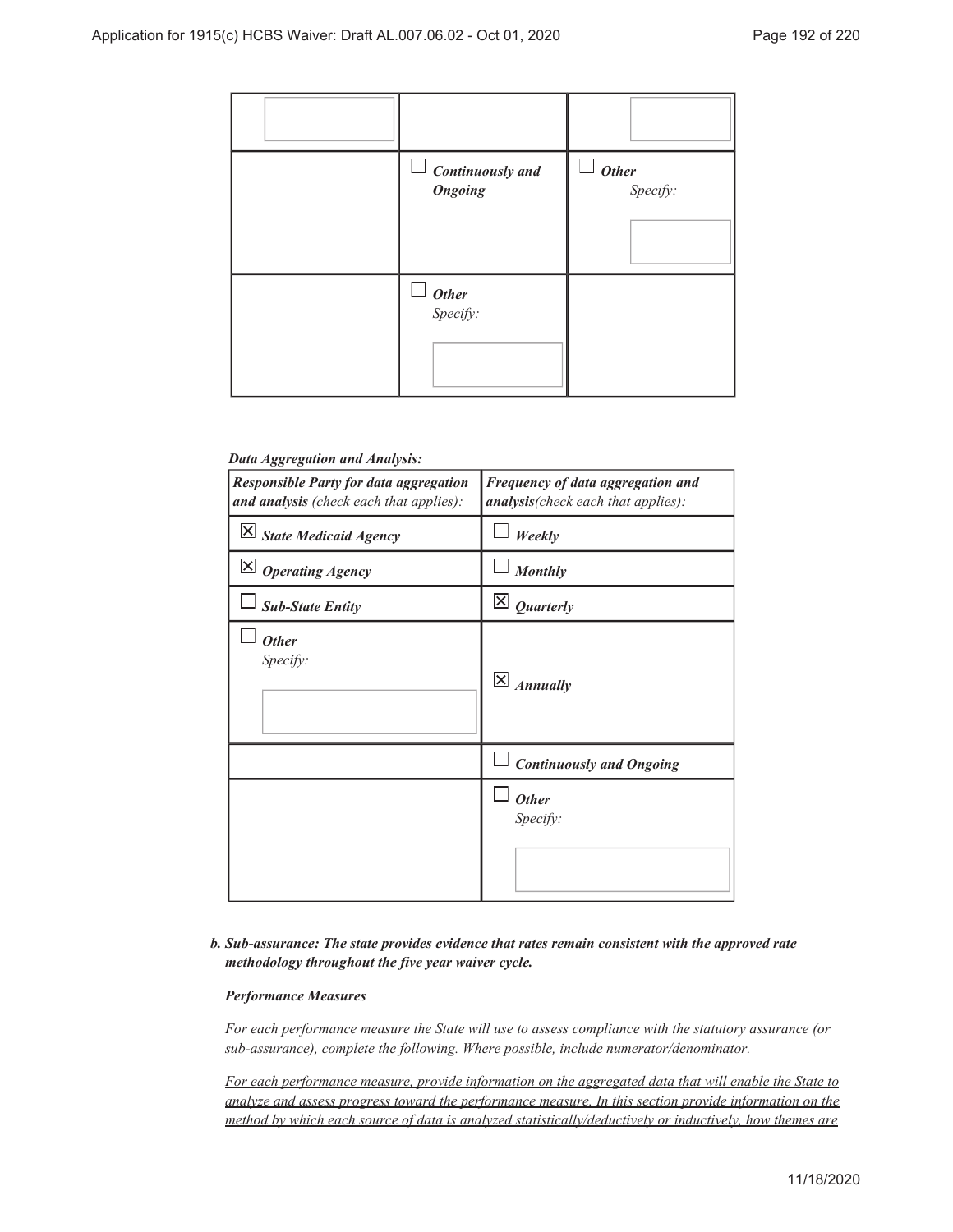*identified or conclusions drawn, and how recommendations are formulated, where appropriate.*

### *Performance Measure:*

*Number and percent of claims coded and paid for in accordance with the reimbursement methodology specified in the approved waiver. NUMERATOR [Number of claims coded and paid for in accordance with the reimbursement methodology specified in the approved waiver] / DENOMINATOR [Number of claims paid]*

*Data Source (Select one): Financial audits If 'Other' is selected, specify:*

| <b>Responsible Party for</b><br>data collection/generation<br>(check each that applies): | <b>Frequency of data</b><br>collection/generation<br>(check each that applies): | <b>Sampling Approach</b> (check<br>each that applies):                                                                                                                                                             |
|------------------------------------------------------------------------------------------|---------------------------------------------------------------------------------|--------------------------------------------------------------------------------------------------------------------------------------------------------------------------------------------------------------------|
| $\boxtimes$ State Medicaid<br><b>Agency</b>                                              | Weekly                                                                          | 100% Review                                                                                                                                                                                                        |
| <b>Operating Agency</b>                                                                  | <b>Monthly</b>                                                                  | $\overline{X}$ Less than 100%<br>Review                                                                                                                                                                            |
| <b>Sub-State Entity</b>                                                                  | <b>Quarterly</b>                                                                | $\overline{\mathsf{X}}$ Representative<br><b>Sample</b><br>Confidence<br>$Interval =$<br>random<br>sampling<br>conducted at a<br>confidence<br>level of plus or<br>minus five and<br>a confidence<br>level of 90%. |
| $\Box$ Other<br>Specify:                                                                 | $\overline{\mathsf{X}}$ Annually                                                | <b>Stratified</b><br>Describe Group:                                                                                                                                                                               |
|                                                                                          | <b>Continuously</b> and<br><b>Ongoing</b>                                       | <b>Other</b><br>Specify:                                                                                                                                                                                           |
|                                                                                          | <b>Other</b><br>Specify:                                                        |                                                                                                                                                                                                                    |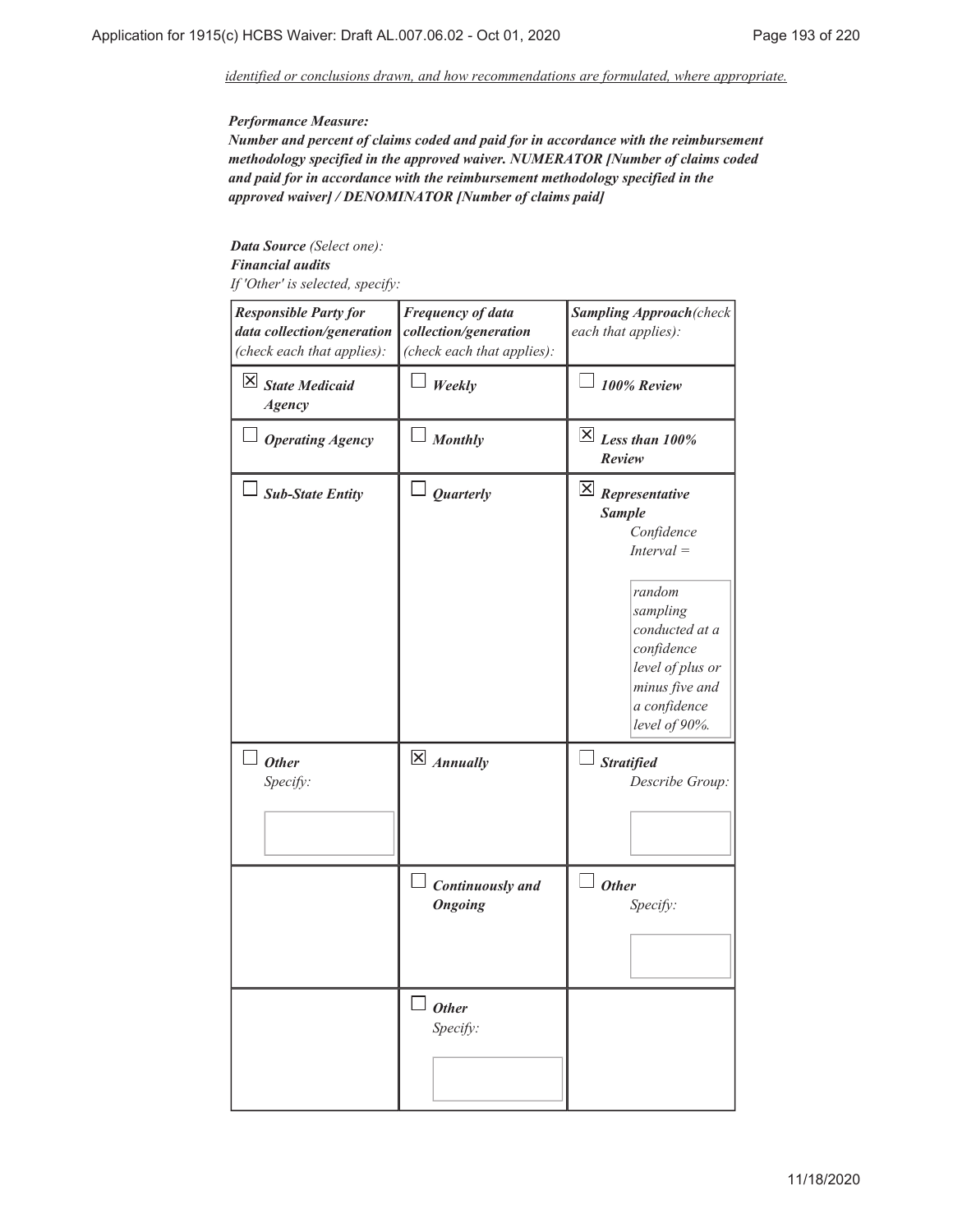| Data Aggregation and Analysis:                                                           |                                                                         |
|------------------------------------------------------------------------------------------|-------------------------------------------------------------------------|
| <b>Responsible Party for data aggregation</b><br>and analysis (check each that applies): | Frequency of data aggregation and<br>analysis(check each that applies): |
| $\vert X \vert$ State Medicaid Agency                                                    | Weekly                                                                  |
| <b>Operating Agency</b>                                                                  | <b>Monthly</b>                                                          |
| <b>Sub-State Entity</b>                                                                  | $\vert\mathsf{X}\vert$<br><b>Quarterly</b>                              |
| <b>Other</b><br>Specify:                                                                 | $\overline{\mathsf{x}}$<br><b>Annually</b>                              |
|                                                                                          | <b>Continuously and Ongoing</b>                                         |
|                                                                                          | <b>Other</b><br>Specify:                                                |

## *Data Aggregation and Analysis:*

### *Performance Measure:*

*Number and percent of rates that remain consistent with the approved rate methodology throughout the five-year waiver cycle. NUMERATOR [Number of rates that remain consistent with the approved rate methodology] / DENOMINATOR [Number of rates reviewed]*

*Data Source (Select one): Financial audits If 'Other' is selected, specify:*

| <b>Responsible Party for</b><br>data collection/generation<br>(check each that applies): | <b>Frequency of data</b><br>collection/generation<br>(check each that applies): | <b>Sampling Approach(check</b><br>each that applies):         |
|------------------------------------------------------------------------------------------|---------------------------------------------------------------------------------|---------------------------------------------------------------|
| X <br><b>State Medicaid</b><br><i>Agency</i>                                             | Weekly                                                                          | 100% Review                                                   |
| <b>Operating Agency</b>                                                                  | <b>Monthly</b>                                                                  | X <br>Less than 100%<br>Review                                |
| <b>Sub-State Entity</b>                                                                  | <b>Ouarterly</b>                                                                | Representative<br><b>Sample</b><br>Confidence<br>$Interval =$ |
| <b>Other</b><br>Specify:                                                                 | $\left \times\right $<br><b>Annually</b>                                        | <b>Stratified</b><br>Describe Group:                          |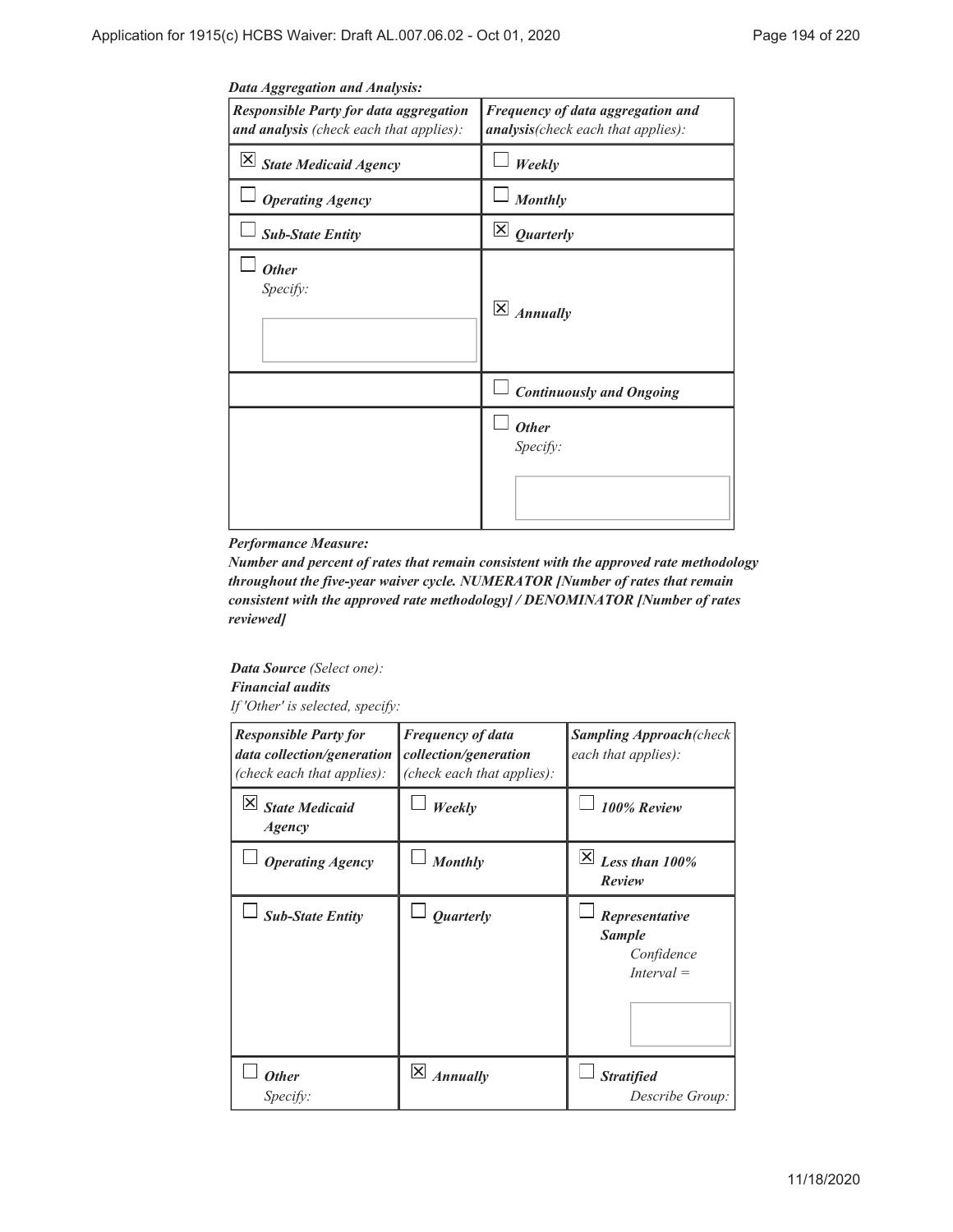| <b>Continuously</b> and<br>$\overline{\phantom{a}}$<br><b>Ongoing</b> | <b>Other</b><br>Specify: |
|-----------------------------------------------------------------------|--------------------------|
| $\Box$ <b>Other</b><br>Specify:                                       |                          |

## *Data Aggregation and Analysis:*

| <b>Responsible Party for data aggregation</b><br>and analysis (check each that applies): | <b>Frequency of data aggregation and</b><br>analysis(check each that applies): |
|------------------------------------------------------------------------------------------|--------------------------------------------------------------------------------|
| $\vert X \vert$ State Medicaid Agency                                                    | Weekly                                                                         |
| <b>Operating Agency</b>                                                                  | <b>Monthly</b>                                                                 |
| <b>Sub-State Entity</b>                                                                  | <b>Quarterly</b>                                                               |
| <b>Other</b><br>Specify:                                                                 | $\mathsf{\underline{x}}$<br><b>Annually</b>                                    |
|                                                                                          | <b>Continuously and Ongoing</b>                                                |
|                                                                                          | <b>Other</b><br>Specify:                                                       |

*If applicable, in the textbox below provide any necessary additional information on the strategies employed by the ii. State to discover/identify problems/issues within the waiver program, including frequency and parties responsible.*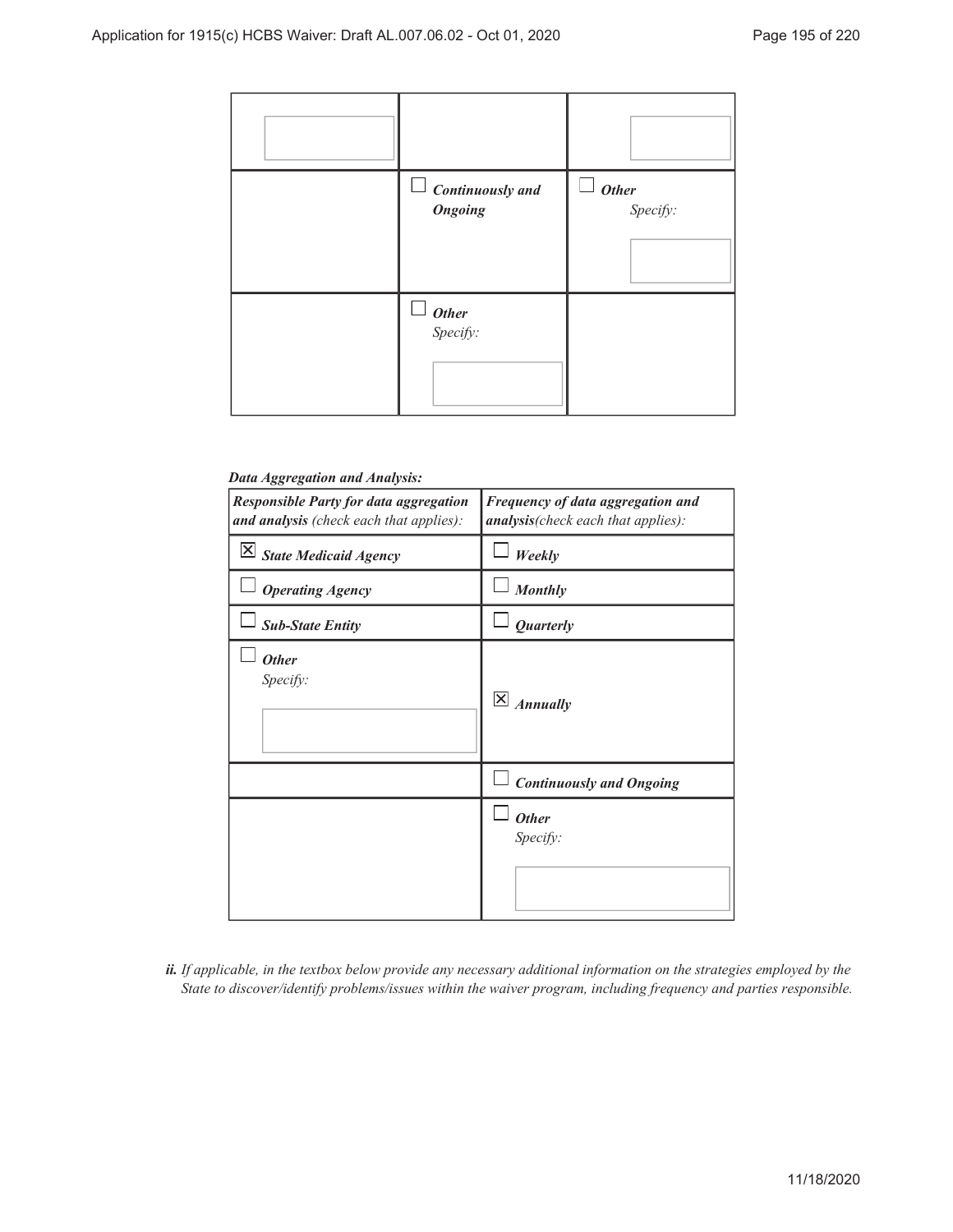*The AMA has contracted with a fiscal agent to maintain the payment records on services received and billed under the SAIL Waiver. The OA ensures that all services and corresponding payments are coded and documented properly. The OA ensures that only those services included on the plan of care are billed for the SAIL Waiver participant.*

*On October 1, 2017, the Alabama Medicaid Agency will implement an Electronic Visit Verification and Monitoring (EVVM) system to monitor visits to Home and Community Based Waiver Services clients. Medicaid's Electronic Visit Verification and Monitoring System is an electronic scheduling, tracking, reporting and billing system for in-home care providers. This paperless, web-based system also provides real-time access to information needed for member services management.*

*The Fiscal Intermediary has edits in the system to ensure that the participant has Medicaid financial eligibility and SAIL Waiver eligibility before the claims are paid. AMA reviews selected claim data to ensure that services are billed appropriately and according to the plan of care.*

*AMA through the Decision Support System can generate adhoc reports to track payments and denials for each waiver participant as well as the cost for the entire waiver program.*

### *Methods for Remediation/Fixing Individual Problems b.*

*Describe the States method for addressing individual problems as they are discovered. Include information i. regarding responsible parties and GENERAL methods for problem correction. In addition, provide information on the methods used by the state to document these items.*

*The SAIL Waiver is administered by the Alabama Medicaid Agency (AMA) and operated by ADRS. The AMA exercises administrative discretion in the management and supervision of the waiver and issues policies, rules and regulations related to the waiver. The AMA assumes the responsibility of: (1) Conducting joint trainings as needed with direct service providers enrolled to provide services through the SAIL waiver program; (2) Providing periodic training to discuss policies and procedures in an effort to consistently interpret and apply policies related to the SAIL Waiver program, which are outlined in the SAIL Waiver manual, (3) Conducts quarterly meetings to disseminate policies, rules and regulations regarding the home and community-based waiver programs and, (4) signs all qualified direct service providers contracts enrolled with ADRS to provide waiver services.*

*The AMA has developed a Quality Management Strategy for the SAIL Waiver Program. The following activities are components of the Quality Assurance Strategy: (1) Collect ongoing monthly data to monitor appropriateness of level of care determinations; (2) Collect quarterly data from registered nurses by any of the following sources; reviewing a sample of waiver case management records, direct service provider records, conducting on-site visits to participant homes, conduct consumer satisfactions surveys and tracking complaints and grievances; (3) Identify remediation for non-compliance issues and complaints identified during data collection are handled by requesting the entity involved to submit a plan of correction with 15 days of notification. If non-compliance is not resolved, the entity will be monitored every three months until compliance is achieved.*

### *Remediation Data Aggregation ii.*

*Remediation-related Data Aggregation and Analysis (including trend identification)*

| <b>Responsible Party</b> (check each that applies): | Frequency of data aggregation and analysis<br>(check each that applies): |
|-----------------------------------------------------|--------------------------------------------------------------------------|
| $ \mathsf{X} $ State Medicaid Agency                | Weekly                                                                   |
| <b>Operating Agency</b>                             | Monthly                                                                  |
| <b>Sub-State Entity</b>                             | <b>Quarterly</b>                                                         |
| <b>Other</b><br>Specify:                            | <b>Annually</b>                                                          |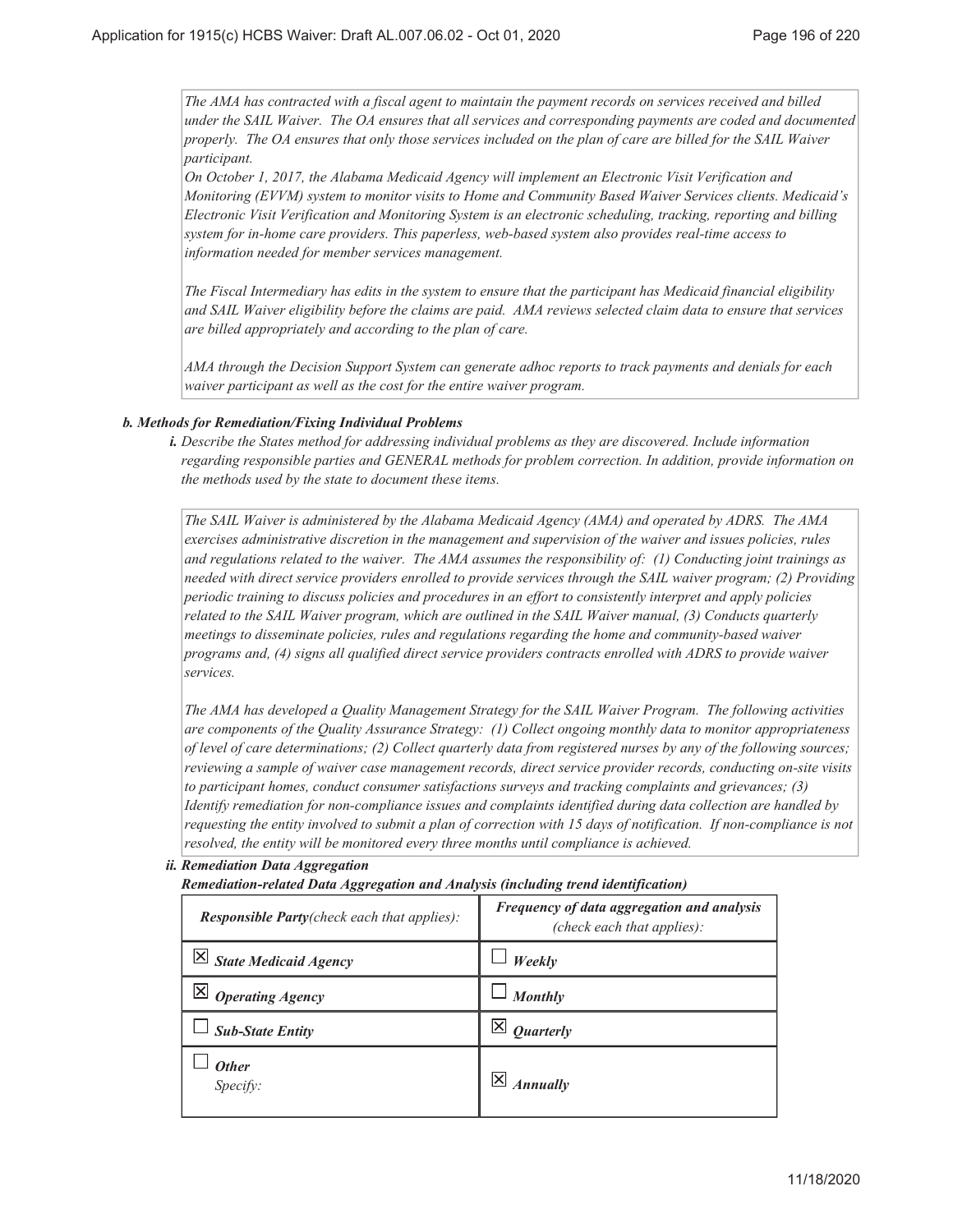| <b>Responsible Party</b> (check each that applies): | Frequency of data aggregation and analysis<br>(check each that applies): |
|-----------------------------------------------------|--------------------------------------------------------------------------|
|                                                     |                                                                          |
|                                                     | $\boxed{\times}$ Continuously and Ongoing                                |
|                                                     | $\frac{1}{2}$ Other<br>Specify:                                          |

### *Timelines c.*

*When the State does not have all elements of the Quality Improvement Strategy in place, provide timelines to design methods for discovery and remediation related to the assurance of Financial Accountability that are currently nonoperational.*

 $\bullet$   $N_o$ 

 $O$   $Y_{PS}$ 

*Please provide a detailed strategy for assuring Financial Accountability, the specific timeline for implementing identified strategies, and the parties responsible for its operation.*

# *Appendix I: Financial Accountability*

*I-2: Rates, Billing and Claims (1 of 3)*

*Rate Determination Methods. In two pages or less, describe the methods that are employed to establish provider payment a. rates for waiver services and the entity or entities that are responsible for rate determination. Indicate any opportunity for public comment in the process. If different methods are employed for various types of services, the description may group services for which the same method is employed. State laws, regulations, and policies referenced in the description are available upon request to CMS through the Medicaid agency or the operating agency (if applicable).*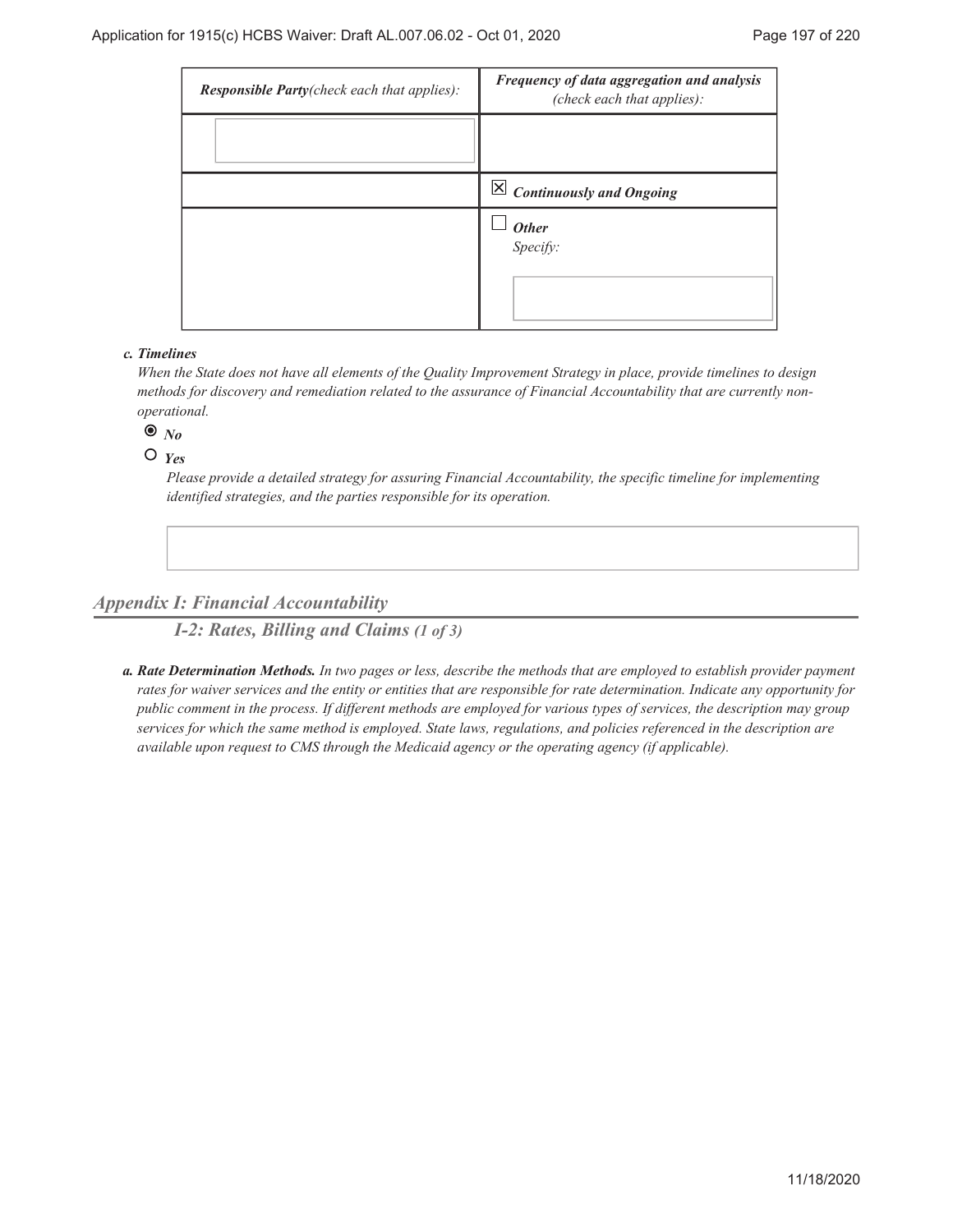*The AMA does not formally publish rates for SAIL waiver services. However, AMA will furnish the rates when requested. Rates for SAIL Waiver services are established by Medicaid. If rate adjustments are retroactive, then previously paid claims will be recouped and repaid at the adjusted rate.They are prospective rates that are based on audited historical costs with consideration given to the health care index and renegotiated contracts. Medicaid pays private and public contractors the same rate. The OA may request an interim increase or decrease at any time. At fiscal year end, the total amount paid by the OA is divided by the total number of units served, and an average rate per service is determined. Medicaid uses the average rate to determine the final settlement.*

*For each waiver service, a HCPC code is determined with a rate assigned to each code. The Medicaid Management Information system (MMIS) pays the claim based upon the States determined pricing methodology applied to each service by provider type, claim type, recipient benefits and policy limitations. All claims submitted for adjudication must pass certain edits in the MMIS. Once a claim passes through edits, the system reviews each claim to make sure it complies with AMA policies. The MMIS then performs audits by validating claims history information against information on the current claim. Audits check for duplicate services, limited services, and related services and compare them to Alabama Medicaid policy to ensure that recipient benefits are paid according to current policies.*

*As each waiver year is audited, this cost like the benefit cost, will be determined and lump sum settlement will be made to adjust that years payments to actual cost. The Cost Report from the OA is due to Medicaid by December 31. Cost settlements are made no later than September 30 of the following year.*

*As of 2011, the SAIL waiver transition to a cost-based waiver. This waiver is cost-settled and audited by Medicaid's Provider Audit Division. Cost settlements include services and administrative cost.*

*The procedure codes for these rates are on the pricing file and may be adjusted based upon the following:*

*• If the Operating Agency costs are more than estimated for the services provided, the Medicaid Agency may owe the OA monies that will assist them in recovering their cost. This is the cost settlement. The OA can also request an increase in the rate for subsequent years so that the rate on the file is closer to their actual cost. If this occurs, when the cost settlement is done, Medicaid should owe the OA less in the cost settlement.*

*• If the Operating Agency costs are less than estimated for the services, the OA may owe the Medicaid Agency monies. In this instance, the OA can also request a decrease in the rate for subsequent years so that the rate on the file is closer to the actual cost. If this occurs, the OA should owe Medicaid less in the cost settlement.*

*The estimated rate is the rate listed on the Operating Agency Pricing File.*

*Waiver participants, providers, or anyone who is interested in viewing the rates may access the waiver document on the Alabama Medicaid website.*

*Rates for all services are reviewed annually. If necessary they may be reexamined at any time. Stakeholders, participants, and providers may submit information or request information regarding the rate methodology at any time. Alabama also performs periodic evaluations and assessments to determine if the rates are consistent with efficiency, economy, and quality of care. We also periodically survey providers to request their feedback on rates.*

*The last review of the waiver rate methodology was November 13, 2019.*

*Public comments and responses can be reviewed in the Main Module 6-I of this application.*

*Flow of Billings. Describe the flow of billings for waiver services, specifying whether provider billings flow directly from b. providers to the state's claims payment system or whether billings are routed through other intermediary entities. If billings flow through other intermediary entities, specify the entities:*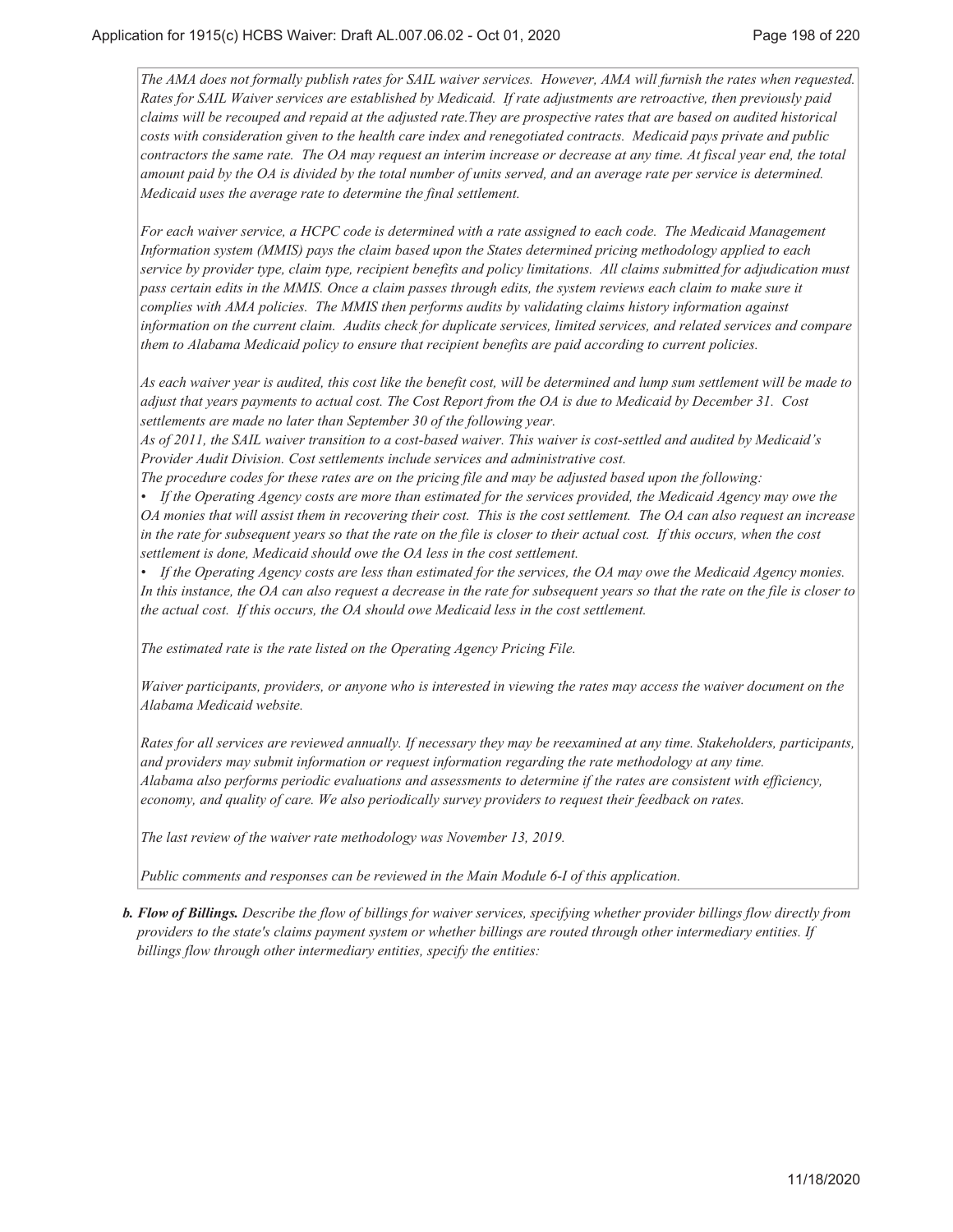*Each waiver participant, once approved, is added to the Alabama Medicaids Long Term Care File. This file holds approved dates of eligibility for waiver services.*

*Provider billings flow directly from the providers to Medicaid MMIS and the Fiscal Intermediary as follows:*

*Payments made by Medicaid to providers are on a cost reimbursement basis. Each covered service is identified on a claim by a HCPC code.*

*For each recipient, the claim allows span billing for a period up to one month. There may be multiple claims in a month; however no single claim can cover services performed in different months. Each service type is identified by Procedure Code and will include all units of that service provided during that month. Specific dates for each unit can be identified on the Service Authorization Form.*

*If the submitted claims cover dates of service where part, or all of the claim was previously paid, the claim is rejected. The provider is required to make the corrections on the claim and resubmit for processing.*

*Payment is based on the number of units of service reported on the claim for each procedure code.*

*Accounting for actual costs and units of services provided during the waiver year, are captured on the CMS 372 Report.*

*All claims must be filed within 12 months from the date of service. Medicaid recovers payments that exceed actual allowable cost.*

*Payment is based on the number of units of service reported on a claim for each procedure code. There is a clear differentiation between waiver services and non-waiver services and a clear audit trail exists from point of service through billing and reimbursement.*

*Participant-directed billings flow directly from the FMSA to the OA. The OA bills Medicaid a monthly claim for each participant. The OA monitors the FMSA through monthly claims submissions and reports received from the FMSA to ensure compliance with appropriate fiscal and program procedures. Problems identified will be brought to the attention of FMSA personnel within 48 hours. Remediation of the problem will be expected within 48 hours of the FMSA being notified by the operating agency.*

### *Appendix I: Financial Accountability*

*I-2: Rates, Billing and Claims (2 of 3)*

- *Certifying Public Expenditures (select one): c.*
	- *No. state or local government agencies do not certify expenditures for waiver services.*
	- *Yes. state or local government agencies directly expend funds for part or all of the cost of waiver services and certify their state government expenditures (CPE) in lieu of billing that amount to Medicaid.*

#### *Select at least one:*

## *Certified Public Expenditures (CPE) of State Public Agencies.*

*Specify: (a) the state government agency or agencies that certify public expenditures for waiver services; (b) how it is assured that the CPE is based on the total computable costs for waiver services; and, (c) how the state verifies that the certified public expenditures are eligible for Federal financial participation in accordance with 42 CFR §433.51(b).(Indicate source of revenue for CPEs in Item I-4-a.)*

## *Certified Public Expenditures (CPE) of Local Government Agencies.*

*Specify: (a) the local government agencies that incur certified public expenditures for waiver services; (b) how it is assured that the CPE is based on total computable costs for waiver services; and, (c) how the state verifies that the certified public expenditures are eligible for Federal financial participation in accordance with 42 CFR §433.51(b). (Indicate source of revenue for CPEs in Item I-4-b.)*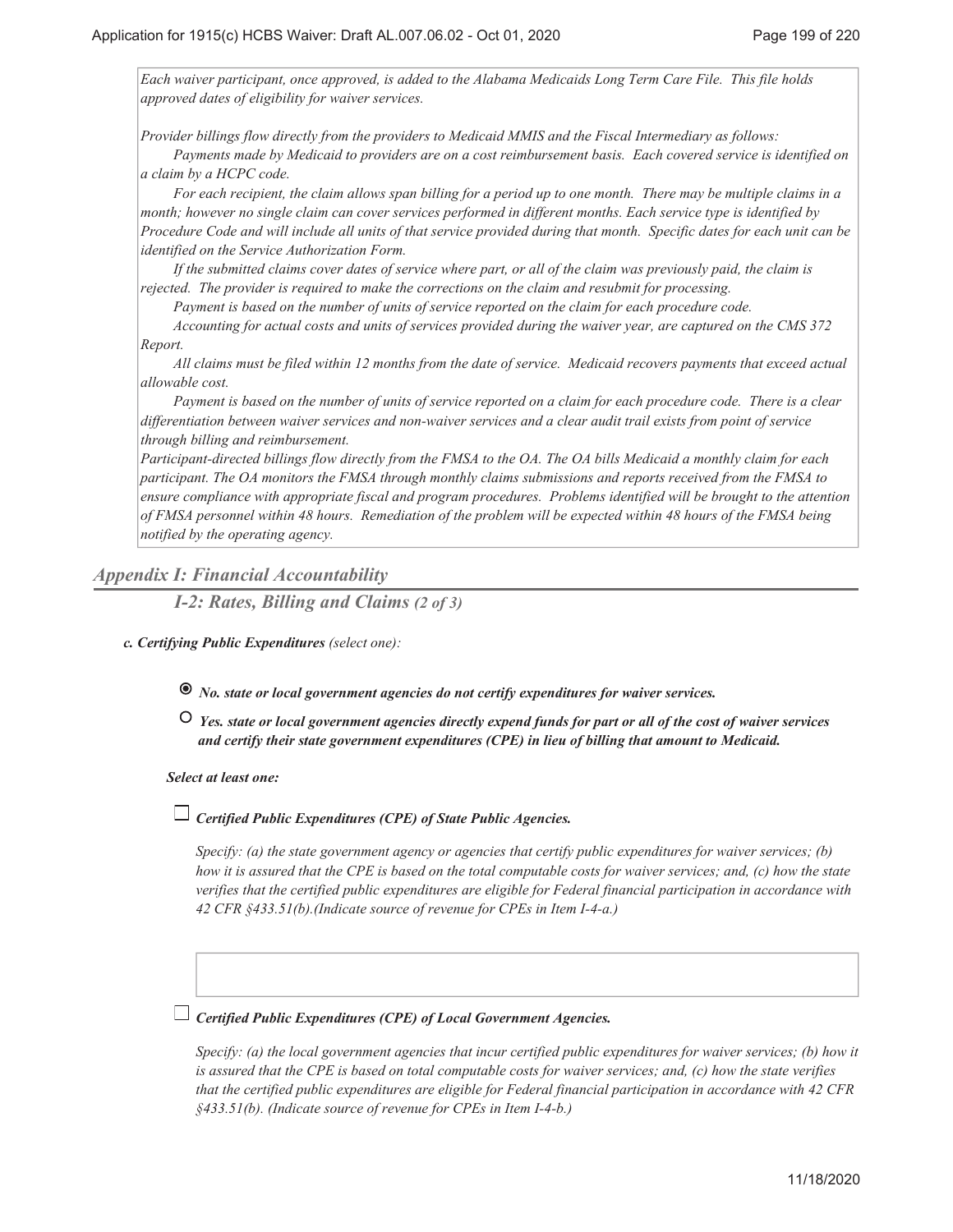## *Appendix I: Financial Accountability*

*I-2: Rates, Billing and Claims (3 of 3)*

*Billing Validation Process. Describe the process for validating provider billings to produce the claim for federal financial d. participation, including the mechanism(s) to assure that all claims for payment are made only: (a) when the individual was eligible for Medicaid waiver payment on the date of service; (b) when the service was included in the participant's approved service plan; and, (c) the services were provided:*

*The system performs validation edits to ensure the claim is filled out correctly and contains appropriate information for processing. Edits ensure the recipients name matches the recipient identification number (RID); the HCPC code is valid for the diagnosis; the recipient is eligible; the provider is active for the dates of service; and other similar criteria are met. For electronically submitted claims, the edit process is performed several times per day. For paper claims, it is performed five times per week. If a claim fails any of these edits, it is returned to the provider.*

*Once claims pass through edits, the system reviews the claim history information against information on the current claim. Audits check for duplicate services, service limitation, and related services and compare them to Alabama Medicaid policy. The system then prices the claim using the State determined pricing methodology applied to each service by provider type, claim type, recipient benefits, or policy limitations.*

*Once the system completes claim processing, it assigns each claim a status: approved to pay, denied, or suspended. Approved to pay and denied claims are processed through the financial cycle twice a month, at which time an Explanation of Payment (EOP) report is produced and checks are written, if applicable. Suspended claims must be worked by the fiscal agent personnel or reviewed by Alabama Medicaid Agency personnel, as required.*

*Claims approved for payment are paid with a single check or electronic funds transfer (EFT) transaction according to the check writing schedule published by the Alabama Medicaid Agency. The check is sent to the providers payee address with an EOP, which also identifies all denied claims, pending claims, and adjustments. If the provider is enrolled in the electronic funds (EFT) transfer process, the payment is deposited directly into the providers bank account and the EOP is mailed separately to the provider.*

*The case managers check the service plan against the direct service provider service logs to determine if services were rendered according to the service plan. Monthly notes and discrepancies are documented in the case file. Recoupments and violations are processed and communicated with the direct service provider.*

*The Operating Agency has a designated person who validates indirect services for Medicaid reimbursement. Time logs and other documents are check for billing approval.*

*Billing and Claims Record Maintenance Requirement. Records documenting the audit trail of adjudicated claims e. (including supporting documentation) are maintained by the Medicaid agency, the operating agency (if applicable), and providers of waiver services for a minimum period of 3 years as required in 45 CFR §92.42.*

### *Appendix I: Financial Accountability*

*I-3: Payment (1 of 7)*

- *Method of payments -- MMIS (select one): a.*
	- *Payments for all waiver services are made through an approved Medicaid Management Information System (MMIS).*
	- *Payments for some, but not all, waiver services are made through an approved MMIS.*

*Specify: (a) the waiver services that are not paid through an approved MMIS; (b) the process for making such payments and the entity that processes payments; (c) and how an audit trail is maintained for all state and federal funds expended outside the MMIS; and, (d) the basis for the draw of federal funds and claiming of these expenditures*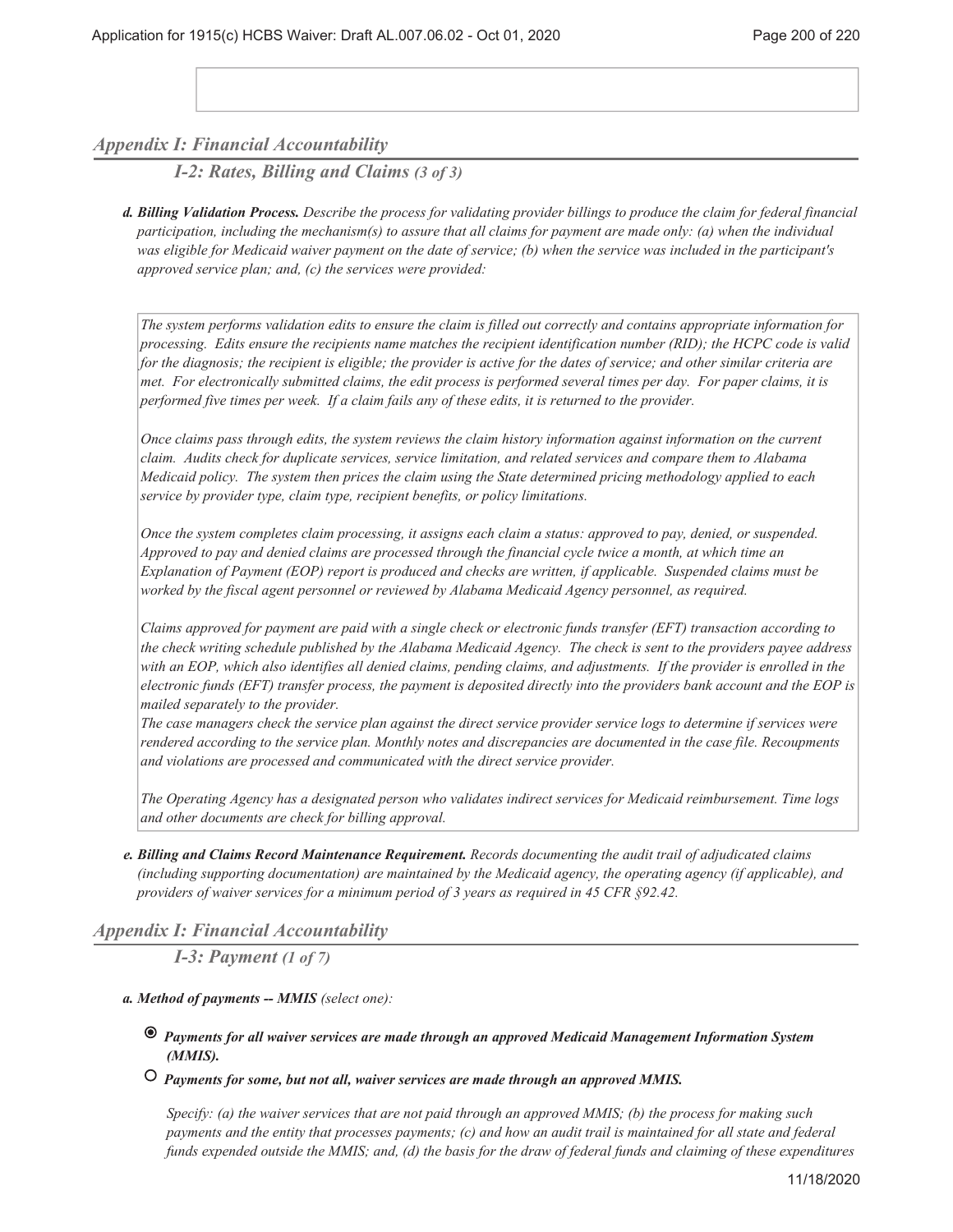*on the CMS-64:*

 *Payments for waiver services are not made through an approved MMIS.*

*Specify: (a) the process by which payments are made and the entity that processes payments; (b) how and through which system(s) the payments are processed; (c) how an audit trail is maintained for all state and federal funds expended outside the MMIS; and, (d) the basis for the draw of federal funds and claiming of these expenditures on the CMS-64:*

 *Payments for waiver services are made by a managed care entity or entities. The managed care entity is paid a monthly capitated payment per eligible enrollee through an approved MMIS.*

*Describe how payments are made to the managed care entity or entities:*

## *Appendix I: Financial Accountability*

*I-3: Payment (2 of 7)*

- *Direct payment. In addition to providing that the Medicaid agency makes payments directly to providers of waiver b. services, payments for waiver services are made utilizing one or more of the following arrangements (select at least one):*
	- *The Medicaid agency makes payments directly and does not use a fiscal agent (comprehensive or limited) or a managed care entity or entities.*
	- *The Medicaid agency pays providers through the same fiscal agent used for the rest of the Medicaid program.*

*The Medicaid agency pays providers of some or all waiver services through the use of a limited fiscal agent.*

*Specify the limited fiscal agent, the waiver services for which the limited fiscal agent makes payment, the functions that the limited fiscal agent performs in paying waiver claims, and the methods by which the Medicaid agency oversees the operations of the limited fiscal agent:*

*Providers are paid by a managed care entity or entities for services that are included in the state's contract with the entity.*

*Specify how providers are paid for the services (if any) not included in the state's contract with managed care entities.*

*Appendix I: Financial Accountability*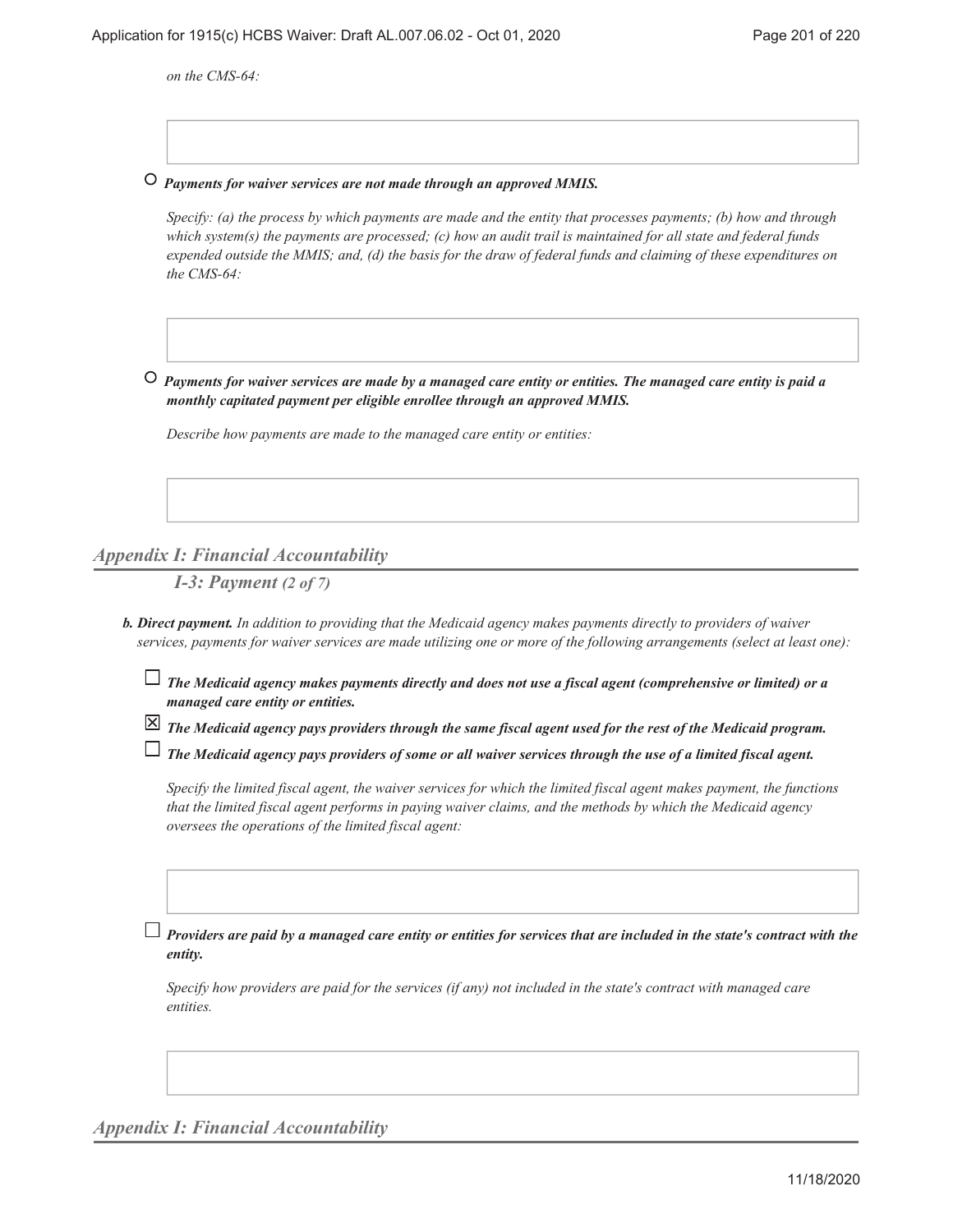*Supplemental or Enhanced Payments. Section 1902(a)(30) requires that payments for services be consistent with c. efficiency, economy, and quality of care. Section 1903(a)(1) provides for Federal financial participation to states for expenditures for services under an approved state plan/waiver. Specify whether supplemental or enhanced payments are made. Select one:*

## *No. The state does not make supplemental or enhanced payments for waiver services.*

 *Yes. The state makes supplemental or enhanced payments for waiver services.*

*Describe: (a) the nature of the supplemental or enhanced payments that are made and the waiver services for which these payments are made; (b) the types of providers to which such payments are made; (c) the source of the non-Federal share of the supplemental or enhanced payment; and, (d) whether providers eligible to receive the supplemental or enhanced payment retain 100% of the total computable expenditure claimed by the state to CMS. Upon request, the state will furnish CMS with detailed information about the total amount of supplemental or enhanced payments to each provider type in the waiver.*

# *Appendix I: Financial Accountability*

*I-3: Payment (4 of 7)*

- *Payments to state or Local Government Providers. Specify whether state or local government providers receive payment d. for the provision of waiver services.*
	- *No. State or local government providers do not receive payment for waiver services. Do not complete Item I-3-e.*
	- *Yes. State or local government providers receive payment for waiver services. Complete Item I-3-e.*

*Specify the types of state or local government providers that receive payment for waiver services and the services that the state or local government providers furnish:*

*The State of Alabama Department of Rehabilitation Services is the operating agency for the SAIL Waiver. This state agency provides case management services for the SAIL Waiver.*

## *Appendix I: Financial Accountability*

*I-3: Payment (5 of 7)*

### *Amount of Payment to State or Local Government Providers. e.*

*Specify whether any state or local government provider receives payments (including regular and any supplemental payments) that in the aggregate exceed its reasonable costs of providing waiver services and, if so, whether and how the state recoups the excess and returns the Federal share of the excess to CMS on the quarterly expenditure report. Select one:*

- *The amount paid to state or local government providers is the same as the amount paid to private providers of the same service.*
- *The amount paid to state or local government providers differs from the amount paid to private providers of the same service. No public provider receives payments that in the aggregate exceed its reasonable costs of providing waiver services.*
- *The amount paid to state or local government providers differs from the amount paid to private providers of*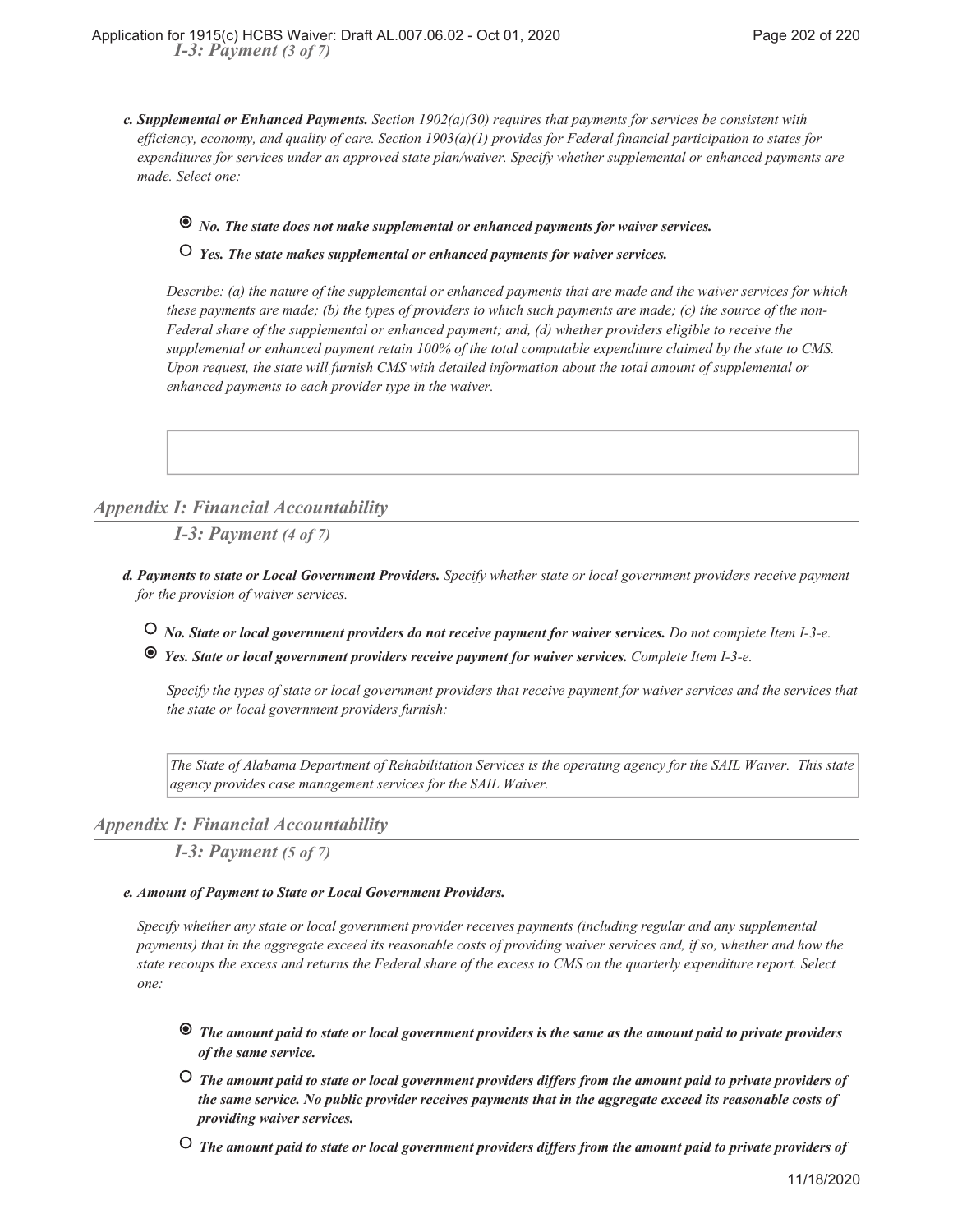*the same service. When a state or local government provider receives payments (including regular and any supplemental payments) that in the aggregate exceed the cost of waiver services, the state recoups the excess and returns the federal share of the excess to CMS on the quarterly expenditure report.*

*Describe the recoupment process:*

*Appendix I: Financial Accountability*

*I-3: Payment (6 of 7)*

*Provider Retention of Payments. Section 1903(a)(1) provides that Federal matching funds are only available for f. expenditures made by states for services under the approved waiver. Select one:*

 *Providers receive and retain 100 percent of the amount claimed to CMS for waiver services.*

 *Providers are paid by a managed care entity (or entities) that is paid a monthly capitated payment.*

*Specify whether the monthly capitated payment to managed care entities is reduced or returned in part to the state.*

## *Appendix I: Financial Accountability*

*I-3: Payment (7 of 7)*

### *Additional Payment Arrangements g.*

*Voluntary Reassignment of Payments to a Governmental Agency. Select one: i.*

- *No. The state does not provide that providers may voluntarily reassign their right to direct payments to a governmental agency.*
- *Yes. Providers may voluntarily reassign their right to direct payments to a governmental agency as provided in 42 CFR §447.10(e).*

*Specify the governmental agency (or agencies) to which reassignment may be made.*

*Providers may voluntarily reassign their right to direct payments to the State of Alabama Department of Rehabilitation Services (ADRS).*

### *Organized Health Care Delivery System. Select one: ii.*

- *No. The state does not employ Organized Health Care Delivery System (OHCDS) arrangements under the provisions of 42 CFR §447.10.*
- *Yes. The waiver provides for the use of Organized Health Care Delivery System arrangements under the provisions of 42 CFR §447.10.*

*Specify the following: (a) the entities that are designated as an OHCDS and how these entities qualify for designation as an OHCDS; (b) the procedures for direct provider enrollment when a provider does not voluntarily agree to contract with a designated OHCDS; (c) the method(s) for assuring that participants have*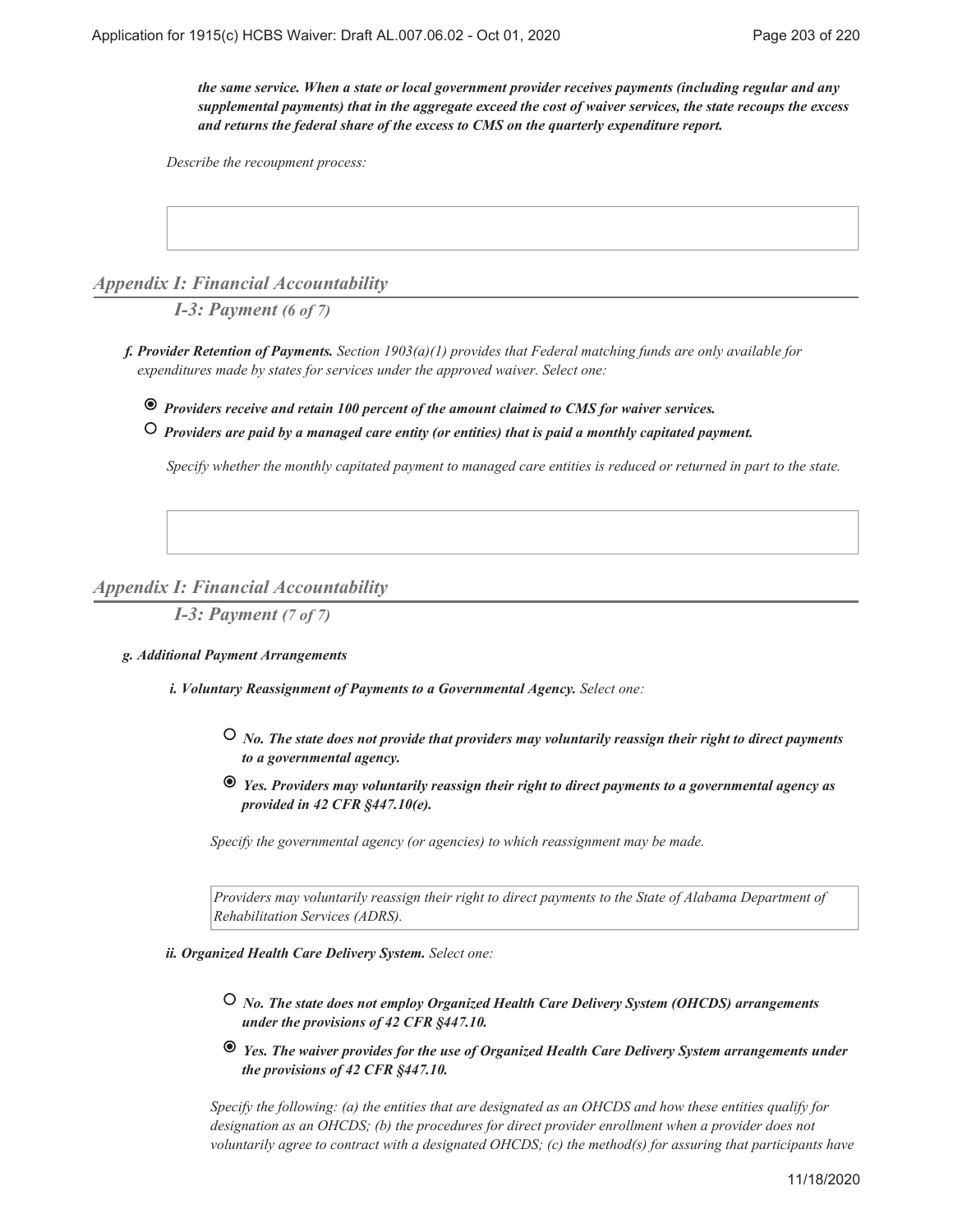*free choice of qualified providers when an OHCDS arrangement is employed, including the selection of providers not affiliated with the OHCDS; (d) the method(s) for assuring that providers that furnish services under contract with an OHCDS meet applicable provider qualifications under the waiver; (e) how it is assured that OHCDS contracts with providers meet applicable requirements; and, (f) how financial accountability is assured when an OHCDS arrangement is used:*

*ADRS and other providers of waiver services all provide one or more Medicaid service and are eligible to be OHCDS. Providers may enroll directly with the Medicaid Agency if they wish. Free choice of providers is assured by the policies and procedures in effect and practices carried out by the case managers. All providers are certified and monitored by Quality Assurance reviews performed by ADRS or Medicaid. Although the State does not have any OHCDS enrolled for the waiver we have a process to ensure that they may enroll with Medicaid. OHCDS will be certified by ADRS and AMA and monitored by the Quality Assurance Department by ADRS and AMA.*

*The OHCDS will enroll using our fiscal agent. AMA's systems has several edits and audits to ensure financial accountability.*

### *Contracts with MCOs, PIHPs or PAHPs. iii.*

- *The state does not contract with MCOs, PIHPs or PAHPs for the provision of waiver services.*
- *The state contracts with a Managed Care Organization(s) (MCOs) and/or prepaid inpatient health plan(s) (PIHP) or prepaid ambulatory health plan(s) (PAHP) under the provisions of §1915(a)(1) of the Act for the delivery of waiver and other services. Participants may voluntarily elect to receive waiver and other services through such MCOs or prepaid health plans. Contracts with these health plans are on file at the state Medicaid agency.*

*Describe: (a) the MCOs and/or health plans that furnish services under the provisions of §1915(a)(1); (b) the geographic areas served by these plans; (c) the waiver and other services furnished by these plans; and, (d) how payments are made to the health plans.*

- *This waiver is a part of a concurrent §1915(b)/§1915(c) waiver. Participants are required to obtain waiver and other services through a MCO and/or prepaid inpatient health plan (PIHP) or a prepaid ambulatory health plan (PAHP). The §1915(b) waiver specifies the types of health plans that are used and how payments to these plans are made.*
- *This waiver is a part of a concurrent ?1115/?1915(c) waiver. Participants are required to obtain waiver and other services through a MCO and/or prepaid inpatient health plan (PIHP) or a prepaid ambulatory health plan (PAHP). The ?1115 waiver specifies the types of health plans that are used and how payments to these plans are made.*
- *If the state uses more than one of the above contract authorities for the delivery of waiver services, please select this option.*

*In the textbox below, indicate the contract authorities. In addition, if the state contracts with MCOs, PIHPs, or PAHPs under the provisions of §1915(a)(1) of the Act to furnish waiver services: Participants may voluntarily elect to receive waiver and other services through such MCOs or prepaid health plans. Contracts with these health plans are on file at the state Medicaid agency. Describe: (a) the MCOs and/or health plans that furnish services under the provisions of §1915(a)(1); (b) the geographic areas served by these plans; (c) the waiver and other services furnished by these plans; and, (d) how payments are made to the health plans.*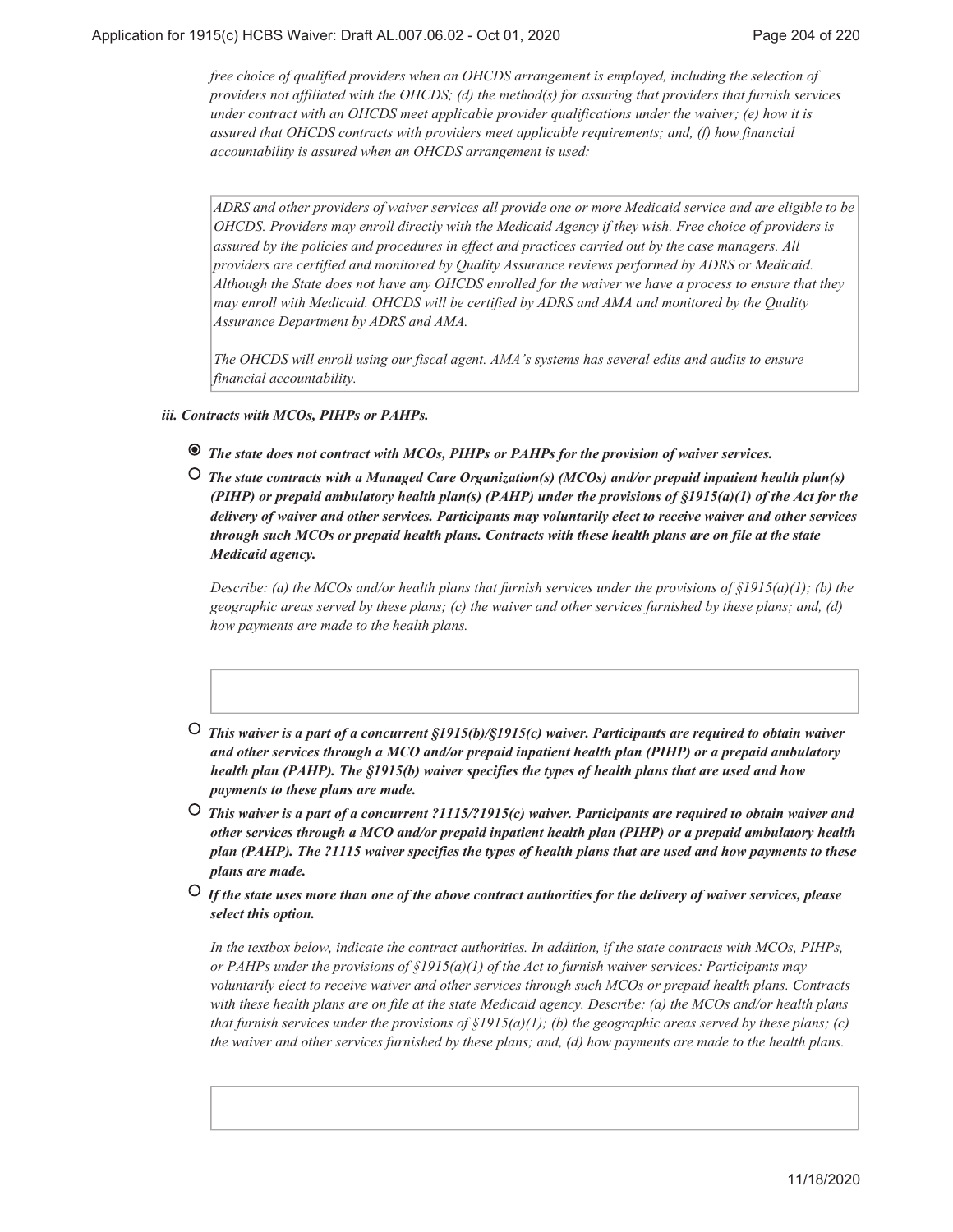## *Appendix I: Financial Accountability*

*I-4: Non-Federal Matching Funds (1 of 3)*

- *State Level Source(s) of the Non-Federal Share of Computable Waiver Costs. Specify the state source or sources of the a. non-federal share of computable waiver costs. Select at least one:*
	- *Appropriation of State Tax Revenues to the State Medicaid agency*

*Appropriation of State Tax Revenues to a State Agency other than the Medicaid Agency.*

*If the source of the non-federal share is appropriations to another state agency (or agencies), specify: (a) the state entity or agency receiving appropriated funds and (b) the mechanism that is used to transfer the funds to the Medicaid Agency or Fiscal Agent, such as an Intergovernmental Transfer (IGT), including any matching arrangement, and/or, indicate if the funds are directly expended by state agencies as CPEs, as indicated in Item I-2 c:*

*The source of non-federal funds for the SAIL Waiver are general fund appropriations to ADRS. These funds are 106, general fund; 349, other funds such as federal, intergovernmental transfers, drug rebates, and other small amounts; 564, Health Care Trust Funds for provider taxes; and 1047, tobacco revenue. These funds are for the sole use of Medicaid once the appropriation is made by the Legislature. The Alabama Legislature does not line item budget any revenue or expenditure for Medicaid. In other words, no revenue comes to Medicaid earmarked for certain expenditures. It is up to Medicaid how a voucher is coded and thus charged. If Medicaid has any balance in fund 106 at the end of the year, it does not revert back to the State general fund.*

*The non-federal share is transferred to AMA by ADRS. AMA uses the IGT process which determines during the billing cycle how much the non-federal match is needed to reimburse adjusted claims and invoices. The source of the non-federal share is 100% appropriated by the State's legislature to ADRS.*

## *Other State Level Source(s) of Funds.*

*Specify: (a) the source and nature of funds; (b) the entity or agency that receives the funds; and, (c) the mechanism that is used to transfer the funds to the Medicaid Agency or Fiscal Agent, such as an Intergovernmental Transfer (IGT), including any matching arrangement, and/or, indicate if funds are directly expended by state agencies as CPEs, as indicated in Item I-2-c:*

## *Appendix I: Financial Accountability*

*I-4: Non-Federal Matching Funds (2 of 3)*

*Local Government or Other Source(s) of the Non-Federal Share of Computable Waiver Costs. Specify the source or b. sources of the non-federal share of computable waiver costs that are not from state sources. Select One:*

 *Not Applicable. There are no local government level sources of funds utilized as the non-federal share.*

## *Applicable*

*Check each that applies:*

## *Appropriation of Local Government Revenues.*

*Specify: (a) the local government entity or entities that have the authority to levy taxes or other revenues; (b) the source(s) of revenue; and, (c) the mechanism that is used to transfer the funds to the Medicaid Agency or Fiscal Agent, such as an Intergovernmental Transfer (IGT), including any matching arrangement (indicate any intervening entities in the transfer process), and/or, indicate if funds are directly expended by local government agencies as CPEs, as specified in Item I-2-c:*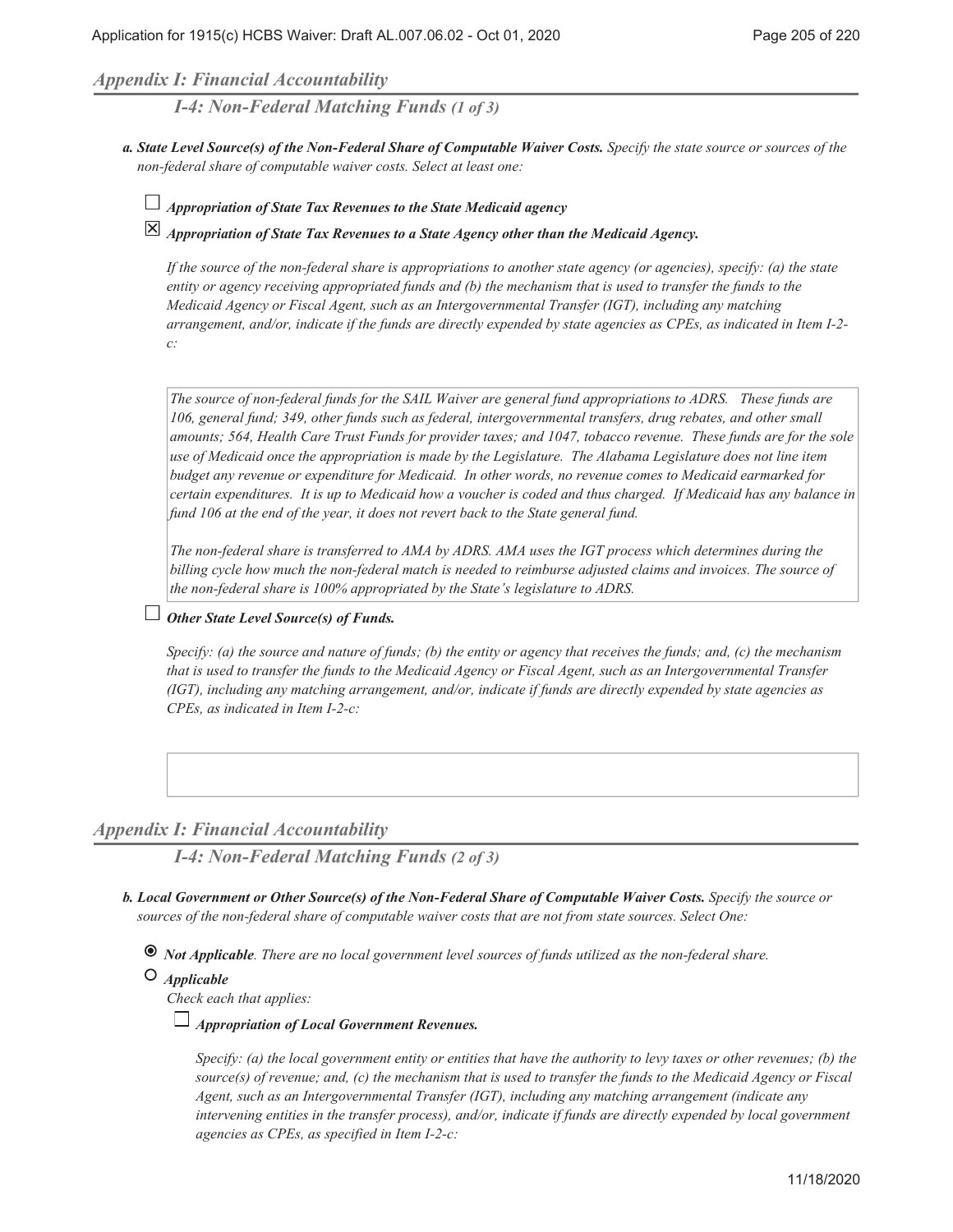*Other Local Government Level Source(s) of Funds.*

*Specify: (a) the source of funds; (b) the local government entity or agency receiving funds; and, (c) the mechanism that is used to transfer the funds to the state Medicaid agency or fiscal agent, such as an Intergovernmental Transfer (IGT), including any matching arrangement, and/or, indicate if funds are directly expended by local government agencies as CPEs, as specified in Item I-2-c:*

## *Appendix I: Financial Accountability*

*I-4: Non-Federal Matching Funds (3 of 3)*

- *Information Concerning Certain Sources of Funds. Indicate whether any of the funds listed in Items I-4-a or I-4-b that c. make up the non-federal share of computable waiver costs come from the following sources: (a) health care-related taxes or fees; (b) provider-related donations; and/or, (c) federal funds. Select one:*
	- *None of the specified sources of funds contribute to the non-federal share of computable waiver costs*
	- *The following source(s) are used Check each that applies:*

|  | $\Box$ Health care-related taxes or fees |  |  |
|--|------------------------------------------|--|--|
|  |                                          |  |  |

- *Provider-related donations*
- *Federal funds*

*For each source of funds indicated above, describe the source of the funds in detail:*

## *Appendix I: Financial Accountability*

*I-5: Exclusion of Medicaid Payment for Room and Board*

- *Services Furnished in Residential Settings. Select one: a.*
	- *No services under this waiver are furnished in residential settings other than the private residence of the individual.*
	- *As specified in Appendix C, the state furnishes waiver services in residential settings other than the personal home of the individual.*

*Method for Excluding the Cost of Room and Board Furnished in Residential Settings. The following describes the b. methodology that the state uses to exclude Medicaid payment for room and board in residential settings: Do not complete this item.*

*Appendix I: Financial Accountability*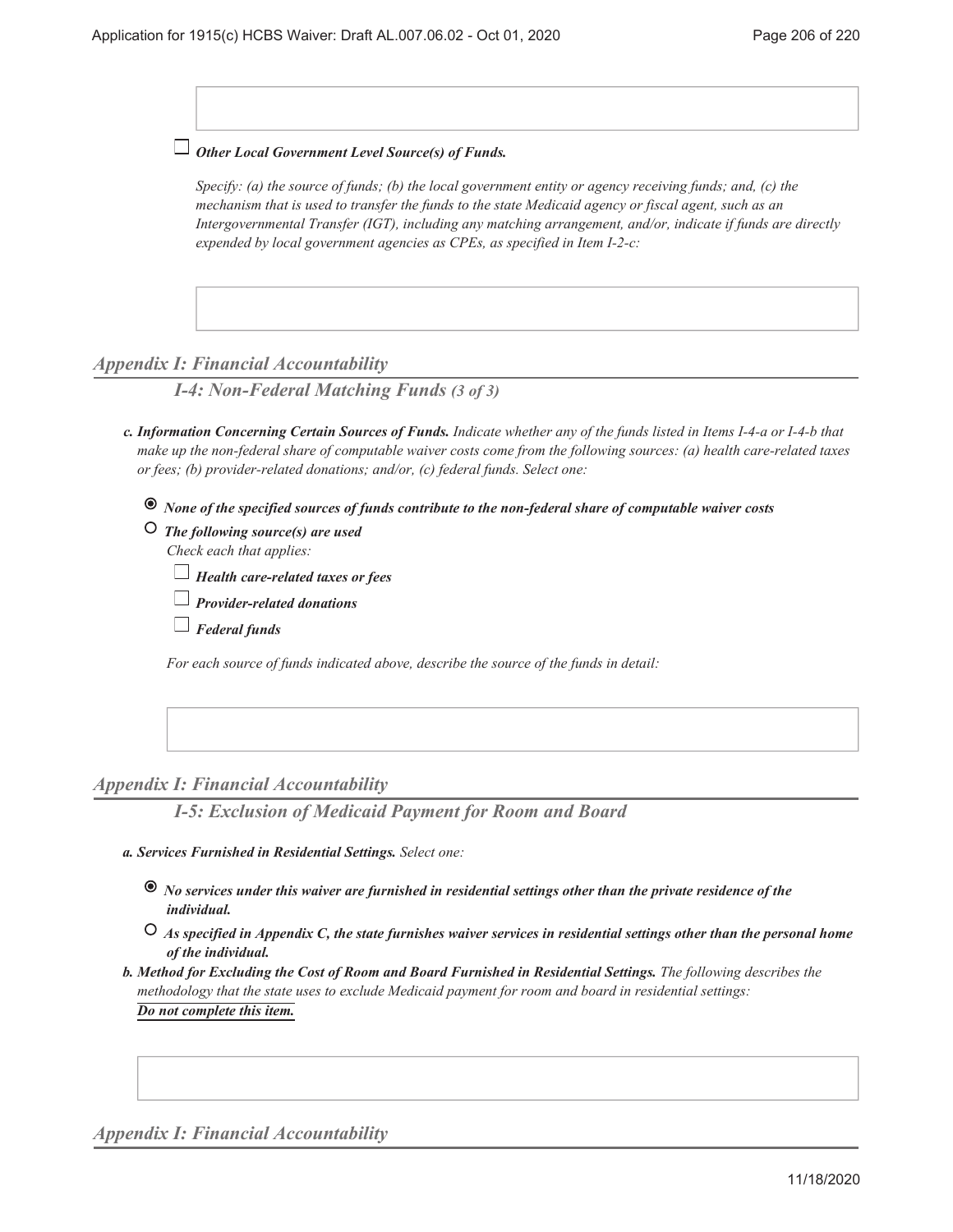*Reimbursement for the Rent and Food Expenses of an Unrelated Live-In Personal Caregiver. Select one:*

- *No. The state does not reimburse for the rent and food expenses of an unrelated live-in personal caregiver who resides in the same household as the participant.*
- *Yes. Per 42 CFR §441.310(a)(2)(ii), the state will claim FFP for the additional costs of rent and food that can be reasonably attributed to an unrelated live-in personal caregiver who resides in the same household as the waiver participant. The state describes its coverage of live-in caregiver in Appendix C-3 and the costs attributable to rent and food for the live-in caregiver are reflected separately in the computation of factor D (cost of waiver services) in Appendix J. FFP for rent and food for a live-in caregiver will not be claimed when the participant lives in the caregiver's home or in a residence that is owned or leased by the provider of Medicaid services.*

*The following is an explanation of: (a) the method used to apportion the additional costs of rent and food attributable to the unrelated live-in personal caregiver that are incurred by the individual served on the waiver and (b) the method used to reimburse these costs:*

# *Appendix I: Financial Accountability*

*I-7: Participant Co-Payments for Waiver Services and Other Cost Sharing (1 of 5)*

- *Co-Payment Requirements. Specify whether the state imposes a co-payment or similar charge upon waiver participants a. for waiver services. These charges are calculated per service and have the effect of reducing the total computable claim for federal financial participation. Select one:*
	- *No. The state does not impose a co-payment or similar charge upon participants for waiver services.*
	- *Yes. The state imposes a co-payment or similar charge upon participants for one or more waiver services.*

### *Co-Pay Arrangement. i.*

*Specify the types of co-pay arrangements that are imposed on waiver participants (check each that applies):*

*Charges Associated with the Provision of Waiver Services (if any are checked, complete Items I-7-a-ii through I-7-a-iv):*

- *Nominal deductible*
- *Coinsurance*
- *Co-Payment*
- *Other charge*

*Specify:*



## *Appendix I: Financial Accountability*

*I-7: Participant Co-Payments for Waiver Services and Other Cost Sharing (2 of 5)*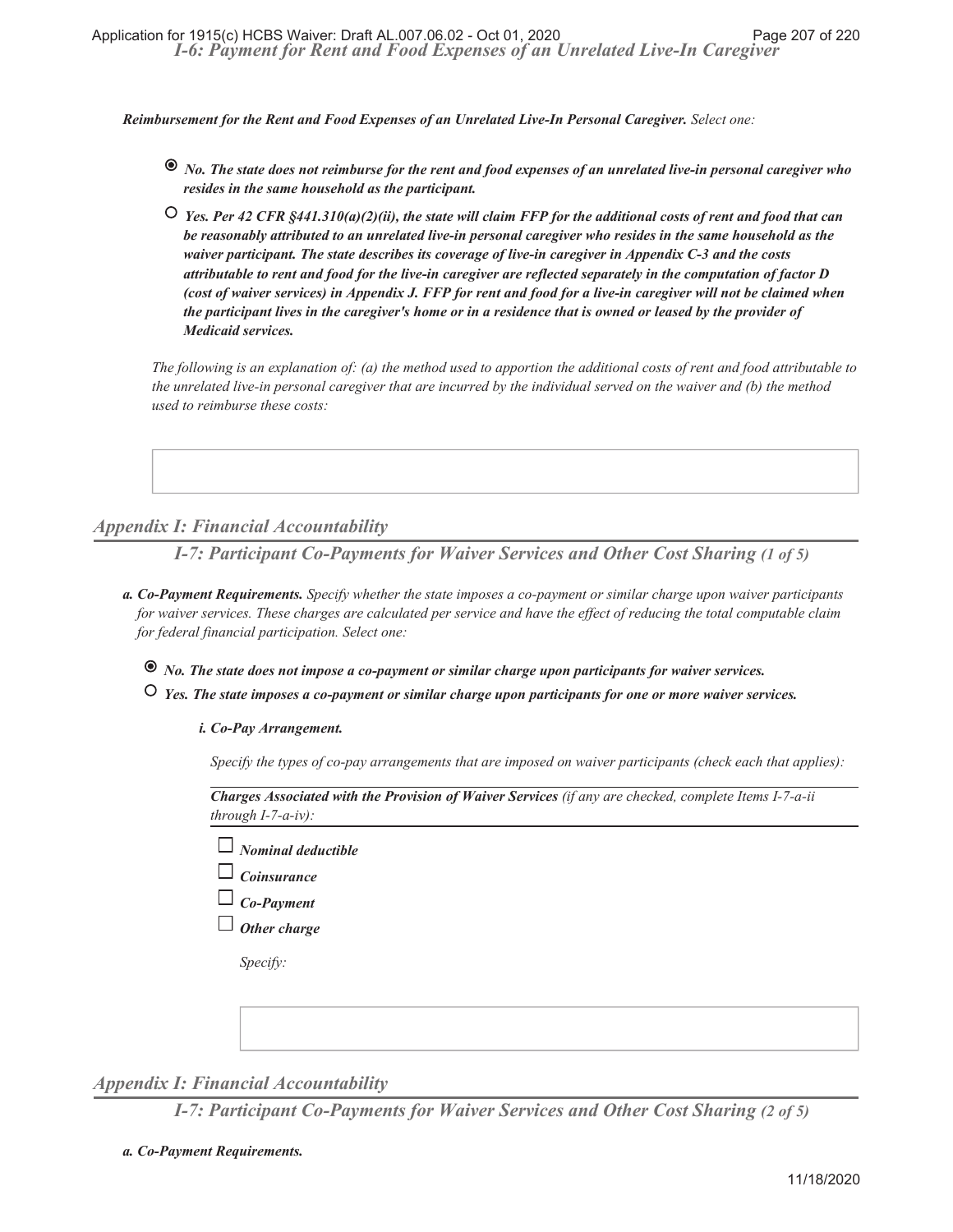*Participants Subject to Co-pay Charges for Waiver Services. ii.*

*Answers provided in Appendix I-7-a indicate that you do not need to complete this section.*

*Appendix I: Financial Accountability*

*I-7: Participant Co-Payments for Waiver Services and Other Cost Sharing (3 of 5)*

### *Co-Payment Requirements. a.*

*Amount of Co-Pay Charges for Waiver Services. iii.*

*Answers provided in Appendix I-7-a indicate that you do not need to complete this section.*

## *Appendix I: Financial Accountability*

*I-7: Participant Co-Payments for Waiver Services and Other Cost Sharing (4 of 5)*

### *Co-Payment Requirements. a.*

### *Cumulative Maximum Charges. iv.*

*Answers provided in Appendix I-7-a indicate that you do not need to complete this section.*

## *Appendix I: Financial Accountability*

*I-7: Participant Co-Payments for Waiver Services and Other Cost Sharing (5 of 5)*

*Other State Requirement for Cost Sharing. Specify whether the state imposes a premium, enrollment fee or similar cost b. sharing on waiver participants. Select one:*

## *No. The state does not impose a premium, enrollment fee, or similar cost-sharing arrangement on waiver participants.*

 *Yes. The state imposes a premium, enrollment fee or similar cost-sharing arrangement.*

*Describe in detail the cost sharing arrangement, including: (a) the type of cost sharing (e.g., premium, enrollment fee); (b) the amount of charge and how the amount of the charge is related to total gross family income; (c) the groups of participants subject to cost-sharing and the groups who are excluded; and, (d) the mechanisms for the collection of cost-sharing and reporting the amount collected on the CMS 64:*

## *Appendix J: Cost Neutrality Demonstration*

*J-1: Composite Overview and Demonstration of Cost-Neutrality Formula*

*Composite Overview. Complete the fields in Cols. 3, 5 and 6 in the following table for each waiver year. The fields in Cols. 4, 7 and 8 are auto-calculated based on entries in Cols 3, 5, and 6. The fields in Col. 2 are auto-calculated using the Factor D data from the J-2-d Estimate of Factor D tables. Col. 2 fields will be populated ONLY when the Estimate of Factor D tables in J-2-d have been completed.*

| Col. 1 | Col. 2               | Col. 3           | Col. 4        | Col. 5          | Col. 6           | Col. 7   | Col. 8                                                  |
|--------|----------------------|------------------|---------------|-----------------|------------------|----------|---------------------------------------------------------|
|        | <b>Year Factor D</b> | <b>Factor D'</b> | $Total: D+D1$ | <b>Factor G</b> | <b>Factor G'</b> |          | Total: G+G <sup>*</sup> Difference (Col 7 less Column4) |
|        | 10163.39             | 7138.00          | 17301.39      | 42324.00        | 2900.00          | 45224.00 | 27922.61                                                |
|        | 10163.39             | 7138.00          | 17301.39      | 42324.00        | 2900.00          | 45224.00 | 27922.61                                                |

### *Level(s) of Care: Nursing Facility*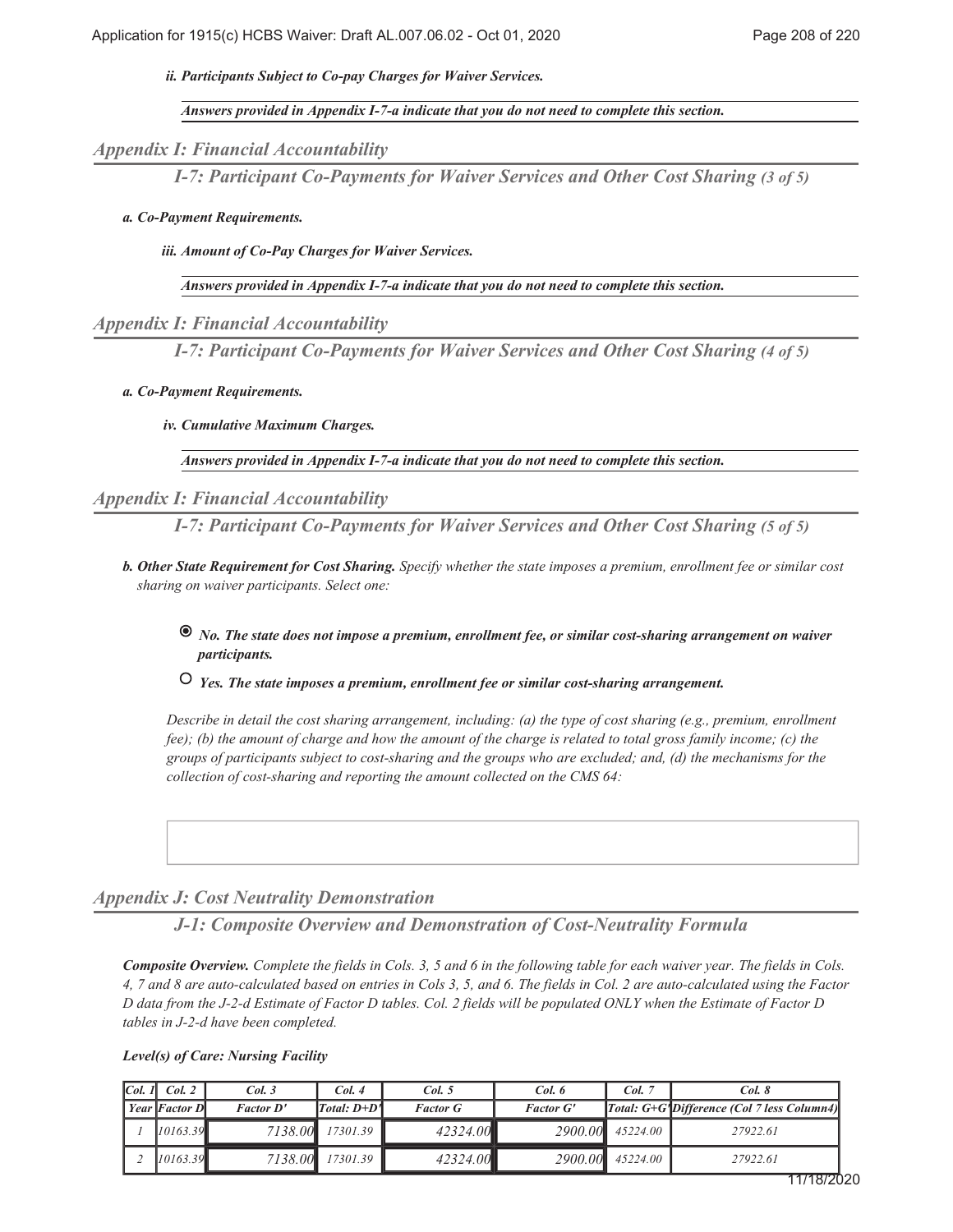| Col. 1 | Col. 2        | Col. 3           | Col.4         | Col. 5          | Col. 6           | Col. 7   | Col. 8                                     |
|--------|---------------|------------------|---------------|-----------------|------------------|----------|--------------------------------------------|
|        | Year Factor D | <b>Factor D'</b> | $Total: D+D1$ | <b>Factor G</b> | <b>Factor G'</b> |          | Total: G+G'Difference (Col 7 less Column4) |
|        | 10163.39      | 7138.00          | 17301.39      | 42324.00        | 2900.00          | 45224.00 | 27922.61                                   |
|        | 10163.39      | 7138.00          | 17301.39      | 42324.00        | 2900.00          | 45224.00 | 27922.61                                   |
|        | 10163.39      | 7138.00          | 17301.39      | 42324.00        | 2900.00          | 45224.00 | 27922.61                                   |

*Appendix J: Cost Neutrality Demonstration*

*J-2: Derivation of Estimates (1 of 9)*

*Number Of Unduplicated Participants Served. Enter the total number of unduplicated participants from Item B-3-a who a. will be served each year that the waiver is in operation. When the waiver serves individuals under more than one level of care, specify the number of unduplicated participants for each level of care:*

| Tubic, J-2-a, Chaupheatea I anneipants |                                                                         |                                                                                                                                   |  |  |  |
|----------------------------------------|-------------------------------------------------------------------------|-----------------------------------------------------------------------------------------------------------------------------------|--|--|--|
| <b>Waiver Year</b>                     | <b>Total Unduplicated Number of Participants</b><br>$(from Item B-3-a)$ | <b>Distribution of Unduplicated Participants by</b><br>Level of Care (if applicable)<br>Level of Care:<br><b>Nursing Facility</b> |  |  |  |
| Year 1                                 | 800                                                                     | 800                                                                                                                               |  |  |  |
| Year 2                                 | 800                                                                     | 800                                                                                                                               |  |  |  |
| Year 3                                 | 800                                                                     | 800                                                                                                                               |  |  |  |
| Year 4                                 | 800                                                                     | 800                                                                                                                               |  |  |  |
| Year 5                                 | 800                                                                     | 800                                                                                                                               |  |  |  |

*Appendix J: Cost Neutrality Demonstration*

*J-2: Derivation of Estimates (2 of 9)*

*Average Length of Stay. Describe the basis of the estimate of the average length of stay on the waiver by participants in b. item J-2-a.*

*Average length of stay is derived by dividing the total number of days in a waiver year by the total number of clients served. This information is based on data in the CMS-372 Report for year 2018 (4/1/2017-3/31/2018). Submitted and approved in 2019.*

*ALOS is expected to remain constant.*

*Appendix J: Cost Neutrality Demonstration*

*J-2: Derivation of Estimates (3 of 9)*

- *Derivation of Estimates for Each Factor. Provide a narrative description for the derivation of the estimates of the c. following factors.*
	- *Factor D Derivation. The estimates of Factor D for each waiver year are located in Item J-2-d. The basis and i. methodology for these estimates is as follows:*

*Factor D is derived from data in the CMS-372 Report for year 2018 (4/1/2017-3/31/2018. Submitted and approved in 2019.*

*D has increased slightly due to additional slots and services.*

*Factor D' Derivation. The estimates of Factor D' for each waiver year are included in Item J-1. The basis of these ii. estimates is as follows:*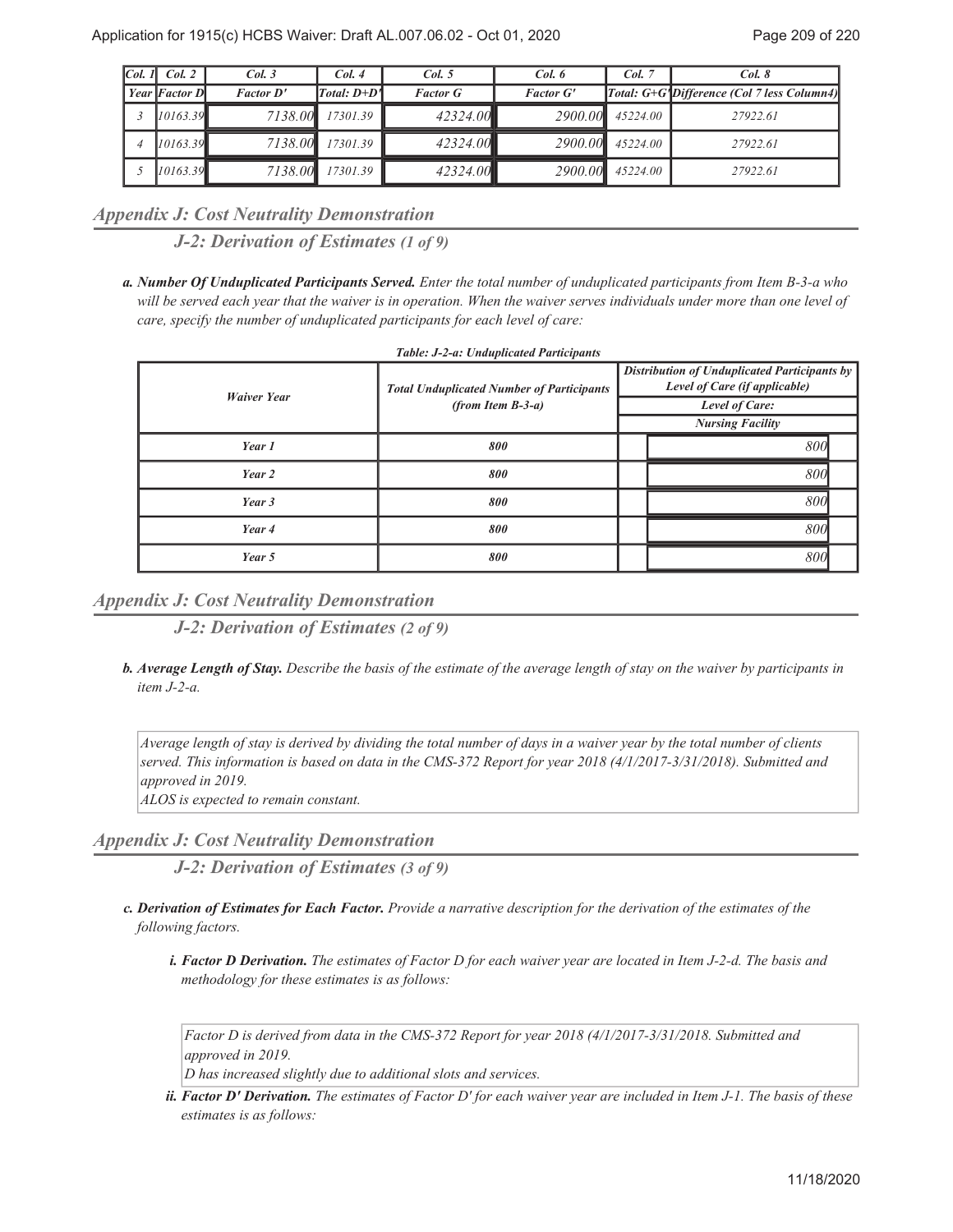*Factor D' is derived from data in the CMS-372 Report for year 2018 (4/1/2017-3/31/2018). Submitted and approved in 2019.*

*Factor G Derivation. The estimates of Factor G for each waiver year are included in Item J-1. The basis of these iii. estimates is as follows:*

*Factor G is derived from data in the CMS-372 Report for year 2018 (4/1/2017-3/31/2018). Submitted and approved in 2019.*

*Factor G' Derivation. The estimates of Factor G' for each waiver year are included in Item J-1. The basis of these iv. estimates is as follows:*

*Factor G' is derived from data in the CMS-372 Report for year 2018 (4/1/2017-3/31/2018). Submitted and approved in 2019. Estimates of Factor G' will not include the costs of prescribed drugs that will be furnished to Medicare/Medicaid dual eligibles under the provisions of Part D*

*Appendix J: Cost Neutrality Demonstration*

*J-2: Derivation of Estimates (4 of 9)*

*Component management for waiver services. If the service(s) below includes two or more discrete services that are reimbursed separately, or is a bundled service, each component of the service must be listed. Select "manage components" to add these components.*

| <b>Waiver Services</b>                                   |  |
|----------------------------------------------------------|--|
| <b>Case Management</b>                                   |  |
| <b>Personal Care</b>                                     |  |
| <b>Unskilled Respite</b>                                 |  |
| <b>Medical Supplies</b>                                  |  |
| <b>Assistive Technology Repairs</b>                      |  |
| <b>Assistive Technology</b>                              |  |
| <b>Environmental Accessibility Adaptations (EAA)</b>     |  |
| <b>Evaluation for Assistive Technology</b>               |  |
| <b>Minor Assistive Technology</b>                        |  |
| <b>Personal Assistance Service (PAS)</b>                 |  |
| <b>Personal Emergency Response System (Installation)</b> |  |
| Personal Emergency Response System (Monthly Fee)         |  |
| <b>Pest Control Service</b>                              |  |

*Appendix J: Cost Neutrality Demonstration*

*J-2: Derivation of Estimates (5 of 9)*

### *Estimate of Factor D. d.*

*ii. Concurrent §1915(b)/§1915(c) Waivers, or other authorities utilizing capitated arrangements (i.e., 1915(a), 1932(a), Section 1937). Complete the following table for each waiver year. Enter data into the Unit, # Users, Avg. Units Per User, and Avg. Cost/Unit fields for all the Waiver Service/Component items. If applicable, check the capitation box next to that service. Select Save and Calculate to automatically calculate and populate the Component Costs and Total Costs fields. All fields in this table must be completed in order to populate the Factor D fields in the J-1 Composite Overview table.*

*Waiver Year: Year 1*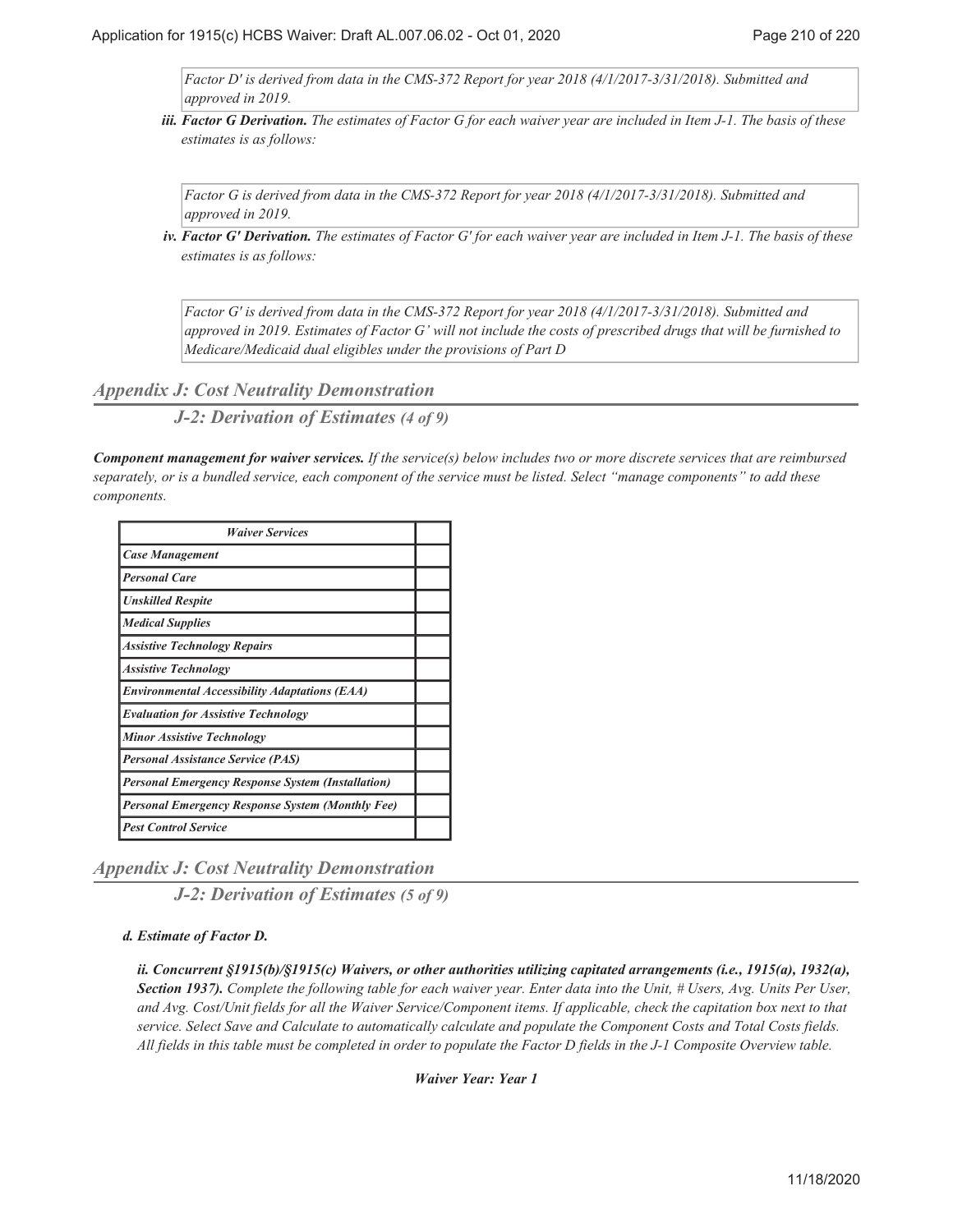| <b>Waiver Service/</b><br>Component                                         | Capi-<br>tation | Unit             | # Users                                                                                          | Avg. Units Per User | Avg. Cost/ Unit | Component<br>Cost | <b>Total Cost</b> |
|-----------------------------------------------------------------------------|-----------------|------------------|--------------------------------------------------------------------------------------------------|---------------------|-----------------|-------------------|-------------------|
| Case<br>Management<br>Total:                                                |                 |                  |                                                                                                  |                     |                 |                   | 1889544.00        |
| Case<br>Management                                                          |                 | $\sqrt{15}$ min  | 800                                                                                              | 131.00              | 18.03           | 1889544.00        |                   |
| <b>Personal Care</b><br>Total:                                              |                 |                  |                                                                                                  |                     |                 |                   | 3295161.12        |
| Personal Care                                                               |                 | $15$ min.        | 372                                                                                              | 3119.00             | 2.84            | 3295161.12        |                   |
| <b>Unskilled Respite</b><br>Total:                                          |                 |                  |                                                                                                  |                     |                 |                   | 1704648.00        |
| Unskilled<br>Respite                                                        |                 | 15 min.          | 400                                                                                              | 1174.00             | 3.63            | 1704648.00        |                   |
| <b>Medical Supplies</b><br>Total:                                           |                 |                  |                                                                                                  |                     |                 |                   | 454650.00         |
| Medical<br>Supplies                                                         |                 | 1 Month          | 433                                                                                              | 7.00                | 150.00          | 454650.00         |                   |
| <b>Assistive</b><br><b>Technology</b><br><b>Repairs Total:</b>              |                 |                  |                                                                                                  |                     |                 |                   | 118000.00         |
| Assistive<br>Technology<br>Repairs                                          |                 | 1 per item basis | 59                                                                                               | 1.00                | 2000.00         | 118000.00         |                   |
| <b>Assistive</b><br><b>Technology</b><br>Total:                             |                 |                  |                                                                                                  |                     |                 |                   | 180000.00         |
| Assistive<br>Technology                                                     |                 | 1 per item basis | 12                                                                                               | 1.00                | 15000.00        | 180000.00         |                   |
| Environmental<br><b>Accessibility</b><br><b>Adaptations</b><br>(EAA) Total: |                 |                  |                                                                                                  |                     |                 |                   | 35000.00          |
| Environmental<br>Accessibility<br><b>Adaptations</b><br>(EAA)               |                 | 1 per item basis | 7                                                                                                | 1.00                | 5000.00         | 35000.00          |                   |
| <b>Evaluation</b> for<br><b>Assistive</b><br><b>Technology</b><br>Total:    |                 |                  |                                                                                                  |                     |                 |                   | 132.87            |
| Evaluation for<br>Assistive<br>Technology                                   |                 | 1 per item basis | 3                                                                                                | 1.00                | 44.29           | 132.87            |                   |
| <b>Minor Assistive</b><br>Technology<br>Total:                              |                 |                  |                                                                                                  |                     |                 |                   | 59500.00          |
| Minor<br>Assistive<br>Technology                                            |                 | 1 per item basis | 119                                                                                              | 1.00                | 500.00          | 59500.00          |                   |
| Personal<br><b>Assistance</b><br>Service (PAS)<br>Total:                    |                 |                  |                                                                                                  |                     |                 |                   | 260880.00         |
|                                                                             |                 |                  | <b>GRAND TOTAL:</b><br>Total: Services included in capitation:                                   |                     |                 |                   | 8130714.99        |
|                                                                             |                 |                  | Total: Services not included in capitation:<br><b>Total Estimated Unduplicated Participants:</b> |                     |                 |                   | 8130714.99<br>800 |
|                                                                             |                 |                  | Factor D (Divide total by number of participants):<br>Services included in capitation:           |                     |                 |                   | 10163.39          |
|                                                                             |                 |                  | Services not included in capitation:<br>Average Length of Stay on the Waiver:                    |                     |                 |                   | 10163.39<br>323   |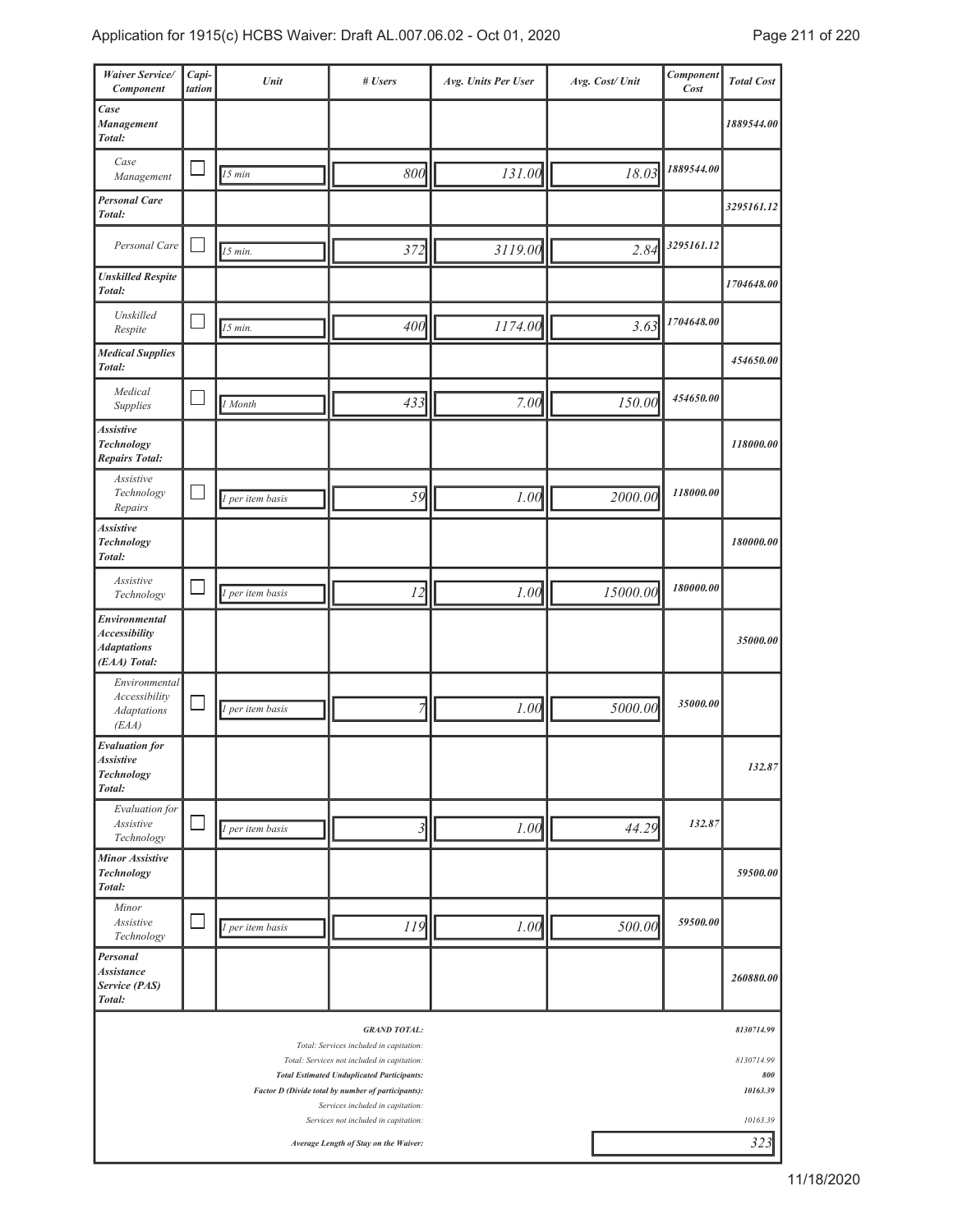| <b>Waiver Service/</b><br>Component                                         | Capi-<br>tation | Unit              | # Users                                                                                                                                                                                                                                                                                              | Avg. Units Per User | Avg. Cost/ Unit | Component<br>Cost | <b>Total Cost</b>                                       |
|-----------------------------------------------------------------------------|-----------------|-------------------|------------------------------------------------------------------------------------------------------------------------------------------------------------------------------------------------------------------------------------------------------------------------------------------------------|---------------------|-----------------|-------------------|---------------------------------------------------------|
| Personal<br>Assistance<br>Service (PAS)                                     |                 | $15$ min.         | 20                                                                                                                                                                                                                                                                                                   | 3261.00             | 4.00            | 260880.00         |                                                         |
| Personal<br>Emergency<br><b>Response System</b><br>(Installation)<br>Total: |                 |                   |                                                                                                                                                                                                                                                                                                      |                     |                 |                   | 299.00                                                  |
| Personal<br>Emergency<br>Response<br>System<br>(Installation)               |                 | 1 month           |                                                                                                                                                                                                                                                                                                      | 1.00                | 299.00          | 299.00            |                                                         |
| Personal<br>Emergency<br><b>Response System</b><br>(Monthly Fee)<br>Total:  |                 |                   |                                                                                                                                                                                                                                                                                                      |                     |                 |                   | 72900.00                                                |
| Personal<br>Emergency<br>Response<br>System<br>(Monthly Fee)                |                 | 1 month           | 270                                                                                                                                                                                                                                                                                                  | 9.00                | 30.00           | 72900.00          |                                                         |
| <b>Pest Control</b><br><b>Service Total:</b>                                |                 |                   |                                                                                                                                                                                                                                                                                                      |                     |                 |                   | 60000.00                                                |
| Pest Control<br>Service                                                     |                 | 1 per series/unit | 20                                                                                                                                                                                                                                                                                                   | 1.00                | 3000.00         | 60000.00          |                                                         |
|                                                                             |                 |                   | <b>GRAND TOTAL:</b><br>Total: Services included in capitation:<br>Total: Services not included in capitation:<br><b>Total Estimated Unduplicated Participants:</b><br>Factor D (Divide total by number of participants):<br>Services included in capitation:<br>Services not included in capitation: |                     |                 |                   | 8130714.99<br>8130714.99<br>800<br>10163.39<br>10163.39 |
|                                                                             |                 |                   | Average Length of Stay on the Waiver:                                                                                                                                                                                                                                                                |                     |                 |                   | 323                                                     |

*Appendix J: Cost Neutrality Demonstration*

*J-2: Derivation of Estimates (6 of 9)*

*Estimate of Factor D. d.*

*ii. Concurrent §1915(b)/§1915(c) Waivers, or other concurrent managed care authorities utilizing capitated payment arrangements. Complete the following table for each waiver year. Enter data into the Unit, # Users, Avg. Units Per User, and Avg. Cost/Unit fields for all the Waiver Service/Component items. If applicable, check the capitation box next to that service. Select Save and Calculate to automatically calculate and populate the Component Costs and Total Costs fields. All fields in this table must be completed in order to populate the Factor D fields in the J-1 Composite Overview table.*

| <b>Waiver Service/</b><br><b>Component</b>                               | $Capi-$<br>tation | Unit | # Users                                                                                                        | Avg. Units Per User | Avg. Cost/Unit | <b>Component</b><br>Cost |                 |  |
|--------------------------------------------------------------------------|-------------------|------|----------------------------------------------------------------------------------------------------------------|---------------------|----------------|--------------------------|-----------------|--|
| Case                                                                     |                   |      |                                                                                                                |                     |                |                          | 1889544.00      |  |
|                                                                          |                   |      | <b>GRAND TOTAL:</b><br>Total: Services included in capitation:                                                 |                     |                |                          | 8130714.99      |  |
|                                                                          |                   |      | Total: Services not included in capitation:                                                                    |                     |                | 8130714.99               |                 |  |
|                                                                          |                   |      | <b>Total Estimated Unduplicated Participants:</b><br><b>Factor D (Divide total by number of participants):</b> |                     |                |                          | 800<br>10163.39 |  |
| Services included in capitation:<br>Services not included in capitation: |                   |      |                                                                                                                |                     |                |                          | 10163.39        |  |
| Average Length of Stay on the Waiver:                                    |                   |      |                                                                                                                |                     |                |                          | 323             |  |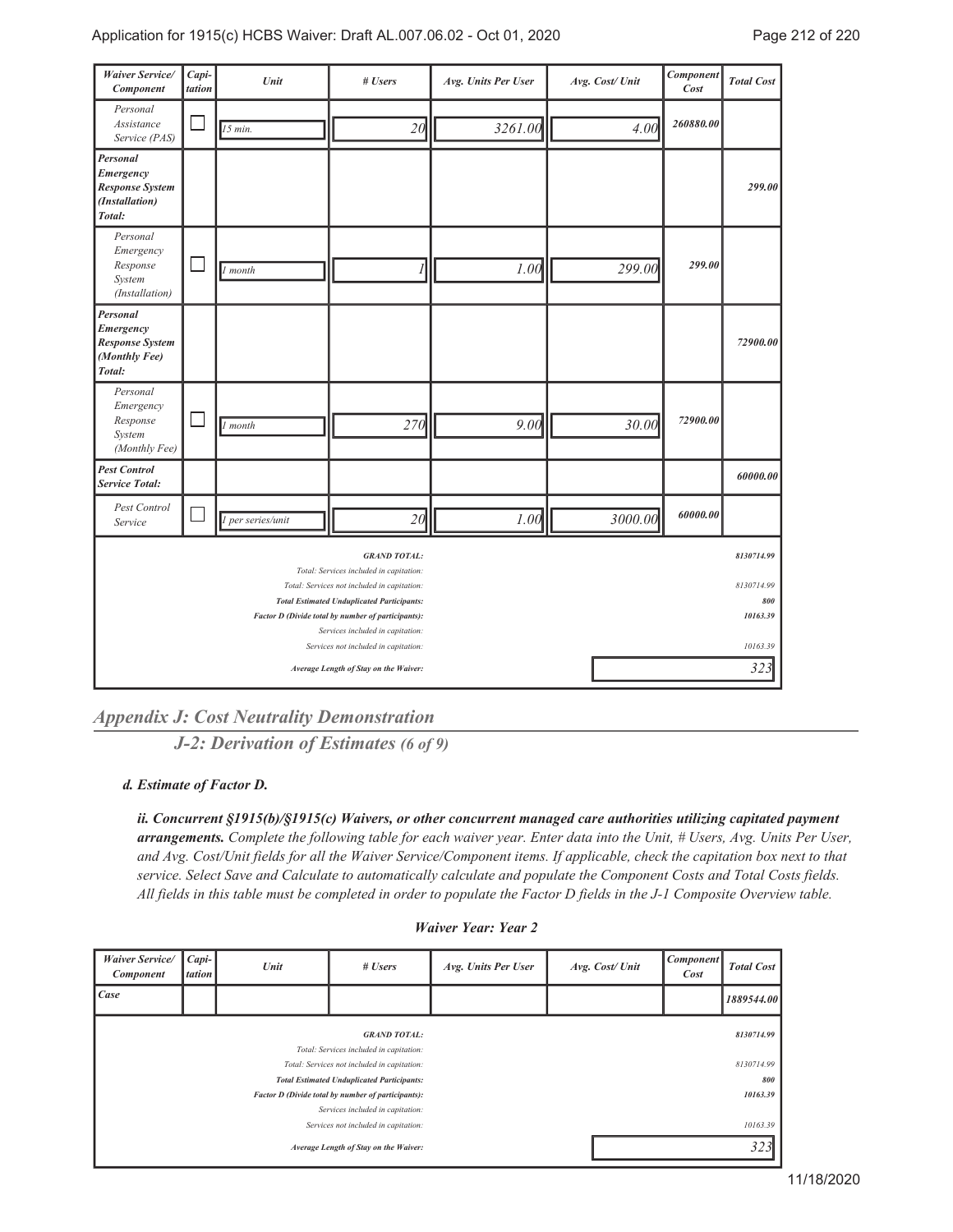| <b>Waiver Service/</b><br>Component                                                                            | Capi-<br>tation | Unit             | # Users                                                                                                                        | Avg. Units Per User | Avg. Cost/ Unit | Component<br>Cost | <b>Total Cost</b>    |  |
|----------------------------------------------------------------------------------------------------------------|-----------------|------------------|--------------------------------------------------------------------------------------------------------------------------------|---------------------|-----------------|-------------------|----------------------|--|
| Management<br>Total:                                                                                           |                 |                  |                                                                                                                                |                     |                 |                   |                      |  |
| Case<br>Management                                                                                             |                 | 15 min           | 800                                                                                                                            | 131.00              | 18.03           | 1889544.00        |                      |  |
| <b>Personal Care</b><br>Total:                                                                                 |                 |                  |                                                                                                                                |                     |                 |                   | 3295161.12           |  |
| Personal Care                                                                                                  |                 | 15 min.          | 372                                                                                                                            | 3119.00             | 2.84            | 3295161.12        |                      |  |
| <b>Unskilled Respite</b><br>Total:                                                                             |                 |                  |                                                                                                                                |                     |                 |                   | 1704648.00           |  |
| Unskilled<br>Respite                                                                                           |                 | 15 min.          | 400                                                                                                                            | 1174.00             | 3.63            | 1704648.00        |                      |  |
| <b>Medical Supplies</b><br>Total:                                                                              |                 |                  |                                                                                                                                |                     |                 |                   | 454650.00            |  |
| Medical<br>Supplies                                                                                            |                 | 1 month          | 433                                                                                                                            | 7.00                | 150.00          | 454650.00         |                      |  |
| <b>Assistive</b><br><b>Technology</b><br><b>Repairs Total:</b>                                                 |                 |                  |                                                                                                                                |                     |                 |                   | 118000.00            |  |
| Assistive<br>Technology<br>Repairs                                                                             |                 | 1 per item basis | 59                                                                                                                             | 1.00                | 2000.00         | 118000.00         |                      |  |
| <b>Assistive</b><br><b>Technology</b><br>Total:                                                                |                 |                  |                                                                                                                                |                     |                 |                   | 180000.00            |  |
| Assistive<br>Technology                                                                                        |                 | 1 per item basis | 12                                                                                                                             | 1.00                | 15000.00        | 180000.00         |                      |  |
| Environmental<br><b>Accessibility</b><br><b>Adaptations</b><br>(EAA) Total:                                    |                 |                  |                                                                                                                                |                     |                 |                   | 35000.00             |  |
| Environmental<br>Accessibility<br><b>Adaptations</b><br>(EAA)                                                  |                 | per item basis   | 7                                                                                                                              | 1.00                | 5000.00         | 35000.00          |                      |  |
| <b>Evaluation</b> for<br><b>Assistive</b><br><b>Technology</b><br>Total:                                       |                 |                  |                                                                                                                                |                     |                 |                   | 132.87               |  |
| Evaluation for<br>Assistive<br>Technology                                                                      |                 | 1 per item basis | $\mathfrak{Z}$                                                                                                                 | 1.00                | 44.29           | 132.87            |                      |  |
| <b>Minor Assistive</b><br><b>Technology</b><br>Total:                                                          |                 |                  |                                                                                                                                |                     |                 |                   | 59500.00             |  |
| Minor<br>Assistive<br>Technology                                                                               |                 | 1 per item basis | 119                                                                                                                            | 1.00                | 500.00          | 59500.00          |                      |  |
| Personal<br><b>Assistance</b><br>Service (PAS)<br>Total:                                                       |                 |                  |                                                                                                                                |                     |                 |                   | 260880.00            |  |
|                                                                                                                |                 |                  | <b>GRAND TOTAL:</b><br>Total: Services included in capitation:                                                                 |                     |                 |                   | 8130714.99           |  |
| 8130714.99<br>Total: Services not included in capitation:<br><b>Total Estimated Unduplicated Participants:</b> |                 |                  |                                                                                                                                |                     |                 |                   |                      |  |
|                                                                                                                |                 |                  | Factor D (Divide total by number of participants):<br>Services included in capitation:<br>Services not included in capitation: |                     |                 |                   | 10163.39<br>10163.39 |  |
|                                                                                                                |                 |                  | Average Length of Stay on the Waiver:                                                                                          | 323                 |                 |                   |                      |  |

J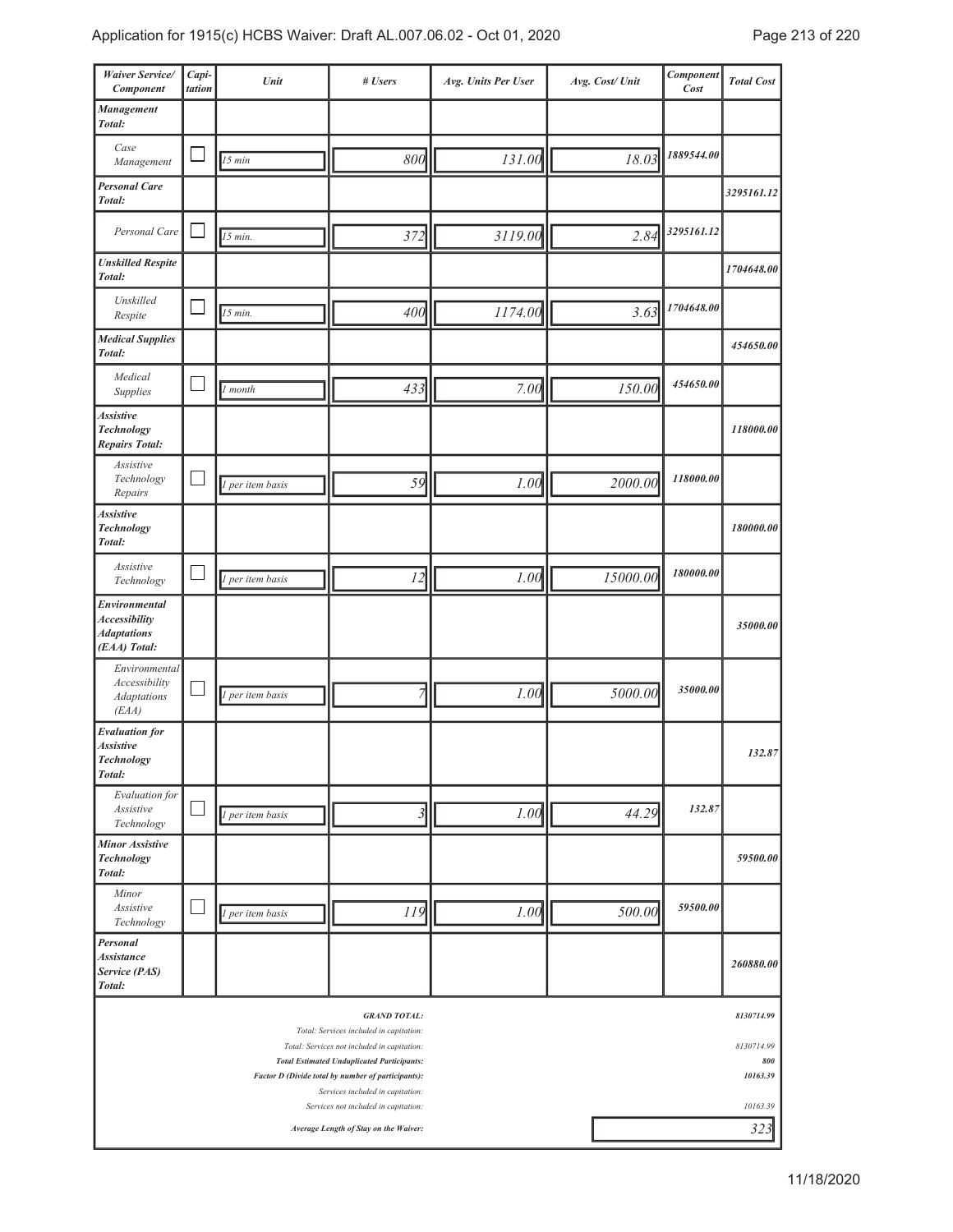| <b>Waiver Service/</b><br>Component                                         | Capi-<br>tation | Unit              | # Users                                                                                                                                                                                                                                                                                              | Avg. Units Per User | Avg. Cost/ Unit | Component<br>Cost | <b>Total Cost</b>                                              |
|-----------------------------------------------------------------------------|-----------------|-------------------|------------------------------------------------------------------------------------------------------------------------------------------------------------------------------------------------------------------------------------------------------------------------------------------------------|---------------------|-----------------|-------------------|----------------------------------------------------------------|
| Personal<br>Assistance<br>Service (PAS)                                     |                 | $15$ min.         | 20                                                                                                                                                                                                                                                                                                   | 3261.00             | 4.00            | 260880.00         |                                                                |
| Personal<br>Emergency<br><b>Response System</b><br>(Installation)<br>Total: |                 |                   |                                                                                                                                                                                                                                                                                                      |                     |                 |                   | 299.00                                                         |
| Personal<br>Emergency<br>Response<br>System<br>(Installation)               |                 | 1 month           |                                                                                                                                                                                                                                                                                                      | 1.00                | 299.00          | 299.00            |                                                                |
| Personal<br>Emergency<br><b>Response System</b><br>(Monthly Fee)<br>Total:  |                 |                   |                                                                                                                                                                                                                                                                                                      |                     |                 |                   | 72900.00                                                       |
| Personal<br>Emergency<br>Response<br>System<br>(Monthly Fee)                |                 | $\vert$ 1 month   | 270                                                                                                                                                                                                                                                                                                  | 9.00                | 30.00           | 72900.00          |                                                                |
| <b>Pest Control</b><br><b>Service Total:</b>                                |                 |                   |                                                                                                                                                                                                                                                                                                      |                     |                 |                   | 60000.00                                                       |
| Pest Control<br>Service                                                     |                 | 1 per series/unit | 20                                                                                                                                                                                                                                                                                                   | 1.00                | 3000.00         | 60000.00          |                                                                |
|                                                                             |                 |                   | <b>GRAND TOTAL:</b><br>Total: Services included in capitation:<br>Total: Services not included in capitation:<br><b>Total Estimated Unduplicated Participants:</b><br>Factor D (Divide total by number of participants):<br>Services included in capitation:<br>Services not included in capitation: |                     |                 |                   | 8130714.99<br>8130714.99<br>800<br>10163.39<br>10163.39<br>323 |
|                                                                             |                 |                   | Average Length of Stay on the Waiver:                                                                                                                                                                                                                                                                |                     |                 |                   |                                                                |

*Appendix J: Cost Neutrality Demonstration*

*J-2: Derivation of Estimates (7 of 9)*

*Estimate of Factor D. d.*

*ii. Concurrent §1915(b)/§1915(c) Waivers, or other concurrent managed care authorities utilizing capitated payment arrangements. Complete the following table for each waiver year. Enter data into the Unit, # Users, Avg. Units Per User, and Avg. Cost/Unit fields for all the Waiver Service/Component items. If applicable, check the capitation box next to that service. Select Save and Calculate to automatically calculate and populate the Component Costs and Total Costs fields. All fields in this table must be completed in order to populate the Factor D fields in the J-1 Composite Overview table.*

| <b>Waiver Service/</b><br><b>Component</b> | Capi-<br>tation | Unit | # Users                                                                                                 | Avg. Units Per User | Avg. Cost/Unit | <b>Component</b><br>Cost | <b>Total Cost</b> |
|--------------------------------------------|-----------------|------|---------------------------------------------------------------------------------------------------------|---------------------|----------------|--------------------------|-------------------|
| Case                                       |                 |      |                                                                                                         |                     |                |                          | 1889544.00        |
|                                            |                 |      | <b>GRAND TOTAL:</b><br>Total: Services included in capitation:                                          |                     |                |                          | 8130714.99        |
|                                            |                 |      | Total: Services not included in capitation:                                                             |                     |                |                          | 8130714.99        |
|                                            |                 |      | <b>Total Estimated Unduplicated Participants:</b><br>Factor D (Divide total by number of participants): |                     |                |                          | 800<br>10163.39   |
| Services included in capitation:           |                 |      |                                                                                                         |                     |                |                          |                   |
| Services not included in capitation:       |                 |      |                                                                                                         |                     |                |                          | 10163.39          |
| Average Length of Stay on the Waiver:      |                 |      |                                                                                                         |                     |                |                          | 323               |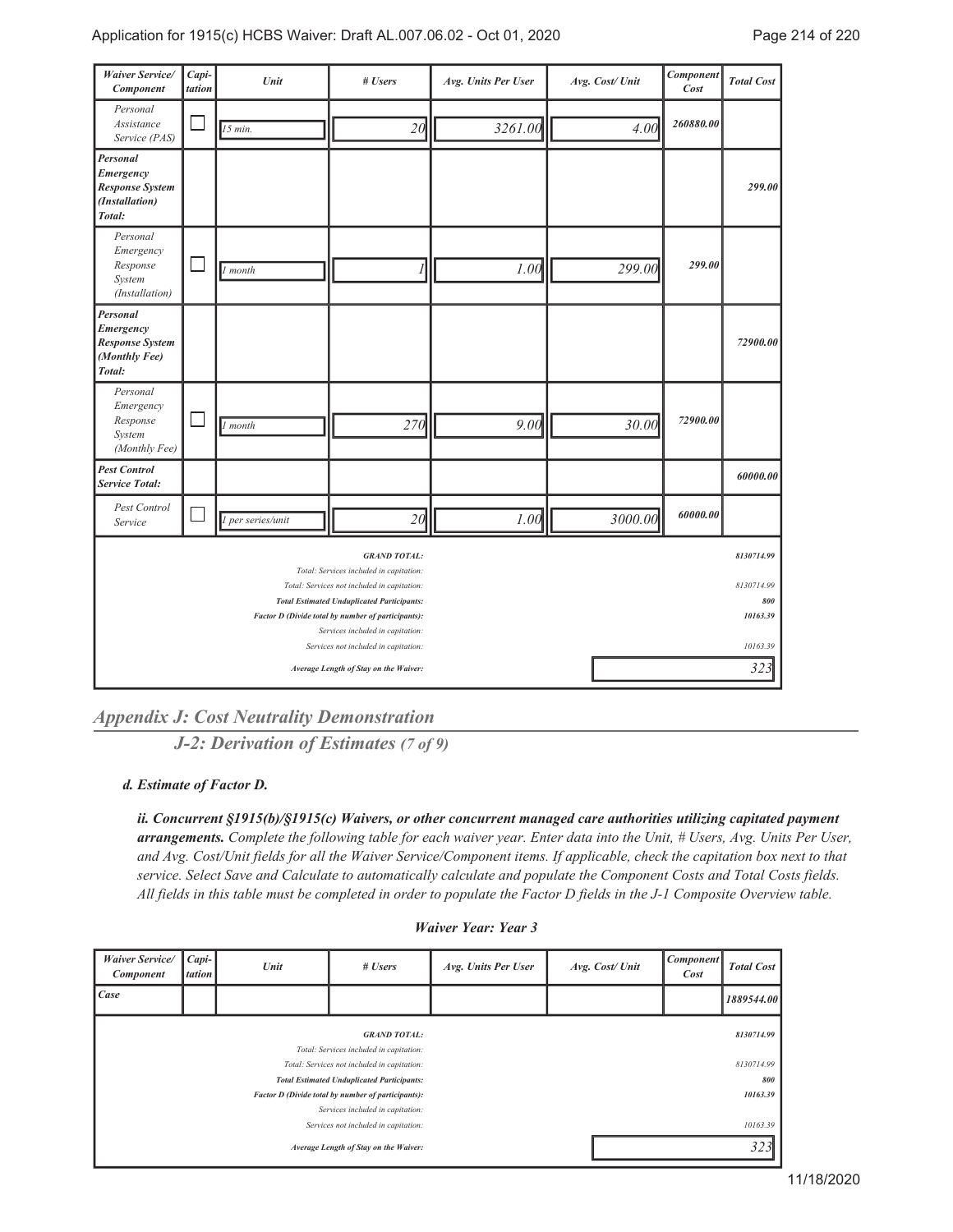| Waiver Service/<br>Component                                                                                                   | Capi-<br>tation | Unit             | # Users                                                        | Avg. Units Per User | Avg. Cost/ Unit | Component<br>Cost | <b>Total Cost</b> |  |  |
|--------------------------------------------------------------------------------------------------------------------------------|-----------------|------------------|----------------------------------------------------------------|---------------------|-----------------|-------------------|-------------------|--|--|
| Management<br>Total:                                                                                                           |                 |                  |                                                                |                     |                 |                   |                   |  |  |
| Case<br>Management                                                                                                             |                 | 15 min           | 800                                                            | 131.00              | 18.03           | 1889544.00        |                   |  |  |
| <b>Personal Care</b><br>Total:                                                                                                 |                 |                  |                                                                |                     |                 |                   | 3295161.12        |  |  |
| Personal Care                                                                                                                  |                 | 15 min.          | 372                                                            | 3119.00             | 2.84            | 3295161.12        |                   |  |  |
| <b>Unskilled Respite</b><br>Total:                                                                                             |                 |                  |                                                                |                     |                 |                   | 1704648.00        |  |  |
| Unskilled<br>Respite                                                                                                           |                 | 15 min.          | 400                                                            | 1174.00             | 3.63            | 1704648.00        |                   |  |  |
| <b>Medical Supplies</b><br>Total:                                                                                              |                 |                  |                                                                |                     |                 |                   | 454650.00         |  |  |
| Medical<br>Supplies                                                                                                            |                 | month            | 433                                                            | 7.00                | 150.00          | 454650.00         |                   |  |  |
| <b>Assistive</b><br>Technology<br><b>Repairs Total:</b>                                                                        |                 |                  |                                                                |                     |                 |                   | 118000.00         |  |  |
| Assistive<br>Technology<br>Repairs                                                                                             |                 | 1 per item basis | 59                                                             | 1.00                | 2000.00         | 118000.00         |                   |  |  |
| <b>Assistive</b><br><b>Technology</b><br>Total:                                                                                |                 |                  |                                                                |                     |                 |                   | 180000.00         |  |  |
| Assistive<br>Technology                                                                                                        |                 | 1 per item basis | 12                                                             | 1.00                | 15000.00        | 180000.00         |                   |  |  |
| Environmental<br><b>Accessibility</b><br><b>Adaptations</b><br>(EAA) Total:                                                    |                 |                  |                                                                |                     |                 |                   | 35000.00          |  |  |
| Environmental<br>Accessibility<br><b>Adaptations</b><br>(EAA)                                                                  |                 | 1 per item basis | 7                                                              | 1.00                | 5000.00         | 35000.00          |                   |  |  |
| <b>Evaluation</b> for<br><b>Assistive</b><br><b>Technology</b><br>Total:                                                       |                 |                  |                                                                |                     |                 |                   | 132.87            |  |  |
| Evaluation for<br>Assistive<br>Technology                                                                                      |                 | 1 per item basis | $\mathfrak{Z}$                                                 | 1.00                | 44.29           | 132.87            |                   |  |  |
| <b>Minor Assistive</b><br><b>Technology</b><br>Total:                                                                          |                 |                  |                                                                |                     |                 |                   | 59500.00          |  |  |
| Minor<br>Assistive<br>Technology                                                                                               |                 | 1 per item basis | 119                                                            | 1.00                | 500.00          | 59500.00          |                   |  |  |
| Personal<br><b>Assistance</b><br>Service (PAS)<br>Total:                                                                       |                 |                  |                                                                |                     |                 |                   | 260880.00         |  |  |
|                                                                                                                                |                 |                  | <b>GRAND TOTAL:</b><br>Total: Services included in capitation: |                     |                 |                   | 8130714.99        |  |  |
| 8130714.99<br>Total: Services not included in capitation:<br><b>Total Estimated Unduplicated Participants:</b><br>10163.39     |                 |                  |                                                                |                     |                 |                   |                   |  |  |
| Factor D (Divide total by number of participants):<br>Services included in capitation:<br>Services not included in capitation: |                 |                  |                                                                |                     |                 |                   |                   |  |  |
|                                                                                                                                |                 |                  | Average Length of Stay on the Waiver:                          | 10163.39<br>323     |                 |                   |                   |  |  |

J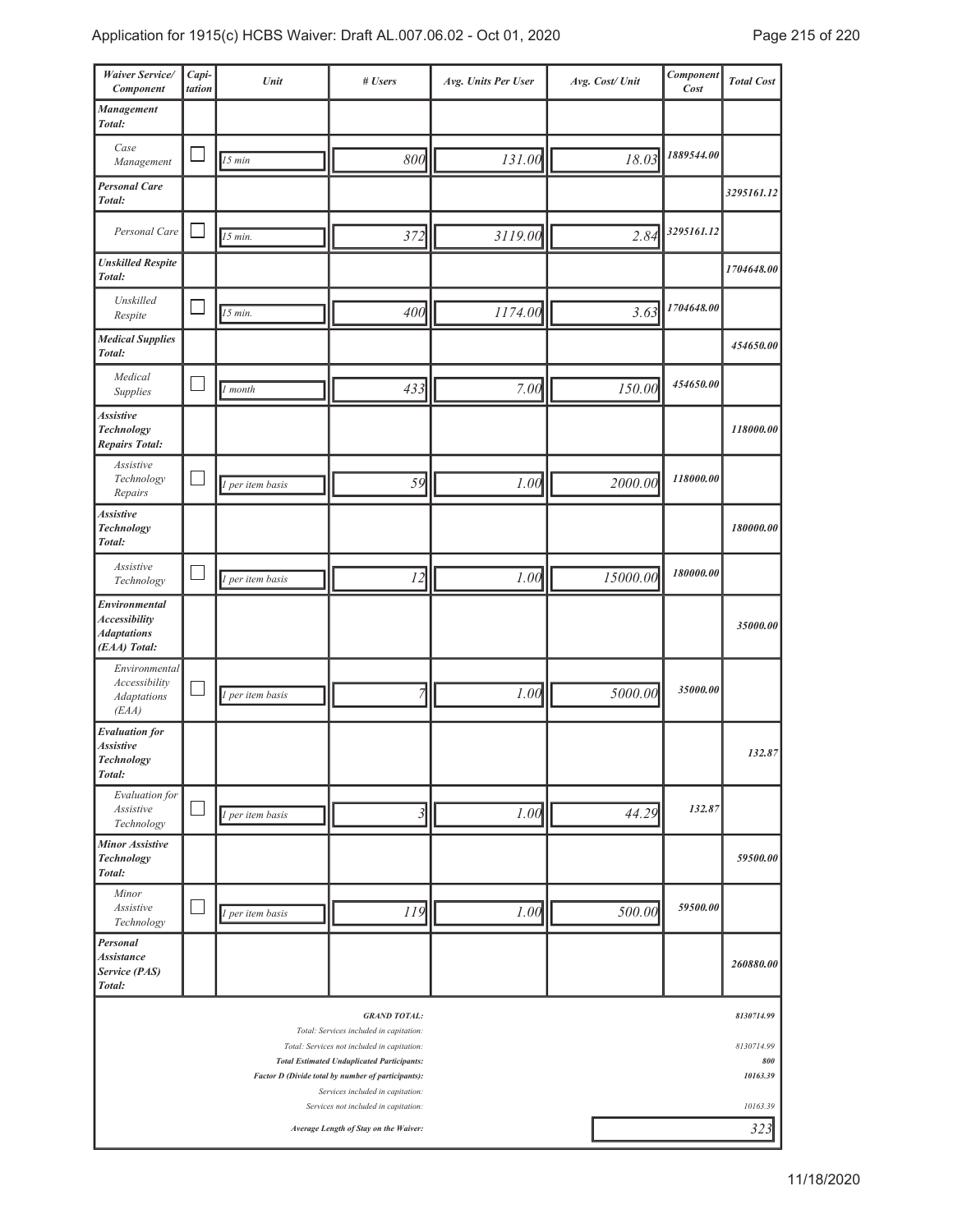| Waiver Service/<br>Component                                                                                                                                                                                                                                                                         | Capi-<br>tation | Unit              | # Users                               | Avg. Units Per User | Avg. Cost/ Unit | Component<br>Cost | <b>Total Cost</b>                                       |
|------------------------------------------------------------------------------------------------------------------------------------------------------------------------------------------------------------------------------------------------------------------------------------------------------|-----------------|-------------------|---------------------------------------|---------------------|-----------------|-------------------|---------------------------------------------------------|
| Personal<br>Assistance<br>Service (PAS)                                                                                                                                                                                                                                                              |                 | $15$ min.         | 20                                    | 3261.00             | 4.00            | 260880.00         |                                                         |
| Personal<br>Emergency<br><b>Response System</b><br>(Installation)<br>Total:                                                                                                                                                                                                                          |                 |                   |                                       |                     |                 |                   | 299.00                                                  |
| Personal<br>Emergency<br>Response<br>System<br>(Installation)                                                                                                                                                                                                                                        |                 | 1 month           |                                       | 1.00                | 299.00          | 299.00            |                                                         |
| Personal<br>Emergency<br><b>Response System</b><br>(Monthly Fee)<br>Total:                                                                                                                                                                                                                           |                 |                   |                                       |                     |                 |                   | 72900.00                                                |
| Personal<br>Emergency<br>Response<br>System<br>(Monthly Fee)                                                                                                                                                                                                                                         |                 | $\vert$ 1 month   | 270                                   | 9.00                | 30.00           | 72900.00          |                                                         |
| <b>Pest Control</b><br><b>Service Total:</b>                                                                                                                                                                                                                                                         |                 |                   |                                       |                     |                 |                   | 60000.00                                                |
| <b>Pest Control</b><br>Service                                                                                                                                                                                                                                                                       |                 | 1 per series/unit | 20                                    | 1.00                | 3000.00         | 60000.00          |                                                         |
| <b>GRAND TOTAL:</b><br>Total: Services included in capitation:<br>Total: Services not included in capitation:<br><b>Total Estimated Unduplicated Participants:</b><br>Factor D (Divide total by number of participants):<br>Services included in capitation:<br>Services not included in capitation: |                 |                   |                                       |                     |                 |                   | 8130714.99<br>8130714.99<br>800<br>10163.39<br>10163.39 |
|                                                                                                                                                                                                                                                                                                      |                 |                   | Average Length of Stay on the Waiver: |                     |                 |                   | 323                                                     |

*Appendix J: Cost Neutrality Demonstration*

*J-2: Derivation of Estimates (8 of 9)*

*Estimate of Factor D. d.*

*ii. Concurrent §1915(b)/§1915(c) Waivers, or other concurrent managed care authorities utilizing capitated payment arrangements. Complete the following table for each waiver year. Enter data into the Unit, # Users, Avg. Units Per User, and Avg. Cost/Unit fields for all the Waiver Service/Component items. If applicable, check the capitation box next to that service. Select Save and Calculate to automatically calculate and populate the Component Costs and Total Costs fields. All fields in this table must be completed in order to populate the Factor D fields in the J-1 Composite Overview table.*

| <b>Waiver Service/</b><br><b>Component</b> | $Capi-$<br><i>tation</i> | Unit | # Users                                                        | Avg. Units Per User | Avg. Cost/Unit | <b>Component</b><br>Cost | <b>Total Cost</b> |
|--------------------------------------------|--------------------------|------|----------------------------------------------------------------|---------------------|----------------|--------------------------|-------------------|
| Case                                       |                          |      |                                                                |                     |                |                          | 1889544.00        |
|                                            |                          |      | <b>GRAND TOTAL:</b><br>Total: Services included in capitation: |                     |                |                          | 8130714.99        |
|                                            |                          |      | Total: Services not included in capitation:                    |                     |                |                          | 8130714.99        |
|                                            |                          |      | <b>Total Estimated Unduplicated Participants:</b>              |                     |                |                          | 800               |
|                                            |                          |      | Factor D (Divide total by number of participants):             |                     |                |                          | 10163.39          |
| Services included in capitation:           |                          |      |                                                                |                     |                |                          |                   |
| Services not included in capitation:       |                          |      |                                                                |                     |                |                          | 10163.39          |
| Average Length of Stay on the Waiver:      |                          |      |                                                                |                     |                |                          | 323               |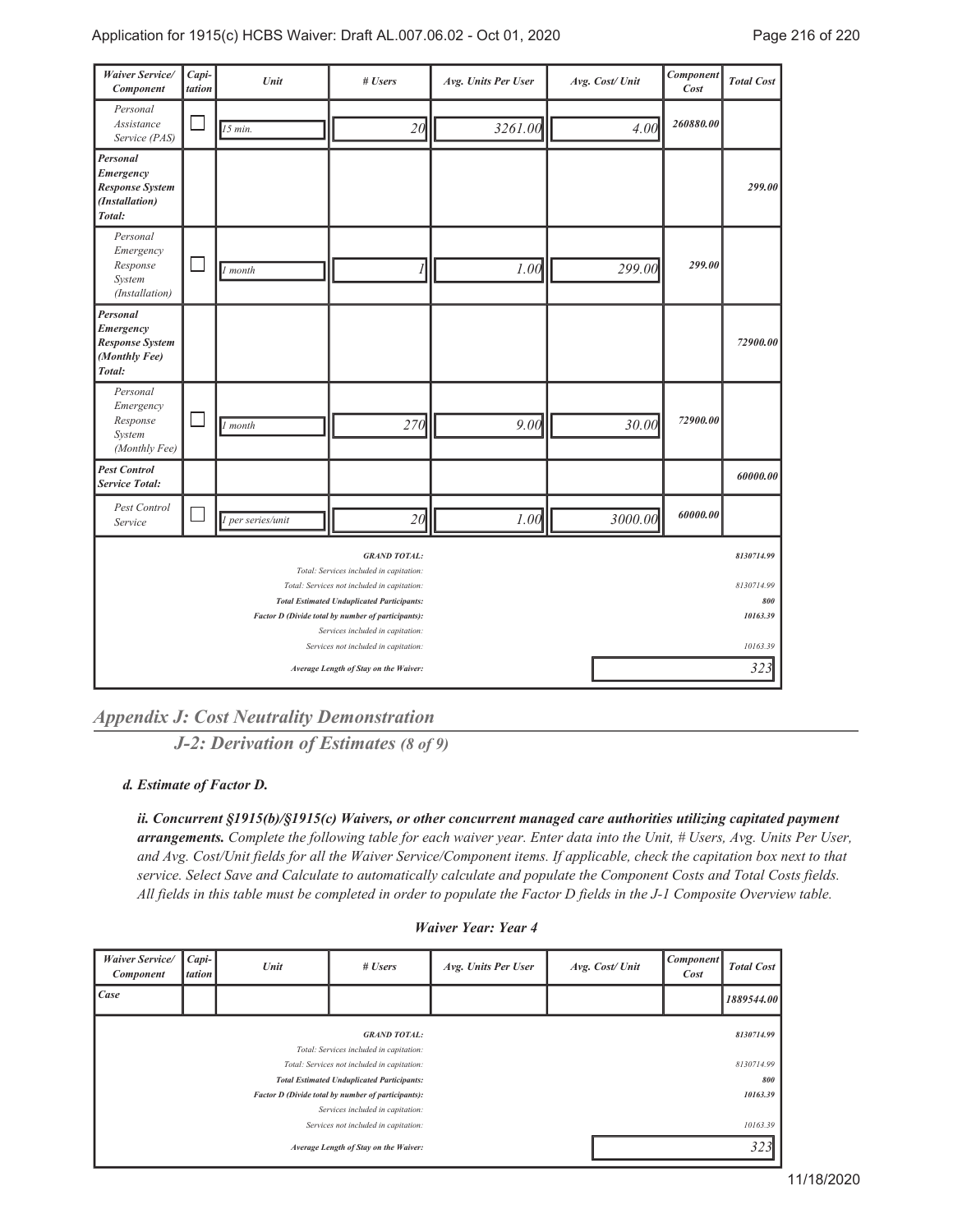| Waiver Service/<br>Component                                                | Capi-<br>tation | Unit             | # Users                                                                                                                                                                                                                  | Avg. Units Per User | Avg. Cost/Unit | Component<br>Cost | <b>Total Cost</b>                           |
|-----------------------------------------------------------------------------|-----------------|------------------|--------------------------------------------------------------------------------------------------------------------------------------------------------------------------------------------------------------------------|---------------------|----------------|-------------------|---------------------------------------------|
| Management<br>Total:                                                        |                 |                  |                                                                                                                                                                                                                          |                     |                |                   |                                             |
| Case<br>Management                                                          |                 | 15 min           | 800                                                                                                                                                                                                                      | 131.00              | 18.03          | 1889544.00        |                                             |
| <b>Personal Care</b><br>Total:                                              |                 |                  |                                                                                                                                                                                                                          |                     |                |                   | 3295161.12                                  |
| Personal Care                                                               |                 | $15$ min.        | 372                                                                                                                                                                                                                      | 3119.00             | 2.84           | 3295161.12        |                                             |
| <b>Unskilled Respite</b><br>Total:                                          |                 |                  |                                                                                                                                                                                                                          |                     |                |                   | 1704648.00                                  |
| Unskilled<br>Respite                                                        |                 | $15$ min.        | 400                                                                                                                                                                                                                      | 1174.00             | 3.63           | 1704648.00        |                                             |
| <b>Medical Supplies</b><br>Total:                                           |                 |                  |                                                                                                                                                                                                                          |                     |                |                   | 454650.00                                   |
| Medical<br>Supplies                                                         |                 | 1 month          | 433                                                                                                                                                                                                                      | 7.00                | 150.00         | 454650.00         |                                             |
| <b>Assistive</b><br><b>Technology</b><br><b>Repairs Total:</b>              |                 |                  |                                                                                                                                                                                                                          |                     |                |                   | 118000.00                                   |
| Assistive<br>Technology<br>Repairs                                          |                 | 1 per item basis | 59                                                                                                                                                                                                                       | 1.00                | 2000.00        | 118000.00         |                                             |
| <b>Assistive</b><br><b>Technology</b><br>Total:                             |                 |                  |                                                                                                                                                                                                                          |                     |                |                   | 180000.00                                   |
| Assistive<br>Technology                                                     |                 | 1 per item basis | 12                                                                                                                                                                                                                       | 1.00                | 15000.00       | 180000.00         |                                             |
| Environmental<br><b>Accessibility</b><br><b>Adaptations</b><br>(EAA) Total: |                 |                  |                                                                                                                                                                                                                          |                     |                |                   | 35000.00                                    |
| Environmental<br>Accessibility<br><b>Adaptations</b><br>(EAA)               |                 | 1 per item basis | $\overline{7}$                                                                                                                                                                                                           | 1.00                | 5000.00        | 35000.00          |                                             |
| <b>Evaluation</b> for<br><b>Assistive</b><br><b>Technology</b><br>Total:    |                 |                  |                                                                                                                                                                                                                          |                     |                |                   | 132.87                                      |
| Evaluation for<br>Assistive<br>Technology                                   |                 | 1 per item basis | 3                                                                                                                                                                                                                        | 1.00                | 44.29          | 132.87            |                                             |
| <b>Minor Assistive</b><br>Technology<br>Total:                              |                 |                  |                                                                                                                                                                                                                          |                     |                |                   | 59500.00                                    |
| Minor<br>Assistive<br>Technology                                            |                 | 1 per item basis | 119                                                                                                                                                                                                                      | 1.00                | 500.00         | 59500.00          |                                             |
| Personal<br><b>Assistance</b><br>Service (PAS)<br>Total:                    |                 |                  |                                                                                                                                                                                                                          |                     |                |                   | 260880.00                                   |
|                                                                             |                 |                  | <b>GRAND TOTAL:</b><br>Total: Services included in capitation:<br>Total: Services not included in capitation:<br><b>Total Estimated Unduplicated Participants:</b><br>Factor D (Divide total by number of participants): |                     |                |                   | 8130714.99<br>8130714.99<br>800<br>10163.39 |
|                                                                             |                 |                  | Services included in capitation:<br>Services not included in capitation:<br>Average Length of Stay on the Waiver:                                                                                                        |                     |                |                   | 10163.39<br>323                             |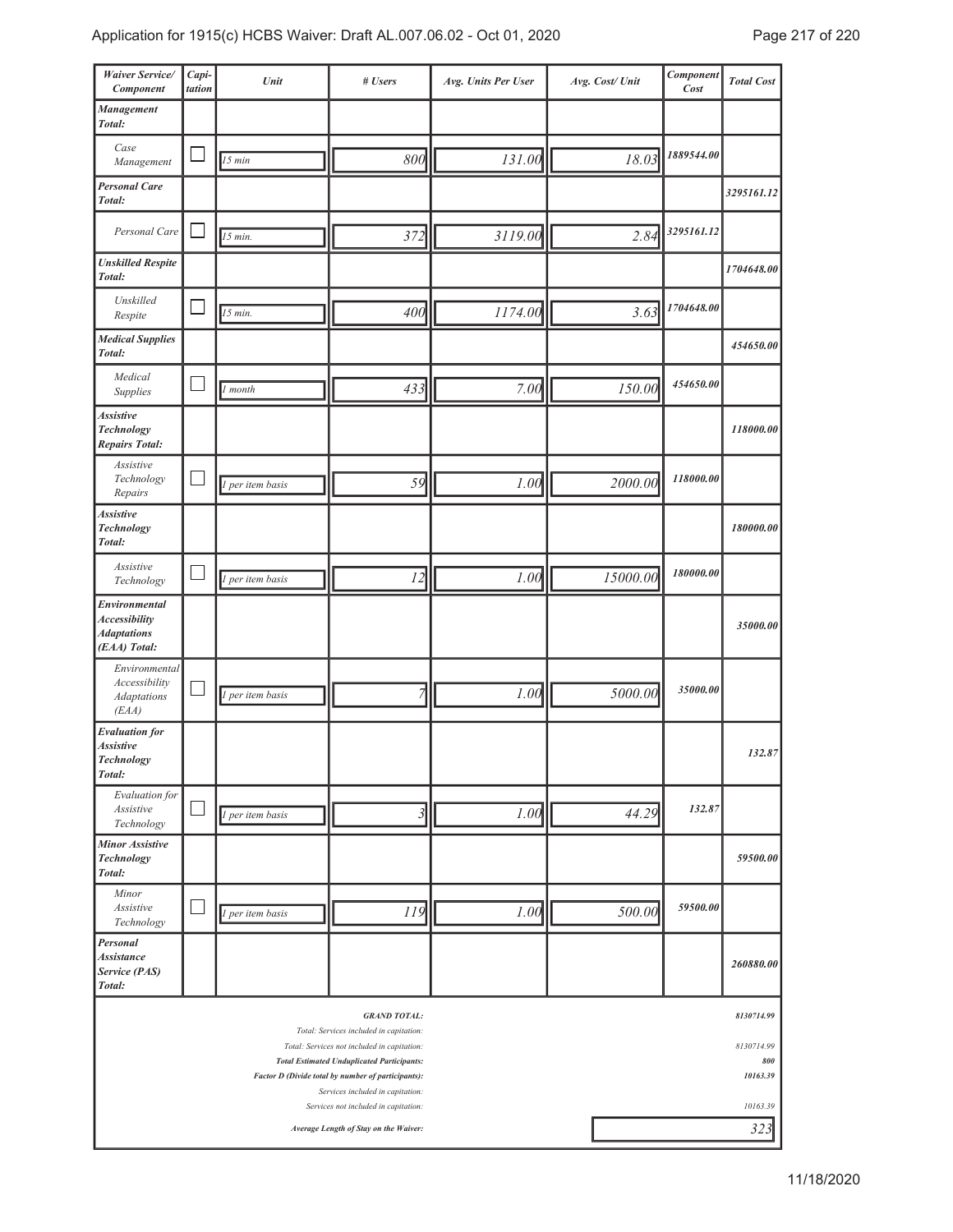| <b>Waiver Service/</b><br>Component                                         | Capi-<br>tation | Unit              | # Users                                                                                                                                                                                                                                                                                              | Avg. Units Per User | Avg. Cost/ Unit | Component<br>Cost | <b>Total Cost</b>                                       |
|-----------------------------------------------------------------------------|-----------------|-------------------|------------------------------------------------------------------------------------------------------------------------------------------------------------------------------------------------------------------------------------------------------------------------------------------------------|---------------------|-----------------|-------------------|---------------------------------------------------------|
| Personal<br>Assistance<br>Service (PAS)                                     |                 | $15$ min.         | 20                                                                                                                                                                                                                                                                                                   | 3261.00             | 4.00            | 260880.00         |                                                         |
| Personal<br>Emergency<br><b>Response System</b><br>(Installation)<br>Total: |                 |                   |                                                                                                                                                                                                                                                                                                      |                     |                 |                   | 299.00                                                  |
| Personal<br>Emergency<br>Response<br>System<br>(Installation)               |                 | 1 month           |                                                                                                                                                                                                                                                                                                      | 1.00                | 299.00          | 299.00            |                                                         |
| Personal<br>Emergency<br><b>Response System</b><br>(Monthly Fee)<br>Total:  |                 |                   |                                                                                                                                                                                                                                                                                                      |                     |                 |                   | 72900.00                                                |
| Personal<br>Emergency<br>Response<br>System<br>(Monthly Fee)                |                 | $\vert$ 1 month   | 270                                                                                                                                                                                                                                                                                                  | 9.00                | 30.00           | 72900.00          |                                                         |
| <b>Pest Control</b><br><b>Service Total:</b>                                |                 |                   |                                                                                                                                                                                                                                                                                                      |                     |                 |                   | 60000.00                                                |
| Pest Control<br>Service                                                     |                 | 1 per series/unit | 20                                                                                                                                                                                                                                                                                                   | 1.00                | 3000.00         | 60000.00          |                                                         |
|                                                                             |                 |                   | <b>GRAND TOTAL:</b><br>Total: Services included in capitation:<br>Total: Services not included in capitation:<br><b>Total Estimated Unduplicated Participants:</b><br>Factor D (Divide total by number of participants):<br>Services included in capitation:<br>Services not included in capitation: |                     |                 |                   | 8130714.99<br>8130714.99<br>800<br>10163.39<br>10163.39 |
|                                                                             |                 |                   | Average Length of Stay on the Waiver:                                                                                                                                                                                                                                                                | 323                 |                 |                   |                                                         |

*Appendix J: Cost Neutrality Demonstration*

*J-2: Derivation of Estimates (9 of 9)*

*Estimate of Factor D. d.*

*ii. Concurrent §1915(b)/§1915(c) Waivers, or other concurrent managed care authorities utilizing capitated payment arrangements. Complete the following table for each waiver year. Enter data into the Unit, # Users, Avg. Units Per User, and Avg. Cost/Unit fields for all the Waiver Service/Component items. If applicable, check the capitation box next to that service. Select Save and Calculate to automatically calculate and populate the Component Costs and Total Costs fields. All fields in this table must be completed in order to populate the Factor D fields in the J-1 Composite Overview table.*

| <b>Waiver Service/</b><br><b>Component</b>                     | $Capi-$<br>tation | Unit | # Users | Avg. Units Per User | Avg. Cost/Unit | <b>Component</b><br>Cost | <b>Total Cost</b> |
|----------------------------------------------------------------|-------------------|------|---------|---------------------|----------------|--------------------------|-------------------|
| Case                                                           |                   |      |         |                     |                |                          | 1889544.00        |
| <b>GRAND TOTAL:</b><br>Total: Services included in capitation: |                   |      |         |                     |                |                          | 8130714.99        |
| Total: Services not included in capitation:                    |                   |      |         |                     |                |                          | 8130714.99        |
| <b>Total Estimated Unduplicated Participants:</b>              |                   |      |         |                     |                |                          | 800               |
| Factor D (Divide total by number of participants):             |                   |      |         |                     |                |                          | 10163.39          |
| Services included in capitation:                               |                   |      |         |                     |                |                          |                   |
| Services not included in capitation:                           |                   |      |         |                     |                |                          | 10163.39          |
| Average Length of Stay on the Waiver:                          |                   |      |         |                     |                |                          | 323               |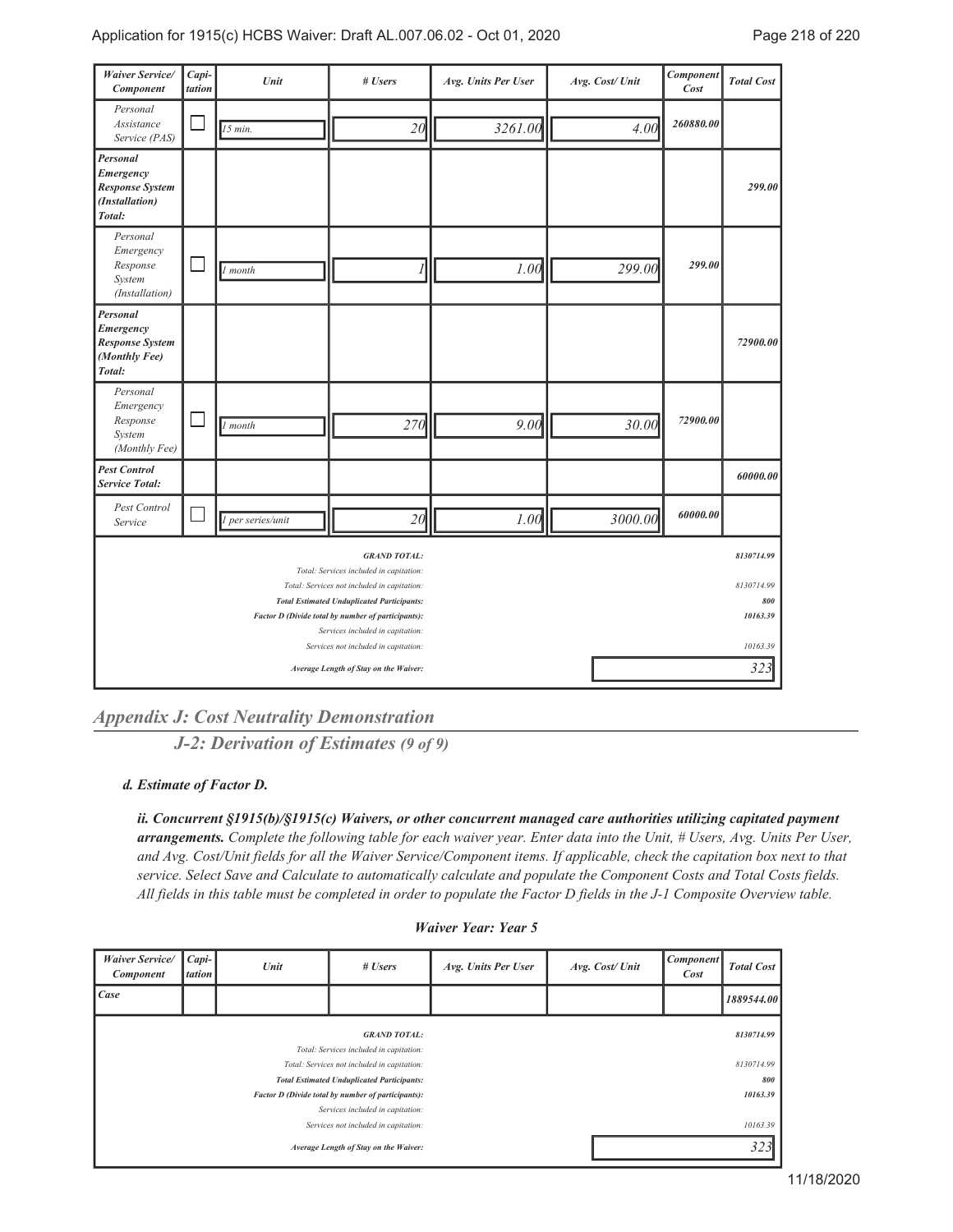| Waiver Service/<br>Component                                                | Capi-<br>tation | Unit             | # Users                                                                                                                                                            | Avg. Units Per User  | Avg. Cost/Unit | Component<br>Cost | <b>Total Cost</b>               |
|-----------------------------------------------------------------------------|-----------------|------------------|--------------------------------------------------------------------------------------------------------------------------------------------------------------------|----------------------|----------------|-------------------|---------------------------------|
| Management<br>Total:                                                        |                 |                  |                                                                                                                                                                    |                      |                |                   |                                 |
| Case<br>Management                                                          |                 | 15 min           | 800                                                                                                                                                                | 131.00               | 18.03          | 1889544.00        |                                 |
| <b>Personal Care</b><br>Total:                                              |                 |                  |                                                                                                                                                                    |                      |                |                   | 3295161.12                      |
| Personal Care                                                               |                 | 15 min.          | 372                                                                                                                                                                | 3119.00              | 2.84           | 3295161.12        |                                 |
| <b>Unskilled Respite</b><br>Total:                                          |                 |                  |                                                                                                                                                                    |                      |                |                   | 1704648.00                      |
| Unskilled<br>Respite                                                        |                 | 15 min.          | 400                                                                                                                                                                | 1174.00              | 3.63           | 1704648.00        |                                 |
| <b>Medical Supplies</b><br>Total:                                           |                 |                  |                                                                                                                                                                    |                      |                |                   | 454650.00                       |
| Medical<br>Supplies                                                         |                 | month            | 433                                                                                                                                                                | 7.00                 | 150.00         | 454650.00         |                                 |
| <b>Assistive</b><br><b>Technology</b><br><b>Repairs Total:</b>              |                 |                  |                                                                                                                                                                    |                      |                |                   | 118000.00                       |
| Assistive<br>Technology<br>Repairs                                          |                 | 1 per item basis | 59                                                                                                                                                                 | 1.00                 | 2000.00        | 118000.00         |                                 |
| <b>Assistive</b><br><b>Technology</b><br>Total:                             |                 |                  |                                                                                                                                                                    |                      |                |                   | 180000.00                       |
| Assistive<br>Technology                                                     |                 | 1 per item basis | 12                                                                                                                                                                 | 1.00                 | 15000.00       | 180000.00         |                                 |
| Environmental<br><b>Accessibility</b><br><b>Adaptations</b><br>(EAA) Total: |                 |                  |                                                                                                                                                                    |                      |                |                   | 35000.00                        |
| Environmental<br>Accessibility<br><b>Adaptations</b><br>(EAA)               |                 | 1 per item basis | 7                                                                                                                                                                  | 1.00                 | 5000.00        | 35000.00          |                                 |
| <b>Evaluation</b> for<br><b>Assistive</b><br><b>Technology</b><br>Total:    |                 |                  |                                                                                                                                                                    |                      |                |                   | 132.87                          |
| Evaluation for<br>Assistive<br>Technology                                   |                 | 1 per item basis | 3                                                                                                                                                                  | 1.00                 | 44.29          | 132.87            |                                 |
| <b>Minor Assistive</b><br>Technology<br>Total:                              |                 |                  |                                                                                                                                                                    |                      |                |                   | 59500.00                        |
| Minor<br>Assistive<br>Technology                                            |                 | 1 per item basis | 119                                                                                                                                                                | 1.00                 | 500.00         | 59500.00          |                                 |
| Personal<br><b>Assistance</b><br>Service (PAS)<br>Total:                    |                 |                  |                                                                                                                                                                    |                      |                |                   | 260880.00                       |
|                                                                             |                 |                  | <b>GRAND TOTAL:</b><br>Total: Services included in capitation:<br>Total: Services not included in capitation:<br><b>Total Estimated Unduplicated Participants:</b> |                      |                |                   | 8130714.99<br>8130714.99<br>800 |
|                                                                             |                 |                  | Factor D (Divide total by number of participants):<br>Services included in capitation:<br>Services not included in capitation:                                     | 10163.39<br>10163.39 |                |                   |                                 |
|                                                                             |                 |                  | Average Length of Stay on the Waiver:                                                                                                                              |                      |                |                   | 323                             |